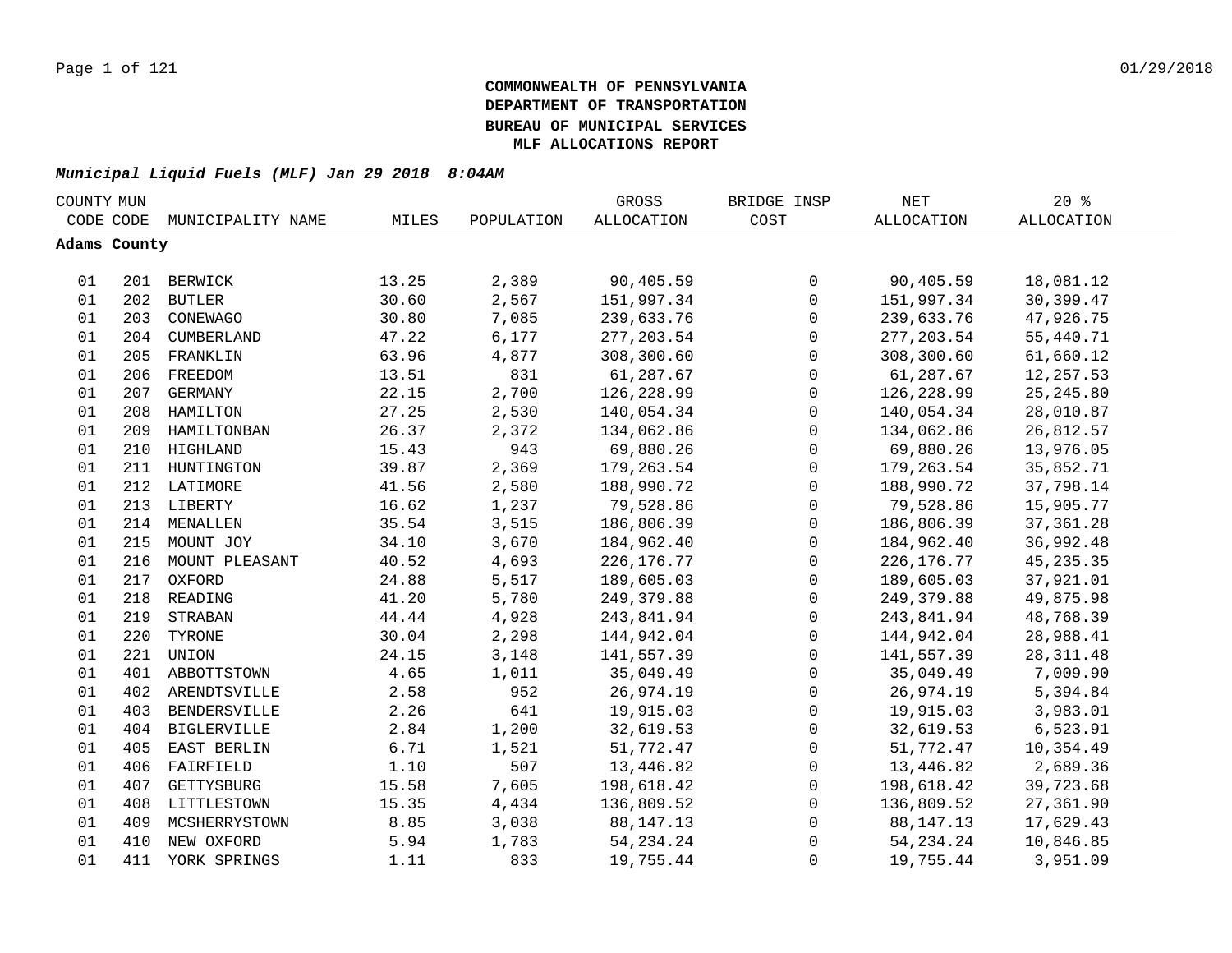|           | COUNTY MUN |                   |        |            | GROSS        | BRIDGE INSP | NET          | $20*$      |  |
|-----------|------------|-------------------|--------|------------|--------------|-------------|--------------|------------|--|
| CODE CODE |            | MUNICIPALITY NAME | MILES  | POPULATION | ALLOCATION   | COST        | ALLOCATION   | ALLOCATION |  |
|           | 412        | BONNEAUVILLE      | 3.71   | 1,800      | 47,085.43    |             | 47,085.43    | 9,417.09   |  |
|           |            | CARROLL VALLEY    | 52.52  | 3,876      | 250,680.25   |             | 250,680.25   | 50,136.05  |  |
|           |            | County Totals:    | 786.66 | 101,407    | 4,589,217.87 |             | 4,589,217.87 | 917,843.57 |  |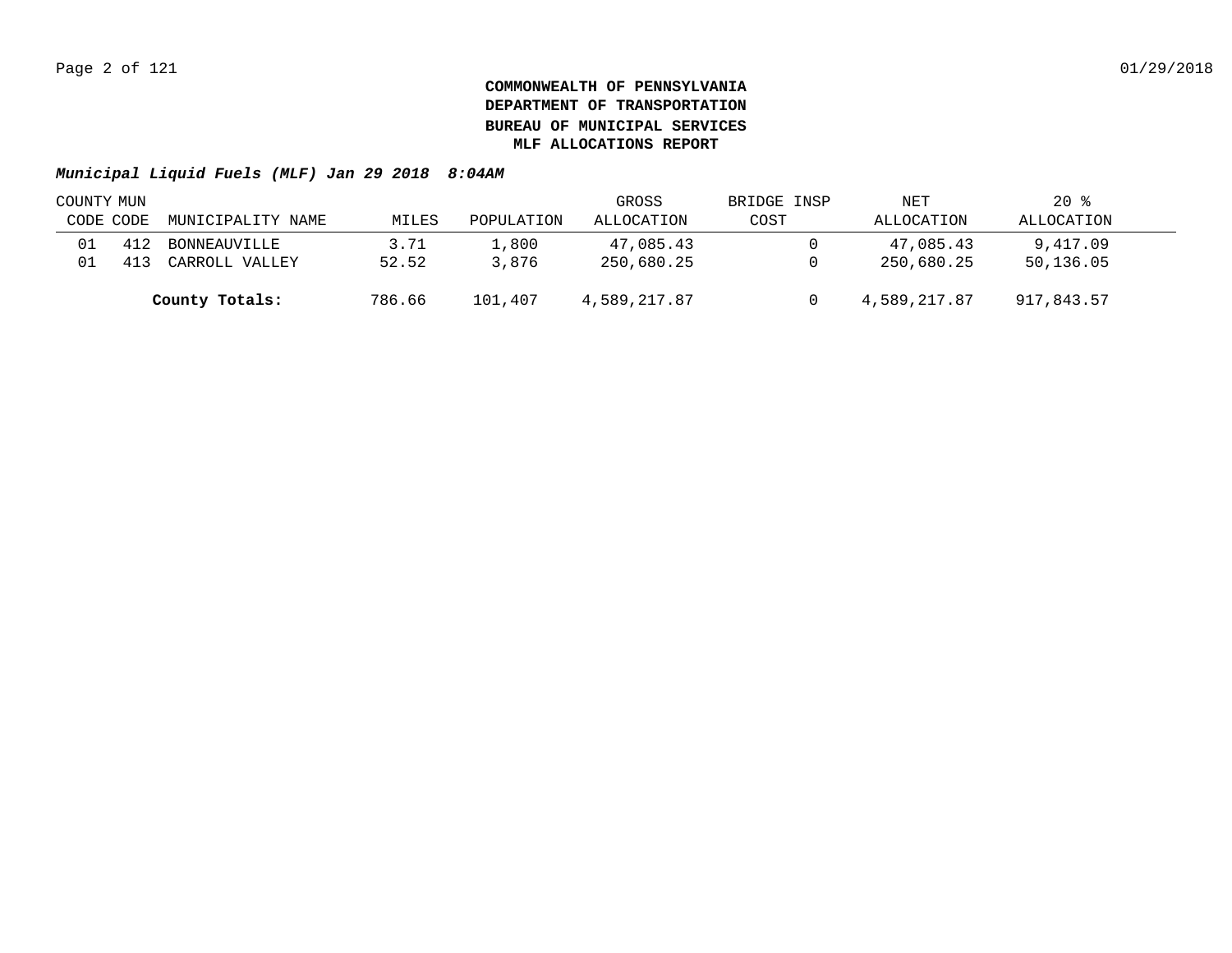| COUNTY MUN       |     |                    |        |            | GROSS        | BRIDGE INSP  | <b>NET</b>   | 20%               |  |
|------------------|-----|--------------------|--------|------------|--------------|--------------|--------------|-------------------|--|
| CODE CODE        |     | MUNICIPALITY NAME  | MILES  | POPULATION | ALLOCATION   | COST         | ALLOCATION   | <b>ALLOCATION</b> |  |
| Allegheny County |     |                    |        |            |              |              |              |                   |  |
|                  |     |                    |        |            |              |              |              |                   |  |
| 02               |     | 101 BALDWIN        | 6.09   | 1,992      | 58,760.10    | $\mathbf 0$  | 58,760.10    | 11,752.02         |  |
| 02               |     | 102 COLLIER        | 31.18  | 7,080      | 240,811.48   | 1,978.40     | 238,833.08   | 47,766.62         |  |
| 02               | 103 | CRESCENT           | 10.12  | 2,640      | 84,743.80    | 976.40       | 83,767.40    | 16,753.48         |  |
| 02               |     | 104 EAST DEER      | 4.91   | 1,500      | 45,333.78    | 0            | 45, 333. 78  | 9,066.76          |  |
| 02               | 105 | ELIZABETH          | 52.68  | 13,271     | 432,058.81   | 623.80       | 431,435.01   | 86,287.00         |  |
| 02               |     | 106 HARRISON       | 40.48  | 10,461     | 337,069.55   | $\mathbf 0$  | 337,069.55   | 67, 413.91        |  |
| 02               |     | 107 LEET           | 5.13   | 1,634      | 48,650.67    | $\mathbf 0$  | 48,650.67    | 9,730.13          |  |
| 02               | 108 | MCCANDLESS         | 101.69 | 28,457     | 888,675.43   | 1,171.60     | 887,503.83   | 177,500.77        |  |
| 02               | 109 | MT LEBANON         | 85.47  | 33,137     | 924,382.45   | $\mathbf 0$  | 924,382.45   | 184,876.49        |  |
| 02               | 110 | NEVILLE            | 3.63   | 1,084      | 33,035.12    | $\mathbf 0$  | 33,035.12    | 6,607.02          |  |
| 02               |     | 111 NORTH          | 42.46  | 10,229     | 339, 241.74  | $\Omega$     | 339, 241.74  | 67,848.35         |  |
|                  |     | VERSAILLES         |        |            |              |              |              |                   |  |
| 02               |     | 112 OHARA          | 39.87  | 8,407      | 295,487.60   | 585.80       | 294,901.80   | 58,980.36         |  |
| 02               |     | 113 PENN HILLS     | 126.30 | 42,329     | 1,238,198.72 | $\mathbf 0$  | 1,238,198.72 | 247,639.74        |  |
| 02               |     | 114 RESERVE        | 9.15   | 3,333      | 94,831.27    | $\Omega$     | 94,831.27    | 18,966.25         |  |
| 02               |     | 115 ROBINSON       | 46.83  | 13,354     | 414,044.48   | 1,615.80     | 412,428.68   | 82,485.74         |  |
| 02               |     | 116 ROSS           | 103.00 | 31,105     | 944,037.89   | 585.80       | 943,452.09   | 188,690.42        |  |
| 02               |     | 117 SCOTT          | 38.97  | 17,024     | 458,336.97   | 3,002.00     | 455, 334.97  | 91,066.99         |  |
| 02               | 118 | SHALER             | 100.70 | 28,757     | 891,131.10   | 1,063.40     | 890,067.70   | 178,013.54        |  |
| 02               | 119 | SOUTH FAYETTE      | 51.91  | 14,416     | 451,517.22   | 0            | 451,517.22   | 90,303.44         |  |
| 02               |     | 120 SOUTH          | 4.84   | 351        | 22,982.27    | $\mathbf 0$  | 22,982.27    | 4,596.45          |  |
|                  |     | VERSAILLES         |        |            |              |              |              |                   |  |
| 02               |     | 121 SPRINGDALE     | 5.50   | 1,636      | 49,929.58    | $\mathsf{O}$ | 49,929.58    | 9,985.92          |  |
| 02               |     | 122 STOWE          | 19.35  | 6,362      | 187,331.04   | 0            | 187,331.04   | 37,466.21         |  |
| 02               |     | 123 UPPER ST CLAIR | 79.22  | 19,229     | 635,717.69   | 1,034.80     | 634,682.89   | 126,936.58        |  |
| 02               |     | 124 WILKINS        | 24.97  | 6,357      | 206,075.71   | $\mathbf 0$  | 206,075.71   | 41, 215.14        |  |
| 02               |     | 125 ALEPPO         | 4.07   | 1,916      | 50,525.19    | 0            | 50,525.19    | 10,105.04         |  |
| 02               |     | 126 KENNEDY        | 27.43  | 7,672      | 239,634.94   | $\mathbf 0$  | 239,634.94   | 47,926.99         |  |
| 02               |     | 202 FAWN           | 9.97   | 2,376      | 79,159.25    | 585.80       | 78,573.45    | 15,714.69         |  |
| 02               |     | 203 FINDLAY        | 39.17  | 5,060      | 228,715.23   | 0            | 228,715.23   | 45,743.05         |  |
| 02               |     | 204 FORWARD        | 25.48  | 3,376      | 150,404.91   | $\mathbf 0$  | 150,404.91   | 30,080.98         |  |
| 02               |     | 206 FRAZER         | 7.06   | 1,157      | 45,939.28    | $\mathbf 0$  | 45,939.28    | 9,187.86          |  |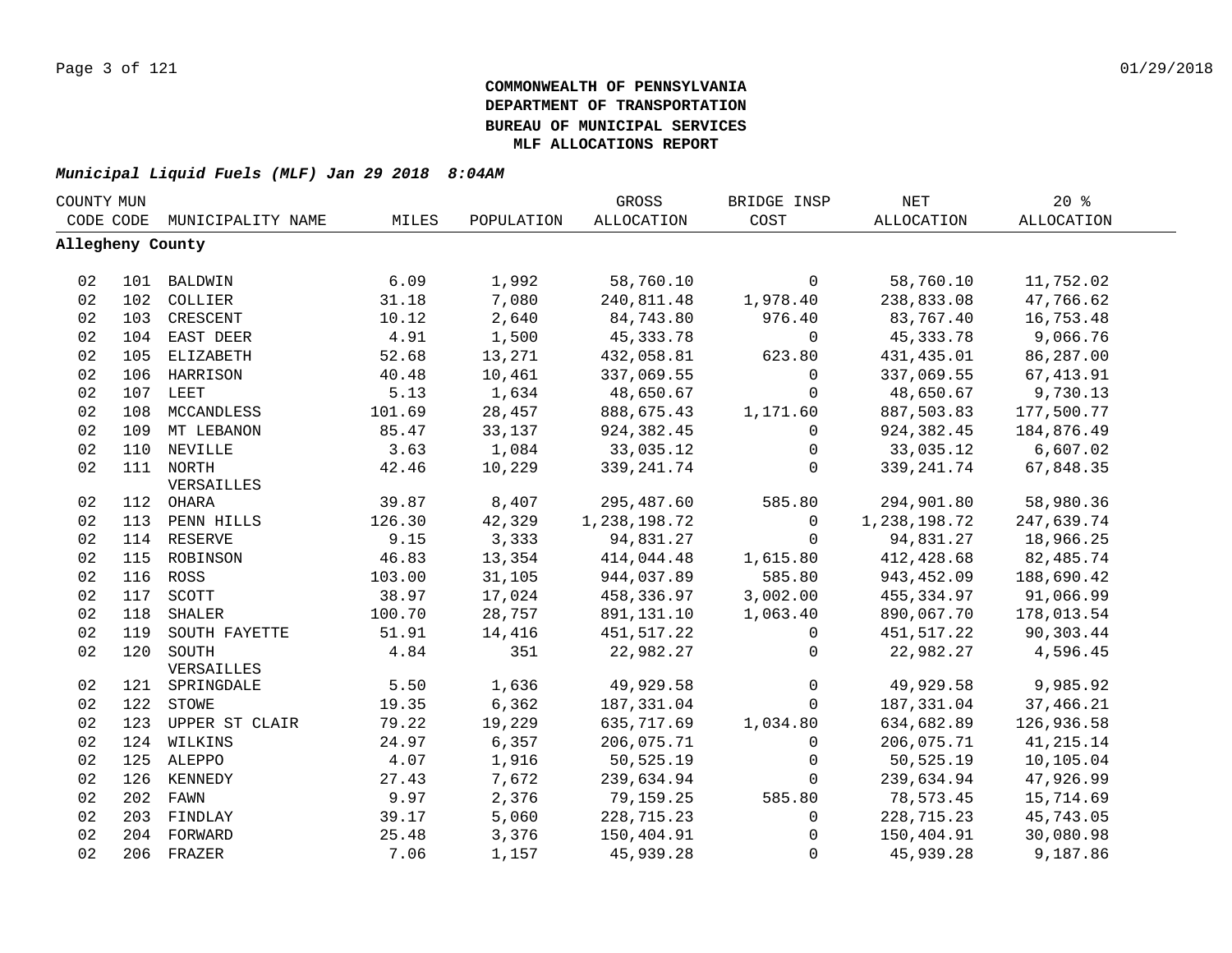| COUNTY MUN |     |                         |        |            | GROSS        | BRIDGE INSP  | NET          | $20*$        |  |
|------------|-----|-------------------------|--------|------------|--------------|--------------|--------------|--------------|--|
| CODE CODE  |     | MUNICIPALITY NAME       | MILES  | POPULATION | ALLOCATION   | COST         | ALLOCATION   | ALLOCATION   |  |
| 02         | 207 | HAMPTON                 | 78.50  | 18,363     | 616,634.47   | 271.00       | 616, 363.47  | 123, 272.69  |  |
| 02         |     | 208 HARMAR              | 12.79  | 2,921      | 99,103.83    | 937.00       | 98,166.83    | 19,633.37    |  |
| 02         | 209 | INDIANA                 | 31.48  | 7,253      | 245, 147. 22 | $\mathbf 0$  | 245, 147. 22 | 49,029.44    |  |
| 02         |     | 211 KILBUCK             | 6.32   | 697        | 34,604.02    | $\Omega$     | 34,604.02    | 6,920.80     |  |
| 02         |     | 212 MARSHALL            | 47.70  | 6,915      | 293,018.34   | 1,045.40     | 291,972.94   | 58,394.59    |  |
| 02         |     | 213 MOON                | 72.70  | 24,185     | 709,256.41   | 585.80       | 708,670.61   | 141,734.12   |  |
| 02         |     | 214 NORTH FAYETTE       | 44.45  | 13,934     | 417,229.88   | 2,777.40     | 414,452.48   | 82,890.50    |  |
| 02         |     | 215 OHIO                | 21.52  | 4,757      | 163,711.64   | $\mathsf{O}$ | 163,711.64   | 32,742.33    |  |
| 02         | 216 | PINE                    | 66.27  | 11,497     | 443, 471.68  | 459.60       | 443,012.08   | 88,602.42    |  |
| 02         | 217 | RICHLAND                | 65.53  | 11,100     | 433,349.07   | 1,696.60     | 431,652.47   | 86,330.49    |  |
| 02         | 219 | SOUTH PARK              | 43.23  | 13,416     | 403,168.99   | 743.80       | 402, 425.19  | 80,485.04    |  |
| 02         | 220 | WEST DEER               | 65.19  | 11,771     | 445, 125. 14 | $\Omega$     | 445, 125. 14 | 89,025.03    |  |
| 02         |     | 301 PITTSBURGH          | 891.76 | 305,704    | 8,874,029.05 | 114,755.20   | 8,759,273.85 | 1,751,854.77 |  |
| 02         |     | 302 CLAIRTON            | 28.42  | 6,796      | 226,091.97   | $\mathbf{0}$ | 226,091.97   | 45, 218.39   |  |
| 02         | 303 | <b>DUQUESNE</b>         | 20.74  | 5,565      | 176,649.72   | $\mathbf{0}$ | 176,649.72   | 35, 329.94   |  |
| 02         |     | 304 MCKEESPORT          | 81.21  | 19,731     | 652,051.97   | $\mathbf 0$  | 652,051.97   | 130,410.39   |  |
| 02         |     | 401 ASPINWALL           | 7.09   | 2,801      | 77,684.82    | $\mathbf 0$  | 77,684.82    | 15,536.96    |  |
| 02         |     | 402 AVALON              | 11.45  | 4,705      | 128,951.27   | $\mathbf 0$  | 128,951.27   | 25,790.25    |  |
| 02         |     | 403 BALDWIN             | 57.15  | 19,767     | 572,084.34   | $\mathbf 0$  | 572,084.34   | 114,416.87   |  |
| 02         |     | 404 BELLEVUE            | 18.74  | 8,370      | 223,937.55   | $\mathbf 0$  | 223,937.55   | 44,787.51    |  |
| 02         |     | 405 BEN AVON            | 7.09   | 1,781      | 58,051.09    | $\mathbf 0$  | 58,051.09    | 11,610.22    |  |
| 02         |     | 406 BEN AVON<br>HEIGHTS | 2.25   | 371        | 14,684.35    | $\Omega$     | 14,684.35    | 2,936.87     |  |
| 02         |     | 407 BETHEL PARK         | 108.15 | 32,313     | 984,555.66   | 477.60       | 984,078.06   | 196,815.61   |  |
| 02         |     | 408 BLAWNOX             | 4.28   | 1,432      | 41,912.81    | $\mathsf{O}$ | 41,912.81    | 8,382.56     |  |
| 02         |     | 409 BRACKENRIDGE        | 12.55  | 3,260      | 104,824.53   | $\mathbf{0}$ | 104,824.53   | 20,964.91    |  |
| 02         |     | 410 BRADDOCK            | 11.47  | 2,159      | 80,010.97    | $\Omega$     | 80,010.97    | 16,002.19    |  |
| 02         |     | 411 BRADDOCK HILLS      | 6.52   | 1,880      | 58,045.79    | $\mathbf 0$  | 58,045.79    | 11,609.16    |  |
| 02         | 412 | <b>BRADFORDWOODS</b>    | 8.69   | 1,171      | 51,673.31    | $\mathbf{0}$ | 51,673.31    | 10,334.66    |  |
| 02         | 413 | <b>BRENTWOOD</b>        | 24.53  | 9,643      | 267,852.06   | $\mathbf 0$  | 267,852.06   | 53,570.41    |  |
| 02         |     | 414 BRIDGEVILLE         | 15.41  | 5,148      | 150,754.28   | $\mathbf 0$  | 150,754.28   | 30,150.86    |  |
| 02         |     | 415 CARNEGIE            | 24.73  | 7,972      | 236,357.89   | 1,171.60     | 235,186.29   | 47,037.26    |  |
| 02         |     | 416 CASTLE SHANNON      | 25.58  | 8,316      | 245,829.05   | 1,171.60     | 244,657.45   | 48,931.49    |  |
| 02         | 417 | CHALFANT                | 3.78   | 800        | 28,071.34    | $\mathbf 0$  | 28,071.34    | 5,614.27     |  |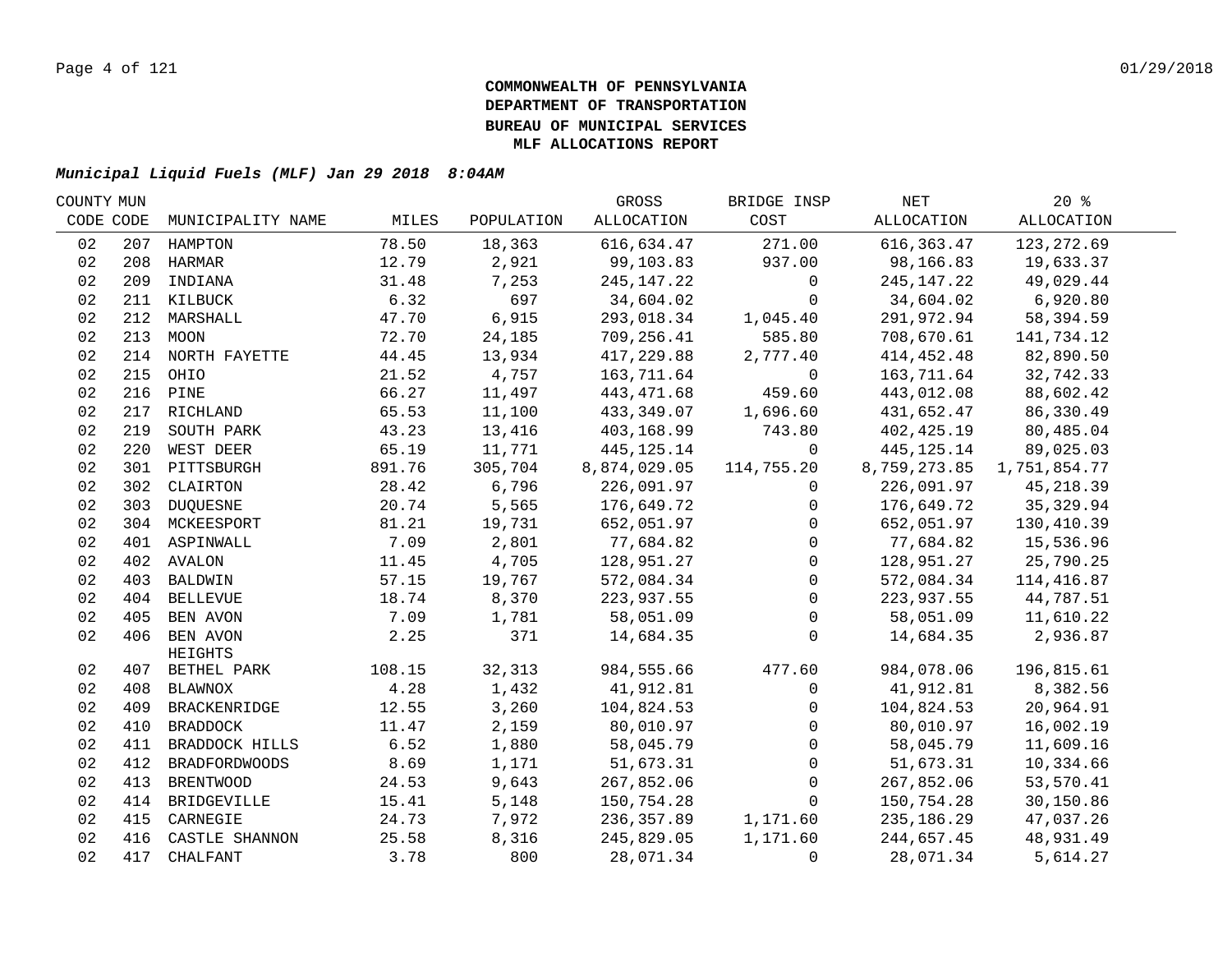| COUNTY MUN |     |                   |       |            | GROSS        | BRIDGE INSP  | NET          | $20*$       |  |
|------------|-----|-------------------|-------|------------|--------------|--------------|--------------|-------------|--|
| CODE CODE  |     | MUNICIPALITY NAME | MILES | POPULATION | ALLOCATION   | COST         | ALLOCATION   | ALLOCATION  |  |
| 02         | 418 | CHESWICK          | 6.43  | 1,746      | 55, 164. 74  | $\mathbf 0$  | 55,164.74    | 11,032.95   |  |
| 02         | 419 | CHURCHILL         | 13.63 | 3,011      | 103,652.26   | $\mathbf 0$  | 103,652.26   | 20,730.45   |  |
| 02         | 420 | CORAOPOLIS        | 16.70 | 5,677      | 165,261.57   | $\mathbf 0$  | 165,261.57   | 33,052.31   |  |
| 02         |     | 421 CRAFTON       | 18.81 | 5,951      | 177,609.46   | $\mathbf 0$  | 177,609.46   | 35,521.89   |  |
| 02         |     | 422 DORMONT       | 17.83 | 8,593      | 225, 179. 26 | $\Omega$     | 225, 179. 26 | 45,035.85   |  |
| 02         |     | 423 DRAVOSBURG    | 6.24  | 1,792      | 55,413.21    | $\mathbf 0$  | 55, 413. 21  | 11,082.64   |  |
| 02         |     | 424 EAST          | 7.24  | 2,126      | 65,194.77    | $\mathbf 0$  | 65,194.77    | 13,038.95   |  |
|            |     | MCKEESPORT        |       |            |              |              |              |             |  |
| 02         |     | 425 EAST          | 4.96  | 1,822      | 51,699.50    | $\mathbf 0$  | 51,699.50    | 10,339.90   |  |
|            |     | PITTSBURGH        |       |            |              |              |              |             |  |
| 02         |     | 426 EDGEWOOD      | 10.08 | 3,118      | 93,810.59    | $\mathbf 0$  | 93,810.59    | 18,762.12   |  |
| 02         |     | 427 EDGEWORTH     | 9.74  | 1,680      | 64,991.04    | 585.80       | 64,405.24    | 12,881.05   |  |
| 02         |     | 428 ELIZABETH     | 6.89  | 1,493      | 51,836.95    | $\mathsf{O}$ | 51,836.95    | 10,367.39   |  |
| 02         |     | 429 EMSWORTH      | 8.44  | 2,449      | 75,435.10    | 0            | 75,435.10    | 15,087.02   |  |
| 02         | 430 | ETNA BOROUGH      | 11.33 | 3,451      | 104,411.05   | 357.60       | 104,053.45   | 20,810.69   |  |
| 02         | 431 | FOREST HILLS      | 22.70 | 6,518      | 201,564.65   | $\Omega$     | 201,564.65   | 40,312.93   |  |
| 02         | 432 | FOX CHAPEL        | 40.81 | 5,388      | 240,526.91   | 585.80       | 239,941.11   | 47,988.22   |  |
| 02         | 433 | GLASSPORT         | 15.82 | 4,483      | 139,328.37   | $\Omega$     | 139,328.37   | 27,865.67   |  |
| 02         | 434 | GLENFIELD         | 1.80  | 205        | 9,980.43     | $\mathbf{0}$ | 9,980.43     | 1,996.09    |  |
| 02         | 435 | GREENTREE         | 17.72 | 4,432      | 144,716.38   | $\Omega$     | 144,716.38   | 28,943.28   |  |
| 02         |     | 436 HAYSVILLE     | 0.60  | 70         | 3,358.88     | $\Omega$     | 3,358.88     | 671.78      |  |
| 02         |     | 437 HEIDELBERG    | 6.70  | 1,244      | 46,407.03    | $\mathbf 0$  | 46,407.03    | 9,281.41    |  |
| 02         |     | 438 HOMESTEAD     | 8.86  | 3,165      | 90,625.26    | $\Omega$     | 90,625.26    | 18,125.05   |  |
| 02         |     | 439 INGRAM        | 9.85  | 3,330      | 97,120.27    | 898.40       | 96,221.87    | 19,244.37   |  |
| 02         |     | 440 JEFFERSON     | 44.35 | 10,619     | 353,084.97   | 585.80       | 352,499.17   | 70,499.83   |  |
|            |     | HILLS             |       |            |              |              |              |             |  |
| 02         |     | 441 LEETSDALE     | 7.69  | 1,218      | 49,225.51    | $\mathbf 0$  | 49,225.51    | 9,845.10    |  |
| 02         |     | 442 LIBERTY       | 10.83 | 2,551      | 85,410.89    | $\mathsf{O}$ | 85,410.89    | 17,082.18   |  |
| 02         |     | 443 LINCOLN       | 4.74  | 1,072      | 36,525.39    | $\mathbf 0$  | 36,525.39    | 7,305.08    |  |
| 02         |     | 444 MCKEES ROCKS  | 19.04 | 6,104      | 181, 325.59  | $\mathbf 0$  | 181,325.59   | 36, 265. 12 |  |
| 02         |     | 445 MILLVALE      | 9.16  | 3,744      | 102,776.03   | $\Omega$     | 102,776.03   | 20,555.21   |  |
| 02         |     | 446 MONROEVILLE   | 98.35 | 28,386     | 876,111.50   | 1,320.40     | 874,791.10   | 174,958.22  |  |
| 02         |     | 447 MT OLIVER     | 8.42  | 3,403      | 93,731.37    | $\mathbf 0$  | 93,731.37    | 18,746.27   |  |
| 02         |     | 448 MUNHALL       | 32.03 | 11,406     | 326,931.25   | 2,708.60     | 324, 222.65  | 64,844.53   |  |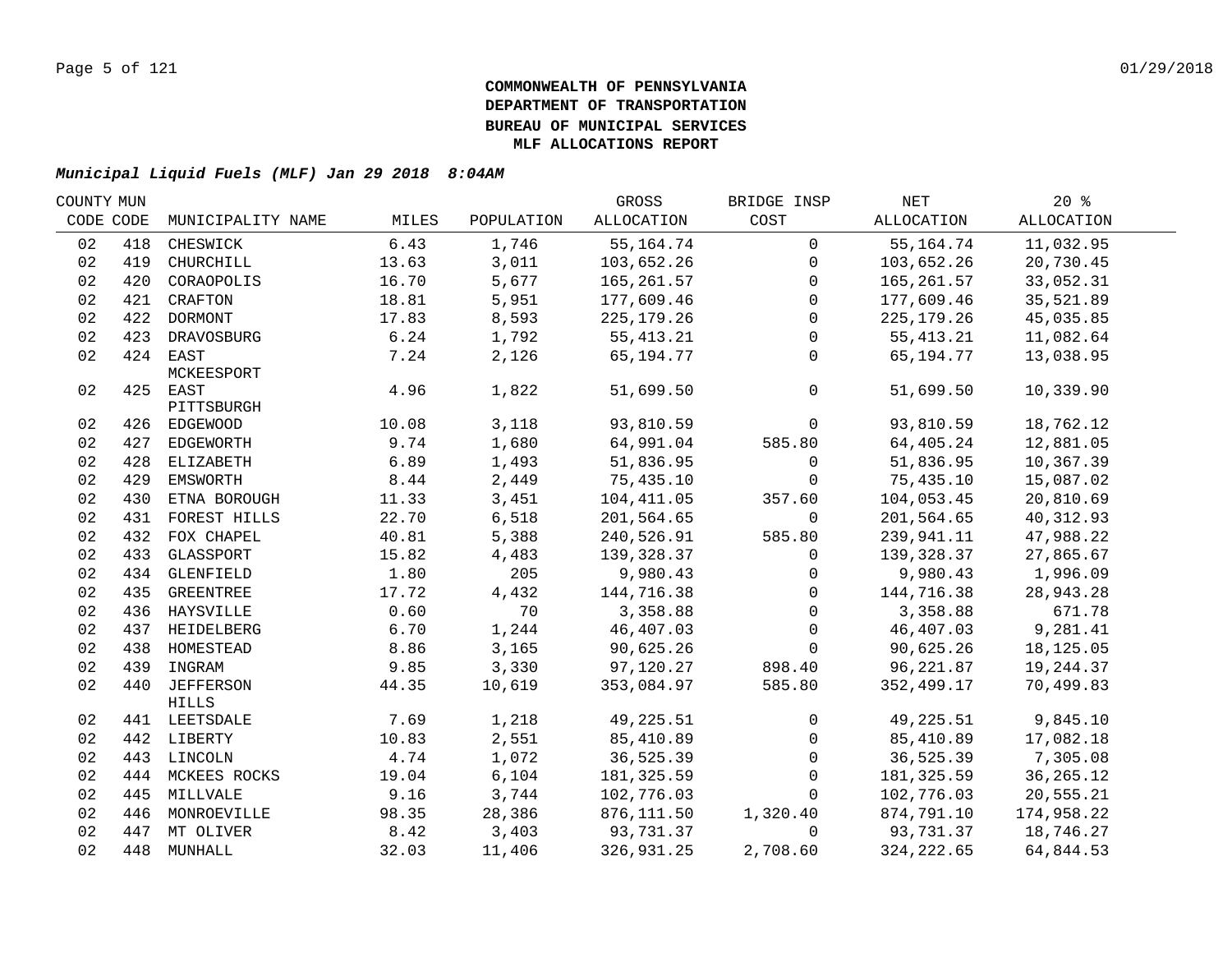| COUNTY MUN |     |                    |       |            | GROSS       | BRIDGE INSP  | NET          | $20*$      |  |
|------------|-----|--------------------|-------|------------|-------------|--------------|--------------|------------|--|
| CODE CODE  |     | MUNICIPALITY NAME  | MILES | POPULATION | ALLOCATION  | COST         | ALLOCATION   | ALLOCATION |  |
| 02         | 449 | NORTH BRADDOCK     | 24.71 | 4,857      | 176,330.94  | 455.60       | 175,875.34   | 35, 175.07 |  |
| 02         |     | 450 OAKDALE        | 5.56  | 1,459      | 46,723.68   | $\mathbf{0}$ | 46,723.68    | 9,344.74   |  |
| 02         |     | 451 OAKMONT        | 22.05 | 6,303      | 195,247.04  | $\mathbf 0$  | 195,247.04   | 39,049.41  |  |
| 02         |     | 452 GLEN OSBORNE   | 3.23  | 547        | 21,357.55   | $\Omega$     | 21,357.55    | 4,271.51   |  |
| 02         |     | 453 PITCAIRN       | 9.22  | 3,294      | 94, 315. 25 | 621.60       | 93,693.65    | 18,738.73  |  |
| 02         |     | 454 PLEASANT HILLS | 24.46 | 8,268      | 241,150.34  | 0            | 241,150.34   | 48,230.07  |  |
| 02         |     | 455 PORT VUE       | 15.50 | 3,798      | 125,070.16  | $\mathbf 0$  | 125,070.16   | 25,014.03  |  |
| 02         |     | 456 RANKIN         | 5.71  | 2,122      | 59,988.50   | 0            | 59,988.50    | 11,997.70  |  |
| 02         | 457 | ROSSLYN FARMS      | 4.78  | 427        | 24, 244.03  | $\mathbf 0$  | 24, 244.03   | 4,848.81   |  |
| 02         | 458 | SEWICKLEY          | 15.15 | 3,827      | 124,455.01  | $\mathbf 0$  | 124,455.01   | 24,891.00  |  |
| 02         | 459 | SEWICKLEY          | 6.60  | 810        | 37,717.82   | $\mathbf 0$  | 37,717.82    | 7,543.56   |  |
|            |     | HEIGHTS            |       |            |             |              |              |            |  |
| 02         |     | 460 SEWICKLEY      | 2.51  | 639        | 20,714.66   | $\mathbf{0}$ | 20,714.66    | 4,142.93   |  |
|            |     | <b>HILLS</b>       |       |            |             |              |              |            |  |
| 02         |     | 461 SHARPSBURG     | 7.60  | 3,446      | 91,810.04   | $\mathbf 0$  | 91,810.04    | 18,362.01  |  |
| 02         |     | 462 SPRINGDALE     | 14.32 | 3,405      | 113,549.48  | $\mathbf 0$  | 113,549.48   | 22,709.90  |  |
| 02         | 463 | SWISSVALE          | 23.78 | 8,983      | 252,633.52  | $\mathbf 0$  | 252,633.52   | 50,526.70  |  |
| 02         | 464 | TARENTUM           | 17.61 | 4,530      | 146,234.03  | 1,080.80     | 145, 153. 23 | 29,030.65  |  |
| 02         | 465 | THORNBURG          | 3.42  | 455        | 20, 223.63  | $\Omega$     | 20, 223.63   | 4,044.73   |  |
| 02         | 466 | PLUM BOROUGH       | 99.48 | 27,126     | 855,646.36  | 1,522.60     | 854,123.76   | 170,824.75 |  |
| 02         | 467 | TURTLE CREEK       | 17.87 | 5,349      | 162,870.40  | 266.20       | 162,604.20   | 32,520.84  |  |
| 02         | 468 | VERONA             | 8.53  | 2,474      | 76,218.03   | $\mathbf 0$  | 76,218.03    | 15,243.61  |  |
| 02         |     | 469 VERSAILLES     | 5.81  | 1,515      | 48,639.74   | $\mathbf{0}$ | 48,639.74    | 9,727.95   |  |
| 02         |     | 470 WALL BOROUGH   | 3.66  | 580        | 23, 434.33  | $\mathbf 0$  | 23, 434.33   | 4,686.87   |  |
| 02         |     | 471 WEST ELIZABETH | 3.92  | 518        | 23, 112.53  | $\mathbf 0$  | 23, 112.53   | 4,622.51   |  |
| 02         |     | 472 WEST HOMESTEAD | 7.96  | 1,929      | 63,816.55   | $\mathbf{0}$ | 63,816.55    | 12,763.31  |  |
| 02         |     | 473 WEST MIFFLIN   | 67.91 | 20,313     | 618,666.83  | 313.00       | 618, 353.83  | 123,670.77 |  |
| 02         |     | 474 WEST VIEW      | 18.73 | 6,771      | 193,125.26  | 943.40       | 192,181.86   | 38,436.37  |  |
| 02         |     | 475 WHITAKER       | 4.50  | 1,271      | 39,551.30   | $\mathbf 0$  | 39,551.30    | 7,910.26   |  |
| 02         |     | 476 WHITEHALL      | 37.71 | 13,944     | 394,826.63  | 0            | 394,826.63   | 78,965.33  |  |
| 02         |     | 477 WHITE OAK      | 34.43 | 7,862      | 266,759.53  | $\mathbf 0$  | 266,759.53   | 53, 351.91 |  |
| 02         |     | 478 WILKINSBURG    | 41.14 | 15,930     | 444,553.68  | $\mathbf 0$  | 444,553.68   | 88,910.74  |  |
| 02         |     | 479 WILMERDING     | 8.26  | 2,190      | 69,846.22   | $\Omega$     | 69,846.22    | 13,969.24  |  |
| 02         |     | 480 BELL ACRES     | 11.86 | 1,388      | 66,477.63   | $\mathbf{0}$ | 66,477.63    | 13,295.53  |  |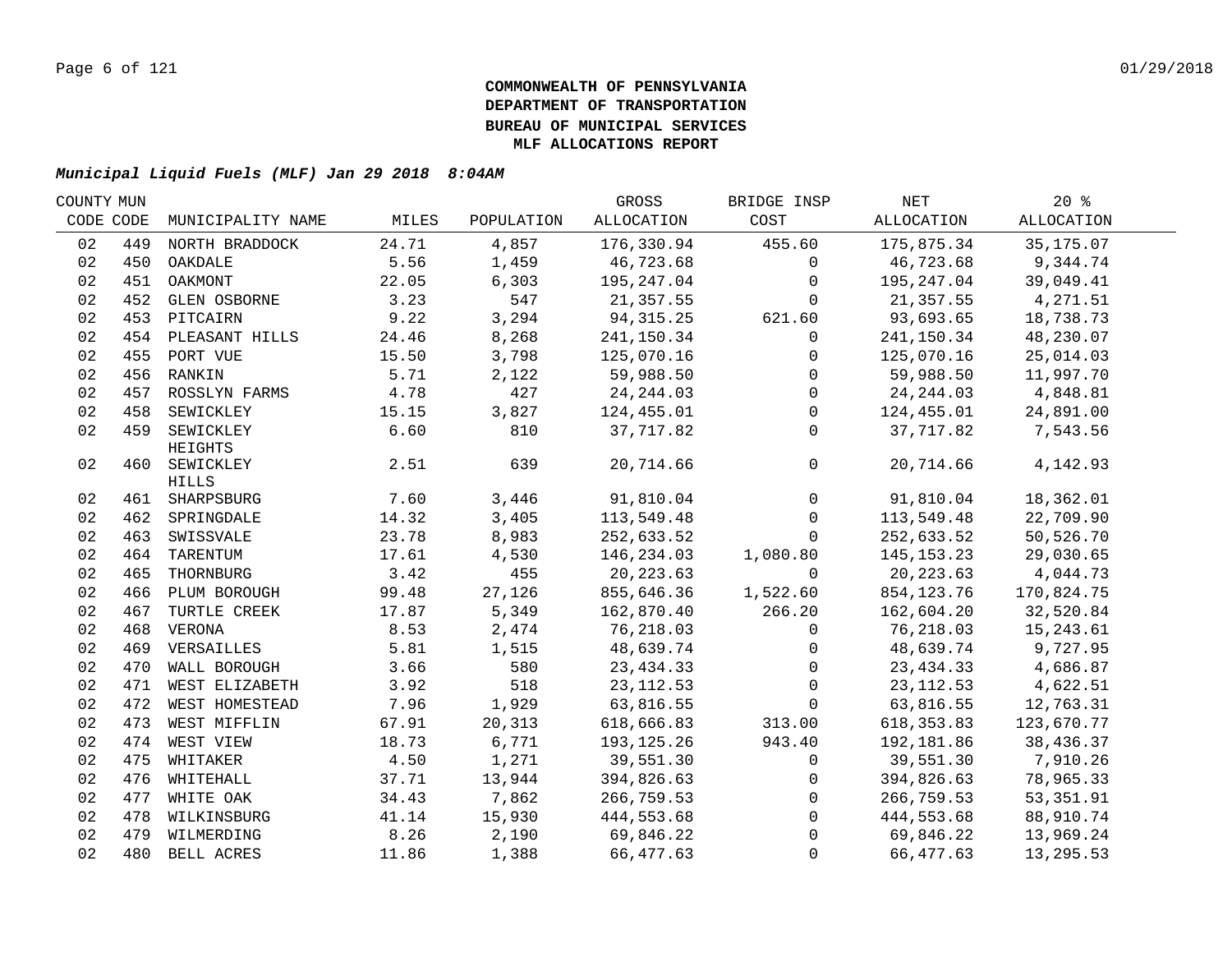|           | COUNTY MUN |                      |         |            | GROSS         | BRIDGE INSP | NET           | $20*$        |  |
|-----------|------------|----------------------|---------|------------|---------------|-------------|---------------|--------------|--|
| CODE CODE |            | MUNICIPALITY NAME    | MILES   | POPULATION | ALLOCATION    | COST        | ALLOCATION    | ALLOCATION   |  |
| 02        | 481        | FRANKLIN PARK        | 53.45   | 13,470     | 438,470.73    | 459.60      | 438,011.13    | 87,602.23    |  |
| 02        | 482        | PENNSBURY<br>VILLAGE | 1.62    | 661        | 18,154.42     |             | 18,154.42     | 3,630.88     |  |
|           |            | County Totals:       | 4205.74 | 1,222,904  | 37,639,033.81 | 152,021.40  | 37,487,012.41 | 7,497,402.48 |  |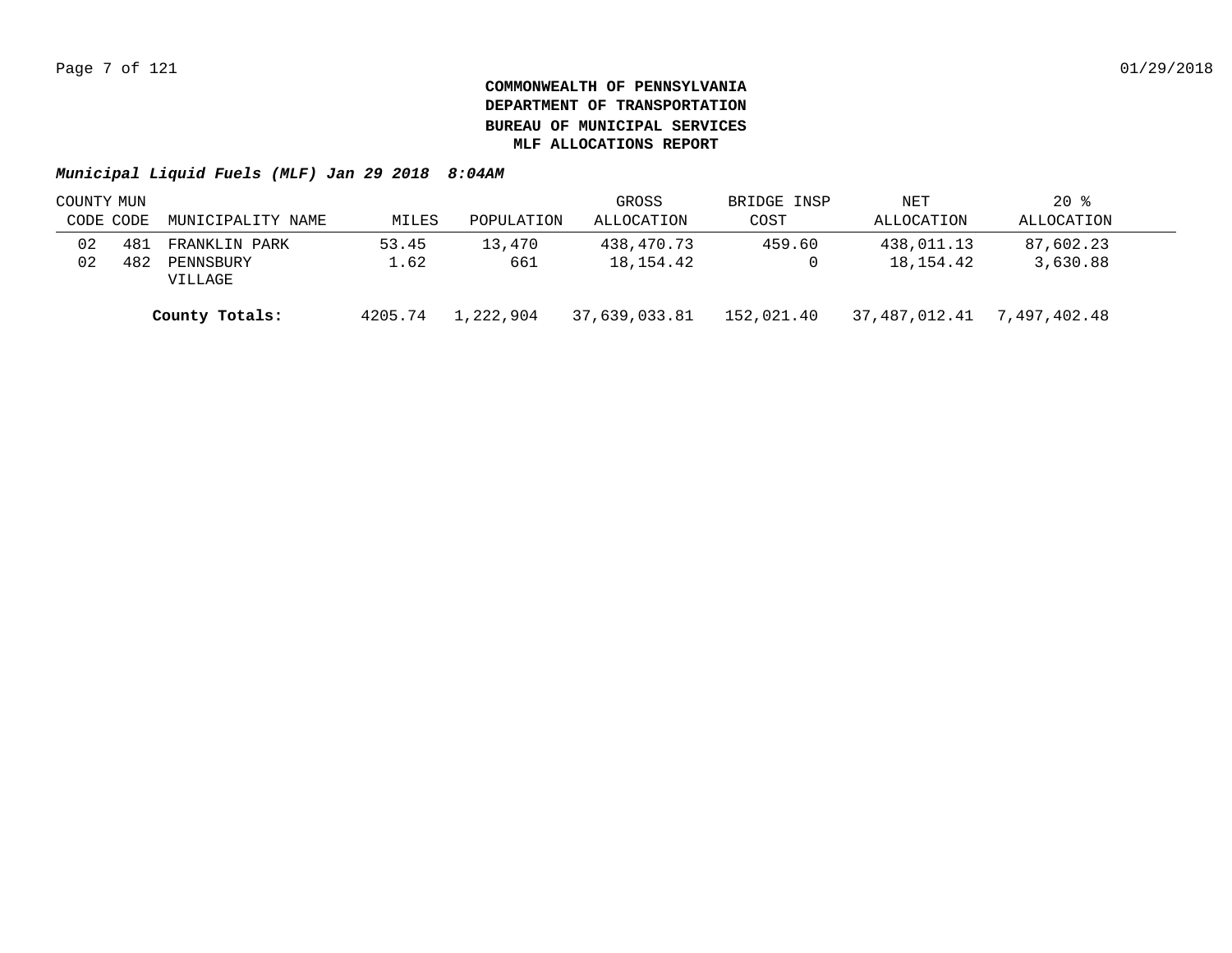|    | COUNTY MUN       |                   |       |            | GROSS             | BRIDGE INSP  | $\operatorname{NET}$ | $20*$             |  |
|----|------------------|-------------------|-------|------------|-------------------|--------------|----------------------|-------------------|--|
|    | CODE CODE        | MUNICIPALITY NAME | MILES | POPULATION | <b>ALLOCATION</b> | COST         | ALLOCATION           | <b>ALLOCATION</b> |  |
|    | Armstrong County |                   |       |            |                   |              |                      |                   |  |
|    |                  |                   |       |            |                   |              |                      |                   |  |
| 03 |                  | 201 BETHEL        | 19.45 | 1,183      | 87,976.93         | 0            | 87,976.93            | 17,595.39         |  |
| 03 |                  | 202 BOGGS         | 26.52 | 936        | 106,924.50        | $\mathsf{O}$ | 106,924.50           | 21,384.90         |  |
| 03 |                  | 203 BRADYS BEND   | 13.60 | 773        | 60,472.96         | 0            | 60,472.96            | 12,094.59         |  |
| 03 |                  | 204 BURRELL       | 25.68 | 689        | 99, 353.97        | 0            | 99,353.97            | 19,870.79         |  |
| 03 | 205              | CADOGAN           | 1.91  | 344        | 13,024.78         | 0            | 13,024.78            | 2,604.96          |  |
| 03 | 206              | COWANSHANNOCK     | 79.49 | 2,899      | 322,290.50        | 0            | 322,290.50           | 64,458.10         |  |
| 03 | 207              | EAST FRANKLIN     | 44.52 | 4,082      | 227,825.68        | $\mathsf 0$  | 227,825.68           | 45,565.14         |  |
| 03 | 208              | GILPIN            | 28.31 | 2,496      | 142,953.51        | $\mathbf{0}$ | 142,953.51           | 28,590.70         |  |
| 03 | 209              | HOVEY             | 2.85  | 97         | 11,421.67         | $\mathbf{0}$ | 11,421.67            | 2,284.33          |  |
| 03 | 210              | KISKIMINETAS      | 53.60 | 4,800      | 272,086.79        | 0            | 272,086.79           | 54, 417.36        |  |
| 03 | 211              | KITTANNING        | 48.41 | 2,265      | 205,891.81        | $\mathsf 0$  | 205,891.81           | 41,178.36         |  |
| 03 | 212              | MADISON           | 34.79 | 820        | 132,416.63        | $\mathsf 0$  | 132,416.63           | 26, 483.33        |  |
| 03 | 213              | MAHONING          | 31.08 | 1,425      | 131,624.44        | $\mathsf 0$  | 131,624.44           | 26, 324.89        |  |
| 03 |                  | 214 MANOR         | 36.72 | 4,227      | 204, 467. 44      | $\mathsf 0$  | 204, 467. 44         | 40,893.49         |  |
| 03 |                  | 215 NORTH BUFFALO | 26.93 | 3,011      | 148,240.20        | $\mathsf 0$  | 148,240.20           | 29,648.04         |  |
| 03 |                  | 216 PARKS         | 22.38 | 2,744      | 127,847.02        | $\mathsf 0$  | 127,847.02           | 25,569.40         |  |
| 03 |                  | 217 PERRY         | 22.12 | 352        | 80,932.33         | 0            | 80,932.33            | 16,186.47         |  |
| 03 |                  | 218 PINE          | 6.59  | 412        | 30,023.29         | $\mathsf{O}$ | 30,023.29            | 6,004.66          |  |
| 03 |                  | 219 PLUMCREEK     | 65.84 | 2,375      | 266, 442.85       | 0            | 266,442.85           | 53,288.57         |  |
| 03 |                  | 220 RAYBURN       | 16.75 | 1,907      | 92,861.35         | 0            | 92,861.35            | 18,572.27         |  |
| 03 |                  | 221 REDBANK       | 44.67 | 1,064      | 170, 235.79       | $\mathbf 0$  | 170,235.79           | 34,047.16         |  |
| 03 | 222              | SOUTH BEND        | 30.63 | 1,167      | 125,149.65        | $\mathbf 0$  | 125,149.65           | 25,029.93         |  |
| 03 | 223              | SOUTH BUFFALO     | 43.25 | 2,636      | 195,734.33        | $\mathbf 0$  | 195,734.33           | 39,146.87         |  |
| 03 | 224              | SUGARCREEK        | 40.55 | 1,539      | 165,566.74        | $\mathbf 0$  | 165,566.74           | 33, 113. 35       |  |
| 03 |                  | 225 VALLEY        | 18.01 | 656        | 73,005.26         | $\mathbf 0$  | 73,005.26            | 14,601.05         |  |
| 03 | 226              | WASHINGTON        | 37.43 | 923        | 143, 249. 78      | 0            | 143,249.78           | 28,649.96         |  |
| 03 | 227              | WAYNE             | 65.70 | 1,200      | 243,356.20        | 0            | 243,356.20           | 48,671.24         |  |
| 03 | 228              | WEST FRANKLIN     | 32.01 | 1,853      | 142,980.71        | 0            | 142,980.71           | 28,596.14         |  |
| 03 | 301              | PARKER CITY       | 4.24  | 840        | 30,383.44         | $\mathsf 0$  | 30,383.44            | 6,076.69          |  |
| 03 |                  | 401 APOLLO        | 6.71  | 1,647      | 54,197.80         | $\mathsf 0$  | 54,197.80            | 10,839.56         |  |
| 03 |                  | 402 APPLEWOLD     | 1.26  | 310        | 10,191.21         | $\mathsf 0$  | 10,191.21            | 2,038.24          |  |
| 03 |                  | 403 ATWOOD        | 4.40  | 107        | 16,810.49         | $\mathsf 0$  | 16,810.49            | 3,362.10          |  |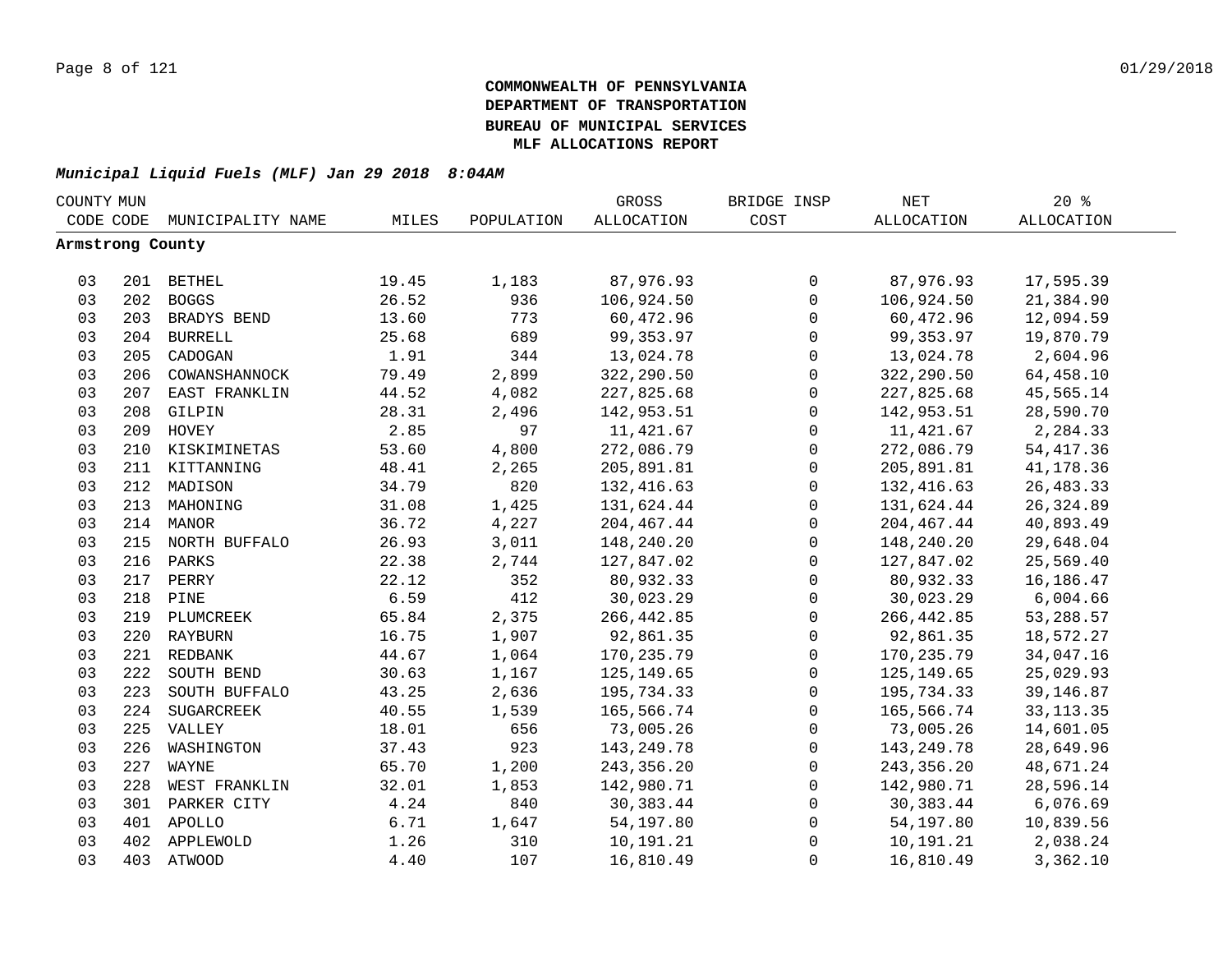| COUNTY MUN |           |                           |         |            | GROSS        | BRIDGE INSP    | NET          | $20*$      |  |
|------------|-----------|---------------------------|---------|------------|--------------|----------------|--------------|------------|--|
|            | CODE CODE | MUNICIPALITY NAME         | MILES   | POPULATION | ALLOCATION   | COST           | ALLOCATION   | ALLOCATION |  |
| 03         | 404       | DAYTON                    | 3.33    | 553        | 21,808.29    | $\mathbf 0$    | 21,808.29    | 4,361.66   |  |
| 03         | 405       | ELDERTON                  | 3.23    | 356        | 17,681.03    | 0              | 17,681.03    | 3,536.21   |  |
| 03         | 406       | FORD CITY                 | 13.41   | 2,991      | 102,529.73   | $\mathbf 0$    | 102,529.73   | 20,505.95  |  |
| 03         | 407       | FORD CLIFF                | 2.14    | 371        | 14,315.56    | 0              | 14,315.56    | 2,863.11   |  |
| 03         | 408       | FREEPORT                  | 5.67    | 1,813      | 53,906.54    | $\mathbf 0$    | 53,906.54    | 10,781.31  |  |
| 03         | 409       | KITTANNING                | 12.21   | 4,044      | 118,775.72   | 0              | 118,775.72   | 23,755.14  |  |
| 03         | 410       | LEECHBURG                 | 10.04   | 2,156      | 75,159.18    | $\mathbf 0$    | 75,159.18    | 15,031.84  |  |
| 03         | 411       | MANORVILLE                | 1.73    | 410        | 13,691.75    | $\mathbf 0$    | 13,691.75    | 2,738.35   |  |
| 03         | 412       | NORTH APOLLO              | 6.81    | 1,297      | 47,795.98    | $\Omega$       | 47,795.98    | 9,559.20   |  |
| 03         | 414       | RURAL VALLEY              | 5.99    | 876        | 36,943.22    | $\mathbf 0$    | 36,943.22    | 7,388.64   |  |
| 03         | 415       | SOUTH<br><b>BETHLEHEM</b> | 2.11    | 481        | 16,332.36    | $\Omega$       | 16,332.36    | 3,266.47   |  |
| 03         | 416       | WEST<br>KITTANNING        | 5.13    | 1,175      | 39,815.48    | $\mathbf 0$    | 39,815.48    | 7,963.10   |  |
| 03         | 417       | WORTHINGTON               | 3.32    | 639        | 23,430.16    | 0              | 23,430.16    | 4,686.03   |  |
|            |           | County Totals:            | 1011.52 | 68,941     | 4,718,125.05 | $\overline{0}$ | 4,718,125.05 | 943,625.01 |  |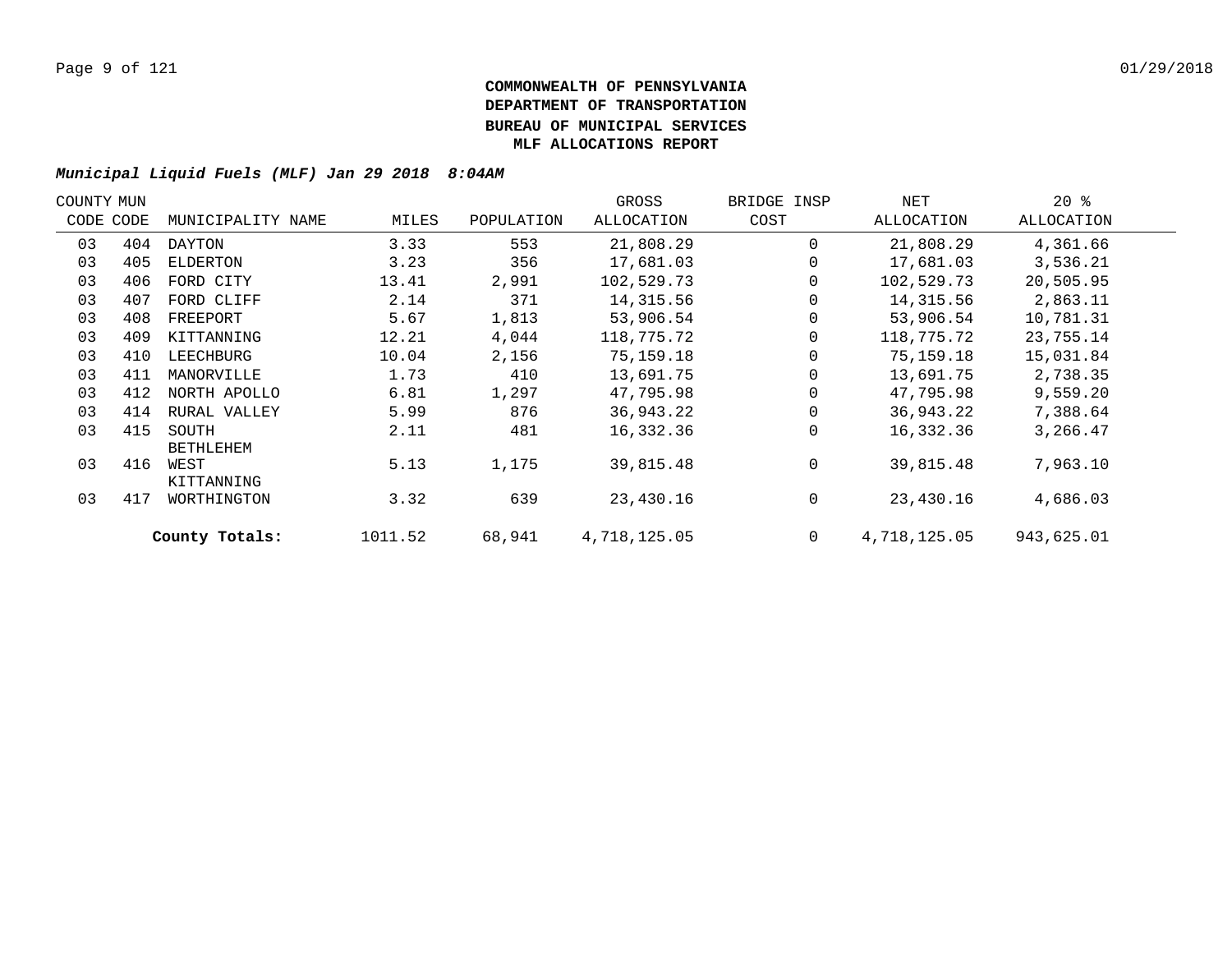| COUNTY MUN    |     |                    |       |            | GROSS       | BRIDGE INSP  | <b>NET</b>   | 20%               |  |
|---------------|-----|--------------------|-------|------------|-------------|--------------|--------------|-------------------|--|
| CODE CODE     |     | MUNICIPALITY NAME  | MILES | POPULATION | ALLOCATION  | COST         | ALLOCATION   | <b>ALLOCATION</b> |  |
| Beaver County |     |                    |       |            |             |              |              |                   |  |
|               |     |                    |       |            |             |              |              |                   |  |
| 04            |     | 101 VANPORT        | 5.78  | 1,321      | 44,804.91   | $\mathsf{O}$ | 44,804.91    | 8,960.98          |  |
| 04            |     | 102 HARMONY        | 16.08 | 3,197      | 115,446.10  | $\mathsf{O}$ | 115,446.10   | 23,089.22         |  |
| 04            | 103 | HOPEWELL           | 57.11 | 12,593     | 433,859.60  | $\mathbf 0$  | 433,859.60   | 86,771.92         |  |
| 04            | 104 | PATTERSON          | 12.74 | 3,029      | 101,015.04  | $\mathbf 0$  | 101,015.04   | 20,203.01         |  |
| 04            | 105 | ROCHESTER          | 17.35 | 2,802      | 112,100.48  | $\mathbf 0$  | 112,100.48   | 22,420.10         |  |
| 04            | 201 | <b>BRIGHTON</b>    | 41.39 | 8,227      | 297,118.58  | 1,049.60     | 296,068.98   | 59,213.80         |  |
| 04            | 202 | <b>CENTER</b>      | 48.66 | 11,795     | 390,170.67  | 0            | 390,170.67   | 78,034.13         |  |
| 04            | 203 | CHIPPEWA           | 37.09 | 7,620      | 271,018.92  | 0            | 271,018.92   | 54, 203. 78       |  |
| 04            | 204 | DARLINGTON         | 32.23 | 1,962      | 145,816.37  | 0            | 145,816.37   | 29, 163. 27       |  |
| 04            | 205 | DAUGHERTY          | 17.43 | 3,187      | 119,779.45  | $\mathbf 0$  | 119,779.45   | 23,955.89         |  |
| 04            | 206 | FRANKLIN           | 36.25 | 4,052      | 199,523.25  | $\mathsf{O}$ | 199,523.25   | 39,904.65         |  |
| 04            |     | 207 GREENE         | 36.72 | 2,356      | 168,453.00  | 0            | 168,453.00   | 33,690.60         |  |
| 04            |     | 208 HANOVER        | 51.44 | 3,690      | 243, 479.31 | $\mathsf{O}$ | 243, 479.31  | 48,695.86         |  |
| 04            | 209 | INDEPENDENCE       | 32.99 | 2,503      | 158,777.83  | $\mathbf 0$  | 158,777.83   | 31,755.57         |  |
| 04            |     | 210 MARION         | 6.06  | 913        | 37,890.10   | $\mathbf 0$  | 37,890.10    | 7,578.02          |  |
| 04            | 211 | NEW SEWICKLEY      | 50.84 | 7,360      | 312,110.82  | 459.60       | 311,651.22   | 62,330.24         |  |
| 04            |     | 212 NORTH          | 38.52 | 5,488      | 234,774.59  | $\Omega$     | 234,774.59   | 46,954.92         |  |
|               |     | SEWICKLEY          |       |            |             |              |              |                   |  |
| 04            |     | 214 POTTER         | 4.45  | 548        | 25,466.83   | $\mathsf{O}$ | 25,466.83    | 5,093.37          |  |
| 04            |     | 215 PULASKI        | 6.82  | 1,500      | 51,737.04   | 524.80       | 51, 212. 24  | 10,242.45         |  |
| 04            |     | 216 RACCOON        | 29.25 | 3,064      | 157,038.14  | $\mathbf 0$  | 157,038.14   | 31,407.63         |  |
| 04            | 217 | SOUTH BEAVER       | 33.62 | 2,717      | 165,009.15  | 357.40       | 164,651.75   | 32,930.35         |  |
| 04            | 218 | WHITE              | 7.05  | 1,394      | 50,467.71   | $\mathbf 0$  | 50,467.71    | 10,093.54         |  |
| 04            | 301 | BEAVER FALLS       | 28.77 | 8,987      | 269,439.38  | 552.00       | 268,887.38   | 53,777.48         |  |
| 04            |     | 302 ALIQUIPPA CITY | 42.59 | 9,438      | 324, 451.82 | 4,121.60     | 320, 330. 22 | 64,066.04         |  |
| 04            | 402 | AMBRIDGE           | 21.82 | 7,050      | 208,854.82  | 552.00       | 208,302.82   | 41,660.56         |  |
| 04            | 403 | <b>BADEN</b>       | 16.68 | 4,135      | 135,512.93  | $\mathbf 0$  | 135,512.93   | 27,102.59         |  |
| 04            | 404 | <b>BEAVER</b>      | 17.50 | 4,531      | 145,884.47  | 0            | 145,884.47   | 29,176.89         |  |
| 04            | 405 | <b>BIG BEAVER</b>  | 27.13 | 1,970      | 128,872.72  | $\mathbf 0$  | 128,872.72   | 25,774.54         |  |
| 04            | 406 | <b>BRIDGEWATER</b> | 3.91  | 704        | 26,659.28   | $\mathbf 0$  | 26,659.28    | 5,331.86          |  |
| 04            | 407 | CONWAY             | 9.24  | 2,176      | 72,862.17   | $\mathbf 0$  | 72,862.17    | 14,572.43         |  |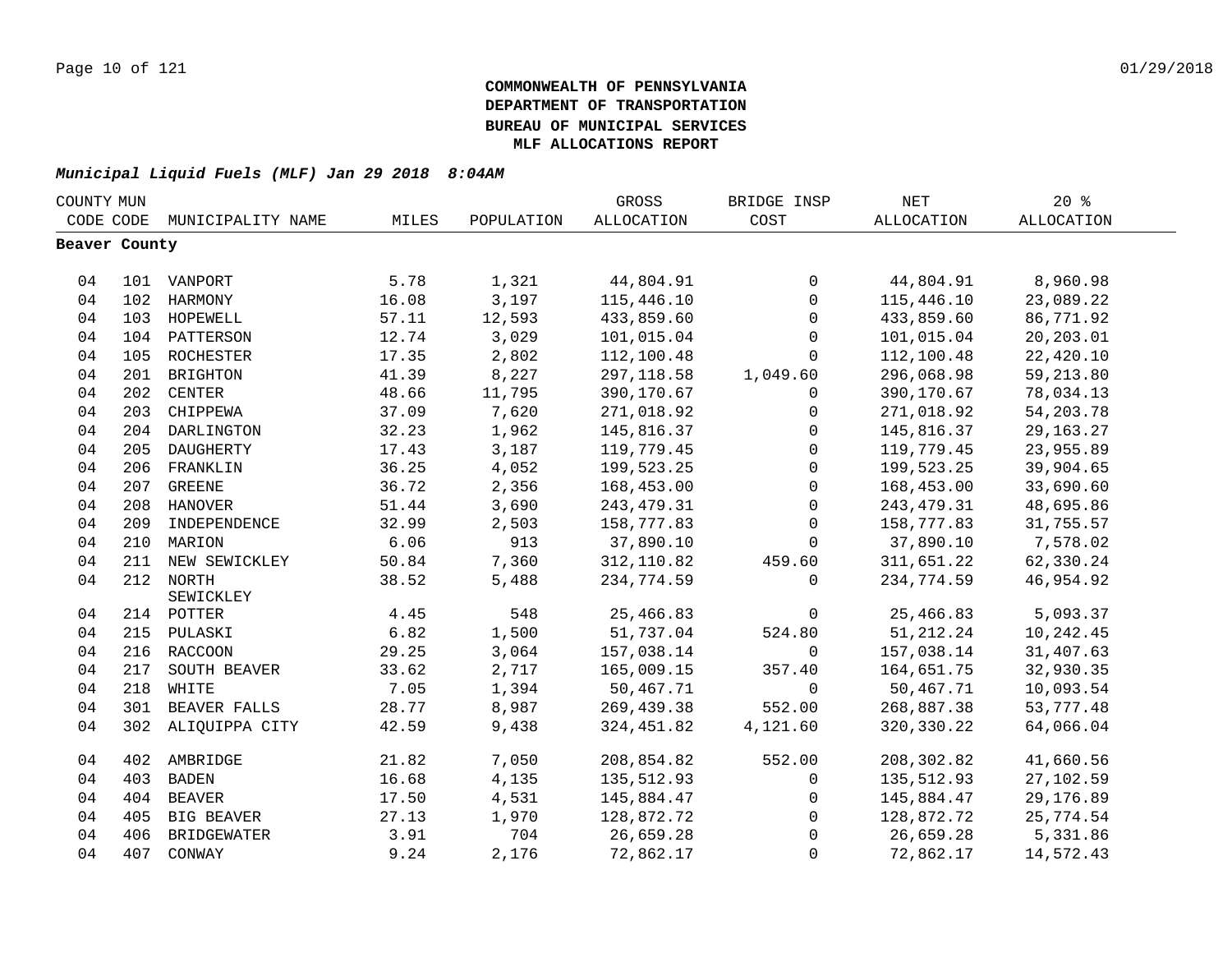| COUNTY MUN |           |                   |        |            | GROSS        | BRIDGE INSP  | NET        | $20*$                     |  |
|------------|-----------|-------------------|--------|------------|--------------|--------------|------------|---------------------------|--|
|            | CODE CODE | MUNICIPALITY NAME | MILES  | POPULATION | ALLOCATION   | COST         | ALLOCATION | ALLOCATION                |  |
| 04         | 408       | DARLINGTON        | 1.60   | 254        | 10,253.13    | $\Omega$     | 10,253.13  | 2,050.63                  |  |
| 04         | 409       | EAST ROCHESTER    | 3.31   | 567        | 22,010.72    | $\Omega$     | 22,010.72  | 4,402.14                  |  |
| 04         | 410       | EASTVALE          | 1.70   | 225        | 10,030.16    | $\mathbf 0$  | 10,030.16  | 2,006.03                  |  |
| 04         | 411       | ECONOMY           | 53.80  | 8,970      | 353,024.65   | 552.00       | 352,472.65 | 70,494.53                 |  |
| 04         | 412       | FALLSTON          | 2.28   | 266        | 12,763.79    | $\Omega$     | 12,763.79  | 2,552.76                  |  |
| 04         | 413       | FRANKFORT         | 0.25   | 130        | 3,340.44     | $\mathbf{0}$ | 3,340.44   | 668.09                    |  |
|            |           | SPRINGS           |        |            |              |              |            |                           |  |
| 04         |           | 414 FREEDOM       | 7.18   | 1,569      | 54, 272.07   | $\Omega$     | 54,272.07  | 10,854.41                 |  |
| 04         | 415       | GEORGETOWN        | 1.93   | 174        | 9,819.54     | $\Omega$     | 9,819.54   | 1,963.91                  |  |
| 04         | 416       | GLASGOW           | 0.99   | 60         | 4,473.85     | $\mathbf{0}$ | 4,473.85   | 894.77                    |  |
| 04         | 417       | HOMEWOOD          | 1.75   | 109        | 7,964.92     | $\Omega$     | 7,964.92   | 1,592.98                  |  |
| 04         | 418       | HOOKSTOWN         | 1.18   | 147        | 6,785.46     | $\mathbf 0$  | 6,785.46   | 1,357.09                  |  |
| 04         | 419       | INDUSTRY          | 11.79  | 1,835      | 74,847.15    | $\Omega$     | 74,847.15  | 14,969.43                 |  |
| 04         | 420       | KOPPEL            | 3.69   | 762        | 27,038.17    | $\mathbf 0$  | 27,038.17  | 5,407.63                  |  |
| 04         | 421       | MIDLAND           | 9.82   | 2,635      | 83,641.79    | $\Omega$     | 83,641.79  | 16,728.36                 |  |
| 04         | 422       | MONACA            | 22.88  | 5,737      | 187, 134.81  | $\Omega$     | 187,134.81 | 37,426.96                 |  |
| 04         | 423       | NEW BRIGHTON      | 20.94  | 6,025      | 186,174.67   | 1,076.80     | 185,097.87 | 37,019.57                 |  |
| 04         | 424       | NEW GALILEE       | 2.52   | 379        | 15,743.51    | $\Omega$     | 15,743.51  | 3,148.70                  |  |
| 04         |           | 425 PATTERSON     | 2.97   | 636        | 22,199.04    | $\Omega$     | 22,199.04  | 4,439.81                  |  |
|            |           | HEIGHTS           |        |            |              |              |            |                           |  |
| 04         |           | 426 ROCHESTER     | 12.46  | 3,657      | 112,164.56   | $\mathbf 0$  | 112,164.56 | 22,432.91                 |  |
| 04         | 427       | SHIPPINGPORT      | 4.64   | 214        | 19,674.70    | $\Omega$     | 19,674.70  | 3,934.94                  |  |
| 04         | 428       | SOUTH HEIGHTS     | 3.44   | 475        | 20,675.66    | $\mathbf 0$  | 20,675.66  | 4,135.13                  |  |
| 04         | 429       | WEST MAYFIELD     | 9.08   | 1,239      | 54,289.68    | $\mathbf 0$  | 54,289.68  | 10,857.94                 |  |
| 04         | 430       | OHIOVILLE         | 25.82  | 3,533      | 154,566.80   | $\mathbf 0$  | 154,566.80 | 30,913.36                 |  |
|            |           | County Totals:    | 993.53 | 169,907    | 6,601,284.75 | 9,245.80     |            | 6,592,038.95 1,318,407.79 |  |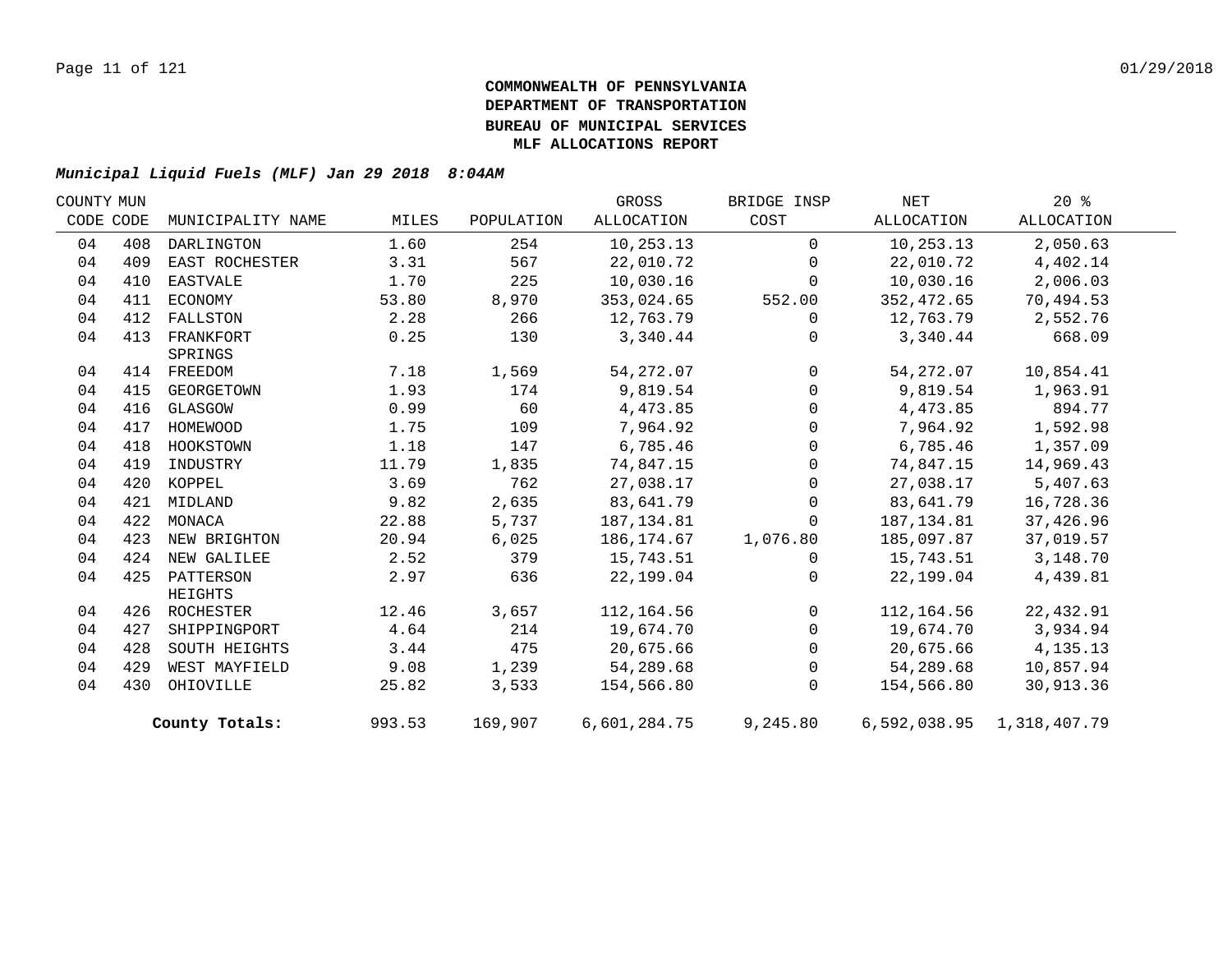| COUNTY MUN     |     |                             |       |            | GROSS       | BRIDGE INSP    | <b>NET</b>  | $20*$       |  |
|----------------|-----|-----------------------------|-------|------------|-------------|----------------|-------------|-------------|--|
|                |     | CODE CODE MUNICIPALITY NAME | MILES | POPULATION | ALLOCATION  | COST           | ALLOCATION  | ALLOCATION  |  |
| Bedford County |     |                             |       |            |             |                |             |             |  |
|                |     |                             |       |            |             |                |             |             |  |
| 05             |     | 201 BEDFORD                 | 56.73 | 5,395      | 294,033.09  | 526.80         | 293,506.29  | 58,701.26   |  |
| 05             |     | 202 BLOOMFIELD              | 10.40 | 1,016      | 54,422.47   | $\Omega$       | 54,422.47   | 10,884.49   |  |
| 05             |     | 203 BROADTOP                | 32.82 | 1,687      | 142,500.95  | 2,306.60       | 140,194.35  | 28,038.87   |  |
| 05             |     | 204 COLERAIN                | 21.16 | 1,195      | 93,940.67   | 526.80         | 93, 413.87  | 18,682.77   |  |
| 05             |     | 205 CUMBERLAND<br>VALLEY    | 19.76 | 1,597      | 96,985.20   | 445.80         | 96,539.40   | 19,307.88   |  |
| 05             |     | 206 EAST<br>PROVIDENCE      | 55.99 | 1,854      | 223, 392.37 | 535.60         | 222,856.77  | 44,571.35   |  |
| 05             |     | 207 EAST ST CLAIR           | 47.82 | 3,048      | 218,985.67  | 1,774.00       | 217, 211.67 | 43, 442. 33 |  |
| 05             |     | 208 HARRISON                | 20.87 | 972        | 88,675.96   | $\overline{0}$ | 88,675.96   | 17,735.19   |  |
| 05             |     | 209 HOPEWELL                | 23.43 | 2,010      | 117,238.52  | $\overline{0}$ | 117,238.52  | 23, 447. 70 |  |
| 05             | 210 | JUNIATA                     | 61.12 | 954        | 223, 266.68 | 718.00         | 222,548.68  | 44,509.74   |  |
| 05             |     | 211 KIMMEL                  | 12.95 | 1,616      | 74,520.54   | $\Omega$       | 74,520.54   | 14,904.11   |  |
| 05             |     | 212 KING                    | 11.77 | 1,238      | 63,288.62   | 526.80         | 62,761.82   | 12,552.36   |  |
| 05             |     | 213 LIBERTY                 | 22.96 | 1,368      | 103,305.16  | 526.80         | 102,778.36  | 20,555.67   |  |
| 05             |     | 214 LINCOLN                 | 17.45 | 425        | 66,681.43   | $\mathbf 0$    | 66,681.43   | 13,336.29   |  |
| 05             |     | 215 LONDONDERRY             | 19.85 | 1,856      | 102, 272.34 | $\Omega$       | 102,272.34  | 20, 454.47  |  |
| 05             |     | 216 MANN                    | 44.11 | 500        | 157,502.10  | 1,580.40       | 155,921.70  | 31, 184. 34 |  |
| 05             |     | 217 MONROE                  | 77.03 | 1,336      | 283,957.62  | 1,779.80       | 282, 177.82 | 56,435.56   |  |
| 05             |     | 218 NAPIER                  | 75.83 | 2,198      | 296,527.09  | 1,556.80       | 294,970.29  | 58,994.06   |  |
| 05             | 219 | SNAKE SPRING                | 17.12 | 1,639      | 88,943.10   | $\overline{0}$ | 88,943.10   | 17,788.62   |  |
| 05             | 220 | SOUTHAMPTON                 | 37.40 | 976        | 144,169.42  | 1,843.20       | 142,326.22  | 28, 465. 24 |  |
| 05             | 221 | SOUTH WOODBURY              | 20.65 | 2,155      | 110,709.72  | 1,640.00       | 109,069.72  | 21,813.94   |  |
| 05             | 222 | PAVIA                       | 8.45  | 295        | 34,006.79   | $\Omega$       | 34,006.79   | 6,801.36    |  |
| 05             | 226 | WEST                        | 42.97 | 3,210      | 205,844.43  | $\Omega$       | 205,844.43  | 41,168.89   |  |
|                |     | PROVIDENCE                  |       |            |             |                |             |             |  |
| 05             |     | 227 WEST ST CLAIR           | 33.28 | 1,730      | 144,870.77  | 2,213.40       | 142,657.37  | 28,531.47   |  |
| 05             | 228 | WOODBURY                    | 20.61 | 1,263      | 93,405.70   | $\mathbf 0$    | 93,405.70   | 18,681.14   |  |
| 05             |     | 401 BEDFORD                 | 15.32 | 2,841      | 106,045.68  | 526.80         | 105,518.88  | 21,103.78   |  |
| 05             | 402 | COALDALE                    | 0.49  | 161        | 4,741.74    | $\mathbf{0}$   | 4,741.74    | 948.35      |  |
| 05             | 403 | <b>EVERETT</b>              | 10.55 | 1,834      | 70,670.85   | 526.80         | 70,144.05   | 14,028.81   |  |
| 05             |     | 404 HOPEWELL                | 2.06  | 230        | 11,333.29   | $\Omega$       | 11,333.29   | 2,266.66    |  |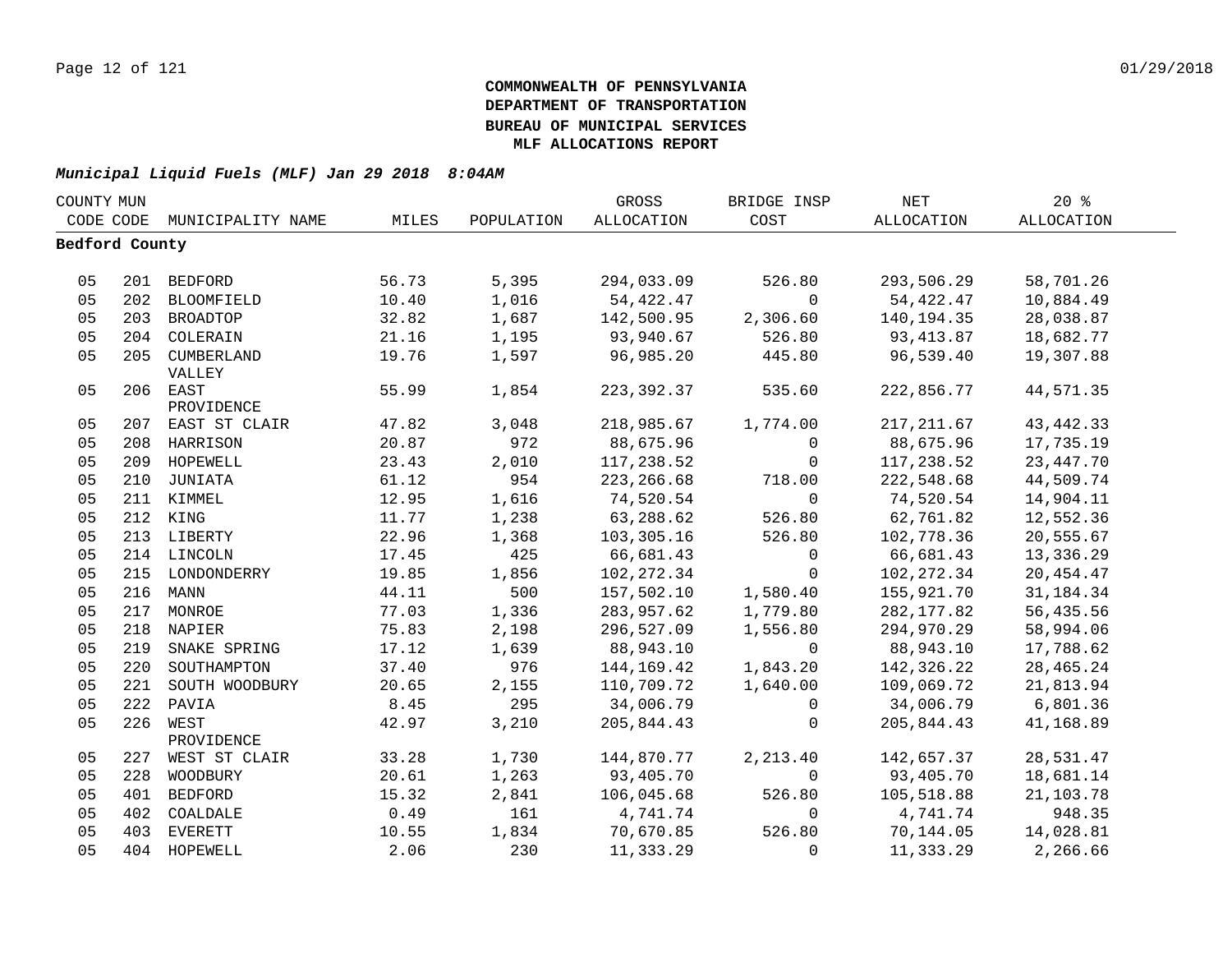| COUNTY MUN |           |                      |        |            | GROSS        | BRIDGE INSP | NET          | $20*$      |  |
|------------|-----------|----------------------|--------|------------|--------------|-------------|--------------|------------|--|
|            | CODE CODE | MUNICIPALITY NAME    | MILES  | POPULATION | ALLOCATION   | COST        | ALLOCATION   | ALLOCATION |  |
| 05         | 405       | HYNDMAN              | 6.46   | 910        | 39, 173, 35  | 0           | 39, 173. 35  | 7,834.67   |  |
| 05         | 406       | MANNS CHOICE         | 1.59   | 300        | 11,105.03    | 0           | 11,105.03    | 2,221.01   |  |
| 05         | 407       | NEW PARIS            | 0.21   | 186        | 4,284.26     | 0           | 4,284.26     | 856.85     |  |
| 05         | 408       | PLEASANTVILLE        | 0.69   | 198        | 6,124.45     | 0           | 6,124.45     | 1,224.89   |  |
| 05         | 409       | RAINSBURG            | 0.66   | 133        | 4,772.69     | 0           | 4,772.69     | 954.54     |  |
| 05         | 410       | SAINT<br>CLAIRSVILLE | 0.43   | 78         | 2,942.95     | 0           | 2,942.95     | 588.59     |  |
| 05         | 411       | SAXTON BOROUGH       | 4.76   | 736        | 30,124.85    | $\mathbf 0$ | 30,124.85    | 6,024.97   |  |
| 05         | 412       | SCHELLSBURG          | 1.62   | 338        | 11,937.07    | $\Omega$    | 11,937.07    | 2,387.41   |  |
| 05         | 413       | WOODBURY             | 0.84   | 284        | 8,282.70     | 0           | 8,282.70     | 1,656.54   |  |
|            |           | County Totals:       | 858.21 | 49,762     | 3,834,985.32 | 19,554.40   | 3,815,430.92 | 763,086.18 |  |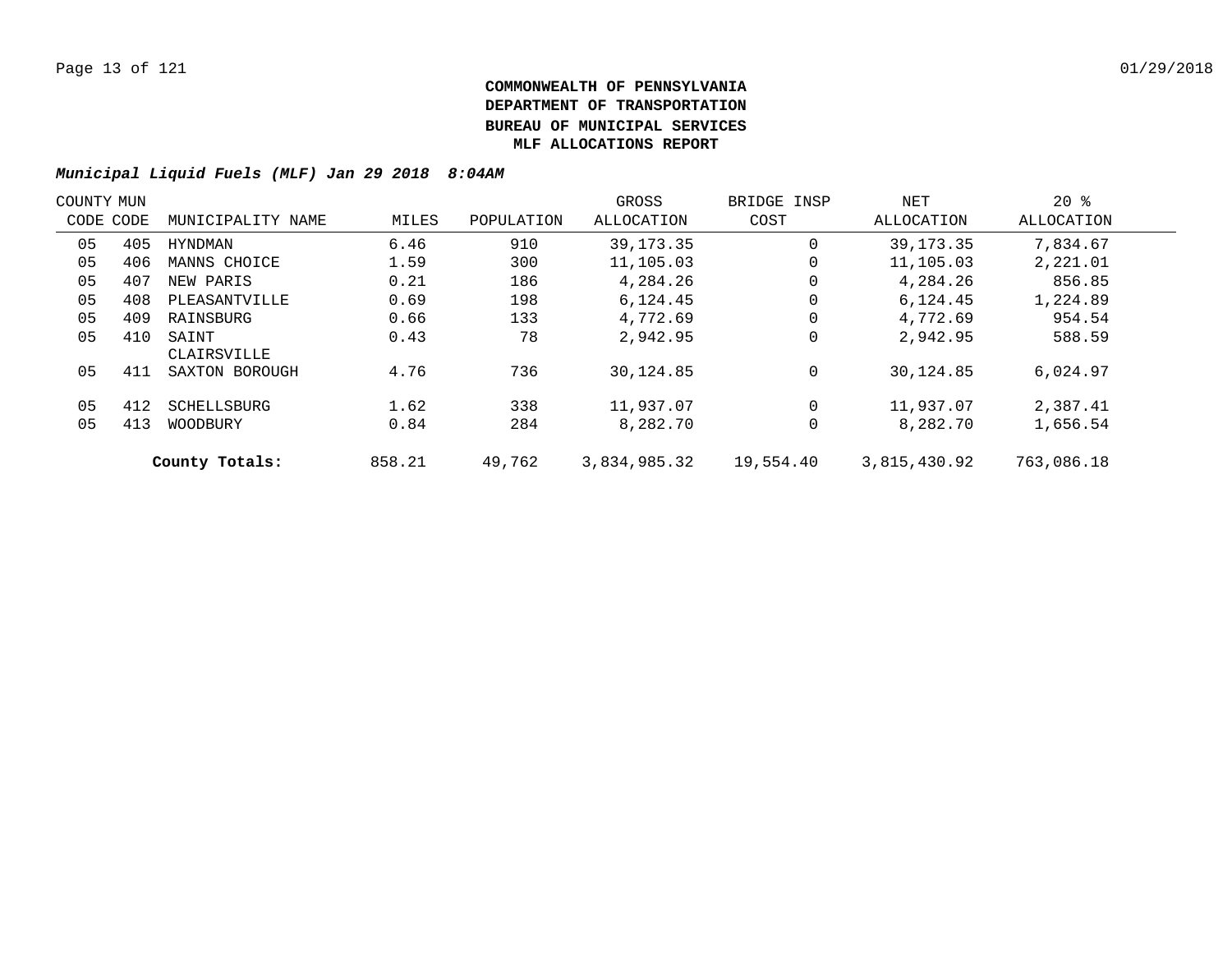| COUNTY MUN |                   |                                                                                                                                                                                                                                                                                                                                                                                                                                                                                                                             |                                                                                                                                                        | GROSS                                                                                                                                                   | BRIDGE INSP                                                                                                                                                                                                                               | NET                                                                                                                                                                                                  | 20%                                                                                                                                                                                                                                             |                                                                                                                                                                                                                                  |
|------------|-------------------|-----------------------------------------------------------------------------------------------------------------------------------------------------------------------------------------------------------------------------------------------------------------------------------------------------------------------------------------------------------------------------------------------------------------------------------------------------------------------------------------------------------------------------|--------------------------------------------------------------------------------------------------------------------------------------------------------|---------------------------------------------------------------------------------------------------------------------------------------------------------|-------------------------------------------------------------------------------------------------------------------------------------------------------------------------------------------------------------------------------------------|------------------------------------------------------------------------------------------------------------------------------------------------------------------------------------------------------|-------------------------------------------------------------------------------------------------------------------------------------------------------------------------------------------------------------------------------------------------|----------------------------------------------------------------------------------------------------------------------------------------------------------------------------------------------------------------------------------|
| CODE CODE  |                   | MILES                                                                                                                                                                                                                                                                                                                                                                                                                                                                                                                       | POPULATION                                                                                                                                             | ALLOCATION                                                                                                                                              | COST                                                                                                                                                                                                                                      | ALLOCATION                                                                                                                                                                                           | ALLOCATION                                                                                                                                                                                                                                      |                                                                                                                                                                                                                                  |
|            |                   |                                                                                                                                                                                                                                                                                                                                                                                                                                                                                                                             |                                                                                                                                                        |                                                                                                                                                         |                                                                                                                                                                                                                                           |                                                                                                                                                                                                      |                                                                                                                                                                                                                                                 |                                                                                                                                                                                                                                  |
|            |                   |                                                                                                                                                                                                                                                                                                                                                                                                                                                                                                                             |                                                                                                                                                        |                                                                                                                                                         |                                                                                                                                                                                                                                           |                                                                                                                                                                                                      |                                                                                                                                                                                                                                                 |                                                                                                                                                                                                                                  |
|            |                   | 33.51                                                                                                                                                                                                                                                                                                                                                                                                                                                                                                                       | 5,078                                                                                                                                                  | 210,086.71                                                                                                                                              | 1,321.60                                                                                                                                                                                                                                  | 208,765.11                                                                                                                                                                                           | 41,753.02                                                                                                                                                                                                                                       |                                                                                                                                                                                                                                  |
|            |                   | 74.91                                                                                                                                                                                                                                                                                                                                                                                                                                                                                                                       | 19,628                                                                                                                                                 | 628,948.76                                                                                                                                              | 2,650.00                                                                                                                                                                                                                                  | 626, 298.76                                                                                                                                                                                          | 125, 259. 75                                                                                                                                                                                                                                    |                                                                                                                                                                                                                                  |
|            |                   | 67.24                                                                                                                                                                                                                                                                                                                                                                                                                                                                                                                       | 15,147                                                                                                                                                 | 516,981.55                                                                                                                                              | 3,003.40                                                                                                                                                                                                                                  | 513,978.15                                                                                                                                                                                           | 102,795.63                                                                                                                                                                                                                                      |                                                                                                                                                                                                                                  |
|            |                   | 39.92                                                                                                                                                                                                                                                                                                                                                                                                                                                                                                                       | 1,724                                                                                                                                                  | 167,015.75                                                                                                                                              | 614.00                                                                                                                                                                                                                                    | 166,401.75                                                                                                                                                                                           | 33,280.35                                                                                                                                                                                                                                       |                                                                                                                                                                                                                                  |
|            |                   |                                                                                                                                                                                                                                                                                                                                                                                                                                                                                                                             |                                                                                                                                                        |                                                                                                                                                         |                                                                                                                                                                                                                                           |                                                                                                                                                                                                      |                                                                                                                                                                                                                                                 |                                                                                                                                                                                                                                  |
|            |                   |                                                                                                                                                                                                                                                                                                                                                                                                                                                                                                                             |                                                                                                                                                        |                                                                                                                                                         |                                                                                                                                                                                                                                           |                                                                                                                                                                                                      |                                                                                                                                                                                                                                                 |                                                                                                                                                                                                                                  |
|            |                   |                                                                                                                                                                                                                                                                                                                                                                                                                                                                                                                             |                                                                                                                                                        |                                                                                                                                                         |                                                                                                                                                                                                                                           |                                                                                                                                                                                                      |                                                                                                                                                                                                                                                 |                                                                                                                                                                                                                                  |
|            |                   |                                                                                                                                                                                                                                                                                                                                                                                                                                                                                                                             |                                                                                                                                                        |                                                                                                                                                         |                                                                                                                                                                                                                                           |                                                                                                                                                                                                      |                                                                                                                                                                                                                                                 |                                                                                                                                                                                                                                  |
|            |                   | 42.91                                                                                                                                                                                                                                                                                                                                                                                                                                                                                                                       | 6,797                                                                                                                                                  | 274,688.60                                                                                                                                              | $\overline{0}$                                                                                                                                                                                                                            | 274,688.60                                                                                                                                                                                           | 54,937.72                                                                                                                                                                                                                                       |                                                                                                                                                                                                                                  |
|            |                   |                                                                                                                                                                                                                                                                                                                                                                                                                                                                                                                             |                                                                                                                                                        |                                                                                                                                                         |                                                                                                                                                                                                                                           |                                                                                                                                                                                                      |                                                                                                                                                                                                                                                 |                                                                                                                                                                                                                                  |
|            |                   |                                                                                                                                                                                                                                                                                                                                                                                                                                                                                                                             |                                                                                                                                                        |                                                                                                                                                         |                                                                                                                                                                                                                                           |                                                                                                                                                                                                      |                                                                                                                                                                                                                                                 |                                                                                                                                                                                                                                  |
|            |                   |                                                                                                                                                                                                                                                                                                                                                                                                                                                                                                                             |                                                                                                                                                        |                                                                                                                                                         |                                                                                                                                                                                                                                           |                                                                                                                                                                                                      |                                                                                                                                                                                                                                                 |                                                                                                                                                                                                                                  |
|            |                   |                                                                                                                                                                                                                                                                                                                                                                                                                                                                                                                             |                                                                                                                                                        |                                                                                                                                                         |                                                                                                                                                                                                                                           |                                                                                                                                                                                                      |                                                                                                                                                                                                                                                 |                                                                                                                                                                                                                                  |
|            |                   |                                                                                                                                                                                                                                                                                                                                                                                                                                                                                                                             |                                                                                                                                                        |                                                                                                                                                         |                                                                                                                                                                                                                                           |                                                                                                                                                                                                      |                                                                                                                                                                                                                                                 |                                                                                                                                                                                                                                  |
|            |                   |                                                                                                                                                                                                                                                                                                                                                                                                                                                                                                                             |                                                                                                                                                        |                                                                                                                                                         |                                                                                                                                                                                                                                           |                                                                                                                                                                                                      |                                                                                                                                                                                                                                                 |                                                                                                                                                                                                                                  |
|            |                   |                                                                                                                                                                                                                                                                                                                                                                                                                                                                                                                             |                                                                                                                                                        |                                                                                                                                                         |                                                                                                                                                                                                                                           |                                                                                                                                                                                                      |                                                                                                                                                                                                                                                 |                                                                                                                                                                                                                                  |
|            |                   |                                                                                                                                                                                                                                                                                                                                                                                                                                                                                                                             |                                                                                                                                                        |                                                                                                                                                         |                                                                                                                                                                                                                                           |                                                                                                                                                                                                      |                                                                                                                                                                                                                                                 |                                                                                                                                                                                                                                  |
|            |                   |                                                                                                                                                                                                                                                                                                                                                                                                                                                                                                                             |                                                                                                                                                        |                                                                                                                                                         |                                                                                                                                                                                                                                           |                                                                                                                                                                                                      |                                                                                                                                                                                                                                                 |                                                                                                                                                                                                                                  |
|            |                   |                                                                                                                                                                                                                                                                                                                                                                                                                                                                                                                             |                                                                                                                                                        |                                                                                                                                                         |                                                                                                                                                                                                                                           |                                                                                                                                                                                                      |                                                                                                                                                                                                                                                 |                                                                                                                                                                                                                                  |
|            |                   |                                                                                                                                                                                                                                                                                                                                                                                                                                                                                                                             |                                                                                                                                                        |                                                                                                                                                         |                                                                                                                                                                                                                                           |                                                                                                                                                                                                      |                                                                                                                                                                                                                                                 |                                                                                                                                                                                                                                  |
|            |                   |                                                                                                                                                                                                                                                                                                                                                                                                                                                                                                                             |                                                                                                                                                        |                                                                                                                                                         |                                                                                                                                                                                                                                           |                                                                                                                                                                                                      |                                                                                                                                                                                                                                                 |                                                                                                                                                                                                                                  |
|            |                   |                                                                                                                                                                                                                                                                                                                                                                                                                                                                                                                             |                                                                                                                                                        |                                                                                                                                                         |                                                                                                                                                                                                                                           |                                                                                                                                                                                                      |                                                                                                                                                                                                                                                 |                                                                                                                                                                                                                                  |
|            |                   |                                                                                                                                                                                                                                                                                                                                                                                                                                                                                                                             |                                                                                                                                                        |                                                                                                                                                         |                                                                                                                                                                                                                                           |                                                                                                                                                                                                      |                                                                                                                                                                                                                                                 |                                                                                                                                                                                                                                  |
|            |                   |                                                                                                                                                                                                                                                                                                                                                                                                                                                                                                                             |                                                                                                                                                        |                                                                                                                                                         |                                                                                                                                                                                                                                           |                                                                                                                                                                                                      |                                                                                                                                                                                                                                                 |                                                                                                                                                                                                                                  |
|            |                   |                                                                                                                                                                                                                                                                                                                                                                                                                                                                                                                             |                                                                                                                                                        |                                                                                                                                                         | $\mathbf{0}$                                                                                                                                                                                                                              |                                                                                                                                                                                                      |                                                                                                                                                                                                                                                 |                                                                                                                                                                                                                                  |
|            |                   |                                                                                                                                                                                                                                                                                                                                                                                                                                                                                                                             |                                                                                                                                                        |                                                                                                                                                         |                                                                                                                                                                                                                                           |                                                                                                                                                                                                      |                                                                                                                                                                                                                                                 |                                                                                                                                                                                                                                  |
|            | <b>HEIDELBERG</b> |                                                                                                                                                                                                                                                                                                                                                                                                                                                                                                                             |                                                                                                                                                        |                                                                                                                                                         |                                                                                                                                                                                                                                           |                                                                                                                                                                                                      |                                                                                                                                                                                                                                                 |                                                                                                                                                                                                                                  |
|            |                   | 40.66                                                                                                                                                                                                                                                                                                                                                                                                                                                                                                                       | 9,126                                                                                                                                                  | 311,975.93                                                                                                                                              | 614.00                                                                                                                                                                                                                                    | 311,361.93                                                                                                                                                                                           | 62, 272.39                                                                                                                                                                                                                                      |                                                                                                                                                                                                                                  |
|            |                   | 20.50                                                                                                                                                                                                                                                                                                                                                                                                                                                                                                                       | 1,688                                                                                                                                                  | 101,217.66                                                                                                                                              | $\Omega$                                                                                                                                                                                                                                  | 101,217.66                                                                                                                                                                                           | 20, 243.53                                                                                                                                                                                                                                      |                                                                                                                                                                                                                                  |
|            |                   | 49.63                                                                                                                                                                                                                                                                                                                                                                                                                                                                                                                       | 7,906                                                                                                                                                  | 318,564.14                                                                                                                                              | 1,002.80                                                                                                                                                                                                                                  | 317,561.34                                                                                                                                                                                           | 63,512.27                                                                                                                                                                                                                                       |                                                                                                                                                                                                                                  |
|            |                   | MUNICIPALITY NAME<br>Berks County<br>101 COLEBROOKDALE<br>102 MUHLENBERG<br>103 CUMRU<br>201 ALBANY<br>TOWNSHIP<br>202 ALSACE<br>TOWNSHIP<br>203 AMITY TOWNSHIP<br>204 BERN TOWNSHIP<br>205 BETHEL<br>TOWNSHIP<br>206 BRECKNOCK<br>TOWNSHIP<br>207 CAERNARVON<br>208 CENTRE<br>211 DISTRICT<br>212<br>DOUGLASS TWP<br>213<br>EARL<br>214 EXETER<br>215<br>GREENWICH<br>216 HEIDELBERG<br>217 HEREFORD<br>218 JEFFERSON<br>219 LONGSWAMP<br>220 LOWER ALSACE<br>221 LOWER<br>222 MAIDEN CREEK<br>223 MARION<br>224 MAXATAWNY | 27.37<br>61.61<br>52.34<br>38.63<br>25.59<br>42.43<br>12.58<br>25.00<br>34.36<br>104.11<br>79.75<br>23.55<br>30.08<br>27.92<br>43.35<br>23.68<br>32.44 | 3,751<br>12,583<br>4,112<br>4,585<br>4,006<br>4,036<br>1,337<br>3,306<br>3,195<br>25,550<br>3,725<br>1,724<br>2,997<br>1,977<br>5,679<br>4,475<br>5,513 | 163,959.38<br>448,753.28<br>254,619.55<br>217,761.74<br>162,900.41<br>219,933.59<br>67,909.73<br>147,448.31<br>176,690.87<br>840,832.27<br>339,061.66<br>112,135.67<br>158,531.03<br>131,655.95<br>254,643.57<br>165,524.83<br>214,872.78 | $\mathbf 0$<br>928.00<br>3,175.80<br>622.40<br>$\mathbf 0$<br>1,392.00<br>$\mathbf{0}$<br>$\overline{0}$<br>$\mathbf{0}$<br>614.00<br>1,908.60<br>$\mathbf 0$<br>1,392.00<br>460.00<br>0<br>2,011.40 | 163,959.38<br>447,825.28<br>251, 443.75<br>217, 139.34<br>162,900.41<br>218,541.59<br>67,909.73<br>147,448.31<br>176,690.87<br>840, 218.27<br>337, 153.06<br>112, 135.67<br>157,139.03<br>131, 195.95<br>254,643.57<br>165,524.83<br>212,861.38 | 32,791.88<br>89,565.06<br>50,288.75<br>43, 427.87<br>32,580.08<br>43,708.32<br>13,581.95<br>29,489.66<br>35, 338. 17<br>168,043.65<br>67,430.61<br>22, 427.13<br>31, 427.81<br>26, 239.19<br>50,928.71<br>33,104.97<br>42,572.28 |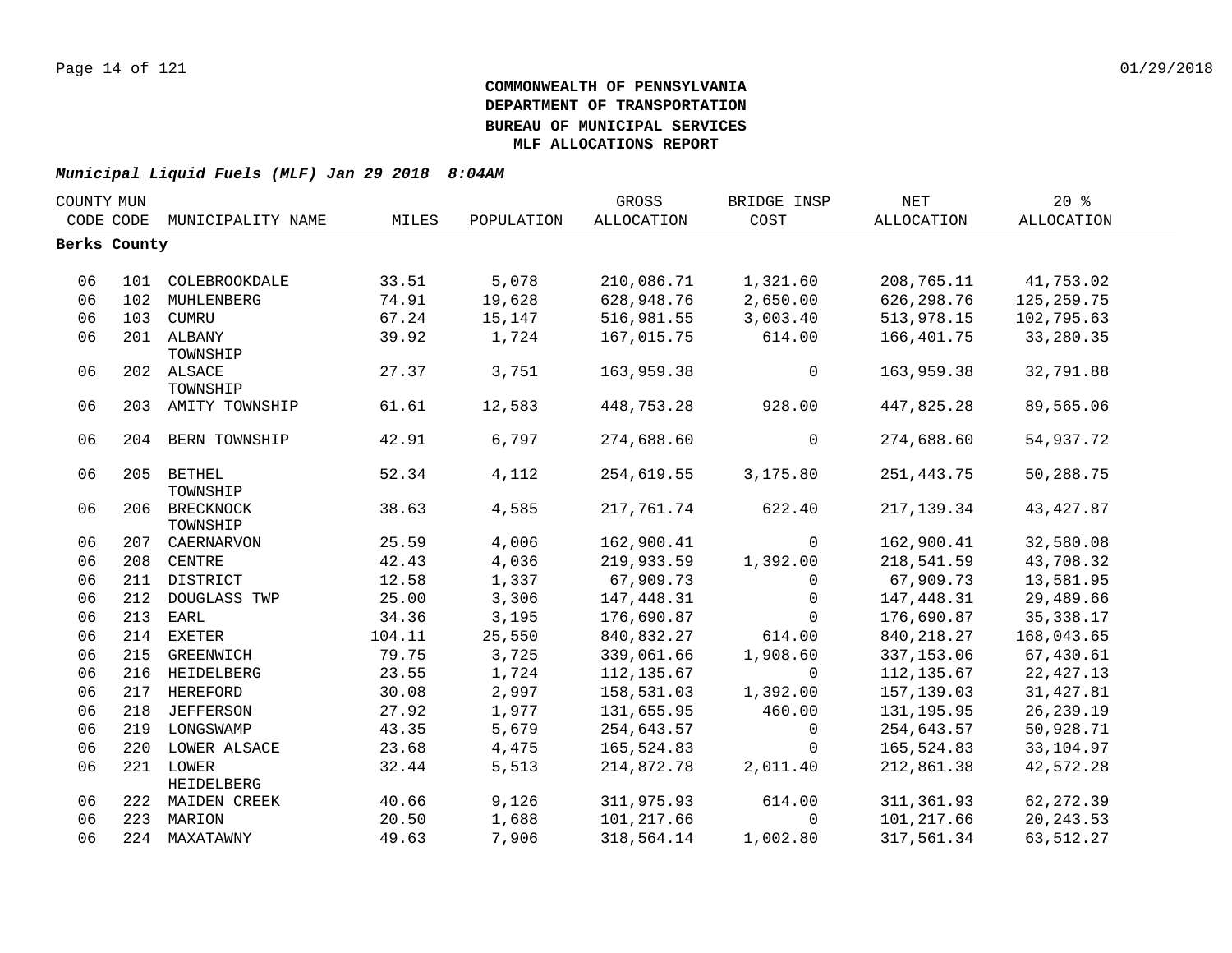| COUNTY MUN |     |                                     |        |            | GROSS           | BRIDGE INSP    | NET          | 20%         |  |
|------------|-----|-------------------------------------|--------|------------|-----------------|----------------|--------------|-------------|--|
| CODE CODE  |     | MUNICIPALITY NAME                   | MILES  | POPULATION | ALLOCATION      | COST           | ALLOCATION   | ALLOCATION  |  |
| 06         |     | 226 NORTH                           | 27.57  | 1,214      | 115,795.76      | $\mathbf 0$    | 115,795.76   | 23, 159. 15 |  |
| 06         |     | HEIDELBERG<br>227 OLEY              | 46.23  | 3,620      | 224,665.51      | 1,301.20       | 223,364.31   | 44,672.86   |  |
| 06         | 228 | ONTELAUNEE                          | 18.65  | 1,646      | 94,207.14       | 788.40         | 93,418.74    | 18,683.75   |  |
| 06         |     | 229 PENN                            | 29.13  | 1,949      | 135, 173. 45    | $\Omega$       | 135, 173. 45 | 27,034.69   |  |
| 06         |     | 230 PERRY                           | 40.78  | 2,417      | 183,238.26      | 466.80         | 182,771.46   | 36,554.29   |  |
| 06         |     | 231 PIKE                            | 28.23  | 1,723      | 127,806.02      | 298.20         | 127,507.82   | 25,501.56   |  |
| 06         |     | 232 RICHMOND                        | 43.64  | 3,397      | 211,690.11      | $\Omega$       | 211,690.11   | 42,338.02   |  |
| 06         |     |                                     | 62.88  | 7,216      | 349,702.80      |                | 348,464.00   | 69,692.80   |  |
| 06         |     | 233 ROBESON                         |        |            |                 | 1,238.80       |              |             |  |
|            |     | 234 ROCKLAND                        | 34.04  | 3,778      | 186,840.11      | 0              | 186,840.11   | 37,368.02   |  |
| 06         |     | 235 RUSCOMBMANOR                    | 36.55  | 4,112      | 201,683.91      | $\overline{0}$ | 201,683.91   | 40,336.78   |  |
| 06         |     | 236 SOUTH                           | 48.95  | 7,271      | 304,061.49      | 1,109.40       | 302,952.09   | 60,590.42   |  |
| 06         |     | HEIDELBERG<br>237 SPRING            | 99.58  | 27,119     | 855,846.86      | 890.40         | 854,956.46   | 170,991.29  |  |
| 06         |     | 238 TILDEN                          | 36.26  | 3,597      | 190,798.61      | 1,228.00       | 189,570.61   | 37,914.12   |  |
| 06         |     | 239 TULPEHOCKEN                     | 36.04  | 3,274      | 183,843.71      | 602.60         | 183,241.11   | 36,648.22   |  |
| 06         | 240 | UNION                               | 20.74  | 3,503      | 136,958.78      | 233.40         | 136,725.38   | 27,345.08   |  |
| 06         | 241 | UPPER BERN                          | 25.52  | 1,734      | 118,932.57      | 614.00         | 118,318.57   | 23,663.71   |  |
| 06         |     | 242 UPPER                           | 33.75  |            |                 | 788.00         | 149,257.98   |             |  |
|            |     | TULPEHOCKEN                         |        | 1,917      | 150,045.98      |                |              | 29,851.60   |  |
| 06         |     | 243 WASHINGTON                      | 33.04  | 3,810      | 184,103.60      | $\overline{0}$ | 184,103.60   | 36,820.72   |  |
| 06         |     | 244 WINDSOR                         | 29.71  | 2,279      | 143,470.01      | 389.00         | 143,081.01   | 28,616.20   |  |
| 06         |     | 301 READING CITY                    | 132.15 | 88,082     | 2, 138, 499. 45 | 1,627.40       | 2,136,872.05 | 427, 374.41 |  |
| 06         | 401 | BALLY BOROUGH                       | 4.56   | 1,090      | 36, 268.42      | $\Omega$       | 36,268.42    | 7,253.68    |  |
| 06         |     | 402 BECHTELSVILLE<br><b>BOROUGH</b> | 2.25   | 942        | 25,675.39       | $\overline{0}$ | 25,675.39    | 5,135.08    |  |
| 06         | 403 | <b>BERNVILLE</b><br><b>BOROUGH</b>  | 4.77   | 955        | 34, 373.86      | $\mathsf 0$    | 34, 373.86   | 6,874.77    |  |
| 06         |     | 404 BIRDSBORO<br><b>BOROUGH</b>     | 16.03  | 5,163      | 153,121.54      | $\mathbf 0$    | 153,121.54   | 30,624.31   |  |
| 06         |     | 405 BOYERTOWN<br><b>BOROUGH</b>     | 10.91  | 4,055      | 114,629.25      | 1,043.20       | 113,586.05   | 22,717.21   |  |
| 06         |     | 406 CENTERPORT                      | 1.14   | 387        | 11,271.07       | $\overline{0}$ | 11,271.07    | 2,254.21    |  |
| 06         |     | 407 FLEETWOOD                       | 16.85  | 4,085      | 135,120.41      | $\overline{0}$ | 135,120.41   | 27,024.08   |  |
|            |     |                                     |        |            |                 |                |              |             |  |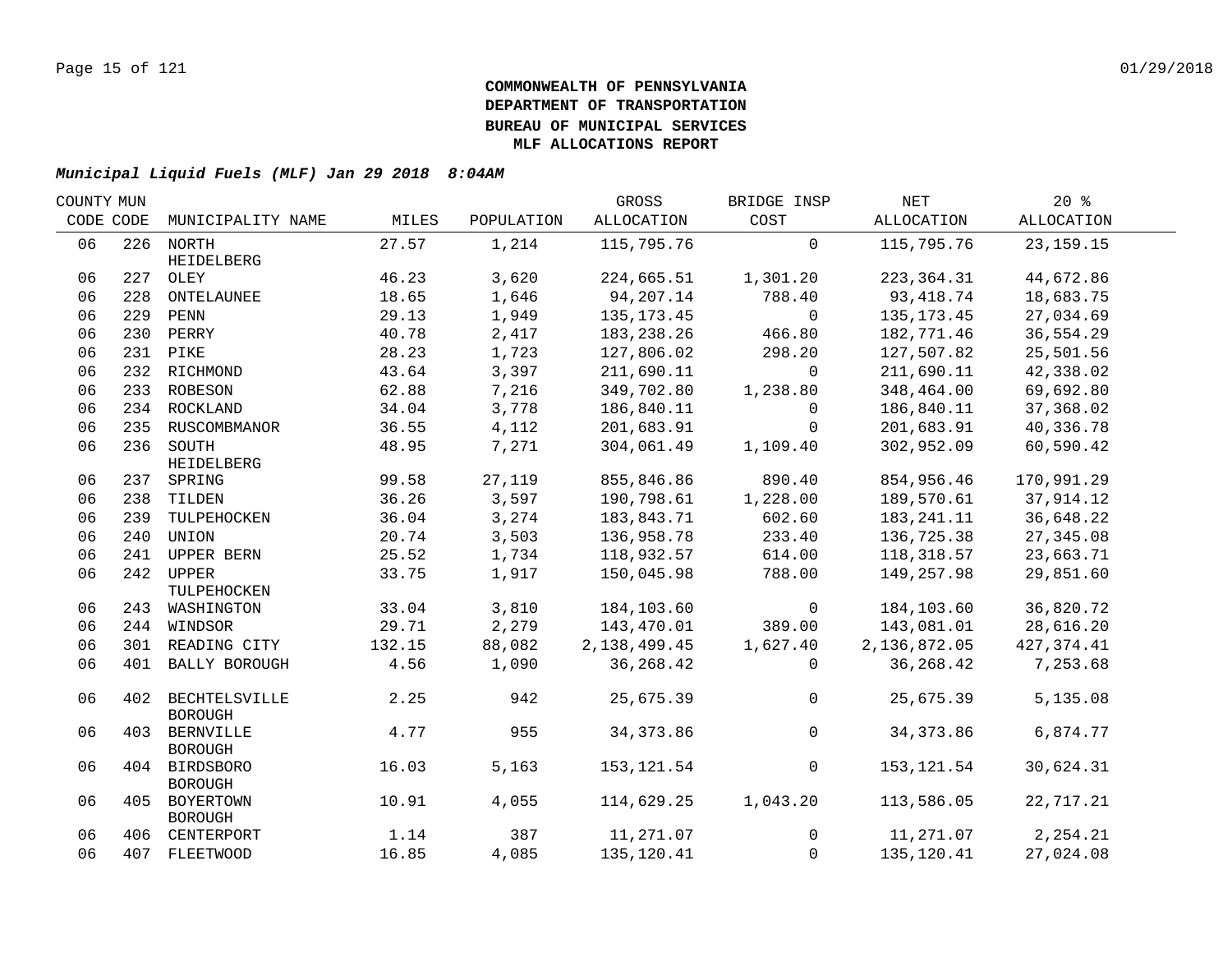| COUNTY MUN |           |                   |         |            | GROSS         | BRIDGE INSP    | NET                              | $20*$      |  |
|------------|-----------|-------------------|---------|------------|---------------|----------------|----------------------------------|------------|--|
|            | CODE CODE | MUNICIPALITY NAME | MILES   | POPULATION | ALLOCATION    | COST           | ALLOCATION                       | ALLOCATION |  |
| 06         | 408       | HAMBURG           | 18.16   | 4,289      | 143,438.90    | $\Omega$       | 143,438.90                       | 28,687.78  |  |
| 06         | 409       | KENHORST          | 9.13    | 2,877      | 85,986.79     | $\overline{0}$ | 85,986.79                        | 17,197.36  |  |
| 06         | 410       | KUTZTOWN          | 15.36   | 5,012      | 147,968.83    | $\overline{0}$ | 147,968.83                       | 29,593.77  |  |
| 06         | 411       | LAURELDALE        | 13.17   | 3,911      | 119,434.01    | $\overline{0}$ | 119,434.01                       | 23,886.80  |  |
| 06         | 412       | LENHARTSVILLE     | 0.48    | 165        | 4,785.20      | $\overline{0}$ | 4,785.20                         | 957.04     |  |
| 06         | 413       | LYONS             | 2.27    | 478        | 16,811.01     | $\mathbf{0}$   | 16,811.01                        | 3,362.20   |  |
| 06         | 414       | MOHNTON           | 10.88   | 3,043      | 95,048.91     | $\mathbf 0$    | 95,048.91                        | 19,009.78  |  |
| 06         | 415       | MT PENN           | 7.74    | 3,106      | 85,734.80     | $\mathbf 0$    | 85,734.80                        | 17,146.96  |  |
| 06         | 416       | ROBESONIA         | 8.17    | 2,061      | 67,061.44     | 1,002.80       | 66,058.64                        | 13,211.73  |  |
| 06         | 417       | ST LAWRENCE       | 5.19    | 1,809      | 52,220.35     | 847.40         | 51,372.95                        | 10,274.59  |  |
| 06         | 418       | SHILLINGTON       | 17.52   | 5,273      | 160,234.10    | $\overline{0}$ | 160,234.10                       | 32,046.82  |  |
| 06         | 419       |                   | 5.10    | 1,378      | 43,622.42     | 614.00         | 43,008.42                        | 8,601.68   |  |
|            |           | SHOEMAKERSVILLE   |         |            |               |                |                                  |            |  |
| 06         | 420       | SINKING SPRING    | 9.91    | 4,008      | 110,372.07    | $\Omega$       | 110,372.07                       | 22,074.41  |  |
| 06         | 423       | TOPTON            | 7.88    | 2,069      | 66,243.18     | $\Omega$       | 66,243.18                        | 13,248.64  |  |
| 06         | 424       | WERNERSVILLE      | 8.70    | 2,494      | 77,172.94     | $\Omega$       | 77,172.94                        | 15,434.59  |  |
| 06         | 426       | LEESPORT          | 7.22    | 1,918      | 61,123.99     | $\Omega$       | 61,123.99                        | 12,224.80  |  |
| 06         | 427       | WEST READING      | 10.60   | 4,212      | 116,612.06    | 662.60         | 115,949.46                       | 23,189.89  |  |
| 06         | 428       | WOMELSDORF        | 7.60    | 2,810      | 79,567.83     | $\Omega$       | 79,567.83                        | 15,913.57  |  |
| 06         | 429       | WYOMISSING        | 50.89   | 10,461     | 371,968.83    | $\Omega$       | 371,968.83                       | 74,393.77  |  |
| 06         | 431       | NEW MORGAN        | 0.00    | 71         | 1,366.64      | $\Omega$       | 1,366.64                         | 273.33     |  |
|            |           | County Totals:    | 2189.99 | 411,425    | 15,261,312.09 | 37,455.60      | 15, 223, 856. 49 3, 044, 771. 30 |            |  |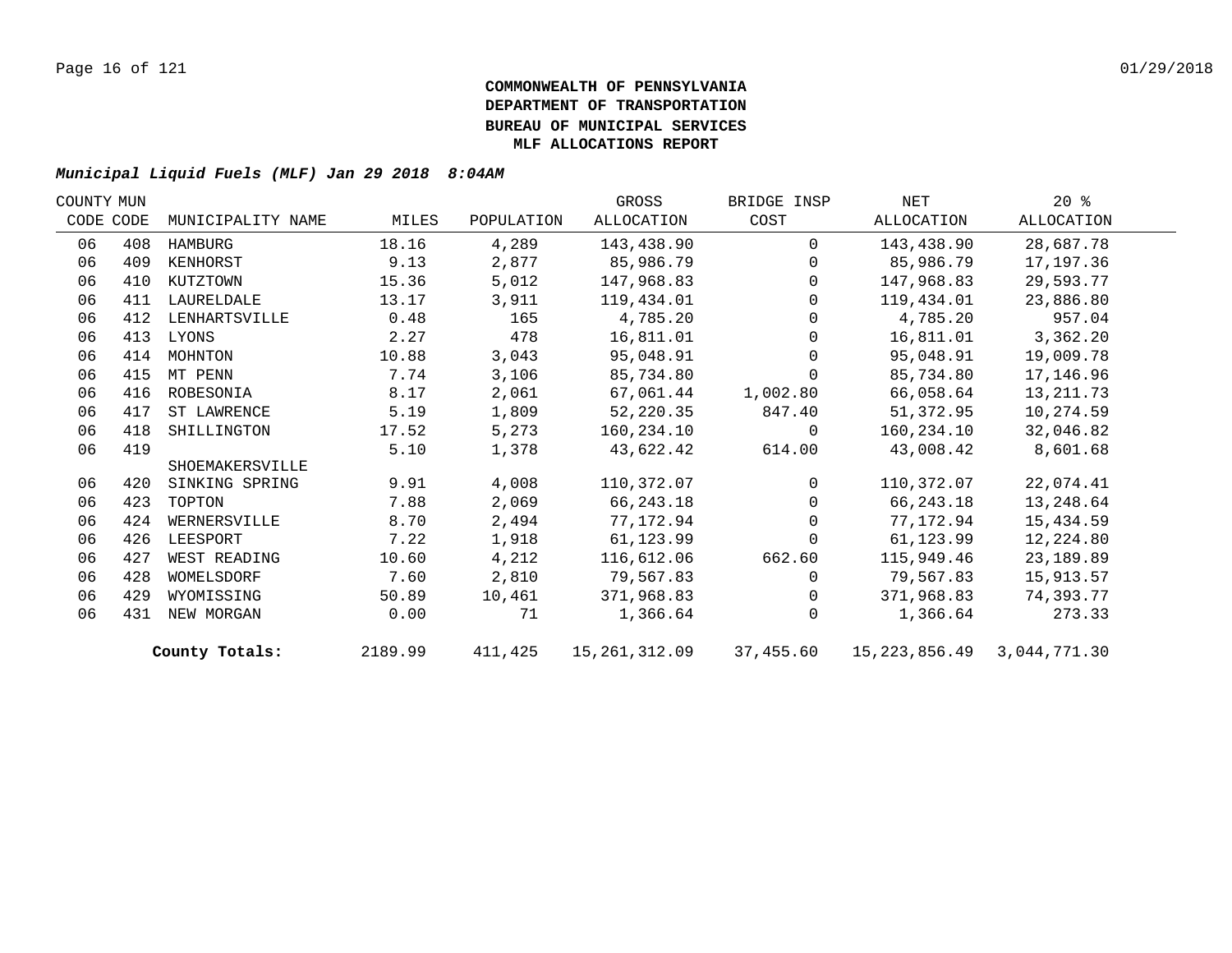| COUNTY MUN |              |                    |        |            | GROSS        | BRIDGE INSP  | NET          | $20*$       |  |
|------------|--------------|--------------------|--------|------------|--------------|--------------|--------------|-------------|--|
| CODE CODE  |              | MUNICIPALITY NAME  | MILES  | POPULATION | ALLOCATION   | COST         | ALLOCATION   | ALLOCATION  |  |
|            | Blair County |                    |        |            |              |              |              |             |  |
|            |              |                    |        |            |              |              |              |             |  |
| 07         |              | 201 ALLEGHENY      | 40.42  | 6,738      | 265,205.28   | 526.80       | 264,678.48   | 52,935.70   |  |
| 07         |              | 202 ANTIS          | 47.15  | 6,499      | 283,166.97   | $\Omega$     | 283,166.97   | 56,633.39   |  |
| 07         |              | 203 BLAIR          | 22.01  | 4,494      | 160,291.94   | $\Omega$     | 160,291.94   | 32,058.39   |  |
| 07         |              | 204 CATHARINE      | 10.12  | 724        | 47,863.13    | $\Omega$     | 47,863.13    | 9,572.63    |  |
| 07         |              | 205 FRANKSTOWN     | 58.25  | 7,381      | 337,356.90   | 3,032.80     | 334,324.10   | 66,864.82   |  |
| 07         |              | 206 FREEDOM        | 24.41  | 3,458      | 148,396.16   | $\Omega$     | 148,396.16   | 29,679.23   |  |
| 07         | 207          | GREENFIELD         | 23.03  | 4,173      | 157,532.62   | 2,107.20     | 155,425.42   | 31,085.08   |  |
| 07         |              | 208 HUSTON         | 17.00  | 1,336      | 82,708.46    | 531.20       | 82,177.26    | 16,435.45   |  |
| 07         | 209          | JUNIATA            | 12.11  | 1,112      | 62,003.09    | $\mathbf 0$  | 62,003.09    | 12,400.62   |  |
| 07         |              | 210 LOGAN          | 77.37  | 12,289     | 495,929.18   | 410.00       | 495,519.18   | 99,103.84   |  |
| 07         |              | 211 NORTH WOODBURY | 20.67  | 2,644      | 120,189.40   | $\Omega$     | 120,189.40   | 24,037.88   |  |
| 07         | 212          | SNYDER             | 27.94  | 3,364      | 158,421.03   | 1,779.80     | 156,641.23   | 31, 328.25  |  |
| 07         | 213          | TAYLOR             | 21.11  | 2,465      | 118,218.98   | 1,053.60     | 117,165.38   | 23,433.08   |  |
| 07         | 214          | TYRONE             | 18.52  | 1,885      | 98,371.77    | 1,226.80     | 97,144.97    | 19,428.99   |  |
| 07         | 215          | WOODBURY           | 30.74  | 1,693      | 135,643.30   | 2,462.20     | 133,181.10   | 26,636.22   |  |
| 07         |              | 301 ALTOONA CITY   | 181.59 | 46,320     | 1,500,378.99 | 2,432.60     | 1,497,946.39 | 299,589.28  |  |
| 07         | 401          | <b>BELLWOOD</b>    | 8.38   | 1,828      | 63,280.46    | $\Omega$     | 63,280.46    | 12,656.09   |  |
| 07         | 402          | DUNCANSVILLE       | 6.46   | 1,233      | 45,390.71    | 1,113.80     | 44,276.91    | 8,855.38    |  |
| 07         | 403          | HOLLIDAYSBURG      | 22.23  | 5,791      | 185,995.12   | $\Omega$     | 185,995.12   | 37,199.02   |  |
| 07         |              | 404 MARTINSBURG    | 7.57   | 1,958      | 63,067.32    | $\mathsf{O}$ | 63,067.32    | 12,613.46   |  |
| 07         | 405          | NEWRY              | 1.04   | 270        | 8,683.71     | $\Omega$     | 8,683.71     | 1,736.74    |  |
| 07         | 406          | ROARING SPRING     | 9.42   | 2,585      | 81,338.36    | $\mathbf 0$  | 81,338.36    | 16,267.67   |  |
| 07         | 407          | TYRONE             | 19.42  | 5,477      | 170,530.57   | 1,580.40     | 168,950.17   | 33,790.03   |  |
| 07         | 408          | WILLIAMSBURG       | 4.56   | 1,254      | 39,425.21    | $\Omega$     | 39,425.21    | 7,885.04    |  |
|            |              | County Totals:     | 711.52 | 126,971    | 4,829,388.66 | 18,257.20    | 4,811,131.46 | 962, 226.29 |  |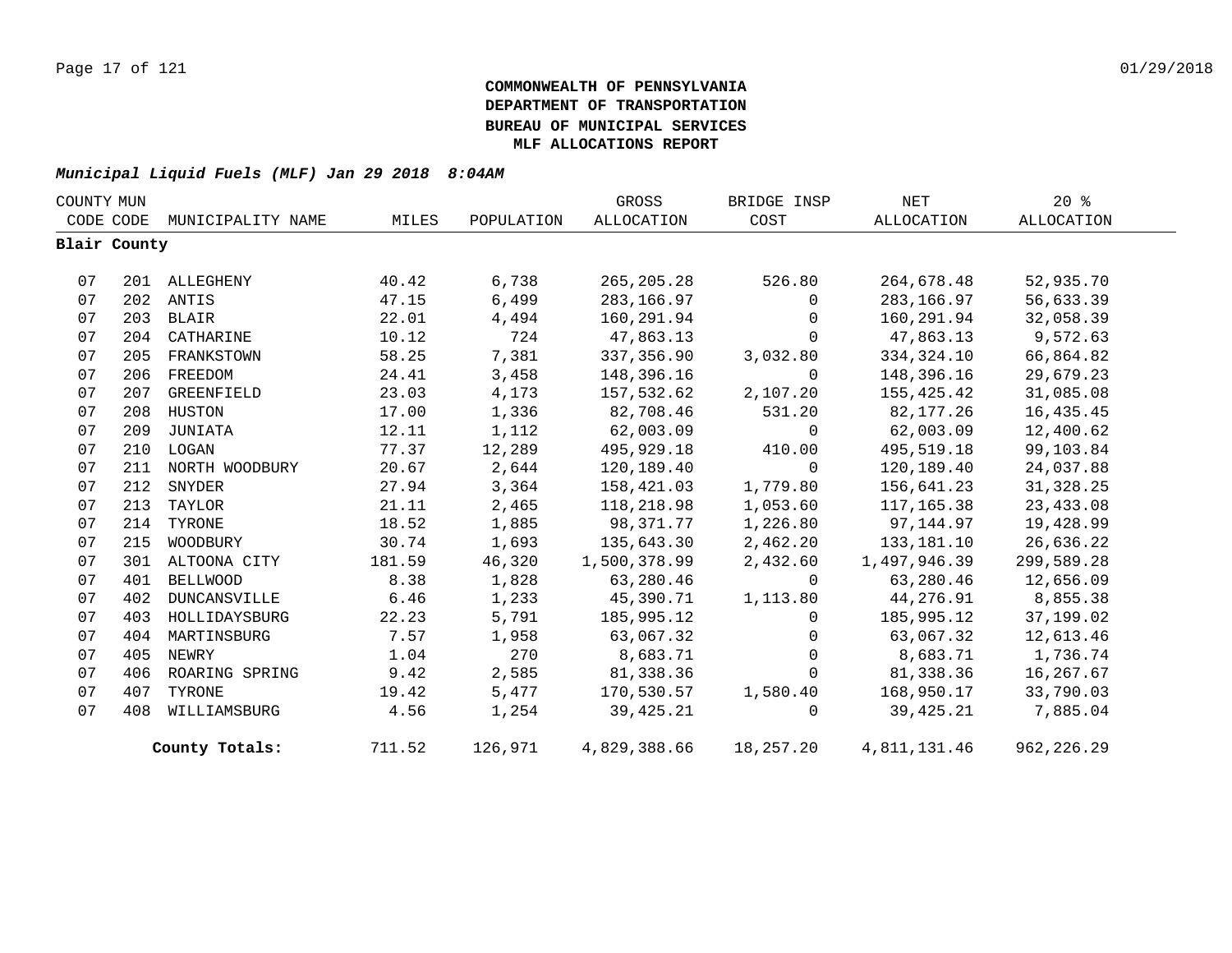|                 | COUNTY MUN |                   |       |            | GROSS             | BRIDGE INSP  | NET               | 20%               |
|-----------------|------------|-------------------|-------|------------|-------------------|--------------|-------------------|-------------------|
| CODE CODE       |            | MUNICIPALITY NAME | MILES | POPULATION | <b>ALLOCATION</b> | COST         | <b>ALLOCATION</b> | <b>ALLOCATION</b> |
| Bradford County |            |                   |       |            |                   |              |                   |                   |
|                 |            |                   |       |            |                   |              |                   |                   |
| 08              |            | 201 ALBANY        | 44.14 | 911        | 165,513.94        | 459.80       | 165,054.14        | 33,010.83         |
| 08              |            | 202 ARMENIA       | 25.96 | 180        | 90,495.04         | 0            | 90,495.04         | 18,099.01         |
| 08              |            | 203 ASYLUM        | 24.01 | 1,058      | 100,858.13        | 0            | 100,858.13        | 20, 171.63        |
| 08              |            | 204 ATHENS        | 73.38 | 5,251      | 347,079.98        | 2,340.40     | 344,739.58        | 68,947.92         |
| 08              | 206        | <b>BURLINGTON</b> | 32.56 | 791        | 124,382.39        | 0            | 124,382.39        | 24,876.48         |
| 08              | 207        | CANTON            | 38.55 | 2,143      | 170,488.05        | 0            | 170,488.05        | 34,097.61         |
| 08              | 208        | COLUMBIA          | 42.73 | 1,196      | 166,272.82        | $\mathsf{O}$ | 166,272.82        | 33, 254.56        |
| 08              | 209        | FRANKLIN          | 32.02 | 723        | 121, 263. 13      | $\mathsf{O}$ | 121, 263. 13      | 24, 252.63        |
| 08              | 210        | GRANVILLE         | 41.09 | 950        | 156,039.57        | $\mathsf{O}$ | 156,039.57        | 31,207.91         |
| 08              | 211        | HERRICK           | 39.48 | 754        | 146,869.33        | $\mathsf{O}$ | 146,869.33        | 29, 373.87        |
| 08              |            | 212 LEROY         | 15.03 | 718        | 64,208.31         | $\mathsf{O}$ | 64,208.31         | 12,841.66         |
| 08              |            | 213 LITCHFIELD    | 44.37 | 1,320      | 174, 157. 75      | 384.80       | 173,772.95        | 34,754.59         |
| 08              | 214        | MONROE            | 25.17 | 1,250      | 108,442.79        | 769.60       | 107,673.19        | 21,534.64         |
| 08              |            | 215 NORTH TOWANDA | 13.11 | 1,132      | 65,740.53         | $\mathsf{O}$ | 65,740.53         | 13, 148. 11       |
| 08              | 216        | ORWELL            | 45.03 | 1,159      | 173, 271.32       | 844.60       | 172,426.72        | 34, 485. 34       |
| 08              |            | 217 OVERTON       | 38.18 | 247        | 132,752.01        | 275.80       | 132,476.21        | 26, 495.24        |
| 08              |            | 218 PIKE          | 38.41 | 671        | 141,684.55        | 459.80       | 141, 224. 75      | 28, 244.95        |
| 08              |            | 219 RIDGEBURY     | 60.04 | 1,978      | 239, 356.71       | $\mathbf 0$  | 239, 356.71       | 47,871.34         |
| 08              |            | 220 ROME          | 36.65 | 1,191      | 145,793.55        | 1,379.40     | 144, 414. 15      | 28,882.83         |
| 08              | 221        | SHESHEQUIN        | 49.38 | 1,348      | 191,492.62        | 2,299.00     | 189, 193.62       | 37,838.72         |
| 08              | 222        | SMITHFIELD        | 58.45 | 1,498      | 224,786.87        | $\mathbf 0$  | 224,786.87        | 44,957.37         |
| 08              | 223        | SOUTH CREEK       | 36.00 | 1,128      | 142,401.75        | 0            | 142,401.75        | 28,480.35         |
| 08              | 224        | SPRINGFIELD       | 58.34 | 1,124      | 217,219.06        | $\mathbf 0$  | 217,219.06        | 43, 443.81        |
| 08              | 225        | STANDING STONE    | 27.46 | 642        | 104,416.68        | $\mathbf 0$  | 104,416.68        | 20,883.34         |
| 08              | 226        | <b>STEVENS</b>    | 11.15 | 437        | 45,791.80         | $\mathbf 0$  | 45,791.80         | 9,158.36          |
| 08              | 227        | TERRY             | 41.50 | 992        | 158,222.53        | 0            | 158,222.53        | 31,644.51         |
| 08              | 228        | TOWANDA           | 13.91 | 1,149      | 68,749.74         | 0            | 68,749.74         | 13,749.95         |
| 08              | 229        | TROY              | 35.29 | 1,645      | 149,973.09        | 0            | 149,973.09        | 29,994.62         |
| 08              | 230        | TUSCARORA         | 36.11 | 1,131      | 142,828.26        | $\mathsf{O}$ | 142,828.26        | 28,565.65         |
| 08              |            | 231 ULSTER        | 20.11 | 1,337      | 93,153.88         | $\mathsf{O}$ | 93,153.88         | 18,630.78         |
| 08              | 232        | WARREN            | 42.76 | 959        | 161,811.44        | $\mathsf{O}$ | 161,811.44        | 32, 362.29        |
| 08              | 233        | WELLS             | 43.38 | 814        | 161,098.91        | $\mathbf 0$  | 161,098.91        | 32, 219.78        |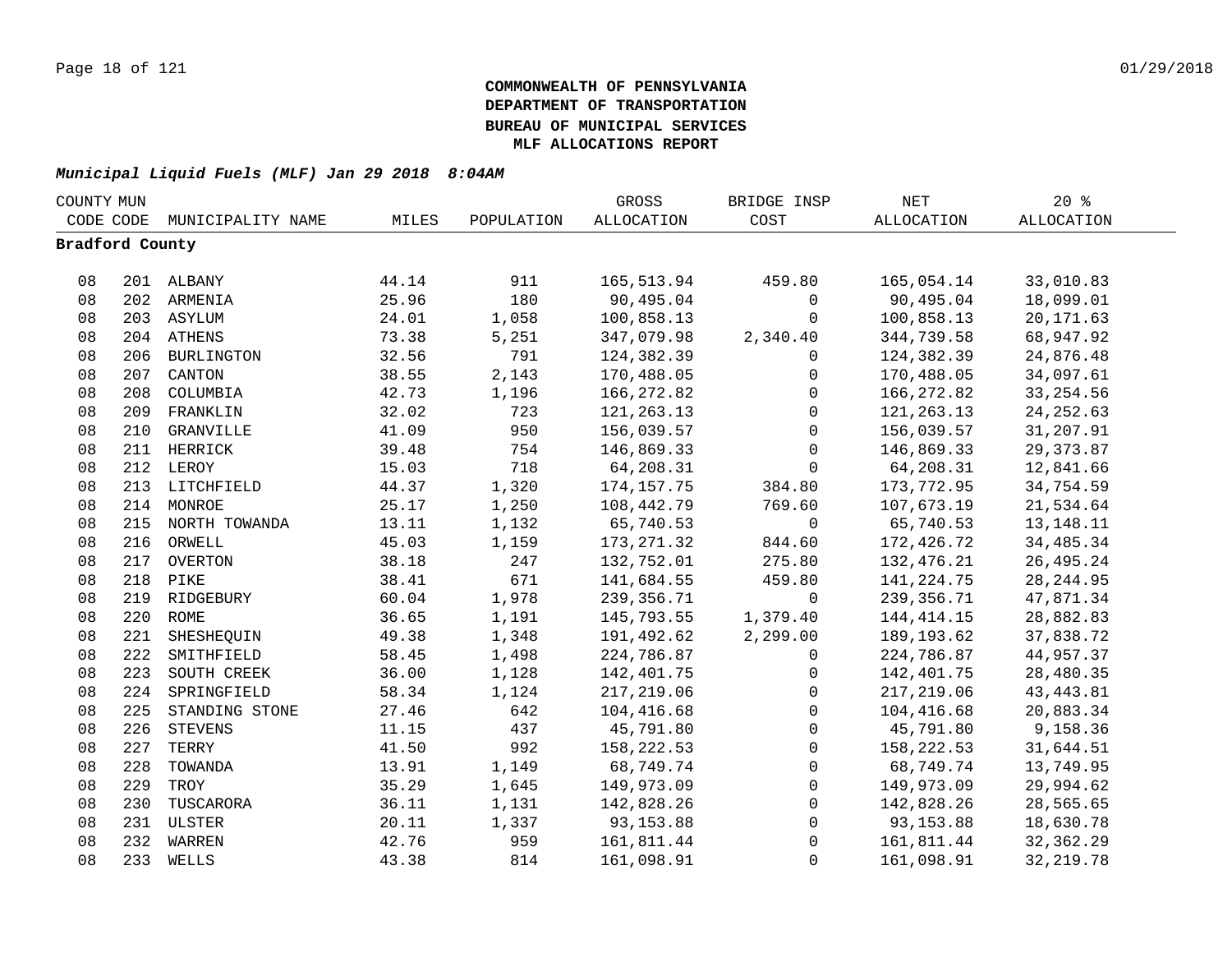| COUNTY MUN |           |                   |         |            | GROSS        | BRIDGE INSP | NET        | $20*$                     |  |
|------------|-----------|-------------------|---------|------------|--------------|-------------|------------|---------------------------|--|
|            | CODE CODE | MUNICIPALITY NAME | MILES   | POPULATION | ALLOCATION   | COST        | ALLOCATION | ALLOCATION                |  |
| 08         |           | 234 WEST          | 19.24   | 696        | 77,898.77    | $\Omega$    | 77,898.77  | 15,579.75                 |  |
|            |           | <b>BURLINGTON</b> |         |            |              |             |            |                           |  |
| 08         | 235       | WILMOT            | 56.90   | 1,204      | 213,931.41   | $\mathbf 0$ | 213,931.41 | 42,786.28                 |  |
| 08         | 236       | WINDHAM           | 33.17   | 933        | 129,160.72   | $\Omega$    | 129,160.72 | 25,832.14                 |  |
| 08         | 237       | WYALUSING         | 36.84   | 1,242      | 147,412.19   | 0           | 147,412.19 | 29,482.44                 |  |
| 08         | 238       | WYSOX             | 23.11   | 1,721      | 110,602.82   | $\Omega$    | 110,602.82 | 22,120.56                 |  |
| 08         |           | 401 ALBA BOROUGH  | 0.77    | 157        | 5,603.44     | $\Omega$    | 5,603.44   | 1,120.69                  |  |
| 08         |           | 402 ATHENS        | 13.18   | 3,367      | 108,996.21   | $\Omega$    | 108,996.21 | 21,799.24                 |  |
| 08         | 403       | BURLINGTON        | 0.16    | 156        | 3,539.18     | $\Omega$    | 3,539.18   | 707.84                    |  |
| 08         | 404       | CANTON            | 5.83    | 1,976      | 57,580.47    | 0           | 57,580.47  | 11,516.09                 |  |
| 08         | 405       | LERAYSVILLE       | 2.13    | 290        | 12,722.89    | 0           | 12,722.89  | 2,544.58                  |  |
| 08         | 406       | MONROE            | 2.60    | 554        | 19,380.22    | $\Omega$    | 19,380.22  | 3,876.04                  |  |
| 08         | 407       | NEW ALBANY        | 1.51    | 356        | 11,914.78    | $\Omega$    | 11,914.78  | 2,382.96                  |  |
| 08         | 408       | ROME BOROUGH      | 0.60    | 441        | 10,500.21    | 459.80      | 10,040.41  | 2,008.08                  |  |
| 08         | 409       | SAYRE             | 24.91   | 5,587      | 191,053.04   | 470.20      | 190,582.84 | 38, 116.57                |  |
| 08         | 410       | SOUTH WAVERLY     | 6.76    | 1,027      | 42,431.19    | $\Omega$    | 42,431.19  | 8,486.24                  |  |
| 08         | 411       | SYLVANIA          | 0.81    | 219        | 6,930.96     | $\Omega$    | 6,930.96   | 1,386.19                  |  |
| 08         | 412       | TOWANDA           | 12.43   | 2,919      | 97,858.39    | $\Omega$    | 97,858.39  | 19,571.68                 |  |
| 08         | 413       | TROY BOROUGH      | 5.50    | 1,354      | 44,501.43    | $\Omega$    | 44,501.43  | 8,900.29                  |  |
| 08         | 414       | WYALUSING         | 3.80    | 596        | 24, 211.65   | $\Omega$    | 24,211.65  | 4,842.33                  |  |
|            |           | County Totals:    | 1434.00 | 62,622     | 6,012,846.50 | 10,143.20   |            | 6,002,703.30 1,200,540.66 |  |
|            |           |                   |         |            |              |             |            |                           |  |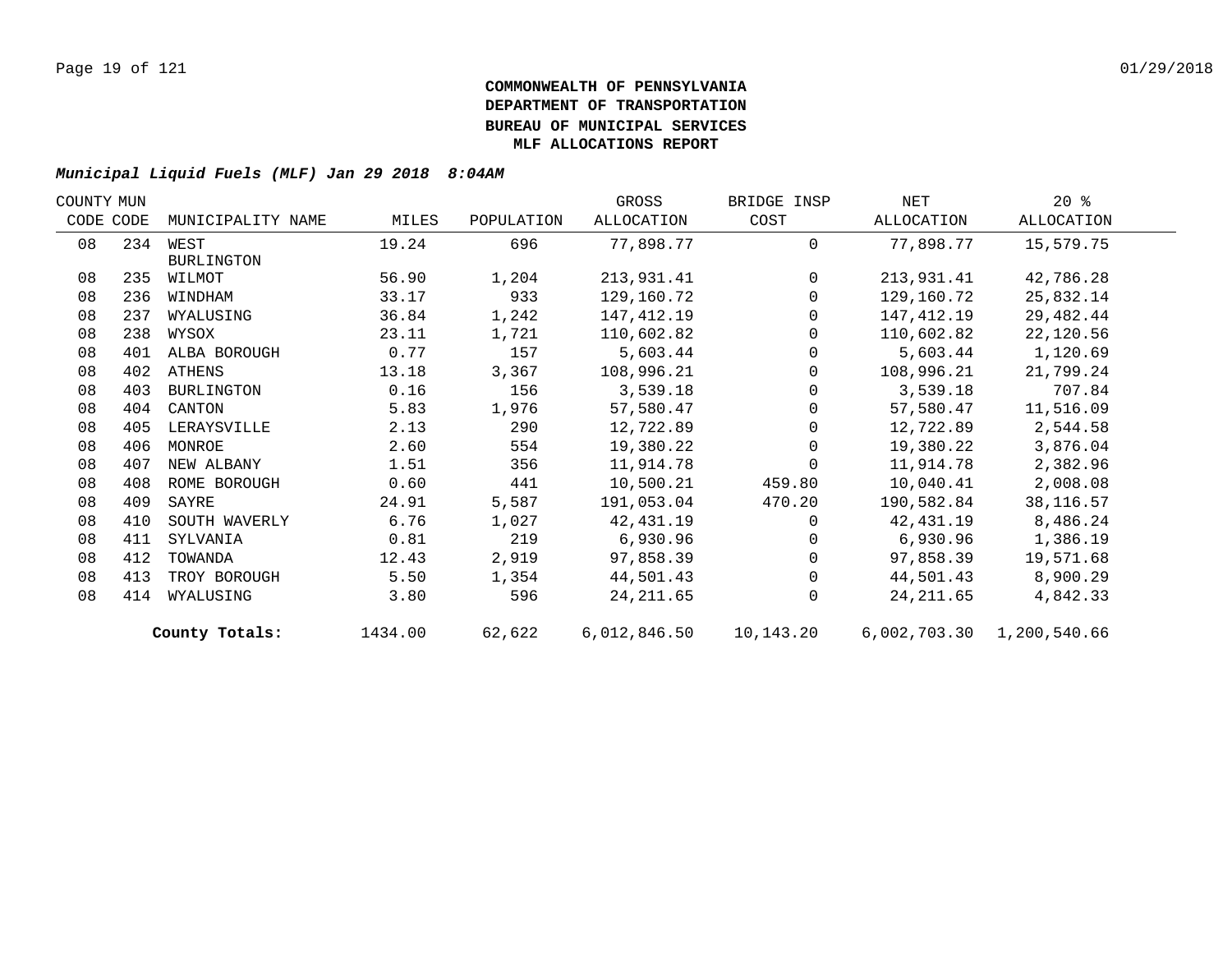| COUNTY MUN |                     |                               |        |            | GROSS        | BRIDGE INSP  | <b>NET</b>   | 20%        |  |
|------------|---------------------|-------------------------------|--------|------------|--------------|--------------|--------------|------------|--|
|            | CODE CODE           | MUNICIPALITY NAME             | MILES  | POPULATION | ALLOCATION   | COST         | ALLOCATION   | ALLOCATION |  |
|            | <b>Bucks County</b> |                               |        |            |              |              |              |            |  |
|            |                     |                               |        |            |              |              |              |            |  |
| 09         |                     | 101 BRISTOL                   | 171.50 | 54,582     | 1,625,585.79 | 1,772.80     | 1,623,812.99 | 324,762.60 |  |
| 09         |                     | 201 BEDMINSTER                | 60.60  | 6,574      | 329,701.44   | $\mathbf{0}$ | 329,701.44   | 65,940.29  |  |
| 09         |                     | 202 BENSALEM                  | 142.67 | 60,427     | 1,641,442.91 | 141.20       | 1,641,301.71 | 328,260.34 |  |
| 09         |                     | 203 BRIDGETON                 | 8.46   | 1,277      | 52,942.62    | 192.60       | 52,750.02    | 10,550.00  |  |
| 09         |                     | 204 BUCKINGHAM                | 102.11 | 20,075     | 728,740.34   | 1,099.60     | 727,640.74   | 145,528.15 |  |
| 09         | 205                 | DOYLESTOWN                    | 76.97  | 17,680     | 598,358.26   | 552.00       | 597,806.26   | 119,561.25 |  |
| 09         | 206                 | DURHAM                        | 17.90  | 1,144      | 82,029.89    | $\mathbf 0$  | 82,029.89    | 16,405.98  |  |
| 09         |                     | 207 EAST ROCKHILL             | 23.66  | 5,706      | 189, 153.03  | 552.00       | 188,601.03   | 37,720.21  |  |
| 09         |                     | 208 FALLS                     | 85.89  | 34,300     | 948,176.84   | 502.00       | 947,674.84   | 189,534.97 |  |
| 09         |                     | 209 HAYCOCK                   | 20.88  | 2,225      | 112,828.19   | $\mathbf 0$  | 112,828.19   | 22,565.64  |  |
| 09         |                     | 210 HILLTOWN                  | 80.94  | 15,029     | 560,639.14   | 2,549.20     | 558,089.94   | 111,617.99 |  |
| 09         |                     | 211 LOWER                     | 132.65 | 32,559     | 1,071,426.52 | $\Omega$     | 1,071,426.52 | 214,285.30 |  |
|            |                     | MAKEFIELD                     |        |            |              |              |              |            |  |
| 09         |                     | 212 LOWER                     | 66.98  | 18,909     | 588, 523. 73 | 0            | 588, 523. 73 | 117,704.75 |  |
|            |                     | SOUTHAMPTON                   |        |            |              |              |              |            |  |
| 09         |                     | 213 MIDDLETOWN                | 138.57 | 45,436     | 1,339,139.53 | 475.00       | 1,338,664.53 | 267,732.91 |  |
| 09         |                     | 214 MILFORD                   | 73.74  | 9,902      | 437,812.89   | 1,502.00     | 436, 310.89  | 87,262.18  |  |
| 09         |                     | 215 NEW BRITAIN               | 59.11  | 11,070     | 411,248.70   | 552.00       | 410,696.70   | 82,139.34  |  |
| 09         |                     | 216 NEWTOWN                   | 67.40  | 19,299     | 597,438.81   | $\mathbf 0$  | 597,438.81   | 119,487.76 |  |
| 09         |                     | 217 NOCKAMIXON                | 38.27  | 3,441      | 194,534.28   | 885.80       | 193,648.48   | 38,729.70  |  |
| 09         |                     | 218 NORTHAMPTON               | 162.38 | 39,726     | 1,309,051.56 | 1,326.40     | 1,307,725.16 | 261,545.03 |  |
| 09         |                     | 219 PLUMSTEAD                 | 70.69  | 12,442     | 476,479.67   | $\Omega$     | 476,479.67   | 95,295.93  |  |
| 09         |                     | 220 RICHLAND                  | 51.02  | 13,052     | 422,278.22   | 2,041.00     | 420, 237. 22 | 84,047.44  |  |
| 09         | 221                 | SOLEBURY                      | 67.20  | 8,692      | 392,596.66   | $\mathbf 0$  | 392,596.66   | 78,519.33  |  |
| 09         | 222                 | SPRINGFIELD                   | 59.67  | 5,035      | 296,959.80   | 560.40       | 296,399.40   | 59,279.88  |  |
| 09         |                     | 223 TINICUM                   | 63.30  | 3,995      | 289,110.57   | 1,339.40     | 287,771.17   | 57, 554.23 |  |
| 09         |                     | 224 UPPER                     | 53.88  | 8,190      | 338,278.80   | $\mathbf 0$  | 338,278.80   | 67,655.76  |  |
|            |                     | MAKEFIELD                     |        |            |              |              |              |            |  |
| 09         |                     | 225 UPPER                     | 55.37  | 15,152     | 477, 283.88  | $\mathbf 0$  | 477,283.88   | 95,456.78  |  |
| 09         |                     | SOUTHAMPTON<br>226 WARMINSTER | 100.83 | 32,682     | 967,118.30   | $\mathbf 0$  | 967,118.30   | 193,423.66 |  |
| 09         |                     | 227 WARRINGTON                | 83.14  | 23,418     | 729,492.48   | 2,229.40     | 727, 263.08  | 145,452.62 |  |
|            |                     |                               |        |            |              |              |              |            |  |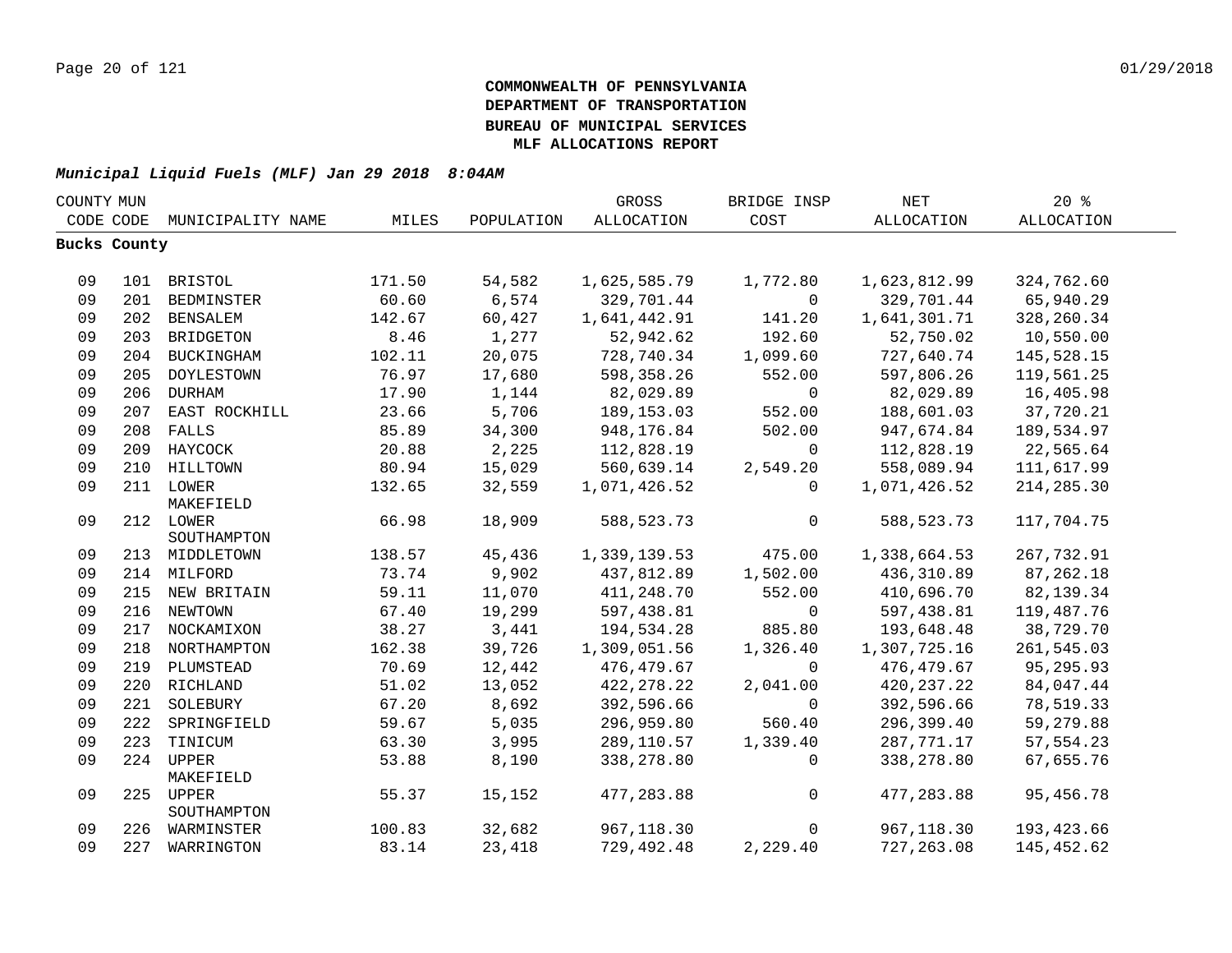| COUNTY MUN |           |                   |         |            | GROSS                      | BRIDGE INSP  | NET                            | 20%        |  |
|------------|-----------|-------------------|---------|------------|----------------------------|--------------|--------------------------------|------------|--|
|            | CODE CODE | MUNICIPALITY NAME | MILES   | POPULATION | ALLOCATION                 | COST         | ALLOCATION                     | ALLOCATION |  |
| 09         | 228       | WARWICK           | 57.96   | 14,437     | 472,203.96                 | 385.00       | 471,818.96                     | 94,363.79  |  |
| 09         | 229       | WEST ROCKHILL     | 38.50   | 5,256      | 230, 241.83                | $\mathbf{0}$ | 230, 241.83                    | 46,048.37  |  |
| 09         | 230       | WRIGHTSTOWN       | 20.01   | 2,995      | 124,733.08                 | $\Omega$     | 124,733.08                     | 24,946.62  |  |
| 09         | 401       | BRISTOL           | 20.65   | 9,726      | 256,442.10                 | $\Omega$     | 256,442.10                     | 51,288.42  |  |
| 09         | 402       | CHALFONT          | 15.35   | 4,009      | 128,628.79                 | $\mathbf 0$  | 128,628.79                     | 25,725.76  |  |
| 09         | 403       | DOYLESTOWN        | 27.95   | 8,380      | 255,006.35                 | $\Omega$     | 255,006.35                     | 51,001.27  |  |
| 09         | 404       | DUBLIN            | 3.97    | 2,158      | 54,848.13                  | $\Omega$     | 54,848.13                      | 10,969.63  |  |
| 09         | 405       | HULMEVILLE        | 2.16    | 1,003      | 26,547.83                  | $\Omega$     | 26,547.83                      | 5,309.57   |  |
| 09         | 406       | IVYLAND           | 3.87    | 1,041      | 33,012.02                  | $\Omega$     | 33,012.02                      | 6,602.40   |  |
| 09         | 407       | LANGHORNE         | 2.69    | 1,622      | 40,239.61                  | $\mathbf 0$  | 40,239.61                      | 8,047.92   |  |
| 09         |           | 408 LANGHORNE     | 6.26    | 1,442      | 48,743.19                  | $\Omega$     | 48,743.19                      | 9,748.64   |  |
|            |           | MANOR             |         |            |                            |              |                                |            |  |
| 09         |           | 409 MORRISVILLE   | 25.93   | 8,728      | 254,932.91                 | $\mathbf 0$  | 254,932.91                     | 50,986.58  |  |
| 09         |           | 410 NEW BRITAIN   | 9.07    | 3,037      | 88,865.44                  | $\Omega$     | 88,865.44                      | 17,773.09  |  |
| 09         |           | 411 NEW HOPE      | 5.41    | 2,528      | 66,797.75                  | 552.00       | 66,245.75                      | 13,249.15  |  |
| 09         |           | 412 NEWTOWN       | 8.54    | 2,248      | 71,901.35                  | $\Omega$     | 71,901.35                      | 14,380.27  |  |
| 09         | 413       | PENNDEL           | 5.20    | 2,328      | 62, 243.98                 | $\Omega$     | 62, 243.98                     | 12,448.80  |  |
| 09         |           | 414 PERKASIE      | 25.84   | 8,511      | 250,454.19                 | $\Omega$     | 250,454.19                     | 50,090.84  |  |
| 09         | 415       | QUAKERTOWN        | 19.99   | 8,979      | 239,850.65                 | 385.00       | 239,465.65                     | 47,893.13  |  |
| 09         | 416       | RICHLANDTOWN      | 2.16    | 1,327      | 32,784.44                  | $\mathbf 0$  | 32,784.44                      | 6,556.89   |  |
| 09         | 417       | RIEGELSVILLE      | 5.22    | 868        | 34,207.83                  | $\Omega$     | 34,207.83                      | 6,841.57   |  |
| 09         | 418       | SELLERSVILLE      | 9.45    | 4,249      | 113,468.87                 | $\mathbf 0$  | 113,468.87                     | 22,693.77  |  |
| 09         | 419       | SILVERDALE        | 2.31    | 871        | 24,509.87                  | $\mathbf 0$  | 24,509.87                      | 4,901.97   |  |
| 09         | 420       |                   | 1.18    | 974        | 22,704.19                  | $\mathbf{0}$ | 22,704.19                      | 4,540.84   |  |
|            |           | TRUMBAUERSVILLE   |         |            |                            |              |                                |            |  |
| 09         | 421       | TULLYTOWN         | 6.52    | 1,872      | 57,891.81                  | $\mathbf 0$  | 57,891.81                      | 11,578.36  |  |
| 09         |           | 422 YARDLEY       | 6.90    | 2,434      | 69,983.57                  | $\mathbf 0$  | 69,983.57                      | 13,996.71  |  |
|            |           | County Totals:    | 2468.87 | 623,042    | 20, 269, 616.59 19, 594.80 |              | 20, 250, 021.79 4, 050, 004.36 |            |  |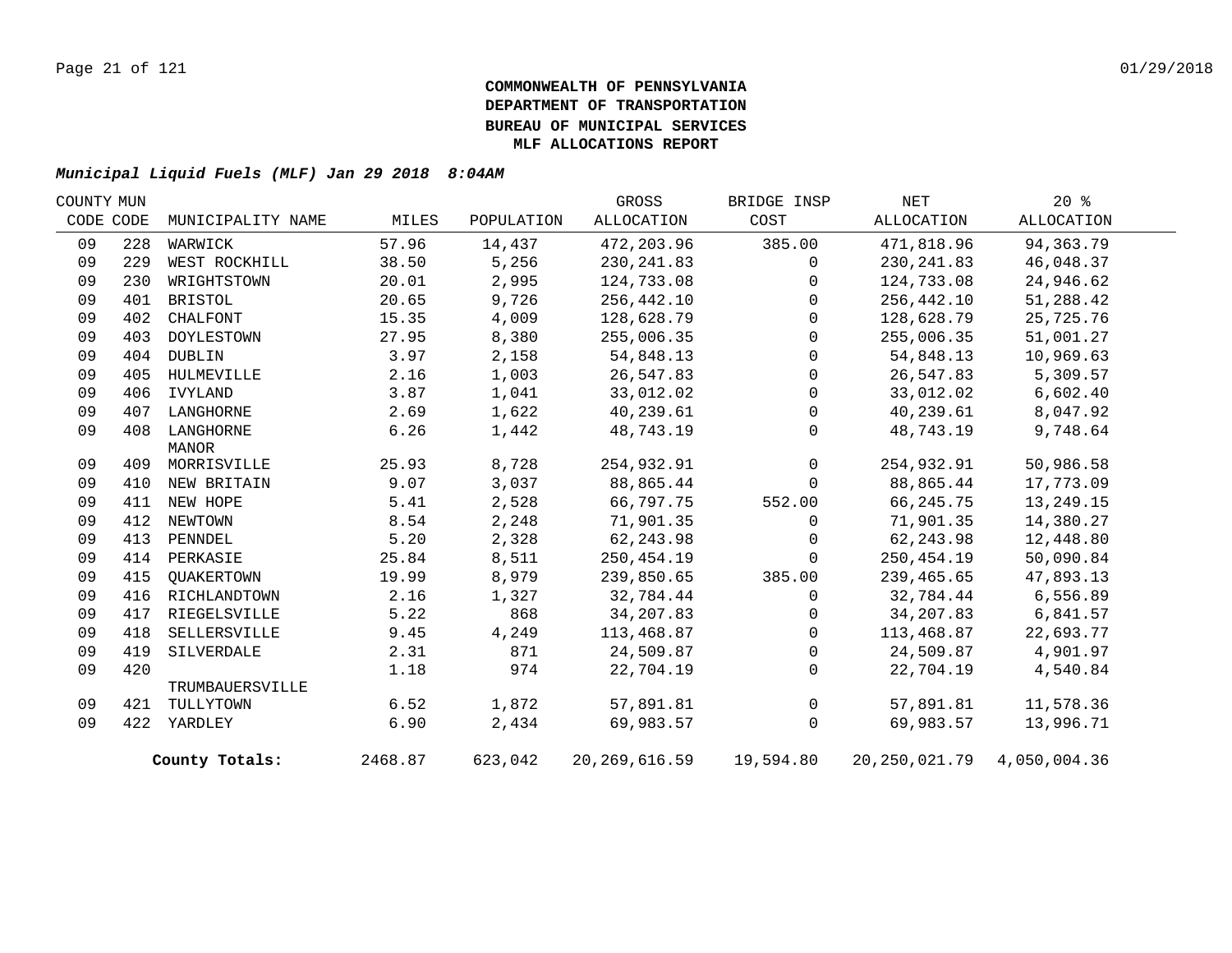| COUNTY MUN    |                                |                  |        |            | GROSS             | BRIDGE INSP  | NET               | 20%         |
|---------------|--------------------------------|------------------|--------|------------|-------------------|--------------|-------------------|-------------|
|               | CODE CODE<br>MUNICIPALITY NAME |                  | MILES  | POPULATION | <b>ALLOCATION</b> | COST         | <b>ALLOCATION</b> | ALLOCATION  |
| Butler County |                                |                  |        |            |                   |              |                   |             |
|               |                                |                  |        |            |                   |              |                   |             |
| 10            |                                | 101 BUTLER       | 91.29  | 17,248     | 638,050.25        | 0            | 638,050.25        | 127,610.05  |
| 10            |                                | 201 ADAMS        | 70.02  | 11,652     | 459,026.98        | $\mathsf{O}$ | 459,026.98        | 91,805.40   |
| 10            |                                | 202 ALLEGHENY    | 19.88  | 641        | 78,985.66         | $\mathbf 0$  | 78,985.66         | 15,797.13   |
| 10            | 203                            | <b>BRADY</b>     | 17.60  | 1,310      | 84, 219.44        | 0            | 84, 219.44        | 16,843.89   |
| 10            | 204                            | <b>BUFFALO</b>   | 46.50  | 7,307      | 296,540.86        | $\mathsf{O}$ | 296,540.86        | 59,308.17   |
| 10            | 205                            | CENTER           | 59.88  | 7,898      | 352,773.02        | $\mathbf 0$  | 352,773.02        | 70,554.60   |
| 10            | 206                            | CHERRY           | 38.52  | 1,106      | 150,426.50        | $\mathsf{O}$ | 150,426.50        | 30,085.30   |
| 10            | 207                            | <b>CLAY</b>      | 39.77  | 2,703      | 185, 357.39       | $\mathsf{O}$ | 185, 357.39       | 37,071.48   |
| 10            | 208                            | CLEARFIELD       | 38.85  | 2,645      | 181, 156.68       | $\mathsf 0$  | 181,156.68        | 36, 231.34  |
| 10            | 209                            | CLINTON          | 34.56  | 2,864      | 170,990.01        | $\mathsf{O}$ | 170,990.01        | 34,198.00   |
| 10            | 210                            | CONCORD          | 43.60  | 1,505      | 175, 137.34       | $\mathbf 0$  | 175,137.34        | 35,027.47   |
| 10            | 211                            |                  | 36.65  | 4,170      | 203, 135.58       | $\mathbf 0$  | 203, 135.58       | 40,627.12   |
|               |                                | CONNOQUENESSING  |        |            |                   |              |                   |             |
| 10            | 212                            | CRANBERRY        | 123.04 | 28,098     | 953, 340.48       | $\mathsf{O}$ | 953,340.48        | 190,668.10  |
| 10            | 213                            | DONEGAL          | 28.34  | 1,864      | 130,888.86        | 0            | 130,888.86        | 26, 177. 77 |
| 10            | 214                            | FAIRVIEW         | 35.82  | 2,080      | 160,123.11        | 0            | 160,123.11        | 32,024.62   |
| 10            | 215                            | FORWARD          | 34.41  | 2,531      | 164,077.31        | $\mathsf 0$  | 164,077.31        | 32,815.46   |
| 10            | 216                            | FRANKLIN         | 24.18  | 2,620      | 131,494.61        | $\mathsf 0$  | 131,494.61        | 26, 298.92  |
| 10            | 217                            | <b>JACKSON</b>   | 36.09  | 3,657      | 191,383.60        | 0            | 191,383.60        | 38, 276. 72 |
| 10            | 218                            | <b>JEFFERSON</b> | 32.49  | 5,504      | 214,867.13        | 0            | 214,867.13        | 42,973.43   |
| 10            |                                | 219 LANCASTER    | 27.52  | 2,532      | 140,997.99        | 0            | 140,997.99        | 28,199.60   |
| 10            |                                | 220 MARION       | 38.45  | 1,239      | 152,751.91        | 0            | 152,751.91        | 30,550.38   |
| 10            |                                | 221 MERCER       | 11.55  | 1,100      | 59,894.72         | 0            | 59,894.72         | 11,978.94   |
| 10            |                                | 222 MIDDLESEX    | 50.33  | 5,390      | 272,480.96        | 0            | 272,480.96        | 54,496.19   |
| 10            | 223                            | MUDDY CREEK      | 26.42  | 2,254      | 131,959.12        | $\mathbf 0$  | 131,959.12        | 26,391.82   |
| 10            | 224                            | OAKLAND          | 32.80  | 2,987      | 167,457.26        | $\mathbf 0$  | 167,457.26        | 33, 491.45  |
| 10            | 225                            | PARKER           | 20.41  | 632        | 80,589.24         | $\mathbf 0$  | 80,589.24         | 16, 117.85  |
| 10            | 226                            | PENN             | 47.18  | 5,071      | 255,780.30        | $\mathsf{O}$ | 255,780.30        | 51,156.06   |
| 10            | 227                            | SLIPPERY ROCK    | 29.07  | 5,614      | 205,519.03        | 0            | 205,519.03        | 41,103.81   |
| 10            | 228                            | SUMMIT           | 37.99  | 4,884      | 221, 371.53       | 0            | 221, 371.53       | 44, 274. 31 |
| 10            | 229                            | VENANGO          | 25.43  | 868        | 101,961.38        | 0            | 101,961.38        | 20,392.28   |
| 10            | 230                            | WASHINGTON       | 30.50  | 1,300      | 127, 273.91       | $\mathbf 0$  | 127, 273.91       | 25, 454.78  |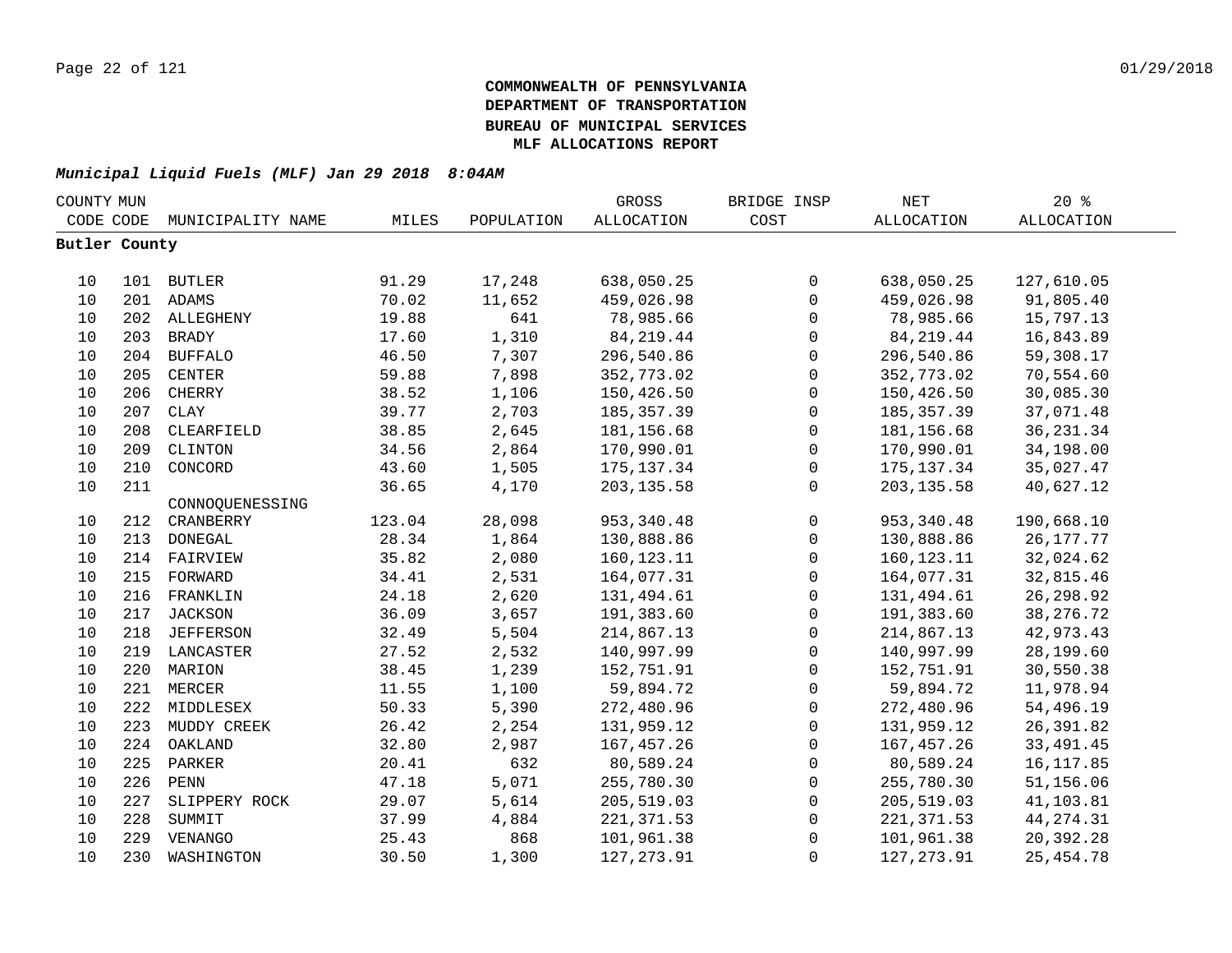| COUNTY MUN |     |                   |         |            | GROSS        | BRIDGE INSP    | NET        | 20%                             |  |
|------------|-----|-------------------|---------|------------|--------------|----------------|------------|---------------------------------|--|
| CODE CODE  |     | MUNICIPALITY NAME | MILES   | POPULATION | ALLOCATION   | COST           | ALLOCATION | ALLOCATION                      |  |
| 10         |     | 231 WINFIELD      | 27.34   | 3,535      | 159,701.07   | $\mathbf 0$    | 159,701.07 | 31,940.21                       |  |
| 10         | 232 | WORTH             | 28.62   | 1,416      | 123,204.10   | $\Omega$       | 123,204.10 | 24,640.82                       |  |
| 10         | 301 | BUTLER CITY       | 51.25   | 13,757     | 436,619.66   | $\Omega$       | 436,619.66 | 87, 323.93                      |  |
| 10         | 401 | <b>BRUIN</b>      | 3.28    | 524        | 21,082.45    | $\Omega$       | 21,082.45  | 4,216.49                        |  |
| 10         | 402 | CALLERY           | 2.46    | 394        | 15,831.09    | $\mathbf{0}$   | 15,831.09  | 3,166.22                        |  |
| 10         | 403 | CHERRY VALLEY     | 2.27    | 66         | 8,880.51     | $\Omega$       | 8,880.51   | 1,776.10                        |  |
| 10         | 404 |                   | 1.84    | 528        | 16,331.87    | $\mathbf{0}$   | 16,331.87  | 3,266.37                        |  |
|            |     | CONNOOUENESSING   |         |            |              |                |            |                                 |  |
| 10         |     | 405 EAST BUTLER   | 6.11    | 732        | 34,573.70    | $\mathbf 0$    | 34,573.70  | 6,914.74                        |  |
| 10         | 406 | EAU CLAIRE        | 2.42    | 316        | 14,195.57    | $\Omega$       | 14,195.57  | 2,839.11                        |  |
| 10         | 407 | EVANS CITY        | 6.22    | 1,833      | 56, 135. 35  | $\mathbf{0}$   | 56,135.35  | 11,227.07                       |  |
| 10         | 408 | FAIRVIEW          | 0.98    | 198        | 7,096.67     | $\Omega$       | 7,096.67   | 1,419.33                        |  |
| 10         | 409 | HARMONY           | 5.89    | 890        | 36,877.46    | $\Omega$       | 36,877.46  | 7,375.49                        |  |
| 10         | 410 | HARRISVILLE       | 4.30    | 897        | 31,681.77    | $\Omega$       | 31,681.77  | 6,336.35                        |  |
| 10         |     | 411 KARNS CITY    | 0.65    | 209        | 6,202.08     | $\Omega$       | 6,202.08   | 1,240.42                        |  |
| 10         |     | 412 MARS          | 7.23    | 1,699      | 56,942.03    | 0              | 56,942.03  | 11,388.41                       |  |
| 10         | 413 | CHICORA           | 4.43    | 1,043      | 34,927.90    | $\Omega$       | 34,927.90  | 6,985.58                        |  |
| 10         |     | 414 PETROLIA      | 1.96    | 212        | 10,651.56    | $\Omega$       | 10,651.56  | 2,130.31                        |  |
| 10         |     | 415 PORTERSVILLE  | 2.07    | 235        | 11,463.06    | $\Omega$       | 11,463.06  | 2,292.61                        |  |
| 10         |     | 416 PROSPECT      | 5.64    | 1,169      | 41,409.75    | $\Omega$       | 41,409.75  | 8,281.95                        |  |
| 10         | 417 | SAXONBURG         | 4.45    | 1,525      | 44,272.86    | $\mathbf{0}$   | 44,272.86  | 8,854.57                        |  |
| 10         |     | 418 SLIPPERY ROCK | 9.18    | 3,625      | 100,552.48   | $\Omega$       | 100,552.48 | 20,110.50                       |  |
| 10         | 419 | VALENCIA          | 1.76    | 551        | 16,506.40    | $\Omega$       | 16,506.40  | 3,301.28                        |  |
| 10         | 420 | WEST LIBERTY      | 7.61    | 343        | 32, 114.65   | $\mathbf 0$    | 32, 114.65 | 6,422.93                        |  |
| 10         | 421 | WEST SUNBURY      | 0.61    | 192        | 5,740.75     | $\Omega$       | 5,740.75   | 1,148.15                        |  |
| 10         |     | 422 ZELIENOPLE    | 15.83   | 3,812      | 126,445.97   | 0              | 126,445.97 | 25,289.19                       |  |
| 10         |     | 423 SEVEN FIELDS  | 10.12   | 2,887      | 89,498.22    | $\Omega$       | 89,498.22  | 17,899.64                       |  |
|            |     | County Totals:    | 1443.66 | 183,862    | 8,378,951.14 | $\overline{0}$ |            | 8, 378, 951. 14 1, 675, 790. 23 |  |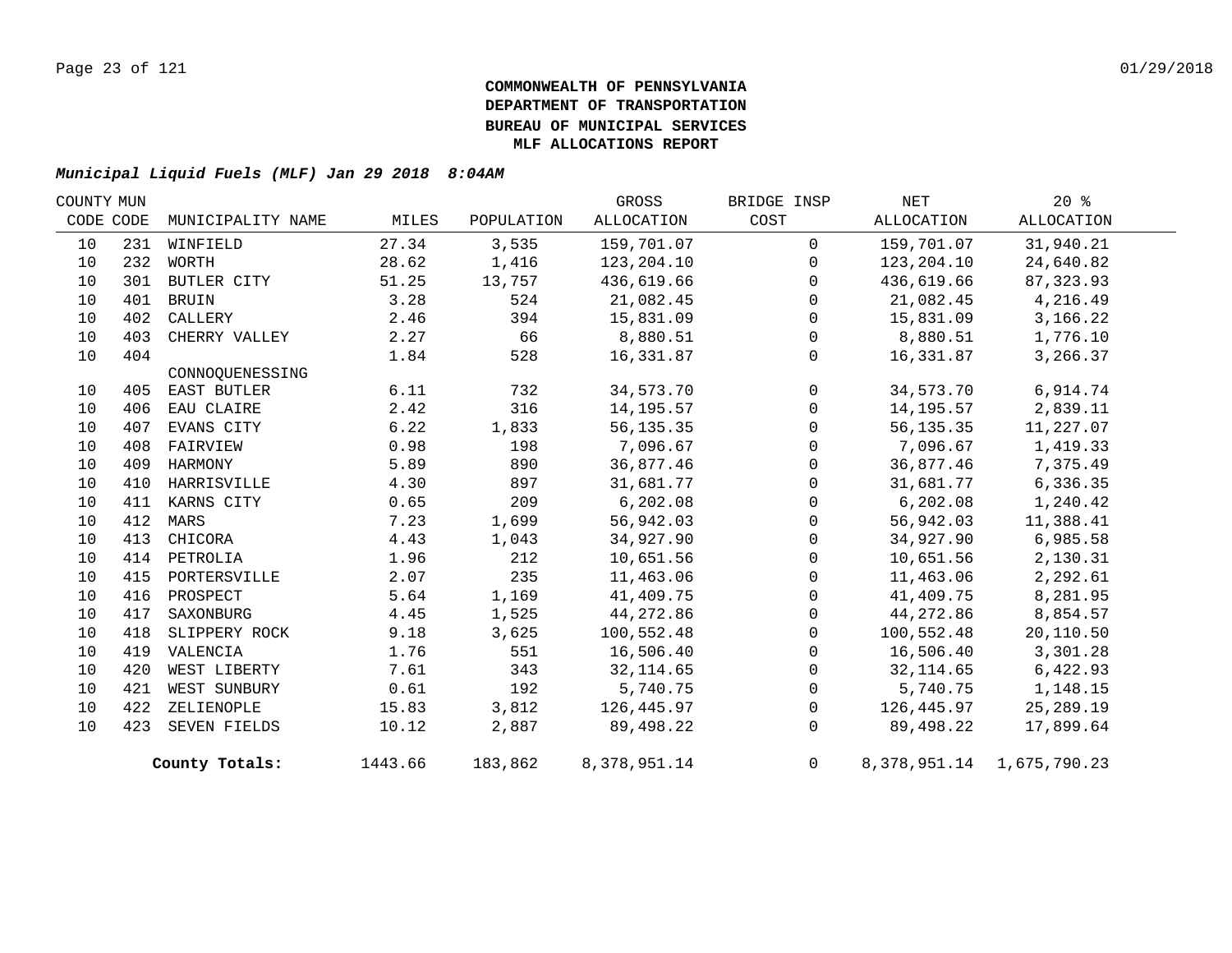| COUNTY MUN     |     |                    |       |            | GROSS             | BRIDGE INSP  | $\operatorname{NET}$ | $20*$             |  |
|----------------|-----|--------------------|-------|------------|-------------------|--------------|----------------------|-------------------|--|
| CODE CODE      |     | MUNICIPALITY NAME  | MILES | POPULATION | <b>ALLOCATION</b> | COST         | ALLOCATION           | <b>ALLOCATION</b> |  |
| Cambria County |     |                    |       |            |                   |              |                      |                   |  |
|                |     |                    |       |            |                   |              |                      |                   |  |
| 11             |     | 101 STONYCREEK     | 17.84 | 2,844      | 114,551.65        | $\mathbf 0$  | 114,551.65           | 22,910.33         |  |
| 11             |     | 201 ADAMS TOWNSHIP | 56.81 | 5,972      | 305,407.82        | 1,920.80     | 303,487.02           | 60,697.40         |  |
| 11             |     | 202 ALLEGHENY      | 34.84 | 2,851      | 171,678.49        | $\mathsf{O}$ | 171,678.49           | 34, 335. 70       |  |
| 11             |     | 203 BARR           | 39.54 | 2,056      | 172, 132.38       | 2,354.40     | 169,777.98           | 33,955.60         |  |
| 11             |     | 204 BLACKLICK      | 18.17 | 2,013      | 99,662.27         | 1,177.20     | 98,485.07            | 19,697.01         |  |
| 11             | 205 | CAMBRIA            | 57.26 | 6,099      | 309,361.00        | $\mathbf{0}$ | 309,361.00           | 61,872.20         |  |
| 11             | 206 | CHEST              | 9.58  | 349        | 38,834.52         | $\mathbf 0$  | 38,834.52            | 7,766.90          |  |
| 11             | 207 | CLEARFIELD         | 18.42 | 1,604      | 92,627.61         | $\mathbf 0$  | 92,627.61            | 18,525.52         |  |
| 11             | 208 | CONEMAUGH          | 15.29 | 2,012      | 89,987.86         | $\mathbf 0$  | 89,987.86            | 17,997.57         |  |
| 11             | 209 | CRESSON            | 18.50 | 4,336      | 145,483.42        | $\mathbf 0$  | 145,483.42           | 29,096.68         |  |
| 11             | 210 | CROYLE             | 27.53 | 2,339      | 137,316.53        | 480.20       | 136,836.33           | 27,367.27         |  |
| 11             | 211 | <b>DEAN</b>        | 8.67  | 391        | 36,592.20         | $\mathsf{O}$ | 36,592.20            | 7,318.44          |  |
| 11             | 212 | EAST CARROLL       | 23.58 | 1,654      | 110,888.83        | $\mathsf{O}$ | 110,888.83           | 22, 177. 77       |  |
| 11             | 213 | EAST TAYLOR        | 22.08 | 2,726      | 126,494.79        | $\mathbf 0$  | 126,494.79           | 25, 298.96        |  |
| 11             | 214 | <b>ELDER</b>       | 11.17 | 1,038      | 57, 427.34        | $\mathbf 0$  | 57,427.34            | 11,485.47         |  |
| 11             |     | 215 GALLITZIN      | 10.84 | 1,324      | 61,826.18         | $\mathbf 0$  | 61,826.18            | 12,365.24         |  |
| 11             |     | 216 JACKSON        | 42.79 | 4,392      | 227,993.02        | $\Omega$     | 227,993.02           | 45,598.60         |  |
| 11             |     | 217 LOWER YODER    | 15.25 | 2,699      | 103,077.68        | 588.60       | 102,489.08           | 20,497.82         |  |
| 11             |     | 218 MIDDLE TAYLOR  | 10.65 | 727        | 49,697.71         | 1,351.60     | 48,346.11            | 9,669.22          |  |
| 11             | 219 | MUNSTER            | 12.21 | 690        | 54, 215.38        | 588.60       | 53,626.78            | 10,725.36         |  |
| 11             | 220 | PORTAGE            | 26.12 | 3,640      | 157,632.18        | 1,790.60     | 155,841.58           | 31, 168. 32       |  |
| 11             |     | 221 READE          | 12.64 | 1,619      | 73,539.02         | $\mathbf 0$  | 73,539.02            | 14,707.80         |  |
| 11             | 222 | RICHLAND           | 71.61 | 12,814     | 486,724.48        | $\mathsf{O}$ | 486,724.48           | 97,344.90         |  |
| 11             | 223 | SUMMERHILL         | 26.01 | 2,467      | 134,684.59        | $\mathbf 0$  | 134,684.59           | 26,936.92         |  |
| 11             | 224 | SUSQUEHANNA        | 34.00 | 2,007      | 152,616.45        | $\Omega$     | 152,616.45           | 30,523.29         |  |
| 11             | 225 | UPPER YODER        | 24.89 | 5,449      | 188,329.64        | $\mathbf 0$  | 188,329.64           | 37,665.93         |  |
| 11             | 226 | WASHINGTON         | 15.08 | 875        | 67,398.00         | 0            | 67,398.00            | 13,479.60         |  |
| 11             | 227 | WEST CARROLL       | 14.18 | 1,296      | 72,484.51         | 480.20       | 72,004.31            | 14,400.86         |  |
| 11             | 228 | WEST TAYLOR        | 8.16  | 795        | 42,658.96         | 0            | 42,658.96            | 8,531.79          |  |
| 11             | 229 | WHITE              | 4.67  | 836        | 31,748.01         | $\mathbf 0$  | 31,748.01            | 6,349.60          |  |
| 11             |     | 301 JOHNSTOWN      | 82.02 | 20,978     | 678,770.71        | 6,530.40     | 672,240.31           | 134,448.06        |  |
| 11             |     | 401 ASHVILLE       | 2.29  | 227        | 12,046.62         | $\mathbf 0$  | 12,046.62            | 2,409.32          |  |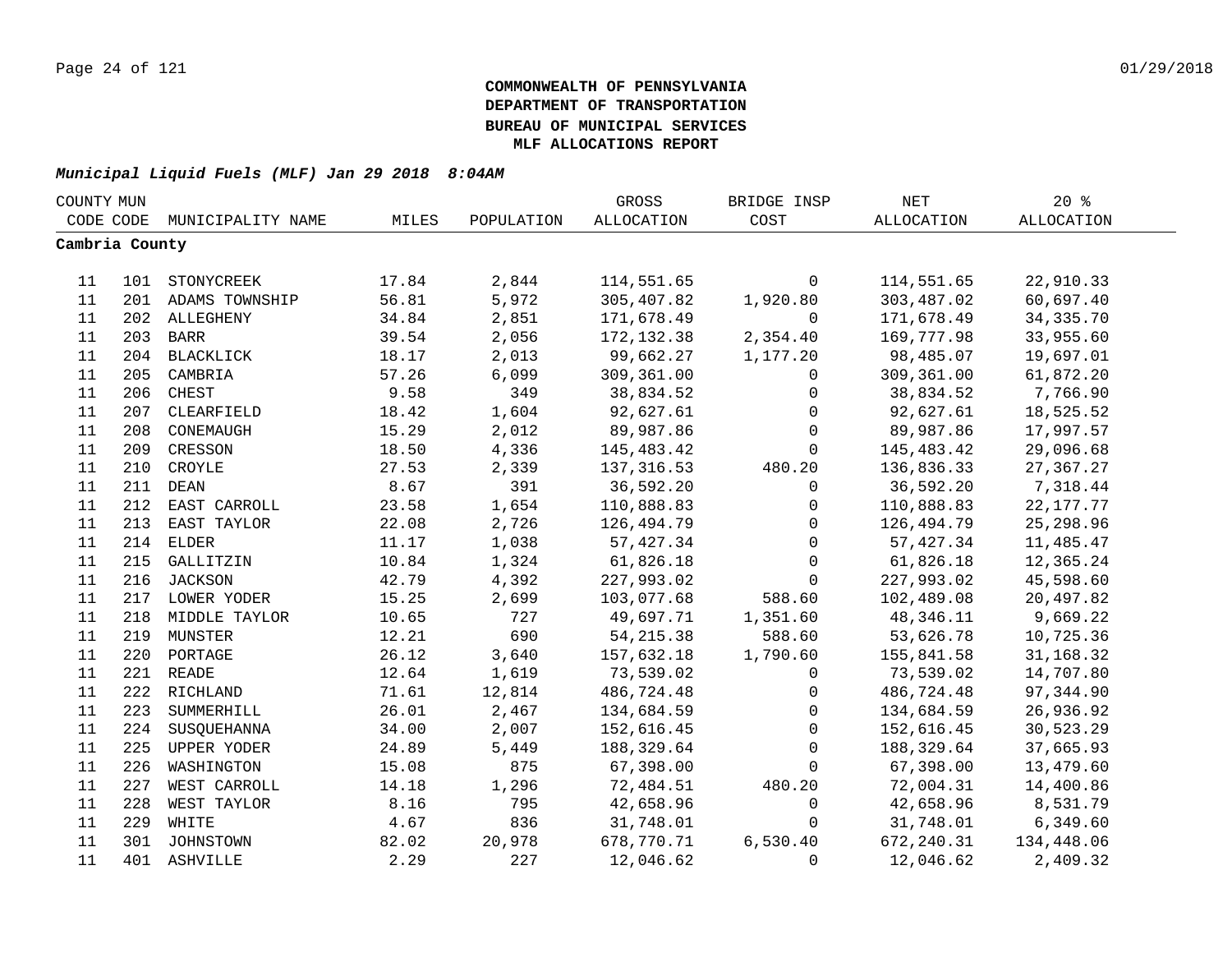| COUNTY MUN |     |                   |         |            | GROSS           | BRIDGE INSP  | NET        | $20*$                           |
|------------|-----|-------------------|---------|------------|-----------------|--------------|------------|---------------------------------|
| CODE CODE  |     | MUNICIPALITY NAME | MILES   | POPULATION | ALLOCATION      | COST         | ALLOCATION | ALLOCATION                      |
| 11         | 403 | BROWNSTOWN        | 3.72    | 744        | 26,792.27       | $\mathbf 0$  | 26,792.27  | 5,358.45                        |
| 11         |     | 404 CARROLLTOWN   | 7.63    | 853        | 41,998.56       | $\mathbf{0}$ | 41,998.56  | 8,399.71                        |
| 11         | 405 | CASSANDRA         | 0.97    | 147        | 6,081.44        | $\mathbf 0$  | 6,081.44   | 1,216.29                        |
| 11         | 406 | CHEST SPRINGS     | 0.68    | 149        | 5, 147. 73      | $\Omega$     | 5,147.73   | 1,029.55                        |
| 11         | 407 | CRESSON           | 8.32    | 1,711      | 60,827.22       | $\mathbf 0$  | 60,827.22  | 12,165.44                       |
| 11         | 408 | DAISYTOWN         | 3.24    | 326        | 17,137.10       | $\mathbf 0$  | 17,137.10  | 3,427.42                        |
| 11         | 409 | DALE BOROUGH      | 3.81    | 1,234      | 36,525.90       | 178.20       | 36, 347.70 | 7,269.54                        |
| 11         | 410 | EAST CONEMAUGH    | 5.02    | 1,220      | 40,312.90       | $\mathsf{O}$ | 40,312.90  | 8,062.58                        |
| 11         | 411 | EBENSBURG         | 15.20   | 3,351      | 115,460.24      | $\mathbf 0$  | 115,460.24 | 23,092.05                       |
| 11         | 412 | EHRENFELD         | 2.52    | 228        | 12,836.94       | $\mathbf{0}$ | 12,836.94  | 2,567.39                        |
| 11         | 413 | FERNDALE          | 5.79    | 1,636      | 50,901.79       | $\mathbf 0$  | 50,901.79  | 10,180.36                       |
| 11         |     | 414 FRANKLIN      | 1.52    | 323        | 11,313.10       | $\Omega$     | 11,313.10  | 2,262.62                        |
| 11         | 415 | GALLITZIN         | 10.90   | 1,668      | 68,648.91       | $\mathbf{0}$ | 68,648.91  | 13,729.78                       |
| 11         | 416 | GEISTOWN          | 12.43   | 2,467      | 89,158.00       | 410.00       | 88,748.00  | 17,749.60                       |
| 11         | 417 | HASTINGS          | 7.92    | 1,278      | 51, 151.52      | $\Omega$     | 51, 151.52 | 10,230.30                       |
| 11         |     | 418 LILLY         | 6.15    | 968        | 39,250.52       | 1,931.00     | 37, 319.52 | 7,463.90                        |
| 11         |     | 419 LORAIN        | 3.69    | 759        | 26,980.41       | $\mathbf 0$  | 26,980.41  | 5,396.08                        |
| 11         |     | 420 LORETTO       | 2.30    | 1,302      | 32,772.56       | $\mathsf{O}$ | 32,772.56  | 6,554.51                        |
| 11         |     | 421 NANTY GLO     | 14.65   | 2,734      | 101,739.89      | $\Omega$     | 101,739.89 | 20, 347.98                      |
| 11         |     | 422 PATTON        | 7.07    | 1,769      | 57,753.06       | 1,765.80     | 55,987.26  | 11, 197.45                      |
| $11\,$     |     | 423 PORTAGE       | 11.79   | 2,638      | 90,303.95       | 769.60       | 89,534.35  | 17,906.87                       |
| 11         |     | 424 SANKERTOWN    | 4.00    | 675        | 26,402.80       | $\Omega$     | 26,402.80  | 5,280.56                        |
| 11         | 425 | SCALP LEVEL       | 4.26    | 778        | 29,257.08       | 1,271.80     | 27,985.28  | 5,597.06                        |
| 11         | 426 | SOUTH FORK        | 4.02    | 928        | 31,339.78       | $\Omega$     | 31,339.78  | 6,267.96                        |
| 11         | 427 | SOUTHMONT         | 11.91   | 2,284      | 83,892.14       | $\mathbf 0$  | 83,892.14  | 16,778.43                       |
| 11         | 429 | SUMMERHILL        | 2.23    | 490        | 16,907.89       | $\mathbf 0$  | 16,907.89  | 3,381.58                        |
| 11         | 430 | TUNNEL HILL       | 1.15    | 363        | 10,842.62       | $\mathbf 0$  | 10,842.62  | 2,168.52                        |
| 11         |     | 431 VINTONDALE    | 2.61    | 414        | 16,718.92       | $\mathbf 0$  | 16,718.92  | 3, 343. 78                      |
| $11\,$     |     | 432 WESTMONT      | 25.18   | 5,181      | 184, 143. 19    | $\mathbf 0$  | 184,143.19 | 36,828.64                       |
| 11         |     | 433 WILMORE       | 2.45    | 225        | 12,544.51       | $\mathbf 0$  | 12,544.51  | 2,508.90                        |
| 11         |     | 434 NORTHERN      | 30.85   | 3,835      | 177,242.93      | 4,549.60     | 172,693.33 | 34,538.67                       |
|            |     | CAMBRIA           |         |            |                 |              |            |                                 |
|            |     | County Totals:    | 1016.67 | 143,797    | 6, 176, 275. 72 | 28,138.60    |            | 6, 148, 137. 12 1, 229, 627. 42 |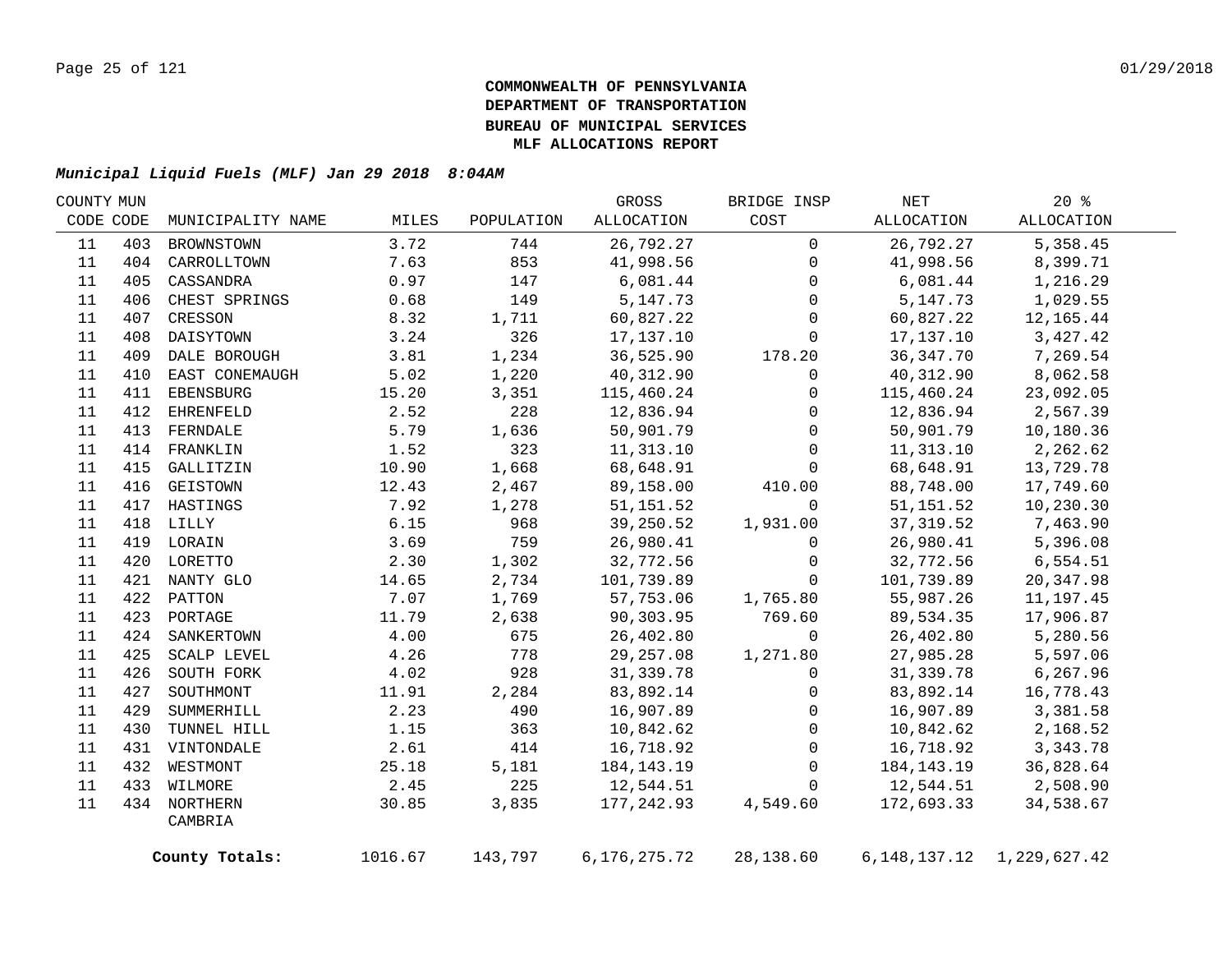| COUNTY MUN     |     |                   |        |            | GROSS      | BRIDGE INSP | NET        | $20*$      |  |
|----------------|-----|-------------------|--------|------------|------------|-------------|------------|------------|--|
| CODE CODE      |     | MUNICIPALITY NAME | MILES  | POPULATION | ALLOCATION | COST        | ALLOCATION | ALLOCATION |  |
| Cameron County |     |                   |        |            |            |             |            |            |  |
| 12             | 201 | GIBSON            | 36.58  | 164        | 125,790.37 | 0           | 125,790.37 | 25, 158.07 |  |
| 12             | 202 | GROVE             | 9.40   | 183        | 35,035.80  | 730.20      | 34,305.60  | 6,861.12   |  |
| 12             | 203 | LUMBER            | 19.84  | 195        | 70,266.64  | 563.20      | 69,703.44  | 13,940.69  |  |
| 12             | 204 | PORTAGE           | 4.78   | 171        | 19,316.34  | 0           | 19,316.34  | 3,863.27   |  |
| 12             | 205 | SHIPPEN           | 32.41  | 2,232      | 151,616.99 | $\mathbf 0$ | 151,616.99 | 30,323.40  |  |
| 12             | 401 | DRIFTWOOD         | 2.53   | 67         | 9,771.42   | 0           | 9,771.42   | 1,954.28   |  |
| 12             | 402 | EMPORIUM          | 8.09   | 2,073      | 67,024.20  | 0           | 67,024.20  | 13,404.84  |  |
|                |     | County Totals:    | 113.63 | 5,085      | 478,821.76 | 1,293.40    | 477,528.36 | 95,505.67  |  |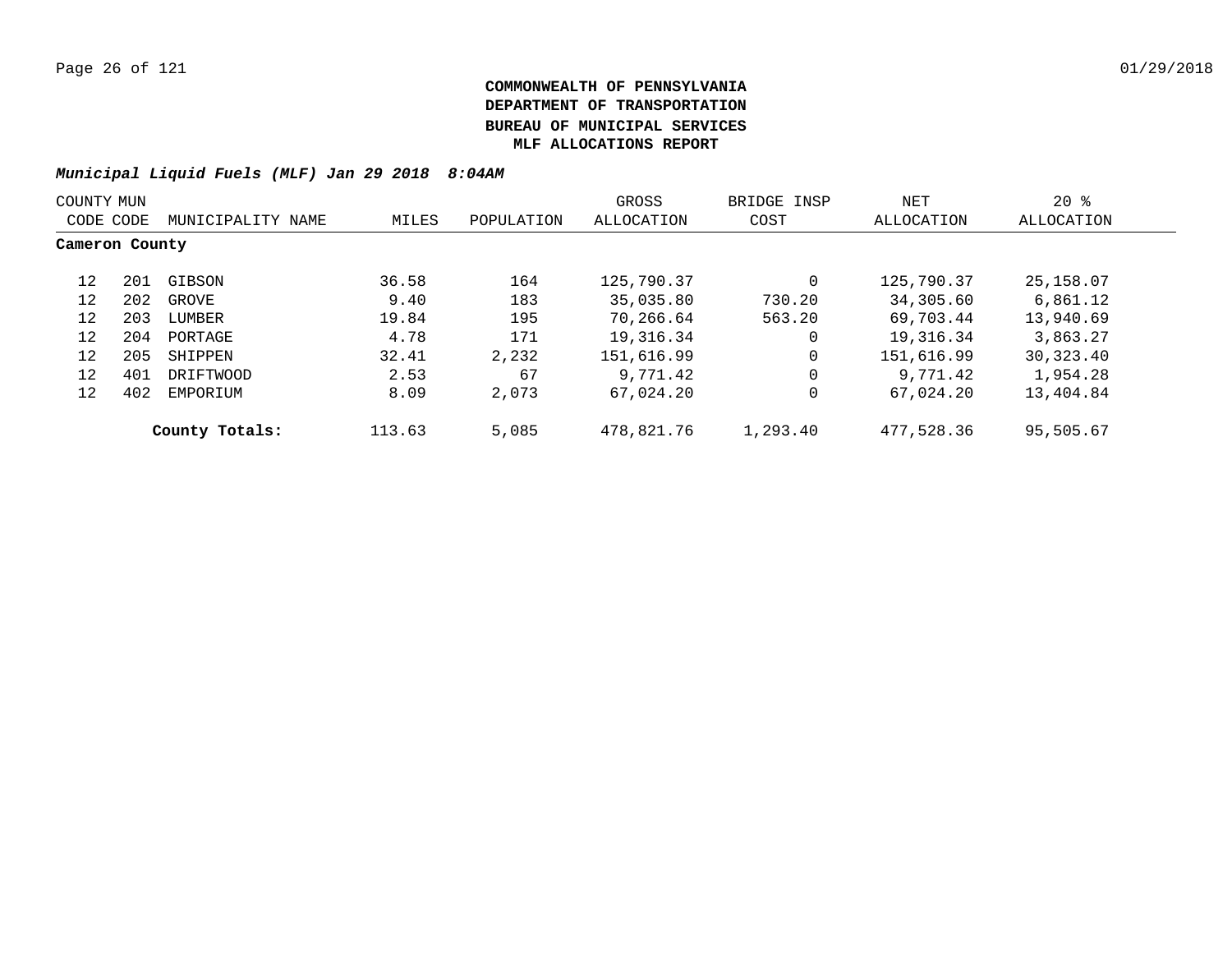| COUNTY MUN |               |                       |        |            | GROSS             | BRIDGE INSP    | NET          | $20*$       |
|------------|---------------|-----------------------|--------|------------|-------------------|----------------|--------------|-------------|
|            | CODE CODE     | MUNICIPALITY NAME     | MILES  | POPULATION | <b>ALLOCATION</b> | COST           | ALLOCATION   | ALLOCATION  |
|            | Carbon County |                       |        |            |                   |                |              |             |
|            |               |                       |        |            |                   |                |              |             |
| 13         | 201           | <b>BANKS TOWNSHIP</b> | 4.45   | 1,262      | 39,210.43         | $\overline{0}$ | 39,210.43    | 7,842.09    |
| 13         | 202           | EAST PENN             | 40.07  | 2,881      | 189,789.41        | $\overline{0}$ | 189,789.41   | 37,957.88   |
| 13         | 203           | FRANKLIN              | 46.01  | 4,262      | 236, 285.65       | $\Omega$       | 236, 285.65  | 47, 257. 13 |
| 13         |               | 204 KIDDER            | 5.19   | 1,935      | 54,645.70         | 399.40         | 54,246.30    | 10,849.26   |
| 13         |               | 205 LAUSANNE          | 1.41   | 237        | 9,288.92          | $\Omega$       | 9,288.92     | 1,857.78    |
| 13         | 206           | LEHIGH                | 5.09   | 479        | 26, 284. 23       | $\Omega$       | 26,284.23    | 5,256.85    |
| 13         |               | 207 LOWER             | 28.65  | 3,228      | 158, 183. 47      | 921.60         | 157,261.87   | 31,452.37   |
|            |               | TOWAMENSING           |        |            |                   |                |              |             |
| 13         | 208           | MAHONING              | 43.80  | 4,305      | 229,704.41        | 460.80         | 229, 243.61  | 45,848.72   |
| 13         | 210           | PACKER                | 9.38   | 998        | 50,656.48         | $\mathbf 0$    | 50,656.48    | 10,131.30   |
| 13         | 211           | PENN FOREST           | 30.35  | 9,581      | 286,170.07        | 460.80         | 285,709.27   | 57, 141.85  |
| 13         | 212           | TOWAMENSING           | 67.04  | 4,477      | 310,926.73        | $\mathbf 0$    | 310,926.73   | 62, 185. 35 |
| 13         | 401           | BEAVER MEADOWS        | 2.60   | 869        | 25,443.60         | $\mathbf 0$    | 25,443.60    | 5,088.72    |
| 13         | 402           | BOWMANSTOWN           | 5.29   | 937        | 35,770.67         | $\Omega$       | 35,770.67    | 7,154.13    |
|            |               | <b>BOROUGH</b>        |        |            |                   |                |              |             |
| 13         | 403           | EAST SIDE             | 0.76   | 317        | 8,649.72          | $\mathbf 0$    | 8,649.72     | 1,729.94    |
| 13         | 404           | JIM THORPE            | 18.91  | 4,781      | 155,423.65        | $\Omega$       | 155,423.65   | 31,084.73   |
| 13         | 405           | LANSFORD              | 13.30  | 3,941      | 120,447.30        | $\mathbf 0$    | 120,447.30   | 24,089.46   |
| 13         | 406           | LEHIGHTON             | 17.23  | 5,500      | 163,631.37        | 1,052.40       | 162,578.97   | 32,515.79   |
| 13         | 407           | PALMERTON             | 17.49  | 5,414      | 162,847.60        | $\Omega$       | 162,847.60   | 32,569.52   |
| 13         | 408           | PARRYVILLE            | 4.20   | 525        | 24, 185. 98       | $\mathbf{0}$   | 24,185.98    | 4,837.20    |
| 13         | 409           | SUMMIT HILL           | 14.27  | 3,034      | 106,240.58        | $\Omega$       | 106,240.58   | 21,248.12   |
| 13         | 410           | WEATHERLY             | 10.25  | 2,525      | 82,966.00         | $\mathbf 0$    | 82,966.00    | 16,593.20   |
| 13         | 411           | WEISSPORT             | 1.53   | 412        | 13,059.76         | $\mathbf 0$    | 13,059.76    | 2,611.95    |
| 13         | 412           | NESQUEHONING          | 14.65  | 3,349      | 113,577.87        | $\Omega$       | 113,577.87   | 22,715.57   |
|            |               | County Totals:        | 401.92 | 65,249     | 2,603,389.60      | 3,295.00       | 2,600,094.60 | 520,018.92  |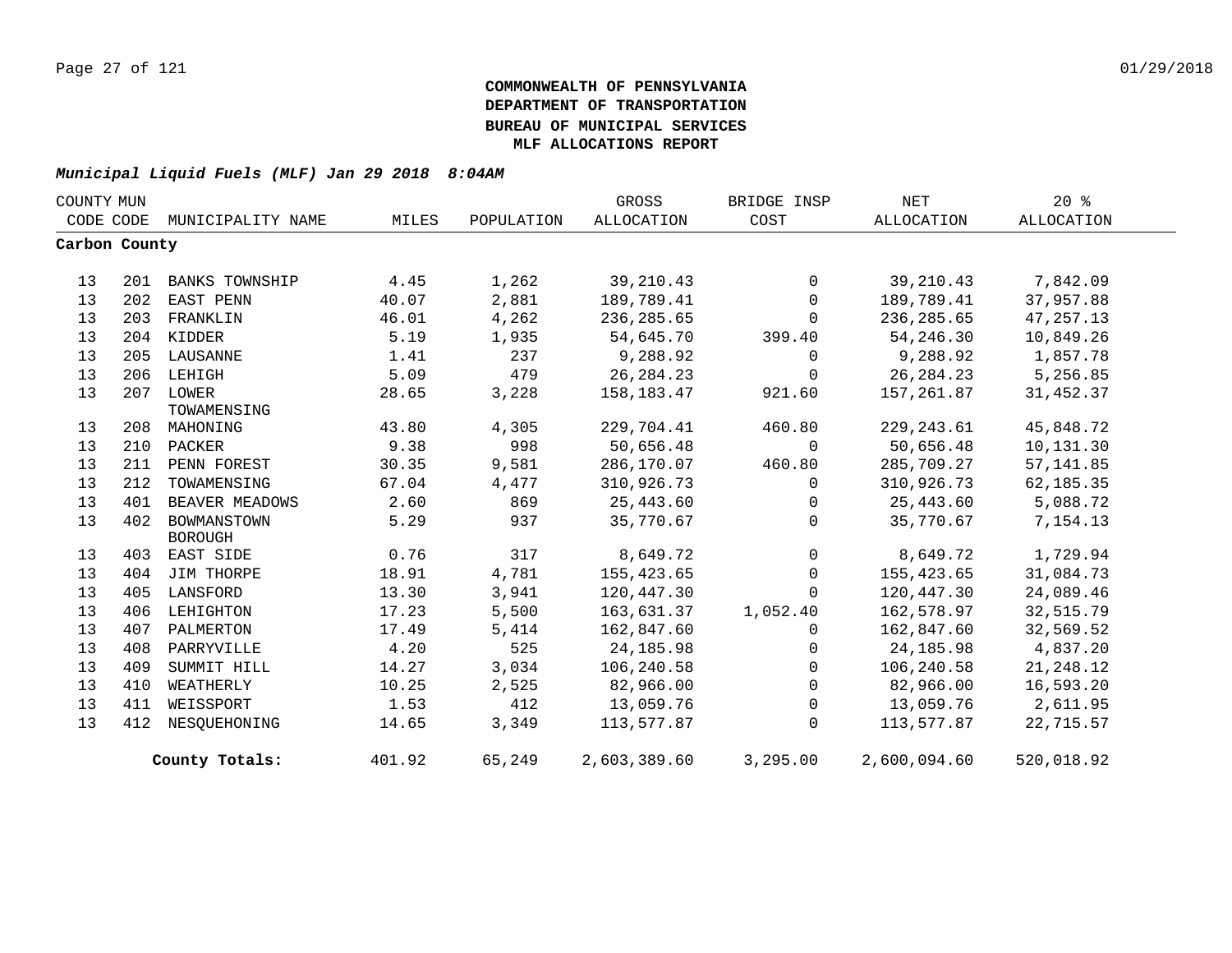|               | COUNTY MUN |                             |       |            | GROSS        | BRIDGE INSP         | NET          | 20%         |  |
|---------------|------------|-----------------------------|-------|------------|--------------|---------------------|--------------|-------------|--|
|               |            | CODE CODE MUNICIPALITY NAME | MILES | POPULATION | ALLOCATION   | COST                | ALLOCATION   | ALLOCATION  |  |
| Centre County |            |                             |       |            |              |                     |              |             |  |
|               |            |                             |       |            |              |                     |              |             |  |
| 14            |            | 201 BENNER                  | 32.05 | 6,188      | 226,558.21   | 407.00              | 226, 151. 21 | 45,230.24   |  |
| 14            |            | 202 BOGGS                   | 36.07 | 2,985      | 178,381.40   | 2,824.60            | 175,556.80   | 35, 111.36  |  |
| 14            |            | 203 BURNSIDE                | 7.44  | 439        | 33,392.62    | $\mathsf{O}$        | 33,392.62    | 6,678.52    |  |
| 14            |            | 204 COLLEGE                 | 46.28 | 9,521      | 338,420.11   | 1,887.00            | 336,533.11   | 67,306.62   |  |
| 14            |            | 205 CURTIN                  | 21.03 | 618        | 82,398.32    | 690.20              | 81,708.12    | 16,341.62   |  |
| 14            | 206        | FERGUSON                    | 83.36 | 17,690     | 619,973.10   | 918.80              | 619,054.30   | 123,810.86  |  |
| 14            | 207        | GREGG                       | 34.78 | 2,405      | 162,892.43   | 2,443.00            | 160,449.43   | 32,089.89   |  |
| 14            | 208        | HAINES                      | 23.90 | 1,564      | 110,229.27   | 1,806.20            | 108,423.07   | 21,684.61   |  |
| 14            | 209        | HALF MOON                   | 20.53 | 2,667      | 120, 162. 77 | 0                   | 120,162.77   | 24,032.55   |  |
| 14            | 210        | HARRIS                      | 31.39 | 4,873      | 199,033.47   | 816.00              | 198,217.47   | 39,643.49   |  |
| 14            | 211        | HOWARD                      | 17.42 | 964        | 76,955.92    | $\Omega$            | 76,955.92    | 15,391.18   |  |
| 14            | 212        | HUSTON                      | 13.13 | 1,360      | 70,196.31    | $\mathbf{0}$        | 70,196.31    | 14,039.26   |  |
| 14            |            | 213 LIBERTY                 | 23.50 | 2,118      | 119,552.09   | 922.40              | 118,629.69   | 23,725.94   |  |
| 14            |            | 214 MARION                  | 7.06  | 1,224      | 47,228.95    | $\mathbf 0$         | 47,228.95    | 9,445.79    |  |
| 14            |            | 215 MILES                   | 9.87  | 1,983      | 71,259.25    | 1,632.00            | 69,627.25    | 13,925.45   |  |
| 14            |            | 216 PATTON                  | 58.49 | 15,311     | 490,804.16   | $\mathbf 0$         | 490,804.16   | 98,160.83   |  |
| 14            |            | 217 PENN                    | 14.01 | 1,181      | 69,700.98    | 1,400.60            | 68,300.38    | 13,660.08   |  |
| 14            |            | 218 POTTER                  | 49.97 | 3,517      | 235, 221.17  | 3,153.80            | 232,067.37   | 46, 413. 47 |  |
| 14            | 219        | <b>RUSH</b>                 | 41.21 | 4,008      | 215,304.59   | $\overline{0}$      | 215,304.59   | 43,060.92   |  |
| 14            | 220        | SNOW SHOE                   | 37.24 | 1,746      | 158,454.56   | 1,287.60            | 157,166.96   | 31,433.39   |  |
| 14            | 221        | SPRING                      | 41.56 | 7,470      | 283,117.20   | 1,910.20            | 281, 207.00  | 56, 241.40  |  |
| 14            | 222        | TAYLOR                      | 21.83 | 853        | 89,603.73    | $\mathbf 0$         | 89,603.73    | 17,920.75   |  |
| 14            | 223        | UNION                       | 20.45 | 1,383      | 95,179.19    | 513.00              | 94,666.19    | 18,933.24   |  |
| 14            | 224        | WALKER                      | 31.87 | 4,433      | 192, 173. 21 | 1,518.40            | 190,654.81   | 38,130.96   |  |
| 14            | 225        | WORTH                       | 16.87 | 824        | 72,417.27    | 816.00              | 71,601.27    | 14,320.25   |  |
| 14            | 401        | <b>BELLEFONTE</b>           | 19.77 | 6,187      | 185,370.56   | 875.00              | 184,495.56   | 36,899.11   |  |
| 14            | 402        | CENTRE HALL                 | 5.45  | 1,265      | 42,620.65    | $\mathbf 0$         | 42,620.65    | 8,524.13    |  |
| 14            | 403        | HOWARD                      | 3.36  | 720        | 25, 123. 44  | 409.40              | 24,714.04    | 4,942.81    |  |
| 14            |            | 404 MILESBURG               | 6.29  | 1,123      | 42,703.43    | 469.00              | 42, 234. 43  | 8,446.89    |  |
| 14            | 405        | MILLHEIM                    | 5.56  | 904        | 36,040.62    | $\mathsf{O}$        | 36,040.62    | 7,208.12    |  |
| 14            |            | 406 PHILIPSBURG             | 11.97 | 2,770      | 93,448.20    | $\mathsf{O}\xspace$ | 93,448.20    | 18,689.64   |  |
| 14            | 407        | PORT MATILDA                | 3.39  | 606        | 23,029.63    | $\mathbf 0$         | 23,029.63    | 4,605.93    |  |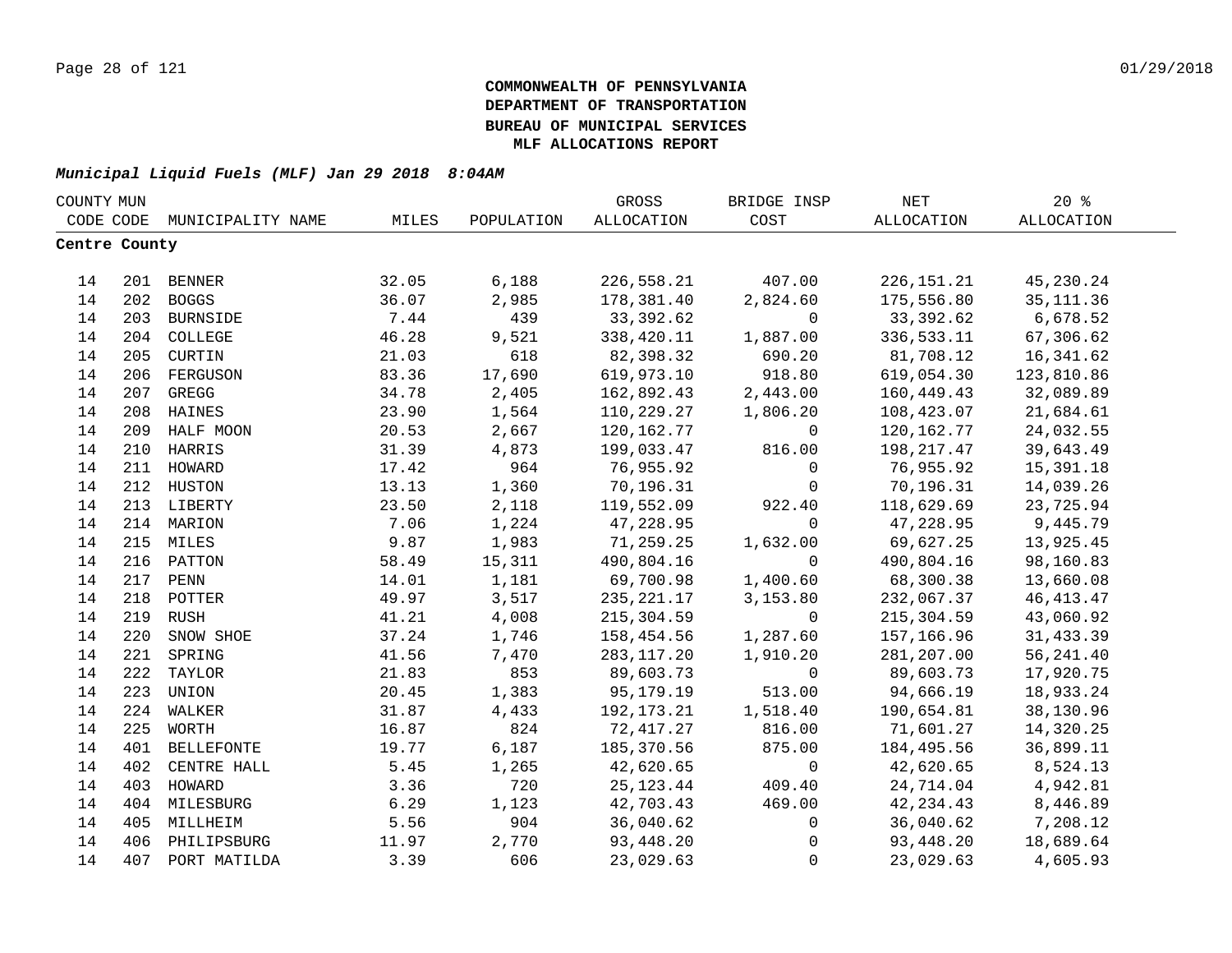|           | COUNTY MUN |                   |        |            | GROSS        | BRIDGE INSP | NET          | $20*$        |  |
|-----------|------------|-------------------|--------|------------|--------------|-------------|--------------|--------------|--|
| CODE CODE |            | MUNICIPALITY NAME | MILES  | POPULATION | ALLOCATION   | COST        | ALLOCATION   | ALLOCATION   |  |
| 14        | 408        | SNOW SHOE         | 6.32   | 765        | 35,912.94    |             | 35,912.94    | 7,182.59     |  |
| 14        |            | STATE COLLEGE     | 48.23  | 42,034     | 970,792.49   |             | 970,792.49   | 194,158.50   |  |
| L4        |            | UNIONVILLE        | 2.52   | 291        | 14,049.61    |             | 14,049.61    | 2,809.92     |  |
|           |            | County Totals:    | 854.17 | 153,990    | 5,827,701.85 | 26,700.20   | 5,801,001.65 | 1,160,200.33 |  |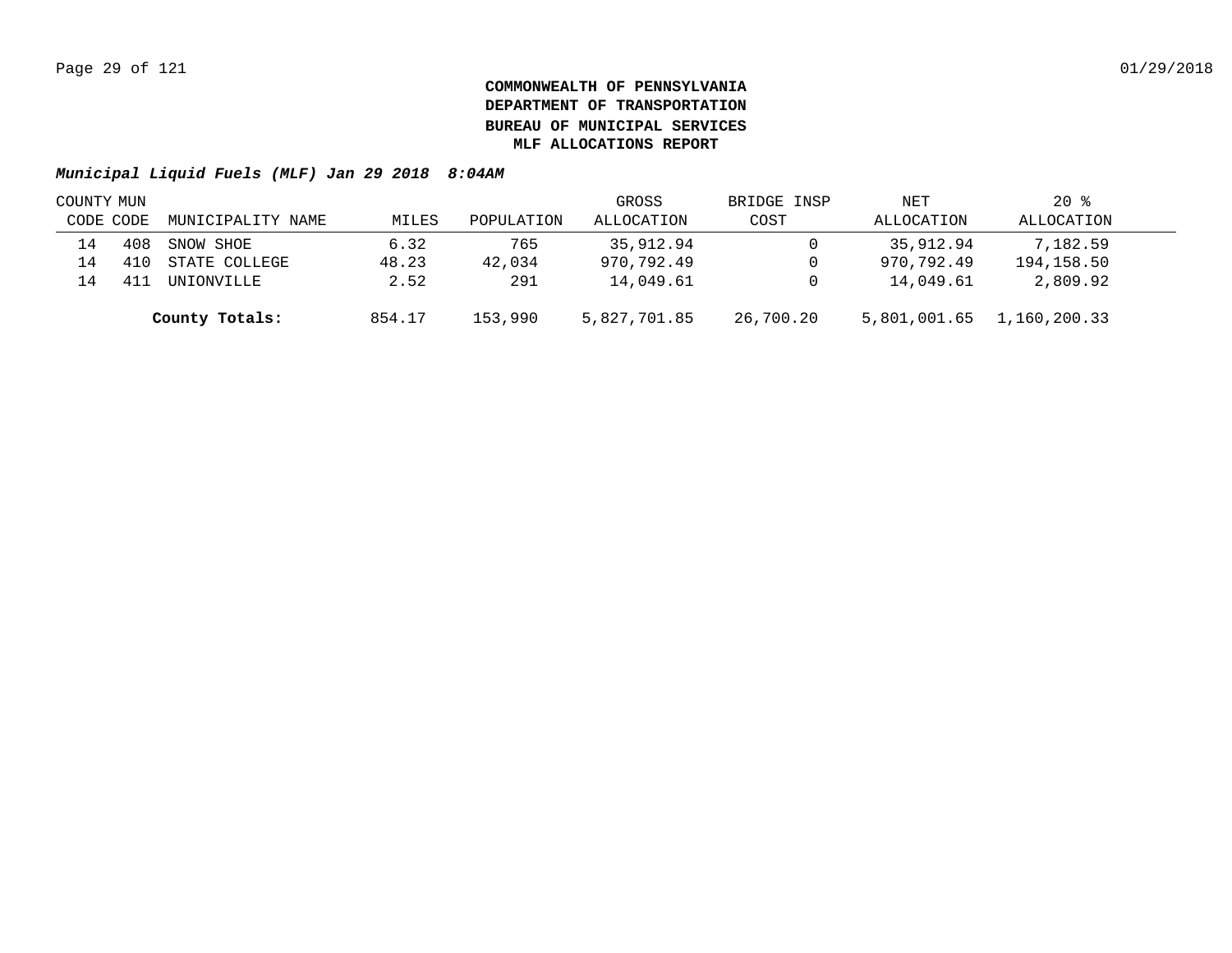| COUNTY MUN     |     |                    |       |            | GROSS       | BRIDGE INSP    | NET          | 20%         |  |
|----------------|-----|--------------------|-------|------------|-------------|----------------|--------------|-------------|--|
| CODE CODE      |     | MUNICIPALITY NAME  | MILES | POPULATION | ALLOCATION  | COST           | ALLOCATION   | ALLOCATION  |  |
| Chester County |     |                    |       |            |             |                |              |             |  |
|                |     |                    |       |            |             |                |              |             |  |
| 15             |     | 101 CALN           | 47.90 | 13,817     | 426,543.81  | 2,410.60       | 424, 133. 21 | 84,826.64   |  |
| 15             |     | 201 BIRMINGHAM     | 25.40 | 4,208      | 166, 151.70 | 984.20         | 165, 167.50  | 33,033.50   |  |
| 15             |     | 202 CHARLESTOWN    | 26.50 | 5,671      | 198,000.35  | $\overline{0}$ | 198,000.35   | 39,600.07   |  |
| 15             | 203 | EAST BRADFORD      | 50.18 | 9,942      | 359,598.47  | 552.00         | 359,046.47   | 71,809.29   |  |
| 15             | 204 | EAST<br>BRANDYWINE | 34.52 | 6,742      | 245,502.64  | 1,648.60       | 243,854.04   | 48,770.81   |  |
| 15             |     | 205 EAST CALN      | 13.83 | 4,838      | 139,490.27  | 3, 212.31      | 136, 277.96  | 27, 255.59  |  |
| 15             | 206 | EAST COVENTRY      | 43.49 | 6,636      | 273,534.00  | 3,460.40       | 270,073.60   | 54,014.72   |  |
| 15             | 207 | EAST               | 46.04 | 7,449      | 297,732.06  | 385.00         | 297,347.06   | 59,469.41   |  |
|                |     | FALLOWFIELD        |       |            |             |                |              |             |  |
| 15             | 208 | EAST GOSHEN        | 61.25 | 18,026     | 552,317.40  | 1,326.00       | 550,991.40   | 110,198.28  |  |
| 15             | 209 | EAST               | 47.21 | 7,026      | 293,512.25  | 1,173.40       | 292,338.85   | 58,467.77   |  |
|                |     | MARLBOROUGH        |       |            |             |                |              |             |  |
| 15             |     | 210 EAST NANTMEAL  | 28.95 | 1,803      | 131,759.70  | 552.00         | 131,207.70   | 26, 241.54  |  |
| 15             | 211 | EAST               | 58.75 | 8,650      | 363,459.81  | 1,104.00       | 362,355.81   | 72,471.16   |  |
|                |     | NOTTINGHAM         |       |            |             |                |              |             |  |
| 15             |     | 212 EAST PIKELAND  | 36.85 | 7,079      | 259,800.74  | $\overline{0}$ | 259,800.74   | 51,960.15   |  |
| 15             | 213 | EAST VINCENT       | 40.92 | 6,821      | 268,479.16  | 1,232.00       | 267, 247. 16 | 53, 449. 43 |  |
| 15             | 214 | EAST WHITELAND     | 43.31 | 10,650     | 350,195.09  | 552.00         | 349,643.09   | 69,928.62   |  |
| 15             | 215 | EASTTOWN           | 48.00 | 10,477     | 362,588.16  | 616.00         | 361,972.16   | 72,394.43   |  |
| 15             | 216 | ELK TOWNSHIP       | 15.69 | 1,681      | 84,957.49   | $\mathbf 0$    | 84,957.49    | 16,991.50   |  |
| 15             | 217 | FRANKLIN           | 37.66 | 4,352      | 210,024.88  | 1,656.00       | 208,368.88   | 41,673.78   |  |
| 15             | 218 | HIGHLAND           | 27.71 | 1,272      | 117,381.55  | 282.40         | 117,099.15   | 23, 419.83  |  |
| 15             |     | 219 HONEY BROOK    | 48.42 | 7,647      | 309,522.22  | 592.60         | 308,929.62   | 61,785.92   |  |
| 15             |     | 220 KENNETT        | 49.29 | 7,565      | 310,860.46  | 1,270.40       | 309,590.06   | 61,918.01   |  |
| 15             |     | 221 LONDON BRITAIN | 25.90 | 3,139      | 147,251.02  | 616.00         | 146,635.02   | 29,327.00   |  |
| 15             |     | 222 LONDON GROVE   | 53.88 | 7,475      | 324,515.96  | 5,526.00       | 318,989.96   | 63,797.99   |  |
| 15             |     | 223 LONDONDERRY    | 16.83 | 2,149      | 97,787.77   | 855.40         | 96,932.37    | 19,386.47   |  |
| 15             |     | 224 LOWER OXFORD   | 35.68 | 5,200      | 219,709.94  | 385.00         | 219,324.94   | 43,864.99   |  |
| 15             |     | 225 NEW GARDEN     | 60.45 | 11,984     | 433,334.40  | 2,318.00       | 431,016.40   | 86,203.28   |  |
| 15             |     | 226 NEW LONDON     | 34.75 | 5,631      | 224,888.34  | 2,173.00       | 222,715.34   | 44,543.07   |  |
| 15             |     | 227 NEWLIN         | 19.44 | 1,285      | 89,906.78   | $\mathbf 0$    | 89,906.78    | 17,981.36   |  |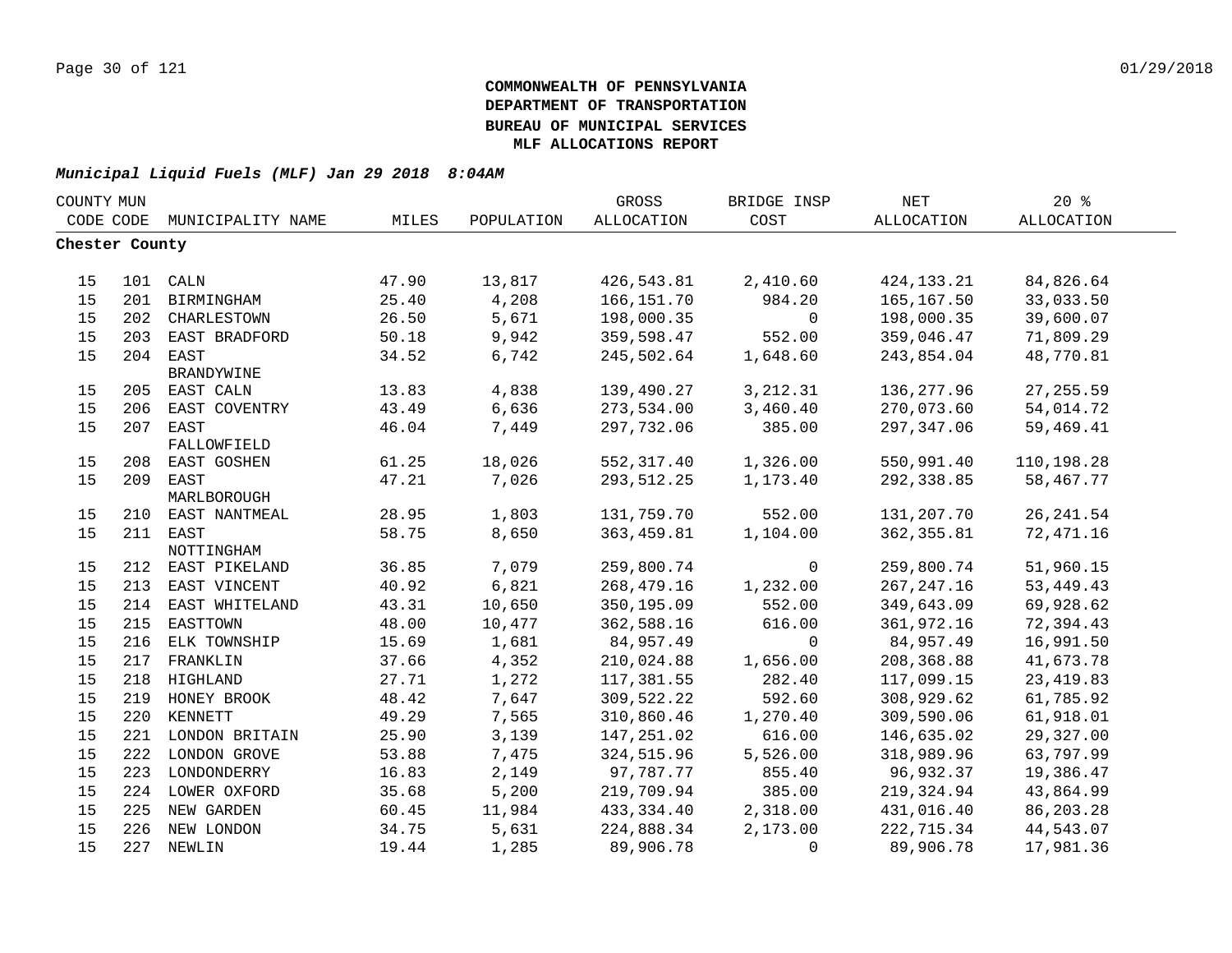| COUNTY MUN |     |                                  |        |            | GROSS      | BRIDGE INSP | NET          | $20*$      |  |
|------------|-----|----------------------------------|--------|------------|------------|-------------|--------------|------------|--|
| CODE CODE  |     | MUNICIPALITY NAME                | MILES  | POPULATION | ALLOCATION | COST        | ALLOCATION   | ALLOCATION |  |
| 15         | 228 | NORTH COVENTRY                   | 43.65  | 7,866      | 297,746.37 | 592.60      | 297, 153. 77 | 59,430.75  |  |
| 15         | 229 | PENN                             | 24.39  | 5,364      | 185,017.28 | 672.00      | 184, 345. 28 | 36,869.06  |  |
| 15         | 230 | PENNSBURY                        | 23.52  | 3,604      | 148,222.78 | $\Omega$    | 148,222.78   | 29,644.56  |  |
| 15         |     | 231 POCOPSON                     | 24.67  | 4,582      | 170,903.43 | 1,536.20    | 169,367.23   | 33,873.45  |  |
| 15         | 232 | SADSBURY                         | 21.07  | 3,570      | 139,354.76 | 552.00      | 138,802.76   | 27,760.55  |  |
| 15         | 233 | SCHUYLKILL                       | 41.19  | 8,516      | 302,010.96 | $\mathbf 0$ | 302,010.96   | 60,402.19  |  |
| 15         | 234 | SOUTH COVENTRY                   | 17.31  | 2,604      | 108,155.15 | 894.40      | 107,260.75   | 21,452.15  |  |
| 15         | 235 | THORNBURY                        | 18.07  | 3,017      | 118,652.74 | $\mathbf 0$ | 118,652.74   | 23,730.55  |  |
| 15         | 236 | TREDYFFRIN                       | 106.72 | 29,332     | 922,381.08 | 6,901.65    | 915,479.43   | 183,095.89 |  |
| 15         |     | 237 UPPER OXFORD                 | 25.60  | 2,484      | 133,637.32 | 592.60      | 133,044.72   | 26,608.94  |  |
| 15         | 238 | UPPER UWCHLAN                    | 54.91  | 11,227     | 400,190.38 | 2,265.00    | 397,925.38   | 79,585.08  |  |
| 15         | 239 | UWCHLAN                          | 74.95  | 18,088     | 599,439.77 | 3,478.00    | 595,961.77   | 119,192.35 |  |
| 15         |     | 240 VALLEY                       | 28.83  | 6,794      | 227,427.99 | 1,536.20    | 225,891.79   | 45,178.36  |  |
| 15         |     | 241 WALLACE                      | 19.21  | 3,458      | 130,963.28 | $\mathbf 0$ | 130,963.28   | 26,192.66  |  |
| 15         |     | 242 WARWICK                      | 28.45  | 2,507      | 143,634.61 | 663.00      | 142,971.61   | 28,594.32  |  |
| 15         |     | 243 WEST BRADFORD                | 70.43  | 12,223     | 471,392.56 | 1,232.00    | 470,160.56   | 94,032.11  |  |
| 15         |     | 244 WEST                         | 37.62  | 7,394      | 268,445.53 | 667.40      | 267,778.13   | 53,555.63  |  |
|            |     | BRANDYWINE                       |        |            |            |             |              |            |  |
| 15         |     | 245 WEST CALN                    | 59.12  | 9,014      | 371,706.76 | $\mathbf 0$ | 371,706.76   | 74,341.35  |  |
| 15         |     | 246 WEST                         | 36.10  | 2,566      | 170,416.73 | 2,208.00    | 168,208.73   | 33,641.75  |  |
|            |     | FALLOWFIELD                      |        |            |            |             |              |            |  |
| 15         |     | 247 WEST GOSHEN                  | 88.28  | 21,866     | 716,850.10 | 1,954.80    | 714,895.30   | 142,979.06 |  |
| 15         |     | 248 WEST                         | 19.18  | 814        | 79,968.98  | $\Omega$    | 79,968.98    | 15,993.80  |  |
| 15         |     | MARLBOROUGH<br>249 WEST NANTMEAL | 15.51  | 2,170      | 93,766.73  | 592.60      | 93, 174. 13  | 18,634.83  |  |
| 15         |     | 250 WEST                         | 21.56  | 2,722      | 124,674.50 | $\mathbf 0$ | 124,674.50   | 24,934.90  |  |
|            |     | NOTTINGHAM                       |        |            |            |             |              |            |  |
| 15         |     | 251 WEST PIKELAND                | 26.44  | 4,024      | 166,096.50 | 1,326.00    | 164,770.50   | 32,954.10  |  |
| 15         |     | 252 WEST SADSBURY                | 18.37  | 2,444      | 108,628.96 | 0           | 108,628.96   | 21,725.79  |  |
| 15         |     | 253 WEST VINCENT                 | 47.93  | 4,567      | 248,593.29 | $\Omega$    | 248,593.29   | 49,718.66  |  |
| 15         |     | 254 WEST WHITELAND               | 66.21  | 18,274     | 573,719.40 | 1,711.00    | 572,008.40   | 114,401.68 |  |
| 15         |     | 255 WESTTOWN                     | 52.83  | 10,827     | 385,517.68 | $\mathbf 0$ | 385,517.68   | 77,103.54  |  |
| 15         |     | 256 WILLISTOWN                   | 51.50  | 10,497     | 374,706.83 | 1,112.40    | 373,594.43   | 74,718.89  |  |
| 15         |     | 301 COATESVILLE                  | 24.65  | 13,100     | 334,797.33 | 0           | 334,797.33   | 66,959.47  |  |
|            |     |                                  |        |            |            |             |              |            |  |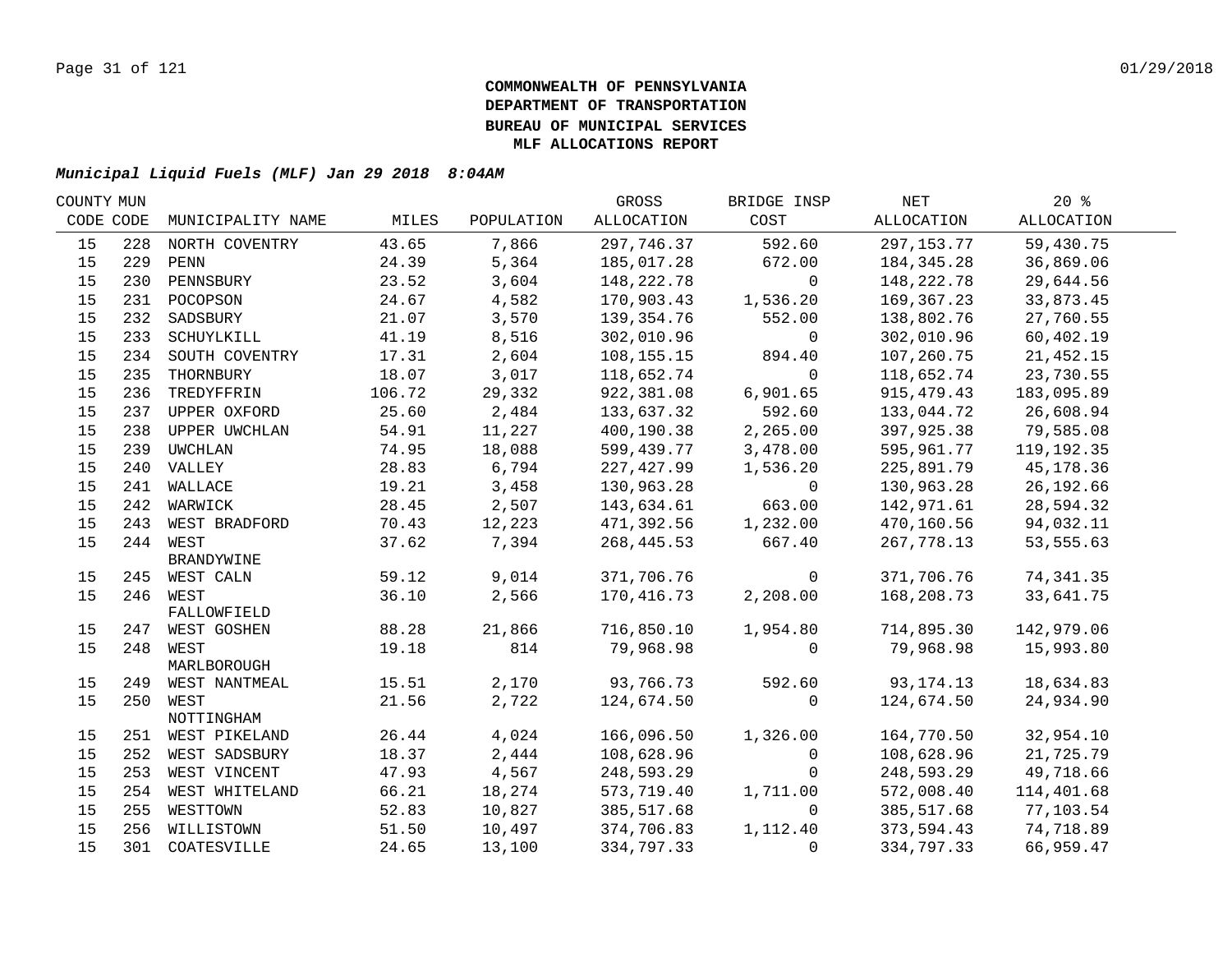| COUNTY MUN |     |                   |         |            | GROSS         | BRIDGE INSP    | NET           | $20*$        |  |
|------------|-----|-------------------|---------|------------|---------------|----------------|---------------|--------------|--|
| CODE CODE  |     | MUNICIPALITY NAME | MILES   | POPULATION | ALLOCATION    | COST           | ALLOCATION    | ALLOCATION   |  |
| 15         |     | 401 ATGLEN        | 5.99    | 1,406      | 47,145.08     | 552.00         | 46,593.08     | 9,318.62     |  |
| 15         | 402 | AVONDALE          | 4.25    | 1,265      | 38,597.68     | $\Omega$       | 38,597.68     | 7,719.54     |  |
| 15         | 403 | DOWNINGTOWN       | 15.63   | 7,891      | 204, 291. 22  | 5,419.00       | 198,872.22    | 39,774.44    |  |
| 15         | 404 | ELVERSON          | 2.56    | 1,225      | 32,162.05     | $\mathbf{0}$   | 32,162.05     | 6,432.41     |  |
| 15         | 405 | HONEY BROOK       | 4.40    | 1,713      | 47,724.00     | $\mathbf{0}$   | 47,724.00     | 9,544.80     |  |
| 15         | 406 | KENNETT SQUARE    | 14.05   | 6,072      | 163,980.78    | $\Omega$       | 163,980.78    | 32,796.16    |  |
| 15         | 407 | MALVERN           | 10.50   | 2,998      | 92,908.79     | 671.20         | 92,237.59     | 18,447.52    |  |
| 15         | 408 | MODENA            | 1.98    | 535        | 16,935.96     | $\mathbf{0}$   | 16,935.96     | 3,387.19     |  |
| 15         | 409 | OXFORD            | 11.13   | 5,077      | 135,039.04    | 1,222.00       | 133,817.04    | 26,763.41    |  |
| 15         | 410 | PARKESBURG        | 10.57   | 3,593      | 104,596.50    | 5,209.91       | 99,386.59     | 19,877.32    |  |
| 15         | 411 | PHOENIXVILLE      | 46.46   | 16,440     | 472, 205. 73  | $\overline{0}$ | 472, 205. 73  | 94, 441. 15  |  |
| 15         | 412 | SOUTH             | 5.74    | 1,303      | 44,324.33     | $\Omega$       | 44,324.33     | 8,864.87     |  |
|            |     | COATESVILLE       |         |            |               |                |               |              |  |
| 15         | 413 | SPRING CITY       | 9.43    | 3,323      | 95,577.47     | $\mathbf 0$    | 95,577.47     | 19, 115. 49  |  |
| 15         | 414 | WEST CHESTER      | 28.46   | 18,461     | 450,762.92    | 616.00         | 450,146.92    | 90,029.38    |  |
| 15         | 415 | WEST GROVE        | 7.42    | 2,854      | 79,811.32     | $\mathbf 0$    | 79,811.32     | 15,962.26    |  |
|            |     | County Totals:    | 2445.64 | 498,886    | 17,801,889.07 | 79,061.27      | 17,722,827.80 | 3,544,565.56 |  |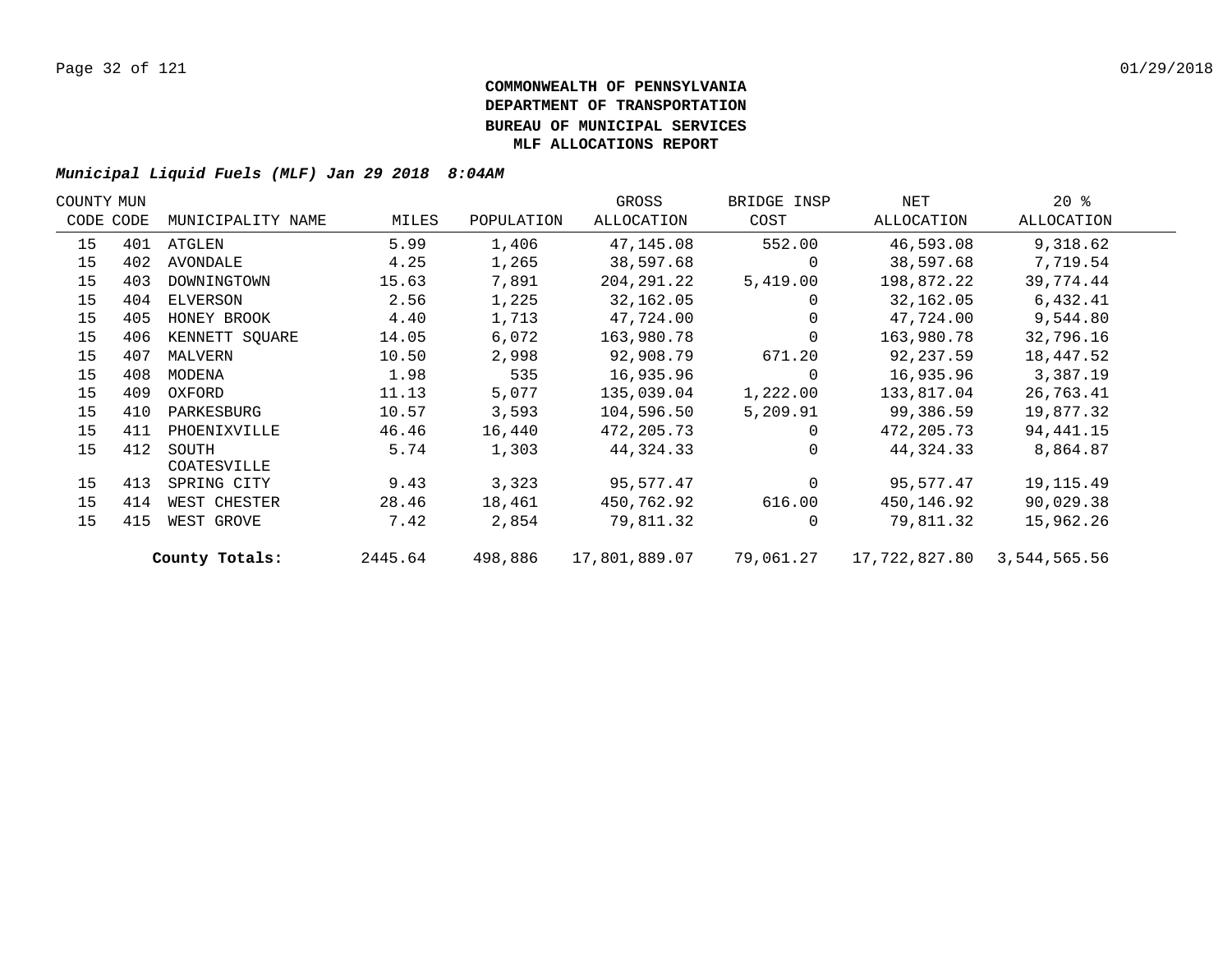| COUNTY MUN     |     |                     |       |            | GROSS       | BRIDGE INSP  | $\operatorname{NET}$ | 20%         |  |
|----------------|-----|---------------------|-------|------------|-------------|--------------|----------------------|-------------|--|
| CODE CODE      |     | MUNICIPALITY NAME   | MILES | POPULATION | ALLOCATION  | COST         | <b>ALLOCATION</b>    | ALLOCATION  |  |
| Clarion County |     |                     |       |            |             |              |                      |             |  |
| 16             |     | 201 ASHLAND         | 21.54 | 1,114      | 93,655.45   | 0            | 93,655.45            | 18,731.09   |  |
| 16             |     | 202 BEAVER          | 51.10 | 1,761      | 205, 208.60 | $\mathsf{O}$ | 205, 208.60          | 41,041.72   |  |
| 16             | 203 | BRADY               | 0.45  | 55         | 2,567.27    | $\Omega$     | 2,567.27             | 513.45      |  |
| 16             | 204 | CLARION             | 40.19 | 4,116      | 213,963.92  | $\mathbf 0$  | 213,963.92           | 42,792.78   |  |
| 16             | 205 | ELK                 | 27.71 | 1,490      | 121,577.76  | $\Omega$     | 121,577.76           | 24, 315.55  |  |
| 16             | 206 | FARMINGTON          | 53.33 | 1,934      | 216,014.66  | $\mathbf 0$  | 216,014.66           | 43,202.93   |  |
| 16             |     | 207 HIGHLAND        | 17.27 | 525        | 68,002.85   | $\Omega$     | 68,002.85            | 13,600.57   |  |
| 16             | 208 | KNOX                | 15.20 | 1,036      | 70,899.34   | $\mathbf 0$  | 70,899.34            | 14, 179.87  |  |
| 16             |     | 209 LICKING         | 20.73 | 536        | 79,814.15   | 0            | 79,814.15            | 15,962.83   |  |
| 16             | 210 | LIMESTONE           | 67.83 | 1,858      | 263, 162.66 | $\mathbf 0$  | 263, 162.66          | 52,632.53   |  |
| 16             |     | 211 MADISON         | 35.21 | 1,207      | 141, 273.93 | $\mathbf 0$  | 141, 273.93          | 28, 254.79  |  |
| 16             |     | 212 MILLCREEK       | 36.26 | 396        | 129,183.30  | 0            | 129,183.30           | 25,836.66   |  |
| 16             |     | 213 MONROE          | 47.00 | 1,544      | 187,286.47  | $\mathsf 0$  | 187, 286.47          | 37, 457.29  |  |
| 16             |     | 214 PAINT           | 19.17 | 1,699      | 96,970.60   | $\mathsf{O}$ | 96,970.60            | 19,394.12   |  |
| 16             | 215 | PERRY               | 41.58 | 947        | 157,624.52  | 0            | 157,624.52           | 31,524.90   |  |
| 16             |     | 216 PINEY           | 18.46 | 453        | 70,606.40   | $\mathbf 0$  | 70,606.40            | 14, 121. 28 |  |
| 16             |     | 217 PORTER          | 63.07 | 1,348      | 237,388.00  | $\mathbf 0$  | 237,388.00           | 47, 477.60  |  |
| 16             |     | 218 REDBANK         | 40.71 | 1,370      | 162,850.10  | $\Omega$     | 162,850.10           | 32,570.02   |  |
| 16             |     | 219 RICHLAND        | 19.79 | 494        | 75,854.38   | $\mathbf 0$  | 75,854.38            | 15,170.88   |  |
| 16             | 220 | SALEM               | 27.73 | 881        | 109,922.32  | $\mathbf 0$  | 109,922.32           | 21,984.46   |  |
| 16             | 221 | TOBY                | 50.39 | 991        | 188,006.80  | $\Omega$     | 188,006.80           | 37,601.36   |  |
| 16             | 222 | WASHINGTON          | 29.55 | 1,887      | 135,388.08  | $\mathbf 0$  | 135,388.08           | 27,077.62   |  |
| 16             | 401 | CALLENSBURG         | 1.65  | 207        | 9,516.05    | $\mathbf 0$  | 9,516.05             | 1,903.21    |  |
| 16             | 402 | CLARION             | 17.85 | 5,276      | 161,398.17  | $\mathsf{O}$ | 161,398.17           | 32, 279.63  |  |
| 16             | 403 | EAST BRADY          | 7.79  | 942        | 44,248.10   | 0            | 44,248.10            | 8,849.62    |  |
| 16             | 404 | FOXBURG             | 2.25  | 183        | 11,065.58   | 0            | 11,065.58            | 2, 213.12   |  |
| 16             | 405 | HAWTHORN            | 4.05  | 494        | 23,086.40   | 0            | 23,086.40            | 4,617.28    |  |
| 16             | 406 | KNOX                | 5.84  | 1,146      | 41,637.52   | 0            | 41,637.52            | 8,327.50    |  |
| 16             | 407 | NEW BETHLEHEM       | 6.08  | 989        | 39,420.06   | $\mathbf 0$  | 39,420.06            | 7,884.01    |  |
| 16             | 408 | RIMERSBURG          | 3.90  | 951        | 31,380.22   | 0            | 31,380.22            | 6,276.04    |  |
| 16             | 409 | SAINT<br>PETERSBURG | 2.18  | 400        | 15,007.89   | $\mathbf 0$  | 15,007.89            | 3,001.58    |  |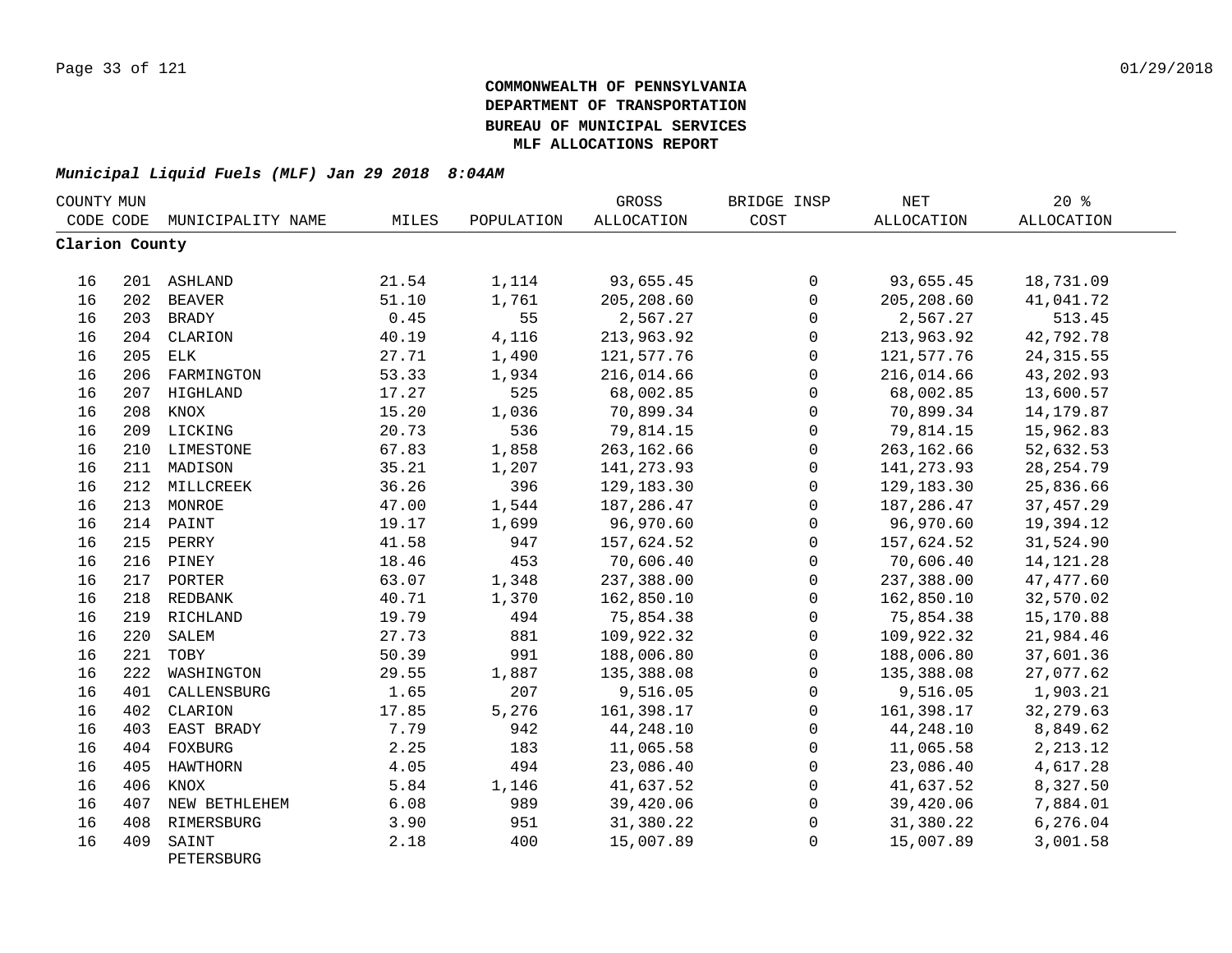| COUNTY MUN |           |                   |        |            | GROSS        | BRIDGE INSP | NET            | $20*$      |  |
|------------|-----------|-------------------|--------|------------|--------------|-------------|----------------|------------|--|
|            | CODE CODE | MUNICIPALITY NAME | MILES  | POPULATION | ALLOCATION   | COST        | ALLOCATION     | ALLOCATION |  |
| 16         |           | SHIPPENVILLE      | 2.49   | 480        | 17,587.05    |             | 17,587.05      | 3,517.41   |  |
| 16         |           | SLIGO             | 4.82   | 720        | 30,018.01    |             | 30,018.01      | 6,003.60   |  |
| 16         |           | STRATTANVILLE     | 3.39   | 550        | 21,951.70    |             | 21,951.70      | 4,390.34   |  |
|            |           | County Totals:    | 806.56 | 39,980     | 3,473,538.31 |             | 3, 473, 538.31 | 694,707.66 |  |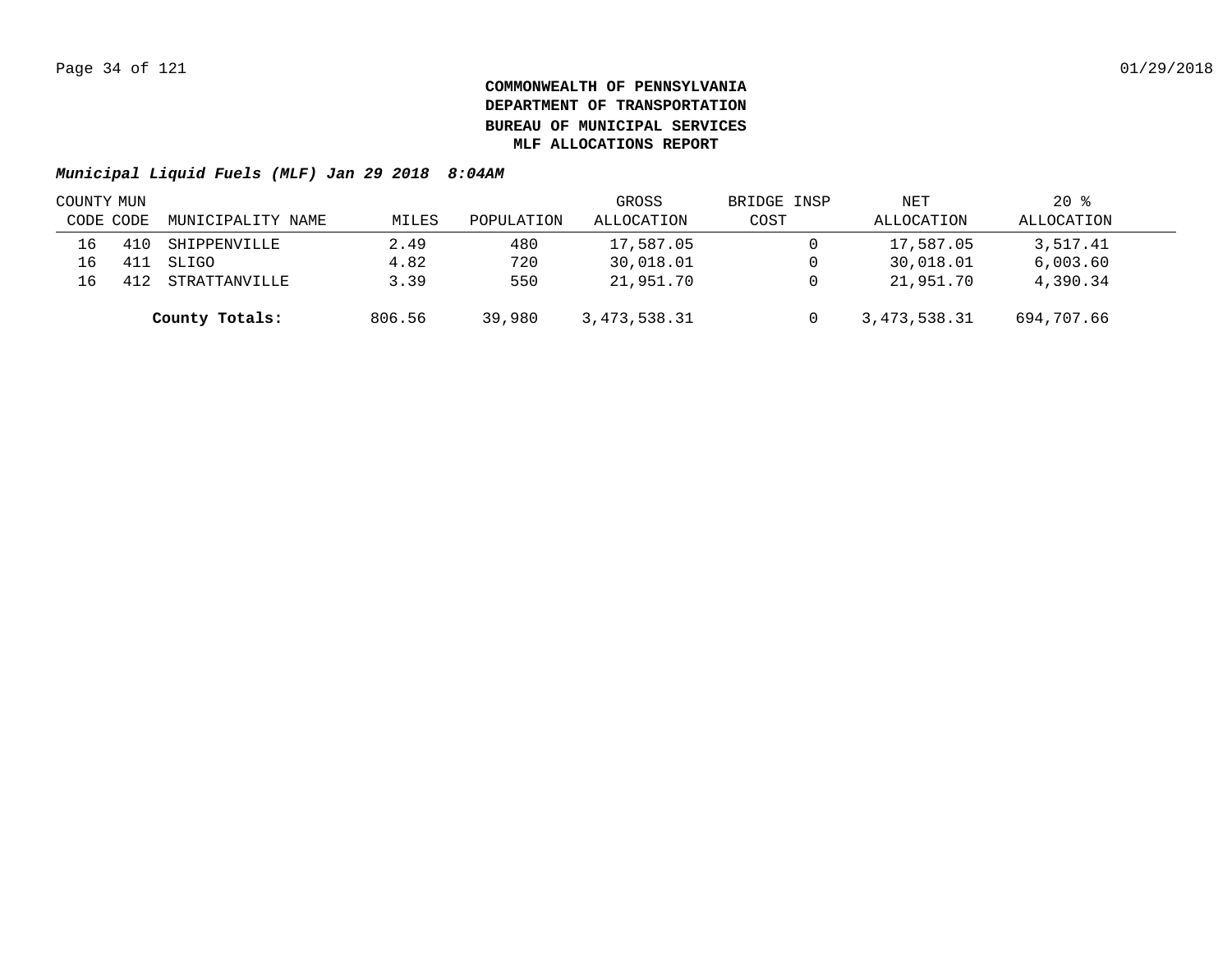| COUNTY MUN |           |                   |       |            | GROSS       | BRIDGE INSP  | $\operatorname{NET}$ | $20*$      |  |
|------------|-----------|-------------------|-------|------------|-------------|--------------|----------------------|------------|--|
|            | CODE CODE | MUNICIPALITY NAME | MILES | POPULATION | ALLOCATION  | COST         | ALLOCATION           | ALLOCATION |  |
|            |           | Clearfield County |       |            |             |              |                      |            |  |
|            |           |                   |       |            |             |              |                      |            |  |
| 17         |           | 201 BECCARIA      | 25.51 | 1,782      | 119,822.94  | 0            | 119,822.94           | 23,964.59  |  |
| 17         |           | 202 BELL          | 42.56 | 760        | 157,310.46  | 534.00       | 156,776.46           | 31, 355.29 |  |
| 17         |           | 203 BIGLER        | 15.86 | 1,289      | 77,981.92   | 534.00       | 77,447.92            | 15,489.58  |  |
| 17         |           | 204 BLOOM         | 15.49 | 414        | 59,898.84   | 534.00       | 59,364.84            | 11,872.97  |  |
| 17         | 205       | <b>BOGGS</b>      | 26.88 | 1,751      | 123,819.13  | 0            | 123,819.13           | 24,763.83  |  |
| 17         | 206       | <b>BRADFORD</b>   | 40.93 | 3,034      | 195,617.62  | 374.40       | 195, 243. 22         | 39,048.64  |  |
| 17         | 207       | <b>BRADY</b>      | 52.73 | 2,000      | 215, 273.62 | 1,349.40     | 213,924.22           | 42,784.84  |  |
| 17         | 208       | <b>BURNSIDE</b>   | 35.39 | 1,076      | 139, 355.81 | 1,414.80     | 137,941.01           | 27,588.20  |  |
| 17         | 209       | CHEST             | 17.56 | 515        | 68,782.58   | 0            | 68,782.58            | 13,756.52  |  |
| 17         | 210       | COOPER            | 38.93 | 2,704      | 182,560.55  | $\mathbf 0$  | 182,560.55           | 36,512.11  |  |
| 17         | 211       | COVINGTON         | 25.58 | 526        | 95,881.19   | 1,440.60     | 94,440.59            | 18,888.12  |  |
| 17         | 212       | <b>DECATUR</b>    | 27.89 | 4,548      | 181,043.92  | $\mathbf{0}$ | 181,043.92           | 36,208.78  |  |
| 17         | 213       | FERGUSON          | 29.22 | 520        | 107,968.70  | $\mathsf{O}$ | 107,968.70           | 21,593.74  |  |
| $17$       | 214       | GIRARD            | 28.65 | 534        | 106,327.27  | $\mathbf 0$  | 106,327.27           | 21, 265.45 |  |
| 17         | 215       | GOSHEN            | 20.65 | 435        | 77,601.84   | $\mathbf 0$  | 77,601.84            | 15,520.37  |  |
| 17         | 216       | GRAHAM            | 16.14 | 1,383      | 80,729.99   | $\Omega$     | 80,729.99            | 16,146.00  |  |
| 17         |           | 217 GREENWOOD     | 27.43 | 372        | 99,118.99   | 4,462.20     | 94,656.79            | 18,931.36  |  |
| 17         | 218       | GULICH            | 12.88 | 1,235      | 66,952.11   | 961.20       | 65,990.91            | 13,198.18  |  |
| 17         |           | 219 HUSTON        | 21.95 | 1,433      | 101,170.34  | 2,364.00     | 98,806.34            | 19,761.27  |  |
| 17         |           | 220 JORDAN        | 30.00 | 461        | 109,447.95  | $\mathbf 0$  | 109,447.95           | 21,889.59  |  |
| 17         | 221       | KARTHAUS          | 19.85 | 811        | 82,157.40   | 650.80       | 81,506.60            | 16,301.32  |  |
| 17         | 222       | KNOX              | 22.05 | 647        | 86,376.05   | 1,814.20     | 84,561.85            | 16,912.37  |  |
| 17         | 223       | LAWRENCE          | 78.81 | 7,681      | 412,058.44  | 345.60       | 411,712.84           | 82, 342.57 |  |
| 17         | 224       | MORRIS            | 18.47 | 2,938      | 118,473.08  | $\mathsf{O}$ | 118,473.08           | 23,694.62  |  |
| 17         | 225       | PENN              | 38.21 | 1,264      | 152,428.58  | 841.60       | 151,586.98           | 30, 317.40 |  |
| 17         |           | 226 PIKE          | 48.66 | 2,311      | 207,615.40  | 1,115.80     | 206,499.60           | 41,299.92  |  |
| 17         | 227       | PINE              | 2.39  | 60         | 9,167.33    | $\mathbf 0$  | 9,167.33             | 1,833.47   |  |
| 17         | 228       | SANDY             | 70.64 | 10,625     | 441,337.06  | 1,715.40     | 439,621.66           | 87,924.33  |  |
| 17         | 229       | UNION             | 27.69 | 892        | 109,999.99  | 374.40       | 109,625.59           | 21,925.12  |  |
| 17         | 230       | WOODWARD          | 26.49 | 3,992      | 165,648.15  | $\mathbf{0}$ | 165,648.15           | 33, 129.63 |  |
| 17         | 301       | DUBOIS CITY       | 40.30 | 7,794      | 285, 129.68 | 1,910.00     | 283, 219.68          | 56,643.94  |  |
| 17         | 401       | <b>BRISBIN</b>    | 4.78  | 411        | 23,936.07   | $\mathbf 0$  | 23,936.07            | 4,787.21   |  |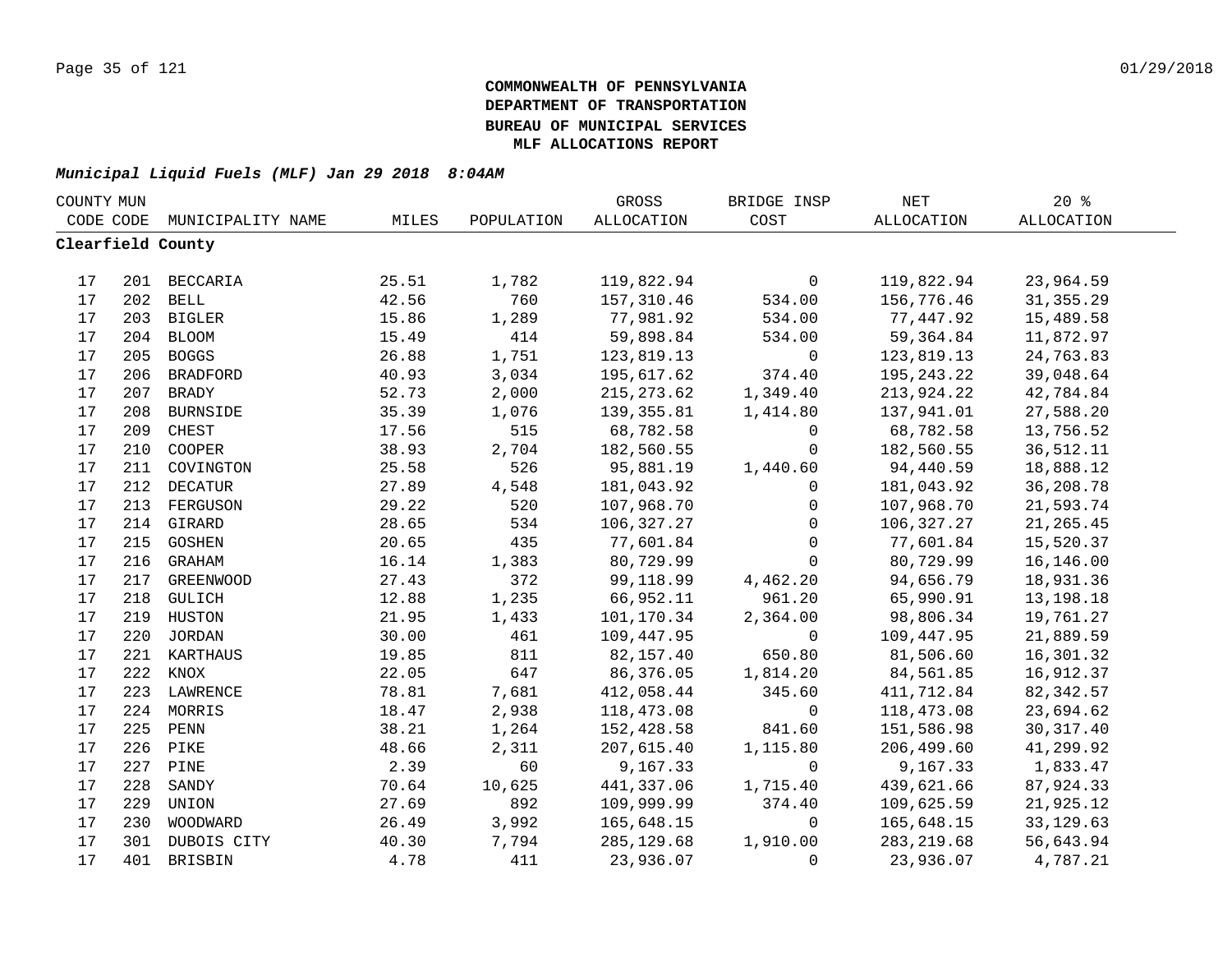| COUNTY MUN |           |                   |         |            | GROSS        | BRIDGE INSP | NET          | $20*$        |  |
|------------|-----------|-------------------|---------|------------|--------------|-------------|--------------|--------------|--|
|            | CODE CODE | MUNICIPALITY NAME | MILES   | POPULATION | ALLOCATION   | COST        | ALLOCATION   | ALLOCATION   |  |
| 17         | 402       | BURNSIDE          | 3.96    | 234        | 17,779.99    | $\Omega$    | 17,779.99    | 3,556.00     |  |
| 17         | 403       | CHESTER HILL      | 4.56    | 883        | 32, 283.92   | $\Omega$    | 32,283.92    | 6,456.78     |  |
| 17         | 404       | CLEARFIELD        | 37.27   | 6,215      | 244,577.85   | $\Omega$    | 244,577.85   | 48,915.57    |  |
| 17         | 405       | COALPORT          | 4.83    | 523        | 26,259.55    |             | 26,259.55    | 5,251.91     |  |
| 17         | 406       | CURWENSVILLE      | 16.82   | 2,542      | 105,319.00   | $\Omega$    | 105,319.00   | 21,063.80    |  |
| 17         | 407       | <b>GLEN HOPE</b>  | 2.48    | 142        | 11,047.44    | $\Omega$    | 11,047.44    | 2,209.49     |  |
| 17         | 408       | GRAMPIAN          | 3.24    | 356        | 17,714.55    | 0           | 17,714.55    | 3,542.91     |  |
| 17         | 409       | HOUTZDALE         | 6.68    | 797        | 37,735.81    | 877.20      | 36,858.61    | 7,371.72     |  |
| 17         | 410       | IRVONA            | 4.59    | 647        | 27,841.82    | 534.00      | 27,307.82    | 5,461.56     |  |
| 17         | 412       | MAHAFFEY          | 1.81    | 368        | 13, 151.51   | $\Omega$    | 13,151.51    | 2,630.30     |  |
| 17         | 413       | NEWBURG           | 1.35    | 92         | 6, 296.70    |             | 6, 296.70    | 1,259.34     |  |
| 17         | 414       | NEW WASHINGTON    | 1.97    | 59         | 7,740.05     |             | 7,740.05     | 1,548.01     |  |
| 17         | 415       | OSCEOLA MILLS     | 5.20    | 1,141      | 39,395.70    |             | 39,395.70    | 7,879.14     |  |
| 17         | 416       | RAMEY             | 5.45    | 451        | 26,952.17    |             | 26,952.17    | 5,390.43     |  |
| 17         | 417       | TROUTVILLE        | 1.79    | 243        | 10,678.37    |             | 10,678.37    | 2,135.67     |  |
| 17         | 418       | WALLACETON        | 3.07    | 313        | 16,316.94    | $\Omega$    | 16,316.94    | 3,263.39     |  |
| 17         | 419       | WESTOVER          | 4.39    | 390        | 22, 224.36   | $\Omega$    | 22, 224.36   | 4,444.87     |  |
|            |           | County Totals:    | 1060.03 | 81,594     | 5,124,308.73 | 24,147.60   | 5,100,161.13 | 1,020,032.23 |  |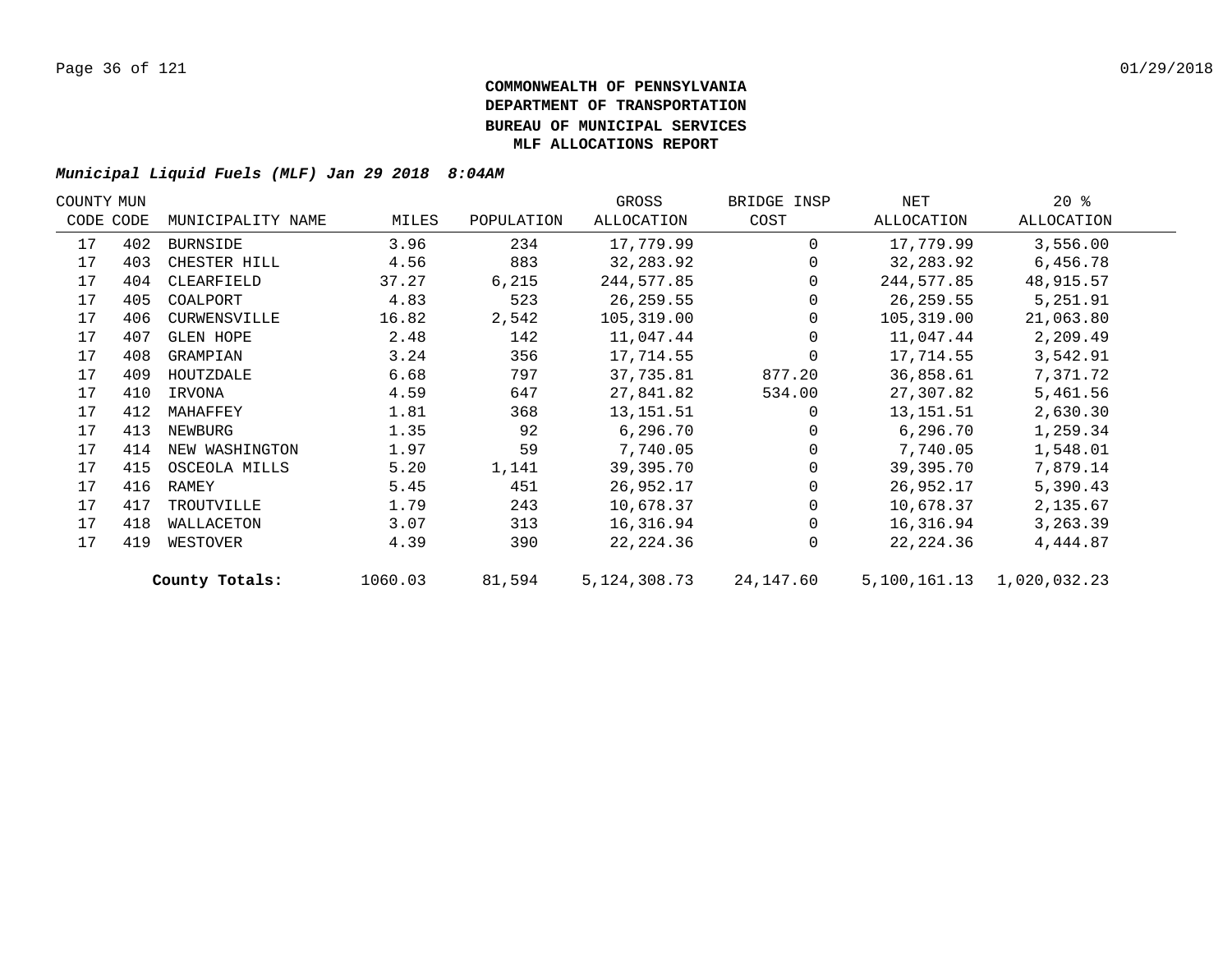| COUNTY MUN     |     |                   |        |            | GROSS        | BRIDGE INSP | $\operatorname{NET}$ | 20%        |
|----------------|-----|-------------------|--------|------------|--------------|-------------|----------------------|------------|
| CODE CODE      |     | MUNICIPALITY NAME | MILES  | POPULATION | ALLOCATION   | COST        | <b>ALLOCATION</b>    | ALLOCATION |
| Clinton County |     |                   |        |            |              |             |                      |            |
| 18             |     | 201 ALLISON       | 1.93   | 193        | 10,185.27    | 0           | 10,185.27            | 2,037.05   |
| 18             | 202 | <b>BALD EAGLE</b> | 19.25  | 2,065      | 104,283.85   | $\mathbf 0$ | 104,283.85           | 20,856.77  |
| 18             |     | 203 BEECH CREEK   | 27.17  | 1,015      | 110,624.26   | $\mathbf 0$ | 110,624.26           | 22, 124.85 |
| 18             | 204 | CASTANEA          | 9.05   | 1,185      | 53, 149.67   | $\mathbf 0$ | 53, 149.67           | 10,629.93  |
| 18             | 205 | CHAPMAN           | 11.90  | 848        | 56, 217.39   | 0           | 56, 217.39           | 11,243.48  |
| 18             |     | 206 COLEBROOK     | 0.00   | 199        | 3,830.47     | 0           | 3,830.47             | 766.09     |
| 18             |     | 207 CRAWFORD      | 14.00  | 939        | 65,009.24    | 0           | 65,009.24            | 13,001.85  |
| 18             |     | 208 DUNNSTABLE    | 8.79   | 1,008      | 48,871.00    | 0           | 48,871.00            | 9,774.20   |
| 18             |     | 209 EAST KEATING  | 2.94   | 11         | 10,067.99    | 0           | 10,067.99            | 2,013.60   |
| 18             |     | 210 GALLAGHER     | 10.82  | 381        | 43,607.55    | $\mathbf 0$ | 43,607.55            | 8,721.51   |
| 18             |     | 211 GREENE        | 18.99  | 1,695      | 96,290.18    | 509.20      | 95,780.98            | 19,156.20  |
| 18             |     | 212 GRUGAN        | 8.00   | 51         | 27,801.47    | $\mathbf 0$ | 27,801.47            | 5,560.29   |
| 18             |     | 213 LAMAR         | 27.09  | 2,517      | 139,267.73   | 510.40      | 138,757.33           | 27,751.47  |
| 18             |     | 214 LEIDY         | 10.68  | 180        | 39,269.20    | $\mathbf 0$ | 39,269.20            | 7,853.84   |
| 18             |     | 215 LOGAN         | 5.23   | 817        | 33,259.69    | 255.20      | 33,004.49            | 6,600.90   |
| 18             |     | 216 NOYES         | 5.13   | 357        | 24,069.98    | 0           | 24,069.98            | 4,814.00   |
| 18             |     | 217 PINE CREEK    | 27.29  | 3,215      | 153,373.84   | 0           | 153,373.84           | 30,674.77  |
| 18             | 218 | PORTER            | 11.85  | 1,460      | 67,830.04    | 255.20      | 67,574.84            | 13,514.97  |
| 18             | 219 | WAYNE             | 16.88  | 1,666      | 88,658.22    | 0           | 88,658.22            | 17,731.64  |
| 18             | 220 | WEST KEATING      | 9.24   | 29         | 31,535.06    | $\mathbf 0$ | 31,535.06            | 6,307.01   |
| 18             | 221 | WOODWARD          | 21.14  | 2,372      | 116,529.40   | 0           | 116,529.40           | 23,305.88  |
| 18             |     | 301 LOCK HAVEN    | 25.40  | 9,772      | 273, 251.80  | 0           | 273, 251.80          | 54,650.36  |
| 18             |     | 401 AVIS BOROUGH  | 9.47   | 1,484      | 60, 313.10   | 0           | 60, 313.10           | 12,062.62  |
| 18             |     | 402 BEECH CREEK   | 3.74   | 701        | 26,031.63    | 0           | 26,031.63            | 5,206.33   |
| 18             |     | 403 FLEMINGTON    | 5.90   | 1,330      | 45,380.44    | 0           | 45,380.44            | 9,076.09   |
| 18             |     | 404 LOGANTON      | 1.92   | 468        | 15,445.16    | 0           | 15,445.16            | 3,089.03   |
| 18             |     | 405 MILL HALL     | 6.92   | 1,613      | 54, 247.40   | 255.20      | 53,992.20            | 10,798.44  |
| 18             |     | 406 RENOVO        | 6.65   | 1,228      | 45,931.43    | 0           | 45,931.43            | 9,186.29   |
| 18             | 407 | SOUTH RENOVO      | 2.72   | 439        | 17,568.92    | 0           | 17,568.92            | 3,513.78   |
|                |     | County Totals:    | 330.09 | 39,238     | 1,861,901.38 | 1,785.20    | 1,860,116.18         | 372,023.24 |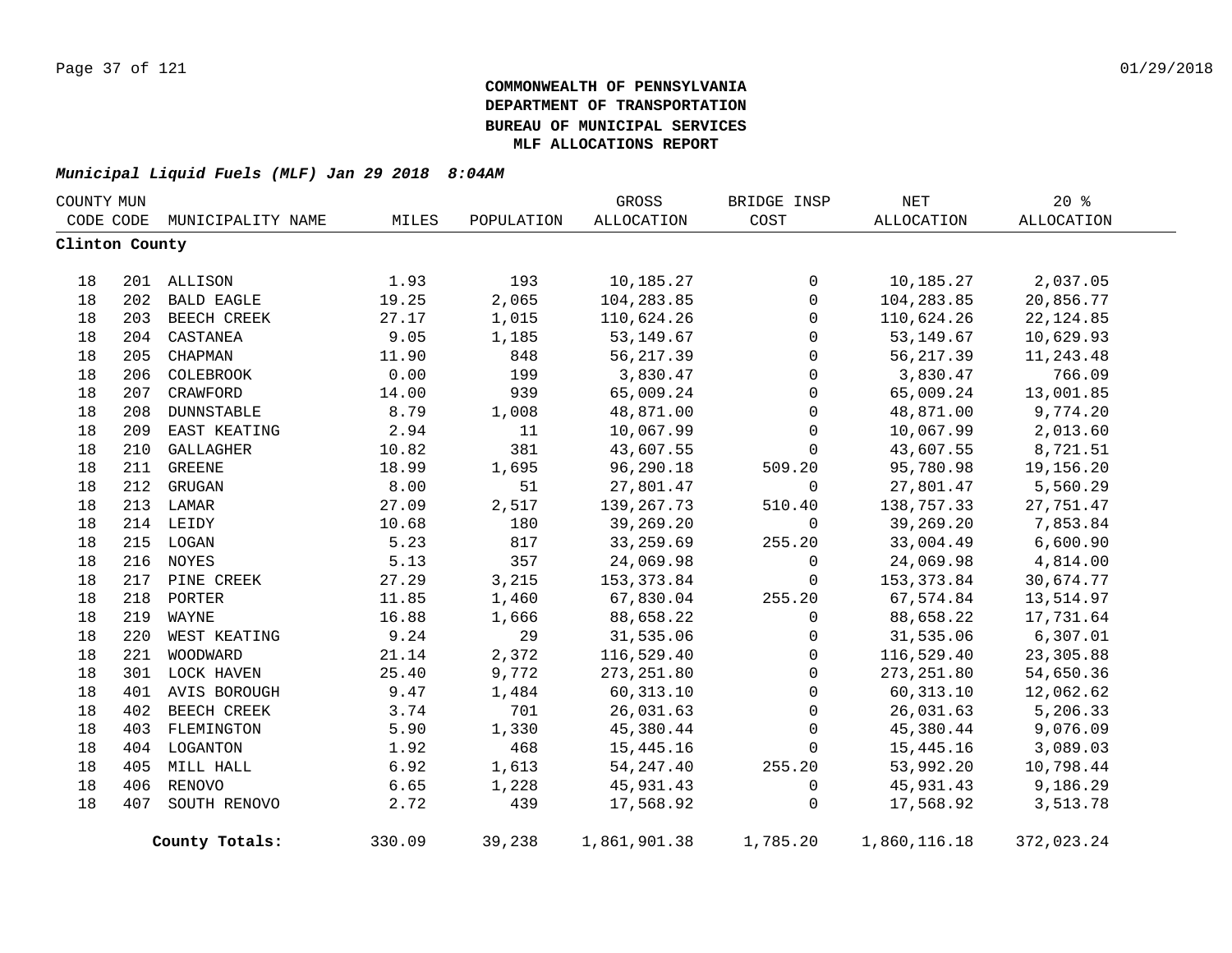| COUNTY MUN      |     |                   |       |            | GROSS             | BRIDGE INSP         | <b>NET</b> | $20*$             |  |
|-----------------|-----|-------------------|-------|------------|-------------------|---------------------|------------|-------------------|--|
| CODE CODE       |     | MUNICIPALITY NAME | MILES | POPULATION | <b>ALLOCATION</b> | COST                | ALLOCATION | <b>ALLOCATION</b> |  |
| Columbia County |     |                   |       |            |                   |                     |            |                   |  |
|                 |     |                   |       |            |                   |                     |            |                   |  |
| 19              |     | 201 BEAVER        | 16.65 | 917        | 73,469.83         | 0                   | 73,469.83  | 14,693.97         |  |
| 19              | 202 | <b>BENTON</b>     | 45.52 | 1,245      | 176,569.42        | $\mathsf{O}\xspace$ | 176,569.42 | 35, 313.88        |  |
| 19              |     | 203 BRIAR CREEK   | 23.82 | 3,016      | 137,910.24        | $\mathsf{O}\xspace$ | 137,910.24 | 27,582.05         |  |
| 19              | 204 | CATAWISSA         | 13.33 | 932        | 62,628.34         | 0                   | 62,628.34  | 12,525.67         |  |
| 19              | 205 | CLEVELAND         | 44.90 | 1,110      | 171,892.31        | $\mathsf{O}$        | 171,892.31 | 34, 378.46        |  |
| 19              | 206 | CONYNGHAM         | 6.38  | 758        | 35,979.34         | $\mathbf 0$         | 35,979.34  | 7,195.87          |  |
| 19              | 207 | FISHING CREEK     | 49.23 | 1,416      | 192,298.64        | $\mathbf 0$         | 192,298.64 | 38,459.73         |  |
| 19              | 208 | FRANKLIN          | 19.92 | 595        | 78, 234.33        | $\mathbf 0$         | 78, 234.33 | 15,646.87         |  |
| 19              | 209 | <b>GREENWOOD</b>  | 62.52 | 1,952      | 247,170.40        | $\mathsf{O}$        | 247,170.40 | 49,434.08         |  |
| 19              | 210 | HEMLOCK           | 35.47 | 2,249      | 162,202.79        | $\mathsf{O}$        | 162,202.79 | 32,440.56         |  |
| 19              | 211 | JACKSON           | 35.52 | 626        | 131, 129.67       | $\mathsf{O}$        | 131,129.67 | 26, 225.93        |  |
| 19              |     | 212 LOCUST        | 29.69 | 1,404      | 126,560.28        | $\mathbf 0$         | 126,560.28 | 25, 312.06        |  |
| 19              | 213 | MADISON           | 48.02 | 1,605      | 191,880.17        | $\mathsf 0$         | 191,880.17 | 38, 376.03        |  |
| 19              |     | 214 MAIN          | 14.84 | 1,236      | 73,542.19         | $\mathbf 0$         | 73,542.19  | 14,708.44         |  |
| 19              |     | 215 MIFFLIN       | 25.82 | 2,322      | 131,256.55        | $\mathbf 0$         | 131,256.55 | 26, 251.31        |  |
| 19              |     | 216 MONTOUR       | 13.05 | 1,344      | 69,620.13         | 0                   | 69,620.13  | 13,924.03         |  |
| 19              |     | 217 MT PLEASANT   | 39.88 | 1,609      | 164,668.01        | $\mathsf{O}\xspace$ | 164,668.01 | 32,933.60         |  |
| 19              |     | 218 NORTH CENTRE  | 23.42 | 2,105      | 119,033.62        | $\mathsf{O}\xspace$ | 119,033.62 | 23,806.72         |  |
| 19              | 219 | ORANGE            | 21.34 | 1,257      | 95,737.52         | $\mathsf{O}$        | 95,737.52  | 19,147.50         |  |
| 19              | 220 | PINE              | 41.07 | 1,046      | 157,820.40        | $\mathsf{O}$        | 157,820.40 | 31,564.08         |  |
| 19              | 221 | ROARING CREEK     | 15.04 | 545        | 60,911.80         | $\mathbf 0$         | 60,911.80  | 12,182.36         |  |
| 19              | 222 | SCOTT             | 30.03 | 5,113      | 199,093.77        | $\mathbf 0$         | 199,093.77 | 39,818.75         |  |
| 19              | 223 | SOUTH CENTRE      | 14.01 | 1,937      | 84, 253.02        | $\mathbf 0$         | 84, 253.02 | 16,850.60         |  |
| 19              | 224 | <b>SUGARLOAF</b>  | 34.80 | 913        | 134,240.28        | $\mathsf{O}$        | 134,240.28 | 26,848.06         |  |
| 19              | 401 | <b>BENTON</b>     | 5.14  | 824        | 33,092.69         | $\mathbf 0$         | 33,092.69  | 6,618.54          |  |
| 19              | 402 | <b>BERWICK</b>    | 42.57 | 10,477     | 344, 384. 21      | $\mathsf{O}$        | 344,384.21 | 68,876.84         |  |
| 19              | 404 | BRIAR CREEK       | 4.34  | 660        | 27, 253.91        | 0                   | 27, 253.91 | 5,450.78          |  |
| 19              | 405 | CATAWISSA         | 7.62  | 1,552      | 55, 419.93        | 0                   | 55,419.93  | 11,083.99         |  |
| 19              | 406 | CENTRALIA         | 2.20  | 10         | 7,567.92          | 0                   | 7,567.92   | 1,513.58          |  |
| 19              | 407 | MILLVILLE         | 4.49  | 948        | 33,300.41         | 0                   | 33,300.41  | 6,660.08          |  |
| 19              | 408 | ORANGEVILLE       | 1.39  | 508        | 14,438.29         | 0                   | 14,438.29  | 2,887.66          |  |
| 19              | 409 | STILLWATER        | 7.11  | 209        | 27,859.08         | $\mathbf 0$         | 27,859.08  | 5,571.82          |  |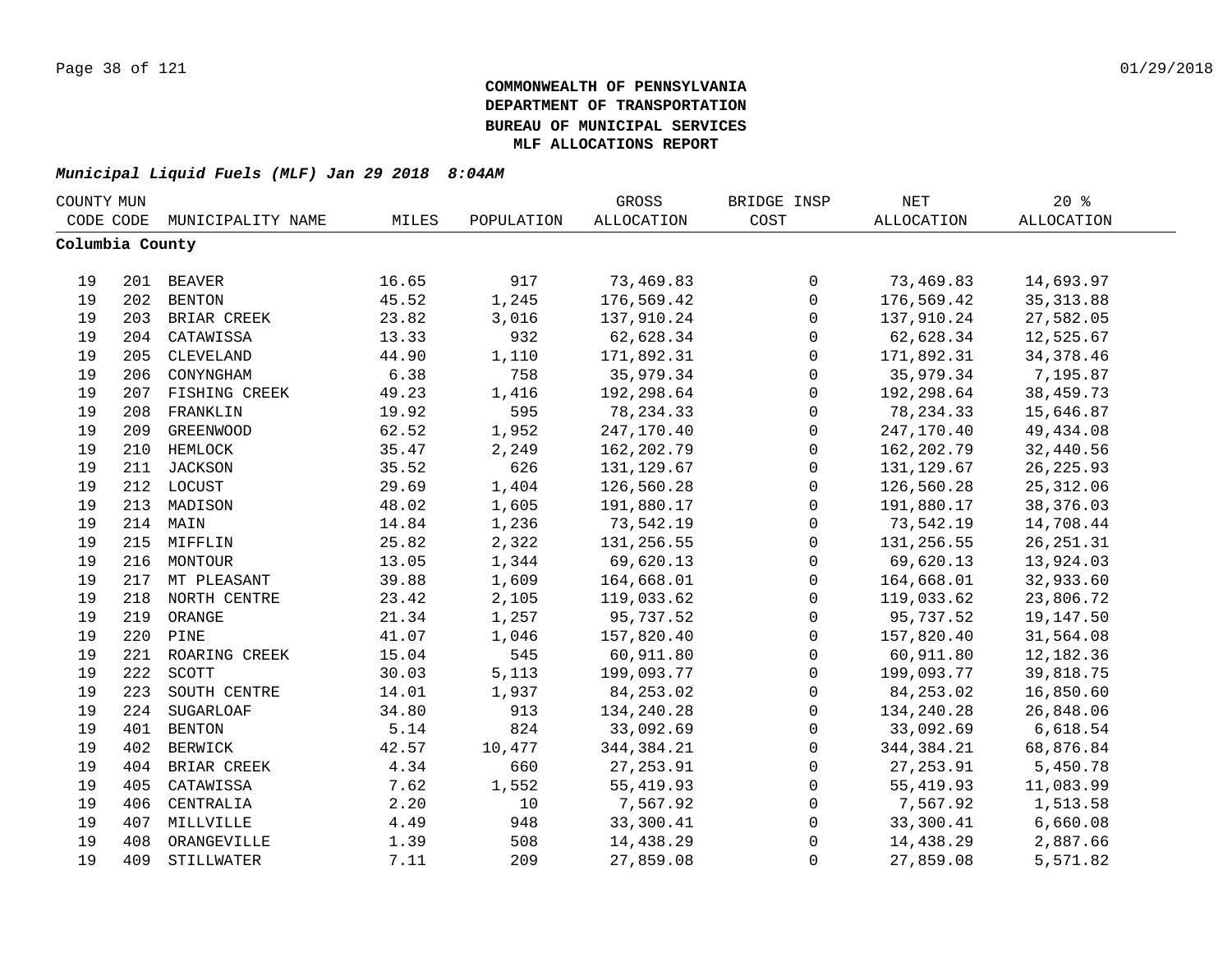| COUNTY MUN |     |                   |        |            | GROSS        | BRIDGE INSP | NET          | $20*$      |  |
|------------|-----|-------------------|--------|------------|--------------|-------------|--------------|------------|--|
| CODE CODE  |     | MUNICIPALITY NAME | MILES  | POPULATION | ALLOCATION   | COST        | ALLOCATION   | ALLOCATION |  |
| 19.        | 501 | BLOOMSBURG        | 33.42  | 14,855     | 397,980.15   |             | 397,980.15   | 79,596.03  |  |
|            |     | County Totals:    | 812.55 | 67,295     | 4,019,399.64 |             | 4,019,399.64 | 803,879.93 |  |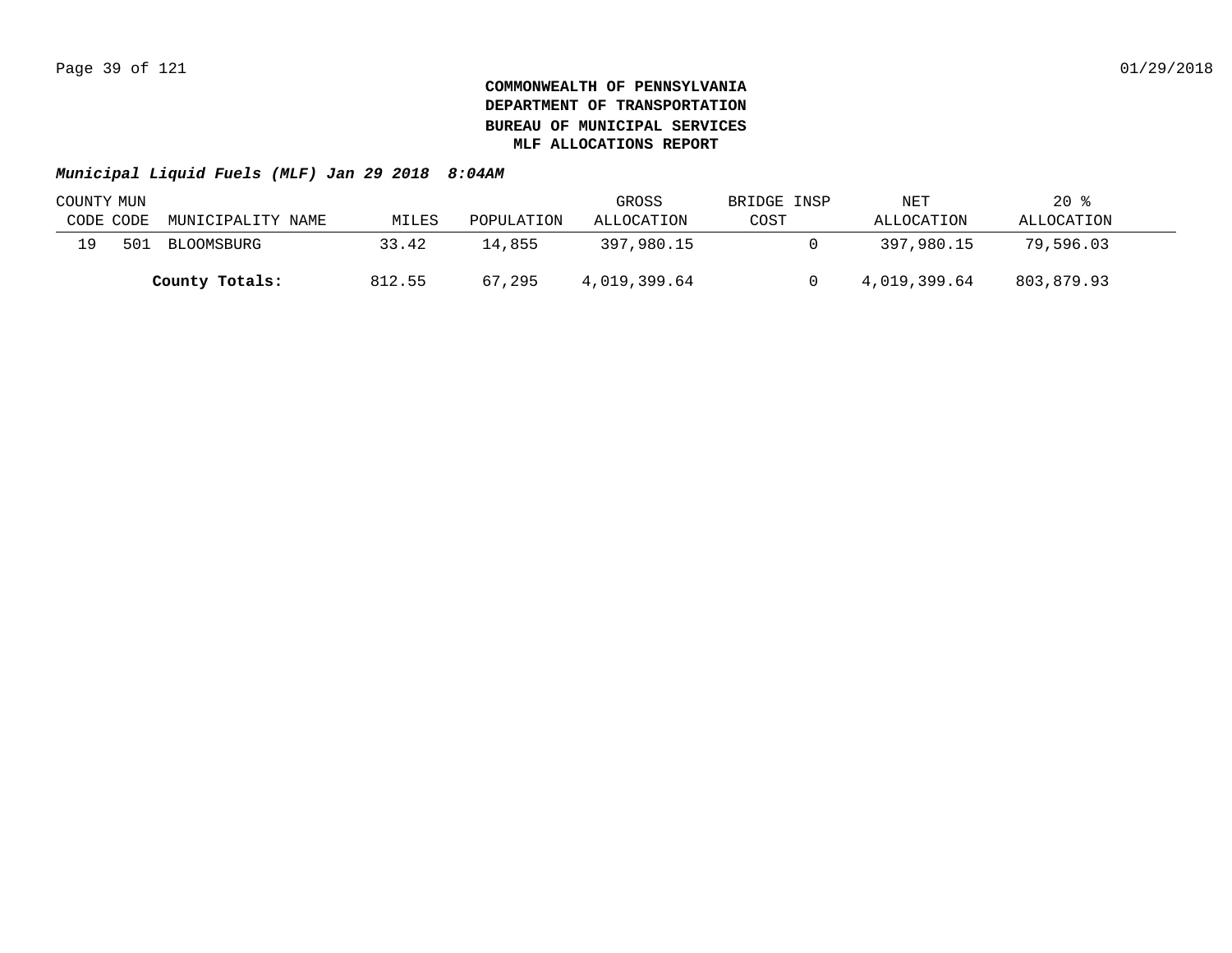| COUNTY MUN |                 |                    |       |            | GROSS             | BRIDGE INSP  | NET               | $20*$             |  |
|------------|-----------------|--------------------|-------|------------|-------------------|--------------|-------------------|-------------------|--|
|            | CODE CODE       | MUNICIPALITY NAME  | MILES | POPULATION | <b>ALLOCATION</b> | COST         | <b>ALLOCATION</b> | <b>ALLOCATION</b> |  |
|            | Crawford County |                    |       |            |                   |              |                   |                   |  |
|            |                 |                    |       |            |                   |              |                   |                   |  |
| 20         |                 | 201 ATHENS         | 31.12 | 734        | 118,457.63        | 0            | 118,457.63        | 23,691.53         |  |
| 20         | 202             | <b>BEAVER</b>      | 38.13 | 902        | 145, 192. 29      | $\mathsf{O}$ | 145, 192. 29      | 29,038.46         |  |
| 20         | 203             | BLOOMFIELD         | 50.21 | 1,919      | 205, 266.21       | 0            | 205, 266.21       | 41,053.24         |  |
| 20         | 204             | CAMBRIDGE          | 22.85 | 1,563      | 106,689.88        | 0            | 106,689.88        | 21,337.98         |  |
| 20         | 205             | CONNEAUT           | 44.39 | 1,476      | 177, 227.61       | 667.00       | 176,560.61        | 35, 312.12        |  |
| 20         | 206             | CUSSEWAGO          | 45.81 | 1,559      | 183,585.74        | $\mathbf 0$  | 183,585.74        | 36,717.15         |  |
| 20         | 207             | EAST FAIRFIELD     | 10.80 | 922        | 53,954.08         | $\mathbf 0$  | 53,954.08         | 10,790.82         |  |
| 20         | 208             | EAST               | 37.17 | 1,620      | 155,794.52        | $\Omega$     | 155,794.52        | 31,158.90         |  |
|            |                 | FALLOWFIELD        |       |            |                   |              |                   |                   |  |
| 20         |                 | 209 EAST MEAD      | 28.19 | 1,493      | 123, 244.69       | 0            | 123, 244.69       | 24,648.94         |  |
| 20         | 210             | FAIRFIELD          | 21.62 | 1,023      | 92,172.01         | $\mathbf 0$  | 92,172.01         | 18,434.40         |  |
| 20         | 211             | <b>GREENWOOD</b>   | 37.73 | 1,454      | 154,476.62        | $\mathsf{O}$ | 154,476.62        | 30,895.32         |  |
| 20         |                 | 212 HAYFIELD       | 62.70 | 2,940      | 266,791.63        | $\mathbf 0$  | 266,791.63        | 53, 358. 33       |  |
| 20         | 213             | NORTH SHENANGO     | 48.37 | 1,410      | 189,300.03        | $\mathbf 0$  | 189,300.03        | 37,860.01         |  |
| 20         | 214             | OIL CREEK          | 43.55 | 1,877      | 182,130.26        | $\mathbf 0$  | 182,130.26        | 36,426.05         |  |
| 20         | 215             | PINE               | 8.52  | 462        | 37,456.00         | 0            | 37,456.00         | 7,491.20          |  |
| 20         | 216             | RANDOLPH           | 49.89 | 1,782      | 201,556.33        | $\mathsf 0$  | 201,556.33        | 40, 311.27        |  |
| 20         |                 | 217 RICHMOND       | 33.54 | 1,475      | 140,833.98        | $\mathbf 0$  | 140,833.98        | 28,166.80         |  |
| 20         |                 | 218 ROCKDALE       | 40.19 | 1,506      | 163,724.66        | $\mathsf 0$  | 163,724.66        | 32,744.93         |  |
| 20         |                 | 219 ROME           | 51.80 | 1,840      | 209,075.99        | 0            | 209,075.99        | 41,815.20         |  |
| 20         | 220             | SADSBURY           | 36.77 | 2,933      | 179,727.17        | 0            | 179,727.17        | 35,945.43         |  |
| 20         |                 | 221 SOUTH SHENANGO | 55.99 | 2,037      | 226,914.87        | $\mathsf 0$  | 226, 914.87       | 45,382.97         |  |
| 20         | 222             | SPARTA             | 45.00 | 1,832      | 186, 125. 16      | 0            | 186, 125. 16      | 37, 225.03        |  |
| 20         | 223             | SPRING             | 58.19 | 1,548      | 224,877.68        | $\mathbf 0$  | 224,877.68        | 44,975.54         |  |
| 20         | 224             | STEUBEN            | 20.72 | 804        | 84,939.30         | $\mathbf 0$  | 84,939.30         | 16,987.86         |  |
| 20         | 225             | SUMMERHILL         | 34.24 | 1,236      | 138,580.23        | $\mathbf 0$  | 138,580.23        | 27,716.05         |  |
| 20         | 226             | SUMMIT             | 37.69 | 2,027      | 165,372.07        | $\mathbf 0$  | 165,372.07        | 33,074.41         |  |
| 20         | 227             | TROY               | 33.26 | 1,235      | 135, 275.57       | 0            | 135,275.57        | 27,055.11         |  |
| 20         | 228             | UNION              | 22.61 | 1,010      | 95, 240. 73       | $\mathbf 0$  | 95,240.73         | 19,048.15         |  |
| 20         | 229             | VENANGO            | 21.93 | 997        | 92,710.81         | 0            | 92,710.81         | 18,542.16         |  |
| 20         |                 | 230 VERNON         | 46.16 | 5,630      | 263,120.84        | $\mathbf 0$  | 263,120.84        | 52,624.17         |  |
| 20         |                 | 231 WAYNE          | 52.64 | 1,539      | 206,098.18        | $\mathbf 0$  | 206,098.18        | 41,219.64         |  |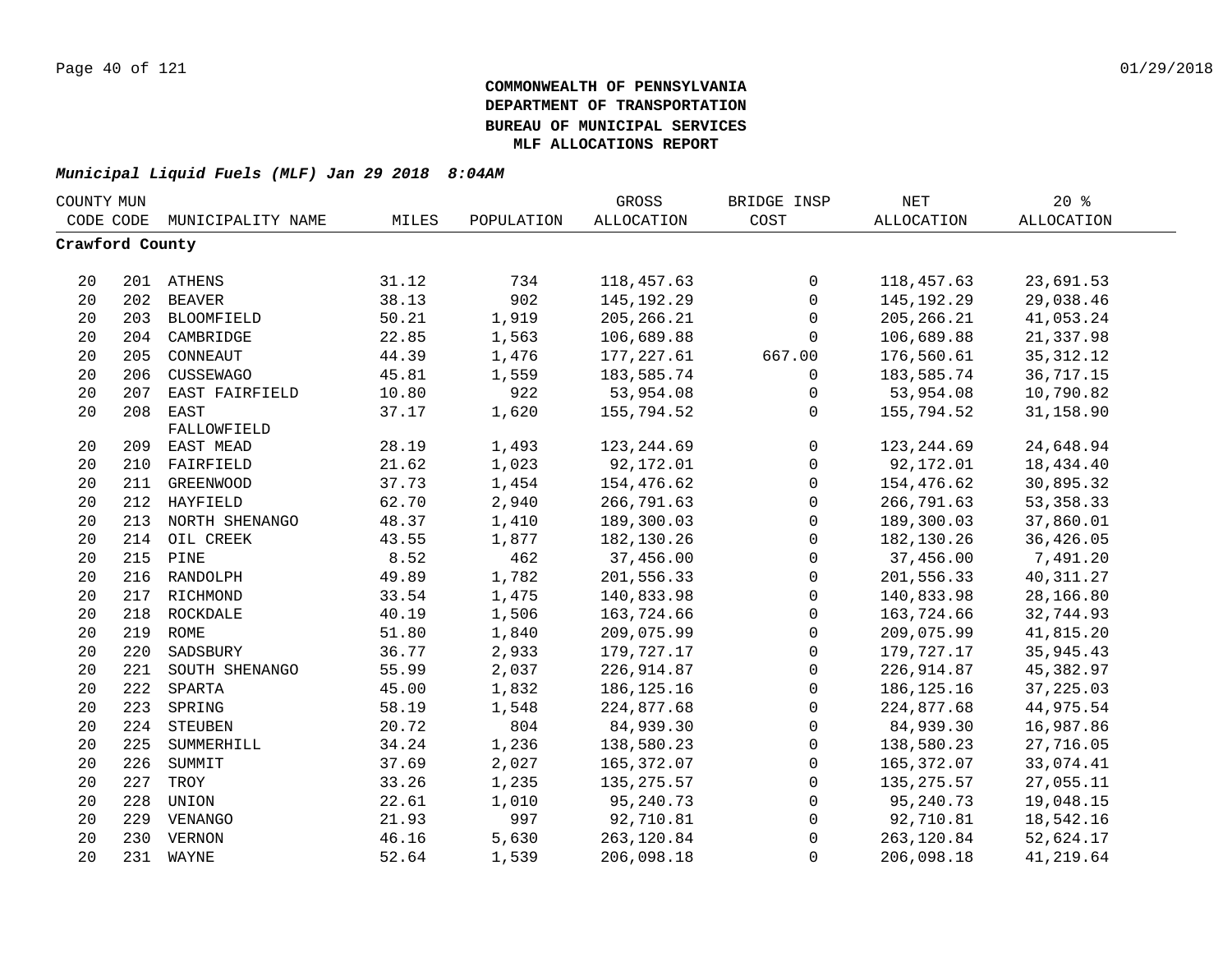| COUNTY MUN |     |                   |         |            | GROSS        | BRIDGE INSP  | NET        | $20*$                         |  |
|------------|-----|-------------------|---------|------------|--------------|--------------|------------|-------------------------------|--|
| CODE CODE  |     | MUNICIPALITY NAME | MILES   | POPULATION | ALLOCATION   | COST         | ALLOCATION | ALLOCATION                    |  |
| 20         | 232 | WEST              | 6.68    | 605        | 34,040.03    | $\Omega$     | 34,040.03  | 6,808.01                      |  |
|            |     | FALLOWFIELD       |         |            |              |              |            |                               |  |
| 20         | 233 | WEST MEAD         | 41.47   | 5,249      | 240,063.95   | $\Omega$     | 240,063.95 | 48,012.79                     |  |
| 20         | 234 | WEST SHENANGO     | 10.54   | 504        | 45,036.46    | $\mathbf{0}$ | 45,036.46  | 9,007.29                      |  |
| 20         | 235 | WOODCOCK          | 48.31   | 2,856      | 216,932.59   | $\Omega$     | 216,932.59 | 43,386.52                     |  |
| 20         | 301 | MEADVILLE         | 51.47   | 13,388     | 430,254.40   | $\Omega$     | 430,254.40 | 86,050.88                     |  |
| 20         | 302 | TITUSVILLE        | 29.41   | 5,601      | 206,408.64   | $\mathbf 0$  | 206,408.64 | 41,281.73                     |  |
| 20         | 401 | BLOOMING          | 2.50    | 337        | 14,868.00    | 0            | 14,868.00  | 2,973.60                      |  |
|            |     | VALLEY            |         |            |              |              |            |                               |  |
| 20         | 402 | CAMBRIDGE         | 6.01    | 2,595      | 70,098.91    | $\mathbf 0$  | 70,098.91  | 14,019.78                     |  |
|            |     | SPRINGS           |         |            |              |              |            |                               |  |
| 20         | 403 | CENTERVILLE       | 2.72    | 218        | 13, 314.94   | $\mathbf 0$  | 13,314.94  | 2,662.99                      |  |
| 20         | 404 | COCHRANTON        | 5.27    | 1,136      | 39,534.12    | $\Omega$     | 39,534.12  | 7,906.82                      |  |
| 20         | 405 | CONNEAUT LAKE     | 4.64    | 653        | 28, 124.91   | $\Omega$     | 28,124.91  | 5,624.98                      |  |
| 20         | 406 | CONNEAUTVILLE     | 7.30    | 774        | 39, 371.59   | $\mathbf 0$  | 39, 371.59 | 7,874.32                      |  |
| 20         | 407 | HYDETOWN          | 2.53    | 526        | 18,606.59    | $\Omega$     | 18,606.59  | 3,721.32                      |  |
| 20         | 408 | LINESVILLE        | 3.76    | 1,040      | 32,624.01    | $\Omega$     | 32,624.01  | 6,524.80                      |  |
| 20         | 409 | SAEGERTOWN        | 3.55    | 997        | 31,092.29    | $\mathbf 0$  | 31,092.29  | 6,218.46                      |  |
|            |     | <b>BOROUGH</b>    |         |            |              |              |            |                               |  |
| 20         | 410 | SPARTANSBURG      | 2.44    | 305        | 14,050.89    | $\mathbf 0$  | 14,050.89  | 2,810.18                      |  |
| 20         | 411 | SPRINGBORO        | 1.76    | 477        | 15,081.99    | $\Omega$     | 15,081.99  | 3,016.40                      |  |
| 20         | 412 | TOWNVILLE         | 1.04    | 323        | 9,703.92     | $\Omega$     | 9,703.92   | 1,940.78                      |  |
| 20         | 413 | VENANGO           | 1.01    | 239        | 7,986.43     | $\mathbf 0$  | 7,986.43   | 1,597.29                      |  |
| 20         | 414 | WOODCOCK          | 0.26    | 157        | 3,893.67     | 0            | 3,893.67   | 778.73                        |  |
|            |     | County Totals:    | 1404.45 | 88,765     | 6,417,001.10 | 667.00       |            | 6, 416, 334.10 1, 283, 266.82 |  |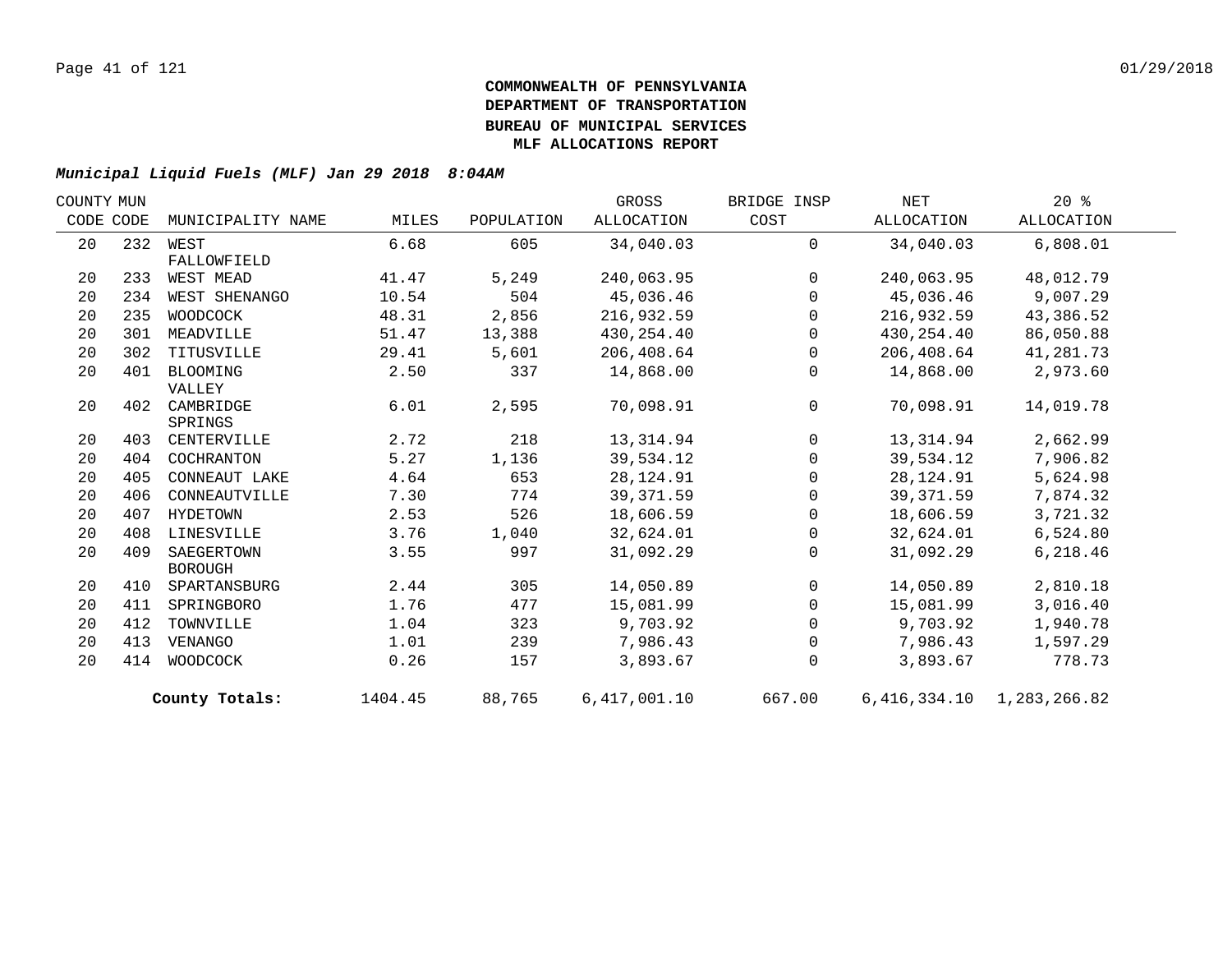| COUNTY MUN |     |                        |        |            | GROSS             | BRIDGE INSP  | NET          | 20%               |  |
|------------|-----|------------------------|--------|------------|-------------------|--------------|--------------|-------------------|--|
| CODE CODE  |     | MUNICIPALITY NAME      | MILES  | POPULATION | <b>ALLOCATION</b> | COST         | ALLOCATION   | <b>ALLOCATION</b> |  |
|            |     | Cumberland County      |        |            |                   |              |              |                   |  |
| 21         |     | 101 EAST PENNSBORO     | 82.07  | 20,228     | 664,501.73        | $\mathbf 0$  | 664,501.73   | 132,900.35        |  |
| 21         |     | 102 LOWER ALLEN        | 62.40  | 17,980     | 555,287.29        | $\Omega$     | 555,287.29   | 111,057.46        |  |
| 21         |     | 103 HAMPDEN            | 119.34 | 28,044     | 939,896.88        | $\Omega$     | 939,896.88   | 187,979.38        |  |
| 21         |     | 104 UPPER ALLEN        | 73.52  | 18,059     | 594,087.50        | $\Omega$     | 594,087.50   | 118,817.50        |  |
| 21         | 201 | COOKE                  | 22.58  | 179        | 79,144.43         | $\Omega$     | 79, 144. 43  | 15,828.89         |  |
| 21         |     | 202 DICKINSON          | 45.91  | 5,223      | 254, 448. 47      | $\Omega$     | 254,448.47   | 50,889.69         |  |
| 21         |     | 203 HOPEWELL           | 36.32  | 2,329      | 166,592.29        | $\mathbf 0$  | 166,592.29   | 33, 318.46        |  |
| 21         |     | 204 LOWER              | 25.96  | 1,732      | 120,369.13        | $\mathbf{0}$ | 120,369.13   | 24,073.83         |  |
|            |     | FRANKFORD              |        |            |                   |              |              |                   |  |
| 21         |     | 205 LOWER MIFFLIN      | 24.87  | 1,783      | 117,696.62        | $\mathbf 0$  | 117,696.62   | 23,539.32         |  |
| 21         |     | 206 MIDDLESEX          | 40.23  | 7,040      | 270,381.41        | $\mathbf 0$  | 270,381.41   | 54,076.28         |  |
| 21         |     | 207 MONROE             | 53.16  | 5,823      | 290,303.19        | $\mathbf 0$  | 290,303.19   | 58,060.64         |  |
| 21         |     | 208 NORTH              | 52.47  | 11,143     | 390,393.40        | $\mathbf{0}$ | 390,393.40   | 78,078.68         |  |
|            |     | MIDDLETON              |        |            |                   |              |              |                   |  |
| 21         |     | 209 NORTH NEWTON       | 31.28  | 2,430      | 151,639.94        | $\mathbf 0$  | 151,639.94   | 30, 327.99        |  |
| 21         |     | 210 PENN               | 30.84  | 2,924      | 159,673.75        | $\Omega$     | 159,673.75   | 31,934.75         |  |
| 21         |     | 211 SHIPPENSBURG       | 4.45   | 5,429      | 119,420.05        | $\Omega$     | 119,420.05   | 23,884.01         |  |
| 21         |     | 212 SILVER SPRING      | 91.59  | 13,657     | 569,933.68        | $\Omega$     | 569,933.68   | 113,986.74        |  |
| 21         |     | 213 SOUTH              | 103.17 | 14,663     | 628,119.62        | $\mathbf{0}$ | 628,119.62   | 125,623.92        |  |
|            |     | MIDDLETON              |        |            |                   |              |              |                   |  |
| 21         |     | 214 SOUTH NEWTON       | 12.59  | 1,383      | 68,828.70         | $\mathbf 0$  | 68,828.70    | 13,765.74         |  |
| 21         | 215 | SOUTHAMPTON            | 42.86  | 6,359      | 266,090.02        | 0            | 266,090.02   | 53,218.00         |  |
| 21         | 217 | UPPER                  | 25.23  | 2,005      | 123, 176. 73      | $\mathbf 0$  | 123, 176. 73 | 24,635.35         |  |
|            |     | FRANKFORD              |        |            |                   |              |              |                   |  |
| 21         |     | 218 UPPER MIFFLIN      | 25.04  | 1,304      | 109,046.38        | $\mathbf{0}$ | 109,046.38   | 21,809.28         |  |
| 21         |     | 219 WEST PENNSBORO     | 51.11  | 5,561      | 278,387.43        | $\mathbf{0}$ | 278,387.43   | 55,677.49         |  |
| 21         | 401 | CAMP HILL              | 32.35  | 7,888      | 260, 286.84       | $\mathbf 0$  | 260,286.84   | 52,057.37         |  |
| 21         | 402 | CARLISLE               | 57.66  | 18,682     | 552,909.20        | $\mathbf 0$  | 552,909.20   | 110,581.84        |  |
| 21         |     | 403 LEMOYNE            | 19.88  | 4,553      | 154,286.83        | $\mathbf 0$  | 154,286.83   | 30,857.37         |  |
| 21         |     | 404 MECHANICSBURG      | 26.99  | 8,981      | 263, 356.49       | $\mathbf{0}$ | 263, 356.49  | 52,671.30         |  |
| 21         | 405 | MOUNT HOLLY<br>SPRINGS | 7.54   | 2,030      | 64, 352.64        | $\Omega$     | 64, 352.64   | 12,870.53         |  |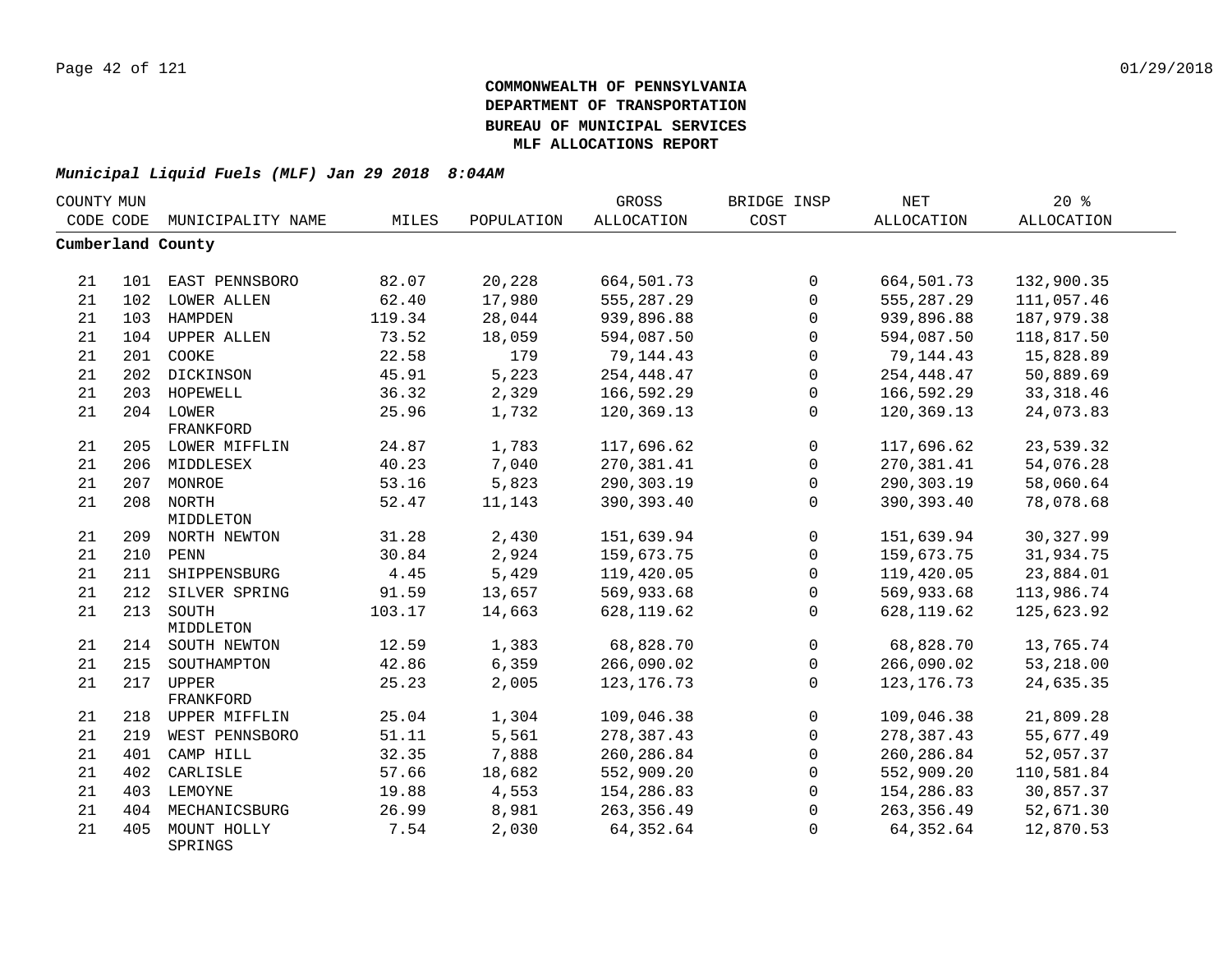| COUNTY MUN |     |                   |         |            | GROSS        | BRIDGE INSP  | NET          | $20*$        |  |
|------------|-----|-------------------|---------|------------|--------------|--------------|--------------|--------------|--|
| CODE CODE  |     | MUNICIPALITY NAME | MILES   | POPULATION | ALLOCATION   | COST         | ALLOCATION   | ALLOCATION   |  |
| 21         | 406 | NEWBURG           | 0.91    | 336        | 9,518.31     | 0            | 9,518.31     | 1,903.66     |  |
| 21         | 407 | NEW CUMBERLAND    | 24.83   | 7,277      | 223, 315. 22 | 0            | 223, 315.22  | 44,663.04    |  |
| 21         | 408 | NEWVILLE          | 3.44    | 1,326      | 37,056.36    | 0            | 37,056.36    | 7,411.27     |  |
| 21         | 409 | SHIPPENSBURG      | 17.22   | 5,492      | 163,443.85   | $\mathbf{0}$ | 163,443.85   | 32,688.77    |  |
| 21         | 410 | SHIREMANSTOWN     | 4.58    | 1,569      | 45,555.63    | 0            | 45,555.63    | 9,111.13     |  |
| 21         | 412 | WORMLEYSBURG      | 9.47    | 3,070      | 90,841.64    | 0            | 90,841.64    | 18,168.33    |  |
|            |     | County Totals:    | 1261.86 | 236,482    | 8,782,341.65 | 0            | 8,782,341.65 | 1,756,468.33 |  |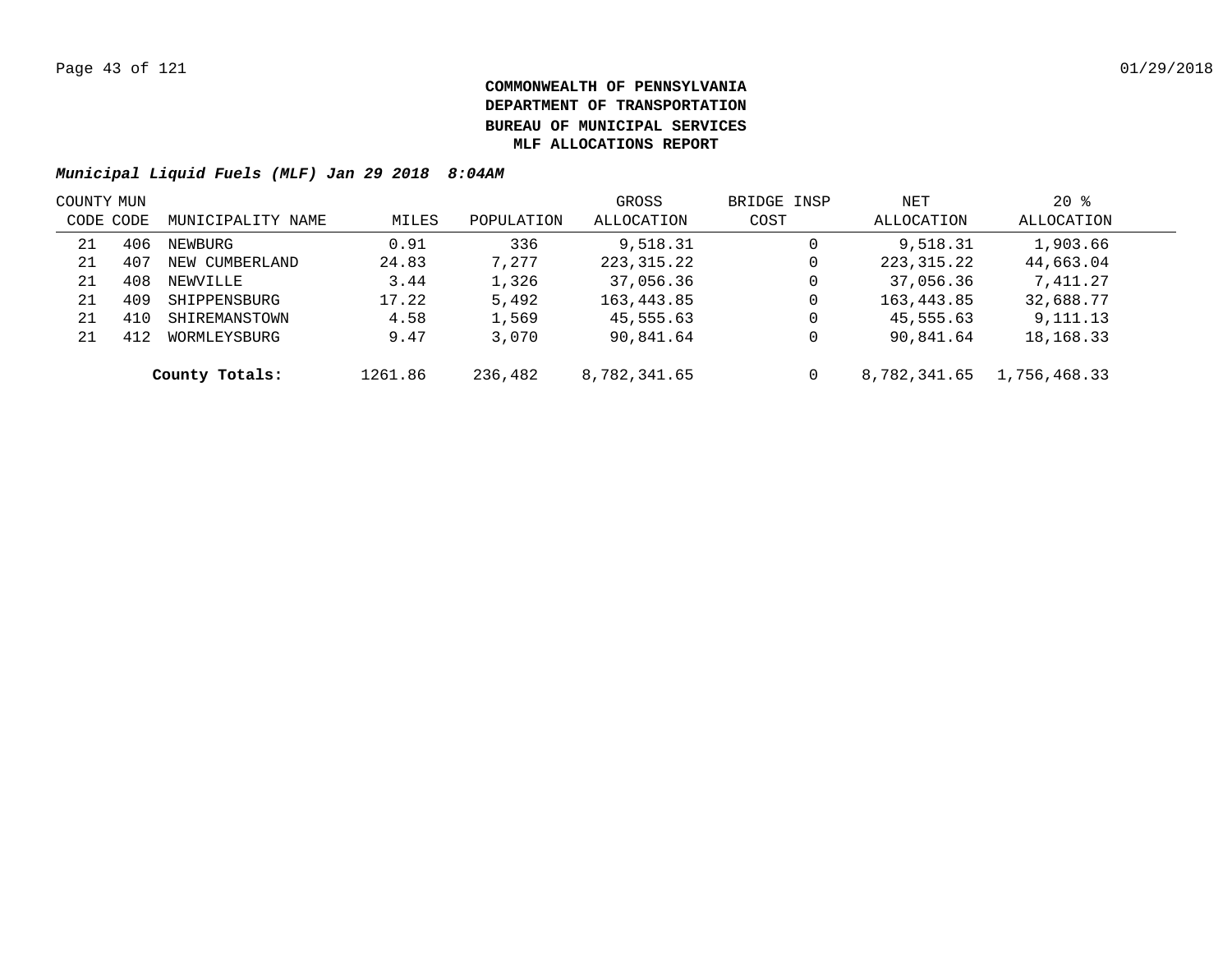| COUNTY MUN     |     |                   |        |            | GROSS             | BRIDGE INSP  | NET          | 20%               |  |
|----------------|-----|-------------------|--------|------------|-------------------|--------------|--------------|-------------------|--|
| CODE CODE      |     | MUNICIPALITY NAME | MILES  | POPULATION | <b>ALLOCATION</b> | COST         | ALLOCATION   | <b>ALLOCATION</b> |  |
| Dauphin County |     |                   |        |            |                   |              |              |                   |  |
|                |     |                   |        |            |                   |              |              |                   |  |
| 22             |     | 101 SUSQUEHANNA   | 108.68 | 24,036     | 827,010.43        | 0            | 827,010.43   | 165,402.09        |  |
| 22             |     | 102 SWATARA       | 94.65  | 23,362     | 767,001.52        | $\mathsf{O}$ | 767,001.52   | 153,400.30        |  |
| 22             |     | 103 LOWER SWATARA | 42.18  | 8,236      | 299,940.27        | $\mathsf 0$  | 299,940.27   | 59,988.05         |  |
| $2\sqrt{2}$    |     | 201 CONEWAGO      | 33.18  | 2,997      | 168,923.71        | $\mathsf 0$  | 168,923.71   | 33,784.74         |  |
| 22             |     | 202 DERRY         | 105.92 | 24,679     | 830,134.55        | 0            | 830, 134.55  | 166,026.91        |  |
| 22             | 203 | EAST HANOVER      | 54.48  | 5,718      | 292,707.34        | $\mathbf 0$  | 292,707.34   | 58, 541.47        |  |
| 22             |     | 204 HALIFAX       | 39.49  | 3,483      | 199,432.72        | $\mathbf 0$  | 199,432.72   | 39,886.54         |  |
| 22             | 205 | <b>JACKSON</b>    | 24.75  | 1,941      | 120,335.63        | $\mathbf 0$  | 120,335.63   | 24,067.13         |  |
| 22             | 206 | <b>JEFFERSON</b>  | 10.08  | 362        | 40,761.00         | $\mathbf 0$  | 40,761.00    | 8,152.20          |  |
| 22             |     | 207 LONDONDERRY   | 43.10  | 5,235      | 245,259.00        | 0            | 245,259.00   | 49,051.80         |  |
| 22             |     | 208 LOWER PAXTON  | 204.10 | 47,360     | 1,595,861.93      | 0            | 1,595,861.93 | 319, 172.39       |  |
| 22             |     | 210 LYKENS        | 33.68  | 1,618      | 144,055.89        | $\mathbf 0$  | 144,055.89   | 28,811.18         |  |
| 22             |     | 211 MIDDLE PAXTON | 35.84  | 4,976      | 215,934.59        | $\mathsf{O}$ | 215,934.59   | 43,186.92         |  |
| 22             |     | 212 MIFFLIN       | 22.94  | 784        | 91,996.82         | $\mathsf 0$  | 91,996.82    | 18,399.36         |  |
| 22             |     | 213 REED          | 4.33   | 239        | 19,116.66         | $\mathsf 0$  | 19,116.66    | 3,823.33          |  |
| 22             |     | 214 RUSH          | 2.88   | 231        | 14,101.57         | $\mathsf{O}$ | 14,101.57    | 2,820.31          |  |
| 22             |     | 215 SOUTH HANOVER | 36.10  | 6,248      | 241,290.67        | $\mathsf{O}$ | 241,290.67   | 48, 258. 13       |  |
| 22             |     | 216 UPPER PAXTON  | 49.45  | 4,161      | 245,874.05        | $\mathsf{O}$ | 245,874.05   | 49, 174.81        |  |
| 22             |     | 217 WASHINGTON    | 27.91  | 2,268      | 137, 223. 79      | 0            | 137, 223.79  | 27, 444.76        |  |
| 22             |     | 218 WAYNE         | 18.74  | 1,341      | 88,637.98         | 0            | 88,637.98    | 17,727.60         |  |
| 22             |     | 219 WEST HANOVER  | 61.28  | 9,343      | 385,280.95        | $\mathsf{O}$ | 385,280.95   | 77,056.19         |  |
| 22             |     | 220 WICONISCO     | 5.71   | 1,210      | 42,433.62         | $\mathsf{O}$ | 42,433.62    | 8,486.72          |  |
| 22             |     | 221 WILLIAMS      | 7.47   | 1,112      | 46, 447.59        | 0            | 46,447.59    | 9,289.52          |  |
| 22             |     | 301 HARRISBURG    | 129.92 | 49,528     | 1,388,906.55      | $\mathbf 0$  | 1,388,906.55 | 277,781.31        |  |
| 22             | 401 | <b>BERRYSBURG</b> | 4.00   | 368        | 20,493.43         | $\mathbf 0$  | 20,493.43    | 4,098.69          |  |
| 22             | 402 | DAUPHIN           | 5.89   | 791        | 34,971.82         | 0            | 34,971.82    | 6,994.36          |  |
| 22             | 403 | ELIZABETHVILLE    | 6.69   | 1,510      | 51,493.67         | 0            | 51,493.67    | 10,298.73         |  |
| 22             | 404 | GRATZ             | 6.04   | 765        | 34,974.23         | 0            | 34,974.23    | 6,994.85          |  |
| 22             |     | 405 HALIFAX       | 2.82   | 841        | 25,642.17         | 0            | 25,642.17    | 5,128.43          |  |
| 22             |     | 406 HIGHSPIRE     | 9.44   | 2,399      | 77,825.14         | 0            | 77,825.14    | 15,565.03         |  |
| 22             |     | 407 HUMMELSTOWN   | 15.02  | 4,538      | 137,705.06        | $\mathsf 0$  | 137,705.06   | 27,541.01         |  |
| 22             |     | 408 LYKENS        | 9.59   | 1,779      | 66,393.77         | $\mathbf 0$  | 66,393.77    | 13, 278. 75       |  |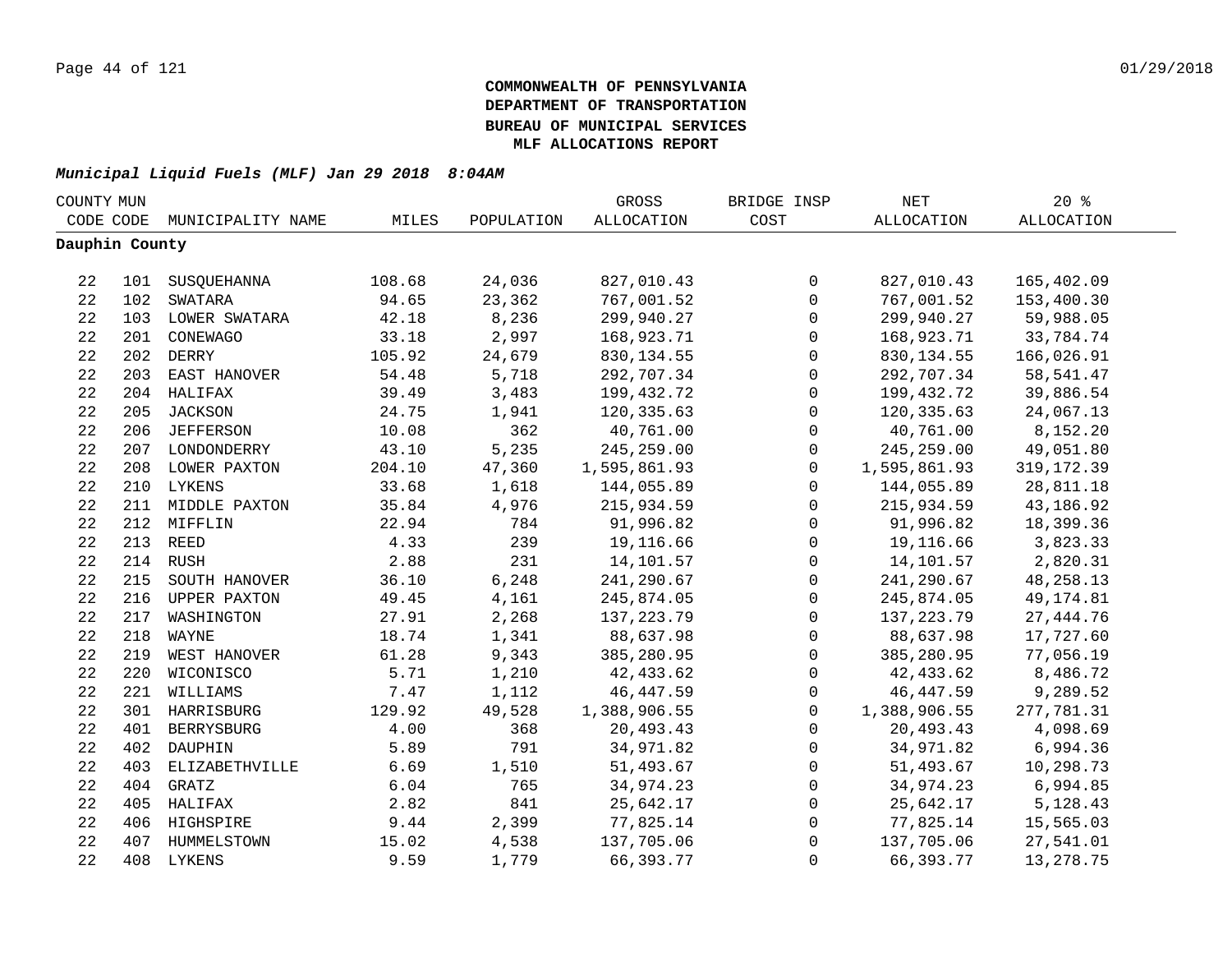| COUNTY MUN |     |                   |         |            | GROSS        | BRIDGE INSP | NET          | $20*$        |  |
|------------|-----|-------------------|---------|------------|--------------|-------------|--------------|--------------|--|
| CODE CODE  |     | MUNICIPALITY NAME | MILES   | POPULATION | ALLOCATION   | COST        | ALLOCATION   | ALLOCATION   |  |
| 22         | 409 | MIDDLETOWN        | 21.87   | 8,933      | 245, 267.84  | 0           | 245, 267.84  | 49,053.57    |  |
| 22         | 410 | MILLERSBURG       | 13.51   | 2,557      | 94,511.03    | 0           | 94,511.03    | 18,902.21    |  |
| 22         | 411 | PAXTANG           | 7.65    | 1,561      | 55,693.75    | 0           | 55,693.75    | 11,138.75    |  |
| 22         | 412 | PENBROOK          | 8.59    | 3,008      | 86,698.03    | 0           | 86,698.03    | 17,339.61    |  |
| 22         | 413 | ROYALTON          | 5.46    | 907        | 35,763.12    | 0           | 35,763.12    | 7,152.62     |  |
| 22         | 414 | STEELTON          | 13.01   | 5,990      | 158,915.80   | 0           | 158,915.80   | 31,783.16    |  |
| 22         | 415 | PILLOW            | 2.50    | 298        | 14, 117. 29  | 0           | 14, 117. 29  | 2,823.46     |  |
| 22         | 416 | WILLIAMSTOWN      | 4.39    | 1,387      | 41,415.39    | 0           | 41,415.39    | 8,283.08     |  |
|            |     | County Totals:    | 1333.33 | 268,100    | 9,630,550.37 | 0           | 9,630,550.37 | 1,926,110.07 |  |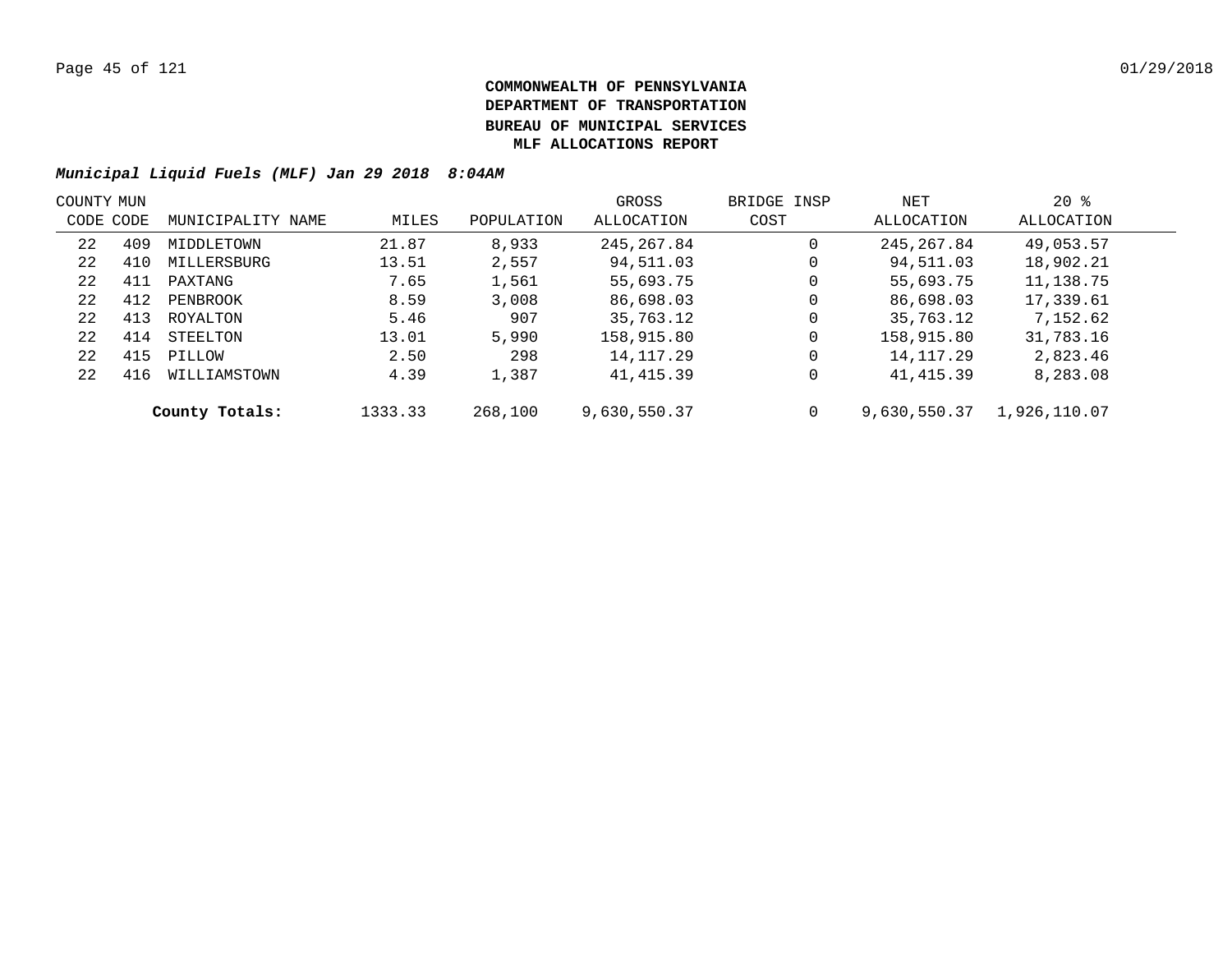| COUNTY MUN      |     |                             |        |            | GROSS        | BRIDGE INSP  | NET               | $20*$       |  |
|-----------------|-----|-----------------------------|--------|------------|--------------|--------------|-------------------|-------------|--|
|                 |     | CODE CODE MUNICIPALITY NAME | MILES  | POPULATION | ALLOCATION   | COST         | <b>ALLOCATION</b> | ALLOCATION  |  |
| Delaware County |     |                             |        |            |              |              |                   |             |  |
|                 |     |                             |        |            |              |              |                   |             |  |
| 23              |     | 101 ASTON                   | 53.39  | 16,592     | 498,364.20   | $\mathbf 0$  | 498,364.20        | 99,672.84   |  |
| 23              |     | 102 DARBY                   | 14.32  | 9,264      | 226,327.99   | $\mathbf 0$  | 226,327.99        | 45,265.60   |  |
| 23              |     | 103 HAVERFORD               | 123.52 | 48,491     | 1,347,489.74 | 2,253.80     | 1,345,235.94      | 269,047.19  |  |
| 23              |     | 104 LOWER                   | 5.43   | 3,469      | 84,977.89    | 0            | 84,977.89         | 16,995.58   |  |
|                 |     | CHICHESTER                  |        |            |              |              |                   |             |  |
| 23              |     | 105 NETHER                  | 45.44  | 13,706     | 416,160.08   | $\mathsf{O}$ | 416,160.08        | 83,232.02   |  |
|                 |     | PROVIDENCE                  |        |            |              |              |                   |             |  |
| 23              |     | 106 RADNOR                  | 83.93  | 31,531     | 888,306.16   | 2,067.00     | 886, 239. 16      | 177, 247.83 |  |
| 23              |     | 107 RIDLEY                  | 70.03  | 30,768     | 827,019.93   | 2,759.20     | 824,260.73        | 164,852.15  |  |
| 23              |     | 108 SPRINGFIELD             | 67.54  | 24,211     | 692,458.10   | 552.00       | 691,906.10        | 138,381.22  |  |
| 23              |     | 109 TINICUM                 | 18.90  | 4,091      | 142,108.49   | 0            | 142,108.49        | 28, 421.70  |  |
| 23              |     | 110 UPPER                   | 46.04  | 16,738     | 476,533.84   | 1,116.80     | 475,417.04        | 95,083.41   |  |
|                 |     | CHICHESTER                  |        |            |              |              |                   |             |  |
| 23              |     | 111 UPPER DARBY             | 126.62 | 82,795     | 2,018,192.01 | $\mathsf{O}$ | 2,018,192.01      | 403,638.40  |  |
| 23              |     | 112 MARPLE<br>TOWNSHIP      | 79.89  | 23,428     | 718,789.40   | 552.00       | 718,237.40        | 143,647.48  |  |
| 23              |     | 201 BETHEL                  | 27.22  | 8,791      | 260, 470. 27 | 0            | 260,470.27        | 52,094.05   |  |
| 23              |     | 202 CHADDS FORD             | 13.35  | 3,640      | 114,821.05   | $\mathbf 0$  | 114,821.05        | 22,964.21   |  |
| 23              |     | 203 CHESTER                 | 9.85   | 3,940      | 108,862.01   | $\mathbf 0$  | 108,862.01        | 21,772.40   |  |
| 23              |     | 204 CONCORD                 | 55.39  | 17,231     | 517,369.12   | $\mathbf 0$  | 517,369.12        | 103, 473.82 |  |
| 23              |     | 205 EDGMONT                 | 17.49  | 3,987      | 135,379.61   | 0            | 135, 379.61       | 27,075.92   |  |
| 23              |     | 207 MIDDLETOWN              | 58.07  | 15,807     | 498,943.51   | $\mathsf{O}$ | 498,943.51        | 99,788.70   |  |
| 23              |     | 208 NEWTOWN                 | 50.21  | 12,216     | 403,470.73   | $\mathbf{0}$ | 403,470.73        | 80,694.15   |  |
| 23              | 209 | THORNBURY                   | 28.84  | 8,028      | 251, 214.49  | 0            | 251, 214.49       | 50,242.90   |  |
| 23              | 210 | UPPER                       | 38.08  | 10,142     | 322,883.25   | $\mathbf 0$  | 322,883.25        | 64,576.65   |  |
|                 |     | PROVIDENCE                  |        |            |              |              |                   |             |  |
| 23              |     | 301 CHESTER CITY            | 79.60  | 33,972     | 920,776.17   | 5,516.55     | 915, 259.62       | 183,051.92  |  |
| 23              |     | 401 ALDAN                   | 10.05  | 4,152      | 113,613.25   | $\mathbf 0$  | 113,613.25        | 22,722.65   |  |
| 23              | 402 | <b>BROOKHAVEN</b>           | 20.67  | 8,006      | 223, 401.27  | $\mathbf 0$  | 223, 401.27       | 44,680.25   |  |
| 23              | 403 | CHESTER                     | 2.52   | 2,531      | 57,166.84    | $\Omega$     | 57,166.84         | 11,433.37   |  |
|                 |     | HEIGHTS                     |        |            |              |              |                   |             |  |
| 23              | 404 | CLIFTON<br>HEIGHTS          | 10.14  | 6,652      | 162,036.87   | 0            | 162,036.87        | 32,407.37   |  |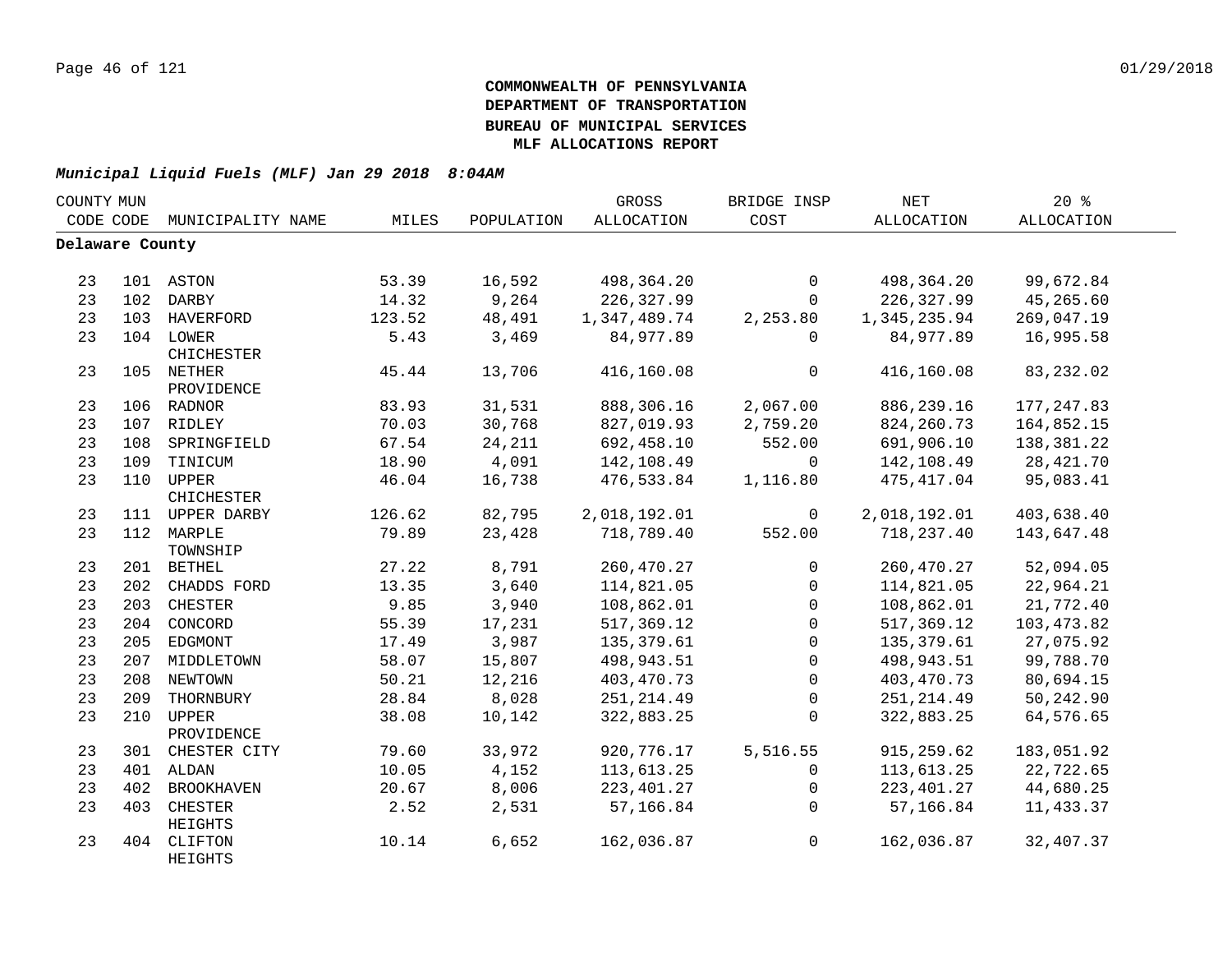| COUNTY MUN |     |                               |         |            | GROSS            | BRIDGE INSP  | NET                            | 20%        |  |
|------------|-----|-------------------------------|---------|------------|------------------|--------------|--------------------------------|------------|--|
| CODE CODE  |     | MUNICIPALITY NAME             | MILES   | POPULATION | ALLOCATION       | COST         | ALLOCATION                     | ALLOCATION |  |
| 23         | 405 | COLLINGDALE                   | 13.06   | 8,786      | 212,902.97       | $\Omega$     | 212,902.97                     | 42,580.59  |  |
| 23         | 406 | COLWYN                        | 3.96    | 2,546      | 62,283.16        | 759.60       | 61,523.56                      | 12,304.71  |  |
| 23         | 407 | DARBY                         | 11.89   | 10,687     | 245,572.49       | 278.00       | 245, 294.49                    | 49,058.90  |  |
| 23         | 408 | EAST LANSDOWNE                | 4.37    | 2,668      | 66,006.01        | $\Omega$     | 66,006.01                      | 13,201.20  |  |
| 23         | 409 | EDDYSTONE                     | 4.86    | 2,410      | 62,682.54        | $\Omega$     | 62,682.54                      | 12,536.51  |  |
| 23         | 410 | FOLCROFT                      | 9.57    | 6,606      | 159,240.54       | 1,503.20     | 157,737.34                     | 31,547.47  |  |
| 23         | 411 | GLENOLDEN                     | 13.81   | 7,153      | 183,984.10       | 552.00       | 183,432.10                     | 36,686.42  |  |
| 23         | 412 | LANSDOWNE                     | 21.67   | 10,620     | 277,070.02       | $\mathbf{0}$ | 277,070.02                     | 55,414.00  |  |
| 23         | 413 | MARCUS HOOK                   | 5.35    | 2,397      | 64,075.03        | $\Omega$     | 64,075.03                      | 12,815.01  |  |
| 23         | 414 | MEDIA                         | 14.22   | 5,327      | 150,210.36       | $\Omega$     | 150,210.36                     | 30,042.07  |  |
| 23         | 415 | MILLBOURNE                    | 1.00    | 1,159      | 25,661.77        | $\Omega$     | 25,661.77                      | 5,132.35   |  |
| 23         | 416 | MORTON                        | 6.95    | 2,669      | 74,674.64        | $\Omega$     | 74,674.64                      | 14,934.93  |  |
| 23         | 417 | NORWOOD                       | 12.92   | 5,890      | 156,689.20       | $\mathbf{0}$ | 156,689.20                     | 31, 337.84 |  |
| 23         | 418 | PARKSIDE                      | 4.06    | 2,328      | 58,422.15        | $\Omega$     | 58, 422. 15                    | 11,684.43  |  |
| 23         | 419 | PROSPECT PARK                 | 12.47   | 6,454      | 166,036.89       | $\Omega$     | 166,036.89                     | 33, 207.38 |  |
| 23         | 420 | RIDLEY PARK                   | 16.45   | 7,002      | 189,928.08       | 385.00       | 189,543.08                     | 37,908.62  |  |
| 23         | 421 | ROSE VALLEY                   | 3.72    | 913        | 30,045.31        | $\Omega$     | 30,045.31                      | 6,009.06   |  |
| 23         | 422 | RUTLEDGE                      | 2.90    | 784        | 24,813.19        | 0            | 24,813.19                      | 4,962.64   |  |
| 23         | 423 | SHARON HILL<br><b>BOROUGH</b> | 9.03    | 5,697      | 139,933.07       | 1,503.20     | 138,429.87                     | 27,685.97  |  |
| 23         |     | 424 SWARTHMORE                | 15.86   | 6,194      | 172,397.14       | 792.00       | 171,605.14                     | 34, 321.03 |  |
| 23         | 425 | TRAINER                       | 4.69    | 1,828      | 50,909.82        | $\Omega$     | 50,909.82                      | 10,181.96  |  |
| 23         | 426 | UPLAND BOROUGH                | 7.50    | 3,239      | 87,490.30        | $\mathbf{0}$ | 87,490.30                      | 17,498.06  |  |
| 23         | 427 | YEADON                        | 19.39   | 11,443     | 285, 268. 11     | $\mathsf{O}$ | 285, 268.11                    | 57,053.62  |  |
|            |     | County Totals:                | 1376.23 | 558,979    | 15, 373, 433. 16 | 20,590.35    | 15, 352, 842.81 3, 070, 568.56 |            |  |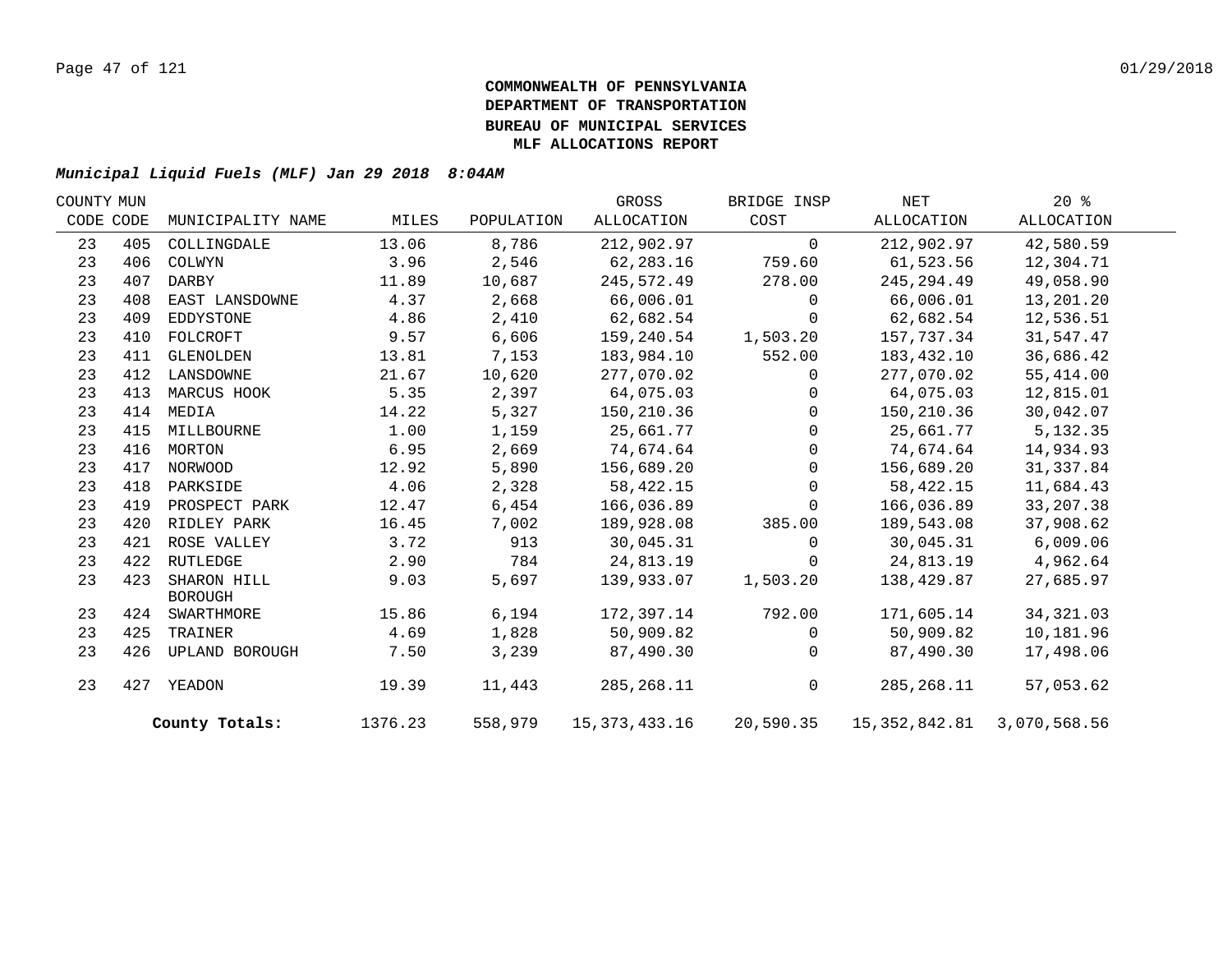| COUNTY MUN |     |                          |        |            | GROSS        | BRIDGE INSP | NET          | $20*$      |  |
|------------|-----|--------------------------|--------|------------|--------------|-------------|--------------|------------|--|
| CODE CODE  |     | MUNICIPALITY NAME        | MILES  | POPULATION | ALLOCATION   | COST        | ALLOCATION   | ALLOCATION |  |
| Elk County |     |                          |        |            |              |             |              |            |  |
| 24         | 201 | BENEZETTE                | 11.92  | 207        | 43,945.99    | $\mathbf 0$ | 43,945.99    | 8,789.20   |  |
| 24         | 203 | FOX TOWNSHIP             | 47.68  | 3,630      | 229,719.07   | $\mathbf 0$ | 229,719.07   | 45,943.81  |  |
| 24         | 204 | HIGHLAND                 | 26.45  | 492        | 98,143.42    | 224.80      | 97,918.62    | 19,583.72  |  |
| 24         | 205 | HORTON                   | 29.31  | 1,452      | 126,210.30   | 377.00      | 125,833.30   | 25,166.66  |  |
| 24         | 206 | JAY TOWNSHIP             | 41.41  | 2,072      | 178,709.47   | 0           | 178,709.47   | 35,741.89  |  |
| 24         | 207 | JONES                    | 41.94  | 1,624      | 171,862.87   | 224.80      | 171,638.07   | 34, 327.61 |  |
| 24         | 208 | MILLSTONE                | 19.09  | 82         | 65,577.18    | 224.80      | 65,352.38    | 13,070.48  |  |
| 24         | 209 | RIDGWAY                  | 18.74  | 2,523      | 111,390.02   | 0           | 111,390.02   | 22,278.00  |  |
| 24         | 210 | SPRING CREEK<br>TOWNSHIP | 20.90  | 233        | 74,551.72    | 224.80      | 74,326.92    | 14,865.38  |  |
| 24         | 301 | SAINT MARYS              | 74.42  | 13,070     | 501,072.63   | $\mathbf 0$ | 501,072.63   | 100,214.53 |  |
| 24         | 401 | JOHNSONBURG              | 11.62  | 2,483      | 86,750.44    | 0           | 86,750.44    | 17,350.09  |  |
| 24         | 402 | RIDGWAY                  | 17.57  | 4,078      | 137,399.45   | 0           | 137,399.45   | 27,479.89  |  |
|            |     | County Totals:           | 361.05 | 31,946     | 1,825,332.56 | 1,276.20    | 1,824,056.36 | 364,811.27 |  |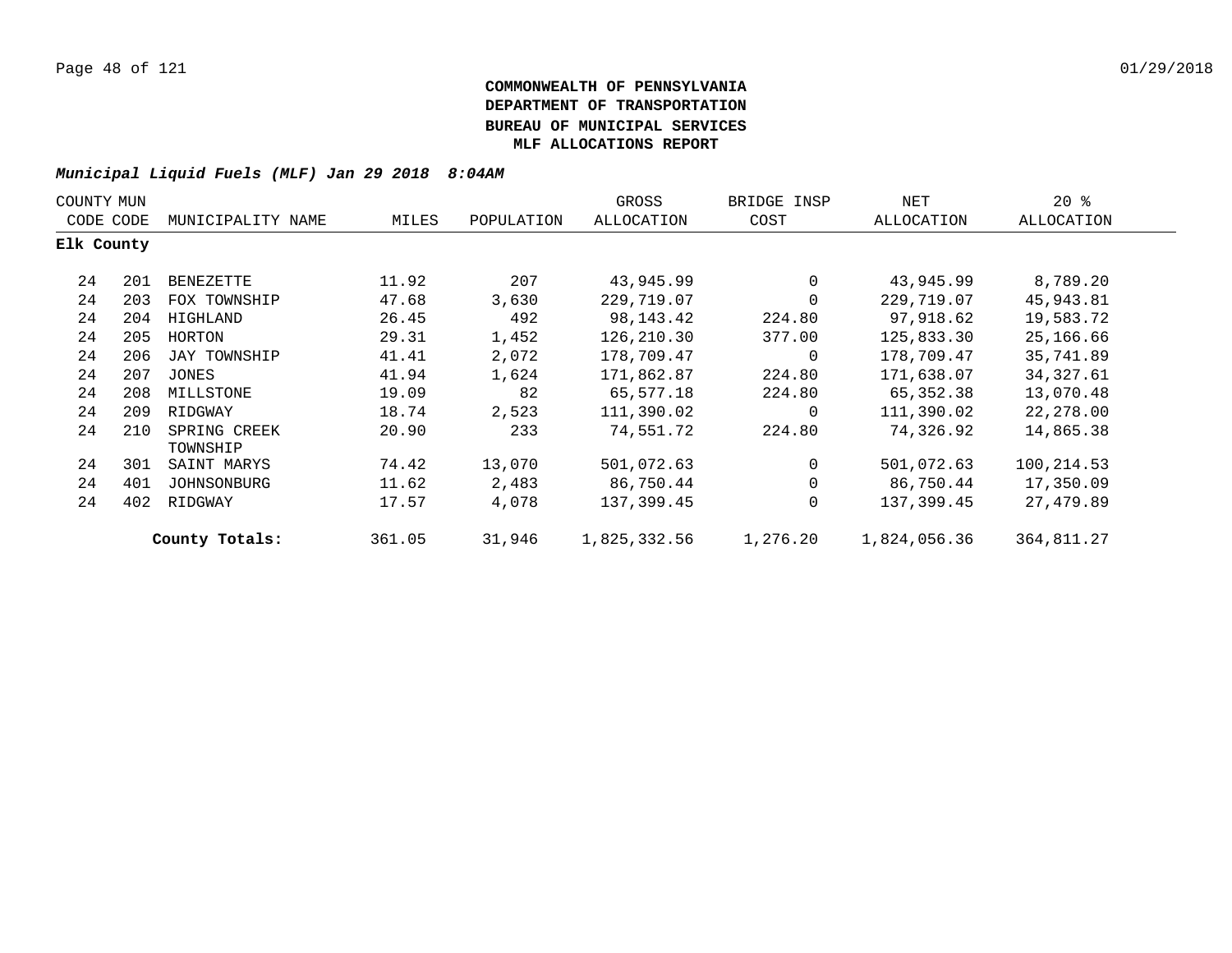| COUNTY MUN |             |                   |        |            | GROSS             | BRIDGE INSP  | $\operatorname{NET}$ | 20%               |  |
|------------|-------------|-------------------|--------|------------|-------------------|--------------|----------------------|-------------------|--|
|            | CODE CODE   | MUNICIPALITY NAME | MILES  | POPULATION | <b>ALLOCATION</b> | COST         | ALLOCATION           | <b>ALLOCATION</b> |  |
|            | Erie County |                   |        |            |                   |              |                      |                   |  |
|            |             |                   |        |            |                   |              |                      |                   |  |
| 25         |             | 101 LAWRENCE PARK | 10.97  | 3,982      | 113, 425. 22      | $\mathbf 0$  | 113,425.22           | 22,685.04         |  |
| 25         |             | 201 AMITY         | 27.81  | 1,073      | 113,886.29        | 1,009.20     | 112,877.09           | 22,575.42         |  |
| 25         |             | 202 CONCORD       | 19.91  | 1,344      | 92,618.12         | 0            | 92,618.12            | 18,523.62         |  |
| 25         | 203         | CONNEAUT          | 38.07  | 4,290      | 210,205.96        | $\mathbf 0$  | 210,205.96           | 42,041.19         |  |
| 25         |             | 204 ELK CREEK     | 42.98  | 1,798      | 178,698.69        | $\mathbf 0$  | 178,698.69           | 35,739.74         |  |
| 25         | 205         | FAIRVIEW          | 76.30  | 10,102     | 450,244.98        | 214.00       | 450,030.98           | 90,006.20         |  |
| 25         | 206         | FRANKLIN          | 31.88  | 1,633      | 138,310.19        | 214.00       | 138,096.19           | 27,619.24         |  |
| 25         | 207         | GIRARD            | 55.42  | 5,102      | 284,001.41        | $\mathsf{O}$ | 284,001.41           | 56,800.28         |  |
| 25         | 208         | <b>GREENE</b>     | 58.05  | 4,706      | 285, 195.95       | 480.60       | 284,715.35           | 56,943.07         |  |
| 25         | 209         | GREENFIELD        | 40.72  | 1,933      | 173,720.69        | 428.00       | 173,292.69           | 34,658.54         |  |
| 25         |             | 210 HARBORCREEK   | 89.71  | 17,234     | 632,483.90        | 1,067.40     | 631,416.50           | 126, 283.30       |  |
| 25         |             | 211 LE BOEUF      | 37.07  | 1,698      | 156,960.69        | $\mathbf 0$  | 156,960.69           | 31,392.14         |  |
| 25         |             | 212 MCKEAN        | 63.66  | 4,409      | 298,286.45        | $\mathbf 0$  | 298,286.45           | 59,657.29         |  |
| 25         |             | 213 MILLCREEK     | 209.92 | 53,515     | 1,733,849.52      | 945.00       | 1,732,904.52         | 346,580.90        |  |
| 25         |             | 214 NORTH EAST    | 64.44  | 6,315      | 337,589.53        | 266.60       | 337, 322.93          | 67,464.59         |  |
| 25         |             | 215 SPRINGFIELD   | 61.93  | 3,425      | 273,545.87        | $\mathsf{O}$ | 273,545.87           | 54,709.17         |  |
| 25         |             | 216 SUMMIT        | 49.76  | 6,603      | 293,918.80        | $\mathbf 0$  | 293,918.80           | 58,783.76         |  |
| 25         |             | 217 UNION         | 33.47  | 1,655      | 144,064.08        | 266.60       | 143,797.48           | 28,759.50         |  |
| 25         |             | 218 VENANGO       | 66.43  | 2,297      | 266, 919.43       | 214.00       | 266,705.43           | 53, 341.09        |  |
| 25         |             | 219 WASHINGTON    | 69.45  | 4,432      | 318,140.03        | 435.60       | 317,704.43           | 63,540.89         |  |
| 25         | 220         | WATERFORD         | 65.49  | 3,920      | 295,008.85        | 667.00       | 294,341.85           | 58,868.37         |  |
| 25         |             | 221 WAYNE         | 29.80  | 1,659      | 131,837.49        | $\mathbf 0$  | 131,837.49           | 26,367.50         |  |
| 25         |             | 301 CORRY CITY    | 34.31  | 6,605      | 242,161.55        | 214.00       | 241,947.55           | 48,389.51         |  |
| 25         |             | 302 ERIE CITY     | 297.19 | 101,786    | 2,955,577.23      | $\mathbf 0$  | 2,955,577.23         | 591, 115.45       |  |
| 25         |             | 401 ALBION        | 6.95   | 1,516      | 52,480.82         | $\mathbf 0$  | 52,480.82            | 10,496.16         |  |
| 25         | 402         | CRANESVILLE       | 2.04   | 638        | 19, 119. 73       | $\mathbf{0}$ | 19,119.73            | 3,823.95          |  |
| 25         | 404         | EDINBORO          | 18.15  | 6,438      | 184,770.98        | 446.80       | 184,324.18           | 36,864.84         |  |
| 25         | 405         | ELGIN             | 0.66   | 218        | 6,408.84          | $\mathbf 0$  | 6,408.84             | 1,281.77          |  |
| 25         |             | 407 GIRARD        | 15.69  | 3,104      | 112,348.51        | 0            | 112,348.51           | 22,469.70         |  |
| 25         |             | 408 LAKE CITY     | 12.24  | 3,031      | 99,377.29         | $\mathbf 0$  | 99,377.29            | 19,875.46         |  |
| 25         | 409         | MCKEAN            | 1.80   | 388        | 13,502.95         | $\mathbf 0$  | 13,502.95            | 2,700.59          |  |
| 25         | 410         | MILL VILLAGE      | 2.29   | 412        | 15,607.64         | $\mathbf 0$  | 15,607.64            | 3,121.53          |  |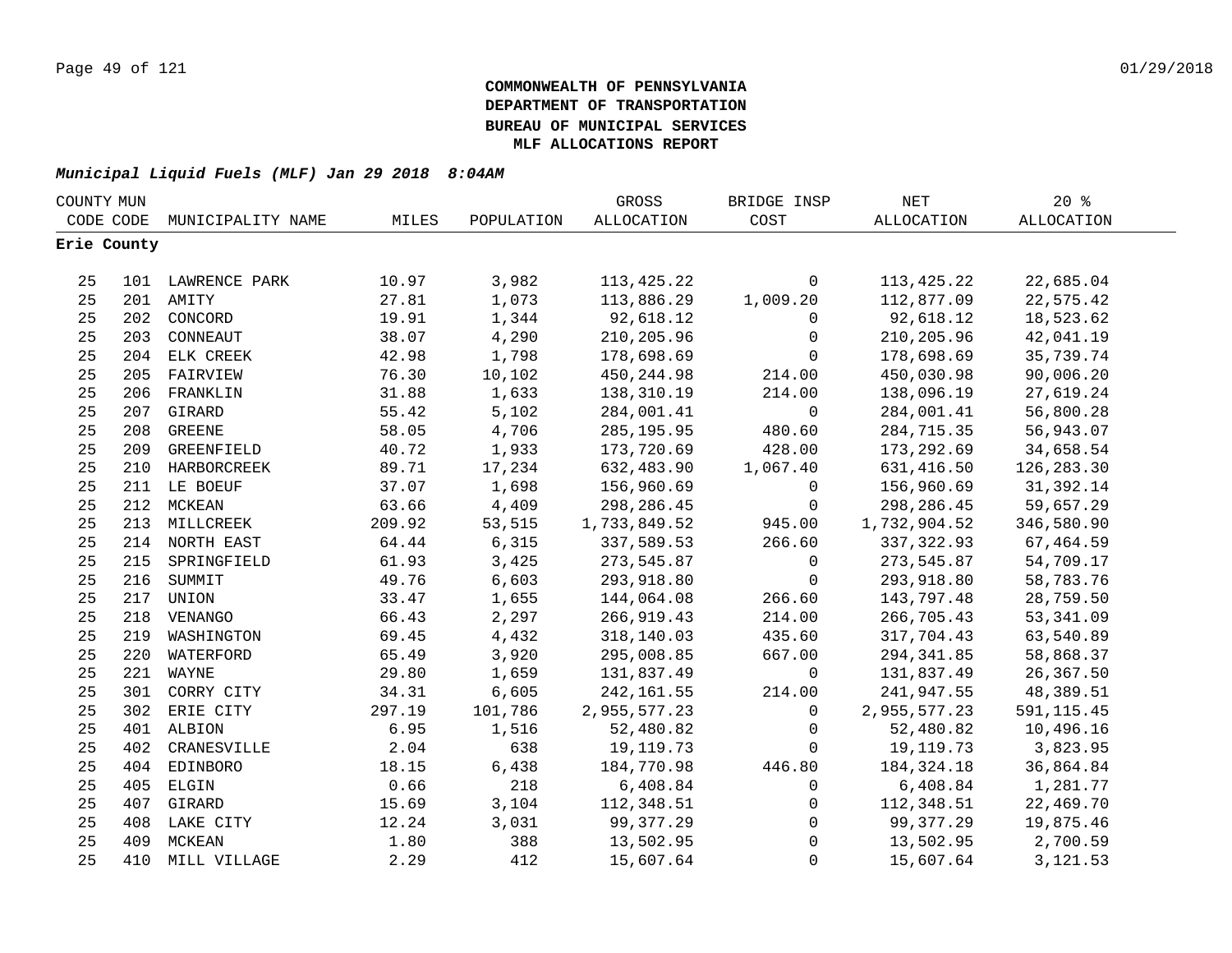| COUNTY MUN |     |                   |         |            | GROSS         | BRIDGE INSP | NET           | $20*$        |  |
|------------|-----|-------------------|---------|------------|---------------|-------------|---------------|--------------|--|
| CODE CODE  |     | MUNICIPALITY NAME | MILES   | POPULATION | ALLOCATION    | COST        | ALLOCATION    | ALLOCATION   |  |
| 25         | 411 | NORTH EAST        | 13.40   | 4,294      | 127,577.35    | 0           | 127,577.35    | 25,515.47    |  |
| 25         | 412 | PLATEA            | 4.93    | 430        | 24,804.66     | 0           | 24,804.66     | 4,960.93     |  |
| 25         | 413 | UNION CITY        | 12.02   | 3,320      | 104,202.63    | 0           | 104,202.63    | 20,840.53    |  |
| 25         | 414 | WATERFORD         | 11.15   | 1,517      | 66,580.48     | 214.00      | 66,366.48     | 13,273.30    |  |
| 25         | 415 | WATTSBURG         | 1.93    | 403        | 14, 227.51    | 0           | 14,227.51     | 2,845.50     |  |
| 25         | 416 | WESLEYVILLE       | 10.02   | 3,341      | 97,901.91     | 0           | 97,901.91     | 19,580.38    |  |
|            |     | County Totals:    | 1688.01 | 280,566    | 11,059,562.22 | 7,082.80    | 11,052,479.42 | 2,210,495.88 |  |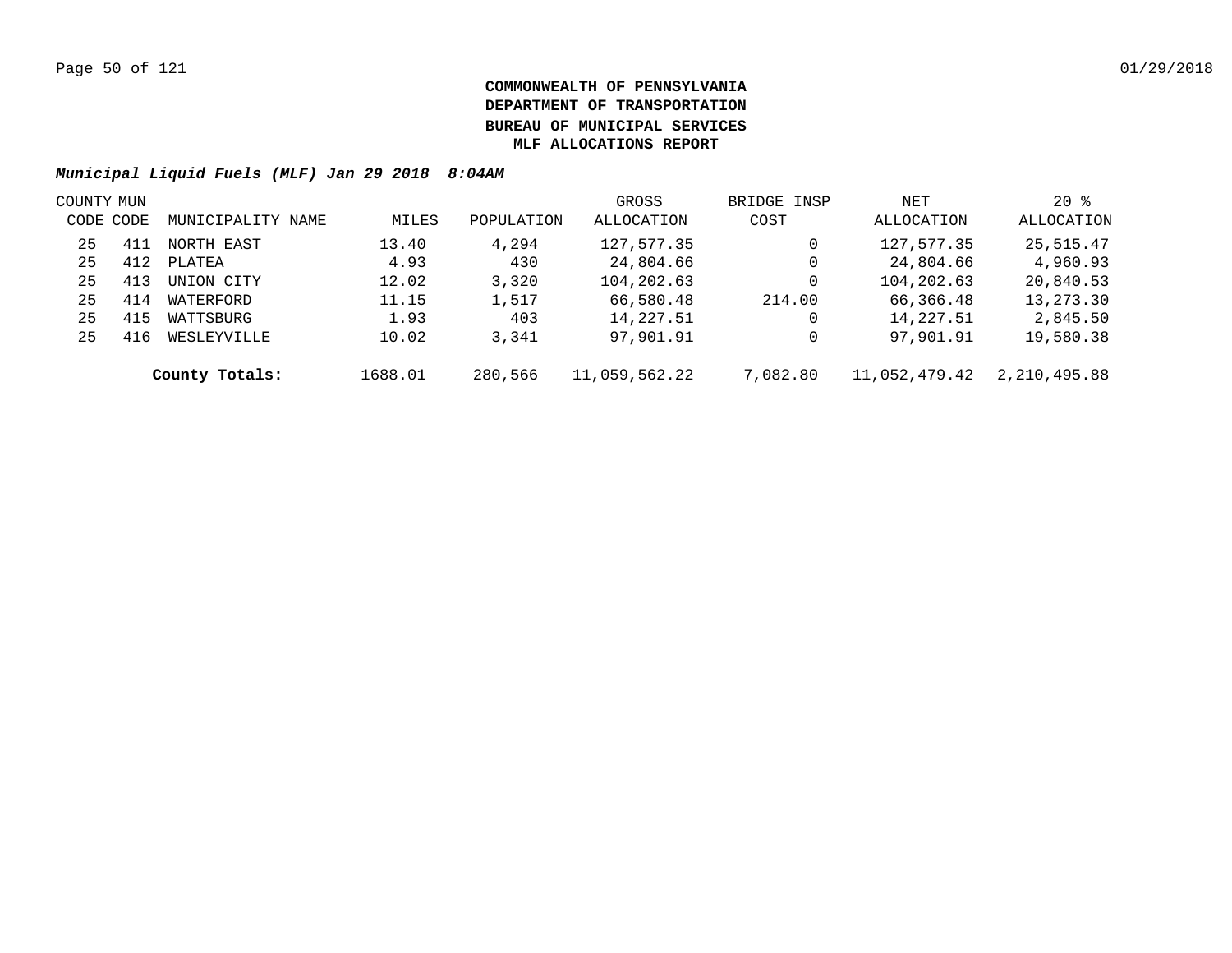| COUNTY MUN     |     |                     |       |            | GROSS             | BRIDGE INSP  | $\operatorname{NET}$ | 20%               |  |
|----------------|-----|---------------------|-------|------------|-------------------|--------------|----------------------|-------------------|--|
| CODE CODE      |     | MUNICIPALITY NAME   | MILES | POPULATION | <b>ALLOCATION</b> | COST         | ALLOCATION           | <b>ALLOCATION</b> |  |
| Fayette County |     |                     |       |            |                   |              |                      |                   |  |
|                |     |                     |       |            |                   |              |                      |                   |  |
| 26             |     | 201 BROWNSVILLE     | 6.02  | 683        | 33,328.80         | 519.20       | 32,809.60            | 6,561.92          |  |
| 26             |     | 202 BULLSKIN        | 75.54 | 6,966      | 387, 332.97       | 1,170.40     | 386, 162.57          | 77,232.51         |  |
| 26             |     | 203 CONNELLSVILLE   | 19.23 | 2,391      | 110,491.90        | 0            | 110,491.90           | 22,098.38         |  |
| 26             |     | 204 DUNBAR          | 66.72 | 7,126      | 360,843.90        | $\mathsf{O}$ | 360,843.90           | 72,168.78         |  |
| 26             | 205 | FRANKLIN            | 27.17 | 2,528      | 139,747.65        | $\mathbf 0$  | 139,747.65           | 27,949.53         |  |
| 26             | 206 | <b>GEORGES</b>      | 63.35 | 6,612      | 339,652.22        | 1,098.20     | 338,554.02           | 67,710.80         |  |
| 26             | 207 | <b>GERMAN</b>       | 68.77 | 5,097      | 328,660.74        | $\mathbf 0$  | 328,660.74           | 65,732.15         |  |
| 26             | 208 | HENRY CLAY          | 52.55 | 2,066      | 215,940.57        | $\mathbf 0$  | 215,940.57           | 43,188.11         |  |
| 26             | 209 | <b>JEFFERSON</b>    | 29.85 | 2,015      | 138,857.66        | $\mathbf 0$  | 138,857.66           | 27,771.53         |  |
| 26             |     | 210 LOWER TYRONE    | 24.22 | 1,123      | 102,813.31        | $\mathbf 0$  | 102,813.31           | 20,562.66         |  |
| 26             |     | 211 LUZERNE         | 50.73 | 5,965      | 284,889.99        | $\mathsf{O}$ | 284,889.99           | 56,978.00         |  |
| 26             | 212 | MENALLEN            | 29.38 | 4,205      | 179,436.80        | $\mathbf 0$  | 179,436.80           | 35,887.36         |  |
| 26             | 213 | NICHOLSON           | 33.57 | 1,805      | 147,286.63        | $\mathbf 0$  | 147,286.63           | 29, 457.33        |  |
| 26             |     | 214 NORTH UNION     | 75.80 | 12,728     | 499,115.97        | $\mathbf 0$  | 499,115.97           | 99,823.19         |  |
| 26             | 215 | PERRY               | 28.32 | 2,552      | 144,064.96        | 0            | 144,064.96           | 28,812.99         |  |
| 26             |     | 216 REDSTONE        | 50.77 | 5,566      | 277, 343.83       | $\mathbf 0$  | 277, 343.83          | 55,468.77         |  |
| 26             | 217 | SALTLICK            | 45.42 | 3,461      | 218,889.46        | 857.40       | 218,032.06           | 43,606.41         |  |
| 26             | 218 | SOUTH UNION         | 57.86 | 10,681     | 399,570.35        | 257.80       | 399, 312.55          | 79,862.51         |  |
| 26             | 219 | SPRINGFIELD         | 71.21 | 3,043      | 297,303.85        | 571.60       | 296,732.25           | 59, 346.45        |  |
| 26             | 220 | SPRINGHILL          | 36.43 | 2,907      | 178,086.85        | $\mathsf{O}$ | 178,086.85           | 35,617.37         |  |
| 26             | 221 | <b>STEWART</b>      | 37.37 | 731        | 139,352.86        | $\mathbf 0$  | 139,352.86           | 27,870.57         |  |
| 26             | 222 | <b>UPPER TYRONE</b> | 12.54 | 2,059      | 81,673.23         | $\Omega$     | 81,673.23            | 16,334.65         |  |
| 26             | 223 | WASHINGTON          | 20.54 | 3,902      | 143,968.56        | 257.80       | 143,710.76           | 28,742.15         |  |
| 26             | 224 | WHARTON             | 74.23 | 3,575      | 317,668.66        | 863.20       | 316,805.46           | 63,361.09         |  |
| 26             | 301 | CONNELLSVILLE       | 32.83 | 7,637      | 257,064.59        | $\mathbf 0$  | 257,064.59           | 51, 412.92        |  |
| 26             | 302 | UNIONTOWN           | 36.66 | 10,372     | 322,549.96        | 1,035.20     | 321,514.76           | 64,302.95         |  |
| 26             | 401 | BELLE VERNON        | 3.73  | 1,093      | 33,543.60         | 0            | 33,543.60            | 6,708.72          |  |
| 26             | 402 | BROWNSVILLE         | 16.90 | 2,331      | 101,525.72        | 515.80       | 101,009.92           | 20,201.98         |  |
| 26             | 403 | DAWSON              | 3.03  | 367        | 17,222.29         | $\mathsf{O}$ | 17,222.29            | 3,444.46          |  |
| 26             | 404 | <b>DUNBAR</b>       | 7.96  | 1,042      | 46,742.90         | 0            | 46,742.90            | 9,348.58          |  |
| 26             | 405 | <b>EVERSON</b>      | 3.13  | 793        | 25,757.51         | $\mathsf 0$  | 25,757.51            | 5,151.50          |  |
| 26             | 406 | FAIRCHANCE          | 9.99  | 1,975      | 71,507.52         | $\mathbf 0$  | 71,507.52            | 14,301.50         |  |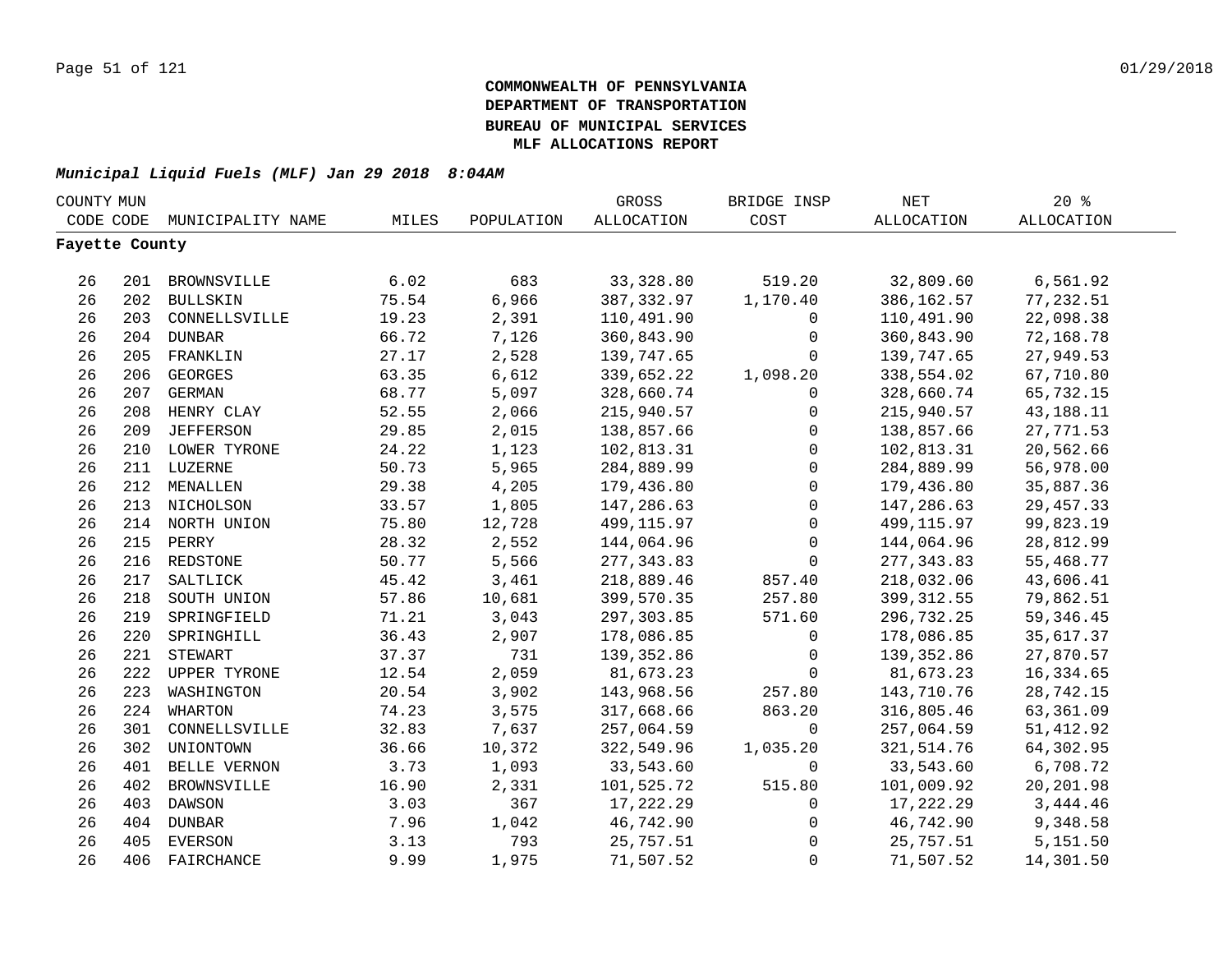| COUNTY MUN |           |                        |         |            | GROSS        | BRIDGE INSP | NET          | $20*$        |  |
|------------|-----------|------------------------|---------|------------|--------------|-------------|--------------|--------------|--|
|            | CODE CODE | MUNICIPALITY NAME      | MILES   | POPULATION | ALLOCATION   | COST        | ALLOCATION   | ALLOCATION   |  |
| 26         | 407       | FAYETTE CITY           | 3.17    | 596        | 22,099.59    | $\Omega$    | 22,099.59    | 4,419.92     |  |
| 26         | 408       | MARKLEYSBURG           | 1.06    | 284        | 9,020.25     | 0           | 9,020.25     | 1,804.05     |  |
| 26         | 409       | MASONTOWN              | 18.82   | 3,450      | 129,501.83   | 0           | 129,501.83   | 25,900.37    |  |
| 26         | 410       | NEWELL                 | 4.23    | 541        | 24,594.53    | 0           | 24,594.53    | 4,918.91     |  |
| 26         | 411       | OHIOPYLE               | 1.35    | 59         | 5,661.49     | 0           | 5,661.49     | 1,132.30     |  |
| 26         | 412       | PERRYOPOLIS            | 11.24   | 1,784      | 72,021.62    | 0           | 72,021.62    | 14,404.32    |  |
| 26         | 413       | POINT MARION           | 6.65    | 1,159      | 44,603.27    | 0           | 44,603.27    | 8,920.65     |  |
| 26         | 414       | SMITHFIELD             | 3.53    | 875        | 28,676.89    | $\Omega$    | 28,676.89    | 5,735.38     |  |
| 26         | 415       | SOUTH<br>CONNELLSVILLE | 11.55   | 1,970      | 76,641.15    | 0           | 76,641.15    | 15,328.23    |  |
| 26         | 416       | VANDERBILT             | 3.00    | 476        | 19,219.81    | 0           | 19,219.81    | 3,843.96     |  |
|            |           | County Totals:         | 1236.42 | 136,591    | 6,774,276.24 | 7,146.60    | 6,767,129.64 | 1,353,425.93 |  |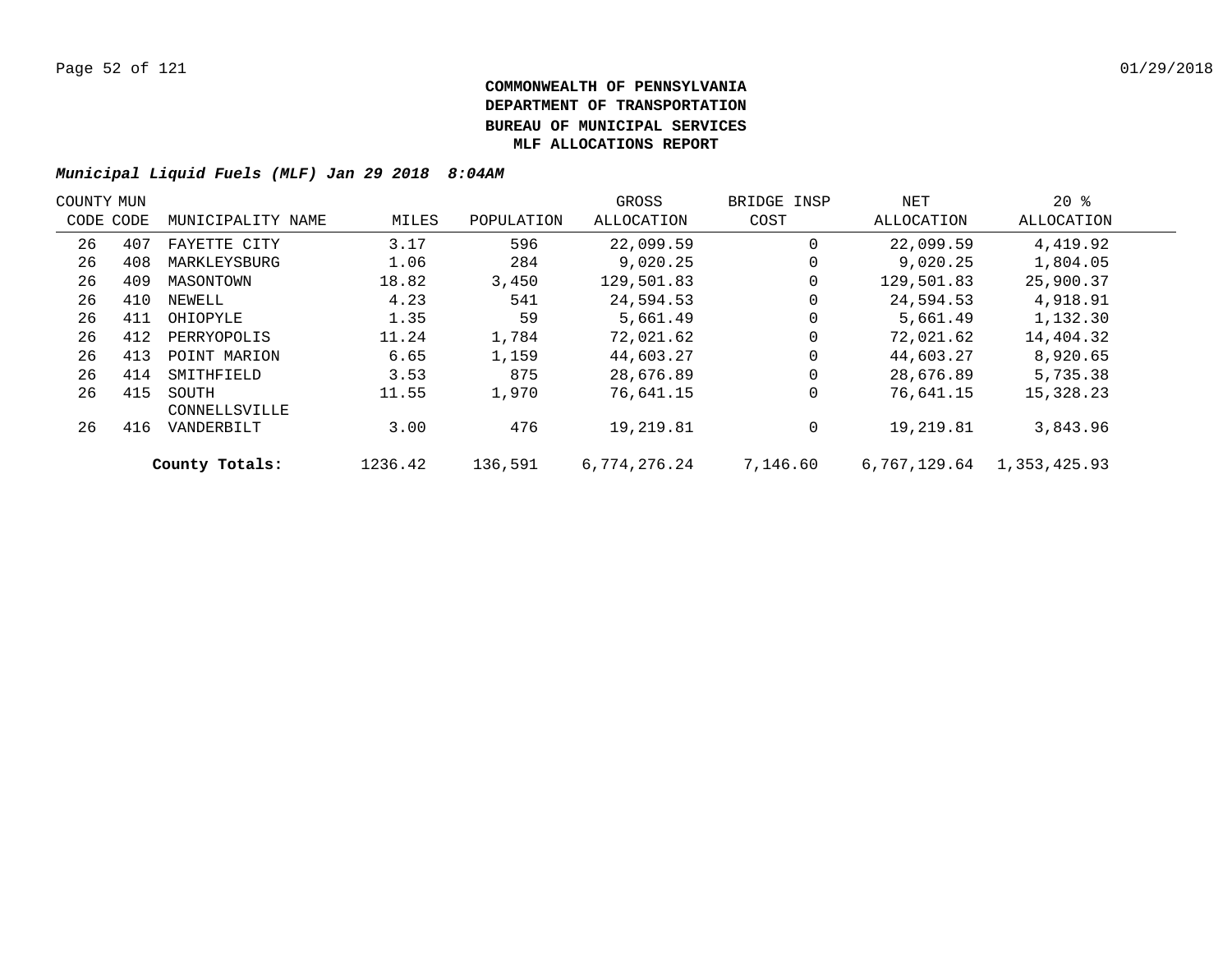|               | COUNTY MUN |                   |        |            | GROSS      | BRIDGE INSP | NET          | $20*$      |
|---------------|------------|-------------------|--------|------------|------------|-------------|--------------|------------|
| CODE CODE     |            | MUNICIPALITY NAME | MILES  | POPULATION | ALLOCATION | COST        | ALLOCATION   | ALLOCATION |
| Forest County |            |                   |        |            |            |             |              |            |
| 27            | 201        | BARNETT           | 21.45  | 361        | 78,859.41  | $\mathbf 0$ | 78,859.41    | 15,771.88  |
| 27            | 202        | GREEN             | 8.51   | 522        | 38,577.41  | $\Omega$    | 38,577.41    | 7,715.48   |
| 27            | 203        | HARMONY           | 24.74  | 666        | 95,759.93  | $\mathbf 0$ | 95,759.93    | 19,151.99  |
| 27            | 204        | HICKORY           | 12.14  | 558        | 51,439.85  | $\mathbf 0$ | 51,439.85    | 10,287.97  |
| 27            | 205        | HOWE              | 19.70  | 405        | 73,839.50  | $\mathbf 0$ | 73,839.50    | 14,767.90  |
| 27            | 206        | JENKS             | 27.54  | 3,629      | 162,180.94 | $\mathbf 0$ | 162,180.94   | 32,436.19  |
| 27            | 207        | KINGSLEY          | 18.04  | 363        | 67,465.96  | $\Omega$    | 67,465.96    | 13,493.19  |
| 27            | 208        | TIONESTA          | 19.08  | 729        | 77,997.58  | $\mathbf 0$ | 77,997.58    | 15,599.52  |
| 27            | 401        | TIONESTA          | 4.10   | 483        | 23,042.28  | $\mathbf 0$ | 23,042.28    | 4,608.46   |
|               |            | County Totals:    | 155.30 | 7,716      | 669,162.86 | 0           | 669, 162, 86 | 133,832.57 |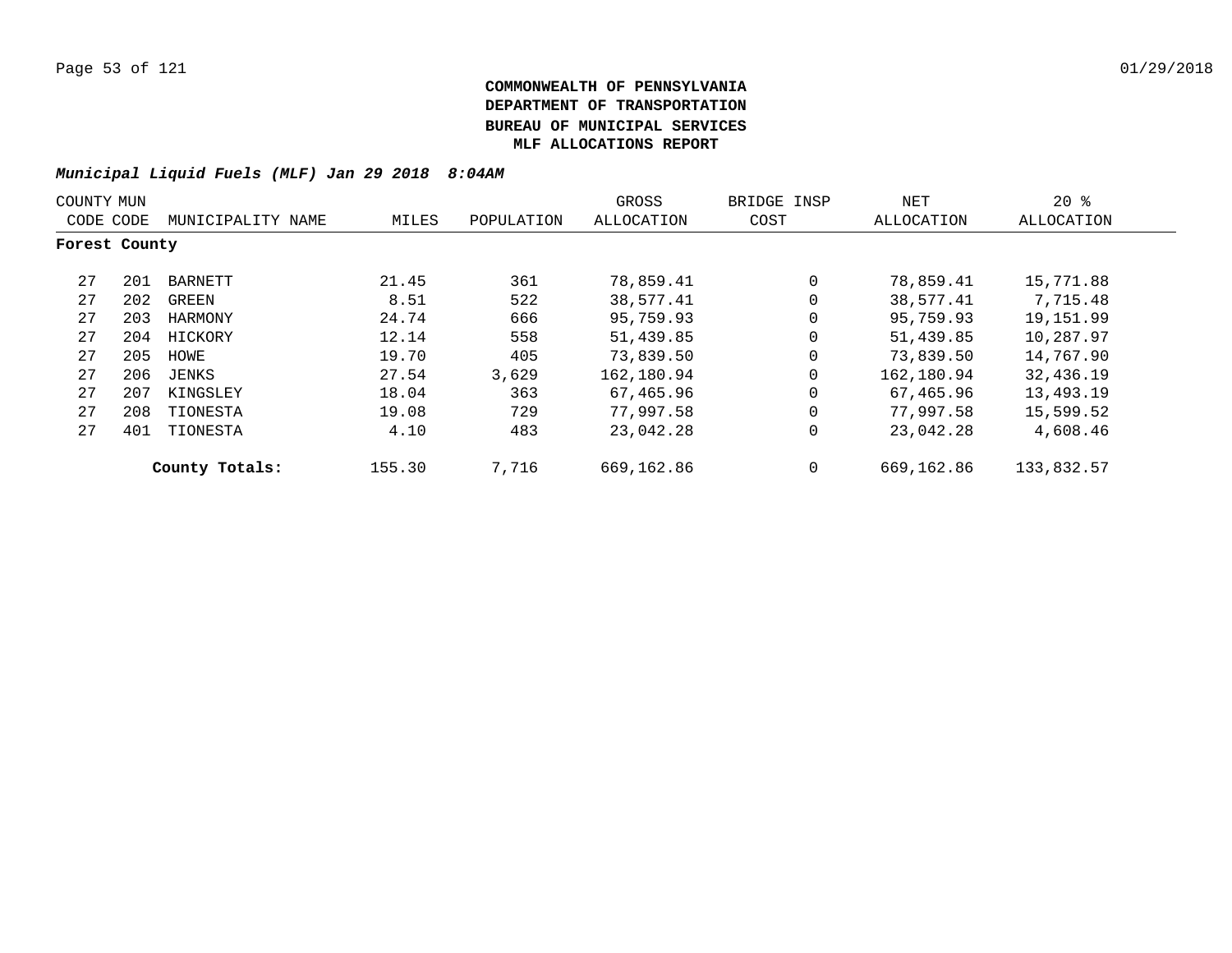| COUNTY MUN      |     |                   |         |            | GROSS        | BRIDGE INSP    | NET        | $20*$                           |  |
|-----------------|-----|-------------------|---------|------------|--------------|----------------|------------|---------------------------------|--|
| CODE CODE       |     | MUNICIPALITY NAME | MILES   | POPULATION | ALLOCATION   | COST           | ALLOCATION | ALLOCATION                      |  |
| Franklin County |     |                   |         |            |              |                |            |                                 |  |
| 28              | 201 | ANTRIM            | 110.40  | 14,893     | 656,785.24   | $\Omega$       | 656,785.24 | 131,357.05                      |  |
| 28              | 202 | FANNETT           | 29.74   | 2,548      | 148,748.48   | $\Omega$       | 148,748.48 | 29,749.70                       |  |
| 28              | 203 | GREENE            | 104.83  | 16,700     | 672,894.46   | $\mathbf 0$    | 672,894.46 | 134,578.89                      |  |
| 28              | 204 | GUILFORD          | 123.50  | 14,531     | 693,734.64   | $\Omega$       | 693,734.64 | 138,746.93                      |  |
| 28              | 205 | HAMILTON          | 69.54   | 10,788     | 440,786.86   | $\mathbf{0}$   | 440,786.86 | 88,157.37                       |  |
| 28              | 206 | LETTERKENNY       | 40.02   | 2,318      | 178,784.72   | $\mathbf 0$    | 178,784.72 | 35,756.94                       |  |
| 28              | 207 | LURGAN            | 34.99   | 2,151      | 158,707.21   | $\mathbf 0$    | 158,707.21 | 31,741.44                       |  |
| 28              | 208 | METAL             | 25.04   | 1,866      | 119,864.17   | $\mathbf 0$    | 119,864.17 | 23,972.83                       |  |
| 28              | 209 | MONTGOMERY        | 77.11   | 6,116      | 376,234.89   | $\mathbf{0}$   | 376,234.89 | 75,246.98                       |  |
| 28              | 210 | PETERS            | 38.23   | 4,430      | 213, 437. 18 | $\mathbf{0}$   | 213,437.18 | 42,687.44                       |  |
| 28              | 211 | OUINCY            | 39.48   | 5,541      | 239,013.16   | $\mathbf 0$    | 239,013.16 | 47,802.63                       |  |
| 28              | 212 | SAINT THOMAS      | 55.23   | 5,935      | 299,398.68   | $\mathbf{0}$   | 299,398.68 | 59,879.74                       |  |
| 28              | 213 | SOUTHAMPTON       | 56.34   | 7,987      | 342,618.38   | $\mathbf{0}$   | 342,618.38 | 68,523.68                       |  |
| 28              | 214 | WARREN            | 12.23   | 369        | 48,103.56    | $\mathbf{0}$   | 48,103.56  | 9,620.71                        |  |
| 28              | 215 | WASHINGTON        | 85.22   | 14,009     | 555,353.97   | $\mathbf{0}$   | 555,353.97 | 111,070.79                      |  |
| 28              | 401 | CHAMBERSBURG      | 68.28   | 20,268     | 619,041.03   | $\mathbf 0$    | 619,041.03 | 123,808.21                      |  |
| 28              | 402 | GREENCASTLE       | 15.52   | 3,996      | 128,948.47   | $\Omega$       | 128,948.47 | 25,789.69                       |  |
| 28              | 403 | MERCERSBURG       | 5.60    | 1,561      | 48,821.17    | $\mathbf{0}$   | 48,821.17  | 9,764.23                        |  |
| 28              | 404 | MONT ALTO         | 5.59    | 1,705      | 51,559.46    | $\mathbf 0$    | 51,559.46  | 10,311.89                       |  |
| 28              | 405 | ORRSTOWN          | 0.04    | 262        | 5,177.25     | $\mathbf 0$    | 5,177.25   | 1,035.45                        |  |
| 28              | 406 | WAYNESBORO        | 30.82   | 10,568     | 306,744.25   | $\Omega$       | 306,744.25 | 61,348.85                       |  |
|                 |     | County Totals:    | 1027.75 | 148,542    | 6,304,757.23 | $\overline{0}$ |            | 6, 304, 757. 23 1, 260, 951. 45 |  |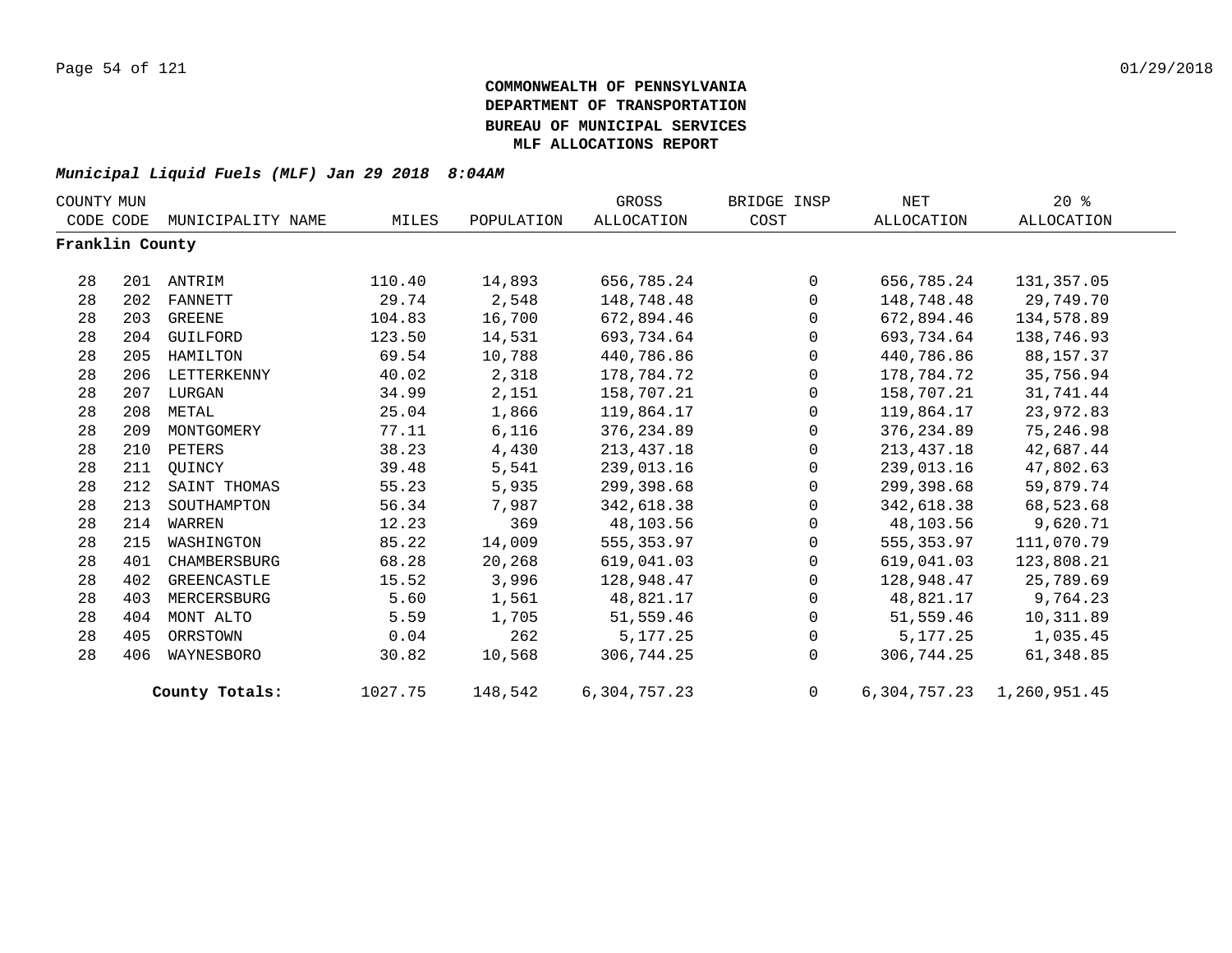| COUNTY MUN    |     |                    |        |            | GROSS        | BRIDGE INSP | NET          | $20*$       |  |
|---------------|-----|--------------------|--------|------------|--------------|-------------|--------------|-------------|--|
| CODE CODE     |     | MUNICIPALITY NAME  | MILES  | POPULATION | ALLOCATION   | COST        | ALLOCATION   | ALLOCATION  |  |
| Fulton County |     |                    |        |            |              |             |              |             |  |
| 29            |     | 201 AYR            | 24.13  | 1,942      | 118,276.35   | 1,230.00    | 117,046.35   | 23,409.27   |  |
| 29            | 202 | BELFAST            | 34.55  | 1,448      | 143,700.27   | 1,146.80    | 142,553.47   | 28,510.69   |  |
| 29            | 203 | BETHEL             | 28.93  | 1,508      | 126,014.29   | 613.20      | 125,401.09   | 25,080.22   |  |
| 29            | 204 | <b>BRUSH CREEK</b> | 30.18  | 819        | 116,942.46   | 125.60      | 116,816.86   | 23,363.37   |  |
| 29            | 205 | DUBLIN             | 17.70  | 1,264      | 83,669.27    | 1,460.40    | 82,208.87    | 16,441.77   |  |
| 29            | 206 | LICKING CREEK      | 40.11  | 1,703      | 167,248.47   | 950.20      | 166,298.27   | 33,259.65   |  |
| 29            | 207 | TAYLOR             | 28.84  | 1,118      | 118,205.55   | 989.60      | 117,215.95   | 23,443.19   |  |
| 29            | 208 | THOMPSON           | 30.28  | 1,098      | 122,648.14   | 1,364.00    | 121,284.14   | 24, 256.83  |  |
| 29            | 209 | TODD               | 13.48  | 1,527      | 74,584.22    | 0           | 74,584.22    | 14,916.84   |  |
| 29            | 210 | UNION              | 37.32  | 706        | 138,704.06   | 1,230.00    | 137,474.06   | 27,494.81   |  |
| 29            | 211 | WELLS              | 8.74   | 477        | 38,482.28    | $\Omega$    | 38,482.28    | 7,696.46    |  |
| 29            | 401 | MCCONNELLSBURG     | 4.10   | 1,220      | 37,228.62    | 0           | 37,228.62    | 7,445.72    |  |
| 29            | 402 | VALLEY HI          | 0.00   | 15         | 288.71       | $\mathbf 0$ | 288.71       | 57.74       |  |
|               |     | County Totals:     | 298.36 | 14,845     | 1,285,992.69 | 9,109.80    | 1,276,882.89 | 255, 376.58 |  |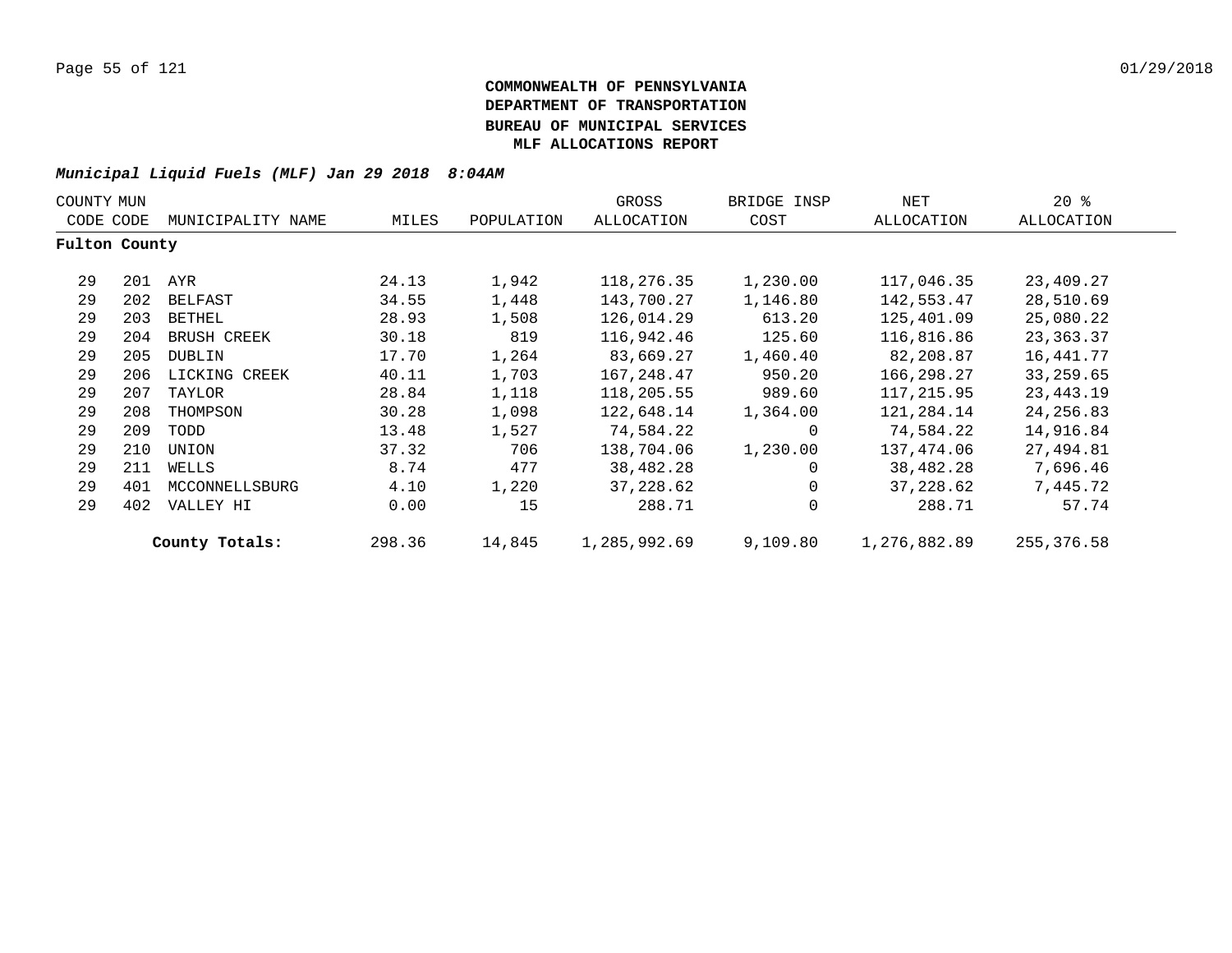| COUNTY MUN    |           |                      |        |            | GROSS        | BRIDGE INSP  | NET          | $20*$             |
|---------------|-----------|----------------------|--------|------------|--------------|--------------|--------------|-------------------|
|               | CODE CODE | MUNICIPALITY NAME    | MILES  | POPULATION | ALLOCATION   | COST         | ALLOCATION   | <b>ALLOCATION</b> |
| Greene County |           |                      |        |            |              |              |              |                   |
| 30            |           | 201 ALEPPO           | 44.83  | 502        | 159,954.38   | $\mathbf 0$  | 159,954.38   | 31,990.88         |
| 30            | 202       | CENTER               | 78.55  | 1,267      | 287,725.20   | $\mathbf 0$  | 287,725.20   | 57,545.04         |
| 30            | 203       | CUMBERLAND           | 66.19  | 6,623      | 349,384.97   | $\Omega$     | 349,384.97   | 69,876.99         |
| 30            | 204       | DUNKARD              | 38.83  | 2,372      | 175,834.74   | 256.20       | 175,578.54   | 35, 115.71        |
| 30            | 205       | FRANKLIN             | 72.02  | 7,280      | 381,576.37   | 260.00       | 381, 316.37  | 76, 263. 27       |
| 30            | 206       | FREEPORT<br>TOWNSHIP | 8.77   | 310        | 35, 368. 32  | 0            | 35,368.32    | 7,073.66          |
| 30            | 207       | GILMORE              | 28.87  | 260        | 101,790.65   | $\mathsf{O}$ | 101,790.65   | 20,358.13         |
| 30            | 208       | GRAY                 | 2.10   | 219        | 11,255.65    | $\mathbf 0$  | 11,255.65    | 2,251.13          |
| 30            | 209       | <b>GREENE</b>        | 21.50  | 445        | 80,643.92    | $\mathbf{0}$ | 80,643.92    | 16, 128.78        |
| 30            | 210       | JACKSON              | 41.90  | 487        | 149,842.89   | $\mathsf{O}$ | 149,842.89   | 29,968.58         |
| 30            | 211       | <b>JEFFERSON</b>     | 40.49  | 2,352      | 181,014.84   | $\mathbf 0$  | 181,014.84   | 36,202.97         |
| 30            | 212       | MONONGAHELA          | 20.25  | 1,572      | 98,146.68    | $\Omega$     | 98,146.68    | 19,629.34         |
| 30            | 213       | MORGAN               | 44.11  | 2,587      | 197,674.27   | $\Omega$     | 197,674.27   | 39,534.85         |
| 30            | 214       | MORRIS               | 55.40  | 818        | 201,472.68   | 438.60       | 201,034.08   | 40,206.82         |
| 30            | 215       | PERRY                | 48.40  | 1,521      | 191,537.24   | 1,724.00     | 189,813.24   | 37,962.65         |
| 30            | 216       | RICHHILL             | 51.37  | 896        | 189,463.59   | $\Omega$     | 189,463.59   | 37,892.72         |
| 30            | 217       | SPRINGHILL           | 36.80  | 349        | 130,088.93   | $\mathbf 0$  | 130,088.93   | 26,017.79         |
| 30            | 218       | WASHINGTON           | 37.00  | 1,098      | 145,176.76   | $\mathsf{O}$ | 145,176.76   | 29,035.35         |
| 30            | 219       | WAYNE                | 69.08  | 1,197      | 254,629.83   | $\mathbf 0$  | 254,629.83   | 50,925.97         |
| 30            | 220       | WHITELEY             | 34.62  | 649        | 128,555.17   | $\mathbf 0$  | 128,555.17   | 25,711.03         |
| 30            | 401       | CARMICHAELS          | 1.85   | 483        | 15,499.21    | $\mathbf{0}$ | 15,499.21    | 3,099.84          |
| 30            | 402       | CLARKSVILLE          | 1.78   | 230        | 10,394.60    | $\mathsf{O}$ | 10,394.60    | 2,078.92          |
| 30            | 403       | <b>GREENSBORO</b>    | 2.23   | 260        | 12,480.69    | $\mathsf{O}$ | 12,480.69    | 2,496.14          |
| 30            | 404       | <b>JEFFERSON</b>     | 1.51   | 270        | 10,259.37    | $\mathbf 0$  | 10,259.37    | 2,051.87          |
| 30            | 405       | RICES LANDING        | 3.31   | 463        | 20,008.85    | $\mathbf{0}$ | 20,008.85    | 4,001.77          |
| 30            | 406       | WAYNESBURG           | 15.75  | 4,176      | 133, 184. 31 | $\Omega$     | 133, 184. 31 | 26,636.86         |
|               |           | County Totals:       | 867.51 | 38,686     | 3,652,964.11 | 2,678.80     | 3,650,285.31 | 730,057.06        |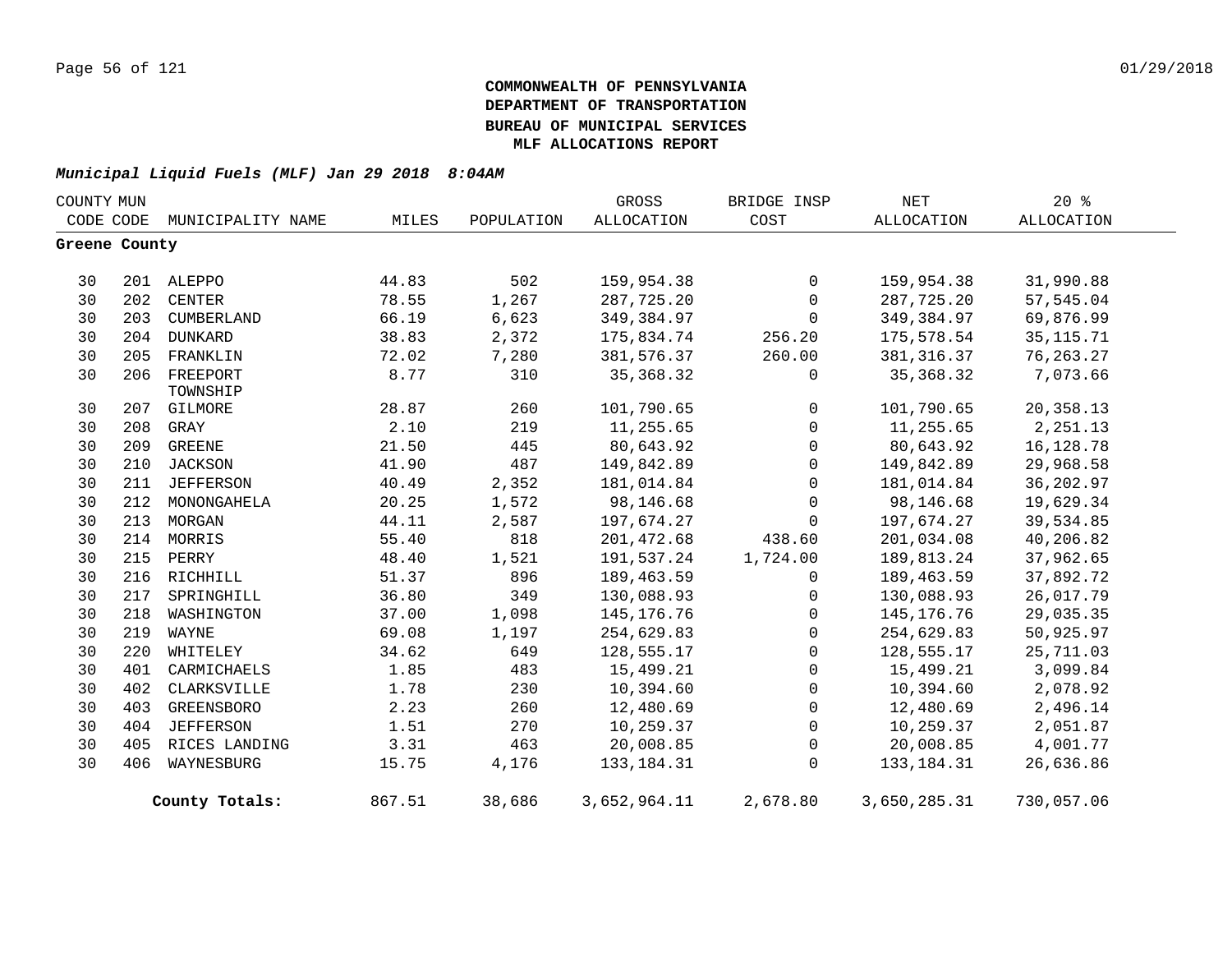| COUNTY MUN |     |                             |       |            | GROSS      | BRIDGE INSP    | NET        | 20%        |  |
|------------|-----|-----------------------------|-------|------------|------------|----------------|------------|------------|--|
|            |     | CODE CODE MUNICIPALITY NAME | MILES | POPULATION | ALLOCATION | COST           | ALLOCATION | ALLOCATION |  |
|            |     | Huntingdon County           |       |            |            |                |            |            |  |
|            |     |                             |       |            |            |                |            |            |  |
| 31         |     | 201 BARREE                  | 10.63 | 469        | 44,664.48  | 0              | 44,664.48  | 8,932.90   |  |
| 31         |     | 202 BRADY                   | 5.69  | 1,172      | 41,635.12  | $\overline{0}$ | 41,635.12  | 8,327.02   |  |
| 31         |     | 203 CARBON                  | 3.46  | 375        | 18,817.85  | 1,151.20       | 17,666.65  | 3,533.33   |  |
| 31         |     | 204 CASS                    | 18.88 | 1,119      | 84,834.09  | $\overline{0}$ | 84,834.09  | 16,966.82  |  |
| 31         | 205 | CLAY                        | 23.18 | 926        | 95,534.77  | 410.00         | 95,124.77  | 19,024.95  |  |
| 31         | 206 | CROMWELL                    | 39.24 | 1,510      | 160,616.81 | 1,351.80       | 159,265.01 | 31,853.00  |  |
| 31         | 207 | DUBLIN                      | 28.33 | 1,290      | 119,806.57 | 526.80         | 119,279.77 | 23,855.95  |  |
| 31         | 208 | FRANKLIN                    | 2.48  | 466        | 17,284.08  | 410.00         | 16,874.08  | 3,374.82   |  |
| 31         | 209 | HENDERSON                   | 27.92 | 933        | 111,560.24 | 131.00         | 111,429.24 | 22, 285.85 |  |
| 31         | 210 | HOPEWELL                    | 10.50 | 586        | 46,480.76  | $\overline{0}$ | 46,480.76  | 9,296.15   |  |
| 31         | 211 | JACKSON                     | 26.26 | 872        | 104,820.95 | 2,935.00       | 101,885.95 | 20,377.19  |  |
| 31         |     | 212 JUNIATA                 | 15.35 | 554        | 62,124.30  | 0              | 62,124.30  | 12,424.86  |  |
| 31         |     | 213 LINCOLN                 | 5.91  | 338        | 26, 319.23 | 410.00         | 25,909.23  | 5,181.85   |  |
| 31         |     | 214 LOGAN                   | 7.11  | 678        | 36,886.74  | $\mathsf{O}$   | 36,886.74  | 7,377.35   |  |
| 31         |     | 215 MILLER                  | 9.96  | 462        | 42, 283.57 | $\mathsf{O}$   | 42, 283.57 | 8,456.71   |  |
| 31         |     | 216 MORRIS                  | 4.21  | 410        | 22,005.89  | $\mathbf 0$    | 22,005.89  | 4,401.18   |  |
| 31         |     | 217 ONEIDA                  | 10.10 | 1,077      | 54,590.93  | 410.00         | 54,180.93  | 10,836.19  |  |
| 31         |     | 218 PENN                    | 21.43 | 1,077      | 92,574.46  | $\mathbf 0$    | 92,574.46  | 18,514.89  |  |
| 31         |     | 219 PORTER                  | 21.00 | 1,968      | 108,283.59 | 1,159.20       | 107,124.39 | 21,424.88  |  |
| 31         |     | 220 SHIRLEY                 | 37.01 | 2,524      | 172,659.02 | $\mathsf{O}$   | 172,659.02 | 34,531.80  |  |
| 31         |     | 221 SMITHFIELD              | 7.78  | 4,390      | 110,584.31 | $\mathsf{O}$   | 110,584.31 | 22, 116.86 |  |
| 31         | 222 | SPRINGFIELD                 | 28.54 | 654        | 108,268.35 | $\mathbf 0$    | 108,268.35 | 21,653.67  |  |
| 31         | 223 | SPRUCE CREEK                | 4.56  | 240        | 19,907.00  | 1,230.00       | 18,677.00  | 3,735.40   |  |
| 31         | 224 | TELL                        | 34.06 | 662        | 126,928.01 | 0              | 126,928.01 | 25,385.60  |  |
| 31         | 225 | TODD                        | 25.51 | 952        | 103,846.47 | $\Omega$       | 103,846.47 | 20,769.29  |  |
| 31         | 226 | UNION                       | 23.06 | 1,029      | 97,115.08  | 1,230.00       | 95,885.08  | 19,177.02  |  |
| 31         | 227 | WALKER                      | 17.74 | 1,947      | 96,950.25  | $\mathbf 0$    | 96,950.25  | 19,390.05  |  |
| 31         | 228 | WARRIORS MARK               | 12.75 | 1,796      | 77,314.86  | 406.80         | 76,908.06  | 15,381.61  |  |
| 31         | 229 | WEST                        | 17.82 | 571        | 70,732.17  | 820.00         | 69,912.17  | 13,982.43  |  |
| 31         | 230 | WOOD                        | 4.47  | 708        | 28,613.67  | $\overline{0}$ | 28,613.67  | 5,722.73   |  |
| 31         |     | 401 ALEXANDRIA              | 1.70  | 346        | 12,359.27  | $\mathsf{O}$   | 12,359.27  | 2,471.85   |  |
| 31         | 402 | BIRMINGHAM                  | 0.27  | 90         | 2,637.54   | $\mathsf{O}$   | 2,637.54   | 527.51     |  |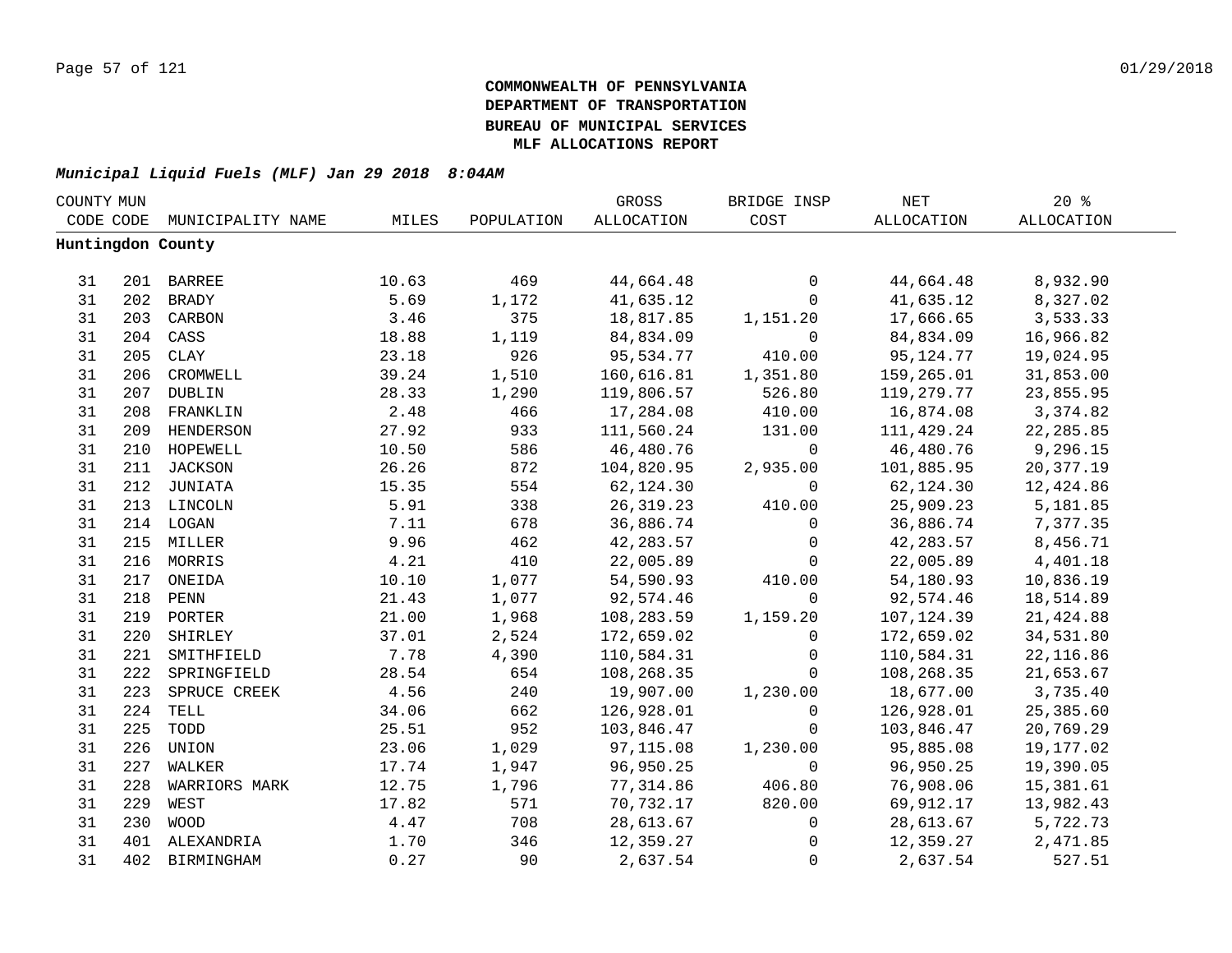| COUNTY MUN |           |                   |        |            | GROSS        | BRIDGE INSP | NET          | $20*$       |  |
|------------|-----------|-------------------|--------|------------|--------------|-------------|--------------|-------------|--|
|            | CODE CODE | MUNICIPALITY NAME | MILES  | POPULATION | ALLOCATION   | COST        | ALLOCATION   | ALLOCATION  |  |
| 31         | 403       | BROAD TOP CITY    | 3.79   | 452        | 21,406.30    | $\Omega$    | 21,406.30    | 4,281.26    |  |
| 31         | 404       | CASSVILLE         | 0.95   | 143        | 5,937.40     |             | 5,937.40     | 1,187.48    |  |
| 31         | 405       | COALMONT          | 0.50   | 106        | 3,716.58     |             | 3,716.58     | 743.32      |  |
| 31         | 406       | DUDLEY            | 1.56   | 184        | 8,771.61     |             | 8,771.61     | 1,754.32    |  |
| 31         | 407       | HUNTINGDON        | 23.93  | 7,093      | 216,756.23   |             | 216,756.23   | 43, 351. 25 |  |
| 31         | 408       | MAPLETON          | 2.92   | 441        | 18,277.91    |             | 18,277.91    | 3,655.58    |  |
| 31         | 409       | MARKLESBURG       | 1.57   | 204        | 9,190.11     |             | 9,190.11     | 1,838.02    |  |
| 31         | 410       | MILL CREEK        | 1.81   | 328        | 12,381.58    | 570.40      | 11,811.18    | 2,362.24    |  |
| 31         | 411       | MOUNT UNION       | 14.22  | 2,447      | 94,773.95    | 535.60      | 94,238.35    | 18,847.67   |  |
| 31         | 412       | ORBISONIA         | 3.18   | 428        | 18,899.33    | $\Omega$    | 18,899.33    | 3,779.87    |  |
| 31         | 413       | PETERSBURG        | 1.93   | 480        | 15,709.67    |             | 15,709.67    | 3, 141.93   |  |
| 31         | 414       | ROCKHILL          | 2.60   | 371        | 15,857.71    |             | 15,857.71    | 3,171.54    |  |
| 31         | 415       | SALTILLO          | 1.51   | 346        | 11,722.29    |             | 11,722.29    | 2,344.46    |  |
| 31         | 416       | SHADE GAP         | 0.43   | 105        | 3,462.67     |             | 3,462.67     | 692.53      |  |
| 31         | 417       | SHIRLEYSBURG      | 1.60   | 150        | 8,251.25     |             | 8,251.25     | 1,650.25    |  |
| 31         | 418       | THREE SPRINGS     | 1.49   | 444        | 13,541.60    | $\Omega$    | 13,541.60    | 2,708.32    |  |
|            |           | County Totals:    | 570.90 | 45,913     | 2,797,696.62 | 13,687.80   | 2,784,008.82 | 556,801.76  |  |
|            |           |                   |        |            |              |             |              |             |  |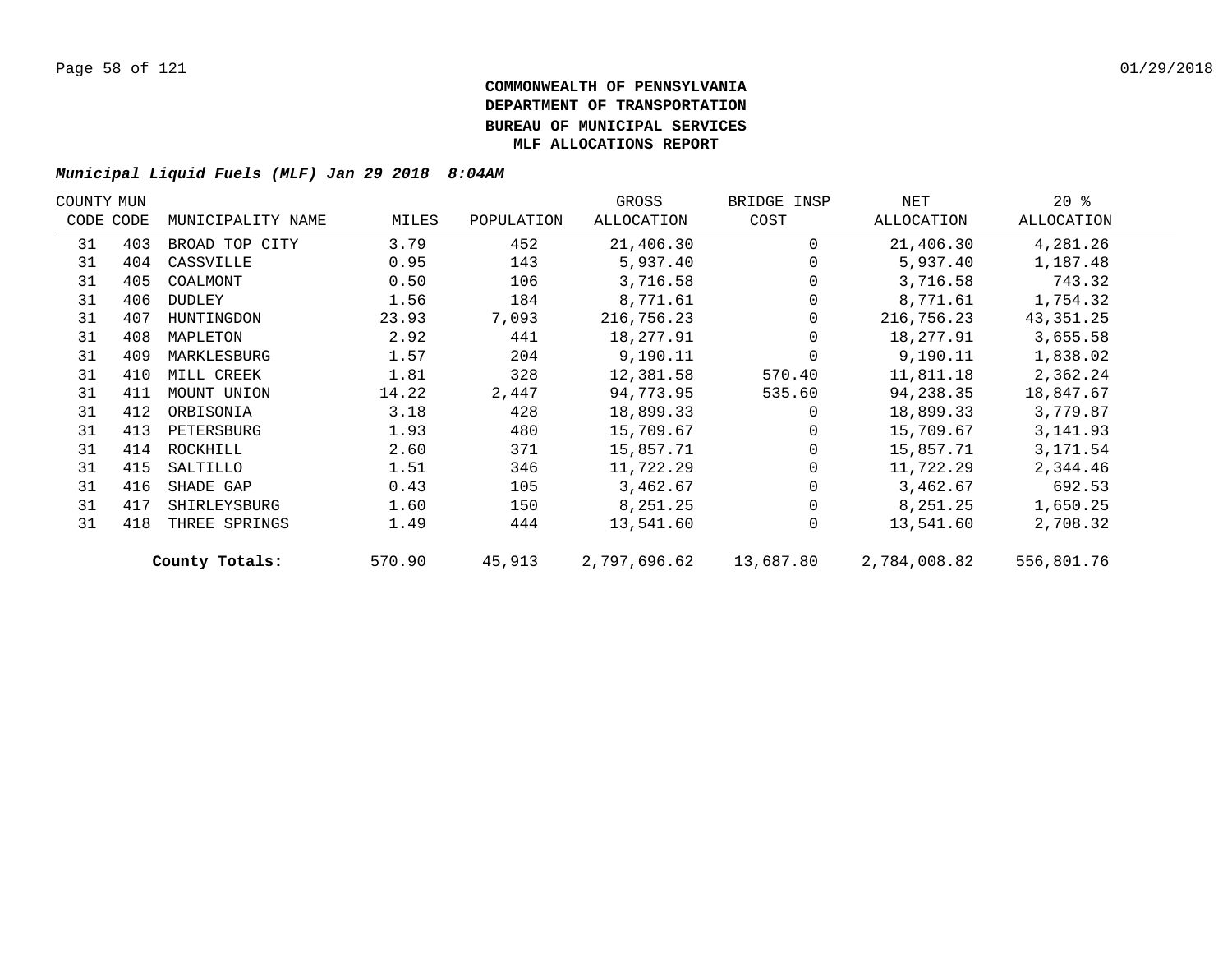| COUNTY MUN     |     |                      |       |            | GROSS             | BRIDGE INSP  | <b>NET</b>  | $20*$             |  |
|----------------|-----|----------------------|-------|------------|-------------------|--------------|-------------|-------------------|--|
| CODE CODE      |     | MUNICIPALITY NAME    | MILES | POPULATION | <b>ALLOCATION</b> | COST         | ALLOCATION  | <b>ALLOCATION</b> |  |
| Indiana County |     |                      |       |            |                   |              |             |                   |  |
|                |     |                      |       |            |                   |              |             |                   |  |
| 32             |     | 201 ARMSTRONG        | 62.91 | 2,998      | 268,612.07        | 0            | 268,612.07  | 53,722.41         |  |
| 32             | 202 | <b>BANKS</b>         | 19.57 | 1,018      | 85,203.20         | $\mathsf{O}$ | 85,203.20   | 17,040.64         |  |
| 32             | 203 | BLACK LICK           | 25.05 | 1,237      | 107,790.24        | $\mathbf 0$  | 107,790.24  | 21,558.05         |  |
| 32             | 204 | BRUSH VALLEY         | 46.55 | 1,858      | 191,821.97        | 0            | 191,821.97  | 38, 364.39        |  |
| 32             | 205 | <b>BUFFINGTON</b>    | 25.83 | 1,328      | 112,156.81        | 0            | 112,156.81  | 22, 431.36        |  |
| 32             | 206 | <b>BURRELL</b>       | 44.38 | 4,393      | 233,342.70        | $\mathbf 0$  | 233,342.70  | 46,668.54         |  |
| 32             | 207 | CANOE                | 38.85 | 1,505      | 159,213.09        | 0            | 159,213.09  | 31,842.62         |  |
| 32             | 208 | <b>CENTER</b>        | 48.72 | 4,764      | 255,033.74        | $\mathsf 0$  | 255,033.74  | 51,006.75         |  |
| 32             | 209 | CHERRYHILL           | 64.85 | 2,765      | 270,630.91        | $\mathbf 0$  | 270,630.91  | 54, 126. 18       |  |
| 32             | 210 | CONEMAUGH            | 48.68 | 2,294      | 207,355.20        | 0            | 207, 355.20 | 41, 471.04        |  |
| 32             | 211 | EAST MAHONING        | 34.82 | 1,077      | 137,464.13        | 0            | 137,464.13  | 27,492.83         |  |
| 32             |     | 212 EAST             | 28.12 | 2,366      | 139,814.20        | $\mathbf 0$  | 139,814.20  | 27,962.84         |  |
|                |     | WHEATFIELD           |       |            |                   |              |             |                   |  |
| 32             | 213 | GRANT                | 32.38 | 741        | 122,816.50        | 0            | 122,816.50  | 24,563.30         |  |
| 32             |     | 214 GREEN            | 66.21 | 3,839      | 295,863.46        | 0            | 295,863.46  | 59,172.69         |  |
| 32             |     | 215 MONTGOMERY       | 33.93 | 1,568      | 143,931.57        | $\mathbf 0$  | 143,931.57  | 28,786.31         |  |
| 32             |     | 216 NORTH MAHONING   | 29.29 | 1,428      | 125,681.24        | 0            | 125,681.24  | 25, 136. 25       |  |
| 32             |     | 217 PINE             | 26.77 | 2,033      | 128,878.51        | 0            | 128,878.51  | 25,775.70         |  |
| 32             |     | 218 RAYNE            | 72.32 | 2,992      | 300,043.38        | $\mathsf 0$  | 300,043.38  | 60,008.68         |  |
| 32             | 219 | SOUTH MAHONING       | 41.83 | 1,841      | 175,671.05        | 0            | 175,671.05  | 35, 134. 21       |  |
| 32             | 220 | WASHINGTON           | 61.67 | 1,808      | 241,548.98        | 0            | 241,548.98  | 48,309.80         |  |
| 32             | 221 | WEST MAHONING        | 34.26 | 1,357      | 140,976.39        | $\mathsf{O}$ | 140,976.39  | 28, 195. 28       |  |
| 32             | 222 | WEST                 | 35.81 | 2,314      | 164,593.81        | $\Omega$     | 164,593.81  | 32,918.76         |  |
|                |     | WHEATFIELD           |       |            |                   |              |             |                   |  |
| 32             | 223 | WHITE                | 83.65 | 15,821     | 584,969.35        | $\mathbf 0$  | 584,969.35  | 116,993.87        |  |
| 32             |     | 224 YOUNG            | 42.31 | 1,775      | 176,009.82        | $\mathsf{O}$ | 176,009.82  | 35,201.96         |  |
| 32             |     | 401 ARMAGH           | 0.50  | 122        | 4,024.57          | $\mathbf 0$  | 4,024.57    | 804.91            |  |
| 32             | 402 | <b>BLAIRSVILLE</b>   | 14.77 | 3,412      | 115,192.83        | $\mathbf 0$  | 115,192.83  | 23,038.57         |  |
| 32             | 403 | CHERRY TREE          | 2.21  | 364        | 14,415.50         | 0            | 14,415.50   | 2,883.10          |  |
| 32             | 404 | CLYMER               | 10.12 | 1,357      | 60,047.60         | $\mathbf 0$  | 60,047.60   | 12,009.52         |  |
| 32             | 405 | CREEKSIDE            | 2.14  | 309        | 13, 122. 14       | 0            | 13, 122. 14 | 2,624.43          |  |
| 32             | 406 | <b>GLEN CAMPBELL</b> | 3.69  | 245        | 17,086.56         | 0            | 17,086.56   | 3, 417.31         |  |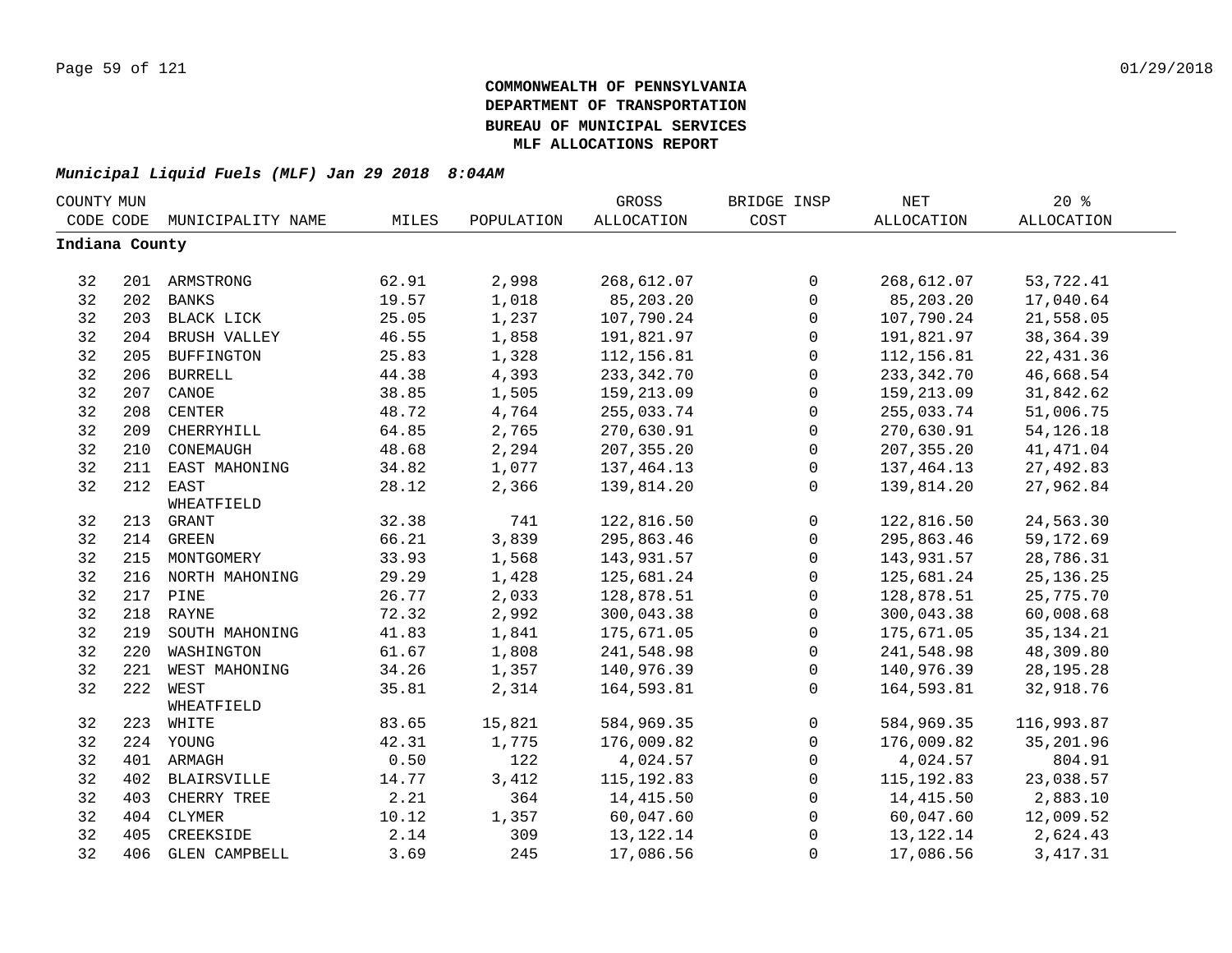|           | COUNTY MUN |                   |         |            | GROSS        | BRIDGE INSP | NET          | $20*$        |  |
|-----------|------------|-------------------|---------|------------|--------------|-------------|--------------|--------------|--|
| CODE CODE |            | MUNICIPALITY NAME | MILES   | POPULATION | ALLOCATION   | COST        | ALLOCATION   | ALLOCATION   |  |
| 32        | 407        | HOMER CITY        | 8.19    | 1,707      | 60,314.39    | $\mathbf 0$ | 60,314.39    | 12,062.88    |  |
| 32        | 408        | INDIANA           | 34.26   | 13,975     | 383,857.31   | 0           | 383,857.31   | 76,771.46    |  |
| 32        | 410        | MARION CENTER     | 2.02    | 451        | 15,453.17    | 0           | 15,453.17    | 3,090.63     |  |
| 32        | 411        | PLUMVILLE         | 1.73    | 307        | 11,709.14    | 0           | 11,709.14    | 2,341.83     |  |
| 32        | 412        | SALTSBURG         | 3.83    | 873        | 29,644.13    | 0           | 29,644.13    | 5,928.83     |  |
| 32        | 413        | SHELOCTA          | 0.93    | 130        | 5,620.12     | 0           | 5,620.12     | 1,124.02     |  |
| 32        | 414        | SMICKSBURG        | 0.75    | 46         | 3,399.79     | 0           | 3,399.79     | 679.96       |  |
| 32        | 415        | ERNEST            | 2.09    | 462        | 15,899.57    | $\Omega$    | 15,899.57    | 3,179.91     |  |
|           |            | County Totals:    | 1135.99 | 88,880     | 5,519,209.14 | 0           | 5,519,209.14 | 1,103,841.83 |  |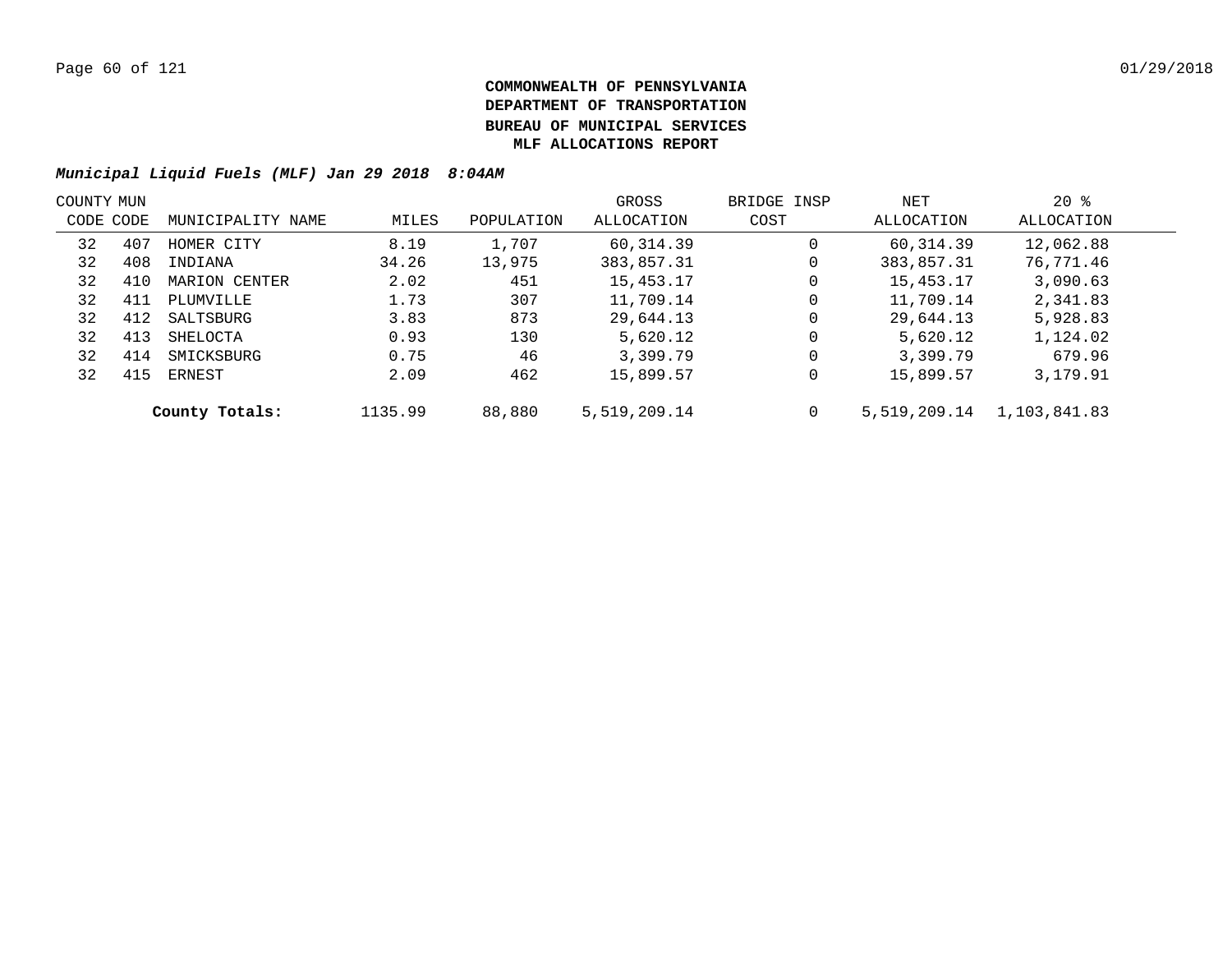|                  | COUNTY MUN |                   |       |            | GROSS             | BRIDGE INSP         | NET        | $20*$             |  |
|------------------|------------|-------------------|-------|------------|-------------------|---------------------|------------|-------------------|--|
| CODE CODE        |            | MUNICIPALITY NAME | MILES | POPULATION | <b>ALLOCATION</b> | COST                | ALLOCATION | <b>ALLOCATION</b> |  |
| Jefferson County |            |                   |       |            |                   |                     |            |                   |  |
|                  |            |                   |       |            |                   |                     |            |                   |  |
| 33               |            | 201 BARNETT       | 7.72  | 254        | 30,770.27         | 0                   | 30,770.27  | 6, 154.05         |  |
| 33               | 202        | BEAVER            | 26.56 | 498        | 98,627.65         | $\mathsf{O}$        | 98,627.65  | 19,725.53         |  |
| 33               |            | 203 BELL          | 28.86 | 2,056      | 136,327.91        | $\mathsf{O}$        | 136,327.91 | 27, 265.58        |  |
| 33               | 204        | <b>CLOVER</b>     | 17.86 | 448        | 68,498.65         | $\mathsf{O}\xspace$ | 68,498.65  | 13,699.73         |  |
| 33               | 205        | ELDRED            | 40.82 | 1,226      | 160,447.06        | 0                   | 160,447.06 | 32,089.41         |  |
| 33               | 206        | GASKILL           | 13.05 | 708        | 57, 377.92        | $\mathbf 0$         | 57, 377.92 | 11, 475.58        |  |
| 33               | 207        | HEATH             | 14.53 | 124        | 51,098.32         | $\mathbf 0$         | 51,098.32  | 10,219.66         |  |
| 33               | 208        | HENDERSON         | 34.16 | 1,816      | 149,476.33        | $\mathsf{O}$        | 149,476.33 | 29,895.27         |  |
| 33               | 209        | KNOX              | 33.60 | 1,042      | 132,700.41        | $\mathbf 0$         | 132,700.41 | 26,540.08         |  |
| 33               | 210        | MCCALMONT         | 27.47 | 1,082      | 112,919.66        | $\mathbf 0$         | 112,919.66 | 22,583.93         |  |
| 33               | 211        | OLIVER            | 37.69 | 1,083      | 147,201.23        | $\mathbf 0$         | 147,201.23 | 29,440.25         |  |
| 33               | 212        | PERRY             | 36.33 | 1,226      | 145,394.42        | $\mathbf 0$         | 145,394.42 | 29,078.88         |  |
| 33               | 213        | PINE CREEK        | 20.25 | 1,352      | 93,911.96         | $\mathbf 0$         | 93,911.96  | 18,782.39         |  |
| 33               | 214        | POLK              | 17.51 | 265        | 63,802.75         | 0                   | 63,802.75  | 12,760.55         |  |
| 33               | 215        | PORTER            | 27.26 | 305        | 97,259.36         | 0                   | 97,259.36  | 19,451.87         |  |
| 33               |            | 216 RINGGOLD      | 26.78 | 741        | 104,042.64        | 0                   | 104,042.64 | 20,808.53         |  |
| 33               |            | 217 ROSE          | 20.78 | 1,255      | 93,821.65         | $\mathsf{O}\xspace$ | 93,821.65  | 18,764.33         |  |
| 33               | 218        | SNYDER            | 35.68 | 2,547      | 168,642.94        | $\mathsf{O}\xspace$ | 168,642.94 | 33,728.59         |  |
| 33               |            | 219 UNION         | 30.28 | 855        | 117,970.66        | $\mathsf{O}\xspace$ | 117,970.66 | 23,594.13         |  |
| 33               | 220        | WARSAW            | 43.78 | 1,424      | 174,181.64        | $\mathsf{O}$        | 174,181.64 | 34,836.33         |  |
| 33               | 221        | WASHINGTON        | 57.05 | 1,926      | 228,331.90        | $\mathsf{O}$        | 228,331.90 | 45,666.38         |  |
| 33               | 222        | WINSLOW           | 51.15 | 2,622      | 221,949.41        | $\mathbf 0$         | 221,949.41 | 44,389.88         |  |
| 33               |            | 223 YOUNG         | 27.62 | 1,749      | 126, 261.47       | $\mathbf 0$         | 126,261.47 | 25, 252. 29       |  |
| 33               |            | 401 BIG RUN       | 2.80  | 624        | 21,398.15         | $\mathbf 0$         | 21,398.15  | 4,279.63          |  |
| 33               | 402        | <b>BROCKWAY</b>   | 9.73  | 2,072      | 72,503.01         | $\mathsf{O}$        | 72,503.01  | 14,500.60         |  |
| 33               | 403        | <b>BROOKVILLE</b> | 24.82 | 3,924      | 158,740.61        | $\mathsf{O}$        | 158,740.61 | 31,748.12         |  |
| 33               | 404        | CORSICA           | 2.21  | 357        | 14,280.76         | 0                   | 14,280.76  | 2,856.15          |  |
| 33               | 405        | FALLS CREEK       | 4.72  | 1,037      | 35,784.63         | $\mathsf{O}$        | 35,784.63  | 7,156.93          |  |
| 33               | 406        | PUNXSUTAWNEY      | 24.43 | 5,962      | 196,662.11        | $\mathsf{O}$        | 196,662.11 | 39, 332.42        |  |
| 33               | 407        | REYNOLDSVILLE     | 12.57 | 2,759      | 95,247.94         | $\mathbf 0$         | 95,247.94  | 19,049.59         |  |
| 33               | 408        | SUMMERVILLE       | 4.63  | 528        | 25,685.29         | 0                   | 25,685.29  | 5,137.06          |  |
| 33               | 409        | SYKESVILLE        | 6.61  | 1,157      | 44,430.67         | 0                   | 44,430.67  | 8,886.13          |  |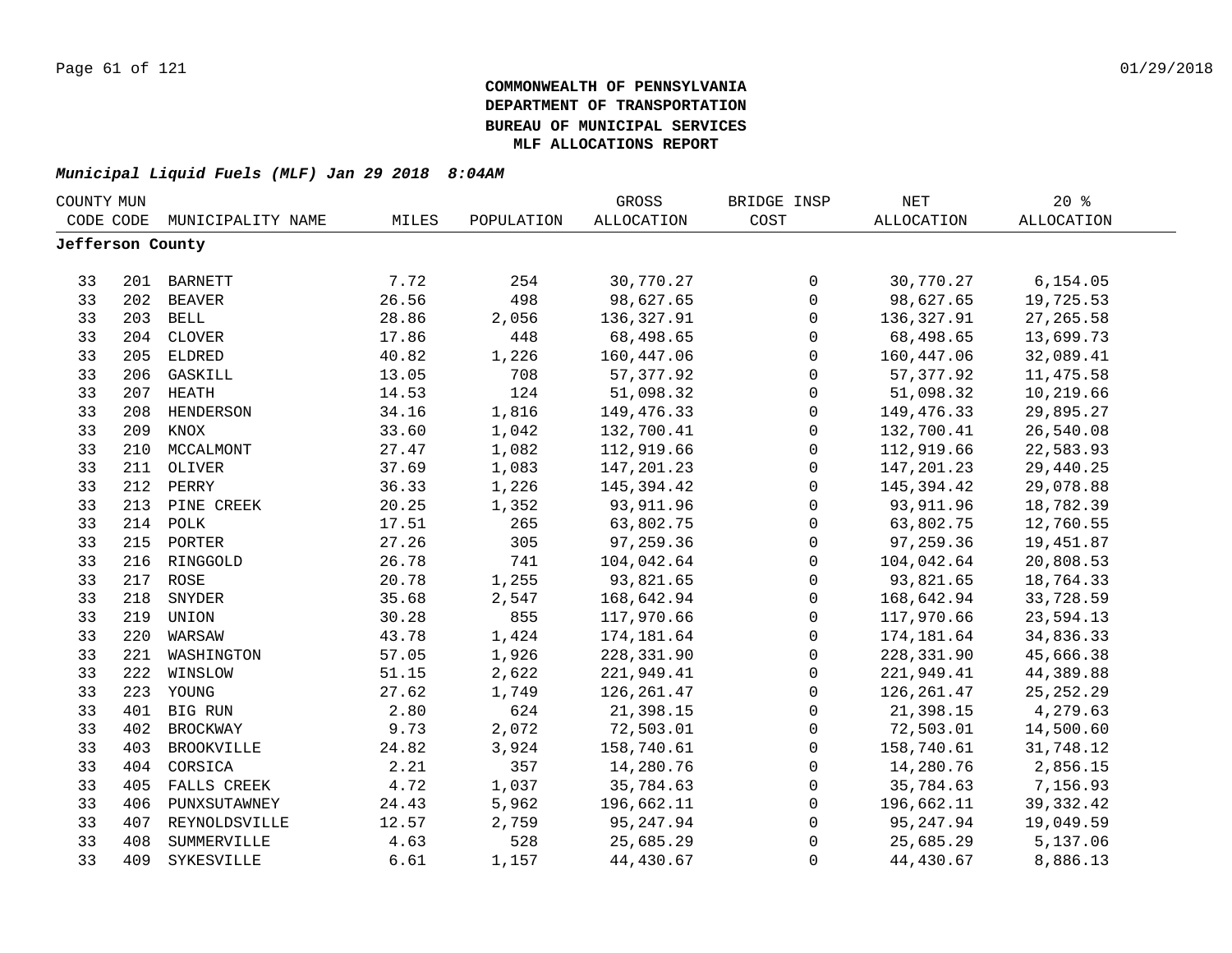| COUNTY MUN |     |                   |        |            | GROSS        | BRIDGE INSP | NET          | $20*$      |  |
|------------|-----|-------------------|--------|------------|--------------|-------------|--------------|------------|--|
| CODE CODE  |     | MUNICIPALITY NAME | MILES  | POPULATION | ALLOCATION   | COST        | ALLOCATION   | ALLOCATION |  |
| 33         | 410 | TIMBLIN           | 1.77   | 157        | 8,955.92     |             | 8,955.92     | 1,791.18   |  |
| 33         | 41  | WORTHVILLE        | 0.20   | 67         | 1,960.14     |             | 1,960.14     | 392.03     |  |
|            |     | County Totals:    | 771.28 | 45,248     | 3,456,665.44 |             | 3,456,665.44 | 691,333.09 |  |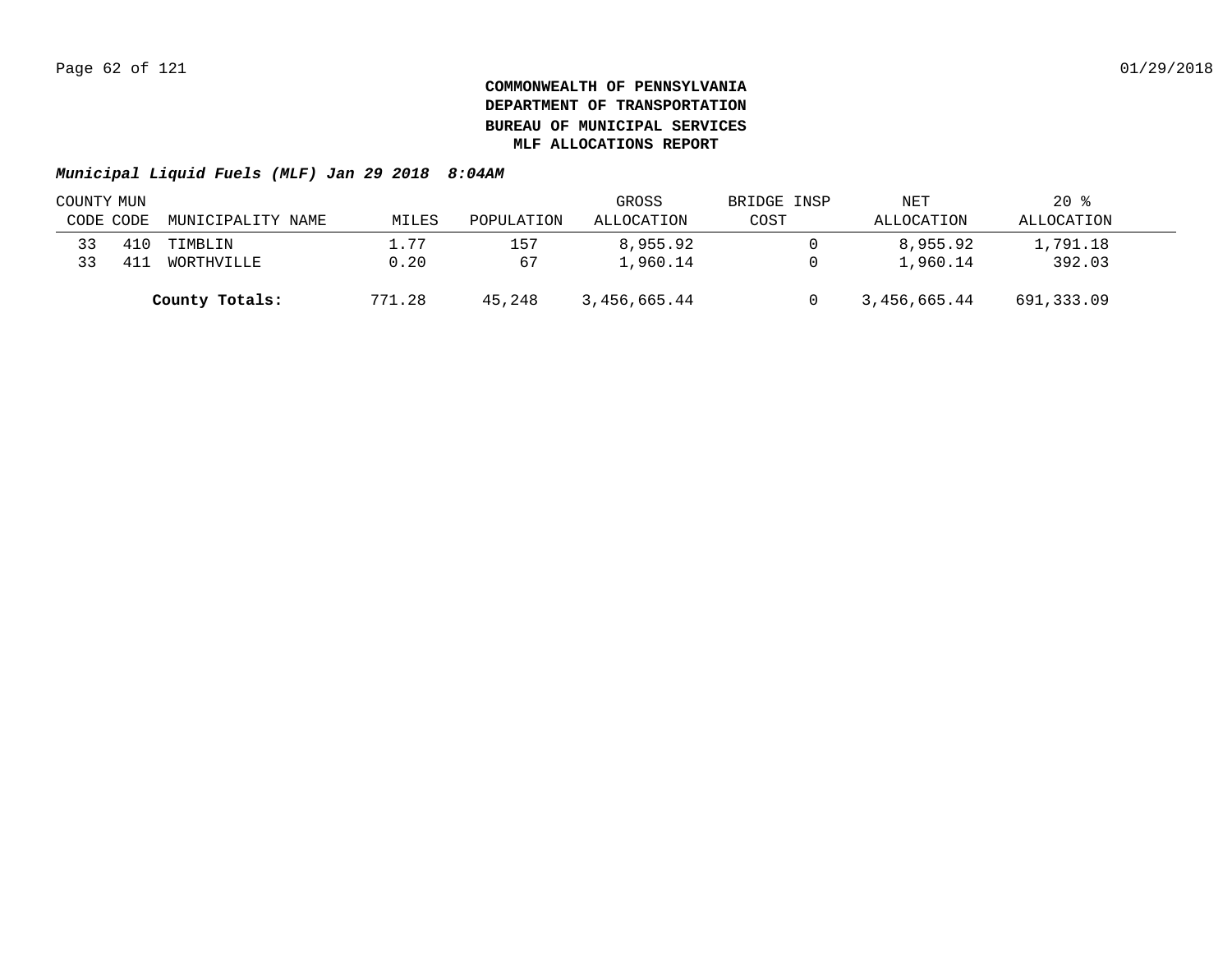| COUNTY MUN     |     |                   |        |            | GROSS        | BRIDGE INSP  | NET          | $20*$      |
|----------------|-----|-------------------|--------|------------|--------------|--------------|--------------|------------|
| CODE CODE      |     | MUNICIPALITY NAME | MILES  | POPULATION | ALLOCATION   | COST         | ALLOCATION   | ALLOCATION |
| Juniata County |     |                   |        |            |              |              |              |            |
| 34             | 201 | BEALE             | 9.24   | 830        | 46,953.33    | $\Omega$     | 46,953.33    | 9,390.67   |
| 34             | 202 | DELAWARE          | 31.40  | 1,547      | 135,045.59   | 0            | 135,045.59   | 27,009.12  |
| 34             | 203 | FAYETTE           | 47.93  | 3,478      | 227,631.39   | 0            | 227,631.39   | 45,526.28  |
| 34             | 204 | FERMANAGH         | 35.59  | 2,811      | 173,422.90   | $\mathbf{0}$ | 173,422.90   | 34,684.58  |
| 34             | 205 | GREENWOOD         | 25.83  | 617        | 98,470.92    | $\Omega$     | 98,470.92    | 19,694.18  |
| 34             |     | 206 LACK          | 25.24  | 785        | 99,726.78    | $\Omega$     | 99,726.78    | 19,945.36  |
| 34             | 207 | MILFORD           | 11.27  | 2,088      | 77,973.82    | 0            | 77,973.82    | 15,594.76  |
| 34             | 208 | MONROE            | 32.62  | 2,237      | 152,417.24   | 0            | 152,417.24   | 30,483.45  |
| 34             | 209 | SPRUCE HILL       | 19.13  | 834        | 80,186.32    | $\Omega$     | 80,186.32    | 16,037.26  |
| 34             | 210 | SUSQUEHANNA       | 33.19  | 1,250      | 135,329.61   | $\Omega$     | 135,329.61   | 27,065.92  |
| 34             | 211 | TURBETT           | 8.23   | 981        | 46, 473.89   | $\Omega$     | 46,473.89    | 9,294.78   |
| 34             | 212 | TUSCARORA         | 22.57  | 1,240      | 99,533.84    | $\Omega$     | 99,533.84    | 19,906.77  |
| 34             | 213 | WALKER            | 32.82  | 2,738      | 162,731.37   |              | 162,731.37   | 32,546.27  |
| 34             | 401 | MIFFLIN           | 1.99   | 642        | 19,029.10    | 0            | 19,029.10    | 3,805.82   |
| 34             | 402 | MIFFLINTOWN       | 2.02   | 936        | 24,788.82    | $\Omega$     | 24,788.82    | 4,957.76   |
| 34             | 403 | PORT ROYAL        | 5.09   | 925        | 34,869.19    | $\Omega$     | 34,869.19    | 6,973.84   |
| 34             | 404 | THOMPSONTOWN      | 2.33   | 697        | 21, 227.63   | $\Omega$     | 21,227.63    | 4,245.53   |
|                |     | County Totals:    | 346.49 | 24,636     | 1,635,811.74 | $\Omega$     | 1,635,811.74 | 327,162.35 |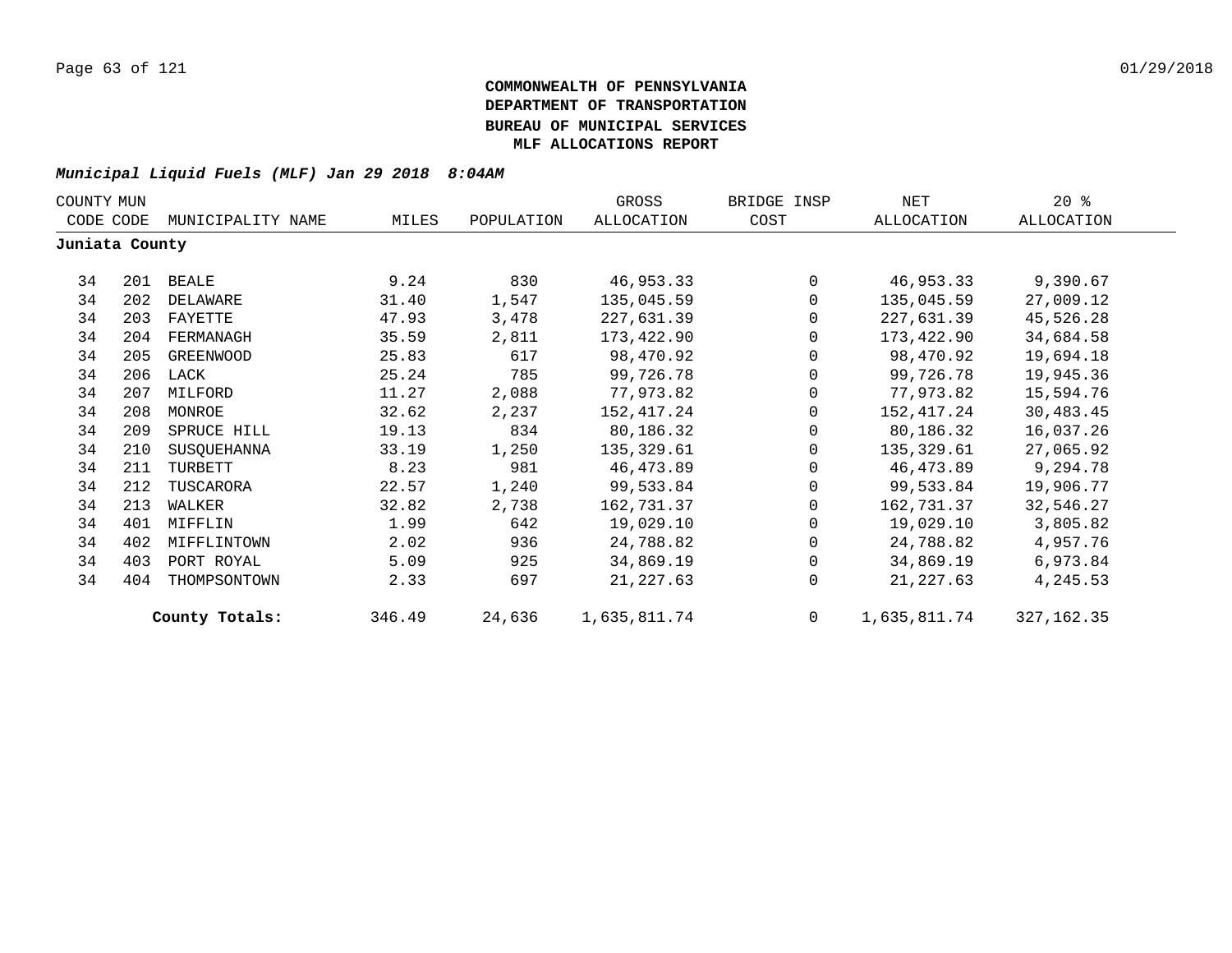| COUNTY MUN |     |                    |        |            | GROSS             | BRIDGE INSP         | NET          | 20%               |  |
|------------|-----|--------------------|--------|------------|-------------------|---------------------|--------------|-------------------|--|
| CODE CODE  |     | MUNICIPALITY NAME  | MILES  | POPULATION | <b>ALLOCATION</b> | COST                | ALLOCATION   | <b>ALLOCATION</b> |  |
|            |     | Lackawanna County  |        |            |                   |                     |              |                   |  |
|            |     |                    |        |            |                   |                     |              |                   |  |
| 35         |     | 201 WAVERLY        | 9.92   | 1,743      | 66,807.14         | $\mathsf{O}$        | 66,807.14    | 13,361.43         |  |
| 35         |     | 202 BENTON         | 31.29  | 1,908      | 141,625.61        | $\mathbf 0$         | 141,625.61   | 28, 325. 12       |  |
| 35         |     | 203 CARBONDALE     | 4.77   | 1,115      | 37,453.66         | $\mathbf 0$         | 37,453.66    | 7,490.73          |  |
| 35         |     | 204 CLIFTON        | 4.58   | 1,480      | 43,842.49         | $\mathsf{O}\xspace$ | 43,842.49    | 8,768.50          |  |
| 35         | 205 | COVINGTON          | 25.20  | 2,284      | 128,446.57        | $\mathbf 0$         | 128,446.57   | 25,689.31         |  |
| 35         | 206 | ELMHURST           | 8.83   | 894        | 46,810.74         | $\Omega$            | 46,810.74    | 9,362.15          |  |
| 35         | 207 | FELL               | 16.86  | 2,178      | 98,446.58         | 471.00              | 97,975.58    | 19,595.12         |  |
| 35         | 208 | GLENBURN           | 8.86   | 1,246      | 53,686.88         | $\mathbf 0$         | 53,686.88    | 10,737.38         |  |
| 35         | 209 | GREENFIELD         | 30.32  | 2,105      | 142,165.72        | $\mathsf{O}$        | 142,165.72   | 28, 433. 14       |  |
| 35         | 210 | <b>JEFFERSON</b>   | 27.99  | 3,731      | 165,652.93        | $\mathsf{O}$        | 165,652.93   | 33,130.59         |  |
| 35         |     | 211 LA PLUME       | 3.71   | 602        | 24,025.43         | $\mathbf 0$         | 24,025.43    | 4,805.09          |  |
| 35         | 212 | THORNHURST         | 1.59   | 1,085      | 26, 215.32        | $\mathsf{O}\xspace$ | 26, 215.32   | 5,243.06          |  |
| 35         | 213 | MADISON            | 20.68  | 2,750      | 122, 263.31       | $\mathsf{O}\xspace$ | 122, 263.31  | 24,452.66         |  |
| 35         | 214 | <b>NEWTON</b>      | 28.18  | 2,846      | 149,254.75        | $\mathsf{O}$        | 149, 254. 75 | 29,850.95         |  |
| 35         |     | 215 NORTH ABINGTON | 10.43  | 703        | 48,498.18         | $\mathbf 0$         | 48,498.18    | 9,699.64          |  |
| 35         |     | 216 RANSOM         | 14.10  | 1,420      | 74,603.14         | 0                   | 74,603.14    | 14,920.63         |  |
| 35         |     | 217 ROARING BROOK  | 25.91  | 1,907      | 123,570.04        | $\mathbf 0$         | 123,570.04   | 24,714.01         |  |
| 35         | 218 | SCOTT              | 34.92  | 4,905      | 211,483.65        | $\mathsf{O}$        | 211, 483.65  | 42,296.73         |  |
| 35         | 219 | SOUTH ABINGTON     | 39.38  | 9,073      | 306,664.55        | $\mathsf{O}$        | 306,664.55   | 61,332.91         |  |
| 35         | 220 | SPRING BROOK       | 27.87  | 2,768      | 146,714.08        | 0                   | 146,714.08   | 29, 342.82        |  |
| 35         | 221 | WEST ABINGTON      | 5.51   | 250        | 23, 284. 31       | $\mathbf 0$         | 23, 284. 31  | 4,656.86          |  |
| 35         | 301 | CARBONDALE         | 28.28  | 8,891      | 265,948.80        | 531.20              | 265, 417.60  | 53,083.52         |  |
| 35         | 302 | SCRANTON           | 263.38 | 76,089     | 2,347,594.53      | 12,973.00           | 2,334,621.53 | 466,924.31        |  |
| 35         |     | 401 ARCHBALD       | 35.77  | 6,984      | 254,351.42        | $\mathbf 0$         | 254,351.42   | 50,870.28         |  |
| 35         | 402 | BLAKELY            | 23.74  | 6,564      | 205,936.65        | $\mathbf 0$         | 205,936.65   | 41,187.33         |  |
| 35         | 403 | CLARKS GREEN       | 6.33   | 1,476      | 49,632.32         | $\mathbf 0$         | 49,632.32    | 9,926.46          |  |
| 35         | 404 | CLARKS SUMMIT      | 24.48  | 5,116      | 180,545.27        | 0                   | 180,545.27   | 36,109.05         |  |
| 35         | 405 | <b>DALTON</b>      | 8.20   | 1,234      | 51,243.25         | $\mathbf 0$         | 51, 243. 25  | 10,248.65         |  |
| 35         | 406 | DICKSON CITY       | 22.65  | 6,070      | 192,773.57        | $\mathbf 0$         | 192,773.57   | 38,554.71         |  |
| 35         | 407 | DUNMORE            | 52.29  | 14,057     | 445,880.88        | 936.80              | 444,944.08   | 88,988.82         |  |
| 35         | 408 | JERMYN             | 10.19  | 2,169      | 75,912.28         | $\mathsf{O}$        | 75,912.28    | 15,182.46         |  |
| 35         | 409 | MAYFIELD           | 7.21   | 1,807      | 58,953.85         | 0                   | 58,953.85    | 11,790.77         |  |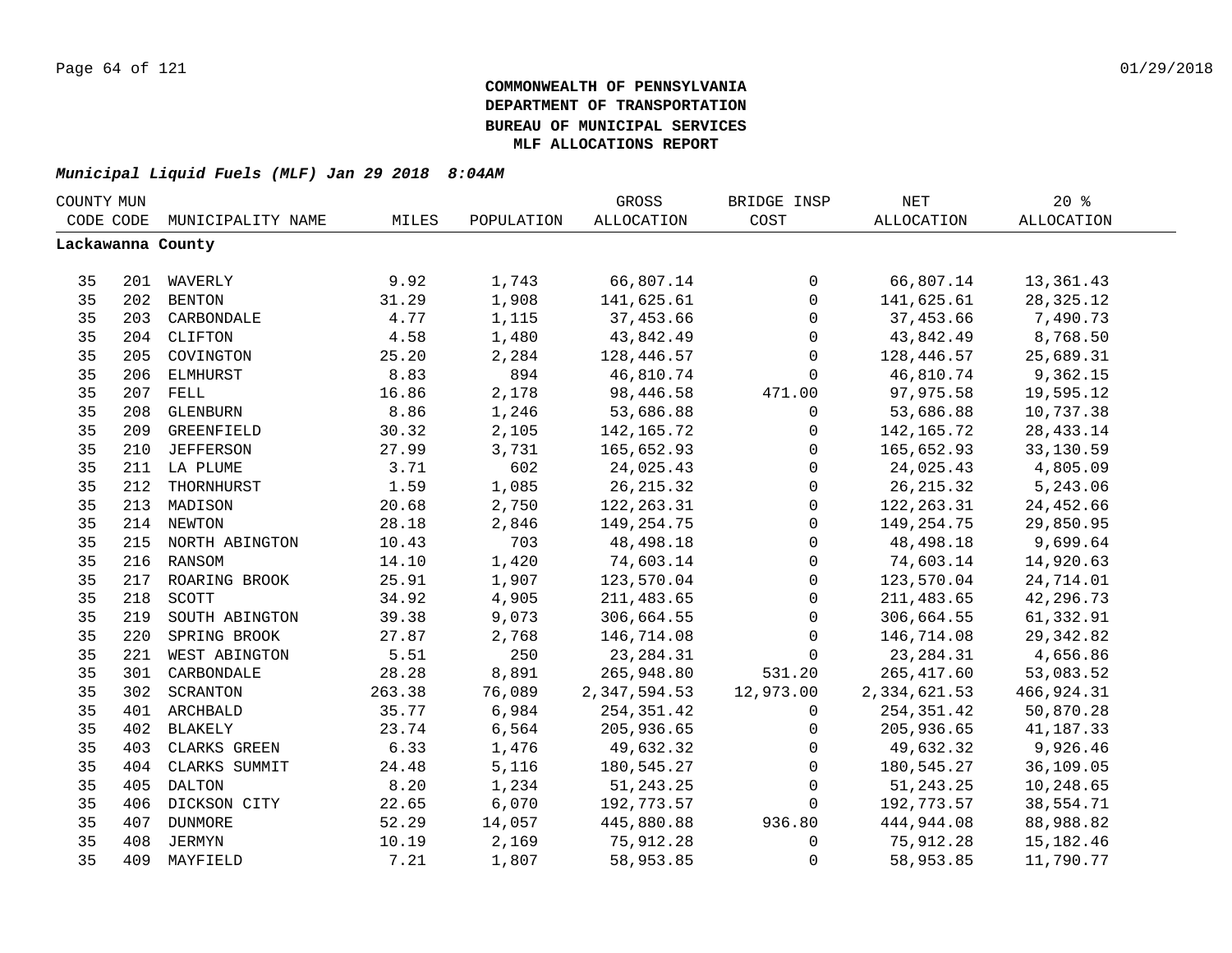| COUNTY MUN |     |                   |         |            | GROSS        | BRIDGE INSP | NET          | $20$ %       |  |
|------------|-----|-------------------|---------|------------|--------------|-------------|--------------|--------------|--|
| CODE CODE  |     | MUNICIPALITY NAME | MILES   | POPULATION | ALLOCATION   | COST        | ALLOCATION   | ALLOCATION   |  |
| 35         | 410 | MOOSIC            | 28.56   | 5,719      | 205,830.40   | $\mathbf 0$ | 205,830.40   | 41,166.08    |  |
| 35         | 411 | MOSCOW            | 10.16   | 2,026      | 73,059.14    | $\mathbf 0$ | 73,059.14    | 14,611.83    |  |
| 35         | 412 | OLD FORGE         | 37.38   | 8,313      | 285,330.52   | 0           | 285,330.52   | 57,066.10    |  |
| 35         | 413 | OLYPHANT          | 19.13   | 5,151      | 163, 283. 23 | 0           | 163, 283. 23 | 32,656.65    |  |
| 35         | 414 | TAYLOR            | 15.77   | 6,263      | 173,423.55   | $\mathbf 0$ | 173,423.55   | 34,684.71    |  |
| 35         | 415 | THROOP            | 13.59   | 4,088      | 124,249.08   | $\mathbf 0$ | 124,249.08   | 24,849.82    |  |
| 35         | 416 | VANDLING          | 2.02    | 751        | 21,227.79    | $\mathbf 0$ | 21,227.79    | 4,245.56     |  |
| 35         | 417 | JESSUP            | 19.61   | 4,676      | 155,749.27   | $\mathbf 0$ | 155,749.27   | 31,149.85    |  |
|            |     | County Totals:    | 1009.64 | 214,437    | 7,512,440.88 | 14,912.00   | 7,497,528.88 | 1,499,505.78 |  |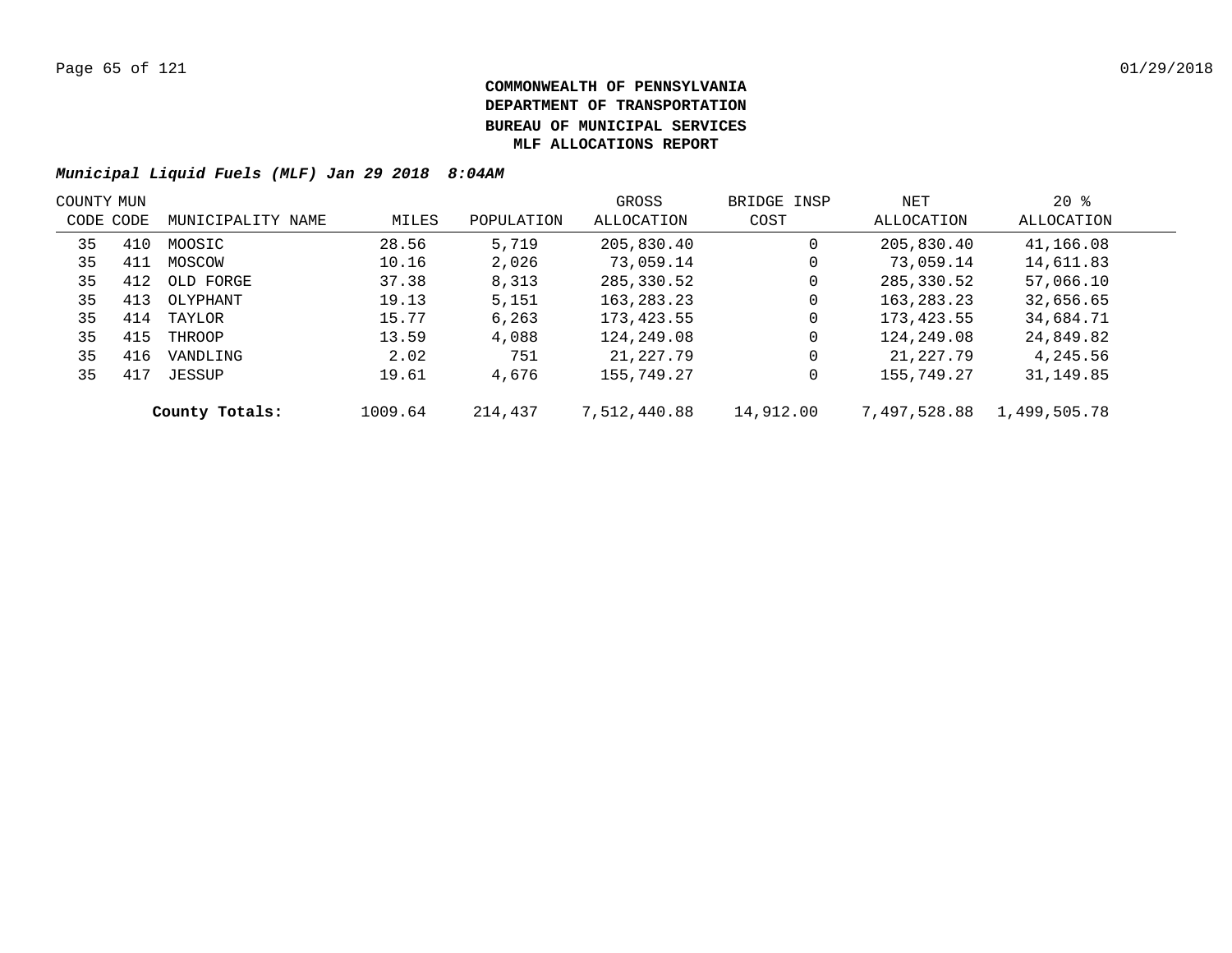|                  | COUNTY MUN |                           |        |            | GROSS        | BRIDGE INSP | <b>NET</b>   | 20%         |  |
|------------------|------------|---------------------------|--------|------------|--------------|-------------|--------------|-------------|--|
| CODE CODE        |            | MUNICIPALITY NAME         | MILES  | POPULATION | ALLOCATION   | COST        | ALLOCATION   | ALLOCATION  |  |
| Lancaster County |            |                           |        |            |              |             |              |             |  |
| 36               |            | 101 MANHEIM               | 145.75 | 38,133     | 1,222,636.59 | 1,429.70    | 1,221,206.89 | 244, 241.38 |  |
| 36               |            | 201 BART                  | 30.71  | 3,094      | 162,510.23   | 574.80      | 161,935.43   | 32,387.09   |  |
| 36               |            | 202 BRECKNOCK             | 57.01  | 7,199      | 329,696.55   | 191.60      | 329,504.95   | 65,900.99   |  |
| 36               |            | 203 CAERNARVON            | 36.15  | 4,748      | 212,585.17   | 383.20      | 212,201.97   | 42,440.39   |  |
| 36               |            | 204 CLAY                  | 52.14  | 6,308      | 296,219.33   | 2,650.80    | 293,568.53   | 58,713.71   |  |
| 36               | 205        | COLERAIN                  | 53.74  | 3,635      | 250, 131.36  | 447.80      | 249,683.56   | 49,936.71   |  |
| 36               | 206        | CONESTOGA                 | 25.07  | 3,776      | 156,729.91   | $\mathbf 0$ | 156,729.91   | 31, 345.98  |  |
| 36               | 207        | CONOY                     | 28.10  | 3,194      | 155,685.14   | 616.40      | 155,068.74   | 31,013.75   |  |
| 36               |            | 208 DRUMORE               | 37.92  | 2,560      | 176,402.72   | 0           | 176,402.72   | 35,280.54   |  |
| 36               |            | 209 EARL TOWNSHIP         | 49.29  | 7,024      | 300,446.88   | $\mathbf 0$ | 300,446.88   | 60,089.38   |  |
| 36               | 210        | EAST COCALICO             | 56.04  | 10,310     | 386, 327.55  | 1,741.20    | 384,586.35   | 76,917.27   |  |
| 36               | 211        | EAST DONEGAL              | 47.46  | 7,755      | 308,382.69   | $\mathbf 0$ | 308, 382.69  | 61,676.54   |  |
| 36               |            | 212 EAST DRUMORE          | 36.89  | 3,791      | 196,644.93   | 191.60      | 196,453.33   | 39,290.67   |  |
| 36               |            | 213 EAST EARL             | 48.64  | 6,507      | 288, 316.17  | 447.80      | 287,868.37   | 57, 573.67  |  |
| 36               |            | 214 EAST HEMPFIELD        | 117.13 | 23,522     | 845, 445.03  | 1,272.20    | 844, 172.83  | 168,834.57  |  |
| 36               | 215        | EAST LAMPETER             | 69.62  | 16,424     | 549,541.14   | 191.60      | 549,349.54   | 109,869.91  |  |
| 36               | 216        | <b>EDEN</b>               | 19.04  | 2,094      | 104,138.04   | $\mathbf 0$ | 104,138.04   | 20,827.61   |  |
| 36               |            | 217 ELIZABETH             | 30.14  | 3,886      | 175,844.35   | 424.80      | 175,419.55   | 35,083.91   |  |
| 36               |            | 218 EPHRATA               | 42.02  | 9,400      | 321,809.44   | 1,314.00    | 320,495.44   | 64,099.09   |  |
| 36               |            | 219 FULTON                | 44.12  | 3,074      | 207,081.98   | 4,215.19    | 202,866.79   | 40,573.36   |  |
| 36               |            | 220 LANCASTER<br>TOWNSHIP | 45.84  | 16,149     | 464,525.80   | 0           | 464,525.80   | 92,905.16   |  |
| 36               |            | 221 LEACOCK               | 34.27  | 5,220      | 215, 367.91  | 0           | 215, 367.91  | 43,073.58   |  |
| 36               |            | 222 LITTLE BRITAIN        | 47.32  | 4,106      | 237,674.60   | $\mathbf 0$ | 237,674.60   | 47,534.92   |  |
| 36               |            | 223 MANOR                 | 109.66 | 19,612     | 745,139.32   | $\mathbf 0$ | 745,139.32   | 149,027.86  |  |
| 36               |            | 224 MARTIC                | 48.38  | 5,190      | 262,093.88   | $\Omega$    | 262,093.88   | 52,418.78   |  |
| 36               |            | 225 MOUNT JOY<br>TOWNSHIP | 63.31  | 9,873      | 402,288.34   | 256.00      | 402,032.34   | 80,406.47   |  |
| 36               |            | 226 PARADISE              | 33.23  | 5,131      | 210,168.18   | 0           | 210,168.18   | 42,033.64   |  |
| 36               |            | 227 PENN                  | 62.15  | 8,789      | 377,533.81   | 256.20      | 377, 277.61  | 75,455.52   |  |
| 36               |            | 228 PEQUEA                | 33.24  | 4,605      | 200,076.86   | $\mathbf 0$ | 200,076.86   | 40,015.37   |  |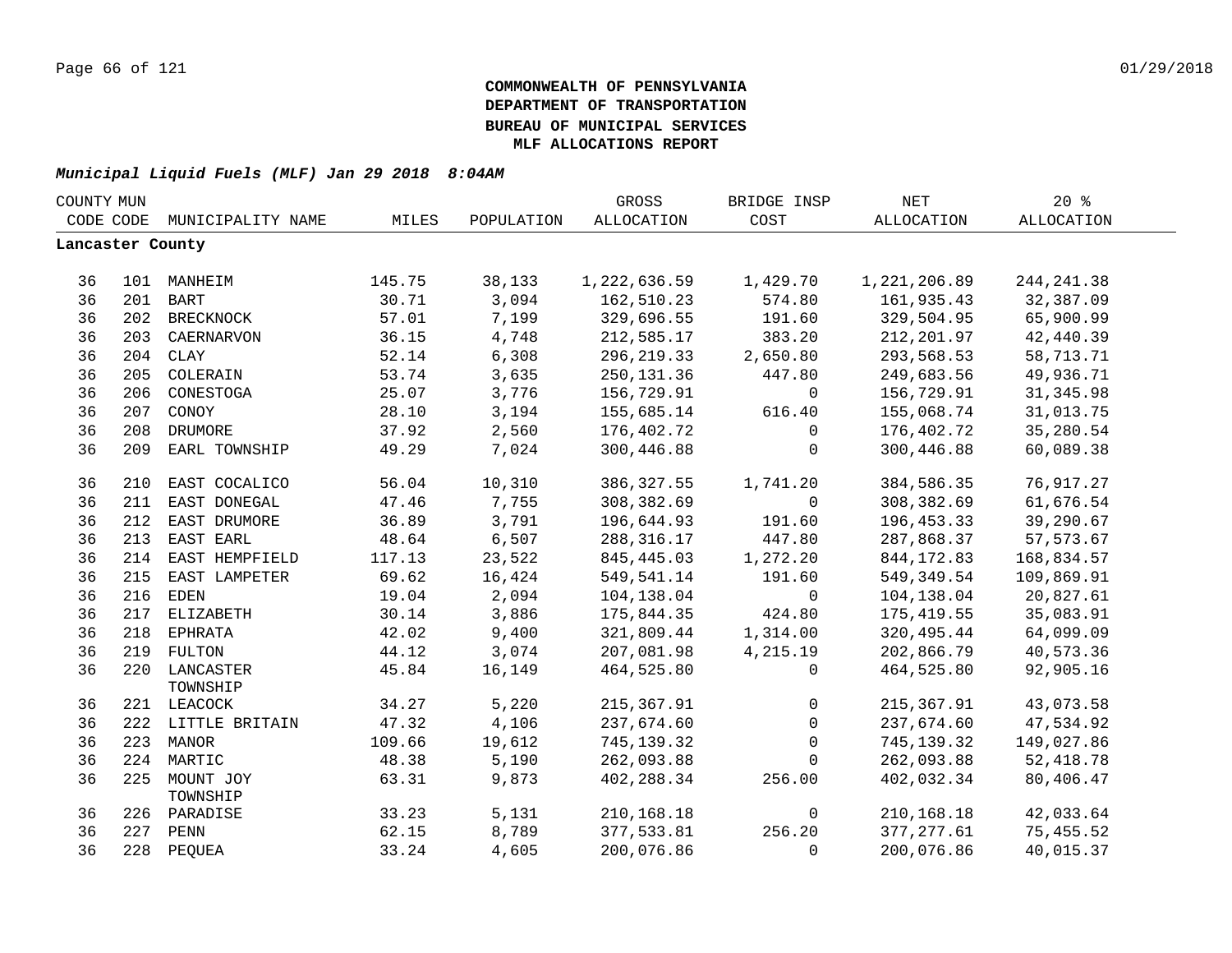| COUNTY MUN |     |                   |         |            | GROSS         | BRIDGE INSP  | NET           | $20*$        |  |
|------------|-----|-------------------|---------|------------|---------------|--------------|---------------|--------------|--|
| CODE CODE  |     | MUNICIPALITY NAME | MILES   | POPULATION | ALLOCATION    | COST         | ALLOCATION    | ALLOCATION   |  |
| 36         | 229 | PROVIDENCE        | 41.74   | 6,897      | 272,691.10    | 928.80       | 271,762.30    | 54, 352.46   |  |
| 36         |     | 230 RAPHO         | 87.81   | 10,442     | 495,376.58    | 424.80       | 494,951.78    | 98,990.36    |  |
| 36         | 231 | SADSBURY          | 42.26   | 3,395      | 207,025.19    | $\mathbf 0$  | 207,025.19    | 41,405.04    |  |
| 36         |     | 232 SALISBURY     | 94.10   | 11,062     | 528,397.85    | $\Omega$     | 528,397.85    | 105,679.57   |  |
| 36         |     | 233 STRASBURG     | 33.82   | 4,182      | 193,879.06    | $\Omega$     | 193,879.06    | 38,775.81    |  |
| 36         |     | 234 UPPER LEACOCK | 43.54   | 8,708      | 313,585.06    | 403.60       | 313, 181.46   | 62,636.29    |  |
| 36         |     | 235 WARWICK       | 76.85   | 17,783     | 599,938.61    | 2,231.20     | 597,707.41    | 119,541.48   |  |
| 36         | 236 | WEST COCALICO     | 56.93   | 7,280      | 330,987.49    | 1,274.40     | 329,713.09    | 65,942.62    |  |
| 36         | 237 | WEST DONEGAL      | 39.06   | 8,260      | 289,942.50    | $\mathbf 0$  | 289,942.50    | 57,988.50    |  |
| 36         | 238 | WEST EARL         | 47.44   | 7,868      | 310,490.74    | 0            | 310,490.74    | 62,098.15    |  |
| 36         | 239 | WEST HEMPFIELD    | 80.14   | 16,153     | 579,592.74    | $\mathbf 0$  | 579,592.74    | 115,918.55   |  |
| 36         | 240 | WEST LAMPETER     | 57.45   | 15,209     | 485, 354. 24  | 493.00       | 484,861.24    | 96, 972. 25  |  |
| 36         |     | 301 LANCASTER     | 88.99   | 59,322     | 1,440,212.06  | $\mathbf 0$  | 1,440,212.06  | 288,042.41   |  |
| 36         |     | 401 ADAMSTOWN     | 6.69    | 1,789      | 56,864.11     | 438.80       | 56,425.31     | 11,285.06    |  |
| 36         |     | 402 AKRON         | 11.92   | 3,876      | 114,569.71    | $\mathbf 0$  | 114,569.71    | 22,913.94    |  |
| 36         |     | 403 CHRISTIANA    | 3.79    | 1,168      | 35, 188. 43   | $\mathbf 0$  | 35, 188. 43   | 7,037.69     |  |
| 36         |     | 404 COLUMBIA      | 22.99   | 10,400     | 277,260.58    | 424.80       | 276,835.78    | 55, 367. 16  |  |
| 36         |     | 405 DENVER        | 11.40   | 3,861      | 112,537.72    | 383.20       | 112,154.52    | 22,430.90    |  |
| 36         |     | 406 EAST          | 13.81   | 4,506      | 133,032.62    | $\mathbf 0$  | 133,032.62    | 26,606.52    |  |
|            |     | PETERSBURG        |         |            |               |              |               |              |  |
| 36         |     | 407 ELIZABETHTOWN | 29.63   | 11,545     | 321,560.84    | 0            | 321,560.84    | 64, 312. 17  |  |
| 36         |     | 408 EPHRATA       | 36.85   | 13,394     | 381,356.69    | $\mathbf 0$  | 381, 356.69   | 76, 271.34   |  |
| 36         |     | 409 LITITZ        | 27.47   | 9,369      | 272, 434.18   | $\mathbf 0$  | 272, 434.18   | 54,486.84    |  |
| 36         |     | 410 MANHEIM       | 16.36   | 4,858      | 148,357.00    | $\mathbf 0$  | 148,357.00    | 29,671.40    |  |
| 36         |     | 411 MARIETTA      | 12.31   | 2,588      | 91,084.76     | $\mathbf 0$  | 91,084.76     | 18,216.95    |  |
| 36         |     | 412 MILLERSVILLE  | 17.40   | 8,168      | 215,556.97    | $\mathbf{0}$ | 215,556.97    | 43, 111.39   |  |
| 36         |     | 413 MT JOY        | 19.30   | 7,410      | 207,336.12    | $\mathbf 0$  | 207,336.12    | 41,467.22    |  |
| 36         |     | 414 MOUNTVILLE    | 7.30    | 2,802      | 78,408.09     | $\Omega$     | 78,408.09     | 15,681.62    |  |
| 36         |     | 415 NEW HOLLAND   | 17.29   | 5,378      | 161,484.15    | $\mathbf 0$  | 161,484.15    | 32,296.83    |  |
| 36         | 416 | QUARRYVILLE       | 8.58    | 2,576      | 78,349.04     | $\Omega$     | 78,349.04     | 15,669.81    |  |
| 36         | 417 | STRASBURG         | 8.53    | 2,809      | 82,666.38     | 0            | 82,666.38     | 16,533.28    |  |
| 36         | 418 | TERRE HILL        | 3.38    | 1,295      | 36,258.51     | $\mathbf 0$  | 36, 258.51    | 7,251.70     |  |
|            |     | County Totals:    | 2569.51 | 519,462    | 18,613,223.02 | 23,607.49    | 18,589,615.53 | 3,717,923.11 |  |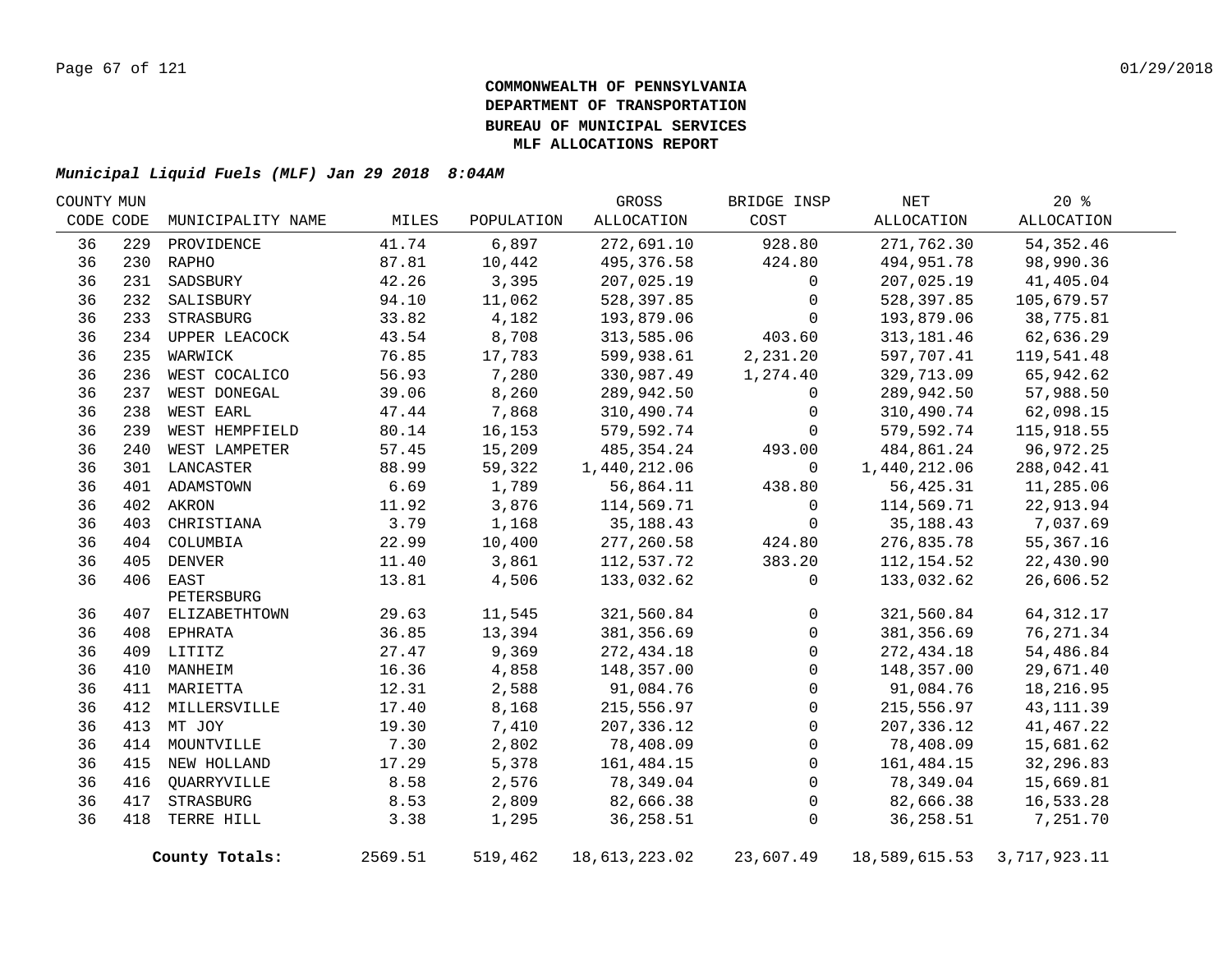| COUNTY MUN      |     |                             |        |            | GROSS        | BRIDGE INSP  | $\operatorname{NET}$ | 20%         |  |
|-----------------|-----|-----------------------------|--------|------------|--------------|--------------|----------------------|-------------|--|
|                 |     | CODE CODE MUNICIPALITY NAME | MILES  | POPULATION | ALLOCATION   | COST         | ALLOCATION           | ALLOCATION  |  |
| Lawrence County |     |                             |        |            |              |              |                      |             |  |
|                 |     |                             |        |            |              |              |                      |             |  |
| 37              |     | 202 HICKORY                 | 23.00  | 2,470      | 124,651.41   | 502.60       | 124,148.81           | 24,829.76   |  |
| 37              |     | 203 LITTLE BEAVER           | 27.02  | 1,411      | 117,743.91   | $\mathbf 0$  | 117,743.91           | 23,548.78   |  |
| 37              |     | 204 MAHONING                | 34.98  | 3,083      | 176,613.56   | 477.60       | 176, 135.96          | 35, 227. 19 |  |
| 37              |     | 205 NESHANNOCK              | 65.95  | 9,609      | 406,057.19   | $\mathbf 0$  | 406,057.19           | 81, 211.44  |  |
| 37              |     | 206 NORTH BEAVER            | 66.24  | 4,121      | 301,392.21   | 2,950.80     | 298, 441.41          | 59,688.28   |  |
| 37              |     | 207 PERRY                   | 25.63  | 1,938      | 123,228.07   | 616.60       | 122,611.47           | 24,522.29   |  |
| 37              |     | 208 PLAIN GROVE             | 23.24  | 813        | 93,560.80    | 1,414.80     | 92,146.00            | 18,429.20   |  |
| 37              |     | 209 PULASKI                 | 39.24  | 3,452      | 197,997.89   | $\Omega$     | 197,997.89           | 39,599.58   |  |
| 37              | 210 | SCOTT                       | 23.20  | 2,347      | 122,954.31   | 304.00       | 122,650.31           | 24,530.06   |  |
| 37              | 211 | SHENANGO                    | 55.01  | 7,479      | 328,381.23   | $\mathbf 0$  | 328,381.23           | 65,676.25   |  |
| 37              | 212 | SLIPPERY ROCK               | 48.07  | 3,283      | 224,347.25   | 772.60       | 223,574.65           | 44,714.93   |  |
| 37              | 213 | TAYLOR                      | 12.09  | 1,052      | 60,781.13    | 0            | 60,781.13            | 12,156.23   |  |
| 37              |     | 214 UNION                   | 33.70  | 5,190      | 212,879.53   | $\mathsf{O}$ | 212,879.53           | 42,575.91   |  |
| 37              |     | 215 WASHINGTON              | 17.77  | 799        | 74,953.25    | $\mathbf 0$  | 74,953.25            | 14,990.65   |  |
| 37              |     | 216 WAYNE                   | 27.14  | 2,606      | 141, 148.49  | 303.60       | 140,844.89           | 28,168.98   |  |
| 37              | 217 | WILMINGTON                  | 29.99  | 2,715      | 152,801.13   | $\mathbf 0$  | 152,801.13           | 30,560.23   |  |
| 37              |     | 301 NEW CASTLE              | 95.85  | 23,273     | 769, 311.38  | 608.00       | 768,703.38           | 153,740.68  |  |
| 37              | 401 | <b>BESSEMER</b>             | 5.33   | 1,111      | 39,254.06    | $\mathbf 0$  | 39,254.06            | 7,850.81    |  |
| 37              | 402 | ELLPORT                     | 7.61   | 1,180      | 48,225.87    | 0            | 48,225.87            | 9,645.17    |  |
| 37              | 403 | ELLWOOD CITY                | 33.86  | 7,921      | 265,984.29   | 0            | 265,984.29           | 53,196.86   |  |
| 37              |     | 404 ENON VALLEY             | 1.90   | 306        | 12,259.81    | $\mathbf{0}$ | 12,259.81            | 2,451.96    |  |
|                 |     | <b>BOROUGH</b>              |        |            |              |              |                      |             |  |
| 37              |     | 405 NEW WILMINGTON          | 6.30   | 2,466      | 68,588.03    | $\mathsf{O}$ | 68,588.03            | 13,717.61   |  |
| 37              |     | 406 SOUTH NEW               | 4.86   | 709        | 29,940.39    | $\mathbf{0}$ | 29,940.39            | 5,988.08    |  |
|                 |     | CASTLE                      |        |            |              |              |                      |             |  |
| 37              |     | 407 VOLANT                  | 0.64   | 168        | 5,379.35     | $\mathsf{O}$ | 5,379.35             | 1,075.87    |  |
| 37              |     | 408 WAMPUM                  | 4.15   | 717        | 27,714.13    | 459.60       | 27, 254.53           | 5,450.91    |  |
| 37              |     | 409 NEW BEAVER              | 21.15  | 1,502      | 99,816.50    | 0            | 99,816.50            | 19,963.30   |  |
| 37              |     | 410 S.N.P.J.                | 1.00   | 19         | 3,718.18     | $\mathbf 0$  | 3,718.18             | 743.64      |  |
|                 |     | County Totals:              | 734.92 | 91,740     | 4,229,683.35 | 8,410.20     | 4, 221, 273. 15      | 844, 254.63 |  |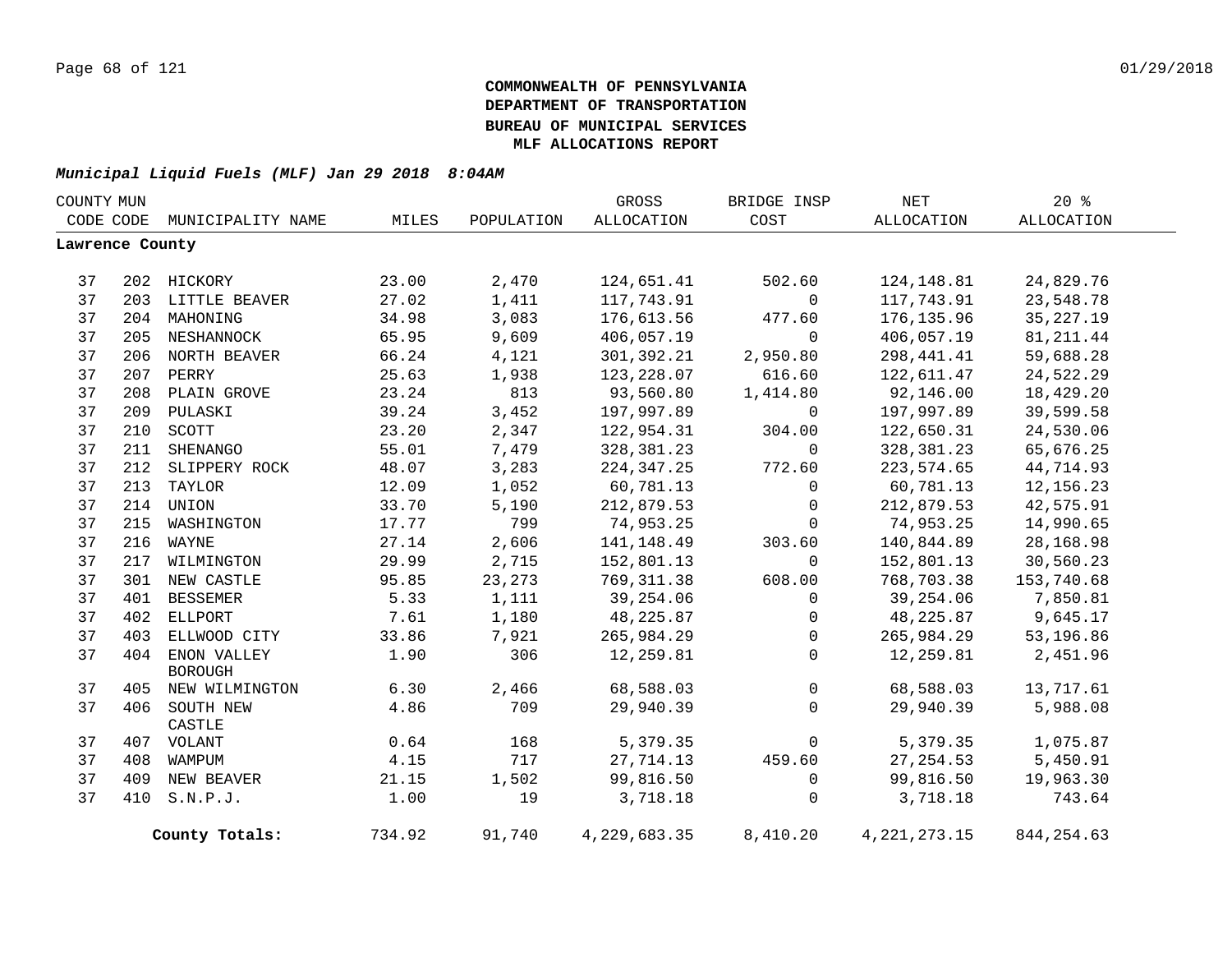| COUNTY MUN     |     |                    |        |            | GROSS          | BRIDGE INSP  | <b>NET</b>   | 20%          |  |
|----------------|-----|--------------------|--------|------------|----------------|--------------|--------------|--------------|--|
| CODE CODE      |     | MUNICIPALITY NAME  | MILES  | POPULATION | ALLOCATION     | COST         | ALLOCATION   | ALLOCATION   |  |
| Lebanon County |     |                    |        |            |                |              |              |              |  |
|                |     |                    |        |            |                |              |              |              |  |
| 38             |     | 101 ANNVILLE       | 11.04  | 4,767      | 128,770.18     | $\Omega$     | 128,770.18   | 25,754.04    |  |
| 38             | 102 | WEST LEBANON       | 3.62   | 781        | 27, 169. 23    | $\mathbf{0}$ | 27, 169. 23  | 5,433.85     |  |
| 38             | 201 | <b>BETHEL</b>      | 48.17  | 5,007      | 257,867.34     | 0            | 257,867.34   | 51, 573. 47  |  |
| 38             | 202 | COLD SPRING        | 0.00   | 52         | 1,000.91       | 0            | 1,000.91     | 200.18       |  |
| 38             |     | 203 EAST HANOVER   | 50.75  | 2,801      | 224,053.95     | 0            | 224,053.95   | 44,810.79    |  |
| 38             |     | 204 HEIDELBERG     | 42.27  | 4,069      | 220,032.38     | $\mathbf 0$  | 220,032.38   | 44,006.48    |  |
| 38             |     | 205 JACKSON        | 54.37  | 8,163      | 339, 401.79    | $\mathbf 0$  | 339,401.79   | 67,880.36    |  |
| 38             |     | 206 MILLCREEK      | 36.54  | 3,892      | 197,415.66     | $\mathbf 0$  | 197,415.66   | 39,483.13    |  |
| 38             |     | 207 NORTH ANNVILLE | 23.86  | 2,381      | 125,821.38     | $\Omega$     | 125,821.38   | 25, 164. 28  |  |
| 38             |     | 208 NORTH CORNWALL | 35.01  | 7,553      | 262,756.11     | $\mathbf 0$  | 262,756.11   | 52,551.22    |  |
| 38             |     | 209 NORTH LEBANON  | 62.64  | 11,429     | 429,993.23     | 0            | 429,993.23   | 85,998.65    |  |
| 38             |     | 210 NORTH          | 42.55  | 8,068      | 297,946.88     | 0            | 297,946.88   | 59,589.38    |  |
|                |     | LONDONDERRY        |        |            |                |              |              |              |  |
| 38             |     | 211 SOUTH ANNVILLE | 26.17  | 2,850      | 142,593.28     | 602.52       | 141,990.76   | 28,398.15    |  |
| 38             |     | 212 SOUTH LEBANON  | 57.14  | 9,463      | 373, 711.56    | 0            | 373,711.56   | 74,742.31    |  |
| 38             |     | 213 SOUTH          | 35.83  | 6,991      | 254,687.34     | $\mathbf 0$  | 254,687.34   | 50,937.47    |  |
|                |     | LONDONDERRY        |        |            |                |              |              |              |  |
| 38             |     | 214 SWATARA        | 37.21  | 4,555      | 212, 423.75    | 0            | 212, 423.75  | 42, 484. 75  |  |
| 38             |     | 215 UNION TOWNSHIP | 31.39  | 3,099      | 164,886.14     | $\Omega$     | 164,886.14   | 32,977.23    |  |
| 38             |     | 216 WEST CORNWALL  | 10.50  | 1,976      | 73,236.53      | 0            | 73,236.53    | 14,647.31    |  |
| 38             |     | 301 LEBANON        | 85.19  | 25,477     | 775,998.23     | $\Omega$     | 775,998.23   | 155, 199.65  |  |
| 38             | 401 | CLEONA             | 7.79   | 2,080      | 66, 153. 19    | 0            | 66, 153. 19  | 13,230.64    |  |
| 38             | 402 | CORNWALL           | 32.37  | 4,112      | 187,670.56     | $\mathbf 0$  | 187,670.56   | 37,534.11    |  |
| 38             | 403 | JONESTOWN          | 8.37   | 1,905      | 64,729.09      | $\mathbf 0$  | 64,729.09    | 12,945.82    |  |
| 38             |     | 404 MOUNT GRETNA   | 3.29   | 196        | 14,802.39      | $\mathbf 0$  | 14,802.39    | 2,960.48     |  |
| 38             |     | 405 MYERSTOWN      | 10.10  | 3,062      | 92,799.70      | 0            | 92,799.70    | 18,559.94    |  |
| 38             |     | 406 PALMYRA        | 25.47  | 7,320      | 226, 288.51    | $\mathbf 0$  | 226, 288.51  | 45, 257. 70  |  |
| 38             |     | 407 RICHLAND       | 5.63   | 1,519      | 48, 113. 29    | $\mathbf 0$  | 48, 113. 29  | 9,622.66     |  |
|                |     |                    |        |            |                |              |              |              |  |
|                |     | County Totals:     | 787.27 | 133,568    | 5, 210, 322.60 | 602.52       | 5,209,720.08 | 1,041,944.02 |  |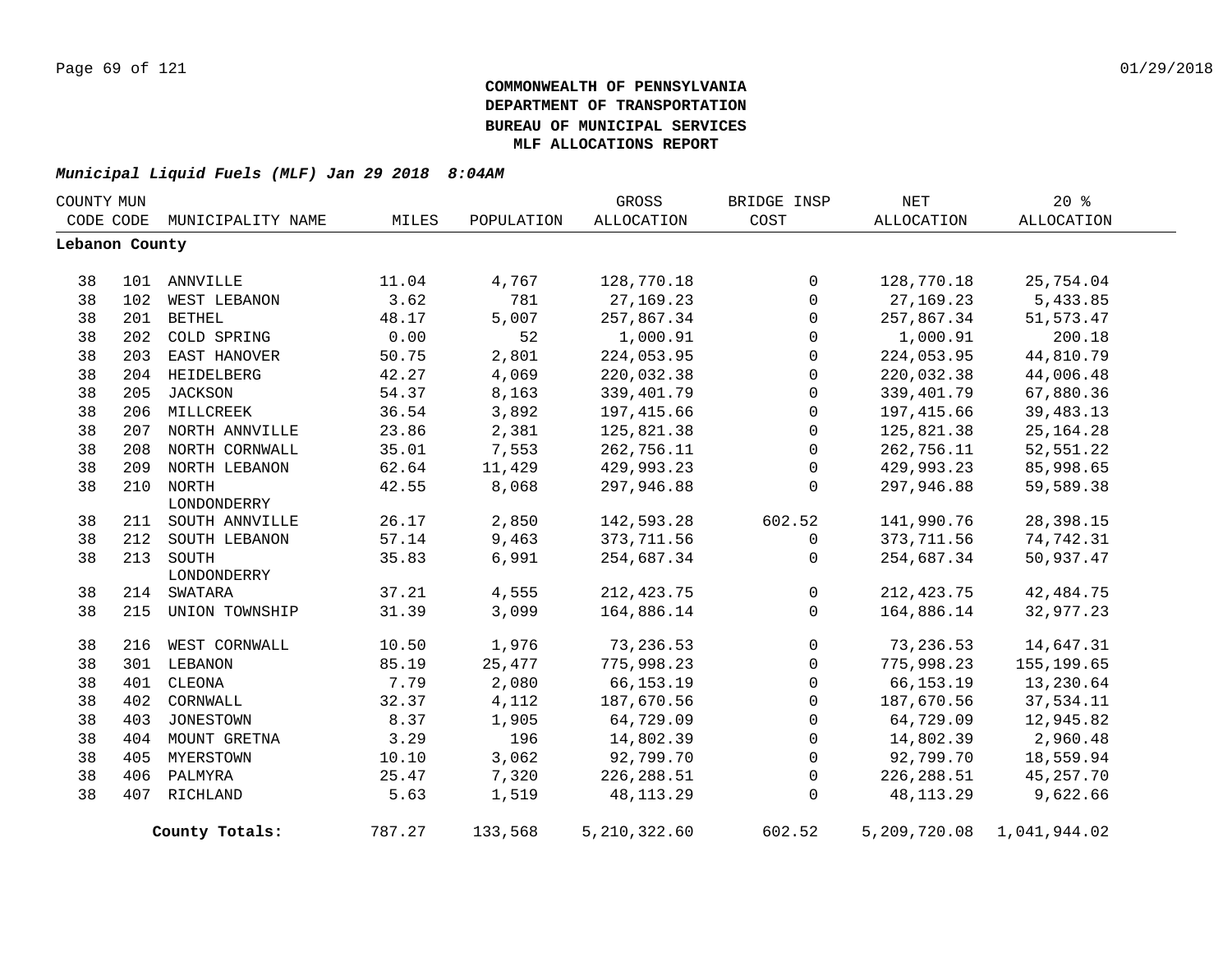| COUNTY MUN |               |                    |         |            | GROSS           | BRIDGE INSP  | <b>NET</b>     | 20%          |  |
|------------|---------------|--------------------|---------|------------|-----------------|--------------|----------------|--------------|--|
|            | CODE CODE     | MUNICIPALITY NAME  | MILES   | POPULATION | ALLOCATION      | COST         | ALLOCATION     | ALLOCATION   |  |
|            | Lehigh County |                    |         |            |                 |              |                |              |  |
|            |               |                    |         |            |                 |              |                |              |  |
| 39         | 101           | SALISBURY          | 64.77   | 13,505     | 477,094.44      | $\mathbf 0$  | 477,094.44     | 95,418.89    |  |
| 39         | 102           | WHITEHALL          | 97.60   | 26,738     | 841,875.17      | 417.00       | 841,458.17     | 168,291.63   |  |
| 39         |               | 103 SOUTH          | 108.20  | 19,180     | 731,929.27      | 834.00       | 731,095.27     | 146,219.05   |  |
|            |               | WHITEHALL          |         |            |                 |              |                |              |  |
| 39         |               | 104 LOWER MACUNGIE | 125.26  | 30,633     | 1,009,578.64    | 3,995.20     | 1,005,583.44   | 201,116.69   |  |
| 39         |               | 201 HANOVER        | 8.68    | 1,571      | 59,339.27       | $\mathbf 0$  | 59,339.27      | 11,867.85    |  |
| 39         |               | 202 HEIDELBERG     | 47.57   | 3,416      | 225, 231.08     | 417.00       | 224,814.08     | 44,962.82    |  |
| 39         |               | 204 LOWER MILFORD  | 49.66   | 3,775      | 239,148.05      | $\mathbf 0$  | 239,148.05     | 47,829.61    |  |
| 39         |               | 205 LOWHILL        | 43.34   | 2,173      | 187,123.91      | 2,019.40     | 185,104.51     | 37,020.90    |  |
| 39         |               | 206 LYNN           | 66.73   | 4,229      | 305, 113.76     | $\mathbf 0$  | 305, 113.76    | 61,022.75    |  |
| 39         |               | 207 NORTH          | 116.45  | 15,703     | 692,659.24      | 948.60       | 691,710.64     | 138, 342. 13 |  |
|            |               | WHITEHALL          |         |            |                 |              |                |              |  |
| 39         |               | 209 UPPER MACUNGIE | 131.81  | 20,063     | 828,077.90      | 375.80       | 827,702.10     | 165,540.42   |  |
| 39         |               | 210 UPPER MILFORD  | 51.31   | 7,292      | 312,377.56      | 1,127.40     | 311,250.16     | 62,250.03    |  |
| 39         |               | 211 UPPER SAUCON   | 76.65   | 14,808     | 542,003.02      | 417.00       | 541,586.02     | 108, 317.20  |  |
| 39         | 212           | WASHINGTON         | 61.35   | 6,624      | 333, 178. 25    | 1,419.80     | 331,758.45     | 66, 351.69   |  |
| 39         | 213           | WEISENBERG         | 80.43   | 4,923      | 364,401.34      | 0            | 364,401.34     | 72,880.27    |  |
| 39         |               | 301 ALLENTOWN      | 282.90  | 118,032    | 3, 220, 385. 79 | 4,176.60     | 3, 216, 209.19 | 643, 241.84  |  |
| 39         |               | 401 ALBURTIS       | 6.22    | 2,361      | 66,298.72       | $\Omega$     | 66,298.72      | 13,259.74    |  |
| 39         | 402           | CATASAUOUA         | 17.87   | 6,436      | 183,793.79      | 417.00       | 183,376.79     | 36,675.36    |  |
| 39         | 403           | COOPERSBURG        | 9.11    | 2,386      | 76,468.59       | 417.00       | 76,051.59      | 15,210.32    |  |
| 39         | 404           | COPLAY             | 11.18   | 3,192      | 98,922.72       | $\mathbf 0$  | 98,922.72      | 19,784.54    |  |
| 39         | 405           | EMMAUS             | 37.56   | 11,211     | 341,716.90      | 0            | 341,716.90     | 68, 343. 38  |  |
| 39         | 406           | FOUNTAIN HILL      | 12.72   | 4,597      | 131,130.05      | $\mathbf{0}$ | 131,130.05     | 26, 226.01   |  |
| 39         | 407           | MACUNGIE           | 6.89    | 3,074      | 82,269.24       | $\mathbf 0$  | 82,269.24      | 16,453.85    |  |
| 39         | 408           | SLATINGTON         | 13.80   | 4,232      | 127,724.93      | $\mathbf 0$  | 127,724.93     | 25,544.99    |  |
|            |               | County Totals:     | 1528.06 | 330,154    | 11,477,841.63   | 16,981.80    | 11,460,859.83  | 2,292,171.97 |  |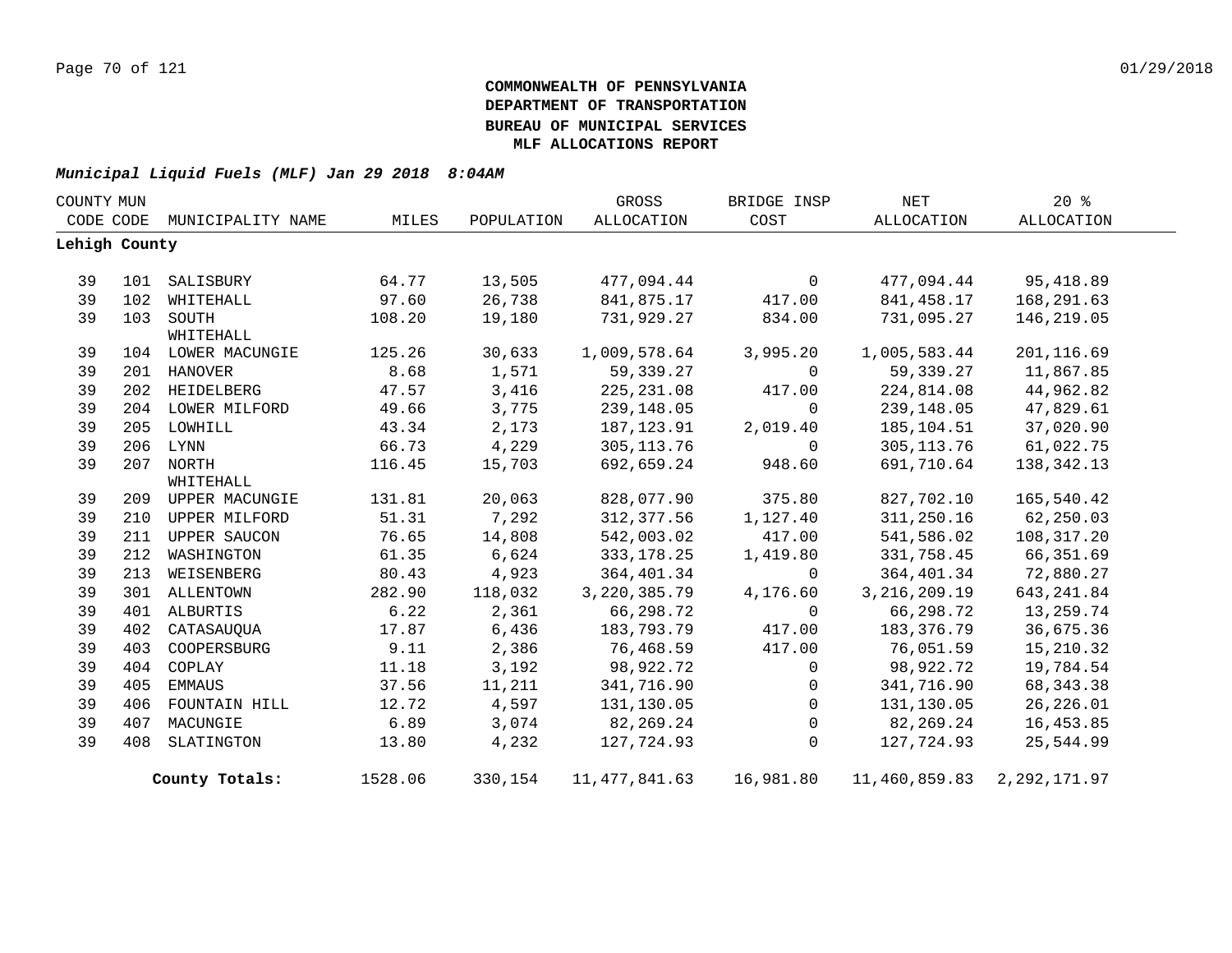|                | COUNTY MUN |                   |       |            | GROSS             | BRIDGE INSP         | $\operatorname{NET}$ | 20%               |
|----------------|------------|-------------------|-------|------------|-------------------|---------------------|----------------------|-------------------|
| CODE CODE      |            | MUNICIPALITY NAME | MILES | POPULATION | <b>ALLOCATION</b> | COST                | ALLOCATION           | <b>ALLOCATION</b> |
| Luzerne County |            |                   |       |            |                   |                     |                      |                   |
|                |            |                   |       |            |                   |                     |                      |                   |
| 40             |            | 101 HANOVER       | 41.92 | 11,076     | 353,735.11        | 0                   | 353,735.11           | 70,747.02         |
| 40             |            | 102 NEWPORT       | 14.97 | 5,374      | 153,629.42        | $\mathbf 0$         | 153,629.42           | 30,725.88         |
| 40             |            | 103 PLAINS        | 32.10 | 9,961      | 299, 351.42       | $\mathbf 0$         | 299, 351.42          | 59,870.28         |
| 40             |            | 104 WILKES BARRE  | 9.13  | 2,967      | 87,719.17         | 0                   | 87,719.17            | 17,543.83         |
| 40             | 201        | BEAR CREEK        | 15.50 | 2,774      | 105,359.43        | $\mathbf 0$         | 105,359.43           | 21,071.89         |
| 40             | 202        | BLACK CREEK       | 27.46 | 2,016      | 130,864.49        | $\mathbf 0$         | 130,864.49           | 26,172.90         |
| 40             | 203        | <b>BUCK</b>       | 1.82  | 435        | 14, 474. 71       | $\mathbf 0$         | 14, 474. 71          | 2,894.94          |
| 40             | 204        | <b>BUTLER</b>     | 47.14 | 9,221      | 335,528.58        | $\mathbf 0$         | 335,528.58           | 67,105.72         |
| 40             | 205        | CONYNGHAM         | 15.62 | 1,453      | 80,334.12         | $\mathbf 0$         | 80,334.12            | 16,066.82         |
| 40             | 206        | <b>DALLAS</b>     | 42.07 | 8,994      | 314, 162.06       | $\mathbf 0$         | 314,162.06           | 62,832.41         |
| 40             | 207        | DENNISON          | 8.99  | 1,125      | 51,793.60         | $\mathbf 0$         | 51,793.60            | 10,358.72         |
| 40             | 208        | <b>DORRANCE</b>   | 28.26 | 2,188      | 136,857.25        | $\mathbf 0$         | 136,857.25           | 27, 371.45        |
| 40             | 209        | <b>EXETER</b>     | 14.21 | 2,378      | 93, 412.23        | $\mathbf 0$         | 93, 412.23           | 18,682.45         |
| 40             |            | 210 FAIRMOUNT     | 41.47 | 1,276      | 163,588.61        | 0                   | 163,588.61           | 32,717.72         |
| 40             |            | 211 FAIRVIEW      | 25.53 | 4,520      | 172,593.11        | 0                   | 172,593.11           | 34,518.62         |
| 40             |            | 212 FOSTER        | 27.70 | 3,467      | 159,599.04        | 0                   | 159,599.04           | 31,919.81         |
| 40             |            | 213 FRANKLIN      | 15.06 | 1,757      | 84,308.36         | $\mathsf{O}$        | 84,308.36            | 16,861.67         |
| 40             |            | 214 HAZLE         | 75.02 | 9,549      | 435,309.23        | $\mathsf{O}\xspace$ | 435,309.23           | 87,061.85         |
| 40             |            | 215 HOLLENBACK    | 22.51 | 1,196      | 98,485.75         | $\mathbf 0$         | 98,485.75            | 19,697.15         |
| 40             |            | 216 HUNLOCK       | 18.77 | 2,443      | 109,950.68        | $\mathbf 0$         | 109,950.68           | 21,990.14         |
| 40             | 217        | HUNTINGTON        | 44.03 | 2,244      | 190,803.74        | $\mathbf 0$         | 190,803.74           | 38,160.75         |
| 40             | 218        | <b>JACKSON</b>    | 26.45 | 4,646      | 178,102.74        | $\Omega$            | 178,102.74           | 35,620.55         |
| 40             | 219        | JENKINS           | 18.20 | 4,442      | 146,518.07        | $\Omega$            | 146,518.07           | 29,303.61         |
| 40             | 220        | KINGSTON          | 43.94 | 6,999      | 282,029.91        | $\mathbf 0$         | 282,029.91           | 56,405.98         |
| 40             |            | 221 LAKE          | 24.42 | 2,049      | 121,308.17        | $\mathbf 0$         | 121,308.17           | 24, 261.63        |
| 40             |            | 222 LEHMAN        | 34.94 | 3,508      | 184,660.17        | $\mathbf 0$         | 184,660.17           | 36,932.03         |
| 40             | 223        | NESCOPECK         | 23.85 | 1,155      | 102,188.87        | $\mathbf 0$         | 102,188.87           | 20,437.77         |
| 40             |            | 224 PITTSTON      | 23.25 | 3,368      | 142,774.89        | $\mathbf 0$         | 142,774.89           | 28,554.98         |
| 40             |            | 225 PLYMOUTH      | 25.38 | 1,812      | 119,964.59        | $\mathbf 0$         | 119,964.59           | 23,992.92         |
| 40             | 226        | RICE              | 20.42 | 3,335      | 132,652.20        | 644.00              | 132,008.20           | 26,401.64         |
| 40             |            | 227 ROSS          | 33.65 | 2,937      | 169, 344.44       | 0                   | 169, 344.44          | 33,868.89         |
| 40             | 228        | SALEM             | 35.96 | 4,254      | 202,439.26        | 0                   | 202,439.26           | 40,487.85         |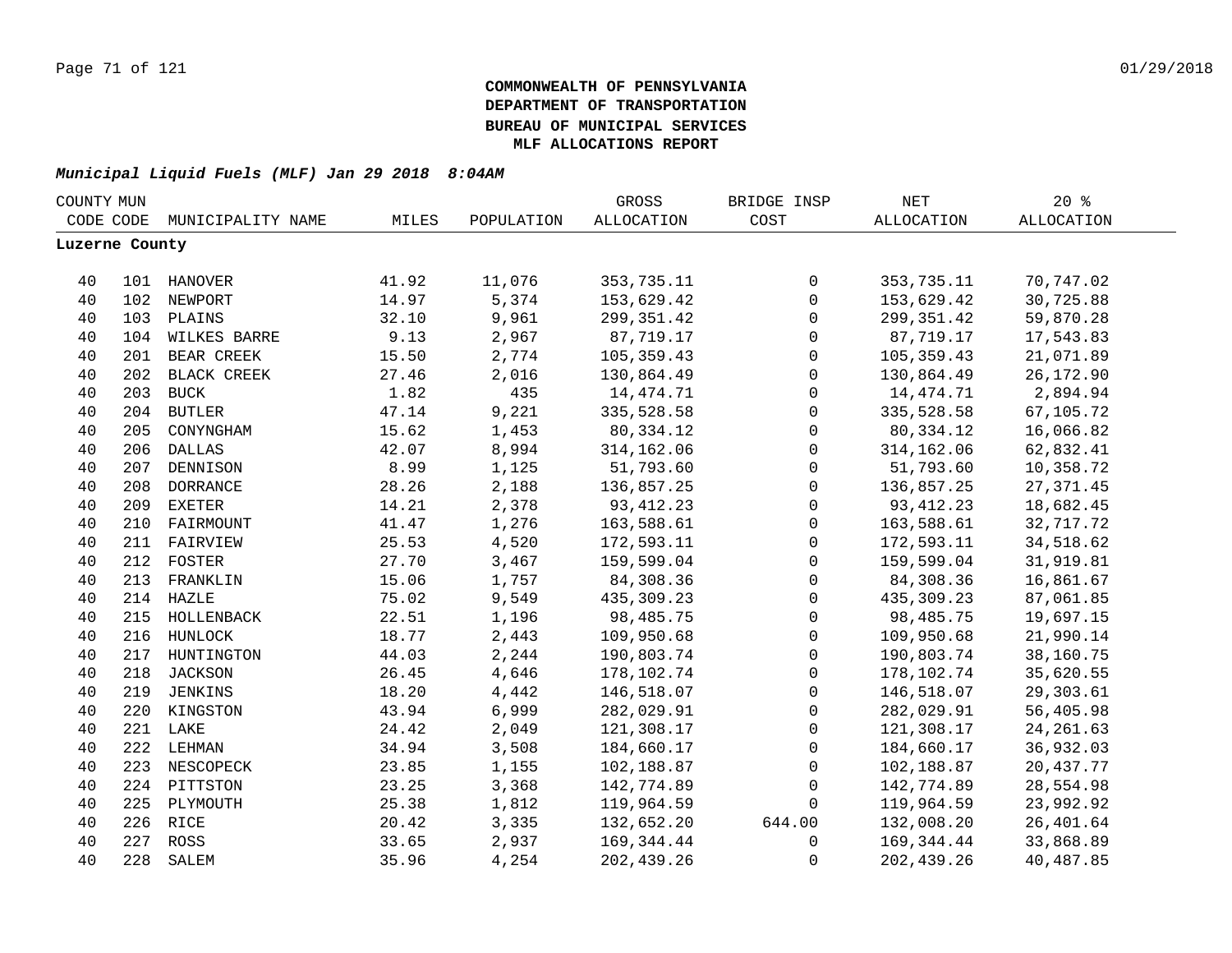| COUNTY MUN |     |                   |        |            | GROSS        | BRIDGE INSP    | NET          | $20*$       |  |
|------------|-----|-------------------|--------|------------|--------------|----------------|--------------|-------------|--|
| CODE CODE  |     | MUNICIPALITY NAME | MILES  | POPULATION | ALLOCATION   | COST           | ALLOCATION   | ALLOCATION  |  |
| 40         | 229 | SLOCUM            | 2.82   | 1,115      | 30,916.33    | $\overline{0}$ | 30,916.33    | 6,183.27    |  |
| 40         | 230 | <b>SUGARLOAF</b>  | 34.69  | 4,211      | 197,353.94   | $\mathbf 0$    | 197,353.94   | 39,470.79   |  |
| 40         | 231 | UNION             | 28.65  | 2,042      | 135,354.40   | $\Omega$       | 135,354.40   | 27,070.88   |  |
| 40         |     | 232 WRIGHT        | 27.37  | 5,651      | 200,532.03   | $\Omega$       | 200,532.03   | 40,106.41   |  |
| 40         |     | 301 HAZLETON      | 95.12  | 25,340     | 806,651.25   | $\Omega$       | 806,651.25   | 161,330.25  |  |
| 40         |     | 302 NANTICOKE     | 32.24  | 10,465     | 309,522.18   | 451.40         | 309,070.78   | 61,814.16   |  |
| 40         |     | 303 PITTSTON      | 25.76  | 7,739      | 235, 325.96  | $\mathbf 0$    | 235, 325.96  | 47,065.19   |  |
| 40         |     | 304 WILKES BARRE  | 108.33 | 41,498     | 1,161,959.01 | 1,329.00       | 1,160,630.01 | 232,126.00  |  |
| 40         |     | 401 ASHLEY        | 7.84   | 2,790      | 79,987.46    | 942.00         | 79,045.46    | 15,809.09   |  |
| 40         |     | 402 AVOCA         | 13.96  | 2,661      | 98,021.51    | $\mathsf{O}$   | 98,021.51    | 19,604.30   |  |
| 40         | 403 | CONYNGHAM         | 9.32   | 1,914      | 68,087.19    | 0              | 68,087.19    | 13,617.44   |  |
| 40         | 404 | COURTDALE         | 3.96   | 732        | 27,365.87    | $\mathsf{O}$   | 27,365.87    | 5,473.17    |  |
| 40         | 405 | DALLAS            | 15.05  | 2,804      | 104,428.30   | $\mathsf{O}$   | 104,428.30   | 20,885.66   |  |
| 40         | 406 | <b>DUPONT</b>     | 14.25  | 2,711      | 99,956.17    | $\mathsf{O}$   | 99,956.17    | 19,991.23   |  |
| 40         | 407 | DURYEA            | 15.84  | 4,917      | 147,749.38   | $\mathbf 0$    | 147,749.38   | 29,549.88   |  |
| 40         | 408 | EDWARDSVILLE      | 11.15  | 4,816      | 130,082.14   | $\Omega$       | 130,082.14   | 26,016.43   |  |
| 40         | 409 | <b>EXETER</b>     | 18.90  | 5,652      | 172,155.80   | $\mathbf 0$    | 172,155.80   | 34, 431. 16 |  |
| 40         |     | 410 FORTY FORT    | 12.30  | 4,214      | 122,349.74   | $\mathbf 0$    | 122,349.74   | 24,469.95   |  |
| 40         |     | 411 FREELAND      | 14.89  | 3,531      | 117,885.74   | $\mathbf 0$    | 117,885.74   | 23,577.15   |  |
| 40         |     | 412 HUGHESTOWN    | 5.87   | 1,392      | 46,473.29    | $\mathsf{O}$   | 46,473.29    | 9,294.66    |  |
| 40         |     | 413 JEDDO         | 0.12   | 98         | 2,288.65     | $\mathsf{O}$   | 2,288.65     | 457.73      |  |
| 40         |     | 414 KINGSTON      | 33.81  | 13,182     | 367,084.42   | $\mathsf{O}$   | 367,084.42   | 73,416.88   |  |
| 40         |     | 415 LAFLIN        | 6.91   | 1,487      | 51,788.50    | $\mathbf 0$    | 51,788.50    | 10,357.70   |  |
| 40         |     | 416 LARKSVILLE    | 17.76  | 4,480      | 145,774.43   | $\mathbf 0$    | 145,774.43   | 29, 154.89  |  |
| 40         |     | 417 LAUREL RUN    | 2.35   | 500        | 17,502.69    | $\Omega$       | 17,502.69    | 3,500.54    |  |
| 40         |     | 418 LUZERNE       | 8.55   | 2,845      | 83,426.38    | $\mathbf 0$    | 83,426.38    | 16,685.28   |  |
| 40         |     | 419 NESCOPECK     | 11.53  | 1,583      | 69,124.82    | $\mathbf 0$    | 69,124.82    | 13,824.96   |  |
| 40         |     | 420 NEW COLUMBUS  | 5.31   | 227        | 22, 171.10   | $\mathbf{0}$   | 22,171.10    | 4,434.22    |  |
| 40         |     | 421 NUANGOLA      | 6.38   | 679        | 34,458.68    | $\mathbf 0$    | 34,458.68    | 6,891.74    |  |
| 40         | 422 | PLYMOUTH          | 15.71  | 5,951      | 167, 216.78  | $\mathbf 0$    | 167,216.78   | 33, 443. 36 |  |
| 40         | 423 | PRINGLE           | 4.48   | 979        | 33,863.61    | $\Omega$       | 33,863.61    | 6,772.72    |  |
| 40         | 424 | SHICKSHINNY       | 6.79   | 838        | 38,893.78    | 916.00         | 37,977.78    | 7,595.56    |  |
| 40         | 425 | SUGAR NOTCH       | 5.14   | 989        | 36, 268. 73  | 0              | 36,268.73    | 7,253.75    |  |
| 40         | 426 | SWOYERSVILLE      | 17.37  | 5,062      | 155,669.74   | $\mathbf 0$    | 155,669.74   | 31, 133.95  |  |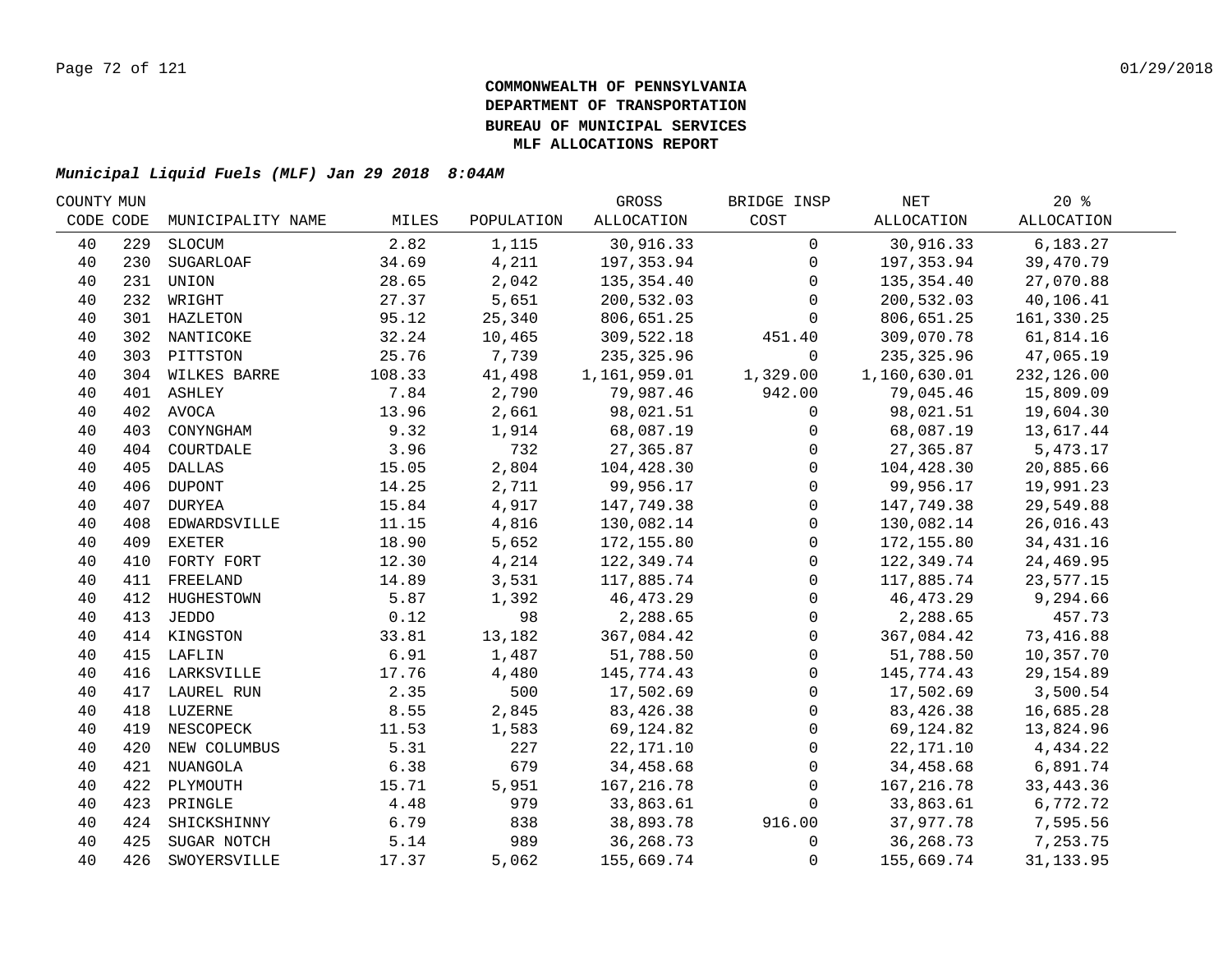| COUNTY MUN |           |                       |         |            | GROSS         | BRIDGE INSP | NET           | $20*$        |  |
|------------|-----------|-----------------------|---------|------------|---------------|-------------|---------------|--------------|--|
|            | CODE CODE | MUNICIPALITY NAME     | MILES   | POPULATION | ALLOCATION    | COST        | ALLOCATION    | ALLOCATION   |  |
| 40         | 427       | WARRIOR RUN           | 2.14    | 584        | 18,415.55     | $\Omega$    | 18,415.55     | 3,683.11     |  |
| 40         | 428       | WEST HAZLETON         | 14.73   | 4,594      | 137,810.78    | 0           | 137,810.78    | 27,562.16    |  |
| 40         | 429       | WEST PITTSTON         | 18.08   | 4,868      | 154, 315. 73  | 0           | 154,315.73    | 30,863.15    |  |
| 40         | 430       | WEST WYOMING          | 9.14    | 2,725      | 83,094.49     | 0           | 83,094.49     | 16,618.90    |  |
| 40         | 431       | WHITE HAVEN           | 8.57    | 1,097      | 49,846.60     | $\mathbf 0$ | 49,846.60     | 9,969.32     |  |
| 40         | 432       | WYOMING               | 8.48    | 3,073      | 87,580.43     | $\Omega$    | 87,580.43     | 17,516.09    |  |
| 40         | 433       | YATESVILLE            | 1.98    | 607        | 18,321.87     | $\mathbf 0$ | 18,321.87     | 3,664.37     |  |
| 40         | 434       | HARVEYS LAKE          | 11.21   | 2,791      | 91,304.55     | 0           | 91,304.55     | 18,260.91    |  |
| 40         | 435       | PENN LAKE PARK        | 4.68    | 308        | 21,618.19     | $\Omega$    | 21,618.19     | 4,323.64     |  |
| 40         | 436       | BEAR CREEK<br>VILLAGE | 6.43    | 257        | 26,503.35     | 858.80      | 25,644.55     | 5,128.91     |  |
|            |           | County Totals:        | 1605.70 | 320,918    | 11,560,344.96 | 5,141.20    | 11,555,203.76 | 2,311,040.75 |  |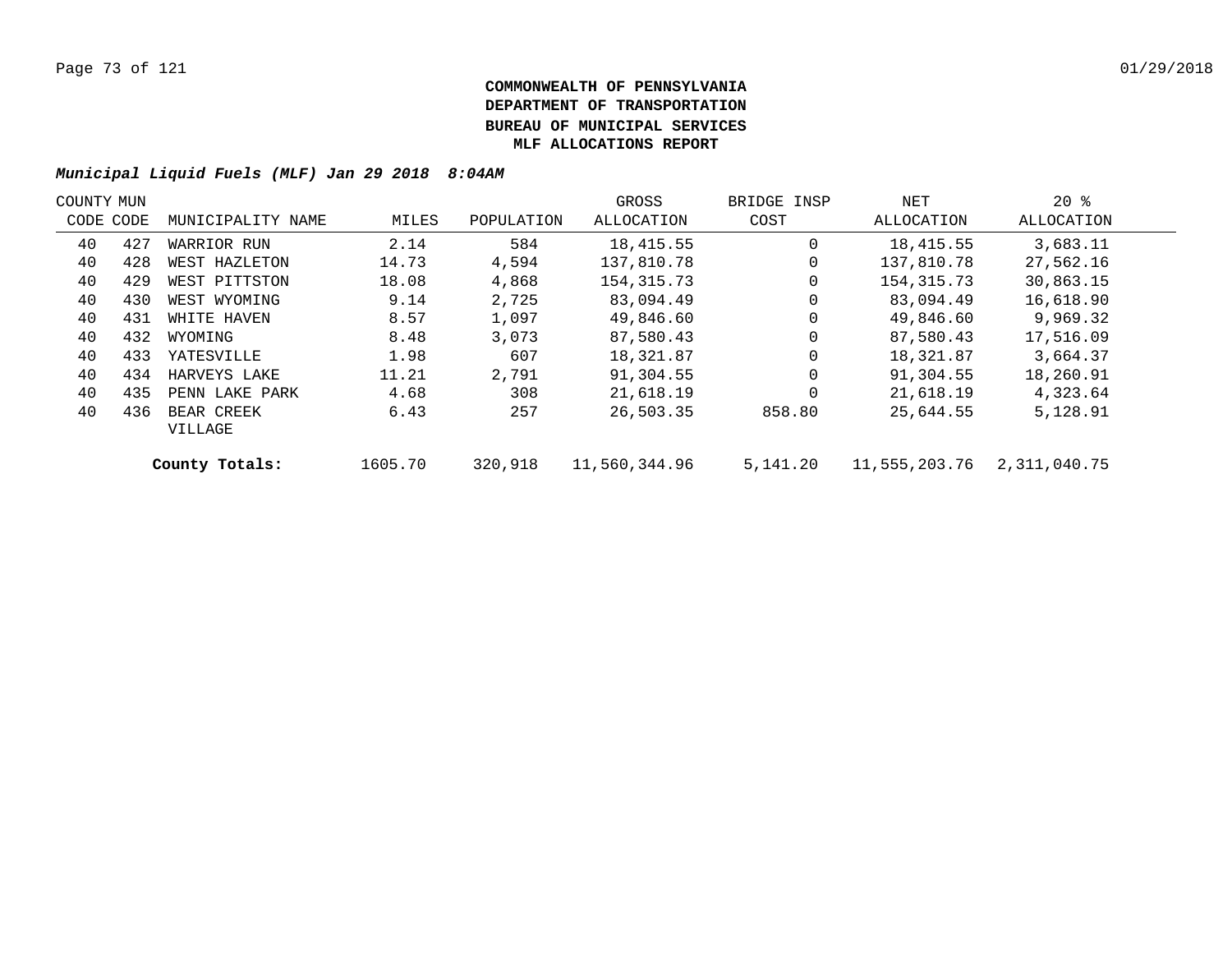| COUNTY MUN      |     |                   |       |              | GROSS             | BRIDGE INSP  | $\operatorname{NET}$ | 20%                    |  |
|-----------------|-----|-------------------|-------|--------------|-------------------|--------------|----------------------|------------------------|--|
| CODE CODE       |     | MUNICIPALITY NAME | MILES | POPULATION   | <b>ALLOCATION</b> | COST         | ALLOCATION           | ALLOCATION             |  |
| Lycoming County |     |                   |       |              |                   |              |                      |                        |  |
| 41              |     | 201 ANTHONY       | 19.91 | 865          | 83,397.97         | 0            | 83,397.97            | 16,679.59              |  |
| 41              |     | 202 ARMSTRONG     | 6.82  | 681          | 35,972.28         | $\mathsf{O}$ | 35,972.28            | 7,194.46               |  |
| 41              |     | 203 BASTRESS      | 4.46  | 546          | 25, 461.85        | 0            | 25,461.85            | 5,092.37               |  |
| 41              |     | 204 BRADY         | 4.37  | 521          | 24,678.91         | 0            | 24,678.91            | 4,935.78               |  |
| 41              | 205 | <b>BROWN</b>      | 6.87  | 96           | 24,879.38         | 0            | 24,879.38            | 4,975.88               |  |
| 41              | 206 | CASCADE           | 11.29 | 413          | 45,799.18         | 0            | 45,799.18            | 9,159.84               |  |
| 41              | 207 | CLINTON           | 16.90 | 3,708        | 128,031.25        | 0            | 128,031.25           | 25,606.25              |  |
| 41              | 208 | COGAN HOUSE       | 28.61 | 955          | 114,296.90        | $\mathsf{O}$ | 114,296.90           | 22,859.38              |  |
| 41              | 209 | CUMMINGS          | 9.46  | 273          | 36,969.32         | $\mathsf{O}$ | 36,969.32            | 7,393.86               |  |
| 41              | 210 | <b>ELDRED</b>     | 22.55 | 2,122        | 116,444.20        | $\mathsf{O}$ | 116,444.20           | 23, 288.84             |  |
| 41              | 211 | FAIRFIELD         | 19.29 | 2,792        | 118, 411.78       | $\mathbf 0$  | 118, 411.78          | 23,682.36              |  |
| 41              | 212 | FRANKLIN          | 45.50 | 933          | 170,496.76        | $\mathsf 0$  | 170,496.76           | 34,099.35              |  |
| 41              | 213 | <b>GAMBLE</b>     | 28.48 | 756          | 110,030.58        | $\mathbf 0$  | 110,030.58           | 22,006.12              |  |
| 41              |     | 214 HEPBURN       | 30.22 | 2,762        | 154,476.90        | $\mathsf 0$  | 154,476.90           | 30,895.38              |  |
| 41              |     | 215 JACKSON       | 17.75 | 396          | 67,128.94         | $\mathsf 0$  | 67,128.94            | 13,425.79              |  |
| 41              |     | 216 JORDAN        | 28.64 | 863          | 112,626.58        | $\mathsf 0$  | 112,626.58           | 22,525.32              |  |
| 41              |     | 217 LEWIS         | 21.23 | 987          | 90,171.59         | $\mathsf 0$  | 90,171.59            | 18,034.32              |  |
| 41              |     | 218 LIMESTONE     | 24.16 | 2,019        | 119,859.07        | $\mathsf{O}$ | 119,859.07           | 23,971.81              |  |
| 41              |     | 219 LOYALSOCK     | 66.27 | 11,026       | 434,405.48        | $\mathsf{O}$ | 434,405.48           | 86,881.10              |  |
| 41              |     | 220 LYCOMING      | 28.55 | 1,478        | 124,162.85        | 0            | 124, 162.85          | 24,832.57              |  |
| 41              |     | 221 MCHENRY       | 8.71  | 143          | 31,952.61         | $\mathbf 0$  | 31,952.61            | 6,390.52               |  |
| 41              |     | 222 MCINTYRE      | 6.23  | 520          | 30,895.26         | $\mathbf 0$  | 30,895.26            | 6, 179.05              |  |
| 41              | 223 | MCNETT            | 12.50 | 174          | 45, 255. 21       | $\mathbf 0$  | 45, 255. 21          | 9,051.04               |  |
| 41              | 224 | MIFFLIN           | 14.14 | 1,070        | 68,000.18         | $\mathbf 0$  | 68,000.18            | 13,600.04              |  |
| 41              | 225 | MILL CREEK        | 19.96 | 604          | 78,541.65         | $\mathbf 0$  | 78,541.65            | 15,708.33              |  |
| 41              | 226 | MORELAND          | 47.72 | 943          | 178,131.75        | $\mathbf 0$  | 178,131.75           | 35,626.35              |  |
| 41              | 227 | MUNCY             | 17.64 | 1,089        | 80,099.57         | $\mathbf 0$  | 80,099.57            |                        |  |
| 41              | 228 | MUNCY CREEK       | 28.68 | 3,474        | 163,019.21        | $\mathbf 0$  | 163,019.21           | 16,019.91<br>32,603.84 |  |
|                 |     |                   | 9.26  |              |                   | $\mathbf 0$  |                      |                        |  |
| 41              | 229 | NIPPENOSE         |       | 709          | 44,691.29         |              | 44,691.29            | 8,938.26               |  |
| 41              | 230 | OLD LYCOMING      | 36.69 | 4,938<br>960 | 218,052.75        | $\mathsf 0$  | 218,052.75           | 43,610.55              |  |
| 41              | 231 | PENN              | 52.30 |              | 193,813.32        | $\mathsf 0$  | 193,813.32           | 38,762.66              |  |
| 41              |     | 232 PIATT         | 16.52 | 1,180        | 78,096.43         | $\mathbf 0$  | 78,096.43            | 15,619.29              |  |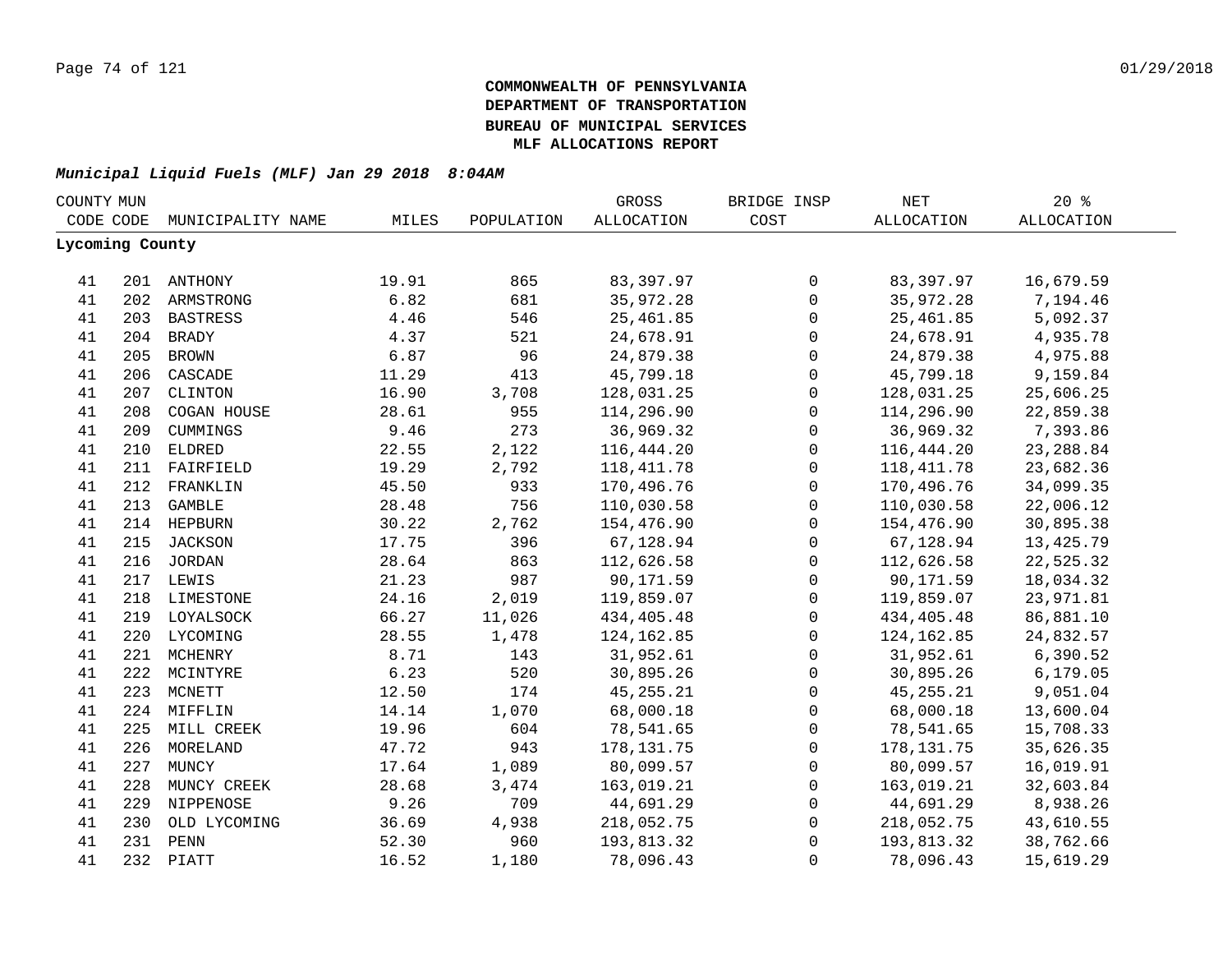| COUNTY MUN |           |                   |         |            | GROSS        | BRIDGE INSP    | NET        | $20*$                           |  |
|------------|-----------|-------------------|---------|------------|--------------|----------------|------------|---------------------------------|--|
|            | CODE CODE | MUNICIPALITY NAME | MILES   | POPULATION | ALLOCATION   | COST           | ALLOCATION | ALLOCATION                      |  |
| 41         |           | 233 PINE          | 18.64   | 294        | 68,149.27    | $\Omega$       | 68,149.27  | 13,629.85                       |  |
| 41         |           | 234 PLUNKETTS     | 13.72   | 684        | 59,162.11    | $\Omega$       | 59,162.11  | 11,832.42                       |  |
|            |           | CREEK             |         |            |              |                |            |                                 |  |
| 41         |           | 235 PORTER        | 14.98   | 1,601      | 81,037.34    | $\Omega$       | 81,037.34  | 16,207.47                       |  |
| 41         | 236       | SHREWSBURY        | 18.92   | 409        | 71,301.59    | $\mathbf 0$    | 71,301.59  | 14,260.32                       |  |
| 41         | 237       | SUSOUEHANNA       | 4.89    | 1,000      | 35,642.35    | 0              | 35,642.35  | 7,128.47                        |  |
| 41         | 238       | UPPER             | 23.26   | 1,823      | 113,069.08   | $\Omega$       | 113,069.08 | 22,613.82                       |  |
|            |           | FAIRFIELD         |         |            |              |                |            |                                 |  |
| 41         | 239       | WASHINGTON        | 28.27   | 1,619      | 125,938.24   | $\mathbf 0$    | 125,938.24 | 25, 187.65                      |  |
| 41         | 240       | WATSON            | 10.17   | 537        | 44,431.24    | $\mathbf 0$    | 44,431.24  | 8,886.25                        |  |
| 41         | 241       | WOLF              | 35.03   | 2,907      | 173,393.40   | 0              | 173,393.40 | 34,678.68                       |  |
| 41         |           | 242 WOODWARD      | 16.94   | 2,200      | 99,138.22    | $\mathbf 0$    | 99,138.22  | 19,827.64                       |  |
| 41         | 301       | WILLIAMSPORT      | 109.48  | 29,381     | 932,577.06   | $\mathbf{0}$   | 932,577.06 | 186, 515.41                     |  |
| 41         | 401       | DUBOISTOWN        | 3.22    | 1,205      | 33,989.70    | $\mathbf 0$    | 33,989.70  | 6,797.94                        |  |
| 41         | 402       | HUGHESVILLE       | 8.37    | 2,128      | 69,021.57    | 0              | 69,021.57  | 13,804.31                       |  |
| 41         | 403       | JERSEY SHORE      | 16.64   | 4,361      | 139,729.05   | $\mathbf 0$    | 139,729.05 | 27,945.81                       |  |
| 41         | 404       | MONTGOMERY        | 5.67    | 1,579      | 49,402.32    | $\mathbf 0$    | 49,402.32  | 9,880.46                        |  |
| 41         | 405       | MONTOURSVILLE     | 24.45   | 4,615      | 170,801.07   | $\Omega$       | 170,801.07 | 34,160.21                       |  |
| 41         | 406       | MUNCY             | 9.07    | 2,477      | 78,086.14    | 0              | 78,086.14  | 15,617.23                       |  |
| 41         | 407       | PICTURE ROCKS     | 4.91    | 678        | 29,511.30    | 0              | 29,511.30  | 5,902.26                        |  |
| 41         | 408       | SALLADASBURG      | 0.72    | 238        | 6,994.97     | 0              | 6,994.97   | 1,398.99                        |  |
| 41         | 409       | SOUTH             | 23.56   | 6,379      | 201,772.19   | $\Omega$       | 201,772.19 | 40, 354.44                      |  |
|            |           | WILLIAMSPORT      |         |            |              |                |            |                                 |  |
|            |           | County Totals:    | 1102.59 | 116,111    | 5,931,399.21 | $\overline{0}$ |            | 5, 931, 399. 21 1, 186, 279. 84 |  |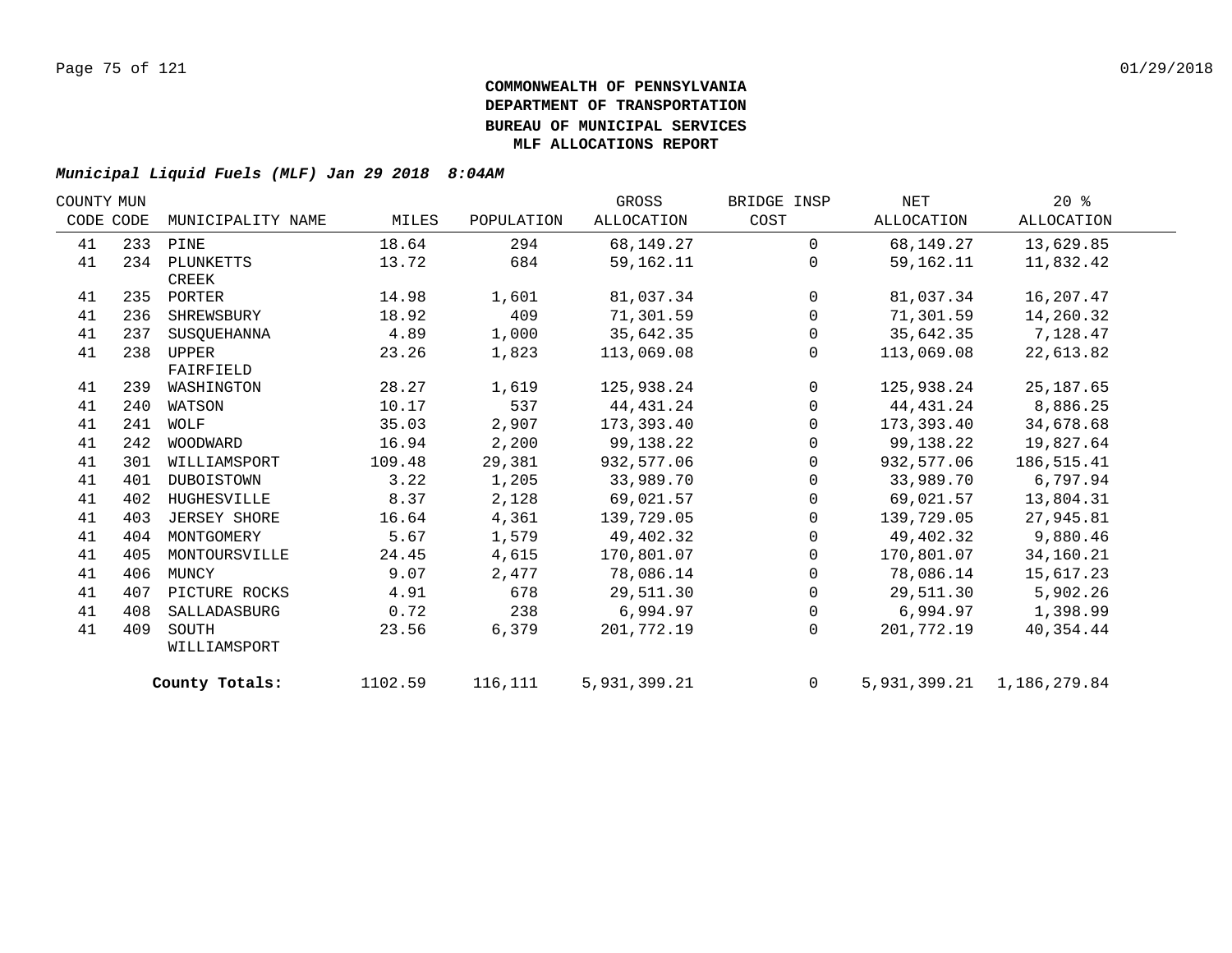| COUNTY MUN |                |                   |        |            | GROSS             | BRIDGE INSP    | <b>NET</b>   | 20%         |  |
|------------|----------------|-------------------|--------|------------|-------------------|----------------|--------------|-------------|--|
| CODE CODE  |                | MUNICIPALITY NAME | MILES  | POPULATION | <b>ALLOCATION</b> | COST           | ALLOCATION   | ALLOCATION  |  |
|            | Mc Kean County |                   |        |            |                   |                |              |             |  |
|            |                |                   |        | 694        |                   |                |              |             |  |
| 42         |                | 201 ANNIN         | 26.04  |            | 100,657.11        | $\mathbf{0}$   | 100,657.11   | 20, 131. 42 |  |
| 42         | 202            | BRADFORD          | 33.59  | 4,805      | 205,100.01        | 6,650.60       | 198,449.41   | 39,689.88   |  |
| 42         |                | 203 CERES         | 23.68  | 905        | 96,806.78         | 1,857.60       | 94,949.18    | 18,989.84   |  |
| 42         | 204            | CORYDON           | 7.04   | 275        | 28,894.83         | $\overline{0}$ | 28,894.83    | 5,778.97    |  |
| 42         | 205            | ELDRED            | 25.92  | 1,592      | 117,540.22        | 1,113.40       | 116,426.82   | 23, 285.36  |  |
| 42         |                | 206 FOSTER        | 32.18  | 4,316      | 190,960.37        | 4,988.80       | 185,971.57   | 37, 194. 31 |  |
| 42         | 207            | HAMILTON          | 9.70   | 543        | 42,971.09         | 1,957.00       | 41,014.09    | 8,202.82    |  |
| 42         |                | 208 HAMLIN        | 9.60   | 734        | 46,312.38         | 2,773.40       | 43,538.98    | 8,707.80    |  |
| 42         |                | 209 KEATING       | 44.41  | 3,021      | 207,033.98        | 1,828.80       | 205,205.18   | 41,041.04   |  |
| 42         |                | 210 LAFAYETTE     | 18.22  | 2,350      | 106,316.73        | 420.80         | 105,895.93   | 21, 179. 19 |  |
| 42         |                | 211 LIBERTY       | 44.91  | 1,612      | 181,588.73        | 2,987.60       | 178,601.13   | 35,720.23   |  |
| 42         |                | 212 NORWICH       | 13.40  | 583        | 56,145.22         | 3,809.20       | 52,336.02    | 10,467.20   |  |
| 42         | 213            | OTTO              | 16.04  | 1,556      | 83,724.81         | 1,411.00       | 82,313.81    | 16,462.76   |  |
| 42         | 214            | SERGEANT          | 7.00   | 141        | 26,181.38         | $\Omega$       | 26,181.38    | 5,236.28    |  |
| 42         | 215            | WETMORE           | 26.14  | 1,650      | 119,394.20        | 694.60         | 118,699.60   | 23,739.92   |  |
| 42         | 301            | BRADFORD          | 30.68  | 8,770      | 271,665.64        | 4,588.80       | 267,076.84   | 53, 415.37  |  |
| 42         | 401            | ELDRED            | 3.67   | 825        | 28,183.82         | 419.80         | 27,764.02    | 5,552.80    |  |
| 42         | 402            | KANE BOROUGH      | 16.91  | 3,730      | 128,488.26        | 783.80         | 127,704.46   | 25,540.89   |  |
| 42         | 403            | LEWIS RUN         | 3.12   | 617        | 22,336.22         | 1,120.20       | 21,216.02    | 4,243.20    |  |
|            |                | <b>BOROUGH</b>    |        |            |                   |                |              |             |  |
| 42         |                | 404 MOUNT JEWETT  | 6.19   | 919        | 38,441.43         | $\overline{0}$ | 38,441.43    | 7,688.29    |  |
| 42         | 405            | PORT ALLEGANY     | 11.04  | 2,157      | 78,530.92         | 815.60         | 77,715.32    | 15,543.06   |  |
| 42         | 406            | SMETHPORT         | 11.52  | 1,655      | 70,477.24         | 1,193.40       | 69,283.84    | 13,856.77   |  |
|            |                | County Totals:    | 421.00 | 43,450     | 2,247,751.37      | 39,414.40      | 2,208,336.97 | 441,667.39  |  |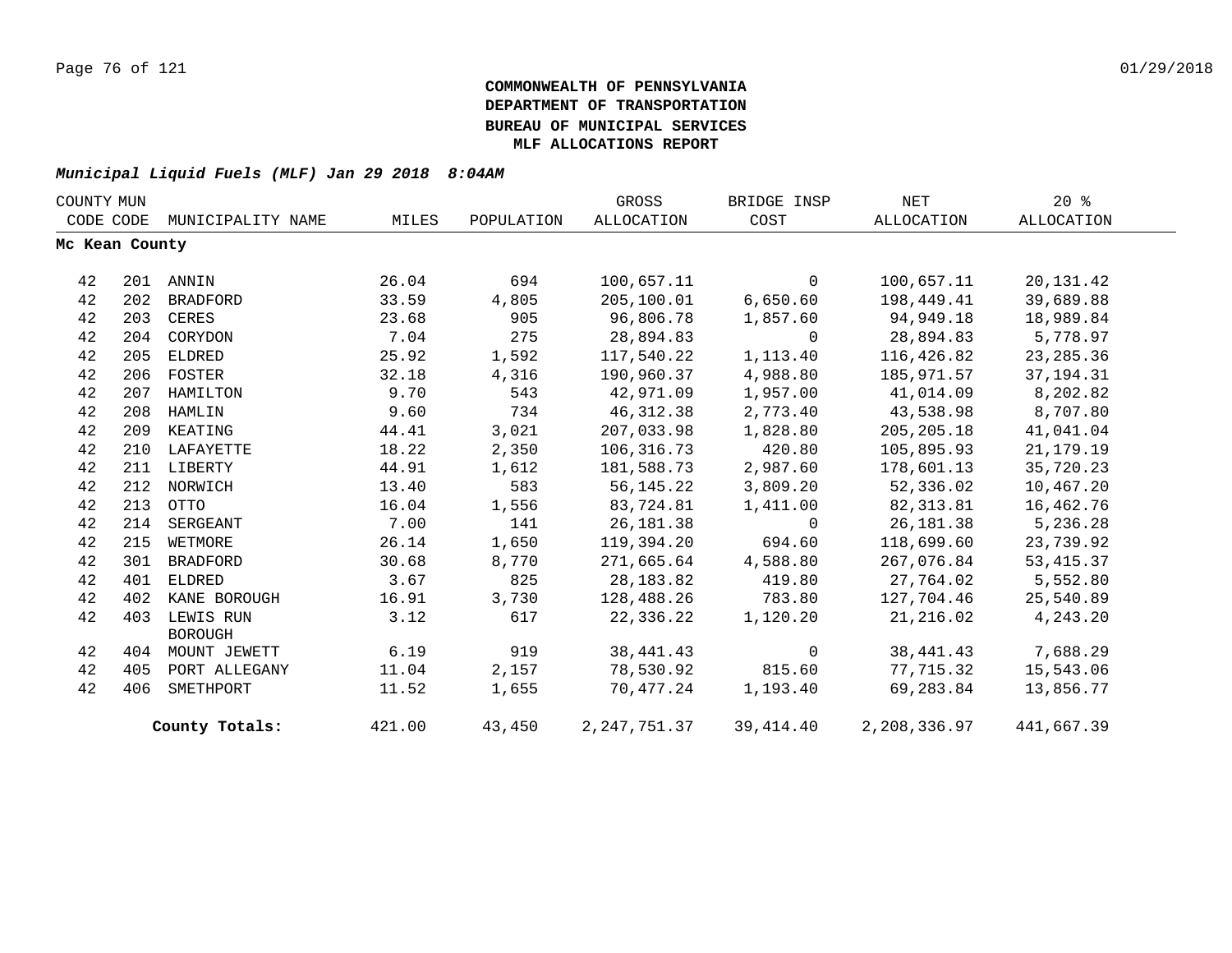| COUNTY MUN    |     |                             |       |            | GROSS        | BRIDGE INSP  | <b>NET</b>   | $20*$             |
|---------------|-----|-----------------------------|-------|------------|--------------|--------------|--------------|-------------------|
|               |     | CODE CODE MUNICIPALITY NAME | MILES | POPULATION | ALLOCATION   | COST         | ALLOCATION   | <b>ALLOCATION</b> |
| Mercer County |     |                             |       |            |              |              |              |                   |
|               |     |                             |       |            |              |              |              |                   |
| 43            |     | 201 COOLSPRING              | 27.66 | 2,278      | 136,578.16   | 0            | 136,578.16   | 27, 315.63        |
| 43            | 202 | DEER CREEK                  | 18.24 | 502        | 70,812.03    | $\mathbf 0$  | 70,812.03    | 14, 162. 41       |
| 43            | 203 | DELAWARE                    | 45.72 | 2,291      | 197, 374. 13 | $\mathsf{O}$ | 197, 374. 13 | 39, 474.83        |
| 43            |     | 204 EAST                    | 27.92 | 1,682      | 125,977.55   | $\mathsf{O}$ | 125,977.55   | 25, 195.51        |
|               |     | LACKAWANNOCK                |       |            |              |              |              |                   |
| 43            |     | 205 FAIRVIEW                | 20.40 | 1,085      | 89, 275. 40  | $\mathbf 0$  | 89, 275.40   | 17,855.08         |
| 43            |     | 206 FINDLEY                 | 36.30 | 2,910      | 177,708.79   | $\mathsf{O}$ | 177,708.79   | 35,541.76         |
| 43            |     | 207 FRENCH CREEK            | 34.28 | 771        | 129,763.67   | 0            | 129,763.67   | 25,952.73         |
| 43            | 208 | <b>GREENE</b>               | 37.25 | 1,091      | 145,880.13   | $\mathsf{O}$ | 145,880.13   | 29,176.03         |
| 43            | 209 | HEMPFIELD                   | 27.23 | 3,741      | 163,297.55   | $\mathbf 0$  | 163,297.55   | 32,659.51         |
| 43            | 210 | <b>JACKSON</b>              | 21.91 | 1,273      | 97,956.42    | $\mathbf 0$  | 97,956.42    | 19,591.28         |
| 43            | 211 | JEFFERSON                   | 36.36 | 1,880      | 158,083.69   | $\mathbf 0$  | 158,083.69   | 31,616.74         |
| 43            | 212 | LACKAWANNOCK                | 27.60 | 2,662      | 143,768.53   | $\mathbf 0$  | 143,768.53   | 28,753.71         |
| 43            |     | 213 LAKE                    | 25.70 | 780        | 101,172.66   | $\mathbf 0$  | 101,172.66   | 20, 234.53        |
| 43            |     | 214 LIBERTY                 | 18.77 | 1,414      | 90,143.71    | $\mathbf 0$  | 90,143.71    | 18,028.74         |
| 43            |     | 215 MILL CREEK              | 32.08 | 721        | 121, 425.78  | $\mathbf 0$  | 121,425.78   | 24, 285. 16       |
| 43            |     | 216 NEW VERNON              | 28.49 | 504        | 105,213.40   | $\mathbf 0$  | 105,213.40   | 21,042.68         |
| 43            |     | 217 OTTER CREEK             | 22.56 | 589        | 86,969.37    | $\mathbf 0$  | 86,969.37    | 17,393.87         |
| 43            |     | 218 PERRY                   | 25.72 | 1,453      | 114,194.14   | 0            | 114, 194. 14 | 22,838.83         |
| 43            |     | 219 PINE                    | 43.97 | 5,150      | 246,539.51   | 0            | 246,539.51   | 49,307.90         |
| 43            |     | 220 PYMATUNING              | 35.72 | 3,281      | 182,905.64   | $\mathsf{O}$ | 182,905.64   | 36,581.13         |
| 43            | 221 | SALEM                       | 21.47 | 754        | 86, 491.23   | $\mathbf 0$  | 86, 491.23   | 17,298.25         |
| 43            | 222 | SANDY CREEK                 | 25.51 | 795        | 100,824.42   | $\mathbf 0$  | 100,824.42   | 20,164.88         |
| 43            | 223 | SANDY LAKE                  | 28.33 | 1,226      | 118,574.62   | $\Omega$     | 118,574.62   | 23,714.92         |
| 43            | 224 | SHENANGO                    | 39.00 | 3,929      | 206,374.95   | $\mathbf 0$  | 206, 374.95  | 41,274.99         |
| 43            | 225 | SOUTH                       | 25.13 | 2,695      | 136, 123. 13 | $\mathbf 0$  | 136, 123. 13 | 27, 224.63        |
|               |     | PYMATUNING                  |       |            |              |              |              |                   |
| 43            | 226 | SPRINGFIELD                 | 38.24 | 1,981      | 166,330.49   | $\mathbf 0$  | 166,330.49   | 33,266.10         |
| 43            | 227 | SUGAR GROVE                 | 14.33 | 971        | 66,731.51    | $\mathbf 0$  | 66,731.51    | 13,346.30         |
| 43            | 228 | WEST SALEM                  | 42.81 | 3,538      | 211,621.63   | 0            | 211,621.63   | 42, 324. 33       |
| 43            | 229 | WILMINGTON                  | 17.06 | 1,415      | 84,430.22    | $\Omega$     | 84,430.22    | 16,886.04         |
| 43            | 230 | WOLF CREEK                  | 25.72 | 832        | 102,240.65   | $\Omega$     | 102,240.65   | 20,448.13         |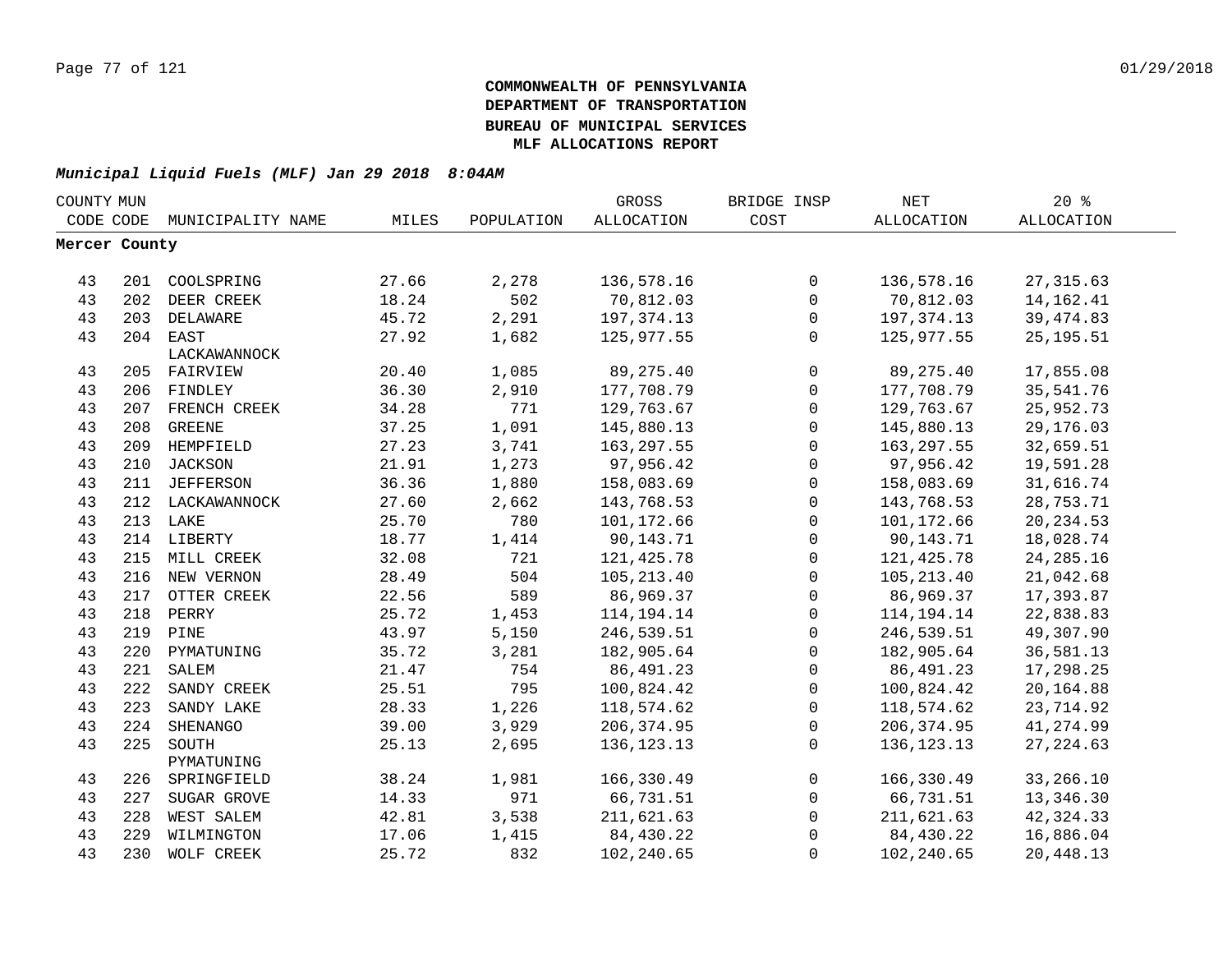| COUNTY MUN |     |                       |         |            | GROSS        | BRIDGE INSP | NET        | $20*$                         |  |
|------------|-----|-----------------------|---------|------------|--------------|-------------|------------|-------------------------------|--|
| CODE CODE  |     | MUNICIPALITY NAME     | MILES   | POPULATION | ALLOCATION   | COST        | ALLOCATION | ALLOCATION                    |  |
| 43         | 231 | WORTH                 | 16.11   | 899        | 71,313.02    | $\Omega$    | 71,313.02  | 14,262.60                     |  |
| 43         | 301 | FARRELL CITY          | 31.41   | 5,111      | 203,681.71   | $\Omega$    | 203,681.71 | 40,736.34                     |  |
| 43         | 302 | SHARON CITY           | 55.18   | 14,038     | 455,203.78   | $\Omega$    | 455,203.78 | 91,040.76                     |  |
| 43         | 303 | HERMITAGE             | 90.55   | 16,220     | 615,781.69   | $\Omega$    | 615,781.69 | 123, 156. 34                  |  |
| 43         | 401 | CLARK                 | 5.28    | 640        | 30,020.26    | $\Omega$    | 30,020.26  | 6,004.05                      |  |
| 43         | 402 | FREDONIA              | 3.52    | 502        | 21,463.57    | 0           | 21,463.57  | 4,292.71                      |  |
| 43         | 403 | GREENVILLE            | 29.40   | 5,919      | 212,496.22   | 0           | 212,496.22 | 42,499.24                     |  |
| 43         | 404 | GROVE CITY            | 26.33   | 8,322      | 248,458.91   | $\Omega$    | 248,458.91 | 49,691.78                     |  |
| 43         | 405 | <b>JACKSON CENTER</b> | 1.28    | 224        | 8,602.87     | $\Omega$    | 8,602.87   | 1,720.57                      |  |
|            |     | <b>BOROUGH</b>        |         |            |              |             |            |                               |  |
| 43         | 406 | JAMESTOWN             | 3.89    | 617        | 24,917.60    | $\Omega$    | 24,917.60  | 4,983.52                      |  |
| 43         | 407 | MERCER                | 11.08   | 2,002      | 75,681.44    | $\Omega$    | 75,681.44  | 15,136.29                     |  |
| 43         | 408 | NEW LEBANON           | 2.25    | 188        | 11,161.82    | 0           | 11,161.82  | 2,232.36                      |  |
| 43         | 409 | SANDY LAKE            | 5.05    | 659        | 29,614.92    | $\Omega$    | 29,614.92  | 5,922.98                      |  |
| 43         | 410 | SHARPSVILLE           | 16.60   | 4,415      | 140,634.37   | $\Omega$    | 140,634.37 | 28, 126.87                    |  |
| 43         | 411 | SHEAKLEYVILLE         | 0.15    | 142        | 3,236.17     | $\Omega$    | 3,236.17   | 647.23                        |  |
| 43         | 412 | STONEBORO             | 6.00    | 1,051      | 40, 345.29   | $\Omega$    | 40,345.29  | 8,069.06                      |  |
| 43         | 413 | WEST MIDDLESEX        | 4.27    | 863        | 30,926.73    | $\Omega$    | 30,926.73  | 6,185.35                      |  |
| 43         | 414 | WHEATLAND             | 5.83    | 632        | 31,710.12    | $\Omega$    | 31,710.12  | 6,342.02                      |  |
|            |     | County Totals:        | 1185.66 | 116,638    | 6,220,033.60 | $\Omega$    |            | 6, 220, 033.60 1, 244, 006.72 |  |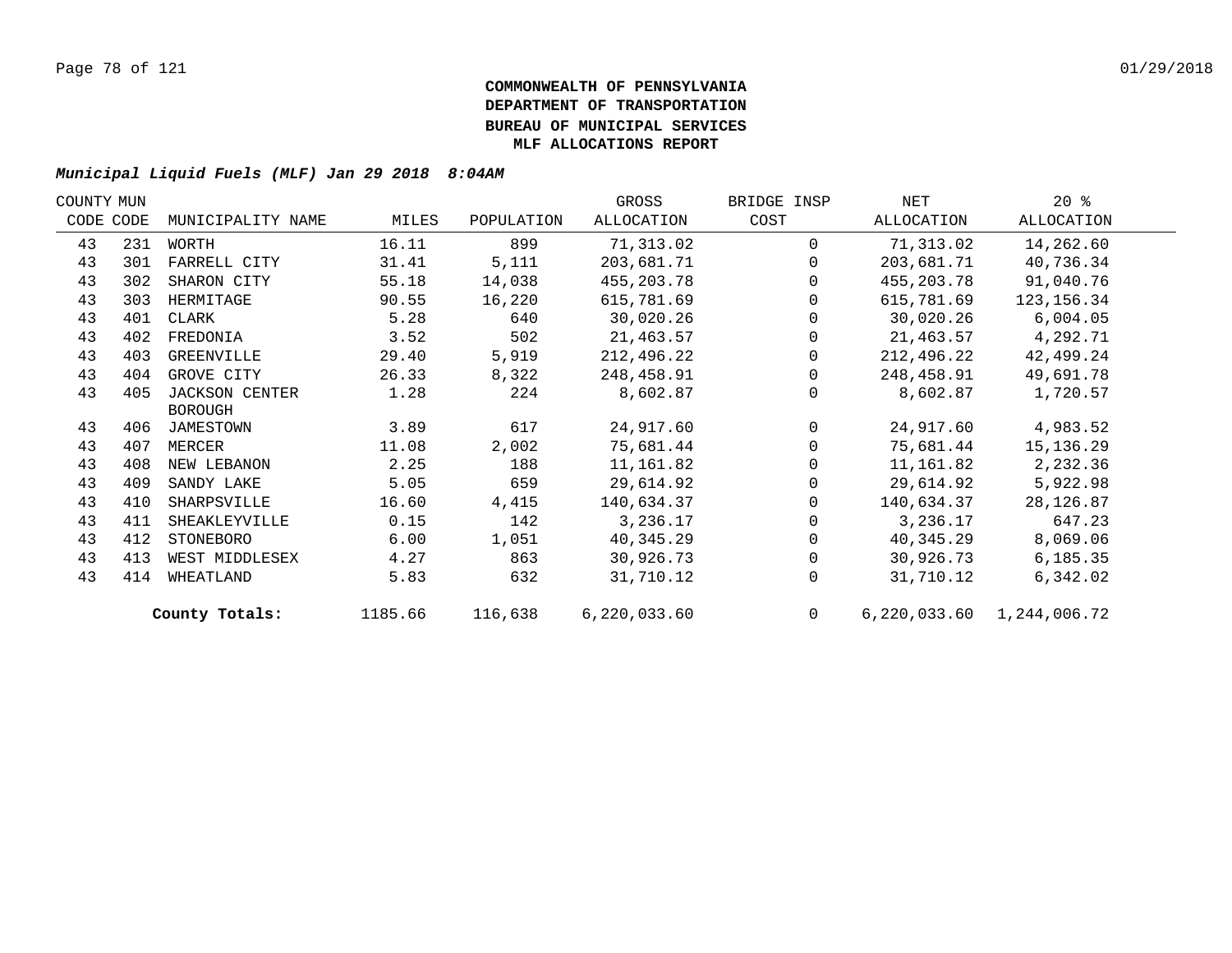| COUNTY MUN     |     |                    |        |            | GROSS        | BRIDGE INSP | NET          | $20*$      |
|----------------|-----|--------------------|--------|------------|--------------|-------------|--------------|------------|
| CODE CODE      |     | MUNICIPALITY NAME  | MILES  | POPULATION | ALLOCATION   | COST        | ALLOCATION   | ALLOCATION |
| Mifflin County |     |                    |        |            |              |             |              |            |
| 44             | 201 | ARMAGH             | 35.72  | 3,863      | 194,108.43   | 1,169.40    | 192,939.03   | 38,587.81  |
| 44             | 202 | BRATTON            | 16.03  | 1,317      | 79,090.80    | 0           | 79,090.80    | 15,818.16  |
| 44             | 203 | BROWN              | 28.20  | 4,053      | 172,555.09   | 2,405.80    | 170,149.29   | 34,029.86  |
| 44             | 204 | DECATUR            | 36.11  | 3,137      | 181,441.30   | 4,186.40    | 177,254.90   | 35,450.98  |
| 44             | 205 | DERRY              | 48.36  | 7,339      | 303, 392.45  | 779.60      | 302,612.85   | 60,522.57  |
| 44             | 206 | GRANVILLE          | 34.92  | 5,104      | 215, 314. 15 | 0           | 215, 314. 15 | 43,062.83  |
| 44             | 207 | MENNO              | 19.78  | 1,883      | 102,557.39   | 0           | 102,557.39   | 20,511.48  |
| 44             | 208 | OLIVER             | 21.06  | 2,175      | 112,469.21   | 2,335.20    | 110,134.01   | 22,026.80  |
| 44             | 209 | UNION              | 27.94  | 3,460      | 160,268.91   | 599.00      | 159,669.91   | 31,933.98  |
| 44             | 210 | WAYNE              | 38.95  | 2,550      | 179,663.30   | 779.00      | 178,884.30   | 35,776.86  |
| 44             | 401 | BURNHAM            | 8.52   | 2,054      | 68,100.04    | $\Omega$    | 68,100.04    | 13,620.01  |
| 44             | 402 | KISTLER            | 1.85   | 320        | 12,361.65    | $\Omega$    | 12,361.65    | 2,472.33   |
| 44             | 403 | LEWISTOWN          | 20.23  | 8,338      | 228, 316.77  | $\Omega$    | 228,316.77   | 45,663.35  |
| 44             | 404 | MCVEYTOWN          | 1.73   | 342        | 12,382.84    | $\Omega$    | 12,382.84    | 2,476.57   |
| 44             | 405 | NEWTON<br>HAMILTON | 0.89   | 205        | 6,929.68     | $\Omega$    | 6,929.68     | 1,385.94   |
| 44             | 406 | JUNIATA<br>TERRACE | 1.74   | 542        | 16,266.12    | $\mathbf 0$ | 16,266.12    | 3, 253. 22 |
|                |     | County Totals:     | 342.03 | 46,682     | 2,045,218.13 | 12,254.40   | 2,032,963.73 | 406,592.75 |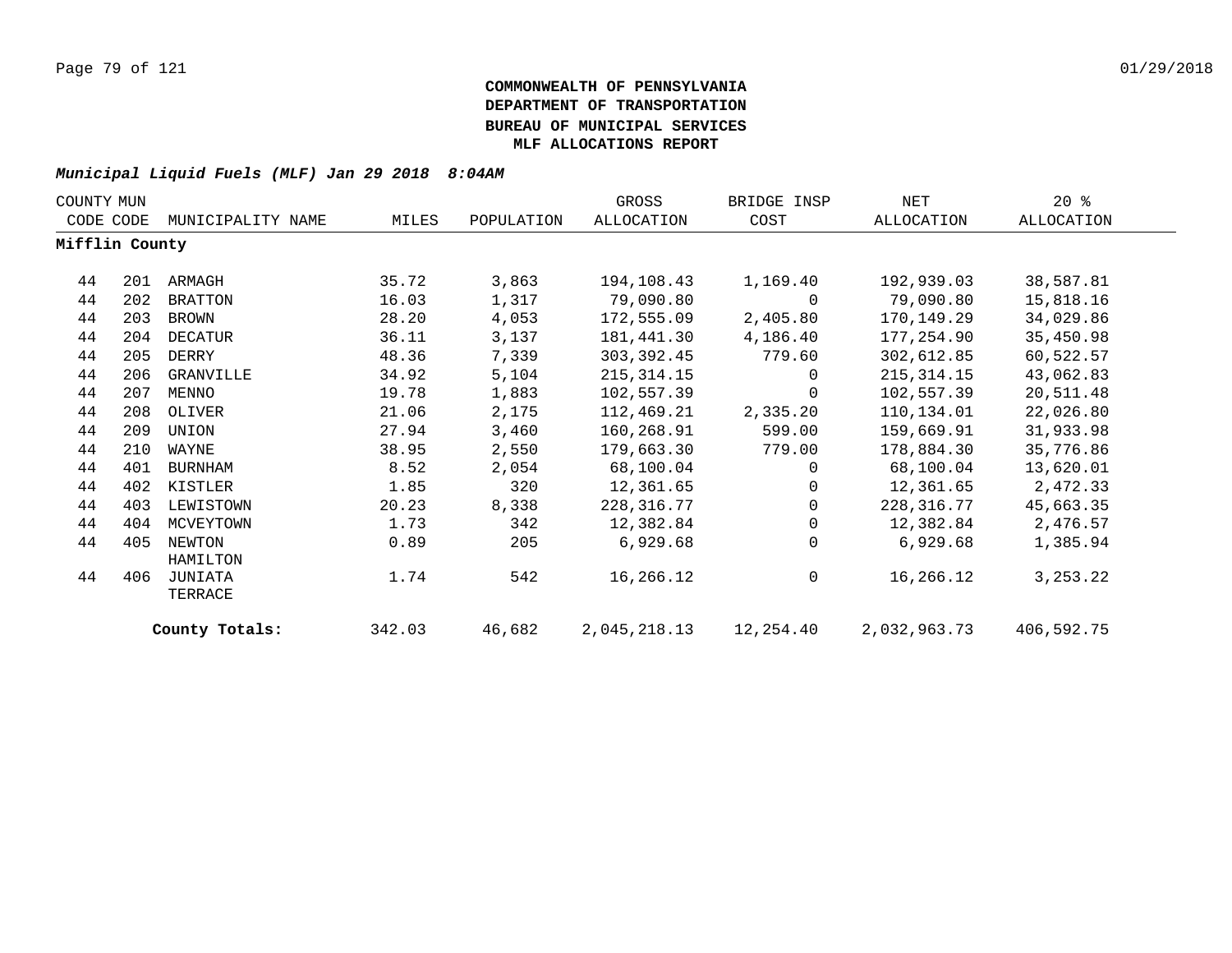| COUNTY MUN |               |                   |        |            | GROSS        | BRIDGE INSP | NET        | $20*$                     |  |
|------------|---------------|-------------------|--------|------------|--------------|-------------|------------|---------------------------|--|
|            | CODE CODE     | MUNICIPALITY NAME | MILES  | POPULATION | ALLOCATION   | COST        | ALLOCATION | ALLOCATION                |  |
|            | Monroe County |                   |        |            |              |             |            |                           |  |
|            |               |                   |        |            |              |             |            |                           |  |
| 45         |               | 101 POCONO        | 77.93  | 11,065     | 474,246.08   | 248.60      | 473,997.48 | 94,799.50                 |  |
| 45         | 201           | <b>BARRETT</b>    | 36.57  | 4,225      | 203,926.10   | 860.20      | 203,065.90 | 40,613.18                 |  |
|            |               | TOWNSHIP          |        |            |              |             |            |                           |  |
| 45         |               | 202 CHESTNUTHILL  | 143.16 | 17,156     | 810,172.35   | 1,253.40    | 808,918.95 | 161,783.79                |  |
| 45         | 203           | COOLBAUGH         | 63.16  | 20,564     | 607,573.99   | $\mathbf 0$ | 607,573.99 | 121,514.80                |  |
| 45         |               | 204 ELDRED        | 34.44  | 2,910      | 171,473.19   | 322.60      | 171,150.59 | 34,230.12                 |  |
| 45         | 205           | HAMILTON          | 78.86  | 9,083      | 439,212.84   | 1,597.60    | 437,615.24 | 87,523.05                 |  |
| 45         | 206           | JACKSON           | 59.27  | 7,033      | 334,077.84   | 699.00      | 333,378.84 | 66,675.77                 |  |
| 45         |               | 207 MIDDLE        | 74.16  | 15,997     | 556,542.15   | 1,481.60    | 555,060.55 | 111,012.11                |  |
|            |               | SMITHFIELD        |        |            |              |             |            |                           |  |
| 45         |               | 208 PARADISE      | 32.66  | 3,186      | 170,818.45   | 554.00      | 170,264.45 | 34,052.89                 |  |
| 45         |               | 210 POLK          | 55.17  | 7,874      | 336,520.88   | $\Omega$    | 336,520.88 | 67,304.18                 |  |
| 45         |               | 211 PRICE         | 15.15  | 3,573      | 119,565.85   | 460.80      | 119,105.05 | 23,821.01                 |  |
| 45         |               | 212 ROSS          | 48.16  | 5,940      | 275,792.90   | $\mathbf 0$ | 275,792.90 | 55, 158.58                |  |
| 45         | 213           | SMITHFIELD        | 45.16  | 7,357      | 293,011.01   | 1,106.00    | 291,905.01 | 58,381.00                 |  |
| 45         | 214           | STROUD            | 83.21  | 19,213     | 648,786.09   | 1,152.00    | 647,634.09 | 129,526.82                |  |
| 45         | 215           | TOBYHANNA         | 50.06  | 8,554      | 332,478.88   | $\Omega$    | 332,478.88 | 66,495.78                 |  |
| 45         | 216           | TUNKHANNOCK       | 27.43  | 6,789      | 222,638.29   | 368.60      | 222,269.69 | 44,453.94                 |  |
| 45         | 401           | DELAWARE WATER    | 3.08   | 746        | 24,685.17    | $\Omega$    | 24,685.17  | 4,937.03                  |  |
|            |               | GAP               |        |            |              |             |            |                           |  |
| 45         |               | 402 EAST          | 22.19  | 9,840      | 263,799.27   | $\Omega$    | 263,799.27 | 52,759.85                 |  |
|            |               | STROUDSBURG       |        |            |              |             |            |                           |  |
| 45         |               | 403 MOUNT POCONO  | 15.95  | 3,170      | 114,490.56   | 0           | 114,490.56 | 22,898.11                 |  |
| 45         |               | 404 STROUDSBURG   | 14.69  | 5,567      | 156,405.72   | $\Omega$    | 156,405.72 | 31,281.14                 |  |
|            |               | County Totals:    | 980.46 | 169,842    | 6,556,217.61 | 10,104.40   |            | 6,546,113.21 1,309,222.64 |  |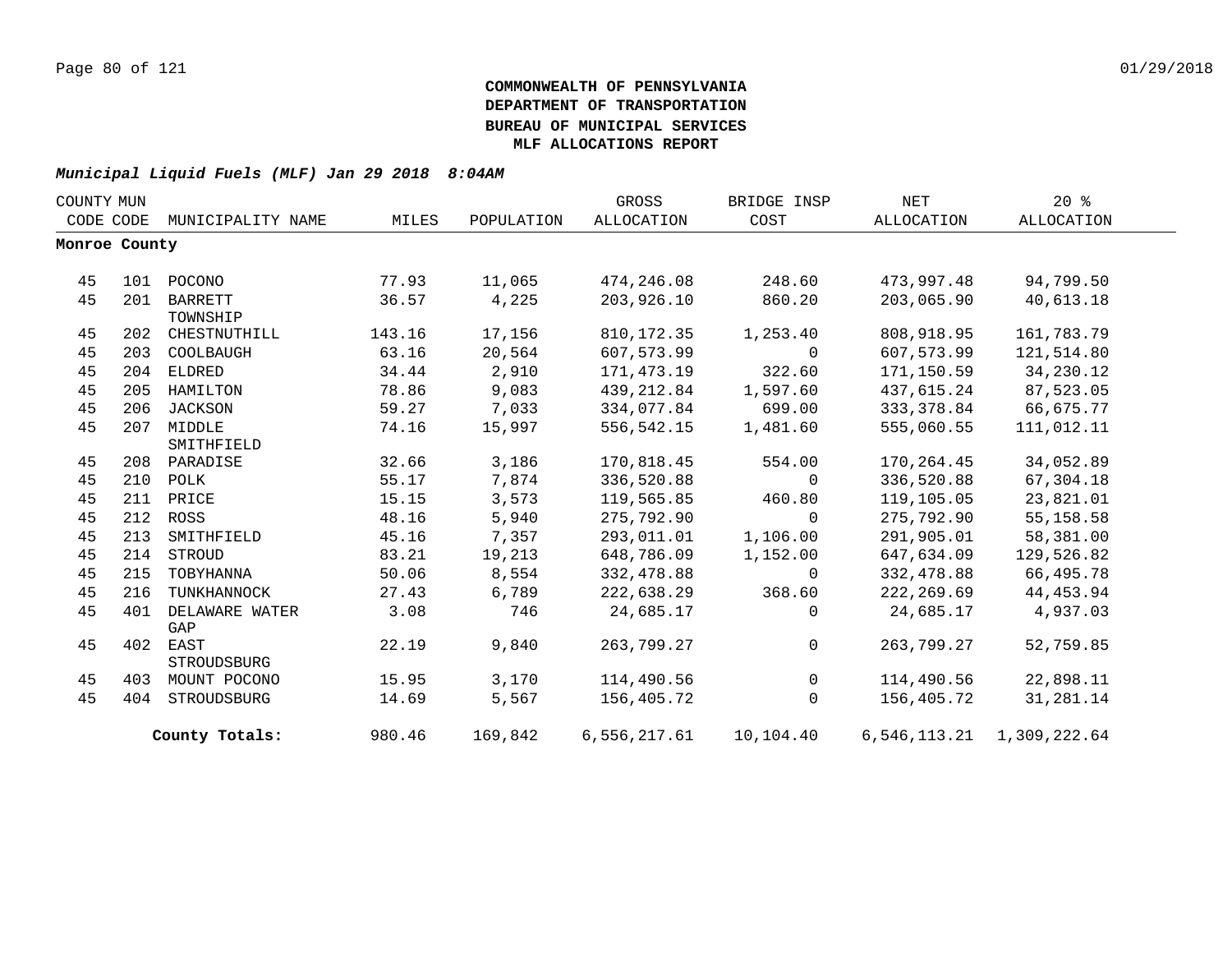| COUNTY MUN |           |                         |        |            | GROSS        | BRIDGE INSP  | <b>NET</b>        | 20%          |  |
|------------|-----------|-------------------------|--------|------------|--------------|--------------|-------------------|--------------|--|
|            | CODE CODE | MUNICIPALITY NAME       | MILES  | POPULATION | ALLOCATION   | COST         | <b>ALLOCATION</b> | ALLOCATION   |  |
|            |           | Montgomery County       |        |            |              |              |                   |              |  |
|            |           |                         |        |            |              |              |                   |              |  |
| 46         |           | 101 ABINGTON            | 173.37 | 55,310     | 1,645,868.01 | $\mathbf 0$  | 1,645,868.01      | 329,173.60   |  |
| 46         |           | 102 CHELTENHAM          | 97.09  | 36,793     | 1,033,711.74 | 3,208.80     | 1,030,502.94      | 206,100.59   |  |
| 46         |           | 103 HATFIELD            | 58.90  | 17,249     | 529,482.82   | 1,763.00     | 527,719.82        | 105,543.96   |  |
| 46         |           | 104 LOWER MERION        | 204.94 | 57,825     | 1,800,116.38 | 8,340.61     | 1,791,775.77      | 358, 355. 15 |  |
| 46         |           | 105 LOWER MORELAND      | 57.48  | 12,982     | 442,587.79   | 0            | 442,587.79        | 88,517.56    |  |
| 46         |           | 106 LOWER               | 35.64  | 12,059     | 351,603.09   | 552.00       | 351,051.09        | 70,210.22    |  |
|            |           | POTTSGROVE              |        |            |              |              |                   |              |  |
| 46         |           | 107 PLYMOUTH            | 48.18  | 16,525     | 479,608.14   | 681.91       | 478,926.23        | 95,785.25    |  |
| 46         | 108       | SPRINGFIELD             | 64.40  | 19,418     | 589,671.98   | $\Omega$     | 589,671.98        | 117,934.40   |  |
| 46         | 109       | UPPER DUBLIN            | 103.62 | 25,569     | 839,555.29   | 1,976.80     | 837,578.49        | 167,515.70   |  |
| 46         | 110       | UPPER MORELAND          | 65.51  | 24,015     | 681,879.79   | 0            | 681,879.79        | 136, 375.96  |  |
| 46         |           | 111 WEST NORRITON       | 38.14  | 15,663     | 429,356.84   | $\mathbf{0}$ | 429,356.84        | 85,871.37    |  |
| 46         |           | 112 WEST                | 12.87  | 3,874      | 117,716.07   | 681.71       | 117,034.36        | 23,406.87    |  |
|            |           | POTTSGROVE              |        |            |              |              |                   |              |  |
| 46         |           | 113 UPPER GWYNEDD       | 51.54  | 15,552     | 472, 143. 43 | 1,517.80     | 470,625.63        | 94, 125. 13  |  |
| 46         |           | 114 UPPER<br>POTTSGROVE | 26.04  | 5,315      | 189,605.65   | $\mathbf 0$  | 189,605.65        | 37,921.13    |  |
| 46         |           | 201 DOUGLASS            | 58.65  | 10,195     | 392,863.90   | 1,279.40     | 391,584.50        | 78,316.90    |  |
| 46         |           | 202 EAST NORRITON       | 44.23  | 13,590     | 409,870.76   | 385.00       | 409, 485. 76      | 81,897.15    |  |
| 46         |           | 203 FRANCONIA           | 52.23  | 13,064     | 426,565.70   | 552.00       | 426,013.70        | 85,202.74    |  |
| 46         |           | 204 HORSHAM             | 91.34  | 26,147     | 809,512.66   | 3,615.00     | 805,897.66        | 161, 179.53  |  |
| 46         |           | 205 LIMERICK            | 84.96  | 18,074     | 632,728.57   | 1,139.71     | 631,588.86        | 126, 317.77  |  |
| 46         |           | 206 LOWER               | 23.09  | 4,840      | 170,572.70   | 1,151.00     | 169,421.70        | 33,884.34    |  |
|            |           | FREDERICK               |        |            |              |              |                   |              |  |
| 46         |           | 207 LOWER GWYNEDD       | 47.58  | 11,405     | 379,042.98   | 0            | 379,042.98        | 75,808.60    |  |
| 46         |           | 208 LOWER               | 89.45  | 25,436     | 789,490.61   | 659.00       | 788,831.61        | 157,766.32   |  |
|            |           | PROVIDENCE              |        |            |              |              |                   |              |  |
| 46         |           | 209 LOWER SALFORD       | 76.85  | 14,959     | 545,580.09   | 2,606.00     | 542,974.09        | 108,594.82   |  |
| 46         |           | 210 MARLBOROUGH         | 20.94  | 3,178      | 131, 373.41  | $\mathbf 0$  | 131, 373.41       | 26, 274.68   |  |
| 46         | 211       | MONTGOMERY              | 73.92  | 24,790     | 724,991.93   | $\mathbf 0$  | 724,991.93        | 144,998.39   |  |
| 46         |           | 212 NEW HANOVER         | 61.14  | 10,939     | 415,532.65   | 3,081.00     | 412,451.65        | 82,490.33    |  |
| 46         |           | 213 PERKIOMEN           | 24.84  | 9,139      | 259,189.96   | 1,104.00     | 258,085.96        | 51,617.19    |  |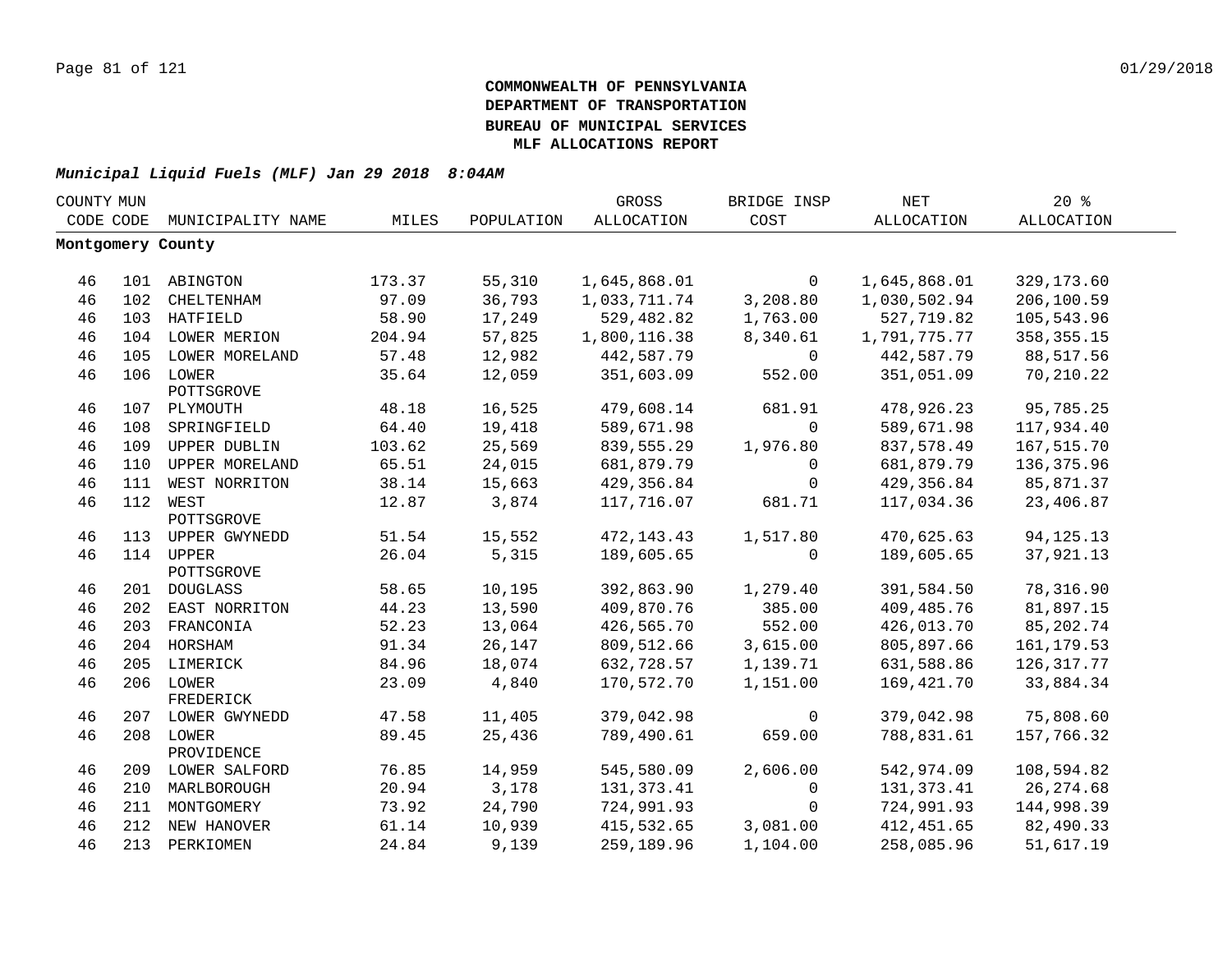| COUNTY MUN |                   |                                                                                                                                                                                                                                                                                                                                                     |                                                                                                 | GROSS                                                                                                 | BRIDGE INSP                                                                                                                                               | NET                                                                                             | $20*$                                                                                                                                                    |                                                                                                                                      |
|------------|-------------------|-----------------------------------------------------------------------------------------------------------------------------------------------------------------------------------------------------------------------------------------------------------------------------------------------------------------------------------------------------|-------------------------------------------------------------------------------------------------|-------------------------------------------------------------------------------------------------------|-----------------------------------------------------------------------------------------------------------------------------------------------------------|-------------------------------------------------------------------------------------------------|----------------------------------------------------------------------------------------------------------------------------------------------------------|--------------------------------------------------------------------------------------------------------------------------------------|
| CODE CODE  | MUNICIPALITY NAME | MILES                                                                                                                                                                                                                                                                                                                                               | POPULATION                                                                                      | ALLOCATION                                                                                            | COST                                                                                                                                                      | ALLOCATION                                                                                      | ALLOCATION                                                                                                                                               |                                                                                                                                      |
|            |                   | 26.41                                                                                                                                                                                                                                                                                                                                               | 2,504                                                                                           | 136,737.79                                                                                            | 552.00                                                                                                                                                    | 136,185.79                                                                                      | 27, 237.16                                                                                                                                               |                                                                                                                                      |
|            | SKIPPACK          | 46.35                                                                                                                                                                                                                                                                                                                                               | 13,715                                                                                          | 419,384.08                                                                                            | 1,386.40                                                                                                                                                  | 417,997.68                                                                                      | 83,599.54                                                                                                                                                |                                                                                                                                      |
| 216        | TOWAMENCIN        | 57.54                                                                                                                                                                                                                                                                                                                                               | 17,578                                                                                          | 531,256.28                                                                                            | 552.00                                                                                                                                                    | 530,704.28                                                                                      | 106,140.86                                                                                                                                               |                                                                                                                                      |
|            |                   | 15.58                                                                                                                                                                                                                                                                                                                                               | 3,523                                                                                           | 120,044.97                                                                                            | 1,104.00                                                                                                                                                  | 118,940.97                                                                                      | 23,788.19                                                                                                                                                |                                                                                                                                      |
|            | FREDERICK         |                                                                                                                                                                                                                                                                                                                                                     |                                                                                                 |                                                                                                       |                                                                                                                                                           |                                                                                                 |                                                                                                                                                          |                                                                                                                                      |
|            |                   | 54.04                                                                                                                                                                                                                                                                                                                                               |                                                                                                 |                                                                                                       |                                                                                                                                                           |                                                                                                 | 60,164.21                                                                                                                                                |                                                                                                                                      |
|            |                   |                                                                                                                                                                                                                                                                                                                                                     |                                                                                                 |                                                                                                       |                                                                                                                                                           |                                                                                                 |                                                                                                                                                          |                                                                                                                                      |
|            |                   |                                                                                                                                                                                                                                                                                                                                                     |                                                                                                 |                                                                                                       | 0                                                                                                                                                         |                                                                                                 |                                                                                                                                                          |                                                                                                                                      |
|            |                   |                                                                                                                                                                                                                                                                                                                                                     |                                                                                                 |                                                                                                       |                                                                                                                                                           |                                                                                                 |                                                                                                                                                          |                                                                                                                                      |
|            |                   |                                                                                                                                                                                                                                                                                                                                                     |                                                                                                 |                                                                                                       | 0                                                                                                                                                         |                                                                                                 |                                                                                                                                                          |                                                                                                                                      |
|            |                   |                                                                                                                                                                                                                                                                                                                                                     |                                                                                                 |                                                                                                       | $\Omega$                                                                                                                                                  |                                                                                                 |                                                                                                                                                          |                                                                                                                                      |
|            |                   |                                                                                                                                                                                                                                                                                                                                                     |                                                                                                 |                                                                                                       |                                                                                                                                                           |                                                                                                 |                                                                                                                                                          |                                                                                                                                      |
| 226        |                   |                                                                                                                                                                                                                                                                                                                                                     |                                                                                                 |                                                                                                       |                                                                                                                                                           |                                                                                                 |                                                                                                                                                          |                                                                                                                                      |
| 401        |                   | 14.74                                                                                                                                                                                                                                                                                                                                               | 6,417                                                                                           | 172,934.80                                                                                            | $\mathbf{0}$                                                                                                                                              | 172,934.80                                                                                      | 34,586.96                                                                                                                                                |                                                                                                                                      |
| 402        | BRIDGEPORT        | 9.27                                                                                                                                                                                                                                                                                                                                                | 4,554                                                                                           | 118,736.31                                                                                            | 0                                                                                                                                                         | 118,736.31                                                                                      | 23,747.26                                                                                                                                                |                                                                                                                                      |
| 403        | BRYN ATHYN        | 6.99                                                                                                                                                                                                                                                                                                                                                | 1,375                                                                                           | 49,900.84                                                                                             | $\mathbf{0}$                                                                                                                                              | 49,900.84                                                                                       | 9,980.17                                                                                                                                                 |                                                                                                                                      |
| 404        | COLLEGEVILLE      | 13.13                                                                                                                                                                                                                                                                                                                                               | 5,089                                                                                           | 141,974.95                                                                                            | $\mathbf 0$                                                                                                                                               | 141,974.95                                                                                      | 28,394.99                                                                                                                                                |                                                                                                                                      |
| 405        | CONSHOHOCKEN      | 16.63                                                                                                                                                                                                                                                                                                                                               | 7,833                                                                                           | 206,527.22                                                                                            | $\Omega$                                                                                                                                                  | 206,527.22                                                                                      | 41,305.44                                                                                                                                                |                                                                                                                                      |
|            |                   | 5.60                                                                                                                                                                                                                                                                                                                                                | 2,951                                                                                           | 75,576.95                                                                                             | $\Omega$                                                                                                                                                  | 75,576.95                                                                                       | 15, 115.39                                                                                                                                               |                                                                                                                                      |
|            | GREENVILLE        |                                                                                                                                                                                                                                                                                                                                                     |                                                                                                 |                                                                                                       |                                                                                                                                                           |                                                                                                 |                                                                                                                                                          |                                                                                                                                      |
|            |                   | 1.82                                                                                                                                                                                                                                                                                                                                                | 508                                                                                             | 15,879.85                                                                                             | $\mathbf 0$                                                                                                                                               | 15,879.85                                                                                       | 3,175.97                                                                                                                                                 |                                                                                                                                      |
|            |                   | 17.44                                                                                                                                                                                                                                                                                                                                               | 7,360                                                                                           | 200,138.07                                                                                            | $\Omega$                                                                                                                                                  | 200,138.07                                                                                      | 40,027.61                                                                                                                                                |                                                                                                                                      |
|            |                   | 7.12                                                                                                                                                                                                                                                                                                                                                | 3,290                                                                                           | 87,198.07                                                                                             | 385.00                                                                                                                                                    | 86,813.07                                                                                       | 17,362.61                                                                                                                                                |                                                                                                                                      |
|            | <b>BOROUGH</b>    |                                                                                                                                                                                                                                                                                                                                                     |                                                                                                 |                                                                                                       |                                                                                                                                                           |                                                                                                 |                                                                                                                                                          |                                                                                                                                      |
|            |                   |                                                                                                                                                                                                                                                                                                                                                     |                                                                                                 |                                                                                                       |                                                                                                                                                           |                                                                                                 |                                                                                                                                                          |                                                                                                                                      |
|            |                   |                                                                                                                                                                                                                                                                                                                                                     |                                                                                                 |                                                                                                       |                                                                                                                                                           |                                                                                                 |                                                                                                                                                          |                                                                                                                                      |
|            |                   |                                                                                                                                                                                                                                                                                                                                                     |                                                                                                 |                                                                                                       |                                                                                                                                                           |                                                                                                 |                                                                                                                                                          |                                                                                                                                      |
| 413        |                   |                                                                                                                                                                                                                                                                                                                                                     |                                                                                                 |                                                                                                       |                                                                                                                                                           |                                                                                                 |                                                                                                                                                          |                                                                                                                                      |
|            |                   |                                                                                                                                                                                                                                                                                                                                                     | 3,229                                                                                           | 100,137.82                                                                                            | 973.60                                                                                                                                                    | 99,164.22                                                                                       | 19,832.84                                                                                                                                                |                                                                                                                                      |
| 415        | PENNSBURG         | 7.77                                                                                                                                                                                                                                                                                                                                                | 3,843                                                                                           | 100,021.72                                                                                            | $\Omega$                                                                                                                                                  | 100,021.72                                                                                      | 20,004.34                                                                                                                                                |                                                                                                                                      |
| 416        | POTTSTOWN         | 61.48                                                                                                                                                                                                                                                                                                                                               | 22,377                                                                                          | 636,839.85                                                                                            | 7,083.11                                                                                                                                                  | 629,756.74                                                                                      | 125,951.35                                                                                                                                               |                                                                                                                                      |
| 417        | RED HILL          | 7.77                                                                                                                                                                                                                                                                                                                                                | 2,383                                                                                           | 71,918.51                                                                                             | 0                                                                                                                                                         | 71,918.51                                                                                       | 14,383.70                                                                                                                                                |                                                                                                                                      |
| 418        | ROCKLEDGE         | 6.46                                                                                                                                                                                                                                                                                                                                                | 2,543                                                                                           | 70,606.59                                                                                             | $\Omega$                                                                                                                                                  | 70,606.59                                                                                       | 14, 121.32                                                                                                                                               |                                                                                                                                      |
|            |                   | 11.20                                                                                                                                                                                                                                                                                                                                               | 4,752                                                                                           | 129,017.85                                                                                            | $\Omega$                                                                                                                                                  | 129,017.85                                                                                      | 25,803.57                                                                                                                                                |                                                                                                                                      |
|            |                   | 214 SALFORD<br>215<br>217 UPPER<br>219 UPPER HANOVER<br>220 UPPER MERION<br>222 UPPER<br>PROVIDENCE<br>223 UPPER SALFORD<br>224 WHITEMARSH<br>225 WHITPAIN<br>WORCESTER<br>AMBLER<br>406 EAST<br>407 GREEN LANE<br>408 HATBORO<br>409 HATFIELD<br>410 JENKINTOWN<br>411 LANSDALE<br>412 NARBERTH<br>NORRISTOWN<br>414 NORTH WALES<br>419 ROYERSFORD | 83.75<br>83.29<br>21.37<br>59.23<br>67.86<br>53.75<br>10.80<br>42.96<br>10.74<br>50.82<br>11.33 | 6,464<br>28,395<br>21,219<br>3,299<br>17,349<br>18,875<br>9,750<br>4,422<br>16,269<br>4,282<br>34,324 | 305,591.85<br>827,338.57<br>687,667.28<br>135,144.08<br>532, 513.97<br>590,819.48<br>367,871.08<br>121, 324. 77<br>457,180.53<br>118,428.81<br>831,067.45 | 4,770.80<br>2,359.60<br>1,104.00<br>4,598.00<br>$\mathbf 0$<br>$\Omega$<br>3,006.40<br>5,906.80 | 300,821.05<br>824,978.97<br>687,667.28<br>135,144.08<br>532,513.97<br>589,715.48<br>363, 273.08<br>121,324.77<br>457,180.53<br>115, 422.41<br>825,160.65 | 164,995.79<br>137,533.46<br>27,028.82<br>106,502.79<br>117,943.10<br>72,654.62<br>24, 264.95<br>91,436.11<br>23,084.48<br>165,032.13 |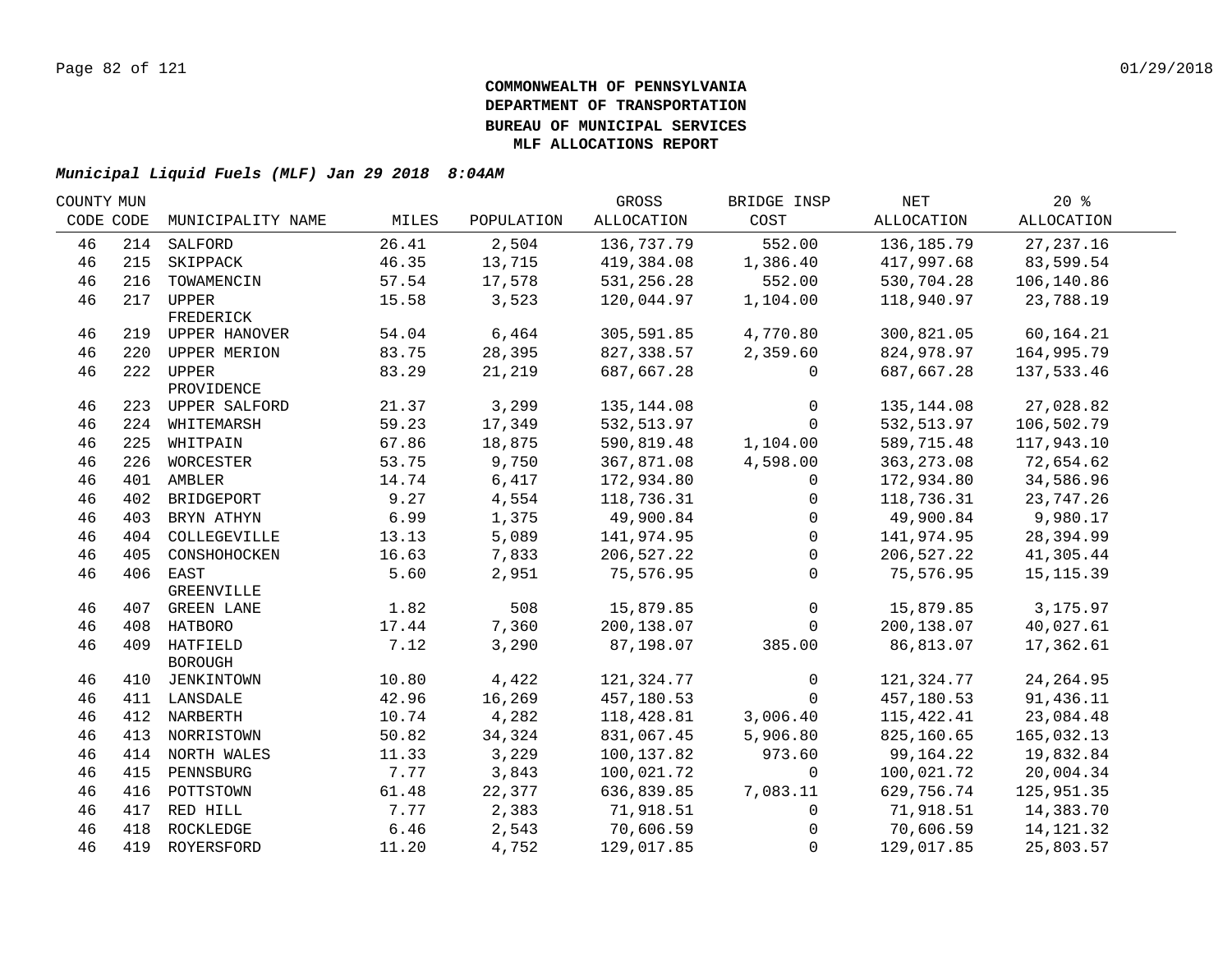| COUNTY MUN |     |                      |         |            | GROSS         | BRIDGE INSP | NET           | $20*$        |  |
|------------|-----|----------------------|---------|------------|---------------|-------------|---------------|--------------|--|
| CODE CODE  |     | MUNICIPALITY NAME    | MILES   | POPULATION | ALLOCATION    | COST        | ALLOCATION    | ALLOCATION   |  |
| 46         | 420 | SCHWENKSVILLE        | 2.80    | 1,385      | 36,046.45     |             | 36,046.45     | 7,209.29     |  |
| 46         | 421 | SOUDERTON            | 15.75   | 6,618      | 180,189.84    | 1,444.60    | 178,745.24    | 35,749.05    |  |
| 46         | 422 | TELFORD              | 11.43   | 4,872      | 132,098.78    |             | 132,098.78    | 26,419.76    |  |
| 46         | 423 | TRAPPE               | 10.92   | 3,509      | 104,152.92    |             | 104,152.92    | 20,830.58    |  |
| 46         | 424 | WEST<br>CONSHOHOCKEN | 6.04    | 1,320      | 45,657.31     |             | 45,657.31     | 9,131.46     |  |
|            |     | County Totals:       | 2717.12 | 802,081    | 24,548,148.63 | 69,521.05   | 24,478,627.58 | 4,895,725.52 |  |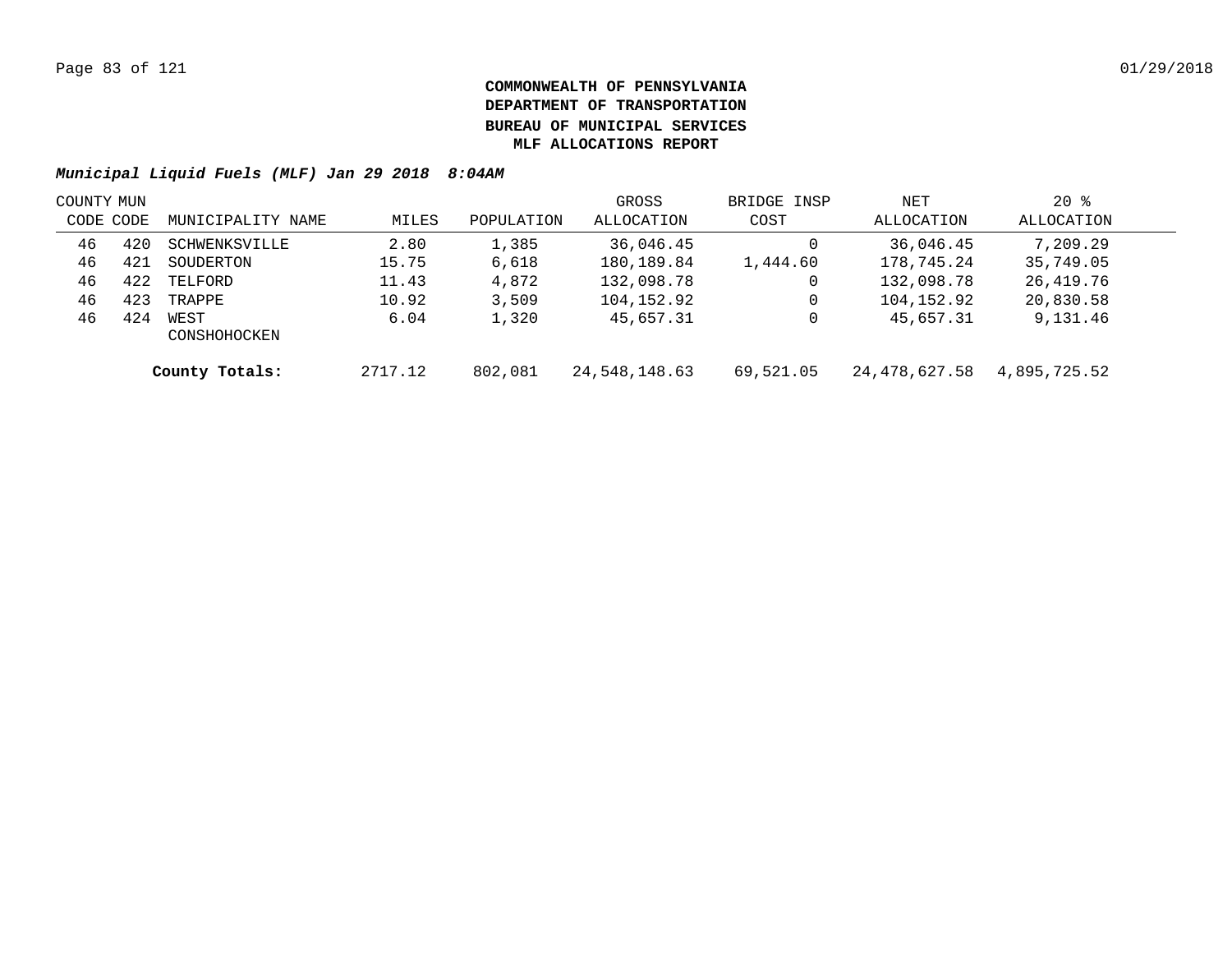| COUNTY MUN     |     |                   |        |            | GROSS             | BRIDGE INSP | NET          | $20*$      |
|----------------|-----|-------------------|--------|------------|-------------------|-------------|--------------|------------|
| CODE CODE      |     | MUNICIPALITY NAME | MILES  | POPULATION | <b>ALLOCATION</b> | COST        | ALLOCATION   | ALLOCATION |
| Montour County |     |                   |        |            |                   |             |              |            |
| 47             | 201 | ANTHONY           | 31.89  | 1,501      | 135,802.85        | 0           | 135,802.85   | 27,160.57  |
| 47             | 202 | COOPER            | 7.30   | 932        | 42,412.91         | 0           | 42,412.91    | 8,482.58   |
| 47             | 203 | DERRY             | 18.35  | 1,130      | 83,269.03         | 0           | 83,269.03    | 16,653.81  |
| 47             | 204 | LIBERTY           | 31.51  | 1,584      | 136, 126.54       | 0           | 136,126.54   | 27, 225.31 |
| 47             | 205 | LIMESTONE         | 21.25  | 1,066      | 91,759.28         | 0           | 91,759.28    | 18,351.86  |
| 47             | 206 | MAHONING          | 21.92  | 4,171      | 153,772.86        | 0           | 153,772.86   | 30,754.57  |
| 47             | 207 | MAYBERRY          | 10.59  | 250        | 40,314.89         | $\mathbf 0$ | 40,314.89    | 8,062.98   |
| 47             | 208 | VALLEY            | 27.39  | 2,158      | 133,363.14        | 0           | 133,363.14   | 26,672.63  |
| 47             | 209 | WEST HEMLOCK      | 9.55   | 503        | 41,698.25         | 0           | 41,698.25    | 8,339.65   |
| 47             | 401 | DANVILLE          | 16.85  | 4,699      | 146,939.15        | $\Omega$    | 146,939.15   | 29,387.83  |
| 47             | 402 |                   | 0.64   | 273        | 7,400.47          | 0           | 7,400.47     | 1,480.09   |
|                |     | WASHINGTONVILLE   |        |            |                   |             |              |            |
|                |     | County Totals:    | 197.24 | 18,267     | 1,012,859.37      | $\mathbf 0$ | 1,012,859.37 | 202,571.87 |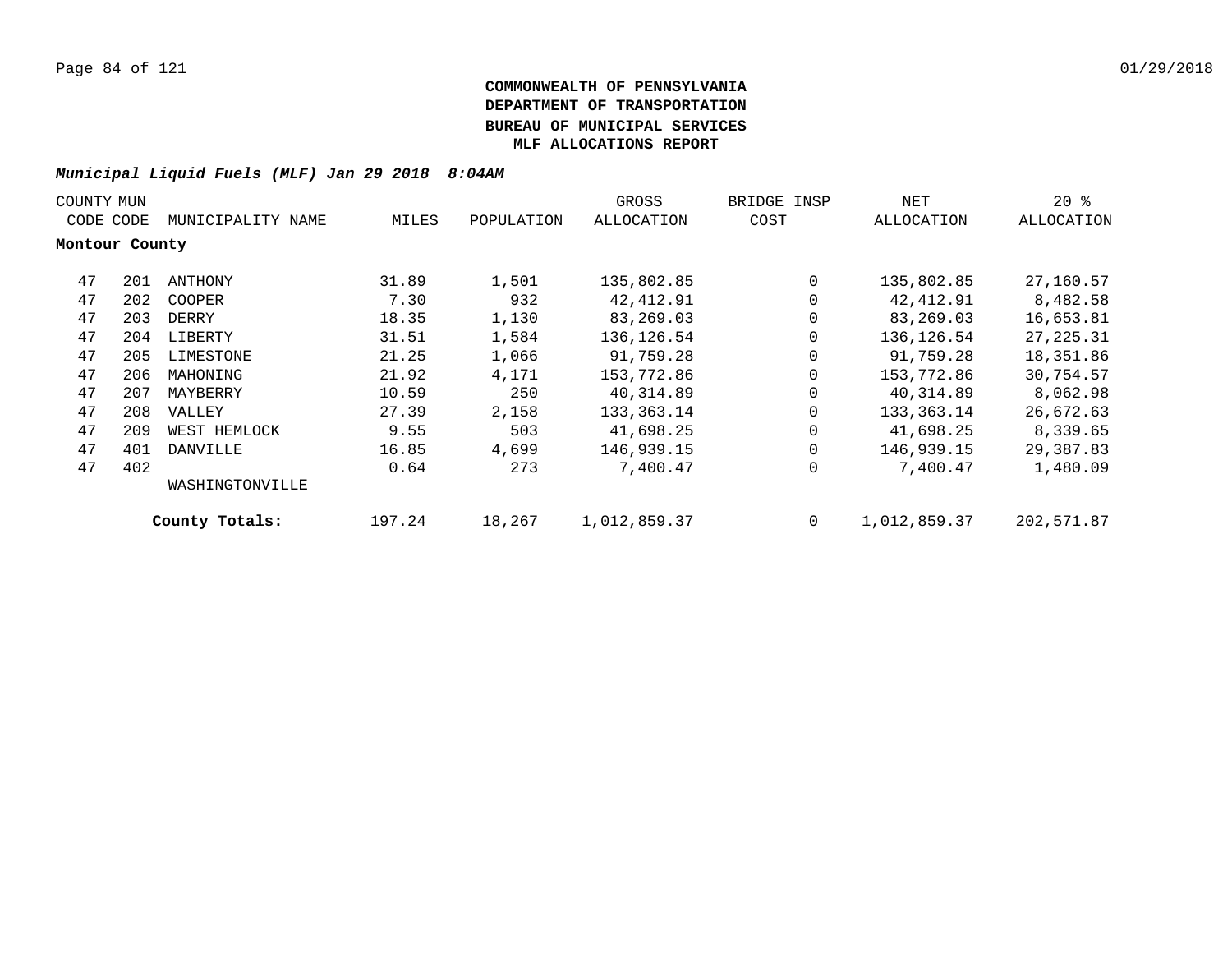| COUNTY MUN |     |                               |        |            | GROSS             | BRIDGE INSP | NET          | 20%        |  |
|------------|-----|-------------------------------|--------|------------|-------------------|-------------|--------------|------------|--|
| CODE CODE  |     | MUNICIPALITY NAME             | MILES  | POPULATION | <b>ALLOCATION</b> | COST        | ALLOCATION   | ALLOCATION |  |
|            |     | Northampton County            |        |            |                   |             |              |            |  |
|            |     |                               |        |            |                   |             |              |            |  |
| 48         |     | 101 BETHLEHEM<br>TOWNSHIP     | 111.75 | 23,730     | 831, 412. 43      | 2,053.40    | 829,359.03   | 165,871.81 |  |
| 48         |     | 201 ALLEN TOWNSHIP            | 25.97  | 4,269      | 169,236.79        | 466.40      | 168,770.39   | 33,754.08  |  |
| 48         |     | 203 BUSHKILL<br>TOWNSHIP      | 58.24  | 8,178      | 352,664.61        | $\mathbf 0$ | 352,664.61   | 70,532.92  |  |
| 48         |     | 204 EAST ALLEN                | 37.82  | 4,903      | 221, 167. 35      | 1,130.60    | 220,036.75   | 44,007.35  |  |
| 48         |     | 205 FORKS                     | 64.57  | 14,721     | 499,830.48        | 467.20      | 499,363.28   | 99,872.66  |  |
| 48         |     | 206 HANOVER                   | 60.76  | 10,866     | 412,853.53        | $\Omega$    | 412,853.53   | 82,570.71  |  |
| 48         |     | 207 LEHIGH                    | 81.77  | 10,526     | 476,744.49        | 676.40      | 476,068.09   | 95, 213.62 |  |
| 48         |     | 208 LOWER MT<br><b>BETHEL</b> | 34.99  | 3,101      | 176,993.56        | $\Omega$    | 176,993.56   | 35,398.71  |  |
| 48         |     | 209 LOWER NAZARETH            | 49.58  | 5,674      | 275, 433.25       | $\mathbf 0$ | 275, 433.25  | 55,086.65  |  |
| 48         |     | 210 LOWER SAUCON              | 73.81  | 10,772     | 454,793.95        | $\mathbf 0$ | 454,793.95   | 90,958.79  |  |
| 48         |     | 211 MOORE                     | 99.35  | 9,198      | 510, 118.66       | $\mathbf 0$ | 510,118.66   | 102,023.73 |  |
| 48         |     | 212 PALMER                    | 92.84  | 20,691     | 709,520.10        | 417.00      | 709,103.10   | 141,820.62 |  |
| 48         |     | 213 PLAINFIELD                | 52.15  | 6,138      | 292,980.58        | 1,172.20    | 291,808.38   | 58,361.68  |  |
| 48         |     | 214 UPPER MT<br><b>BETHEL</b> | 71.07  | 6,706      | 367,342.71        | $\mathbf 0$ | 367, 342. 71 | 73,468.54  |  |
| 48         |     | 215 UPPER NAZARETH            | 31.71  | 6,231      | 226,246.08        | 375.80      | 225,870.28   | 45,174.06  |  |
| 48         |     | 216 WASHINGTON                | 39.77  | 5,122      | 231,920.15        | $\mathbf 0$ | 231,920.15   | 46,384.03  |  |
| 48         |     | 217 WILLIAMS                  | 46.11  | 5,884      | 267,842.40        | $\mathbf 0$ | 267,842.40   | 53,568.48  |  |
| 48         |     | 301 BETHLEHEM CITY            | 204.57 | 74,982     | 2,129,126.99      | 318.00      | 2,128,808.99 | 425,761.80 |  |
| 48         |     | 302 EASTON CITY               | 57.45  | 26,800     | 708,466.66        | 1,972.00    | 706,494.66   | 141,298.93 |  |
| 48         | 401 | BANGOR BOROUGH                | 14.62  | 5,273      | 150,511.91        | $\mathbf 0$ | 150,511.91   | 30,102.38  |  |
| 48         |     | 402 BATH BOROUGH              | 6.14   | 2,693      | 72,421.10         | $\mathbf 0$ | 72,421.10    | 14,484.22  |  |
| 48         | 403 | CHAPMAN                       | 0.87   | 199        | 6,747.13          | $\Omega$    | 6,747.13     | 1,349.43   |  |
| 48         |     | 404 EAST BANGOR               | 4.35   | 1,172      | 37,142.80         | $\mathbf 0$ | 37,142.80    | 7,428.56   |  |
| 48         |     | 405 FREEMANSBURG              | 8.36   | 2,636      | 78,766.42         | 0           | 78,766.42    | 15,753.28  |  |
| 48         |     | 406 GLENDON                   | 3.26   | 440        | 19,398.50         | $\mathbf 0$ | 19,398.50    | 3,879.70   |  |
| 48         |     | 407 HELLERTOWN                | 20.68  | 5,898      | 182,858.40        | 0           | 182,858.40   | 36,571.68  |  |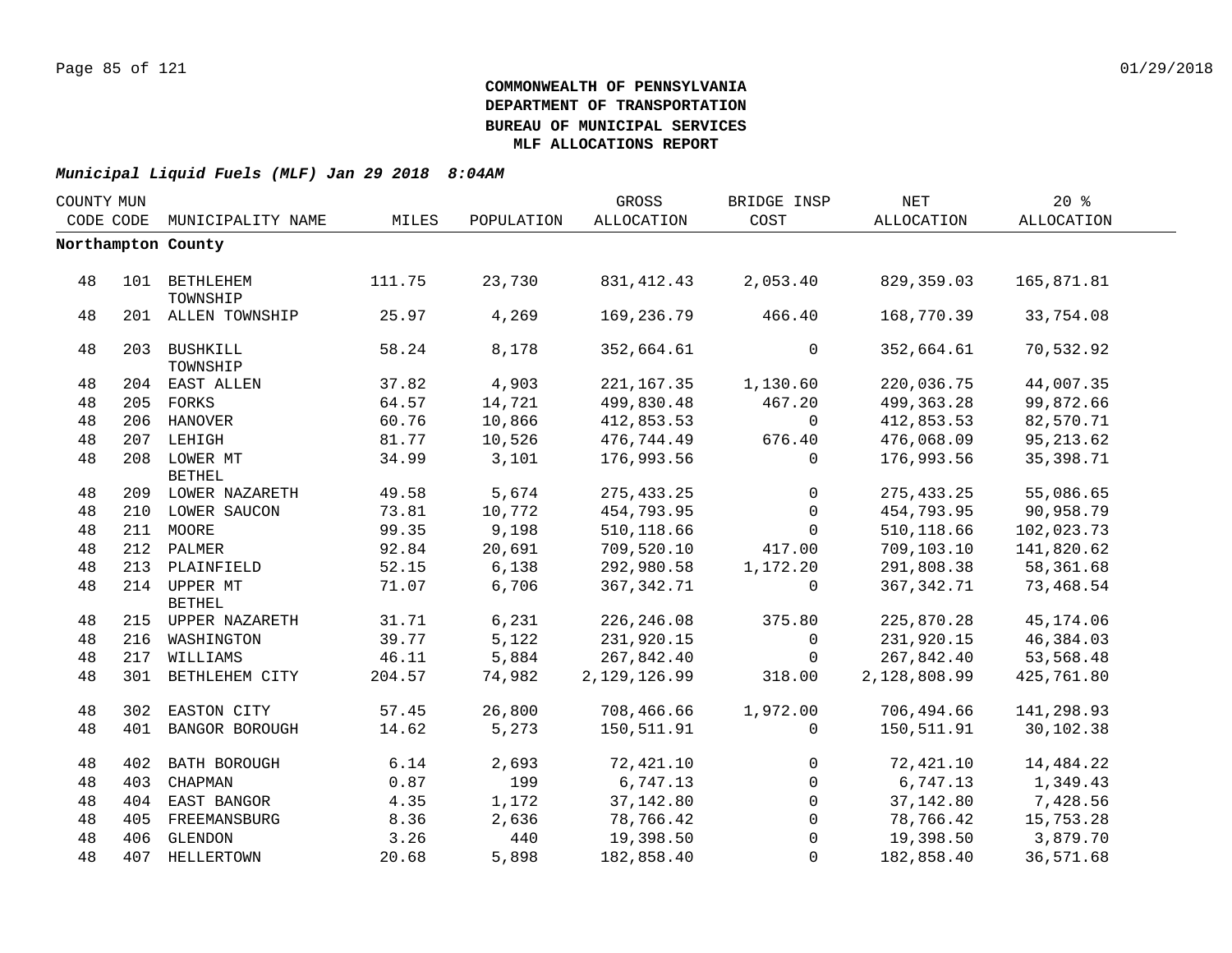| COUNTY MUN |     |                   |         |            | GROSS             | BRIDGE INSP | NET           | $20*$             |  |
|------------|-----|-------------------|---------|------------|-------------------|-------------|---------------|-------------------|--|
| CODE CODE  |     | MUNICIPALITY NAME | MILES   | POPULATION | <b>ALLOCATION</b> | COST        | ALLOCATION    | <b>ALLOCATION</b> |  |
| 48         | 408 | NAZARETH          | 17.24   | 5,746      | 168,400.08        | 417.00      | 167,983.08    | 33,596.62         |  |
| 48         | 409 | NORTHAMPTON       | 33.81   | 9,926      | 304,410.44        | $\Omega$    | 304,410.44    | 60,882.09         |  |
| 48         | 410 | NORTH             | 9.92    | 2,849      | 88,096.27         | $\Omega$    | 88,096.27     | 17,619.25         |  |
|            |     | CATASAUOUA        |         |            |                   |             |               |                   |  |
| 48         | 411 | PEN ARGYL         | 12.79   | 3,595      | 112,077.46        | $\Omega$    | 112,077.46    | 22,415.49         |  |
| 48         | 412 | PORTLAND          | 2.70    | 519        | 19,041.77         | $\Omega$    | 19,041.77     | 3,808.35          |  |
| 48         | 413 | ROSETO            | 7.44    | 1,567      | 55,105.21         |             | 55,105.21     | 11,021.04         |  |
| 48         | 414 | STOCKERTOWN       | 3.76    | 927        | 30,448.90         | $\Omega$    | 30,448.90     | 6,089.78          |  |
|            |     | <b>BOROUGH</b>    |         |            |                   |             |               |                   |  |
| 48         | 415 | TATAMY            | 4.83    | 1,203      | 39,348.71         | $\Omega$    | 39,348.71     | 7,869.74          |  |
| 48         | 416 | WALNUTPORT        | 10.27   | 2,070      | 74,274.85         |             | 74,274.85     | 14,854.97         |  |
| 48         | 417 | WEST EASTON       | 4.38    | 1,257      | 38,879.52         |             | 38,879.52     | 7,775.90          |  |
| 48         | 418 | WILSON            | 14.88   | 7,896      | 201,873.06        | $\Omega$    | 201,873.06    | 40,374.61         |  |
| 48         | 419 | WIND GAP          | 9.36    | 2,720      | 83,735.81         | 308.20      | 83,427.61     | 16,685.52         |  |
|            |     | County Totals:    | 1483.94 | 317,078    | 11,078,233.11     | 9,774.20    | 11,068,458.91 | 2,213,691.78      |  |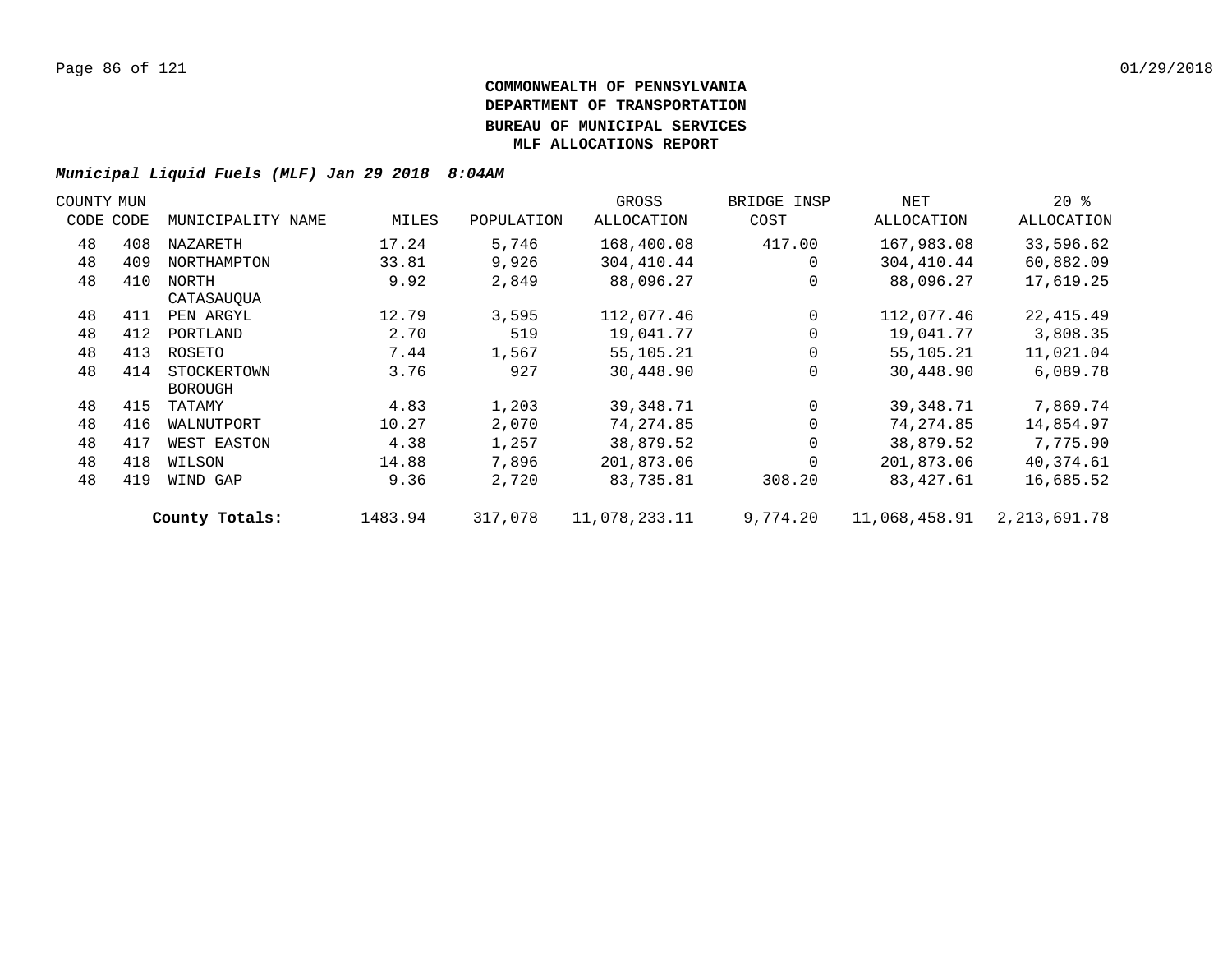| COUNTY MUN |     |                       |       |            | GROSS             | BRIDGE INSP         | <b>NET</b> | $20*$             |  |
|------------|-----|-----------------------|-------|------------|-------------------|---------------------|------------|-------------------|--|
| CODE CODE  |     | MUNICIPALITY NAME     | MILES | POPULATION | <b>ALLOCATION</b> | COST                | ALLOCATION | <b>ALLOCATION</b> |  |
|            |     | Northumberland County |       |            |                   |                     |            |                   |  |
|            |     |                       |       |            |                   |                     |            |                   |  |
| 49         |     | 101 COAL              | 44.48 | 10,383     | 348,978.07        | 445.40              | 348,532.67 | 69,706.53         |  |
| 49         |     | 201 DELAWARE          | 50.91 | 4,489      | 257,082.27        | $\mathbf 0$         | 257,082.27 | 51, 416.45        |  |
| 49         |     | 202 EAST CAMERON      | 3.13  | 748        | 24,891.30         | $\mathsf{O}$        | 24,891.30  | 4,978.26          |  |
| 49         |     | 203 EAST              | 7.65  | 668        | 38,504.59         | $\Omega$            | 38,504.59  | 7,700.92          |  |
|            |     | CHILLISQUAQUE         |       |            |                   |                     |            |                   |  |
| 49         |     | 204 JACKSON           | 22.24 | 875        | 91,401.72         | $\mathsf{O}\xspace$ | 91,401.72  | 18,280.34         |  |
| 49         |     | 205 JORDAN            | 30.47 | 794        | 117,433.45        | $\mathbf 0$         | 117,433.45 | 23,486.69         |  |
| 49         |     | 206 LEWIS             | 40.10 | 1,915      | 171,295.67        | $\mathsf{O}$        | 171,295.67 | 34, 259. 13       |  |
| 49         |     | 207 LITTLE MAHANOY    | 6.67  | 479        | 31,581.15         | $\mathbf 0$         | 31,581.15  | 6,316.23          |  |
| 49         | 208 | LOWER AUGUSTA         | 25.72 | 1,064      | 106,706.36        | $\mathbf 0$         | 106,706.36 | 21,341.27         |  |
| 49         | 209 | LOWER MAHANOY         | 43.48 | 1,709      | 178,661.79        | $\mathbf 0$         | 178,661.79 | 35,732.36         |  |
| 49         | 210 | MOUNT CARMEL          | 13.32 | 3,139      | 105,076.83        | $\mathbf 0$         | 105,076.83 | 21,015.37         |  |
| 49         |     | 211 POINT             | 24.44 | 3,685      | 152,866.23        | 782.00              | 152,084.23 | 30,416.85         |  |
| 49         |     | 212 RALPHO            | 41.13 | 4,321      | 221,061.24        | $\mathbf 0$         | 221,061.24 | 44, 212. 25       |  |
| 49         |     | 213 ROCKEFELLER       | 40.87 | 2,273      | 180,768.15        | 1,173.60            | 179,594.55 | 35,918.91         |  |
| 49         |     | 214 RUSH              | 37.11 | 1,122      | 146,007.49        | $\mathbf 0$         | 146,007.49 | 29,201.50         |  |
| 49         |     | 215 SHAMOKIN          | 48.87 | 2,407      | 210, 167.31       | 782.40              | 209,384.91 | 41,876.98         |  |
| 49         |     | 216 TURBOT            | 23.93 | 1,806      | 114,988.03        | 2,178.00            | 112,810.03 | 22,562.01         |  |
| 49         |     | 217 UPPER AUGUSTA     | 26.79 | 2,586      | 139,590.13        | $\mathbf 0$         | 139,590.13 | 27,918.03         |  |
| 49         |     | 218 UPPER MAHANOY     | 47.55 | 796        | 174,732.26        | 0                   | 174,732.26 | 34,946.45         |  |
| 49         | 219 | WASHINGTON            | 44.13 | 746        | 162,304.33        | $\mathbf 0$         | 162,304.33 | 32,460.87         |  |
| 49         | 220 | WEST CAMERON          | 4.37  | 541        | 25,063.88         | $\Omega$            | 25,063.88  | 5,012.78          |  |
| 49         |     | 221 WEST              | 15.40 | 2,627      | 102,194.62        | $\Omega$            | 102,194.62 | 20,438.92         |  |
|            |     | CHILLISQUAQUE         |       |            |                   |                     |            |                   |  |
| 49         | 222 | ZERBE                 | 11.98 | 1,872      | 76,196.33         | $\mathbf 0$         | 76,196.33  | 15,239.27         |  |
| 49         | 301 | SHAMOKIN              | 23.53 | 7,374      | 220,824.15        | 391.20              | 220,432.95 | 44,086.59         |  |
| 49         | 302 | SUNBURY CITY          | 31.38 | 9,905      | 295,859.70        | $\Omega$            | 295,859.70 | 59, 171.94        |  |
| 49         |     | 401 HERNDON           | 3.23  | 324        | 17,065.07         | $\mathbf{0}$        | 17,065.07  | 3,413.01          |  |
| 49         |     | 402 KULPMONT          | 11.55 | 2,924      | 95,004.46         | $\mathbf 0$         | 95,004.46  | 19,000.89         |  |
| 49         |     | 403 MARION HEIGHTS    | 2.83  | 611        | 21, 248.48        | $\mathbf 0$         | 21,248.48  | 4,249.70          |  |
| 49         |     | 404 MCEWENSVILLE      | 1.99  | 279        | 12,041.81         | $\Omega$            | 12,041.81  | 2,408.36          |  |
| 49         |     | 405 MILTON            | 23.47 | 7,042      | 214, 232.41       | 391.20              | 213,841.21 | 42,768.24         |  |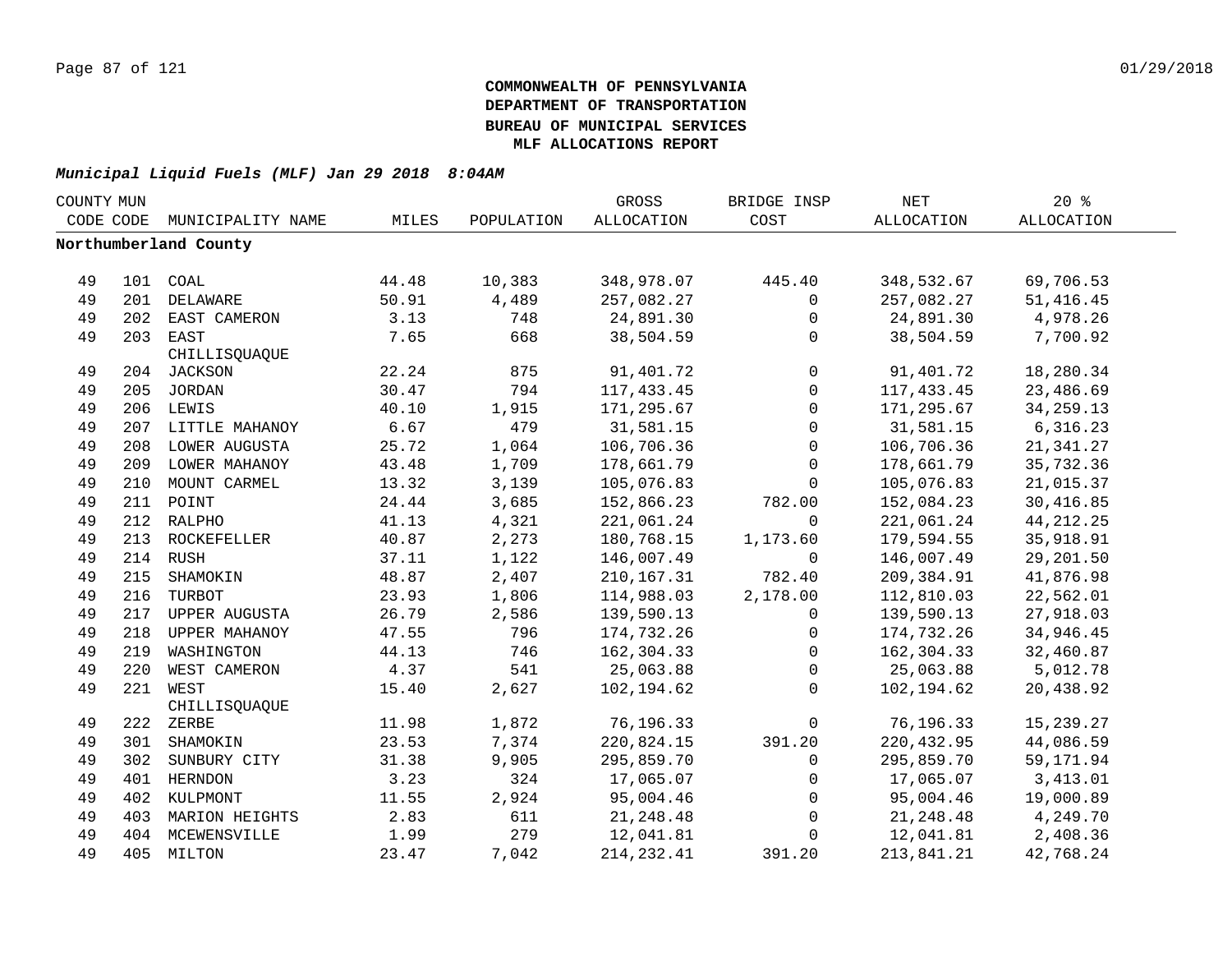| COUNTY MUN |     |                   |        |            | GROSS        | BRIDGE INSP | NET          | $20*$      |  |
|------------|-----|-------------------|--------|------------|--------------|-------------|--------------|------------|--|
| CODE CODE  |     | MUNICIPALITY NAME | MILES  | POPULATION | ALLOCATION   | COST        | ALLOCATION   | ALLOCATION |  |
| 49         | 406 | MOUNT CARMEL      | 18.03  | 5,893      | 173,878.12   | 391.20      | 173,486.92   | 34,697.38  |  |
| 49         | 407 | NORTHUMBERLAND    | 15.58  | 3,804      | 125,453.87   | 0           | 125,453.87   | 25,090.77  |  |
| 49         | 408 | RIVERSIDE         | 16.98  | 1,932      | 94,113.64    | 0           | 94,113.64    | 18,822.73  |  |
| 49         | 409 | SNYDERTOWN        | 6.48   | 339        | 28,249.35    | 0           | 28, 249. 35  | 5,649.87   |  |
| 49         | 410 | TURBOTVILLE       | 2.58   | 705        | 22,219.74    | 0           | 22,219.74    | 4,443.95   |  |
| 49         | 411 | WATSONTOWN        | 7.87   | 2,351      | 71,637.83    | 391.20      | 71,246.63    | 14,249.33  |  |
|            |     | County Totals:    | 820.24 | 94,528     | 4,569,381.83 | 6,926.20    | 4,562,455.63 | 912,491.13 |  |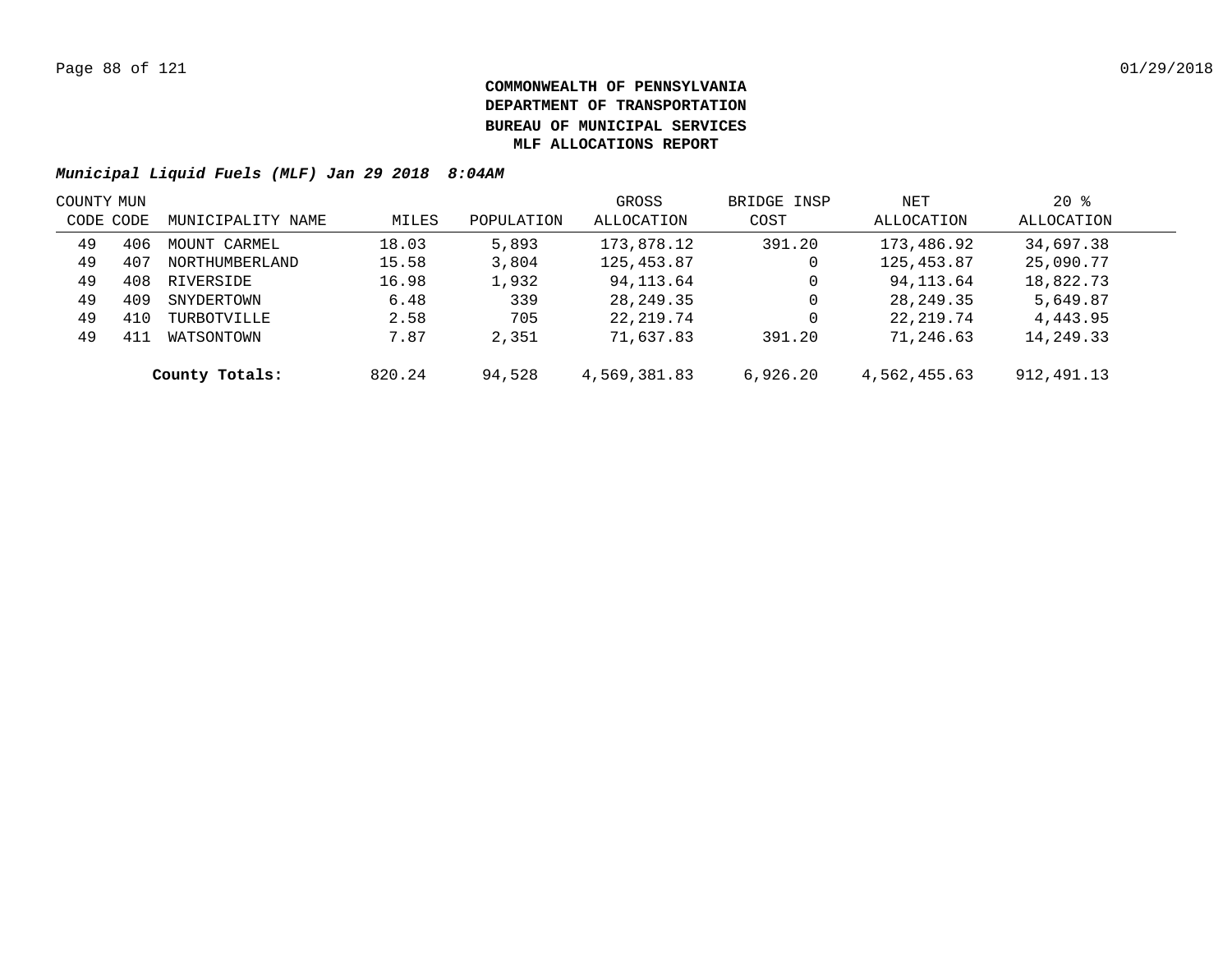| COUNTY MUN |              |                   |       |            | <b>GROSS</b> | BRIDGE INSP    | <b>NET</b>   | $20*$      |  |
|------------|--------------|-------------------|-------|------------|--------------|----------------|--------------|------------|--|
|            | CODE CODE    | MUNICIPALITY NAME | MILES | POPULATION | ALLOCATION   | COST           | ALLOCATION   | ALLOCATION |  |
|            | Perry County |                   |       |            |              |                |              |            |  |
|            |              |                   |       |            |              |                |              |            |  |
| 50         |              | 201 BUFFALO       | 21.05 | 1,219      | 94,033.85    | $\overline{0}$ | 94,033.85    | 18,806.77  |  |
|            |              | TOWNSHIP          |       |            |              |                |              |            |  |
| 50         |              | 202 CARROLL       | 52.65 | 5,269      | 277,929.61   | $\overline{0}$ | 277,929.61   | 55,585.92  |  |
| 50         | 203          | CENTRE            | 34.97 | 2,491      | 165, 184. 75 | $\overline{0}$ | 165, 184. 75 | 33,036.95  |  |
|            |              | TOWNSHIP          |       |            |              |                |              |            |  |
| 50         |              | 204 GREENWOOD     | 29.29 | 998        | 117,404.28   | $\mathbf 0$    | 117,404.28   | 23,480.86  |  |
|            |              | TOWNSHIP          |       |            |              |                |              |            |  |
| 50         |              | 205 HOWE TOWNSHIP | 3.92  | 393        | 20,706.44    | $\mathsf{O}$   | 20,706.44    | 4, 141.29  |  |
| 50         |              | 206 JACKSON       | 16.92 | 547        | 67,252.95    | $\mathbf{0}$   | 67,252.95    | 13,450.59  |  |
|            |              | TOWNSHIP          |       |            |              |                |              |            |  |
| 50         |              | 207 JUNIATA       | 31.66 | 1,412      | 133, 318.63  | $\mathbf 0$    | 133, 318.63  | 26,663.73  |  |
|            |              | TOWNSHIP          |       |            |              |                |              |            |  |
| 50         |              | 208 LIVERPOOL     | 32.12 | 1,057      | 128,027.47   | $\overline{0}$ | 128,027.47   | 25,605.49  |  |
|            |              | TOWNSHIP          |       |            |              |                |              |            |  |
| 50         |              | 209 MILLER        | 12.25 | 1,098      | 62,202.95    | $\mathsf{O}$   | 62,202.95    | 12,440.59  |  |
| 50         |              | 210 NORTHEAST     | 11.68 | 786        | 54,286.43    | $\mathbf{0}$   | 54,286.43    | 10,857.29  |  |
|            |              | MADISON           |       |            |              |                |              |            |  |
| 50         |              | 211 OLIVER        | 19.35 | 1,931      | 102,039.75   | $\overline{0}$ | 102,039.75   | 20,407.95  |  |
| 50         |              | 212 PENN          | 29.13 | 3,225      | 159,734.88   | $\mathsf{O}$   | 159,734.88   | 31,946.98  |  |
| 50         |              | 213 RYE TOWNSHIP  | 26.00 | 2,364      | 132,668.46   | $\mathsf{O}$   | 132,668.46   | 26,533.69  |  |
| 50         | 214          | SAVILLE           | 42.39 | 2,502      | 190,271.86   | 0              | 190,271.86   | 38,054.37  |  |
| 50         |              | 215 SOUTHWEST     | 13.46 | 999        | 64, 353.82   | $\Omega$       | 64, 353.82   | 12,870.76  |  |
|            |              | MADISON           |       |            |              |                |              |            |  |
| 50         |              | 216 SPRING        | 30.20 | 2,208      | 143,746.04   | $\mathsf{O}$   | 143,746.04   | 28,749.21  |  |
| 50         |              | 217 TOBOYNE       | 10.57 | 443        | 43,962.84    | $\overline{0}$ | 43,962.84    | 8,792.57   |  |
|            |              | TOWNSHIP          |       |            |              |                |              |            |  |
| 50         |              | 218 TUSCARORA     | 15.45 | 1,189      | 74,682.51    | $\overline{0}$ | 74,682.51    | 14,936.50  |  |
| 50         | 219          | TYRONE            | 16.29 | 2,124      | 95,496.20    | $\overline{0}$ | 95,496.20    | 19,099.24  |  |
| 50         | 220          | WATTS             | 18.61 | 1,265      | 86,739.24    | $\overline{0}$ | 86,739.24    | 17,347.85  |  |
| 50         | 221          | WHEATFIELD        | 34.14 | 3,334      | 178,628.91   | $\overline{0}$ | 178,628.91   | 35,725.78  |  |
| 50         |              | 401 BLAIN         | 1.24  | 263        | 9,219.47     | $\mathbf 0$    | 9,219.47     | 1,843.89   |  |
| 50         |              | 402 BLOOMFIELD    | 3.60  | 1,247      | 36,072.09    | $\mathbf 0$    | 36,072.09    | 7,214.42   |  |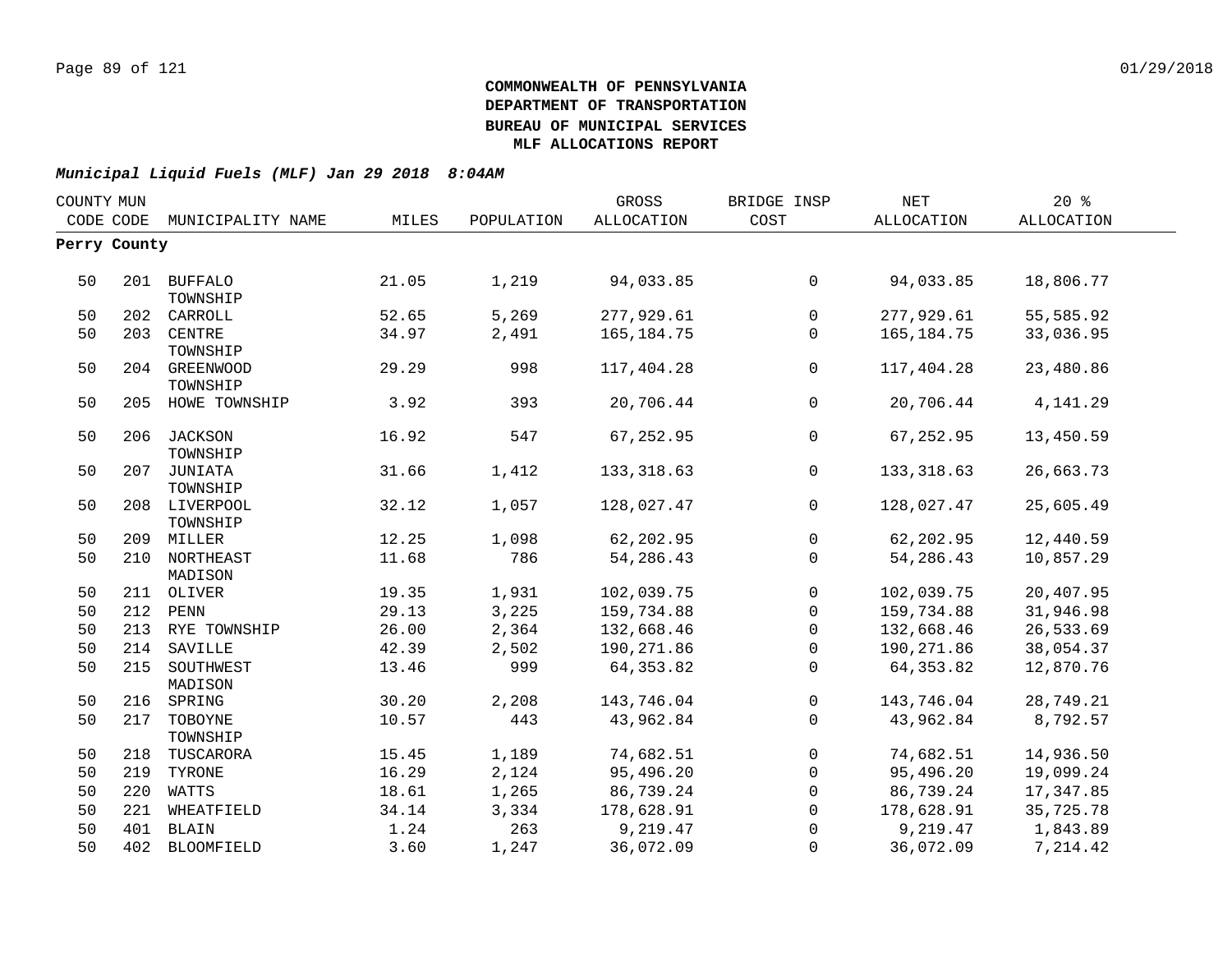| COUNTY MUN |     |                   |        |            | GROSS        | BRIDGE INSP | NET          | $20*$      |  |
|------------|-----|-------------------|--------|------------|--------------|-------------|--------------|------------|--|
| CODE CODE  |     | MUNICIPALITY NAME | MILES  | POPULATION | ALLOCATION   | COST        | ALLOCATION   | ALLOCATION |  |
| 50         | 403 | DUNCANNON         | 7.58   | 1,522      | 54,708.37    | $\mathbf 0$ | 54,708.37    | 10,941.67  |  |
| 50         | 404 | LANDISBURG        | 0.83   | 218        | 6,978.75     | 0           | 6,978.75     | 1,395.75   |  |
| 50         | 405 | LIVERPOOL         | 5.49   | 955        | 36,787.65    | $\mathbf 0$ | 36,787.65    | 7,357.53   |  |
| 50         | 406 | MARYSVILLE        | 12.05  | 2,534      | 89,173.69    | $\mathbf 0$ | 89,173.69    | 17,834.74  |  |
| 50         | 407 | MILLERSTOWN       | 4.68   | 673        | 28,643.99    | $\mathbf 0$ | 28,643.99    | 5,728.80   |  |
| 50         | 408 | NEW BUFFALO       | 1.24   | 129        | 6,640.14     | 0           | 6,640.14     | 1,328.03   |  |
| 50         | 409 | NEWPORT           | 5.70   | 1,574      | 49,406.65    | 0           | 49,406.65    | 9,881.33   |  |
|            |     | County Totals:    | 544.51 | 45,969     | 2,710,302.67 | 0           | 2,710,302.67 | 542,060.53 |  |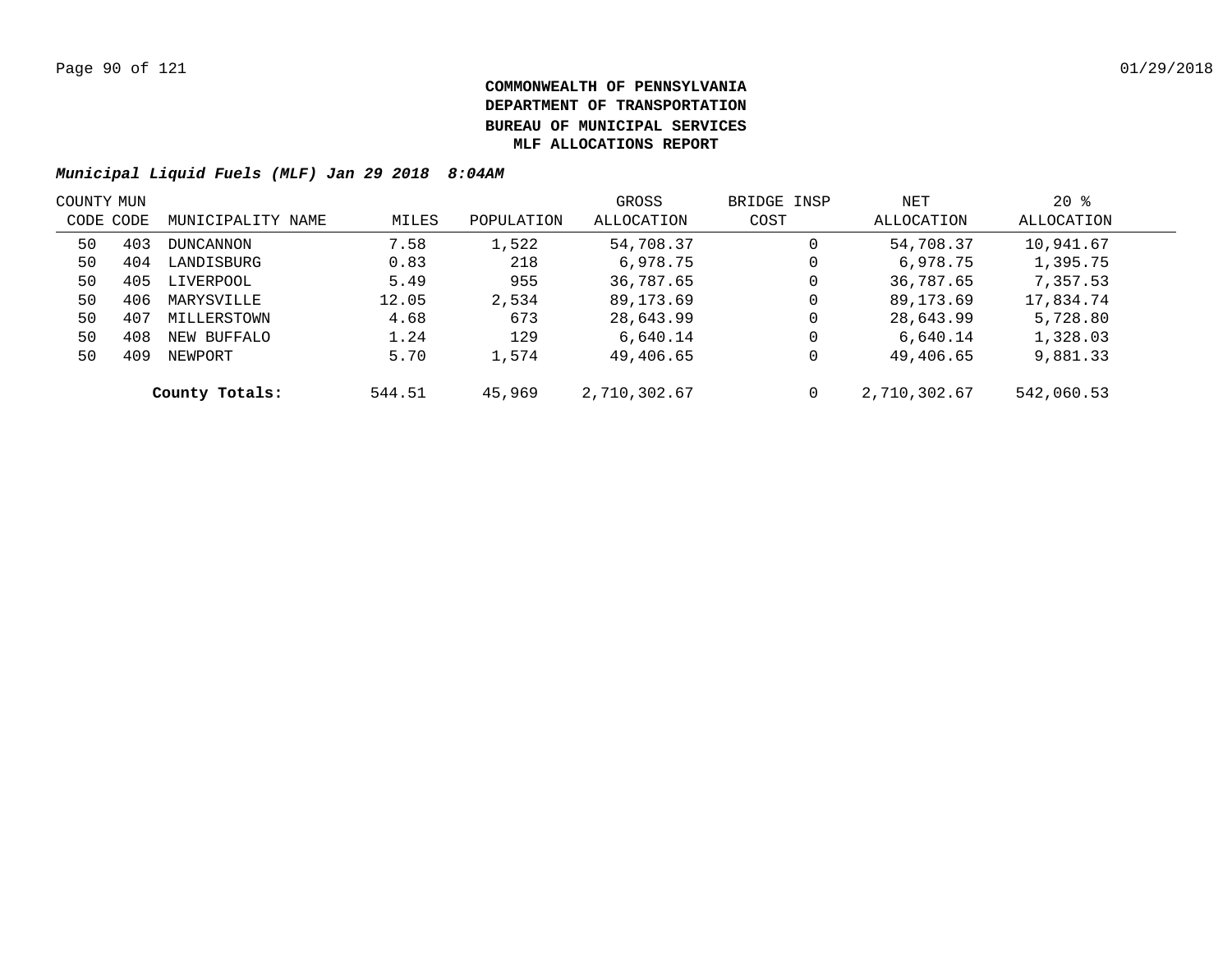| COUNTY MUN  |     |                   |        |            | GROSS        | BRIDGE INSP | NET          | 20%         |
|-------------|-----|-------------------|--------|------------|--------------|-------------|--------------|-------------|
| CODE CODE   |     | MUNICIPALITY NAME | MILES  | POPULATION | ALLOCATION   | COST        | ALLOCATION   | ALLOCATION  |
| Pike County |     |                   |        |            |              |             |              |             |
| 51          | 201 | BLOOMING GROVE    | 6.55   | 4,819      | 114,718.49   | $\mathbf 0$ | 114,718.49   | 22,943.70   |
| 51          | 202 | DELAWARE          | 21.84  | 7,396      | 215,581.93   | 0           | 215,581.93   | 43, 116.39  |
| 51          | 203 | DINGMAN           | 15.32  | 11,926     | 280,920.67   | 0           | 280,920.67   | 56,184.13   |
| 51          | 204 | GREENE            | 34.65  | 3,956      | 192, 311.41  | 0           | 192,311.41   | 38,462.28   |
| 51          | 205 | LACKAWAXEN        | 33.85  | 4,994      | 209,609.65   | 0           | 209,609.65   | 41,921.93   |
| 51          | 206 | LEHMAN            | 27.12  | 10,663     | 296,168.71   | 0           | 296,168.71   | 59, 233. 74 |
| 51          | 207 | MILFORD           | 9.04   | 1,530      | 59,756.97    | 0           | 59,756.97    | 11,951.39   |
| 51          | 208 | PALMYRA           | 15.30  | 3,312      | 115,044.77   | $\Omega$    | 115,044.77   | 23,008.95   |
| 51          | 209 | PORTER            | 6.21   | 485        | 30,154.51    | 0           | 30,154.51    | 6,030.90    |
| 51          | 210 | SHOHOLA           | 20.04  | 2,475      | 114,824.30   | $\Omega$    | 114,824.30   | 22,964.86   |
| 51          | 211 | WESTFALL          | 21.20  | 2,323      | 115,787.36   | $\Omega$    | 115,787.36   | 23,157.47   |
| 51          | 401 | MATAMORAS         | 13.33  | 2,469      | 92,213.69    | 0           | 92,213.69    | 18,442.74   |
| 51          | 402 | MILFORD           | 6.69   | 1,021      | 42,081.03    | 0           | 42,081.03    | 8,416.21    |
|             |     | County Totals:    | 231.14 | 57,369     | 1,879,173.49 | $\mathbf 0$ | 1,879,173.49 | 375,834.70  |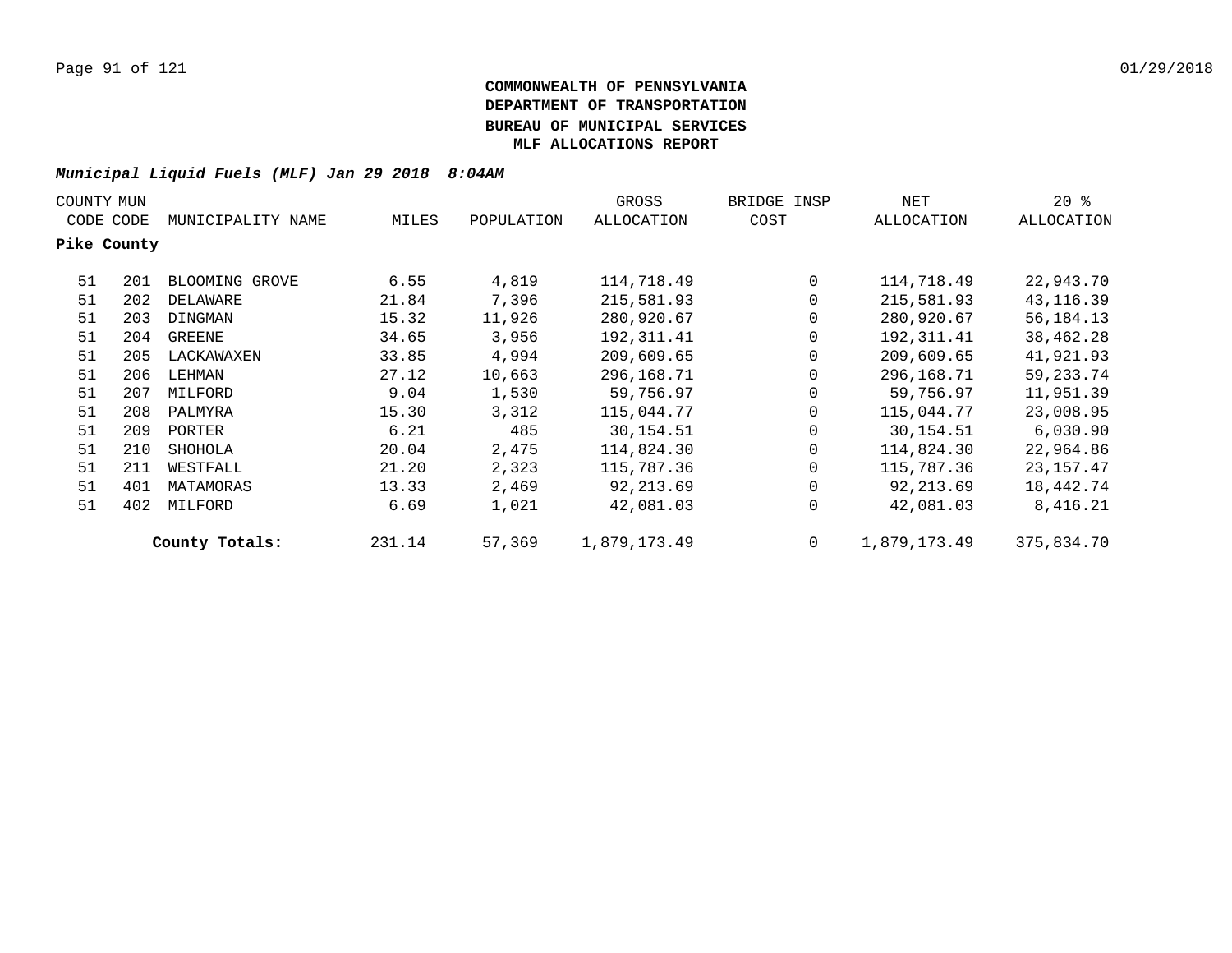| COUNTY MUN    |     |                        |       |            | GROSS       | BRIDGE INSP    | <b>NET</b>  | 20%         |  |
|---------------|-----|------------------------|-------|------------|-------------|----------------|-------------|-------------|--|
| CODE CODE     |     | MUNICIPALITY NAME      | MILES | POPULATION | ALLOCATION  | COST           | ALLOCATION  | ALLOCATION  |  |
| Potter County |     |                        |       |            |             |                |             |             |  |
|               |     |                        |       |            |             |                |             |             |  |
| 52            |     | 201 ABBOTT<br>TOWNSHIP | 31.99 | 242        | 111,903.89  | $\mathbf 0$    | 111,903.89  | 22,380.78   |  |
| 52            |     | 202 ALLEGANY           | 29.08 | 422        | 105,612.98  | 437.80         | 105,175.18  | 21,035.04   |  |
| 52            |     | 203 BINGHAM            | 30.27 | 684        | 114,645.64  | 510.00         | 114,135.64  | 22,827.13   |  |
| 52            |     | 204 CLARA              | 10.54 | 199        | 39,165.61   | 795.40         | 38,370.21   | 7,674.04    |  |
| 52            |     | 206 EULALIA            | 18.80 | 889        | 80,138.69   | $\mathsf{O}$   | 80,138.69   | 16,027.74   |  |
| 52            |     | 207 GENESEE            | 18.40 | 799        | 77,065.31   | $\mathbf 0$    | 77,065.31   | 15,413.06   |  |
| 52            |     | 208 HARRISON           | 50.40 | 1,037      | 188,925.79  | 3,583.40       | 185, 342.39 | 37,068.48   |  |
| 52            | 209 | HEBRON                 | 34.97 | 589        | 128,573.63  | 881.20         | 127,692.43  | 25,538.49   |  |
| 52            | 210 | <b>HECTOR</b>          | 46.29 | 386        | 162,616.16  | 1,330.20       | 161,285.96  | 32, 257.19  |  |
| 52            | 211 | HOMER                  | 16.97 | 437        | 65,303.23   | 443.40         | 64,859.83   | 12,971.97   |  |
| 52            | 212 | KEATING                | 22.58 | 312        | 81,704.53   | 443.40         | 81,261.13   | 16, 252. 23 |  |
| 52            | 213 | OSWAYO                 | 23.84 | 278        | 85, 274. 17 | $\overline{0}$ | 85, 274. 17 | 17,054.83   |  |
| 52            | 214 | PIKE                   | 10.86 | 324        | 42,644.48   | 694.20         | 41,950.28   | 8,390.06    |  |
| 52            |     | 215 PLEASANT           | 10.80 | 86         | 37,862.16   | 886.80         | 36,975.36   | 7,395.07    |  |
|               |     | VALLEY                 |       |            |             |                |             |             |  |
| 52            |     | 216 PORTAGE            | 1.37  | 228        | 8,981.59    | $\mathsf{O}$   | 8,981.59    | 1,796.32    |  |
| 52            | 217 | ROULETTE               | 15.69 | 1,197      | 75,641.13   | 886.80         | 74,754.33   | 14,950.87   |  |
| 52            | 218 | <b>SHARON</b>          | 32.69 | 866        | 126,261.88  | 1,299.80       | 124,962.08  | 24,992.42   |  |
| 52            | 219 | STEWARDSON             | 8.48  | 74         | 29,853.40   | 443.40         | 29,410.00   | 5,882.00    |  |
| 52            |     | 220 SUMMIT             | 11.63 | 188        | 42,608.06   | 443.40         | 42,164.66   | 8,432.93    |  |
| 52            |     | 221 SWEDEN             | 17.83 | 872        | 76,559.55   | $\overline{0}$ | 76,559.55   | 15, 311.91  |  |
| 52            |     | 222 SYLVANIA           | 4.81  | 77         | 17,607.56   | 1,366.40       | 16,241.16   | 3, 248.23   |  |
| 52            |     | 223 ULYSSES            | 23.46 | 635        | 90,872.06   | 753.00         | 90,119.06   | 18,023.81   |  |
| 52            |     | 224 WEST BRANCH        | 22.32 | 393        | 82,392.03   | 875.60         | 81,516.43   | 16,303.29   |  |
| 52            | 225 | WHARTON                | 10.57 | 99         | 37,341.29   | 443.40         | 36,897.89   | 7,379.58    |  |
| 52            |     | 401 AUSTIN             | 5.48  | 562        | 29,189.38   | 1,330.20       | 27,859.18   | 5,571.84    |  |
| 52            | 402 | COUDERSPORT            | 12.39 | 2,546      | 90,544.55   | 886.80         | 89,657.75   | 17,931.55   |  |
| 52            | 403 | GALETON                | 6.94  | 1,149      | 45,382.98   | $\overline{0}$ | 45,382.98   | 9,076.60    |  |
| 52            | 404 | ULYSSES                | 4.91  | 621        | 28, 414.11  | $\mathbf 0$    | 28, 414. 11 | 5,682.82    |  |
| 52            | 405 | OSWAYO                 | 3.09  | 139        | 13,034.73   | 875.60         | 12, 159. 13 | 2,431.83    |  |
| 52            | 406 | SHINGLEHOUSE           | 5.72  | 1,127      | 40,869.51   | $\Omega$       | 40,869.51   | 8,173.90    |  |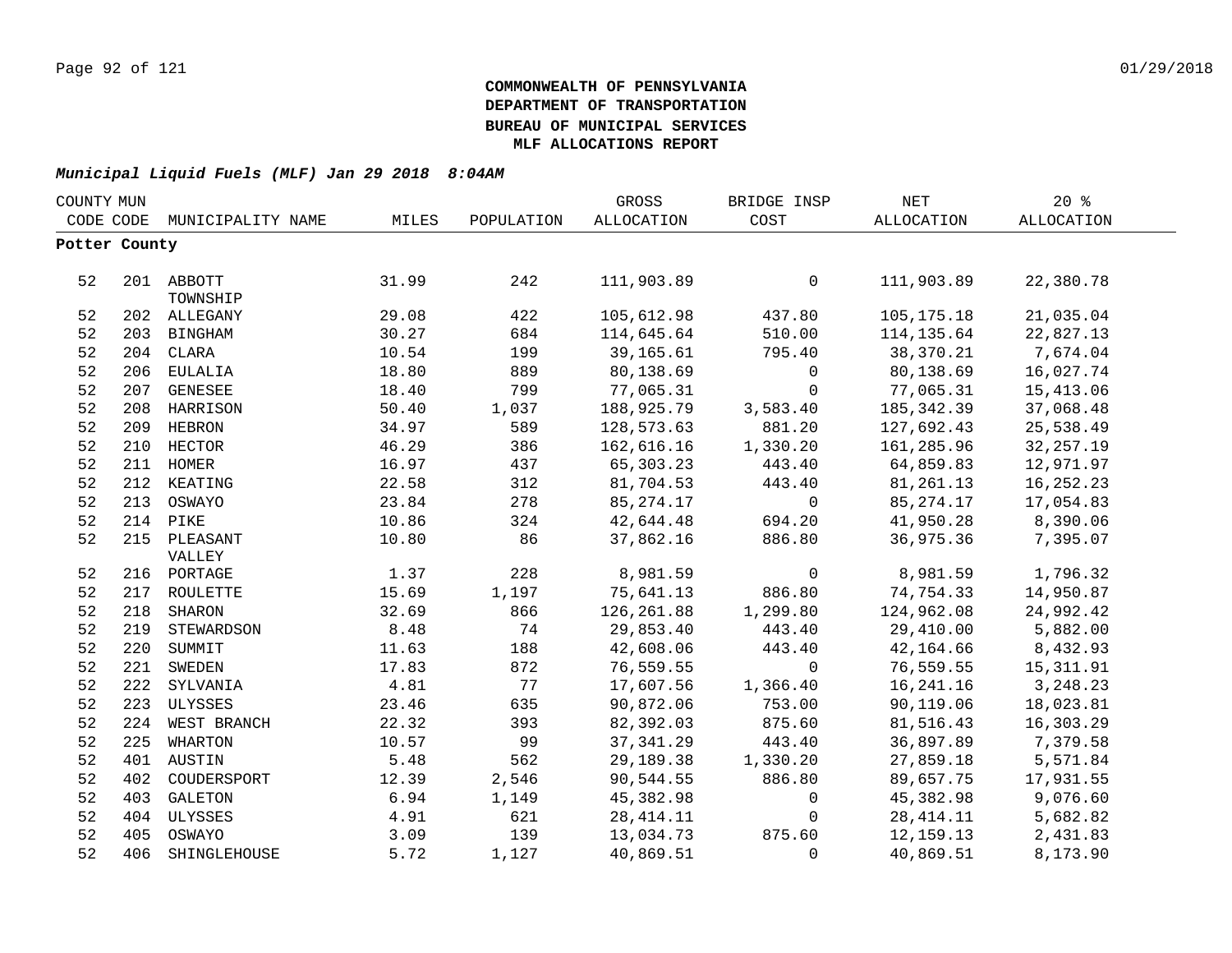| COUNTY MUN |                   |        |            | GROSS        | BRIDGE INSP | NET          | $20*$      |  |
|------------|-------------------|--------|------------|--------------|-------------|--------------|------------|--|
| CODE CODE  | MUNICIPALITY NAME | MILES  | POPULATION | ALLOCATION   | COST        | ALLOCATION   | ALLOCATION |  |
|            |                   |        |            |              |             |              |            |  |
|            | County Totals:    | 543.17 | 17,457     | 2,156,990.08 | 19,610.20   | 2,137,379.88 | 427,475.98 |  |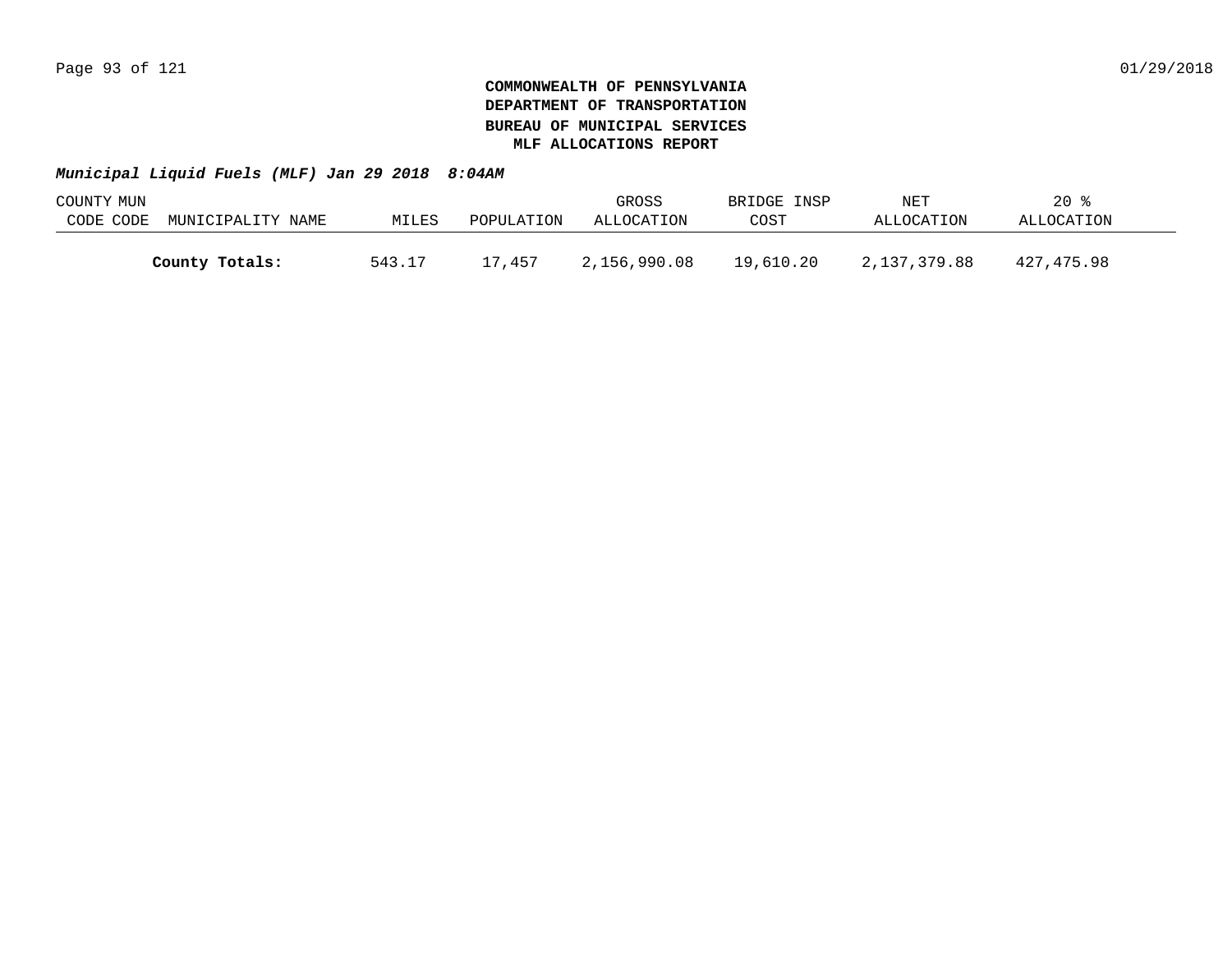| COUNTY MUN |     |                        |       |            | GROSS             | BRIDGE INSP    | NET          | 20%         |  |
|------------|-----|------------------------|-------|------------|-------------------|----------------|--------------|-------------|--|
| CODE CODE  |     | MUNICIPALITY NAME      | MILES | POPULATION | <b>ALLOCATION</b> | COST           | ALLOCATION   | ALLOCATION  |  |
|            |     | Schuylkill County      |       |            |                   |                |              |             |  |
|            |     |                        |       |            |                   |                |              |             |  |
| 53         |     | 201 BARRY TOWNSHIP     | 15.13 | 932        | 68,662.79         | $\mathsf{O}$   | 68,662.79    | 13,732.56   |  |
| 53         |     | 202 BLYTHE<br>TOWNSHIP | 13.38 | 924        | 62,641.99         | 443.60         | 62,198.39    | 12,439.68   |  |
| 53         |     | 203 BRANCH<br>TOWNSHIP | 16.75 | 1,840      | 91,571.70         | 818.60         | 90,753.10    | 18,150.62   |  |
| 53         |     | 204 BUTLER<br>TOWNSHIP | 30.85 | 5,224      | 203,979.43        | 554.00         | 203, 425. 43 | 40,685.09   |  |
| 53         |     | 205 CASS               | 14.00 | 1,958      | 84,623.73         | $\mathbf 0$    | 84,623.73    | 16,924.75   |  |
| 53         |     | 206 DELANO             | 3.23  | 445        | 19,394.18         | $\Omega$       | 19,394.18    | 3,878.84    |  |
| 53         |     | 207 EAST BRUNSWICK     | 55.45 | 1,793      | 220,407.87        | 1,723.20       | 218,684.67   | 43,736.93   |  |
| 53         | 208 | EAST NORWEGIAN         | 7.39  | 863        | 41,386.46         | $\Omega$       | 41,386.46    | 8,277.29    |  |
| 53         | 209 | EAST UNION             | 14.93 | 1,605      | 80,946.72         | $\mathbf{0}$   | 80,946.72    | 16,189.34   |  |
| 53         |     | 210 ELDRED             | 27.22 | 758        | 105,844.98        | 1,267.20       | 104,577.78   | 20,915.56   |  |
| 53         |     | 211 FOSTER             | 2.57  | 251        | 13,447.29         | $\mathbf 0$    | 13,447.29    | 2,689.46    |  |
| 53         |     | 212 FRAILEY            | 7.21  | 429        | 32,429.05         | $\mathsf{O}$   | 32,429.05    | 6,485.81    |  |
| 53         |     | 213 HEGINS             | 38.17 | 3,516      | 195,642.67        | 3,882.80       | 191,759.87   | 38, 351.97  |  |
| 53         |     | 214 HUBLEY             | 14.15 | 854        | 63,875.96         | $\Omega$       | 63,875.96    | 12,775.19   |  |
| 53         |     | 215 KLINE              | 10.71 | 1,438      | 63,584.72         | $\mathsf{O}$   | 63,584.72    | 12,716.94   |  |
| 53         |     | 216 MAHANOY            | 12.22 | 3,152      | 101,639.35        | $\mathbf 0$    | 101,639.35   | 20,327.87   |  |
| 53         |     | 217 NEW CASTLE         | 1.75  | 414        | 13,835.79         | $\Omega$       | 13,835.79    | 2,767.16    |  |
| 53         |     | 218 NORTH MANHEIM      | 29.48 | 3,770      | 171,398.82        | $\Omega$       | 171,398.82   | 34, 279. 76 |  |
| 53         |     | 219 NORTH UNION        | 18.32 | 1,476      | 89,828.54         | 460.80         | 89,367.74    | 17,873.55   |  |
| 53         |     | 220 NORWEGIAN          | 15.89 | 2,310      | 97,735.47         | $\mathbf 0$    | 97,735.47    | 19,547.09   |  |
| 53         |     | 221 PINE GROVE         | 43.68 | 4,123      | 225,798.84        | 1,096.00       | 224,702.84   | 44,940.57   |  |
| 53         |     | 222 PORTER             | 15.23 | 2,176      | 92,943.51         | $\mathbf 0$    | 92,943.51    | 18,588.70   |  |
| 53         |     | 224 REILLY             | 5.93  | 726        | 33,854.76         | $\overline{0}$ | 33,854.76    | 6,770.95    |  |
| 53         |     | 225 RUSH               | 24.83 | 3,412      | 148,918.76        | $\Omega$       | 148,918.76   | 29,783.75   |  |
| 53         |     | 226 RYAN               | 20.68 | 2,459      | 116,661.92        | 709.40         | 115,952.52   | 23,190.50   |  |
| 53         | 227 | SCHUYLKILL             | 13.29 | 1,129      | 66,286.24         | $\mathbf 0$    | 66,286.24    | 13,257.25   |  |
| 53         | 228 | SOUTH MANHEIM          | 30.15 | 2,507      | 149,333.82        | 460.80         | 148,873.02   | 29,774.60   |  |
| 53         |     | 229 TREMONT            | 6.08  | 280        | 25,772.68         | $\Omega$       | 25,772.68    | 5, 154.54   |  |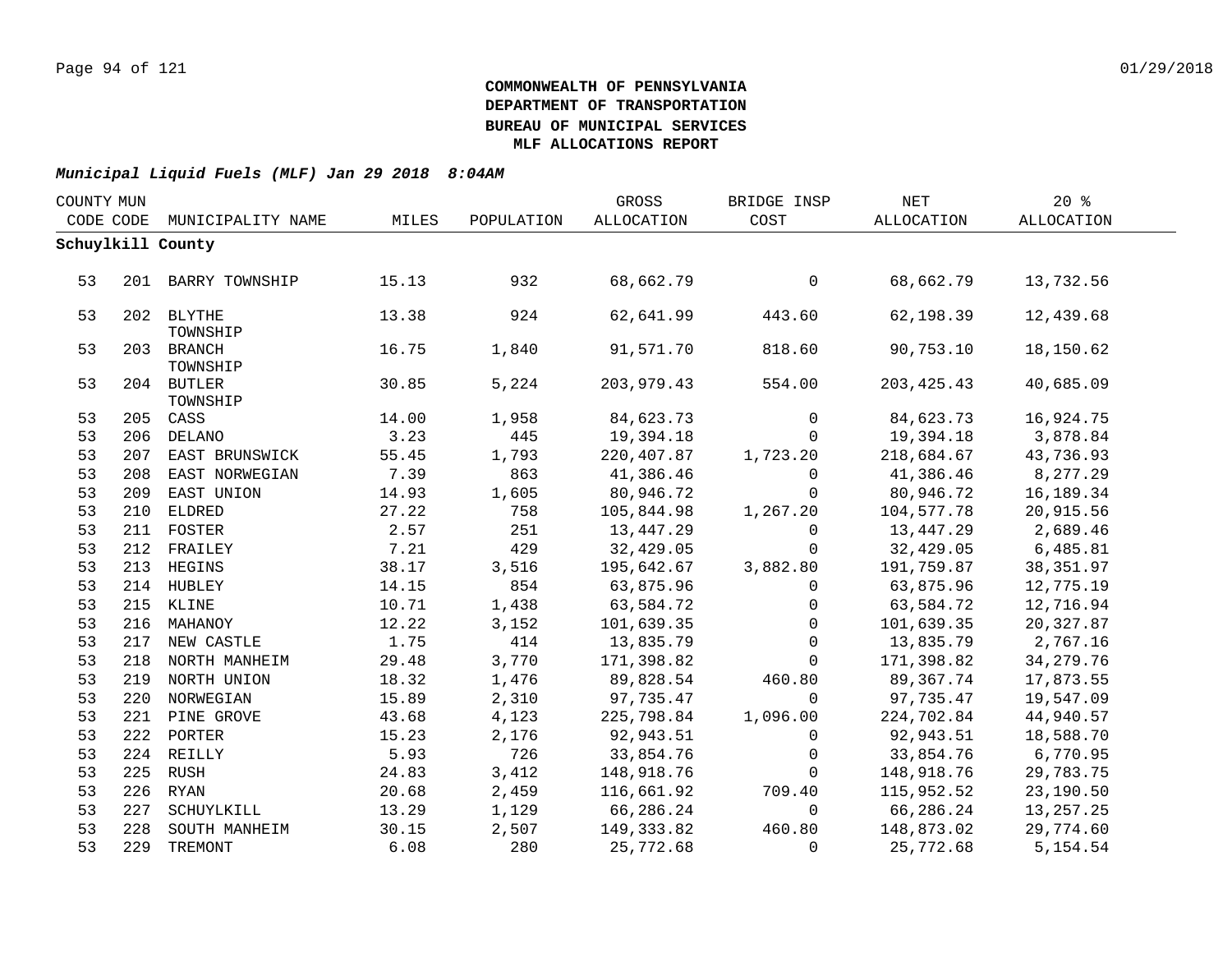| COUNTY MUN |                    |       |            | GROSS       | BRIDGE INSP         | NET         | $20*$       |  |
|------------|--------------------|-------|------------|-------------|---------------------|-------------|-------------|--|
| CODE CODE  | MUNICIPALITY NAME  | MILES | POPULATION | ALLOCATION  | COST                | ALLOCATION  | ALLOCATION  |  |
| 53         | 230 UNION          | 24.37 | 1,273      | 106,203.53  | 2,068.00            | 104,135.53  | 20,827.11   |  |
| 53         | 231 UPPER          | 19.97 | 655        | 79,556.89   | 460.80              | 79,096.09   | 15,819.22   |  |
|            | MAHANTONGO         |       |            |             |                     |             |             |  |
| 53         | 232 WALKER         | 17.38 | 1,054      | 78,554.22   | 709.40              | 77,844.82   | 15,568.96   |  |
| 53         | 233 WASHINGTON     | 50.91 | 3,033      | 229,056.08  | 2,304.00            | 226,752.08  | 45,350.42   |  |
| 53         | 234 WAYNE          | 56.03 | 5,113      | 286,258.19  | 460.80              | 285,797.39  | 57, 159. 48 |  |
| 53         | 235 WEST BRUNSWICK | 58.83 | 3,327      | 261,266.83  | 2,141.40            | 259,125.43  | 51,825.09   |  |
| 53         | 236 WEST MAHANOY   | 16.63 | 2,872      | 111,034.11  | $\mathbf 0$         | 111,034.11  | 22,206.82   |  |
| 53         | 237 WEST PENN      | 97.66 | 4,442      | 412,905.87  | 248.60              | 412,657.27  | 82,531.45   |  |
| 53         | 301 POTTSVILLE     | 46.54 | 14,324     | 431,743.57  | 264.20              | 431,479.37  | 86,295.87   |  |
| 53         | 401 ASHLAND        | 14.80 | 2,817      | 103,840.40  | 0                   | 103,840.40  | 20,768.08   |  |
|            | <b>BOROUGH</b>     |       |            |             |                     |             |             |  |
| 53         | 402 AUBURN         | 6.01  | 741        | 34, 411.70  | $\mathbf 0$         | 34,411.70   | 6,882.34    |  |
| 53         | 403 COALDALE       | 9.05  | 2,281      | 74,246.32   | $\mathsf{O}$        | 74,246.32   | 14,849.26   |  |
| 53         | 404 CRESSONA       | 6.43  | 1,651      | 53,336.10   | $\Omega$            | 53,336.10   | 10,667.22   |  |
| 53         | 405 DEER LAKE      | 4.94  | 687        | 29,785.13   | 1,670.40            | 28, 114.73  | 5,622.95    |  |
|            | <b>BOROUGH</b>     |       |            |             |                     |             |             |  |
| 53         | 406 FRACKVILLE     | 18.56 | 3,805      | 135,463.49  | 0                   | 135,463.49  | 27,092.70   |  |
| 53         | 407 GILBERTON      | 6.52  | 769        | 36,660.45   | 1,226.40            | 35,434.05   | 7,086.81    |  |
| 53         | 408 GIRARDVILLE    | 5.39  | 1,519      | 47,308.71   | 809.40              | 46,499.31   | 9,299.86    |  |
| 53         | 409 GORDON         | 3.91  | 763        | 27,794.96   | $\mathbf 0$         | 27,794.96   | 5,558.99    |  |
| 53         | 410 LANDINGVILLE   | 1.79  | 159        | 9,061.48    | 1,600.00            | 7,461.48    | 1,492.30    |  |
| 53         | 411 MAHANOY CITY   | 11.17 | 4,162      | 117,560.52  | 4,630.00            | 112,930.52  | 22,586.10   |  |
| 53         | 412 MCADOO         | 9.75  | 2,300      | 76,958.79   | 0                   | 76,958.79   | 15,391.76   |  |
| 53         | 413 MECHANICSVILLE | 1.55  | 457        | 13,993.00   | 0                   | 13,993.00   | 2,798.60    |  |
| 53         | 414 MIDDLEPORT     | 3.36  | 405        | 19,060.05   | 0                   | 19,060.05   | 3,812.01    |  |
| 53         | 415 MINERSVILLE    | 14.41 | 4,397      | 132,945.98  | $\mathbf 0$         | 132,945.98  | 26,589.20   |  |
|            | <b>BOROUGH</b>     |       |            |             |                     |             |             |  |
| 53         | 416 MOUNT CARBON   | 0.47  | 91         | 3,327.28    | $\mathsf{O}\xspace$ | 3,327.28    | 665.46      |  |
| 53         | 417 NEW            | 4.59  | 1,085      | 36, 272. 75 | $\Omega$            | 36, 272. 75 | 7,254.55    |  |
|            | PHILADELPHIA       |       |            |             |                     |             |             |  |
|            | <b>BOROUGH</b>     |       |            |             |                     |             |             |  |
| 53         | 418 NEW RINGGOLD   | 2.07  | 276        | 12,252.25   | $\mathsf{O}$        | 12,252.25   | 2,450.45    |  |
|            | <b>BOROUGH</b>     |       |            |             |                     |             |             |  |
| 53         | 419 ORWIGSBURG     | 15.06 | 3,099      | 110,140.19  | $\mathbf 0$         | 110,140.19  | 22,028.04   |  |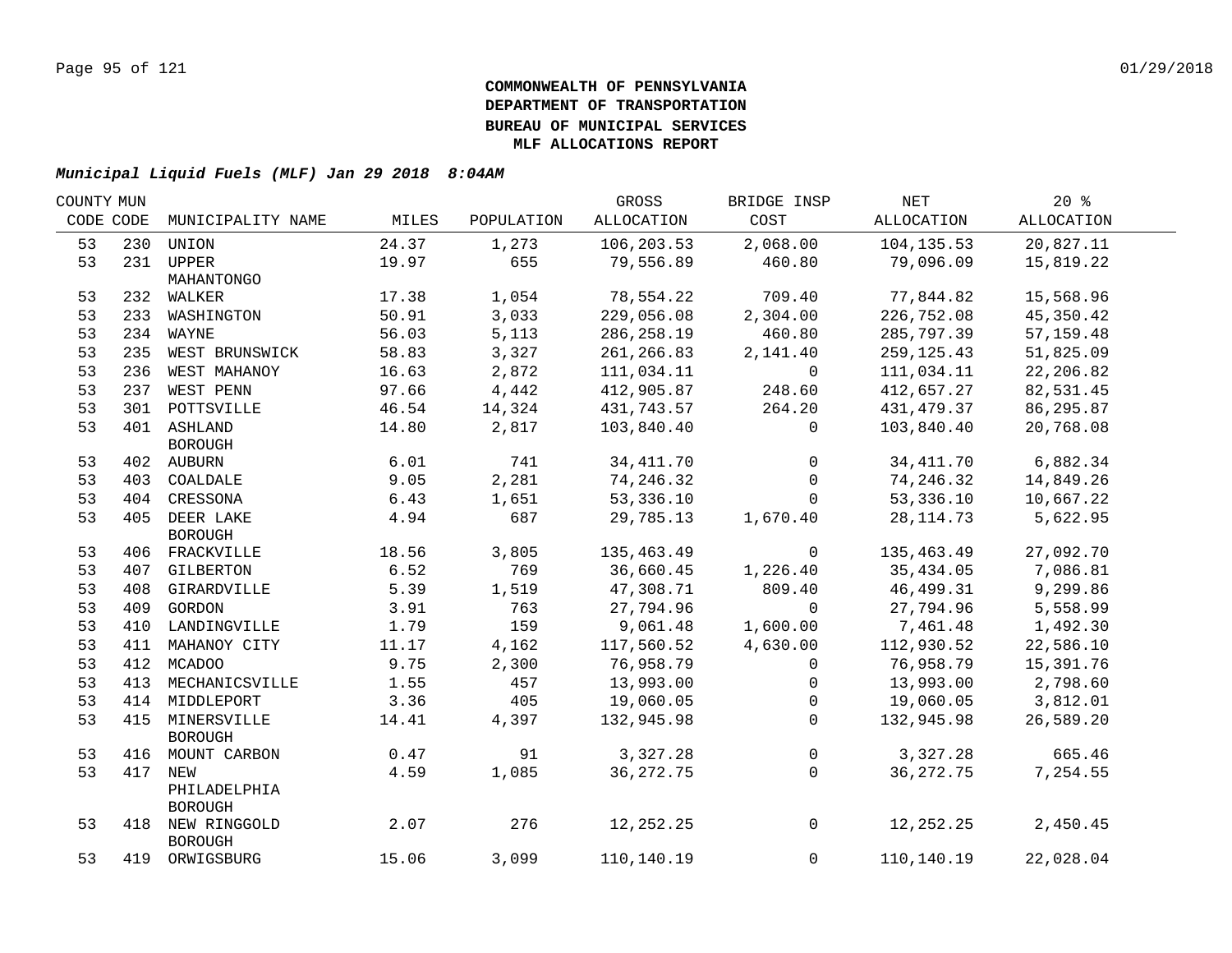| COUNTY MUN |     |                   |         |            | GROSS        | BRIDGE INSP | NET          | $20*$        |  |
|------------|-----|-------------------|---------|------------|--------------|-------------|--------------|--------------|--|
| CODE CODE  |     | MUNICIPALITY NAME | MILES   | POPULATION | ALLOCATION   | COST        | ALLOCATION   | ALLOCATION   |  |
| 53         | 420 | PALO ALTO         | 3.28    | 1,032      | 30,860.83    | 0           | 30,860.83    | 6,172.17     |  |
| 53         | 421 | PINE GROVE        | 10.09   | 2,186      | 75,904.27    | $\Omega$    | 75,904.27    | 15,180.85    |  |
| 53         | 422 | PORT CARBON       | 9.01    | 1,889      | 66,566.70    | $\mathbf 0$ | 66,566.70    | 13, 313. 34  |  |
| 53         | 423 | PORT CLINTON      | 2.91    | 326        | 16,030.79    | 0           | 16,030.79    | 3,206.16     |  |
| 53         | 424 | RINGTOWN          | 4.93    | 818        | 32, 273. 17  | $\Omega$    | 32, 273. 17  | 6,454.63     |  |
| 53         | 425 | SAINT CLAIR       | 8.28    | 3,004      | 85,581.80    | 2,971.20    | 82,610.60    | 16,522.12    |  |
| 53         | 426 | SCHUYLKILL        | 17.08   | 5,437      | 161,915.81   | 0           | 161,915.81   | 32,383.16    |  |
|            |     | HAVEN             |         |            |              |             |              |              |  |
| 53         | 427 | SHENANDOAH        | 15.28   | 5,071      | 148,836.31   | $\Omega$    | 148,836.31   | 29,767.26    |  |
| 53         | 428 | TAMAOUA           | 23.79   | 7,107      | 216,556.37   | $\Omega$    | 216,556.37   | 43,311.27    |  |
| 53         | 429 | TOWER CITY        | 6.44    | 1,346      | 47,498.76    | $\Omega$    | 47,498.76    | 9,499.75     |  |
| 53         | 430 | TREMONT           | 5.59    | 1,752      | 52,464.18    | 691.20      | 51,772.98    | 10,354.60    |  |
|            |     | County Totals:    | 1143.50 | 148,289    | 6,687,935.87 | 33,672.20   | 6,654,263.67 | 1,330,852.73 |  |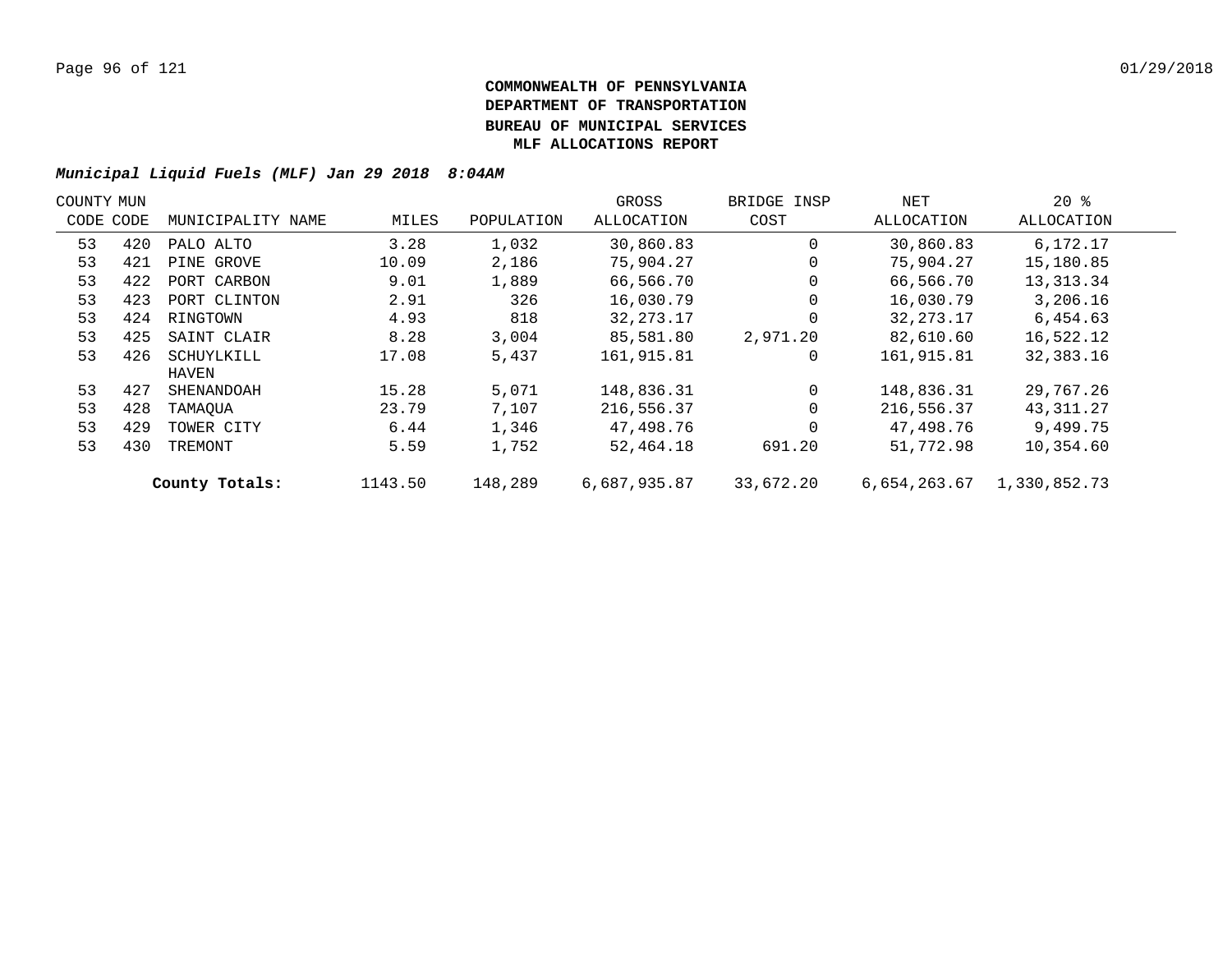| COUNTY MUN    |     |                   |        |            | GROSS           | BRIDGE INSP  | NET            | $20*$             |
|---------------|-----|-------------------|--------|------------|-----------------|--------------|----------------|-------------------|
| CODE CODE     |     | MUNICIPALITY NAME | MILES  | POPULATION | ALLOCATION      | COST         | ALLOCATION     | <b>ALLOCATION</b> |
| Snyder County |     |                   |        |            |                 |              |                |                   |
| 54            |     | 201 ADAMS         | 13.88  | 907        | 63,990.98       | $\Omega$     | 63,990.98      | 12,798.20         |
| 54            | 202 | BEAVER            | 12.29  | 525        | 51,307.52       | $\Omega$     | 51,307.52      | 10,261.50         |
| 54            | 203 | CENTER            | 34.20  | 2,458      | 161,968.14      | $\Omega$     | 161,968.14     | 32,393.63         |
| 54            | 204 | CHAPMAN           | 30.27  | 1,554      | 131,392.02      | $\Omega$     | 131,392.02     | 26, 278.40        |
| 54            | 205 | FRANKLIN          | 28.00  | 2,259      | 137,352.28      | $\Omega$     | 137,352.28     | 27,470.46         |
| 54            | 206 | <b>JACKSON</b>    | 20.06  | 1,382      | 93,852.46       | 0            | 93,852.46      | 18,770.49         |
| 54            | 207 | MIDDLE CREEK      | 28.13  | 2,114      | 134,997.03      | 0            | 134,997.03     | 26,999.41         |
| 54            | 208 | MONROE            | 39.53  | 3,895      | 207,497.32      | $\Omega$     | 207,497.32     | 41,499.46         |
| 54            | 209 | PENN              | 27.85  | 4,324      | 176,598.10      | $\Omega$     | 176,598.10     | 35, 319.62        |
| 54            | 210 | PERRY             | 50.23  | 2,183      | 210,414.93      | 0            | 210, 414.93    | 42,082.99         |
| 54            | 211 | SPRING            | 23.34  | 1,616      | 109,352.79      | 0            | 109,352.79     | 21,870.56         |
| 54            | 212 | UNION             | 27.39  | 1,520      | 121,082.43      | $\Omega$     | 121,082.43     | 24, 216.49        |
| 54            | 213 | WASHINGTON        | 42.26  | 1,654      | 173,513.09      | $\Omega$     | 173,513.09     | 34,702.62         |
| 54            | 214 | WEST BEAVER       | 14.43  | 1,110      | 69,742.35       | 0            | 69,742.35      | 13,948.47         |
| 54            | 215 | WEST PERRY        | 18.88  | 1,071      | 83,910.15       | $\mathbf{0}$ | 83,910.15      | 16,782.03         |
| 54            | 401 | BEAVERTOWN        | 5.80   | 965        | 38,019.40       | $\Omega$     | 38,019.40      | 7,603.88          |
| 54            | 402 | FREEBURG          | 2.89   | 575        | 20,756.68       | $\Omega$     | 20,756.68      | 4, 151.34         |
| 54            | 403 | MIDDLEBURG        | 6.20   | 1,309      | 45,981.97       | $\mathbf 0$  | 45,981.97      | 9,196.39          |
| 54            | 404 | SELINSGROVE       | 14.55  | 5,654      | 157,611.02      | $\mathbf{0}$ | 157,611.02     | 31,522.20         |
| 54            | 405 | SHAMOKIN DAM      | 7.88   | 1,686      | 58,870.90       | $\Omega$     | 58,870.90      | 11,774.18         |
| 54            | 406 | MCCLURE           | 5.61   | 941        | 36,920.47       | $\Omega$     | 36,920.47      | 7,384.09          |
|               |     | County Totals:    | 453.67 | 39,702     | 2, 285, 132, 03 | $\Omega$     | 2, 285, 132.03 | 457,026.41        |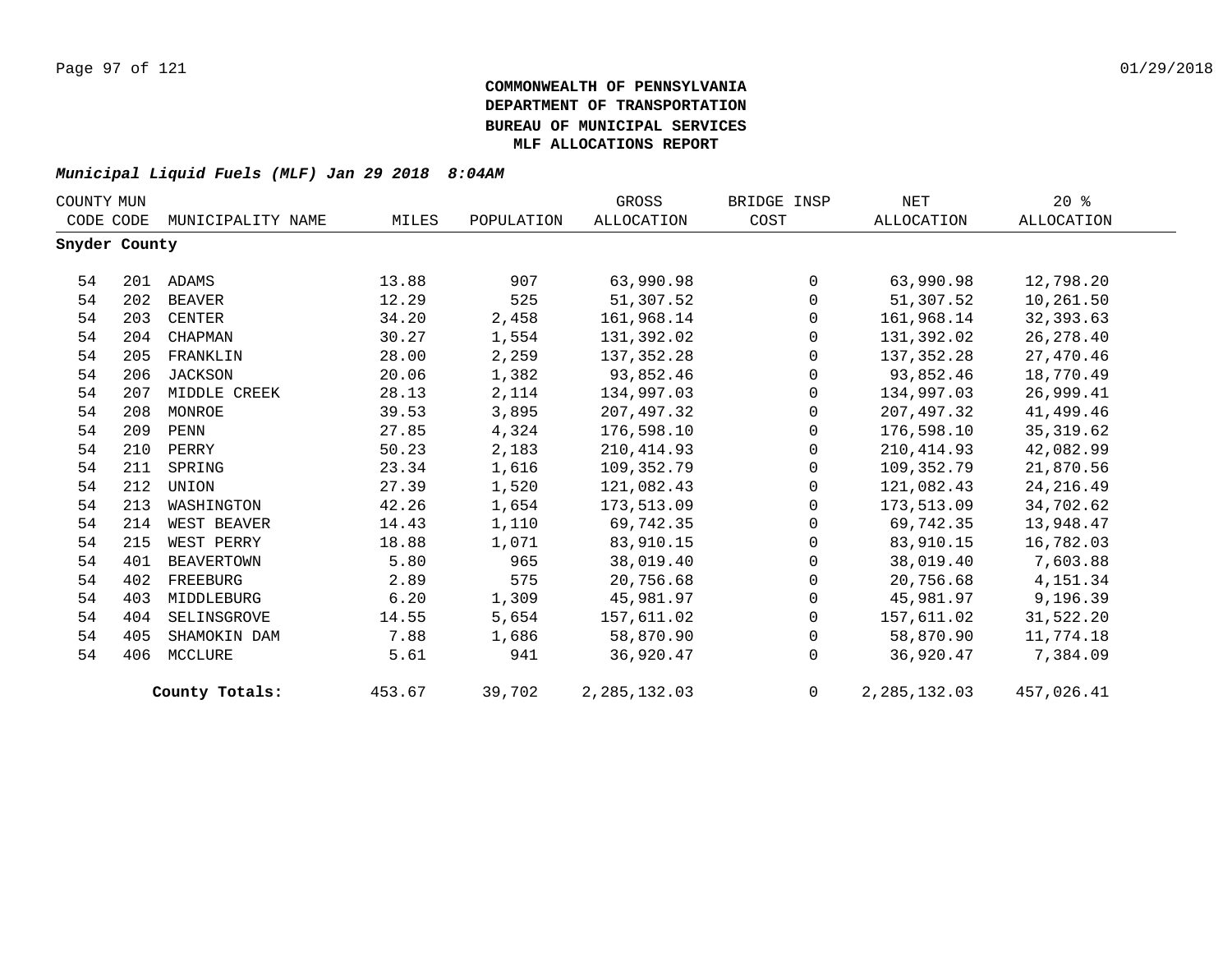| COUNTY MUN      |     |                   |        |            | GROSS      | BRIDGE INSP    | <b>NET</b> | 20%               |  |
|-----------------|-----|-------------------|--------|------------|------------|----------------|------------|-------------------|--|
| CODE CODE       |     | MUNICIPALITY NAME | MILES  | POPULATION | ALLOCATION | COST           | ALLOCATION | <b>ALLOCATION</b> |  |
| Somerset County |     |                   |        |            |            |                |            |                   |  |
|                 |     |                   |        |            |            |                |            |                   |  |
| 55              |     | 201 ADDISON       | 47.79  | 974        | 178,963.13 | $\mathbf 0$    | 178,963.13 | 35,792.63         |  |
| 55              |     | 202 ALLEGHENY     | 41.13  | 692        | 151,207.50 | 480.20         | 150,727.30 | 30, 145.46        |  |
| 55              |     | 203 BLACK         | 23.16  | 926        | 95,467.70  | $\mathbf 0$    | 95,467.70  | 19,093.54         |  |
| 55              |     | 204 BROTHERS      | 59.46  | 2,398      | 245,496.76 | $\mathbf 0$    | 245,496.76 | 49,099.35         |  |
|                 |     | VALLEY            |        |            |            |                |            |                   |  |
| 55              |     | 205 CONEMAUGH     | 69.10  | 7,279      | 371,767.87 | 480.20         | 371,287.67 | 74, 257.53        |  |
| 55              |     | 206 ELK LICK      | 44.98  | 2,241      | 193,930.88 | 111.20         | 193,819.68 | 38,763.94         |  |
| 55              |     | 207 FAIRHOPE      | 8.54   | 134        | 31,209.46  | 0              | 31,209.46  | 6,241.89          |  |
| 55              | 208 | GREENVILLE        | 21.65  | 668        | 85, 439.27 | $\overline{0}$ | 85,439.27  | 17,087.85         |  |
| 55              | 209 | <b>JEFFERSON</b>  | 45.29  | 1,423      | 179,224.62 | $\mathbf 0$    | 179,224.62 | 35,844.92         |  |
| 55              | 210 | <b>JENNER</b>     | 74.71  | 4,122      | 329,806.93 | 111.20         | 329,695.73 | 65,939.15         |  |
| 55              |     | 211 LARIMER       | 16.80  | 595        | 67,774.62  | 960.40         | 66,814.22  | 13,362.84         |  |
| 55              |     | 212 LINCOLN       | 43.28  | 1,519      | 174,334.05 | 1,440.60       | 172,893.45 | 34,578.69         |  |
| 55              |     | 213 LOWER         | 20.52  | 603        | 80,399.80  | $\mathbf 0$    | 80,399.80  | 16,079.96         |  |
|                 |     | TURKEYFOOT        |        |            |            |                |            |                   |  |
| 55              |     | 214 MIDDLECREEK   | 29.79  | 875        | 116,712.94 | 2,927.20       | 113,785.74 | 22,757.15         |  |
| 55              |     | 215 MILFORD       | 26.70  | 1,553      | 119,404.43 | $\Omega$       | 119,404.43 | 23,880.89         |  |
| 55              |     | 216 NORTHAMPTON   | 28.83  | 343        | 103,254.22 | 519.20         | 102,735.02 | 20,547.00         |  |
| 55              |     | 217 OGLE          | 17.01  | 501        | 66,669.25  | 480.20         | 66,189.05  | 13, 237.81        |  |
| 55              |     | 218 PAINT         | 23.70  | 3,149      | 140,068.02 | $\mathbf 0$    | 140,068.02 | 28,013.60         |  |
| 55              | 219 | QUEMAHONING       | 52.22  | 2,025      | 214,045.05 | $\mathbf 0$    | 214,045.05 | 42,809.01         |  |
| 55              | 220 | SHADE             | 60.47  | 2,774      | 256,120.32 | 480.20         | 255,640.12 | 51,128.02         |  |
| 55              | 221 | SOMERSET          | 111.80 | 12,122     | 608,140.38 | 480.20         | 607,660.18 | 121,532.04        |  |
| 55              | 222 | SOUTHAMPTON       | 14.95  | 630        | 62, 246.22 | $\mathbf 0$    | 62, 246.22 | 12,449.24         |  |
| 55              | 223 | STONYCREEK        | 49.90  | 2,237      | 210,348.07 | 960.40         | 209,387.67 | 41,877.53         |  |
| 55              | 224 | SUMMIT            | 43.60  | 2,271      | 189,881.91 | $\mathbf 0$    | 189,881.91 | 37,976.38         |  |
| 55              | 225 | <b>UPPER</b>      | 42.10  | 1,119      | 162,678.60 | $\mathbf 0$    | 162,678.60 | 32,535.72         |  |
|                 |     | TURKEYFOOT        |        |            |            |                |            |                   |  |
| 55              |     | 401 ADDISON       | 0.69   | 207        | 6,297.69   | $\mathsf{O}$   | 6, 297.69  | 1,259.54          |  |
| 55              | 402 | BENSON            | 1.25   | 191        | 7,867.08   | $\overline{0}$ | 7,867.08   | 1,573.42          |  |
| 55              | 403 | <b>BERLIN</b>     | 11.85  | 2,104      | 80,226.22  | $\Omega$       | 80,226.22  | 16,045.24         |  |
| 55              |     | 404 BOSWELL       | 5.57   | 1,277      | 43, 253.95 | $\Omega$       | 43, 253.95 | 8,650.79          |  |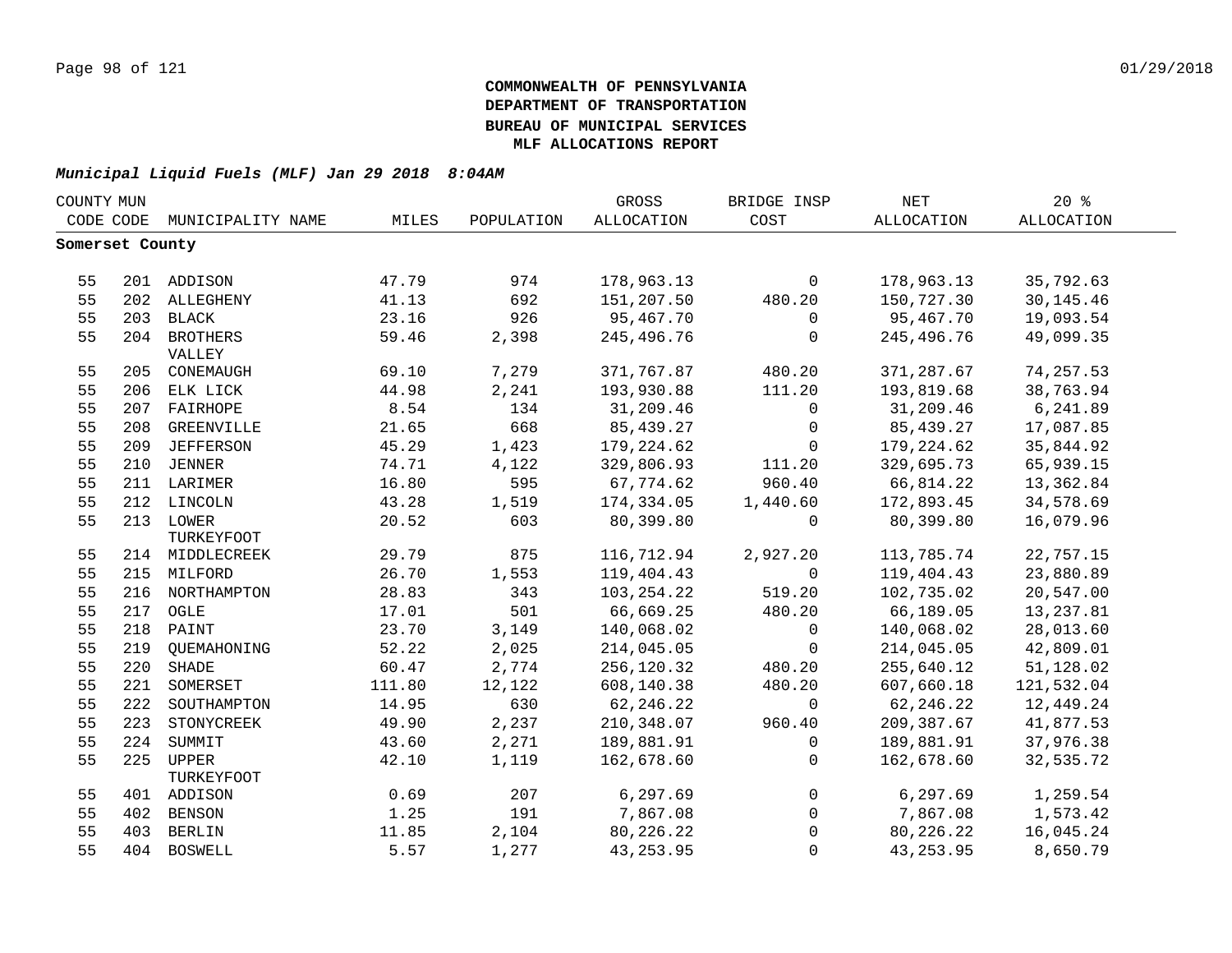| COUNTY MUN |           |                   |         |            | GROSS       | BRIDGE INSP    | NET        | $20*$                     |  |
|------------|-----------|-------------------|---------|------------|-------------|----------------|------------|---------------------------|--|
|            | CODE CODE | MUNICIPALITY NAME | MILES   | POPULATION | ALLOCATION  | COST           | ALLOCATION | ALLOCATION                |  |
| 55         | 405       | CASSELMAN         | 2.02    | 94         | 8,581.36    | $\mathbf{0}$   | 8,581.36   | 1,716.27                  |  |
| 55         | 406       | CENTRAL CITY      | 8.62    | 1,124      | 50,533.93   | $\Omega$       | 50,533.93  | 10,106.79                 |  |
| 55         | 407       | CONFLUENCE        | 6.49    | 780        | 36,771.59   | $\Omega$       | 36,771.59  | 7,354.32                  |  |
| 55         | 408       | GARRETT           | 3.27    | 456        | 19,740.00   | $\Omega$       | 19,740.00  | 3,948.00                  |  |
| 55         | 409       | HOOVERSVILLE      | 4.32    | 645        | 26,898.12   | $\overline{0}$ | 26,898.12  | 5,379.62                  |  |
| 55         | 410       | JENNERSTOWN       | 5.95    | 695        | 33, 325. 11 | $\mathbf{0}$   | 33,325.11  | 6,665.02                  |  |
| 55         | 411       | MEYERSDALE        | 11.94   | 2,184      | 82,067.87   | 178.20         | 81,889.67  | 16,377.93                 |  |
| 55         | 412       | NEW BALTIMORE     | 0.91    | 180        | 6,515.50    | $\overline{0}$ | 6,515.50   | 1,303.10                  |  |
| 55         | 413       | NEW               | 1.51    | 133        | 7,622.30    | $\Omega$       | 7,622.30   | 1,524.46                  |  |
|            |           | CENTERVILLE       |         |            |             |                |            |                           |  |
| 55         |           | 414 PAINT         | 4.77    | 1,023      | 35,682.78   | $\overline{0}$ | 35,682.78  | 7,136.56                  |  |
| 55         |           | 415 ROCKWOOD      | 3.17    | 890        | 27,758.73   | $\mathbf 0$    | 27,758.73  | 5,551.75                  |  |
| 55         | 416       | SALISBURY         | 4.77    | 727        | 29,985.15   | $\mathbf 0$    | 29,985.15  | 5,997.03                  |  |
| 55         | 417       | SHANKSVILLE       | 0.83    | 237        | 7,344.49    | $\Omega$       | 7,344.49   | 1,468.90                  |  |
| 55         | 418       | SOMERSET          | 26.19   | 6,277      | 208,625.83  | $\Omega$       | 208,625.83 | 41,725.17                 |  |
| 55         | 419       | STOYSTOWN         | 1.58    | 355        | 12,130.20   | $\mathbf{0}$   | 12,130.20  | 2,426.04                  |  |
| 55         | 420       | URSINA            | 2.28    | 225        | 11,974.59   | $\mathbf 0$    | 11,974.59  | 2,394.92                  |  |
| 55         | 421       | WELLERSBURG       | 2.19    | 181        | 10,825.93   | 480.20         | 10,345.73  | 2,069.15                  |  |
| 55         | 422       | WINDBER           | 15.56   | 4,138      | 131,815.91  | 111.20         | 131,704.71 | 26,340.94                 |  |
| 55         | 423       | SEVEN SPRINGS     | 7.54    | 26         | 25,778.11   | $\overline{0}$ | 25,778.11  | 5,155.62                  |  |
| 55         | 424       | INDIAN LAKE       | 20.44   | 394        | 76,108.64   | 111.20         | 75,997.44  | 15,199.49                 |  |
| 55         | 425       | CALLIMONT         | 5.89    | 41         | 20,535.26   | $\Omega$       | 20,535.26  | 4,107.05                  |  |
|            |           | County Totals:    | 1177.08 | 77,757     |             |                |            | 5,432,546.34 1,086,509.27 |  |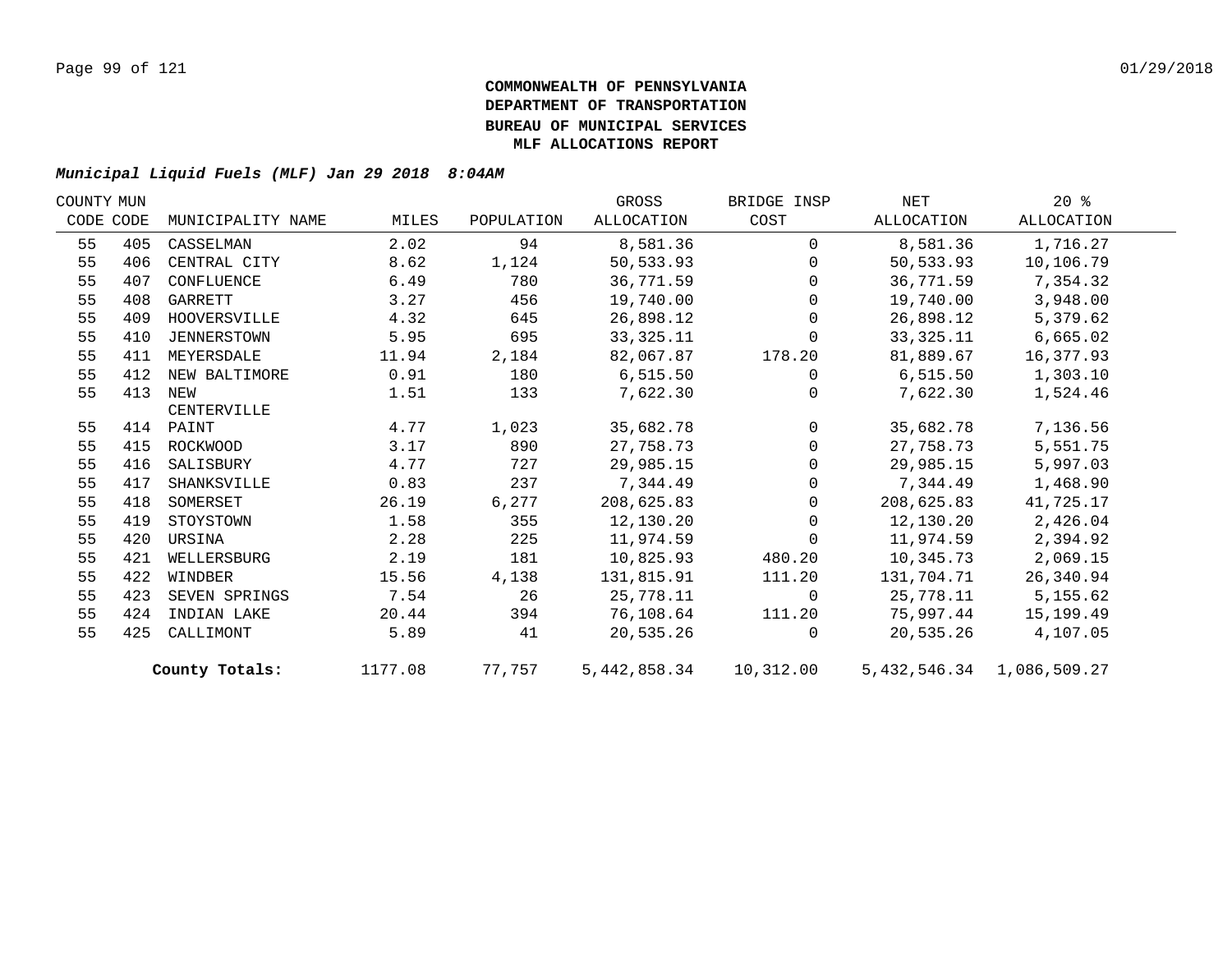| COUNTY MUN      |     |                   |        |            | GROSS       | BRIDGE INSP  | NET        | $20*$      |
|-----------------|-----|-------------------|--------|------------|-------------|--------------|------------|------------|
| CODE CODE       |     | MUNICIPALITY NAME | MILES  | POPULATION | ALLOCATION  | COST         | ALLOCATION | ALLOCATION |
| Sullivan County |     |                   |        |            |             |              |            |            |
| 56              | 201 | CHERRY            | 63.17  | 1,705      | 244,595.09  | 1,078.40     | 243,516.69 | 48,703.34  |
| 56              | 202 | COLLEY            | 18.55  | 694        | 75,547.09   | 267.80       | 75,279.29  | 15,055.86  |
| 56              | 203 | DAVIDSON          | 26.86  | 573        | 101,077.04  | 0            | 101,077.04 | 20,215.41  |
| 56              | 204 | ELKLAND           | 32.15  | 577        | 118,888.67  | 267.80       | 118,620.87 | 23,724.17  |
| 56              | 205 | FORKS             | 31.17  | 377        | 111,753.46  | 287.00       | 111,466.46 | 22,293.29  |
| 56              | 206 | FOX TOWNSHIP      | 28.80  | 358        | 103,442.39  | 267.80       | 103,174.59 | 20,634.92  |
| 56              | 207 | HILLSGROVE        | 6.21   | 287        | 26,343.25   | 0            | 26,343.25  | 5,268.65   |
| 56              | 208 | LAPORTE           | 17.18  | 349        | 64,313.37   | 267.80       | 64,045.57  | 12,809.11  |
| 56              | 209 | SHREWSBURY        | 11.47  | 319        | 44,593.27   | 841.80       | 43,751.47  | 8,750.29   |
| 56              | 401 | DUSHORE           | 2.40   | 608        | 19,749.18   | $\Omega$     | 19,749.18  | 3,949.84   |
| 56              | 402 | EAGLES MERE       | 5.30   | 120        | 20,077.96   | 0            | 20,077.96  | 4,015.59   |
| 56              | 403 | FORKSVILLE        | 0.95   | 145        | 5,975.90    | $\mathbf{0}$ | 5,975.90   | 1,195.18   |
| 56              | 404 | LAPORTE           | 5.32   | 316        | 23,917.77   | $\mathbf{0}$ | 23,917.77  | 4,783.55   |
|                 |     | County Totals:    | 249.53 | 6,428      | 960, 274.44 | 3,278.40     | 956,996.04 | 191,399.21 |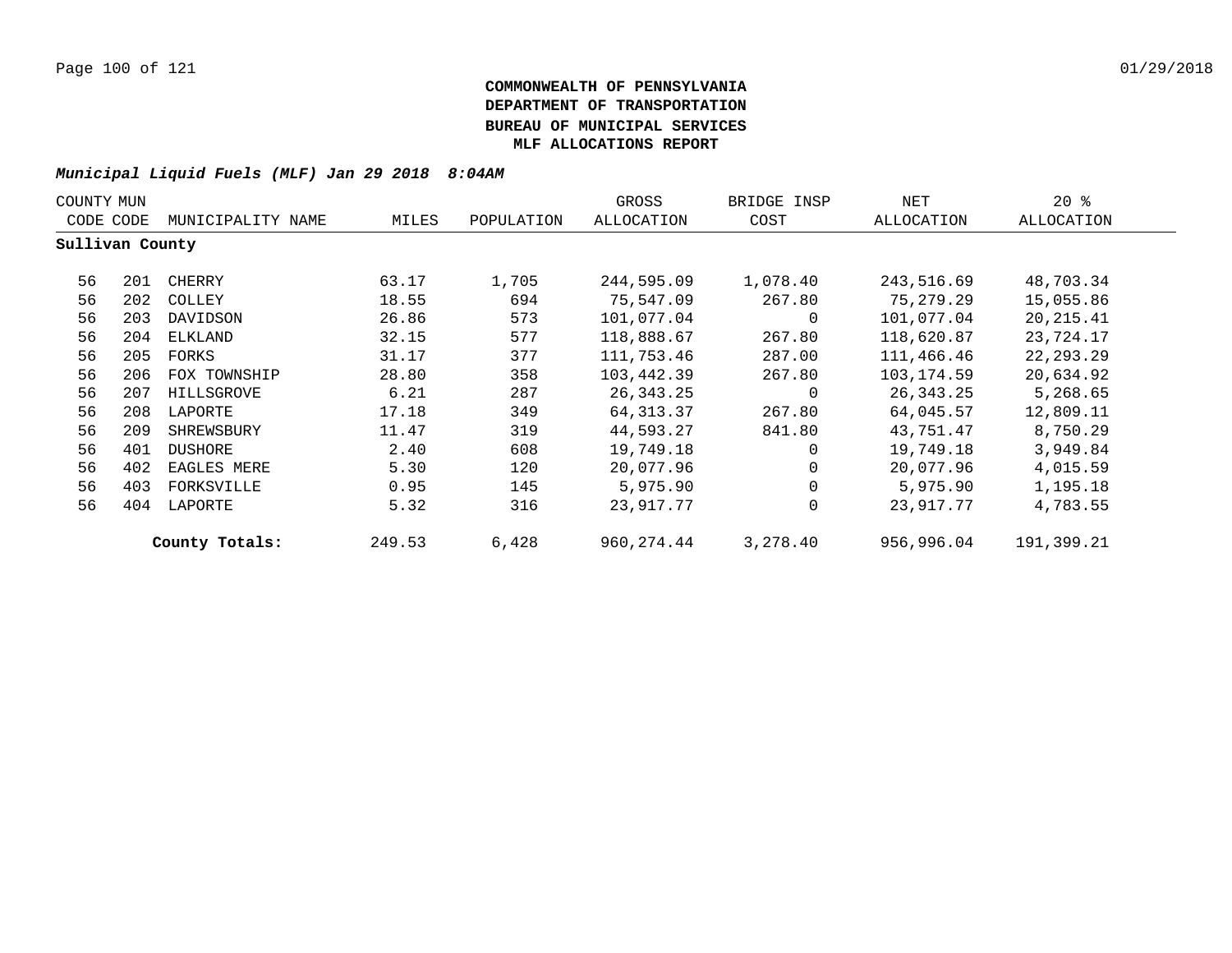| COUNTY MUN |     |                    |       |            | GROSS             | BRIDGE INSP  | $\operatorname{NET}$ | 20%         |
|------------|-----|--------------------|-------|------------|-------------------|--------------|----------------------|-------------|
| CODE CODE  |     | MUNICIPALITY NAME  | MILES | POPULATION | <b>ALLOCATION</b> | COST         | <b>ALLOCATION</b>    | ALLOCATION  |
|            |     | Susquehanna County |       |            |                   |              |                      |             |
|            |     |                    |       |            |                   |              |                      |             |
| 57         |     | 201 APOLACON       | 13.67 | 500        | 55, 452. 71       | 0            | 55,452.71            | 11,090.54   |
| 57         |     | 202 ARARAT         | 16.35 | 563        | 65,650.02         | $\mathsf{O}$ | 65,650.02            | 13,130.00   |
| 57         |     | 203 AUBURN         | 72.81 | 1,939      | 281, 417.15       | 0            | 281, 417.15          | 56, 283. 43 |
| 57         |     | 204 BRIDGEWATER    | 46.37 | 2,844      | 210,197.80        | $\mathbf 0$  | 210,197.80           | 42,039.56   |
| 57         | 205 | BROOKLYN           | 18.00 | 963        | 78,881.12         | $\mathbf 0$  | 78,881.12            | 15,776.22   |
| 57         | 206 | CHOCONUT           | 16.84 | 713        | 70,180.05         | $\mathbf 0$  | 70,180.05            | 14,036.01   |
| 57         | 207 | CLIFFORD           | 24.45 | 2,408      | 128,319.05        | $\mathbf 0$  | 128,319.05           | 25,663.81   |
| 57         | 208 | DIMOCK             | 33.78 | 1,497      | 142,062.04        | $\mathbf 0$  | 142,062.04           | 28, 412. 41 |
| 57         | 209 | FOREST LAKE        | 38.08 | 1,193      | 150,626.07        | $\mathbf 0$  | 150,626.07           | 30, 125. 21 |
| 57         | 210 | FRANKLIN           | 25.36 | 937        | 103,054.86        | $\mathbf 0$  | 103,054.86           | 20,610.97   |
| 57         | 211 | GIBSON             | 26.87 | 1,221      | 113,583.77        | $\mathbf 0$  | 113,583.77           | 22,716.75   |
| 57         | 212 | GREAT BEND         | 25.57 | 1,949      | 123,238.64        | 0            | 123,238.64           | 24,647.73   |
| 57         | 213 | <b>HARFORD</b>     | 43.73 | 1,430      | 174,129.51        | 0            | 174, 129.51          | 34,825.90   |
| 57         |     | 214 HARMONY        | 20.08 | 528        | 77,481.06         | 0            | 77,481.06            | 15,496.21   |
| 57         |     | 215 HERRICK        | 23.89 | 713        | 93,815.02         | $\mathbf 0$  | 93,815.02            | 18,763.00   |
| 57         |     | 216 JACKSON        | 32.98 | 848        | 126,887.61        | $\mathsf 0$  | 126,887.61           | 25, 377.52  |
| 57         |     | 217 JESSUP         | 31.51 | 536        | 115,953.84        | $\mathsf 0$  | 115,953.84           | 23,190.77   |
| 57         |     | 218 LATHROP        | 19.97 | 841        | 83, 137. 15       | 0            | 83, 137. 15          | 16,627.43   |
| 57         |     | 219 LENOX          | 36.85 | 1,934      | 160,765.85        | $\mathbf 0$  | 160,765.85           | 32, 153. 17 |
| 57         |     | 220 LIBERTY        | 29.99 | 1,292      | 125, 410.15       | $\mathbf 0$  | 125, 410.15          | 25,082.03   |
| 57         |     | 221 MIDDLETOWN     | 26.25 | 382        | 95, 355.52        | $\mathbf 0$  | 95, 355.52           | 19,071.10   |
| 57         |     | 222 NEW MILFORD    | 56.74 | 2,042      | 229,525.48        | $\Omega$     | 229,525.48           | 45,905.10   |
| 57         | 223 | OAKLAND            | 6.53  | 564        | 32,747.95         | $\Omega$     | 32,747.95            | 6,549.59    |
| 57         |     | 224 RUSH           | 45.36 | 1,267      | 176,456.49        | $\mathbf 0$  | 176,456.49           | 35, 291.30  |
| 57         | 225 | SILVER LAKE        | 29.56 | 1,716      | 132,130.06        | 0            | 132,130.06           | 26,426.01   |
| 57         | 226 | SPRINGVILLE        | 41.35 | 1,641      | 170, 212. 11      | 0            | 170,212.11           | 34,042.42   |
| 57         | 227 | THOMPSON           | 16.77 | 410        | 64,113.00         | 0            | 64,113.00            | 12,822.60   |
| 57         | 401 | FOREST CITY        | 7.97  | 1,911      | 63,503.60         | 0            | 63,503.60            | 12,700.72   |
| 57         | 402 | FRIENDSVILLE       | 1.99  | 111        | 8,808.01          | 0            | 8,808.01             | 1,761.60    |
| 57         | 403 | GREAT BEND         | 3.37  | 734        | 25,426.42         | $\mathsf 0$  | 25,426.42            | 5,085.28    |
| 57         | 404 | HALLSTEAD          | 4.20  | 1,303      | 39, 161.52        | 0            | 39,161.52            | 7,832.30    |
| 57         | 405 | HOP BOTTOM         | 1.51  | 337        | 11,549.05         | $\mathsf 0$  | 11,549.05            | 2,309.81    |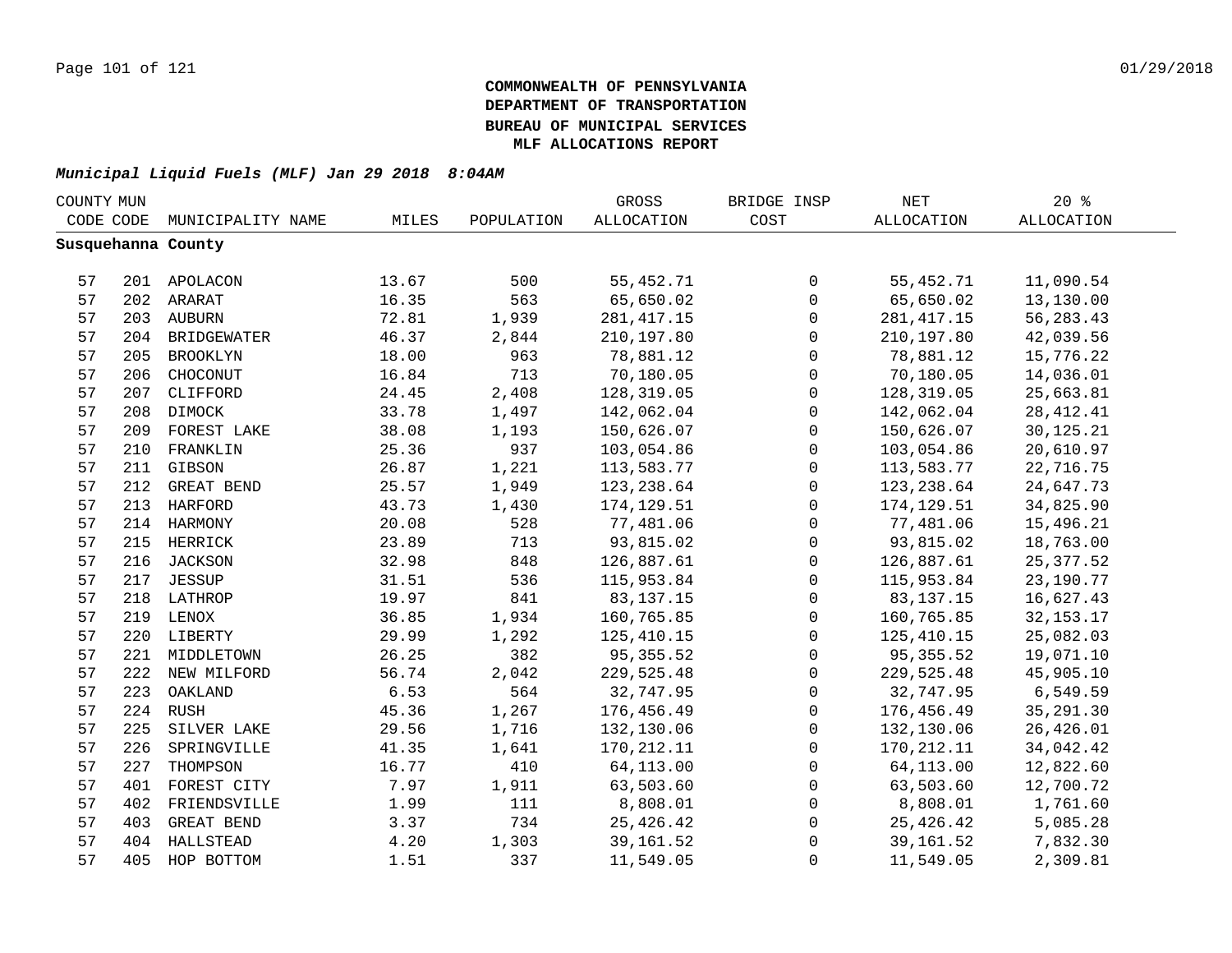| COUNTY MUN |     |                   |        |            | GROSS        | BRIDGE INSP | NET          | $20*$      |  |
|------------|-----|-------------------|--------|------------|--------------|-------------|--------------|------------|--|
| CODE CODE  |     | MUNICIPALITY NAME | MILES  | POPULATION | ALLOCATION   | COST        | ALLOCATION   | ALLOCATION |  |
| 57         | 406 | LANESBORO         | 2.73   | 506        | 18,892.11    | $\mathbf 0$ | 18,892.11    | 3,778.42   |  |
| 57         | 407 | LITTLE MEADOWS    | 3.26   | 273        | 16,183.97    | 0           | 16, 183. 97  | 3,236.79   |  |
| 57         | 408 | MONTROSE          | 7.77   | 1,617      | 57,173.97    | 0           | 57, 173, 97  | 11,434.79  |  |
| 57         | 409 | NEW MILFORD       | 3.52   | 868        | 28,508.62    | 0           | 28,508.62    | 5,701.72   |  |
| 57         | 410 | OAKLAND           | 3.95   | 616        | 25,099.49    | 0           | 25,099.49    | 5.019.90   |  |
| 57         | 411 | SUSOUEHANNA       | 8.29   | 1,643      | 59,417.74    | 0           | 59, 417. 74  | 11,883.55  |  |
|            |     | DEPOT             |        |            |              |             |              |            |  |
| 57         | 412 | THOMPSON          | 1.31   | 299        | 10,147.10    | $\mathbf 0$ | 10,147.10    | 2,029.42   |  |
| 57         | 413 | UNION DALE        | 3.00   | 267        | 15,196.83    | 0           | 15,196.83    | 3,039.37   |  |
|            |     | County Totals:    | 872.58 | 43,356     | 3,759,852.51 | 0           | 3,759,852.51 | 751,970.50 |  |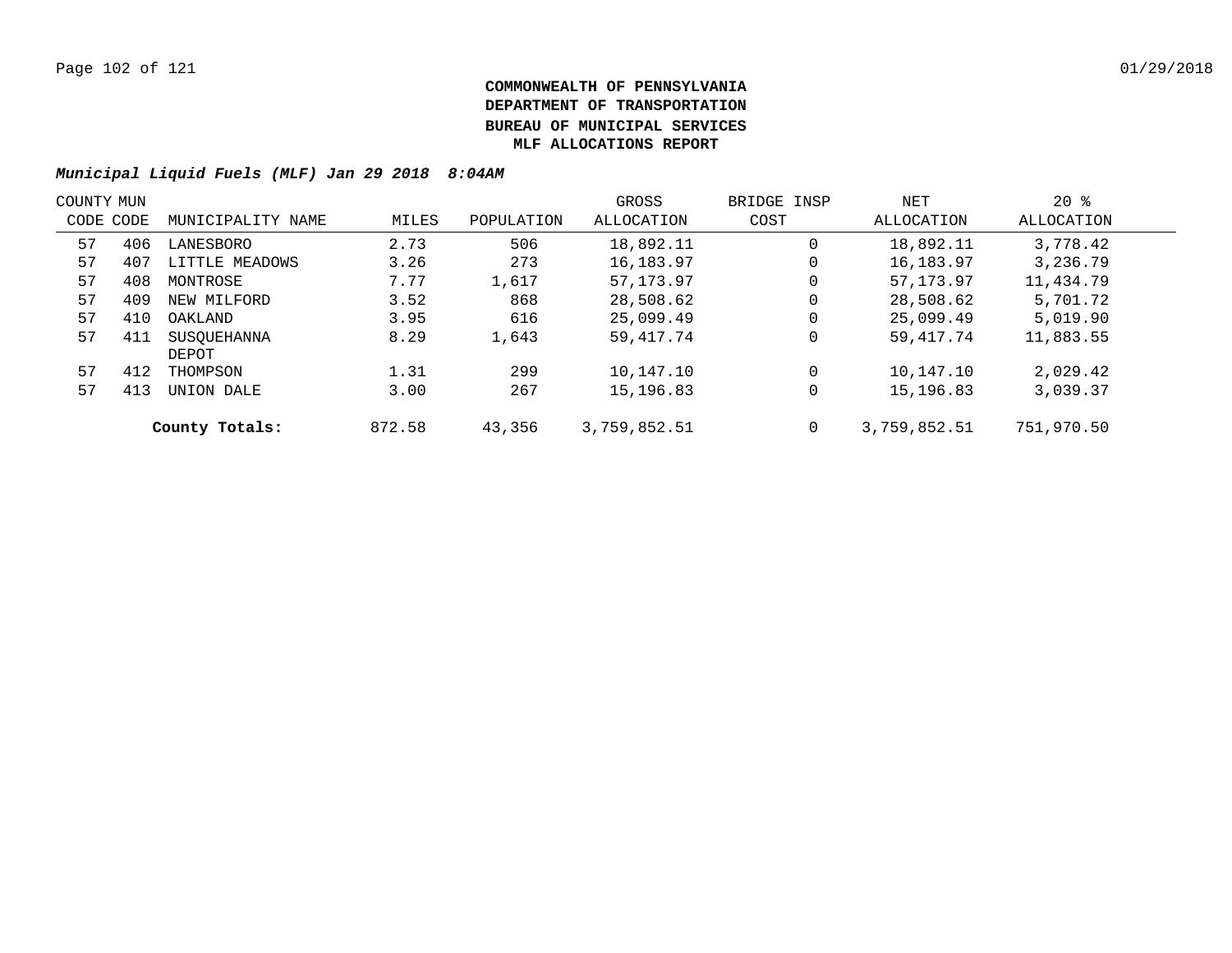| COUNTY MUN |              |                   |       |            | GROSS             | BRIDGE INSP  | <b>NET</b>  | 20%               |  |
|------------|--------------|-------------------|-------|------------|-------------------|--------------|-------------|-------------------|--|
|            | CODE CODE    | MUNICIPALITY NAME | MILES | POPULATION | <b>ALLOCATION</b> | COST         | ALLOCATION  | <b>ALLOCATION</b> |  |
|            | Tioga County |                   |       |            |                   |              |             |                   |  |
|            |              |                   |       |            |                   |              |             |                   |  |
| 58         |              | 201 BLOSS         | 7.29  | 353        | 31, 234.34        | $\mathsf{O}$ | 31,234.34   | 6,246.87          |  |
| 58         | 202          | BROOKFIELD        | 21.29 | 421        | 79,477.93         | $\mathsf{O}$ | 79,477.93   | 15,895.59         |  |
| 58         | 203          | CHARLESTON        | 56.71 | 3,360      | 254,794.76        | $\mathsf{O}$ | 254,794.76  | 50,958.95         |  |
| 58         | 204          | CHATHAM           | 42.06 | 588        | 152, 323.42       | $\mathbf 0$  | 152,323.42  | 30,464.68         |  |
| 58         | 205          | CLYMER            | 42.88 | 581        | 154,937.71        | 0            | 154,937.71  | 30,987.54         |  |
| 58         | 206          | COVINGTON         | 29.66 | 1,022      | 119,106.67        | 0            | 119,106.67  | 23,821.33         |  |
| 58         | 207          | DEERFIELD         | 19.03 | 662        | 76,540.29         | $\mathsf{O}$ | 76,540.29   | 15,308.06         |  |
| 58         | 208          | DELMAR            | 84.80 | 2,856      | 339, 264.45       | $\mathsf{O}$ | 339, 264.45 | 67,852.89         |  |
| 58         | 209          | <b>DUNCAN</b>     | 7.06  | 208        | 27,672.20         | 0            | 27,672.20   | 5,534.44          |  |
| 58         | 210          | ELK TOWNSHIP      | 8.95  | 49         | 30,947.83         | 0            | 30,947.83   | 6, 189.57         |  |
| 58         | 212          | FARMINGTON        | 47.43 | 637        | 171,269.40        | $\mathsf 0$  | 171,269.40  | 34, 253.88        |  |
| 58         | 213          | GAINES            | 23.52 | 542        | 89,283.05         | $\mathsf{O}$ | 89,283.05   | 17,856.61         |  |
| 58         |              | 214 HAMILTON      | 10.44 | 499        | 44,604.97         | 0            | 44,604.97   | 8,920.99          |  |
| 58         |              | 215 JACKSON       | 51.48 | 1,887      | 208,907.89        | 0            | 208,907.89  | 41,781.58         |  |
| 58         |              | 216 LAWRENCE      | 35.38 | 1,718      | 151,679.97        | $\mathsf{O}$ | 151,679.97  | 30, 335.99        |  |
| 58         |              | 217 LIBERTY       | 51.73 | 1,042      | 193,480.81        | $\mathbf{0}$ | 193,480.81  | 38,696.16         |  |
|            |              | TOWNSHIP          |       |            |                   |              |             |                   |  |
| 58         |              | 218 MIDDLEBURY    | 29.97 | 1,285      | 125,208.36        | $\mathsf{O}$ | 125,208.36  | 25,041.67         |  |
| 58         |              | 219 MORRIS        | 31.01 | 606        | 115,625.03        | $\mathsf{O}$ | 115,625.03  | 23, 125.01        |  |
| 58         |              | 220 NELSON        | 9.01  | 571        | 41,196.84         | $\mathsf{O}$ | 41,196.84   | 8,239.37          |  |
| 58         |              | 221 OSCEOLA       | 9.02  | 659        | 42,924.24         | 0            | 42,924.24   | 8,584.85          |  |
| 58         |              | 222 PUTNAM        | 1.08  | 425        | 11,801.37         | $\mathbf 0$  | 11,801.37   | 2,360.27          |  |
| 58         |              | 223 RICHMOND      | 53.30 | 2,396      | 224,807.02        | $\mathbf 0$  | 224,807.02  | 44,961.40         |  |
| 58         |              | 224 RUTLAND       | 40.22 | 805        | 150,331.86        | 383.00       | 149,948.86  | 29,989.77         |  |
| 58         | 225          | SHIPPEN           | 14.06 | 527        | 57,279.91         | $\mathbf 0$  | 57,279.91   | 11,455.98         |  |
| 58         | 226          | SULLIVAN          | 55.77 | 1,453      | 214,936.05        | 0            | 214,936.05  | 42,987.21         |  |
| 58         | 227          | TIOGA             | 26.37 | 991        | 107,480.31        | $\mathbf 0$  | 107,480.31  | 21,496.06         |  |
| 58         | 228          | UNION TOWNSHIP    | 43.20 | 1,000      | 164,075.73        | 0            | 164,075.73  | 32,815.15         |  |
| 58         | 229          | WARD              | 19.71 | 166        | 69,272.59         | $\mathsf{O}$ | 69,272.59   | 13,854.52         |  |
| 58         | 230          | WESTFIELD         | 22.72 | 1,047      | 96,321.70         | 0            | 96,321.70   | 19,264.34         |  |
| 58         | 401          | <b>BLOSSBURG</b>  | 10.57 | 1,538      | 65,040.24         | 0            | 65,040.24   | 13,008.05         |  |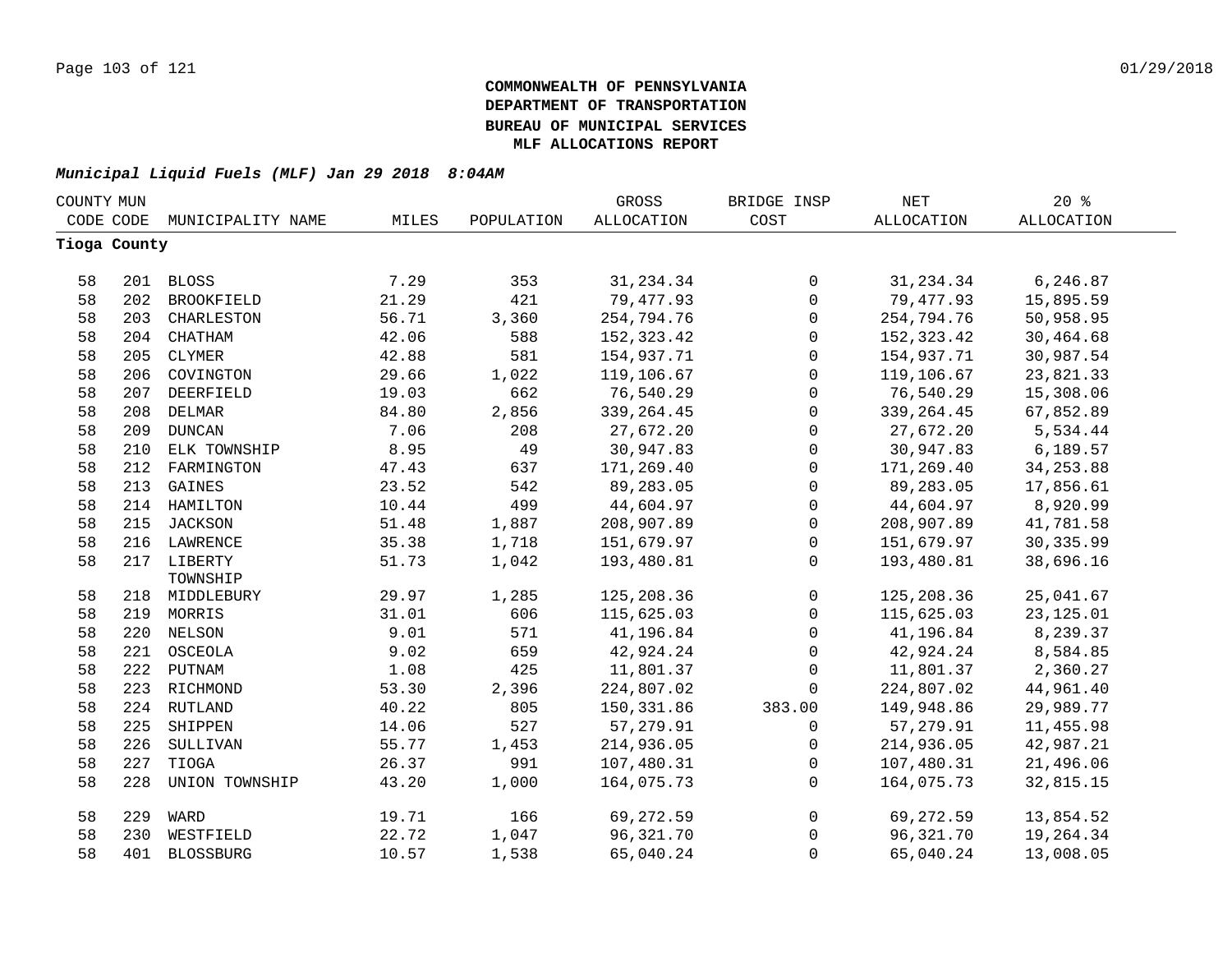| COUNTY MUN |           |                   |        |            | GROSS        | BRIDGE INSP | NET          | $20*$      |  |
|------------|-----------|-------------------|--------|------------|--------------|-------------|--------------|------------|--|
|            | CODE CODE | MUNICIPALITY NAME | MILES  | POPULATION | ALLOCATION   | COST        | ALLOCATION   | ALLOCATION |  |
| 58         | 402       | ELKLAND           | 8.86   | 1,821      | 64,754.92    | $\mathbf 0$ | 64,754.92    | 12,950.98  |  |
| 58         | 403       | KNOXVILLE         | 2.94   | 629        | 21,963.74    | 0           | 21,963.74    | 4,392.75   |  |
| 58         | 404       | LAWRENCEVILLE     | 2.27   | 581        | 18,793.64    | 0           | 18,793.64    | 3,758.73   |  |
| 58         | 405       | LIBERTY           | 1.37   | 249        | 9,385.81     | 0           | 9,385.81     | 1,877.16   |  |
| 58         | 406       | MANSFIELD         | 10.35  | 3.625      | 104,474.87   | 0           | 104,474.87   | 20,894.97  |  |
| 58         | 407       | ROSEVILLE         | 0.55   | 189        | 5,481.86     | 0           | 5,481.86     | 1,096.37   |  |
| 58         | 408       | TIOGA             | 2.35   | 666        | 20,697.96    | $\mathbf 0$ | 20,697.96    | 4,139.59   |  |
| 58         | 409       | WELLSBORO         | 17.01  | 3,263      | 119,834.32   | $\mathbf 0$ | 119,834.32   | 23,966.86  |  |
| 58         | 410       | WESTFIELD         | 4.88   | 1,064      | 36,840.75    | 0           | 36,840.75    | 7,368.15   |  |
|            |           | County Totals:    | 956.30 | 41,981     | 4,014,054.81 | 383.00      | 4,013,671.81 | 802,734.36 |  |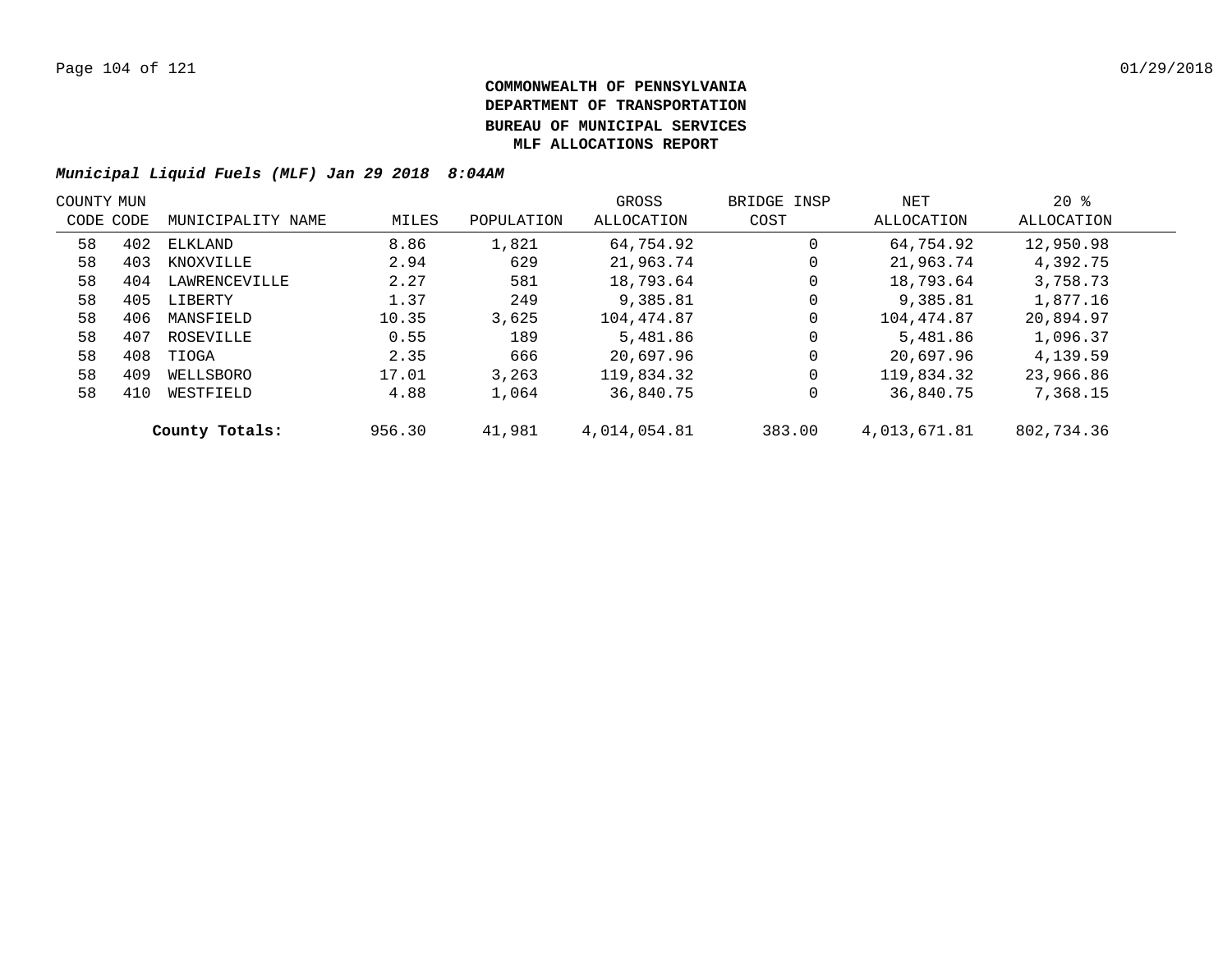| COUNTY MUN |              |                   |        |            | GROSS        | BRIDGE INSP    | NET          | $20*$       |  |
|------------|--------------|-------------------|--------|------------|--------------|----------------|--------------|-------------|--|
|            | CODE CODE    | MUNICIPALITY NAME | MILES  | POPULATION | ALLOCATION   | COST           | ALLOCATION   | ALLOCATION  |  |
|            | Union County |                   |        |            |              |                |              |             |  |
| 59         | 201          | <b>BUFFALO</b>    | 36.71  | 3,538      | 191,171.53   | $\Omega$       | 191,171.53   | 38, 234. 31 |  |
| 59         | 202          | EAST BUFFALO      | 47.59  | 6,414      | 283,005.94   | 1,956.00       | 281,049.94   | 56,209.99   |  |
| 59         | 203          | GREGG             | 10.66  | 4,984      | 131,673.22   | $\overline{0}$ | 131,673.22   | 26,334.64   |  |
| 59         | 204          | HARTLEY           | 16.80  | 1,820      | 91,354.34    | $\overline{0}$ | 91,354.34    | 18,270.87   |  |
| 59         | 205          | KELLY             | 28.37  | 5,491      | 200,804.71   | $\Omega$       | 200,804.71   | 40,160.94   |  |
| 59         | 206          | LEWIS             | 13.06  | 1,480      | 72,271.50    | $\Omega$       | 72,271.50    | 14,454.30   |  |
| 59         | 207          | LIMESTONE         | 27.34  | 1,723      | 124,822.33   | 391.20         | 124,431.13   | 24,886.23   |  |
| 59         | 208          | UNION             | 18.73  | 1,589      | 93,378.16    | $\Omega$       | 93,378.16    | 18,675.63   |  |
| 59         | 209          | WEST BUFFALO      | 33.57  | 2,983      | 169,961.70   | 836.60         | 169,125.10   | 33,825.02   |  |
| 59         | 210          | WHITE DEER        | 40.87  | 4,437      | 222,422.49   | 465.80         | 221,956.69   | 44,391.34   |  |
| 59         | 401          | HARTLETON         | 1.65   | 283        | 10,978.96    | $\Omega$       | 10,978.96    | 2,195.79    |  |
| 59         | 402          | LEWISBURG         | 13.86  | 5,792      | 157,954.17   | 1,564.80       | 156,389.37   | 31, 277.87  |  |
| 59         | 403          | MIFFLINBURG       | 14.51  | 3,540      | 116,785.03   | $\Omega$       | 116,785.03   | 23,357.01   |  |
| 59         | 404          | NEW BERLIN        | 4.83   | 873        | 32,996.62    | $\Omega$       | 32,996.62    | 6,599.32    |  |
|            |              | County Totals:    | 308.55 | 44,947     | 1,899,580.70 | 5,214.40       | 1,894,366.30 | 378,873.26  |  |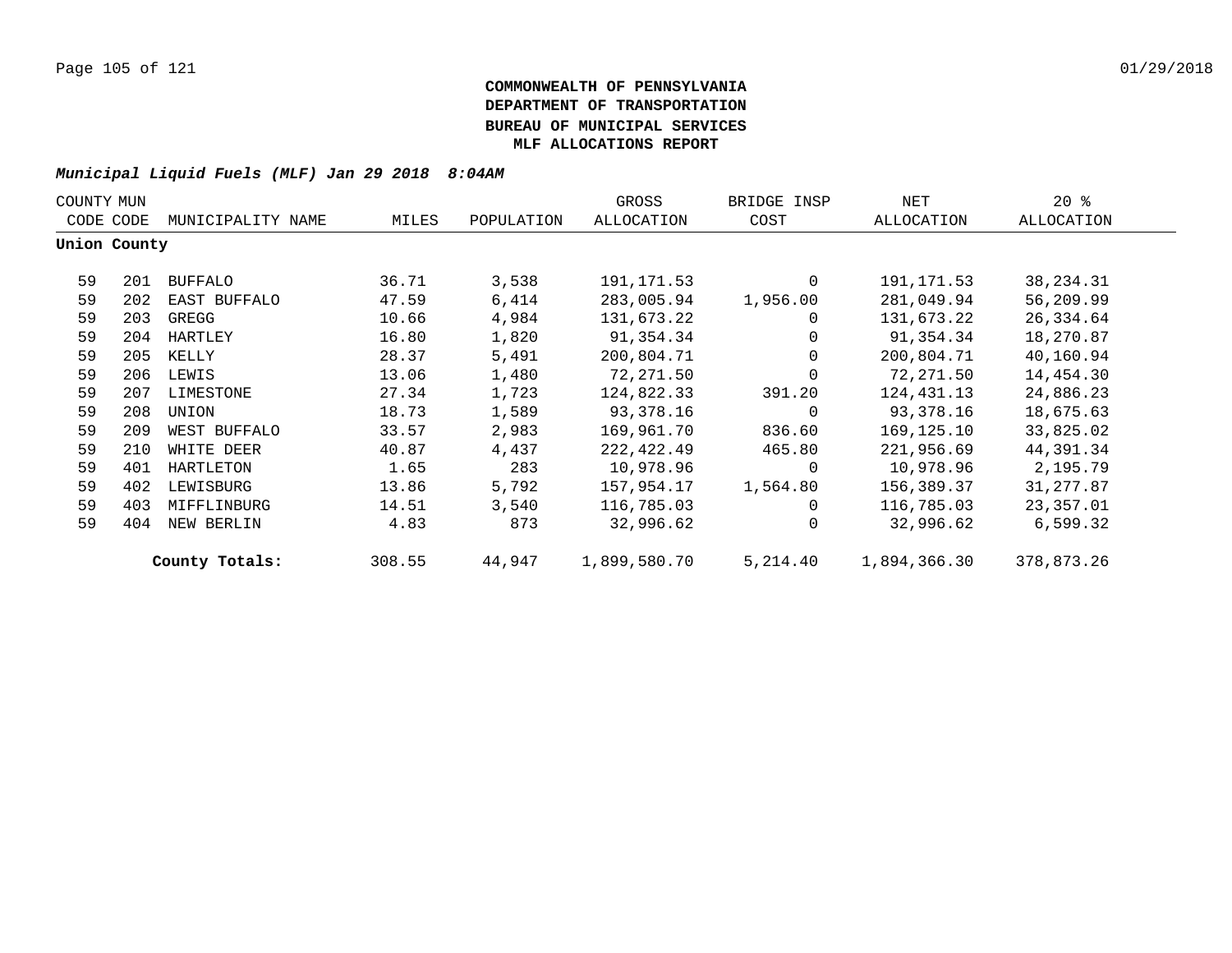| COUNTY MUN     |     |                   |       |            | GROSS        | BRIDGE INSP         | $\operatorname{NET}$ | 20%               |  |
|----------------|-----|-------------------|-------|------------|--------------|---------------------|----------------------|-------------------|--|
| CODE CODE      |     | MUNICIPALITY NAME | MILES | POPULATION | ALLOCATION   | COST                | ALLOCATION           | <b>ALLOCATION</b> |  |
| Venango County |     |                   |       |            |              |                     |                      |                   |  |
|                |     |                   |       |            |              |                     |                      |                   |  |
| 60             |     | 201 ALLEGHENY     | 24.55 | 276        | 87,615.94    | 0                   | 87,615.94            | 17,523.19         |  |
| 60             | 202 | CANAL             | 30.95 | 1,023      | 123,450.62   | $\mathbf 0$         | 123,450.62           | 24,690.12         |  |
| 60             | 203 | CHERRYTREE        | 54.03 | 1,540      | 210, 777.38  | $\mathbf 0$         | 210,777.38           | 42, 155.48        |  |
| 60             | 204 | CLINTON           | 21.21 | 854        | 87,544.45    | $\mathsf{O}$        | 87,544.45            | 17,508.89         |  |
| 60             | 205 | CORNPLANTER       | 41.18 | 2,418      | 184,598.48   | $\mathsf{O}$        | 184,598.48           | 36,919.70         |  |
| 60             | 206 | CRANBERRY         | 66.61 | 6,685      | 351,986.43   | $\mathbf 0$         | 351,986.43           | 70,397.29         |  |
| 60             |     | 207 FRENCH CREEK  | 32.38 | 1,542      | 138,234.76   | $\mathbf 0$         | 138, 234. 76         | 27,646.95         |  |
| 60             | 208 | IRWIN             | 40.30 | 1,391      | 161,879.81   | $\mathbf 0$         | 161,879.81           | 32, 375.96        |  |
| 60             | 209 | <b>JACKSON</b>    | 34.48 | 1,147      | 137,671.70   | $\mathsf{O}$        | 137,671.70           | 27,534.34         |  |
| 60             |     | 210 MINERAL       | 19.17 | 538        | 74,622.79    | $\mathbf 0$         | 74,622.79            | 14,924.56         |  |
| 60             | 211 | OAKLAND           | 34.69 | 1,504      | 145, 247.53  | $\mathbf 0$         | 145,247.53           | 29,049.51         |  |
| 60             | 212 | OIL CREEK         | 28.84 | 854        | 113, 123.84  | $\mathsf{O}$        | 113,123.84           | 22,624.77         |  |
| 60             | 213 | PINE GROVE        | 33.41 | 1,354      | 138,069.04   | $\mathsf{O}$        | 138,069.04           | 27,613.81         |  |
| 60             | 214 | PLUM              | 34.44 | 1,056      | 135,785.97   | 0                   | 135,785.97           | 27, 157. 19       |  |
| 60             | 215 | PRESIDENT         | 21.53 | 540        | 82,573.13    | 0                   | 82,573.13            | 16,514.63         |  |
| 60             |     | 216 RICHLAND      | 25.84 | 777        | 101,584.26   | $\mathsf{O}\xspace$ | 101,584.26           | 20, 316.85        |  |
| 60             | 217 | ROCKLAND          | 47.91 | 1,456      | 188,643.33   | $\mathsf{O}\xspace$ | 188,643.33           | 37,728.67         |  |
| 60             | 218 | SANDY CREEK       | 20.00 | 2,260      | 110,551.71   | $\mathbf 0$         | 110,551.71           | 22, 110.34        |  |
| 60             | 219 | SCRUBGRASS        | 16.84 | 751        | 70,911.50    | $\mathbf 0$         | 70,911.50            | 14,182.30         |  |
| 60             | 220 | VICTORY           | 13.65 | 410        | 53,653.29    | $\mathbf 0$         | 53,653.29            | 10,730.66         |  |
| 60             | 301 | FRANKLIN          | 29.39 | 6,545      | 224, 512. 43 | 0                   | 224, 512.43          | 44,902.49         |  |
| 60             | 302 | OIL CITY          | 53.34 | 10,557     | 382,030.28   | $\mathbf 0$         | 382,030.28           | 76,406.06         |  |
| 60             | 401 | CLINTONVILLE      | 2.39  | 508        | 17,790.76    | 0                   | 17,790.76            | 3,558.15          |  |
| 60             | 402 | COOPERSTOWN       | 2.88  | 460        | 18,509.54    | 0                   | 18,509.54            | 3,701.91          |  |
| 60             | 403 | EMLENTON          | 5.49  | 625        | 30,435.55    | 0                   | 30,435.55            | 6,087.11          |  |
| 60             | 404 | PLEASANTVILLE     | 3.78  | 892        | 29,842.23    | 0                   | 29,842.23            | 5,968.45          |  |
| 60             | 405 | POLK BOROUGH      | 3.24  | 816        | 26,568.99    | $\mathsf{O}$        | 26,568.99            | 5,313.80          |  |
| 60             | 406 | ROUSEVILLE        | 4.07  | 523        | 23,711.66    | $\mathsf{O}$        | 23,711.66            | 4,742.33          |  |
| 60             | 407 | UTICA             | 3.16  | 189        | 14,231.82    | $\mathsf{O}$        | 14,231.82            | 2,846.36          |  |
| 60             | 408 | BARKEYVILLE       | 2.59  | 207        | 12,667.39    | $\mathbf 0$         | 12,667.39            | 2,533.48          |  |
| 60             | 409 | SUGARCREEK        | 47.79 | 5,294      | 262, 117.79  | $\mathbf 0$         | 262, 117.79          | 52, 423.56        |  |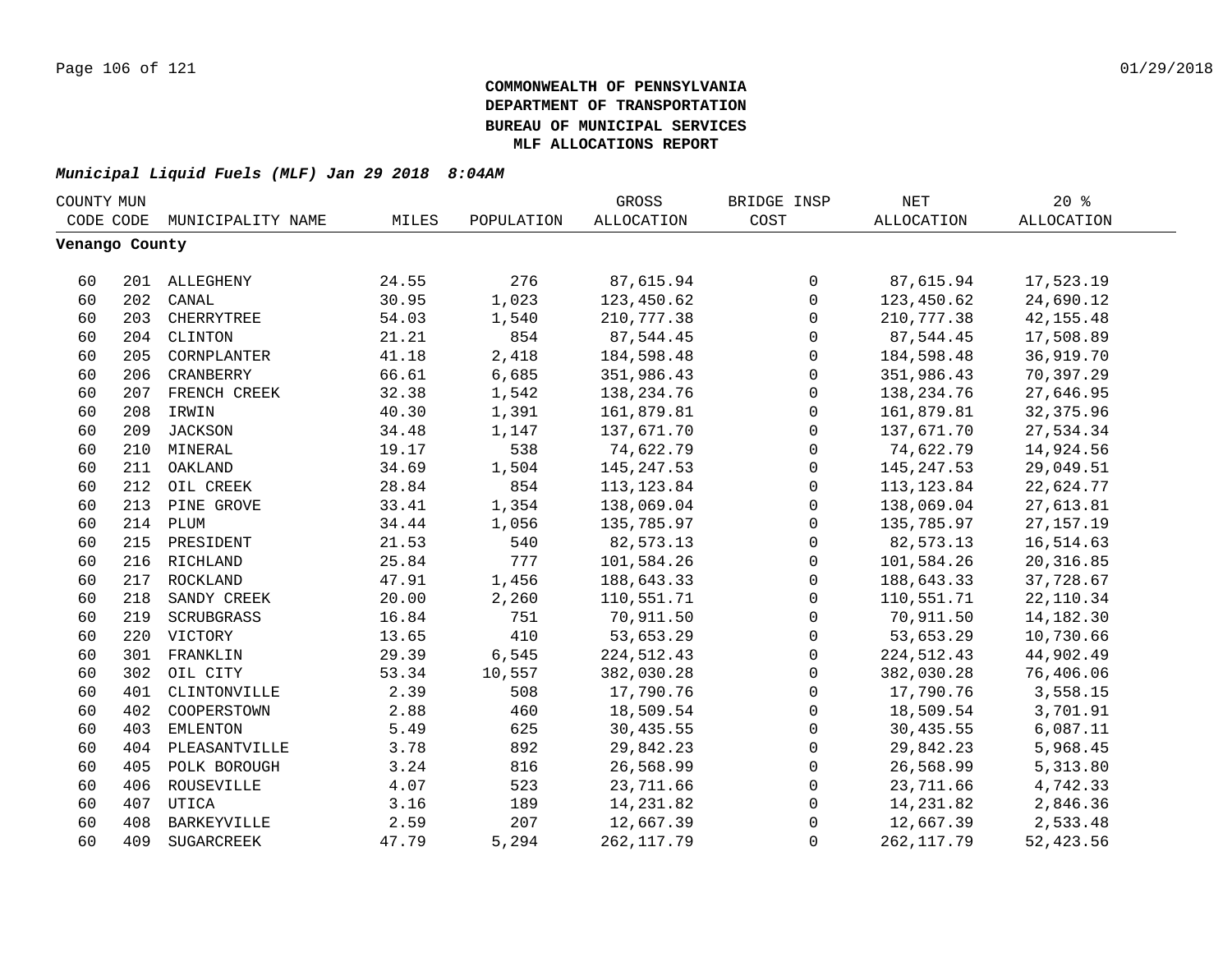| COUNTY MUN |                   |        |            | GROSS        | BRIDGE INSP | NET          | $20*$      |  |
|------------|-------------------|--------|------------|--------------|-------------|--------------|------------|--|
| CODE CODE  | MUNICIPALITY NAME | MILES  | POPULATION | ALLOCATION   | COST        | ALLOCATION   | ALLOCATION |  |
|            |                   |        |            |              |             |              |            |  |
|            | County Totals:    | 800.13 | 54,992     | 3,740,944.40 |             | 3,740,944.40 | 748,188.88 |  |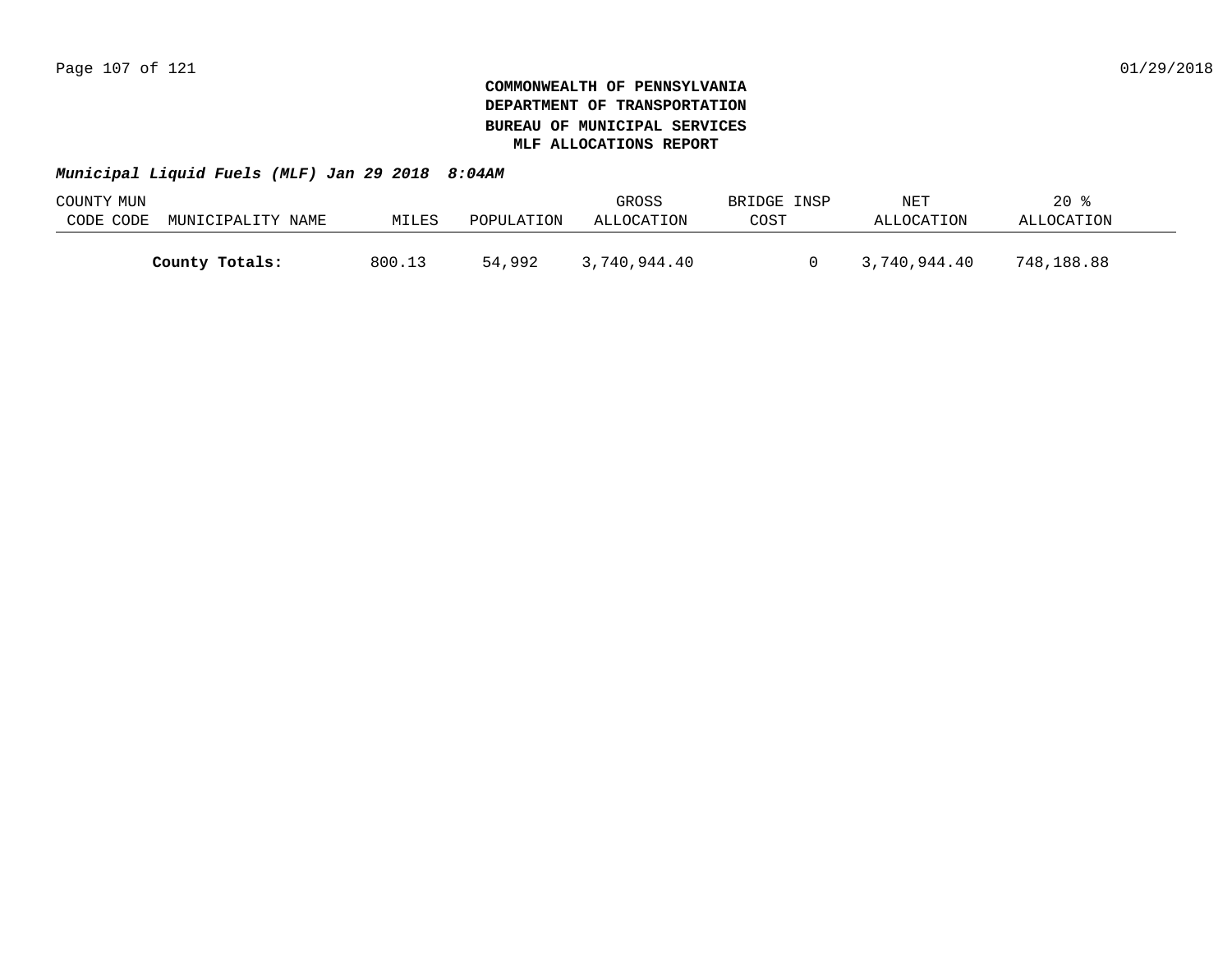| COUNTY MUN    |           |                   |        |            | GROSS        | BRIDGE INSP         | <b>NET</b>   | $20*$      |
|---------------|-----------|-------------------|--------|------------|--------------|---------------------|--------------|------------|
|               | CODE CODE | MUNICIPALITY NAME | MILES  | POPULATION | ALLOCATION   | COST                | ALLOCATION   | ALLOCATION |
| Warren County |           |                   |        |            |              |                     |              |            |
| 61            | 201       | BROKENSTRAW       | 36.91  | 1,884      | 160,004.55   | 0                   | 160,004.55   | 32,000.91  |
| 61            | 202       | CHERRY GROVE      | 3.15   | 216        | 14,718.01    | $\mathbf 0$         | 14,718.01    | 2,943.60   |
| 61            | 203       | COLUMBUS          | 49.99  | 2,034      | 206,742.27   | $\mathbf 0$         | 206,742.27   | 41, 348.45 |
| 61            | 204       | CONEWANGO         | 34.07  | 3,594      | 183,398.91   | $\mathbf 0$         | 183,398.91   | 36,679.78  |
| 61            |           | 206 DEERFIELD     | 19.90  | 339        | 73,239.59    | $\mathsf{O}$        | 73,239.59    | 14,647.92  |
| 61            | 207       | ELDRED            | 34.45  | 650        | 128,004.49   | $\mathsf{O}$        | 128,004.49   | 25,600.90  |
| 61            | 208       | ELK TOWNSHIP      | 15.65  | 520        | 62,475.58    | $\mathbf 0$         | 62,475.58    | 12,495.12  |
| 61            | 209       | FARMINGTON        | 43.99  | 1,259      | 171,709.62   | 0                   | 171,709.62   | 34, 341.92 |
| 61            | 210       | FREEHOLD          | 38.50  | 1,510      | 158, 135.96  | $\mathbf 0$         | 158,135.96   | 31,627.19  |
| 61            |           | 211 GLADE         | 18.12  | 2,308      | 105,173.00   | $\mathsf{O}$        | 105,173.00   | 21,034.60  |
| 61            | 213       | LIMESTONE         | 10.00  | 403        | 41,281.99    | $\mathsf{O}$        | 41,281.99    | 8,256.40   |
| 61            | 214       | MEAD              | 12.52  | 1,386      | 68,651.76    | $\mathsf{O}$        | 68,651.76    | 13,730.35  |
| 61            | 215       | PINE GROVE        | 27.69  | 2,695      | 144,705.47   | 0                   | 144,705.47   | 28,941.09  |
| 61            |           | 216 PITTSFIELD    | 28.18  | 1,405      | 121,517.27   | $\mathsf{O}\xspace$ | 121,517.27   | 24,303.45  |
| 61            | 217       | PLEASANT          | 13.90  | 2,444      | 93,643.38    | $\mathbf 0$         | 93,643.38    | 18,728.68  |
| 61            | 218       | SHEFFIELD         | 13.32  | 2,121      | 85,481.60    | $\mathbf 0$         | 85,481.60    | 17,096.32  |
| 61            | 219       | SOUTHWEST         | 29.36  | 527        | 108,572.77   | 0                   | 108,572.77   | 21,714.55  |
| 61            | 220       | SPRING CREEK      | 47.59  | 852        | 175,944.28   | $\mathsf{O}$        | 175,944.28   | 35,188.86  |
| 61            | 221       | SUGAR GROVE       | 47.44  | 1,723      | 192,207.09   | $\mathsf{O}$        | 192,207.09   | 38, 441.42 |
| 61            | 222       | TRIUMPH           | 25.13  | 316        | 90,330.33    | $\mathbf{0}$        | 90,330.33    | 18,066.07  |
| 61            | 223       | WATSON            | 1.78   | 274        | 11,241.55    | 0                   | 11,241.55    | 2,248.31   |
| 61            | 301       | WARREN CITY       | 34.94  | 9,710      | 304,041.01   | $\mathsf{O}$        | 304,041.01   | 60,808.20  |
| 61            | 401       | BEAR LAKE         | 1.27   | 164        | 7,414.43     | $\mathbf{0}$        | 7,414.43     | 1,482.89   |
| 61            | 402       | CLARENDON         | 1.71   | 450        | 14,394.66    | $\mathbf{0}$        | 14,394.66    | 2,878.93   |
| 61            | 403       | SUGARGROVE        | 2.33   | 614        | 19,629.99    | $\mathsf{O}$        | 19,629.99    | 3,926.00   |
| 61            | 404       | TIDIOUTE          | 4.04   | 688        | 26,787.13    | $\mathsf{O}$        | 26,787.13    | 5,357.43   |
| 61            | 406       | YOUNGSVILLE       | 7.74   | 1,729      | 59,229.27    | $\mathbf 0$         | 59,229.27    | 11,845.85  |
|               |           | County Totals:    | 603.67 | 41,815     | 2,828,675.96 | $\overline{0}$      | 2,828,675.96 | 565,735.19 |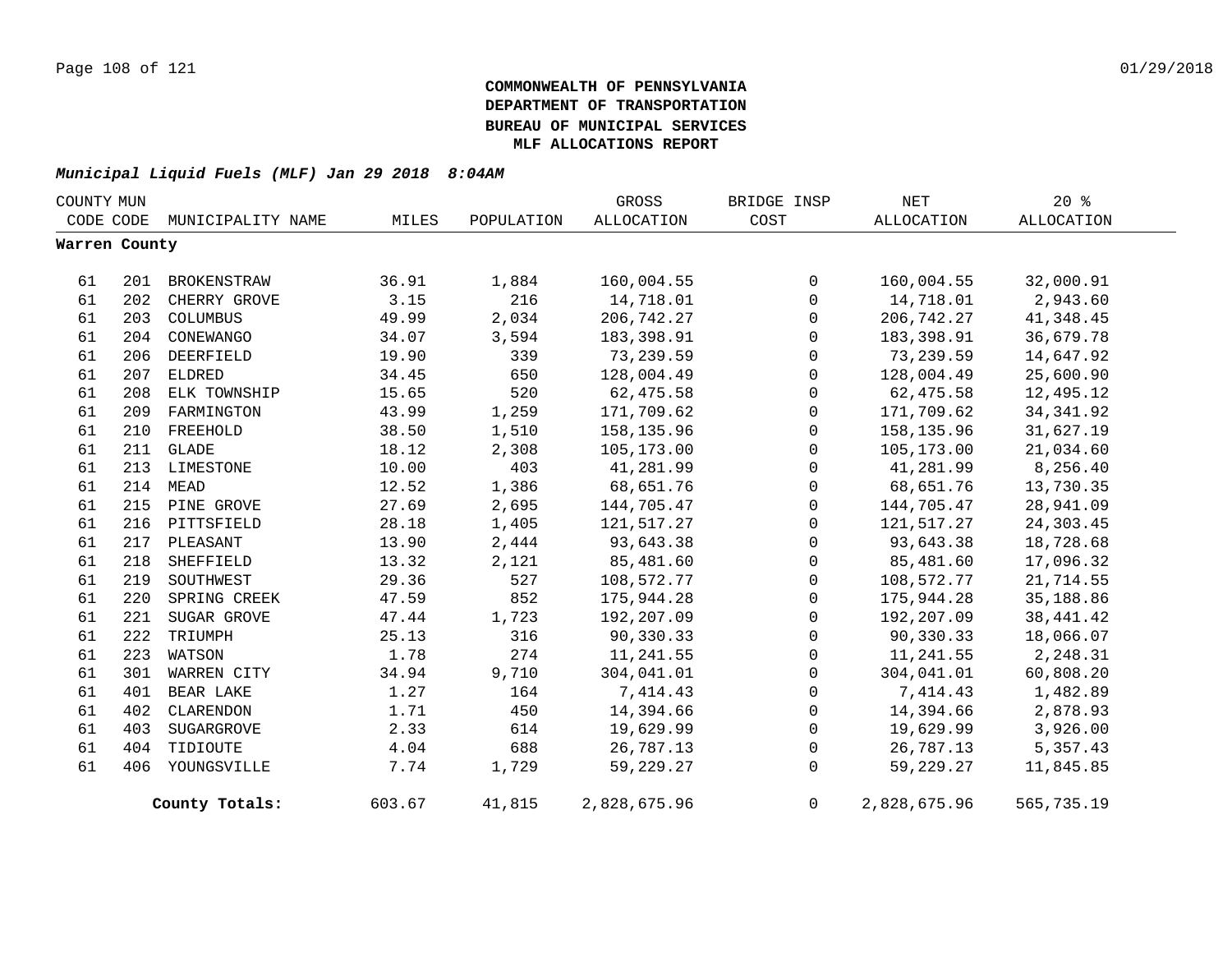| COUNTY MUN |     |                    |        |            | <b>GROSS</b>      | BRIDGE INSP  | <b>NET</b>        | 20%        |  |
|------------|-----|--------------------|--------|------------|-------------------|--------------|-------------------|------------|--|
| CODE CODE  |     | MUNICIPALITY NAME  | MILES  | POPULATION | <b>ALLOCATION</b> | COST         | <b>ALLOCATION</b> | ALLOCATION |  |
|            |     | Washington County  |        |            |                   |              |                   |            |  |
|            |     |                    |        |            |                   |              |                   |            |  |
| 62         |     | 101 EAST BETHLEHEM | 19.95  | 2,354      | 112,193.49        | 475.20       | 111,718.29        | 22,343.66  |  |
| 62         |     | 201 AMWELL         | 71.78  | 3,751      | 312,842.86        | 0            | 312,842.86        | 62,568.57  |  |
| 62         | 202 | <b>BLAINE</b>      | 3.15   | 690        | 23,841.92         | 0            | 23,841.92         | 4,768.38   |  |
| 62         | 203 | <b>BUFFALO</b>     | 26.34  | 2,069      | 128,129.90        | 0            | 128,129.90        | 25,625.98  |  |
| 62         | 204 | CANTON             | 37.91  | 8,375      | 288,300.79        | 892.20       | 287,408.59        | 57,481.72  |  |
| 62         | 205 | CARROLL            | 38.24  | 5,640      | 236,761.71        | 0            | 236,761.71        | 47, 352.34 |  |
| 62         | 206 | CECIL              | 72.50  | 11,271     | 460,007.36        | 284.00       | 459,723.36        | 91,944.67  |  |
| 62         | 207 | CHARTIERS          | 53.45  | 7,818      | 329,676.71        | 479.40       | 329, 197. 31      | 65,839.46  |  |
| 62         | 208 | CROSS CREEK        | 21.24  | 1,556      | 101,157.66        | 0            | 101,157.66        | 20, 231.53 |  |
| 62         | 209 | <b>DONEGAL</b>     | 52.18  | 2,465      | 222,380.43        | 431.60       | 221,948.83        | 44,389.77  |  |
| 62         | 210 | EAST FINLEY        | 58.18  | 1,392      | 221,841.34        | $\mathbf 0$  | 221,841.34        | 44,368.27  |  |
| 62         |     | 211 FALLOWFIELD    | 46.40  | 4,321      | 238,728.82        | 3,682.00     | 235,046.82        | 47,009.36  |  |
| 62         |     | 212 HANOVER        | 66.06  | 2,673      | 272,916.52        | 0            | 272,916.52        | 54,583.30  |  |
| 62         |     | 213 HOPEWELL       | 26.42  | 957        | 106,993.49        | 0            | 106,993.49        | 21,398.70  |  |
| 62         |     | 214 INDEPENDENCE   | 31.35  | 1,557      | 135,070.44        | $\mathbf 0$  | 135,070.44        | 27,014.09  |  |
| 62         |     | 215 JEFFERSON      | 27.25  | 1,162      | 113,722.02        | 0            | 113,722.02        | 22,744.40  |  |
| 62         |     | 216 MORRIS         | 43.31  | 1,105      | 166,465.63        | 691.60       | 165,774.03        | 33, 154.81 |  |
| 62         | 217 | MOUNT PLEASANT     | 42.37  | 3,515      | 209,703.80        | 0            | 209,703.80        | 41,940.76  |  |
| 62         |     | 218 NORTH          | 34.95  | 1,631      | 148,563.77        | $\Omega$     | 148,563.77        | 29,712.75  |  |
|            |     | <b>BETHLEHEM</b>   |        |            |                   |              |                   |            |  |
| 62         |     | 219 NORTH FRANKLIN | 21.48  | 4,583      | 160, 228. 27      | $\mathsf{O}$ | 160,228.27        | 32,045.65  |  |
| 62         |     | 220 NORTH STRABANE | 71.47  | 13,408     | 497,688.91        | $\mathsf{O}$ | 497,688.91        | 99,537.78  |  |
| 62         |     | 221 NOTTINGHAM     | 26.39  | 3,036      | 146,911.08        | $\mathbf 0$  | 146,911.08        | 29,382.22  |  |
| 62         |     | 222 PETERS         | 106.37 | 21,213     | 764,926.97        | 256.20       | 764,670.77        | 152,934.15 |  |
| 62         |     | 223 ROBINSON       | 21.37  | 1,931      | 108,811.80        | 431.60       | 108,380.20        | 21,676.04  |  |
| 62         | 224 | SMITH              | 49.09  | 4,476      | 250,730.55        | 863.20       | 249,867.35        | 49,973.47  |  |
| 62         | 225 | SOMERSET           | 63.59  | 2,684      | 264,847.64        | 0            | 264,847.64        | 52,969.53  |  |
| 62         | 226 | SOUTH FRANKLIN     | 35.88  | 3,310      | 184,000.25        | 0            | 184,000.25        | 36,800.05  |  |
| 62         | 227 | SOUTH STRABANE     | 54.98  | 9,346      | 364,218.09        | $\mathbf 0$  | 364,218.09        | 72,843.62  |  |
| 62         | 228 | UNION              | 31.48  | 5,700      | 215, 253.89       | $\mathbf 0$  | 215, 253.89       | 43,050.78  |  |
| 62         | 229 | WEST BETHLEHEM     | 33.45  | 1,460      | 140, 243.51       | 0            | 140,243.51        | 28,048.70  |  |
| 62         | 230 | WEST FINLEY        | 55.07  | 878        | 201,521.28        | $\Omega$     | 201,521.28        | 40,304.26  |  |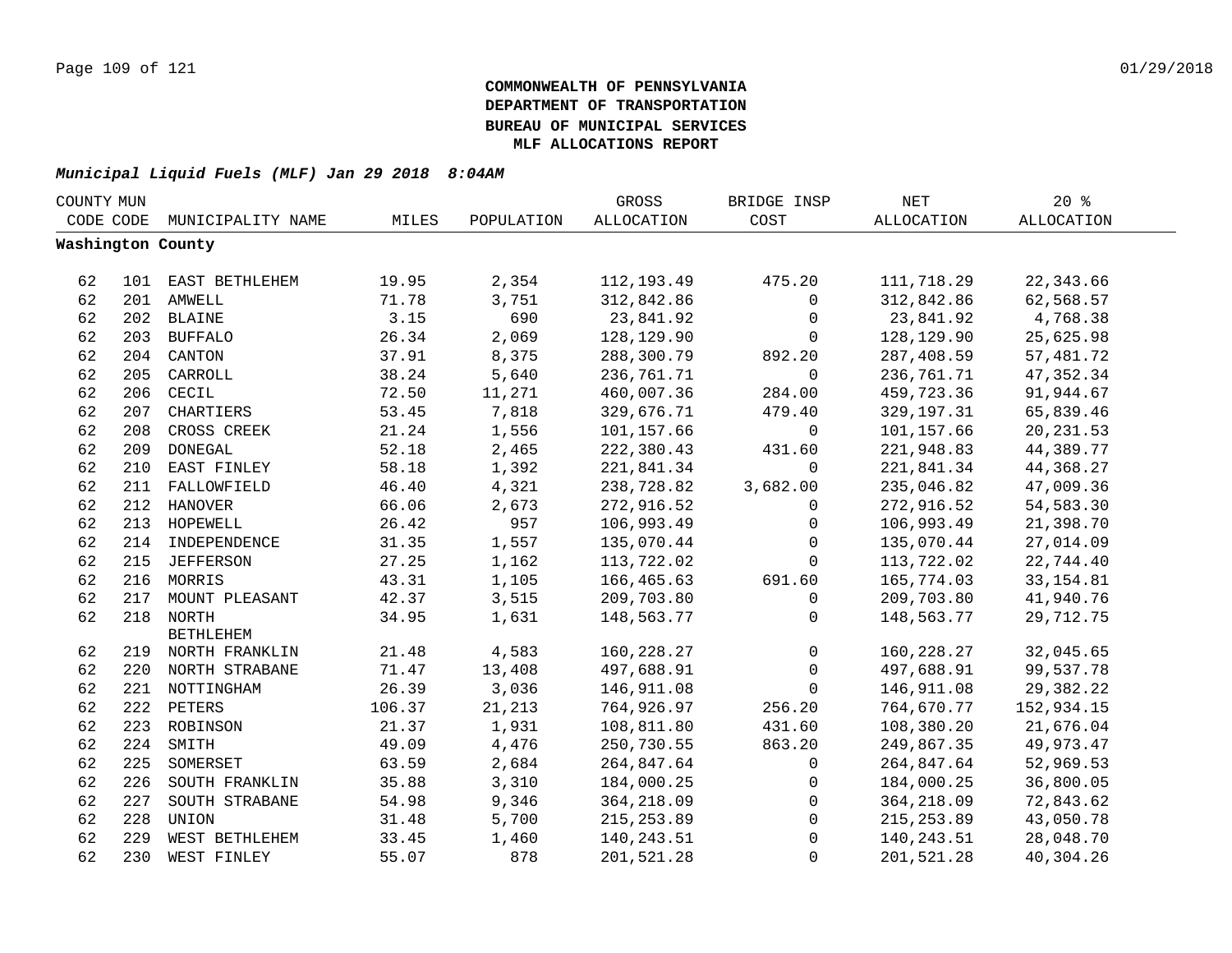| COUNTY MUN |     |                   |       |            | GROSS       | BRIDGE INSP  | NET         | $20*$       |  |
|------------|-----|-------------------|-------|------------|-------------|--------------|-------------|-------------|--|
| CODE CODE  |     | MUNICIPALITY NAME | MILES | POPULATION | ALLOCATION  | COST         | ALLOCATION  | ALLOCATION  |  |
| 62         |     | 231 WEST PIKE RUN | 18.67 | 1,587      | 93,138.52   | 431.60       | 92,706.92   | 18,541.38   |  |
| 62         |     | 301 MONONGAHELA   | 21.22 | 4,300      | 153,909.22  | $\mathbf 0$  | 153,909.22  | 30,781.84   |  |
| 62         |     | 302 WASHINGTON    | 49.22 | 13,895     | 432,470.45  | $\mathbf 0$  | 432,470.45  | 86,494.09   |  |
| 62         |     | 401 ALLENPORT     | 4.42  | 537        | 25,154.51   | $\Omega$     | 25, 154.51  | 5,030.90    |  |
| 62         |     | 402 BEALLSVILLE   | 1.98  | 466        | 15,607.81   | $\mathbf 0$  | 15,607.81   | 3,121.56    |  |
| 62         |     | 403 BENTLEYVILLE  | 16.76 | 2,581      | 105,868.54  | $\mathbf 0$  | 105,868.54  | 21, 173. 71 |  |
| 62         |     | 404 BURGETTSTOWN  | 6.92  | 1,388      | 49,916.40   | $\mathbf{0}$ | 49,916.40   | 9,983.28    |  |
| 62         | 405 | CALIFORNIA        | 22.13 | 6,795      | 204,985.64  | $\mathbf 0$  | 204,985.64  | 40,997.13   |  |
| 62         | 406 | CANONSBURG        | 31.61 | 8,992      | 279,056.67  | 475.20       | 278,581.47  | 55,716.29   |  |
| 62         | 407 | CENTERVILLE       | 30.06 | 3,263      | 163,584.14  | $\mathbf 0$  | 163,584.14  | 32,716.83   |  |
| 62         | 408 | CHARLEROI         | 15.36 | 4,120      | 130,798.93  | $\mathbf{0}$ | 130,798.93  | 26, 159. 79 |  |
| 62         | 409 | CLAYSVILLE        | 2.73  | 829        | 25,109.46   | $\Omega$     | 25,109.46   | 5,021.89    |  |
| 62         | 410 | COAL CENTER       | 0.90  | 139        | 5,692.78    | $\mathbf 0$  | 5,692.78    | 1,138.56    |  |
| 62         | 411 | COKEBURG          | 4.77  | 630        | 28,118.01   | $\mathbf 0$  | 28,118.01   | 5,623.60    |  |
| 62         | 412 | DEEMSTON          | 12.99 | 722        | 57,446.25   | $\mathbf 0$  | 57,446.25   | 11,489.25   |  |
| 62         |     | 413 DONORA        | 27.71 | 4,781      | 184,925.44  | $\mathbf 0$  | 184,925.44  | 36,985.09   |  |
| 62         |     | 414 DUNLEVY       | 2.07  | 381        | 14,273.39   | $\mathbf 0$  | 14,273.39   | 2,854.68    |  |
| 62         |     | 415 EAST          | 5.91  | 2,002      | 58, 349. 13 | $\mathbf 0$  | 58, 349. 13 | 11,669.83   |  |
|            |     | WASHINGTON        |       |            |             |              |             |             |  |
| 62         |     | 416 ELCO          | 2.30  | 323        | 13,928.02   | $\mathbf 0$  | 13,928.02   | 2,785.60    |  |
| 62         |     | 417 ELLSWORTH     | 5.01  | 1,027      | 36,564.37   | $\mathbf 0$  | 36,564.37   | 7,312.87    |  |
| 62         |     | 418 FINLEYVILLE   | 1.80  | 461        | 14,908.12   | $\mathbf 0$  | 14,908.12   | 2,981.62    |  |
| 62         |     | 419 HOUSTON       | 3.52  | 1,296      | 36,747.08   | $\mathbf 0$  | 36,747.08   | 7,349.42    |  |
| 62         |     | 420 LONG BRANCH   | 6.89  | 447        | 31,702.74   | $\mathbf 0$  | 31,702.74   | 6,340.55    |  |
| 62         |     | 421 MARIANNA      | 6.67  | 494        | 31,869.89   | $\Omega$     | 31,869.89   | 6,373.98    |  |
| 62         |     | 422 MCDONALD      | 9.05  | 2,149      | 71,705.48   | 521.80       | 71,183.68   | 14,236.74   |  |
| 62         |     | 423 MIDWAY        | 4.54  | 913        | 32,794.34   | $\mathbf 0$  | 32,794.34   | 6,558.87    |  |
| 62         |     | 424 NEW EAGLE     | 10.84 | 2,184      | 78,380.13   | $\Omega$     | 78,380.13   | 15,676.03   |  |
| 62         |     | 425 NORTH         | 5.64  | 1,313      | 44, 181.58  | $\mathbf{0}$ | 44,181.58   | 8,836.32    |  |
|            |     | CHARLEROI         |       |            |             |              |             |             |  |
| 62         |     | 426 ROSCOE        | 4.54  | 812        | 30,850.22   | $\mathbf 0$  | 30,850.22   | 6,170.04    |  |
| 62         |     | 427 SPEERS        | 6.76  | 1,154      | 44,875.82   | 1,335.40     | 43,540.42   | 8,708.08    |  |
| 62         |     | 428 STOCKDALE     | 1.89  | 502        | 15,999.03   | $\Omega$     | 15,999.03   | 3,199.81    |  |
| 62         |     | 429 TWILIGHT      | 3.01  | 233        | 14,575.89   | $\mathbf{0}$ | 14,575.89   | 2,915.18    |  |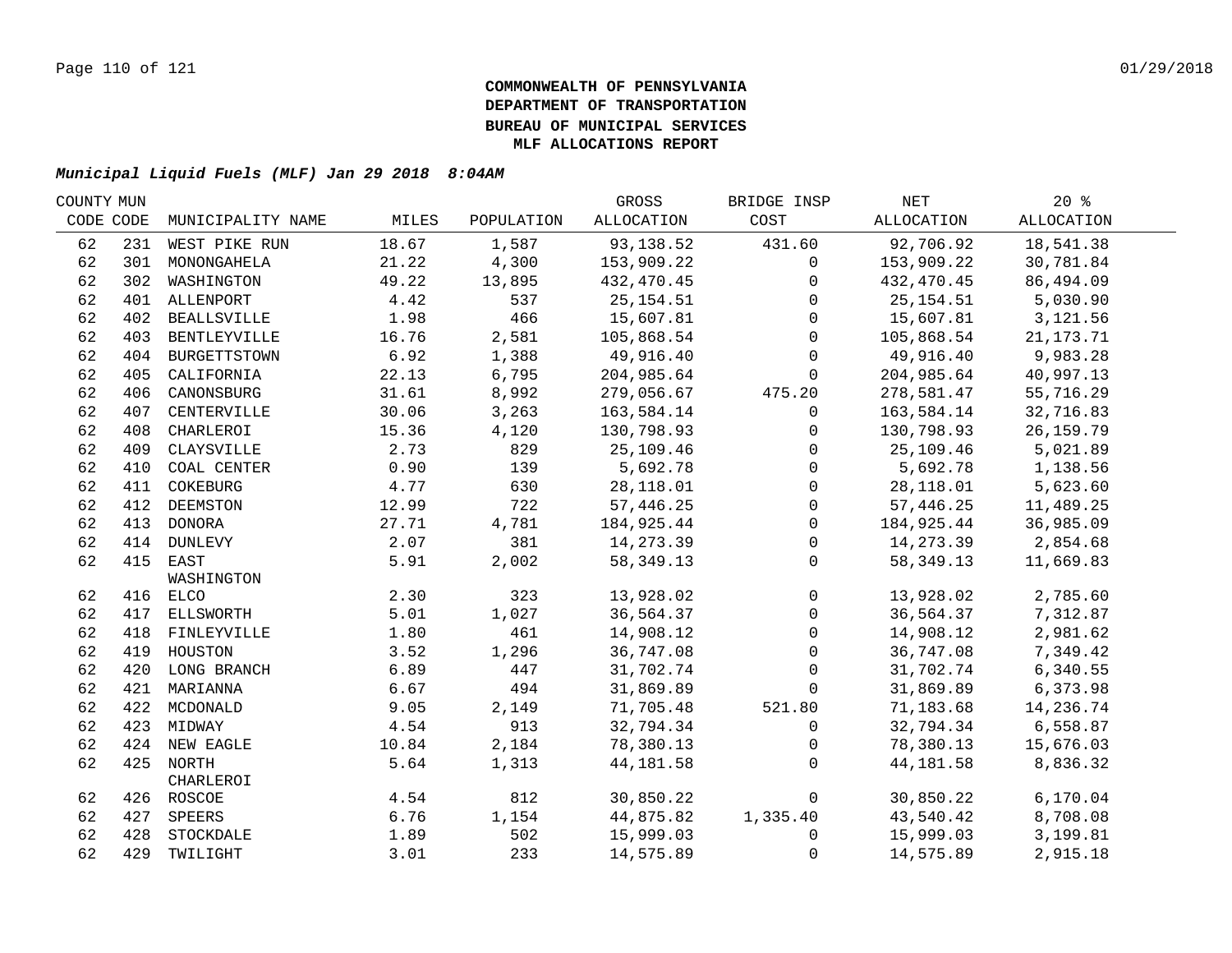| COUNTY MUN |     |                     |         |            | GROSS        | BRIDGE INSP | NET          | $20*$        |  |
|------------|-----|---------------------|---------|------------|--------------|-------------|--------------|--------------|--|
| CODE CODE  |     | MUNICIPALITY NAME   | MILES   | POPULATION | ALLOCATION   | COST        | ALLOCATION   | ALLOCATION   |  |
| 62         | 431 | WEST<br>BROWNSVILLE | 9.83    | 992        | 52,049.60    | 0           | 52,049.60    | 10,409.92    |  |
| 62         | 432 | WEST<br>MIDDLETOWN  | 1.27    | 139        | 6,933.20     |             | 6.933.20     | 1,386.64     |  |
| 62         | 433 | GREENHILLS          | 0.00    | 29         | 558.18       |             | 558.18       | 111.64       |  |
|            |     | County Totals:      | 1702.64 | 208,203    | 9,715,709.88 | 11,251.00   | 9,704,458.88 | 1,940,891.78 |  |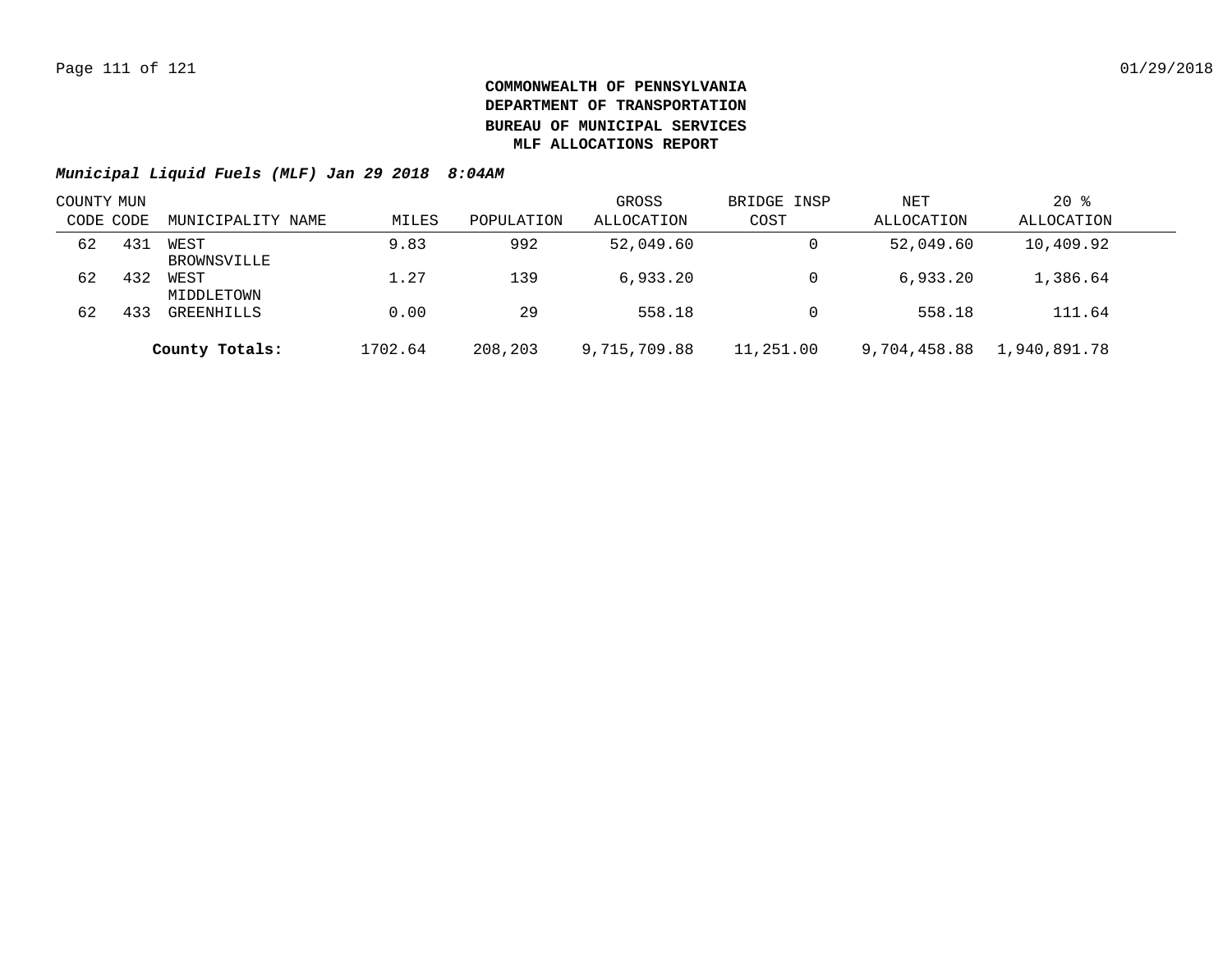| COUNTY MUN |              |                   |        |            | GROSS             | BRIDGE INSP  | NET             | $20*$       |  |
|------------|--------------|-------------------|--------|------------|-------------------|--------------|-----------------|-------------|--|
|            | CODE CODE    | MUNICIPALITY NAME | MILES  | POPULATION | <b>ALLOCATION</b> | COST         | ALLOCATION      | ALLOCATION  |  |
|            | Wayne County |                   |        |            |                   |              |                 |             |  |
|            |              |                   |        |            |                   |              |                 |             |  |
| 63         |              | 201 BERLIN        | 33.35  | 2,578      | 161,428.40        | 917.20       | 160,511.20      | 32,102.24   |  |
| 63         | 202          | BUCKINGHAM        | 42.75  | 520        | 153, 327. 73      | 449.00       | 152,878.73      | 30,575.75   |  |
| 63         | 203          | CANAAN            | 12.58  | 3,963      | 118,457.00        | 457.00       | 118,000.00      | 23,600.00   |  |
| 63         |              | 204 CHERRY RIDGE  | 10.68  | 1,895      | 72,280.84         | $\mathbf 0$  | 72,280.84       | 14,456.17   |  |
| 63         | 205          | CLINTON           | 34.87  | 2,053      | 156,418.55        | $\mathbf 0$  | 156,418.55      | 31,283.71   |  |
| 63         | 206          | DAMASCUS          | 94.89  | 3,659      | 388,547.74        | 1,792.80     | 386,754.94      | 77,350.99   |  |
| 63         | 207          | <b>DREHER</b>     | 12.52  | 1,412      | 69,152.24         | 0            | 69,152.24       | 13,830.45   |  |
| 63         | 208          | DYBERRY           | 13.88  | 1,401      | 73,499.87         | 0            | 73,499.87       | 14,699.97   |  |
| 63         |              | 209 LAKE          | 19.04  | 5,269      | 165,252.87        | $\mathsf{O}$ | 165,252.87      | 33,050.57   |  |
| 63         |              | 210 LEBANON       | 13.27  | 684        | 57,653.50         | $\mathbf 0$  | 57,653.50       | 11,530.70   |  |
| 63         |              | 211 LEHIGH        | 2.50   | 1,881      | 44,588.11         | $\mathbf 0$  | 44,588.11       | 8,917.62    |  |
| 63         | 212          | MANCHESTER        | 54.88  | 836        | 200,075.86        | 0            | 200,075.86      | 40,015.17   |  |
| 63         | 213          | MOUNT PLEASANT    | 45.78  | 1,357      | 179,596.96        | 447.80       | 179,149.16      | 35,829.83   |  |
| 63         |              | 214 OREGON        | 12.75  | 781        | 57,777.35         | 853.40       | 56,923.95       | 11,384.79   |  |
| 63         |              | 215 PALMYRA       | 12.28  | 1,339      | 66,942.47         | 0            | 66,942.47       | 13,388.49   |  |
| 63         | 216          | PAUPACK           | 15.23  | 3,828      | 124,742.46        | $\mathbf{0}$ | 124,742.46      | 24,948.49   |  |
| 63         | 217          | PRESTON           | 53.70  | 1,014      | 199,546.21        | $\mathbf 0$  | 199,546.21      | 39,909.24   |  |
| 63         | 218          | SALEM             | 28.29  | 4,271      | 177,053.02        | $\mathbf 0$  | 177,053.02      | 35,410.60   |  |
| 63         | 219          | SCOTT             | 39.45  | 593        | 143,669.69        | 0            | 143,669.69      | 28,733.94   |  |
| 63         | 220          | SOUTH CANAAN      | 33.73  | 1,768      | 147,110.82        | $\mathsf{O}$ | 147,110.82      | 29, 422. 16 |  |
| 63         | 221          | STERLING          | 15.23  | 1,450      | 78,968.90         | 0            | 78,968.90       | 15,793.78   |  |
| 63         | 222          | TEXAS             | 15.45  | 2,569      | 101,245.84        | 457.00       | 100,788.84      | 20, 157. 77 |  |
| 63         | 401          | BETHANY           | 1.10   | 246        | 8,422.90          | 0            | 8,422.90        | 1,684.58    |  |
| 63         | 402          | HAWLEY            | 7.00   | 1,211      | 46,777.57         | 0            | 46,777.57       | 9,355.51    |  |
| 63         | 403          | HONESDALE         | 16.79  | 4,480      | 142,522.53        | $\mathsf{O}$ | 142,522.53      | 28,504.51   |  |
| 63         | 404          | PROMPTON          | 2.25   | 250        | 12,355.24         | 0            | 12,355.24       | 2,471.05    |  |
| 63         | 405          | STARRUCCA         | 7.43   | 173        | 28, 238.93        | 449.00       | 27,789.93       | 5,557.99    |  |
| 63         | 406          | WAYMART           | 5.46   | 1,341      | 44, 117.08        | 0            | 44,117.08       | 8,823.42    |  |
|            |              | County Totals:    | 657.13 | 52,822     | 3, 219, 770.68    | 5,823.20     | 3, 213, 947. 48 | 642,789.50  |  |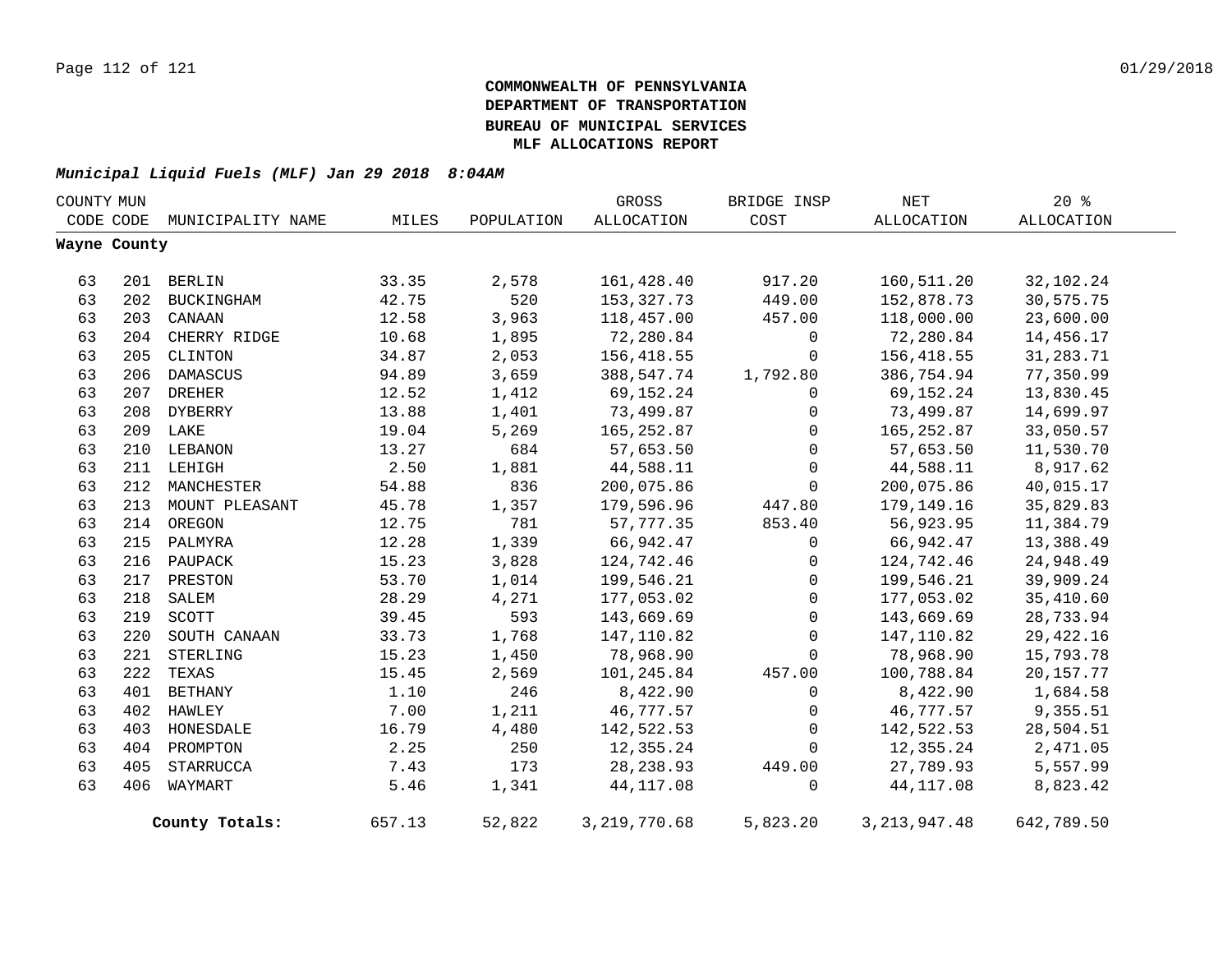| COUNTY MUN |     |                         |        |            | GROSS        | BRIDGE INSP | $\operatorname{NET}$ | 20%          |  |
|------------|-----|-------------------------|--------|------------|--------------|-------------|----------------------|--------------|--|
| CODE CODE  |     | MUNICIPALITY NAME       | MILES  | POPULATION | ALLOCATION   | COST        | ALLOCATION           | ALLOCATION   |  |
|            |     | Westmoreland County     |        |            |              |             |                      |              |  |
|            |     |                         |        |            |              |             |                      |              |  |
| 64         |     | 101 NORTH<br>HUNTINGDON | 143.70 | 30,609     | 1,070,936.34 | 4,870.60    | 1,066,065.74         | 213, 213. 15 |  |
| 64         |     | 102 PENN                | 93.70  | 20,005     | 699,198.57   | 0           | 699,198.57           | 139,839.71   |  |
| 64         |     | 103 ROSTRAVER           | 76.28  | 11,363     | 474,450.62   | 863.20      | 473,587.42           | 94,717.48    |  |
| 64         |     | 201 ALLEGHENY           | 54.38  | 8,164      | 339, 454.57  | $\mathbf 0$ | 339, 454.57          | 67,890.91    |  |
| 64         |     | 202 BELL                | 30.85  | 2,348      | 148,620.01   | 441.80      | 148,178.21           | 29,635.64    |  |
| 64         | 203 | COOK                    | 36.82  | 2,250      | 166,747.88   | 0           | 166,747.88           | 33, 349.58   |  |
| 64         |     | 204 DERRY               | 121.80 | 14,502     | 687, 477.23  | 1,315.00    | 686, 162. 23         | 137, 232.45  |  |
| 64         | 205 | DONEGAL                 | 54.49  | 2,403      | 228,931.22   | 2,162.00    | 226,769.22           | 45, 353.84   |  |
| 64         | 206 | EAST                    | 61.58  | 7,963      | 359,723.39   | 0           | 359,723.39           | 71,944.68    |  |
|            |     | HUNTINGDON              |        |            |              |             |                      |              |  |
| 64         |     | 207 FAIRFIELD           | 48.96  | 2,424      | 210,796.24   | 0           | 210,796.24           | 42,159.25    |  |
| 64         |     | 209 HEMPFIELD           | 221.86 | 43,241     | 1,576,116.25 | $\mathbf 0$ | 1,576,116.25         | 315, 223. 25 |  |
| 64         | 210 | LIGONIER                | 83.25  | 6,603      | 406,193.24   | $\Omega$    | 406, 193. 24         | 81,238.65    |  |
| 64         | 211 | LOYALHANNA              | 23.39  | 2,382      | 124,264.95   | $\mathbf 0$ | 124, 264.95          | 24,852.99    |  |
| 64         |     | 212 MOUNT PLEASANT      | 86.98  | 10,911     | 501,621.66   | $\Omega$    | 501,621.66           | 100,324.33   |  |
| 64         |     | 213 ST CLAIR            | 17.44  | 1,518      | 87,686.81    | 874.00      | 86,812.81            | 17,362.56    |  |
| 64         |     | 214 SALEM               | 85.98  | 6,623      | 415,730.51   | 5,740.20    | 409,990.31           | 81,998.06    |  |
| 64         |     | 215 SEWICKLEY           | 61.77  | 5,996      | 322,498.05   | 0           | 322,498.05           | 64,499.61    |  |
| 64         |     | 216 SOUTH<br>HUNTINGDON | 66.06  | 5,796      | 333,030.41   | $\mathbf 0$ | 333,030.41           | 66,606.08    |  |
| 64         |     | 217 UNITY               | 141.07 | 22,607     | 908,090.70   | 3,505.00    | 904,585.70           | 180,917.14   |  |
| 64         |     | 218 UPPER BURRELL       | 25.01  | 2,326      | 128,618.04   | 0           | 128,618.04           | 25,723.61    |  |
| 64         | 219 | WASHINGTON              | 57.13  | 7,422      | 334, 391.29  | 0           | 334, 391.29          | 66,878.26    |  |
| 64         |     | 301 ARNOLD              | 21.94  | 5,157      | 172,819.20   | 0           | 172,819.20           | 34,563.84    |  |
| 64         | 302 | GREENSBURG              | 48.36  | 14,892     | 448,778.35   | $\Omega$    | 448,778.35           | 89,755.67    |  |
| 64         | 303 | JEANNETTE               | 41.01  | 9,654      | 323, 312.63  | 4,501.40    | 318,811.23           | 63,762.25    |  |
| 64         |     | 304 MONESSEN            | 42.72  | 7,720      | 291,818.24   | $\mathbf 0$ | 291,818.24           | 58,363.65    |  |
| 64         | 305 | NEW KENSINGTON          | 58.28  | 13,116     | 447,849.12   | 2,053.20    | 445,795.92           | 89,159.18    |  |
| 64         | 306 | LOWER BURRELL           | 52.65  | 11,761     | 402,892.59   | 0           | 402,892.59           | 80,578.52    |  |
| 64         |     | 401 ADAMSBURG           | 1.16   | 172        | 7,199.63     | 0           | 7,199.63             | 1,439.93     |  |
| 64         |     | 402 ARONA               | 1.26   | 370        | 11,346.13    | $\mathbf 0$ | 11,346.13            | 2,269.23     |  |
|            |     |                         |        |            |              |             |                      |              |  |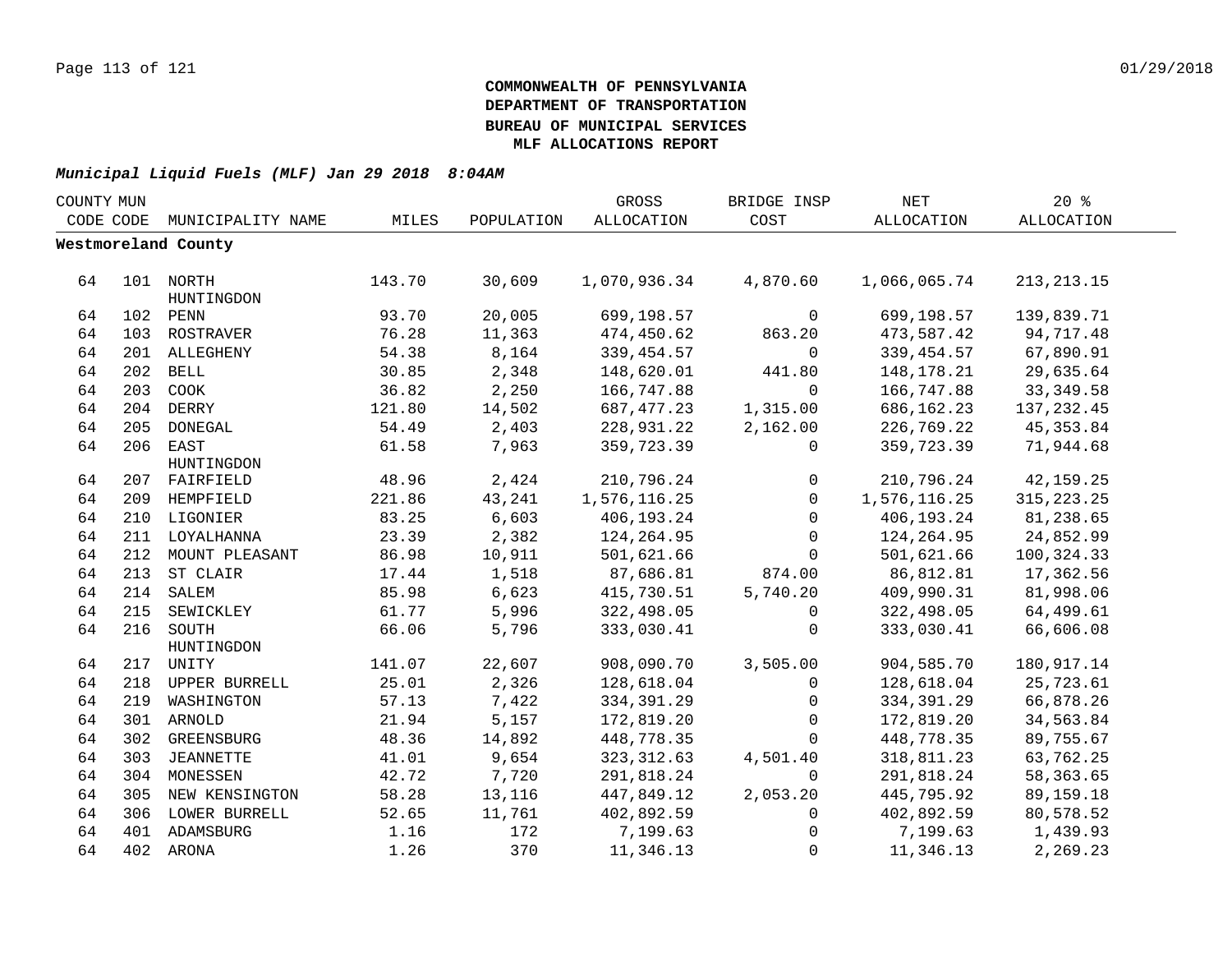| COUNTY MUN |           |                    |       |            | GROSS      | BRIDGE INSP  | NET         | $20*$      |  |
|------------|-----------|--------------------|-------|------------|------------|--------------|-------------|------------|--|
|            | CODE CODE | MUNICIPALITY NAME  | MILES | POPULATION | ALLOCATION | COST         | ALLOCATION  | ALLOCATION |  |
| 64         |           | 403 AVONMORE       | 4.92  | 1,011      | 35,954.66  | $\mathbf 0$  | 35,954.66   | 7,190.93   |  |
| 64         |           | 404 BOLIVAR        | 3.43  | 465        | 20,449.65  | $\mathbf 0$  | 20,449.65   | 4,089.93   |  |
| 64         |           | 405 DERRY          | 12.80 | 2,688      | 94,652.37  | 514.40       | 94,137.97   | 18,827.59  |  |
| 64         |           | 406 DONEGAL        | 0.72  | 120        | 4,723.61   | $\mathbf 0$  | 4,723.61    | 944.72     |  |
| 64         |           | 407 EAST           | 2.15  | 674        | 20,181.48  | 0            | 20,181.48   | 4,036.30   |  |
|            |           | VANDERGRIFT        |       |            |            |              |             |            |  |
| 64         |           | 408 EXPORT         | 5.08  | 917        | 34,681.68  | $\mathbf 0$  | 34,681.68   | 6,936.34   |  |
| 64         |           | 409 HUNKER         | 1.98  | 291        | 12,239.28  | $\mathsf{O}$ | 12,239.28   | 2,447.86   |  |
| 64         |           | 410 HYDE PARK      | 3.97  | 500        | 22,933.69  | $\mathbf 0$  | 22,933.69   | 4,586.74   |  |
| 64         |           | 411 IRWIN          | 16.93 | 3,973      | 133,232.76 | 1,120.20     | 132, 112.56 | 26, 422.51 |  |
| 64         |           | 412 LATROBE        | 40.23 | 8,338      | 295,366.31 | $\mathbf{0}$ | 295,366.31  | 59,073.26  |  |
| 64         |           | 413 LIGONIER       | 9.30  | 1,573      | 61,456.31  | $\mathbf{0}$ | 61,456.31   | 12,291.26  |  |
| 64         |           | 414 MADISON        | 0.76  | 397        | 10,189.61  | $\mathbf{0}$ | 10,189.61   | 2,037.92   |  |
| 64         | 415       | MANOR              | 12.22 | 3,239      | 103,313.99 | $\mathbf 0$  | 103,313.99  | 20,662.80  |  |
| 64         | 416       | MOUNT PLEASANT     | 15.11 | 4,454      | 136,389.89 | $\Omega$     | 136,389.89  | 27, 277.98 |  |
| 64         | 417       | NEW ALEXANDRIA     | 3.41  | 560        | 22, 211.23 | $\Omega$     | 22, 211.23  | 4,442.25   |  |
| 64         |           | 418 NEW FLORENCE   | 6.86  | 689        | 36,260.36  | $\mathbf 0$  | 36,260.36   | 7,252.07   |  |
| 64         |           | 419 DELMONT        | 12.08 | 2,686      | 92,200.08  | $\mathbf 0$  | 92,200.08   | 18,440.02  |  |
| 64         |           | 420 NORTH BELLE    | 8.13  | 1,971      | 65,194.93  | $\mathbf{0}$ | 65,194.93   | 13,038.99  |  |
|            |           | <b>VERNON</b>      |       |            |            |              |             |            |  |
| 64         |           | 421 NORTH IRWIN    | 3.65  | 846        | 28,520.96  | $\mathsf{O}$ | 28,520.96   | 5,704.19   |  |
| 64         |           | 422 OKLAHOMA       | 2.01  | 809        | 22,310.71  | $\mathbf 0$  | 22,310.71   | 4,462.14   |  |
| 64         |           | 423 PENN           | 2.60  | 475        | 17,859.56  | $\Omega$     | 17,859.56   | 3,571.91   |  |
| 64         |           | 424 SCOTTDALE      | 20.72 | 4,384      | 153,849.90 | 432.20       | 153,417.70  | 30,683.54  |  |
| 64         |           | 425 SEWARD         | 3.80  | 495        | 22, 267.51 | $\mathbf 0$  | 22, 267.51  | 4,453.50   |  |
| 64         |           | 426 SMITHTON       | 1.53  | 399        | 12,809.52  | $\mathbf{0}$ | 12,809.52   | 2,561.90   |  |
| 64         | 427       | SOUTH              | 8.68  | 2,117      | 69,849.10  | $\mathbf 0$  | 69,849.10   | 13,969.82  |  |
|            |           | GREENSBURG         |       |            |            |              |             |            |  |
| 64         |           | 428 SOUTHWEST      | 6.77  | 2,155      | 64, 177.32 | $\mathbf 0$  | 64, 177. 32 | 12,835.46  |  |
|            |           | GREENSBURG         |       |            |            |              |             |            |  |
| 64         |           | 429 SUTERSVILLE    | 3.52  | 605        | 23, 446.19 | $\mathbf 0$  | 23,446.19   | 4,689.24   |  |
| 64         |           | 430 TRAFFORD       | 10.57 | 3,174      | 96,531.23  | $\mathbf 0$  | 96,531.23   | 19,306.25  |  |
| 64         |           | 431 VANDERGRIFT    | 17.21 | 5,205      | 157,885.93 | $\mathbf 0$  | 157,885.93  | 31,577.19  |  |
| 64         |           | 432 WEST LEECHBURG | 10.90 | 1,294      | 61,449.90  | 3,198.20     | 58,251.70   | 11,650.34  |  |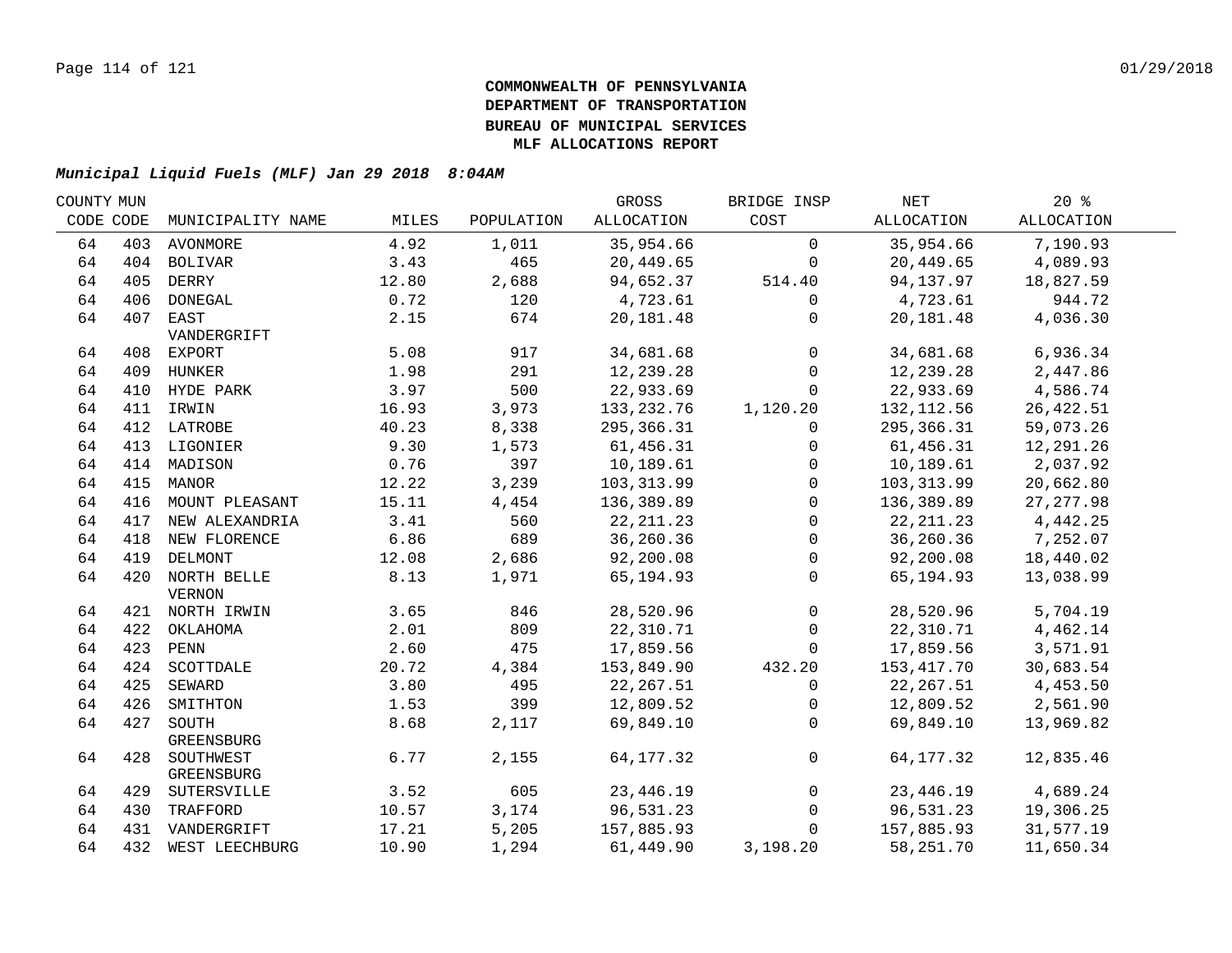| COUNTY MUN |     |                    |         |            | GROSS         | BRIDGE INSP | NET           | $20*$        |  |
|------------|-----|--------------------|---------|------------|---------------|-------------|---------------|--------------|--|
| CODE CODE  |     | MUNICIPALITY NAME  | MILES   | POPULATION | ALLOCATION    | COST        | ALLOCATION    | ALLOCATION   |  |
| 64         | 433 | WEST NEWTON        | 13.40   | 2,633      | 95,605.15     |             | 95,605.15     | 19,121.03    |  |
| 64         | 434 | YOUNGSTOWN         | 1.34    | 326        | 10,767.40     |             | 10,767.40     | 2,153.48     |  |
| 64         | 435 | YOUNGWOOD          | 14.79   | 3,050      | 108,291.86    | 1,914.60    | 106,377.26    | 21, 275.45   |  |
| 64         | 436 | NEW STANTON        | 12.87   | 2,173      | 84,973.91     |             | 84,973.91     | 16,994.78    |  |
| 64         | 437 | MURRYSVILLE        | 123.94  | 20,079     | 802,001.90    | 6,678.40    | 795,323.50    | 159,064.70   |  |
| 64         | 438 | LAUREL<br>MOUNTAIN | 1.79    | 167        | 9,215.45      |             | 9,215.45      | 1,843.09     |  |
|            |     | County Totals:     | 2280.05 | 365,230    | 14,674,039.26 | 40,184.40   | 14,633,854.86 | 2,926,770.97 |  |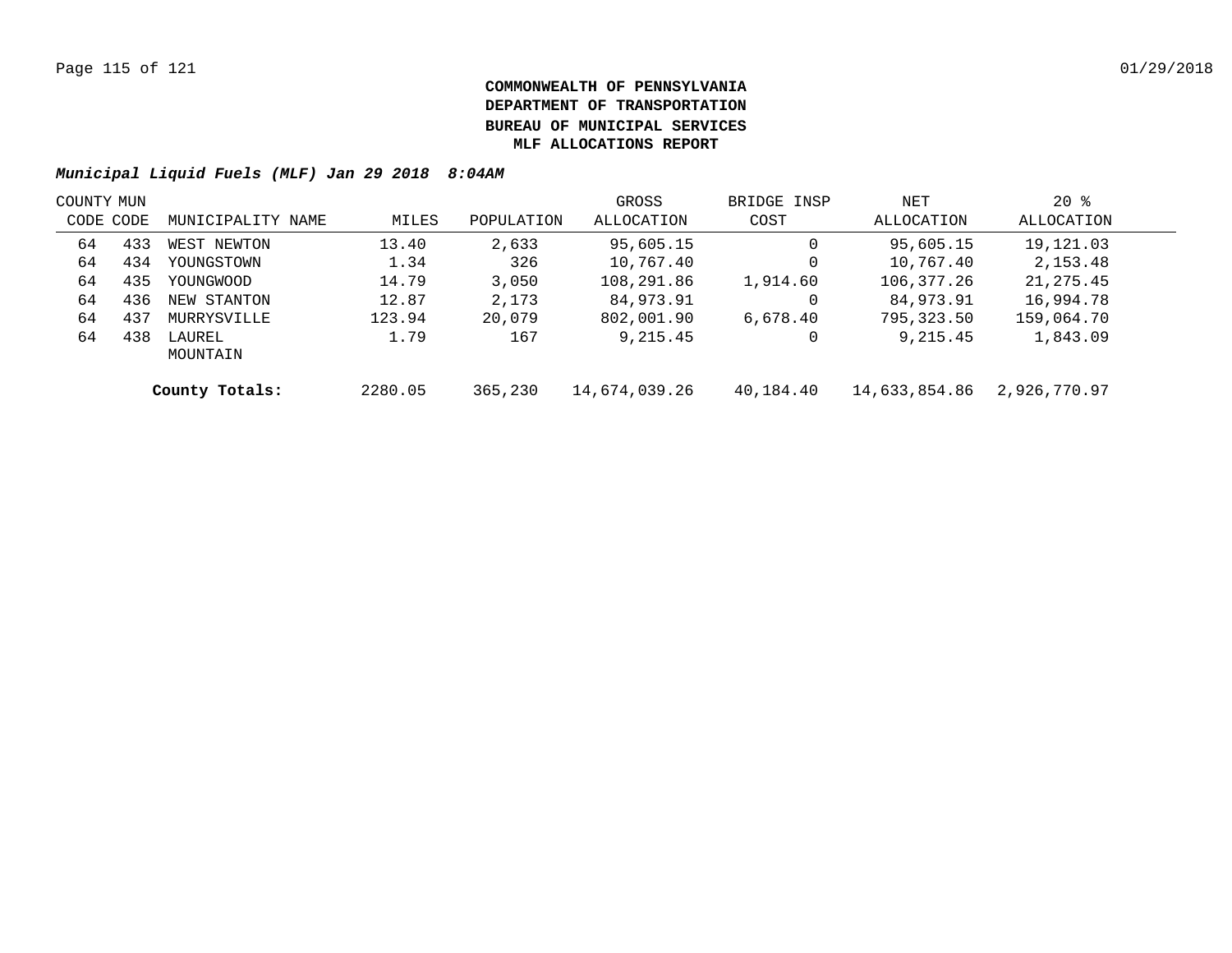| COUNTY MUN |                |                   |        |            | GROSS        | BRIDGE INSP | NET          | $20*$      |
|------------|----------------|-------------------|--------|------------|--------------|-------------|--------------|------------|
|            | CODE CODE      | MUNICIPALITY NAME | MILES  | POPULATION | ALLOCATION   | COST        | ALLOCATION   | ALLOCATION |
|            | Wyoming County |                   |        |            |              |             |              |            |
| 65         | 201            | BRAINTRIM         | 5.40   | 502        | 27,766.23    | $\mathbf 0$ | 27,766.23    | 5,553.25   |
| 65         | 202            | CLINTON           | 15.04  | 1,367      | 76,734.28    | $\mathbf 0$ | 76,734.28    | 15,346.86  |
| 65         | 203            | EATON             | 40.08  | 1,519      | 163,606.10   | $\Omega$    | 163,606.10   | 32,721.22  |
| 65         | 204            | EXETER            | 8.52   | 690        | 41,844.72    | $\mathbf 0$ | 41,844.72    | 8,368.94   |
| 65         | 205            | FALLS             | 25.93  | 1,995      | 125,330.98   | $\Omega$    | 125,330.98   | 25,066.20  |
| 65         | 206            | FORKSTON          | 11.07  | 397        | 44,753.66    | 468.00      | 44,285.66    | 8,857.13   |
| 65         | 207            | LEMON             | 20.07  | 1,243      | 91,210.40    | 0           | 91,210.40    | 18,242.08  |
| 65         | 208            | MEHOOPANY         | 16.38  | 892        | 71,982.86    | $\mathbf 0$ | 71,982.86    | 14,396.57  |
| 65         | 209            | MESHOPPEN         | 27.07  | 1,073      | 111,405.44   | $\Omega$    | 111,405.44   | 22, 281.09 |
| 65         | 210            | MONROE            | 18.86  | 1,652      | 95,026.67    | 1,236.80    | 93,789.87    | 18,757.97  |
| 65         | 211            | NICHOLSON         | 26.30  | 1,385      | 114,829.65   | $\mathbf 0$ | 114,829.65   | 22,965.93  |
| 65         |                | 212 NORTH BRANCH  | 8.90   | 206        | 33,802.26    | $\Omega$    | 33,802.26    | 6,760.45   |
| 65         | 213            | NORTHMORELAND     | 22.14  | 1,558      | 104, 213.38  | $\mathbf 0$ | 104,213.38   | 20,842.68  |
| 65         |                | 214 NOXEN         | 11.63  | 902        | 56,351.66    | $\Omega$    | 56,351.66    | 11,270.33  |
| 65         | 215            | OVERFIELD         | 13.99  | 1,666      | 78,969.56    | $\mathbf 0$ | 78,969.56    | 15,793.91  |
| 65         | 216            | TUNKHANNOCK       | 44.98  | 4,273      | 233,044.36   | 455.80      | 232,588.56   | 46,517.71  |
| 65         | 217            | WASHINGTON        | 28.35  | 1,412      | 122, 221.95  | $\Omega$    | 122,221.95   | 24, 444.39 |
| 65         | 218            | WINDHAM           | 25.26  | 841        | 100,871.75   | $\Omega$    | 100,871.75   | 20, 174.35 |
| 65         | 401            | FACTORYVILLE      | 4.81   | 1,158      | 38, 415. 45  | $\Omega$    | 38, 415.45   | 7,683.09   |
| 65         | 402            | LACEYVILLE        | 2.01   | 379        | 14,033.75    | 868.80      | 13,164.95    | 2,632.99   |
| 65         | 403            | MESHOPPEN         | 1.77   | 563        | 16,770.93    | 434.40      | 16,336.53    | 3,267.31   |
| 65         | 404            | NICHOLSON         | 3.34   | 767        | 25,961.06    | $\mathbf 0$ | 25,961.06    | 5,192.21   |
| 65         | 405            | TUNKHANNOCK       | 7.12   | 1,836      | 59, 210.35   | $\Omega$    | 59,210.35    | 11,842.07  |
|            |                | County Totals:    | 389.02 | 28,276     | 1,848,357.45 | 3,463.80    | 1,844,893.65 | 368,978.73 |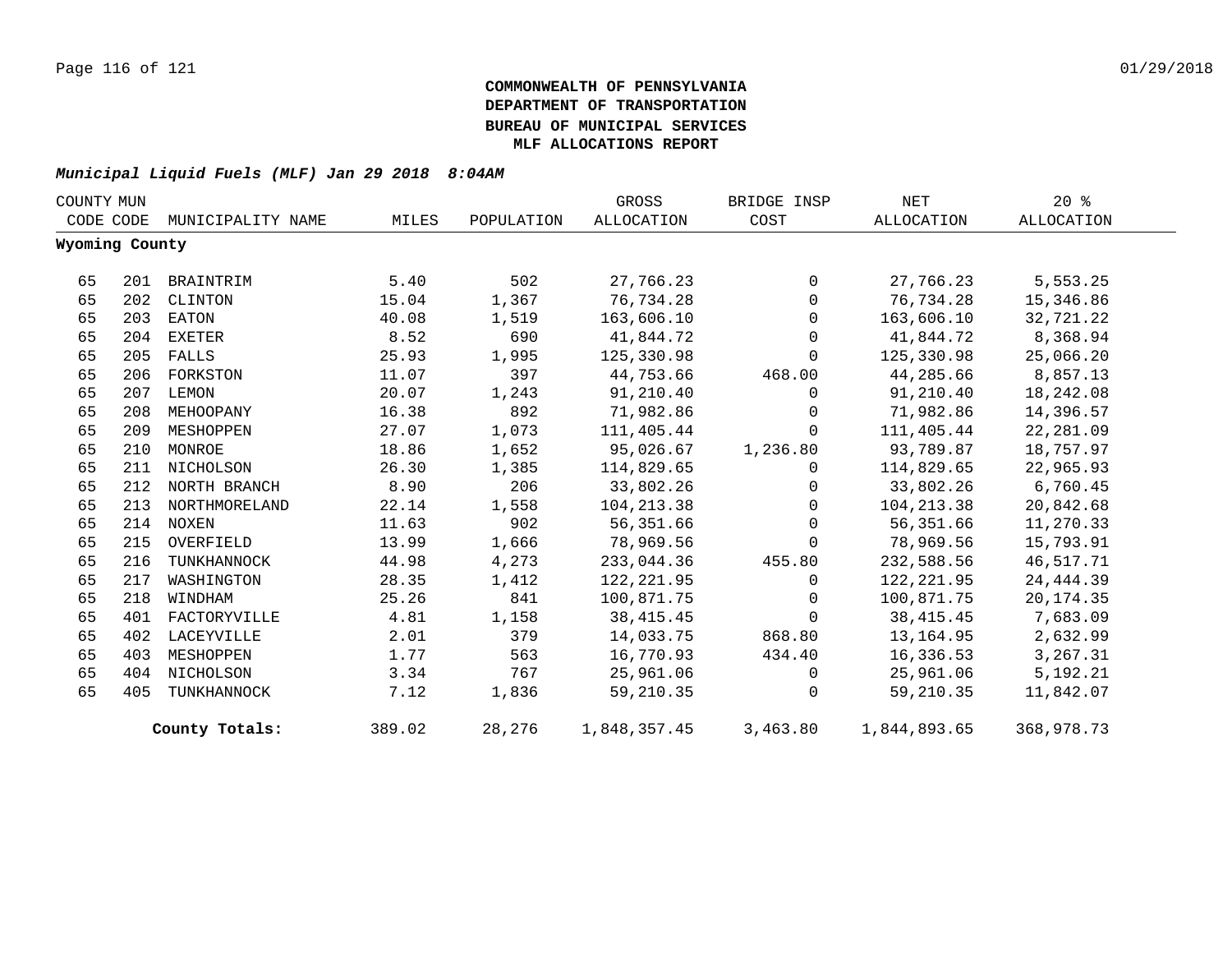| COUNTY MUN |             |                    |        |            | GROSS        | BRIDGE INSP  | <b>NET</b>   | $20*$             |  |
|------------|-------------|--------------------|--------|------------|--------------|--------------|--------------|-------------------|--|
| CODE CODE  |             | MUNICIPALITY NAME  | MILES  | POPULATION | ALLOCATION   | COST         | ALLOCATION   | <b>ALLOCATION</b> |  |
|            | York County |                    |        |            |              |              |              |                   |  |
|            |             |                    |        |            |              |              |              |                   |  |
| 66         |             | 101 SPRING GARDEN  | 53.36  | 12,487     | 419, 247.45  | $\mathbf 0$  | 419, 247.45  | 83,849.49         |  |
| 66         |             | 102 YORK           | 113.57 | 27,793     | 915,721.66   | $\mathbf{0}$ | 915,721.66   | 183, 144. 33      |  |
| 66         |             | 103 PENN           | 68.60  | 15,612     | 530,491.58   | $\mathbf 0$  | 530,491.58   | 106,098.32        |  |
| 66         | 201         | CARROLL            | 38.29  | 5,939      | 242,684.71   | $\mathbf 0$  | 242,684.71   | 48,536.94         |  |
| 66         | 202         | CHANCEFORD         | 92.57  | 6,111      | 427,967.93   | $\mathbf 0$  | 427,967.93   | 85,593.59         |  |
| 66         | 203         | CODORUS            | 70.93  | 3,796      | 310,859.45   | $\mathbf 0$  | 310,859.45   | 62,171.89         |  |
| 66         | 204         | CONEWAGO           | 53.22  | 7,510      | 322,977.00   | $\Omega$     | 322,977.00   | 64,595.40         |  |
| 66         | 205         | <b>DOVER</b>       | 112.53 | 21,078     | 782,979.62   | $\mathbf 0$  | 782,979.62   | 156,595.92        |  |
| 66         | 206         | EAST HOPEWELL      | 45.21  | 2,416      | 198,070.45   | $\mathbf 0$  | 198,070.45   | 39,614.09         |  |
| 66         | 207         | EAST               | 47.05  | 7,264      | 297,557.03   | $\Omega$     | 297,557.03   | 59,511.41         |  |
|            |             | MANCHESTER         |        |            |              |              |              |                   |  |
| 66         |             | 208 FAIRVIEW       | 97.57  | 16,668     | 647,939.52   | 0            | 647,939.52   | 129,587.90        |  |
| 66         |             | 209 FAWN           | 51.20  | 3,099      | 231,298.69   | $\mathbf 0$  | 231,298.69   | 46,259.74         |  |
| 66         | 210         | FRANKLIN           | 43.69  | 4,678      | 236,515.39   | $\mathbf 0$  | 236,515.39   | 47,303.08         |  |
| 66         | 211         | HEIDELBERG         | 26.64  | 3,078      | 148,557.64   | $\mathbf 0$  | 148,557.64   | 29,711.53         |  |
| 66         |             | 212 HELLAM         | 51.85  | 6,043      | 290, 146. 17 | $\mathbf 0$  | 290,146.17   | 58,029.23         |  |
| 66         |             | 213 HOPEWELL       | 66.20  | 5,435      | 326,550.96   | $\mathbf 0$  | 326,550.96   | 65, 310.19        |  |
| 66         |             | 214 JACKSON        | 48.71  | 7,494      | 307,549.36   | $\mathbf 0$  | 307,549.36   | 61,509.87         |  |
| 66         |             | 215 LOWER          | 71.12  | 3,028      | 296,713.36   | $\mathbf 0$  | 296,713.36   | 59, 342.67        |  |
|            |             | CHANCEFORD         |        |            |              |              |              |                   |  |
| 66         |             | 216 LOWER WINDSOR  | 52.83  | 7,382      | 319,205.69   | $\mathbf 0$  | 319,205.69   | 63,841.14         |  |
| 66         |             | 217 MANCHESTER     | 89.65  | 18,161     | 650, 126.31  | $\mathbf 0$  | 650,126.31   | 130,025.26        |  |
| 66         |             | 218 MANHEIM        | 33.74  | 3,380      | 178, 173. 35 | $\mathbf 0$  | 178, 173. 35 | 35,634.67         |  |
| 66         |             | 219 MONAGHAN       | 27.67  | 2,630      | 143,387.26   | 0            | 143,387.26   | 28,677.45         |  |
| 66         |             | 220 NEWBERRY       | 87.64  | 15,285     | 588,028.39   | $\mathbf 0$  | 588,028.39   | 117,605.68        |  |
| 66         |             | 221 NORTH CODORUS  | 59.15  | 8,905      | 369,709.21   | $\mathbf 0$  | 369,709.21   | 73,941.84         |  |
| 66         |             | 222 NORTH HOPEWELL | 53.01  | 2,791      | 231,438.06   | $\mathbf 0$  | 231,438.06   | 46,287.61         |  |
| 66         | 223         | PARADISE           | 33.51  | 3,766      | 184,832.33   | $\Omega$     | 184,832.33   | 36,966.47         |  |
| 66         | 224         | PEACH BOTTOM       | 49.83  | 4,813      | 259,698.18   | 0            | 259,698.18   | 51,939.64         |  |
| 66         | 226         | SHREWSBURY         | 77.81  | 6,447      | 384,952.96   | $\mathbf 0$  | 384,952.96   | 76,990.59         |  |
| 66         | 227         | SPRINGETTSBURY     | 100.26 | 26,668     | 849, 445. 33 | $\Omega$     | 849, 445. 33 | 169,889.07        |  |
| 66         | 228         | SPRINGFIELD        | 56.07  | 5,152      | 287, 142.97  | $\Omega$     | 287, 142.97  | 57,428.59         |  |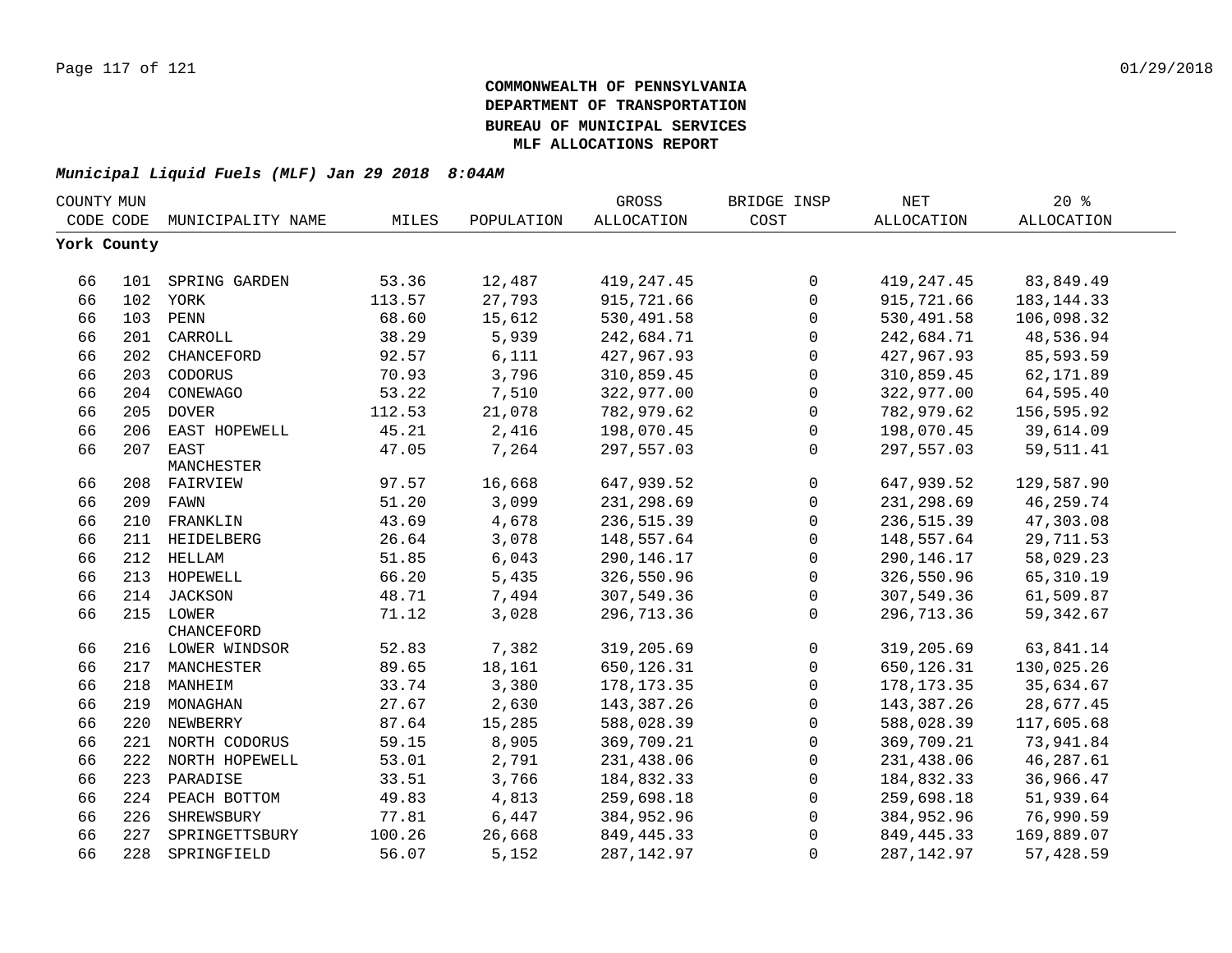| COUNTY MUN |     |                   |       |            | GROSS        | BRIDGE INSP         | NET               | 20%               |  |
|------------|-----|-------------------|-------|------------|--------------|---------------------|-------------------|-------------------|--|
| CODE CODE  |     | MUNICIPALITY NAME | MILES | POPULATION | ALLOCATION   | COST                | <b>ALLOCATION</b> | <b>ALLOCATION</b> |  |
| 66         | 229 | WARRINGTON        | 65.50 | 4,532      | 306,822.60   | $\mathsf{O}$        | 306,822.60        | 61,364.52         |  |
| 66         |     | 230 WASHINGTON    | 46.20 | 2,673      | 206,336.34   | $\mathbf 0$         | 206,336.34        | 41,267.27         |  |
| 66         |     | 231 WEST          | 89.75 | 18,894     | 664,570.92   | $\mathbf{0}$        | 664,570.92        | 132,914.18        |  |
|            |     | MANCHESTER        |       |            |              |                     |                   |                   |  |
| 66         |     | 232 WEST MANHEIM  | 48.09 | 7,744      | 310,283.01   | $\mathbf 0$         | 310,283.01        | 62,056.60         |  |
| 66         |     | 233 WINDSOR       | 90.38 | 17,504     | 639,927.18   | $\mathbf 0$         | 639,927.18        | 127,985.44        |  |
| 66         |     | 301 YORK CITY     | 95.08 | 43,809     | 1,162,022.58 | $\mathbf 0$         | 1,162,022.58      | 232,404.52        |  |
| 66         | 401 | CROSS ROADS       | 3.89  | 512        | 22,896.48    | $\mathbf{0}$        | 22,896.48         | 4,579.30          |  |
| 66         |     | 402 DALLASTOWN    | 10.15 | 4,049      | 111,965.85   | $\mathbf 0$         | 111,965.85        | 22,393.17         |  |
| 66         |     | 403 DELTA         | 3.40  | 728        | 25, 411.49   | 0                   | 25, 411.49        | 5,082.30          |  |
| 66         |     | 404 DILLSBURG     | 6.58  | 2,563      | 71,393.86    | 0                   | 71,393.86         | 14,278.77         |  |
| 66         |     | 405 DOVER         | 6.09  | 2,007      | 59,048.82    | $\mathsf{O}\xspace$ | 59,048.82         | 11,809.76         |  |
| 66         |     | 406 EAST PROSPECT | 2.74  | 905        | 26,605.90    | $\mathsf{O}$        | 26,605.90         | 5,321.18          |  |
| 66         | 407 | FAWN GROVE        | 2.70  | 452        | 17,752.11    | $\mathsf{O}$        | 17,752.11         | 3,550.42          |  |
| 66         | 408 | FELTON            | 2.70  | 506        | 18,791.53    | $\mathsf{O}$        | 18,791.53         | 3,758.31          |  |
| 66         | 409 | FRANKLINTOWN      | 2.49  | 489        | 17,760.28    | $\mathbf 0$         | 17,760.28         | 3,552.06          |  |
| 66         | 410 | <b>GLEN ROCK</b>  | 7.91  | 2,025      | 65,496.81    | $\mathbf 0$         | 65,496.81         | 13,099.36         |  |
| 66         | 411 | GOLDSBORO         | 3.85  | 952        | 31, 231.83   | $\mathbf 0$         | 31,231.83         | 6,246.37          |  |
| 66         | 412 | HALLAM            | 7.58  | 2,673      | 76,863.70    | $\mathbf 0$         | 76,863.70         | 15,372.74         |  |
| 66         | 413 | HANOVER           | 48.12 | 15,289     | 455,615.52   | $\mathbf 0$         | 455,615.52        | 91,123.10         |  |
| 66         |     | 414 JACOBUS       | 5.68  | 1,841      | 54,479.02    | 0                   | 54,479.02         | 10,895.80         |  |
| 66         |     | 415 JEFFERSON     | 3.53  | 733        | 25,943.55    | 0                   | 25,943.55         | 5,188.71          |  |
| 66         |     | 416 LEWISBERRY    | 2.27  | 362        | 14,578.14    | $\mathsf{O}$        | 14,578.14         | 2,915.63          |  |
| 66         |     | 417 LOGANVILLE    | 5.30  | 1,240      | 41,636.57    | 0                   | 41,636.57         | 8,327.31          |  |
| 66         |     | 418 MANCHESTER    | 6.44  | 2,763      | 74,774.26    | $\mathsf{O}\xspace$ | 74,774.26         | 14,954.85         |  |
| 66         |     | 419 MOUNT WOLF    | 5.11  | 1,393      | 43,944.66    | $\mathbf 0$         | 43,944.66         | 8,788.93          |  |
| 66         |     | 420 NEW FREEDOM   | 19.85 | 4,464      | 152, 473.11  | $\mathbf 0$         | 152,473.11        | 30,494.62         |  |
| 66         |     | 421 NEW SALEM     | 2.51  | 724        | 22,350.80    | $\mathbf 0$         | 22,350.80         | 4,470.16          |  |
| 66         |     | 422 NORTH YORK    | 4.77  | 1,914      | 52,833.41    | $\mathbf 0$         | 52,833.41         | 10,566.68         |  |
| 66         |     | 423 RAILROAD      | 1.49  | 278        | 10,346.33    | $\mathbf 0$         | 10,346.33         | 2,069.27          |  |
| 66         |     | 424 RED LION      | 21.51 | 6,373      | 194,784.12   | 0                   | 194,784.12        | 38,956.82         |  |
| 66         | 425 | SEVEN VALLEYS     | 2.19  | 517        | 17,293.51    | $\mathbf 0$         | 17,293.51         | 3,458.70          |  |
| 66         |     | 426 SHREWSBURY    | 16.67 | 3,823      | 129, 473. 79 | $\Omega$            | 129,473.79        | 25,894.76         |  |
| 66         |     | 427 SPRING GROVE  | 8.31  | 2,167      | 69,571.12    | $\Omega$            | 69,571.12         | 13,914.22         |  |
|            |     |                   |       |            |              |                     |                   |                   |  |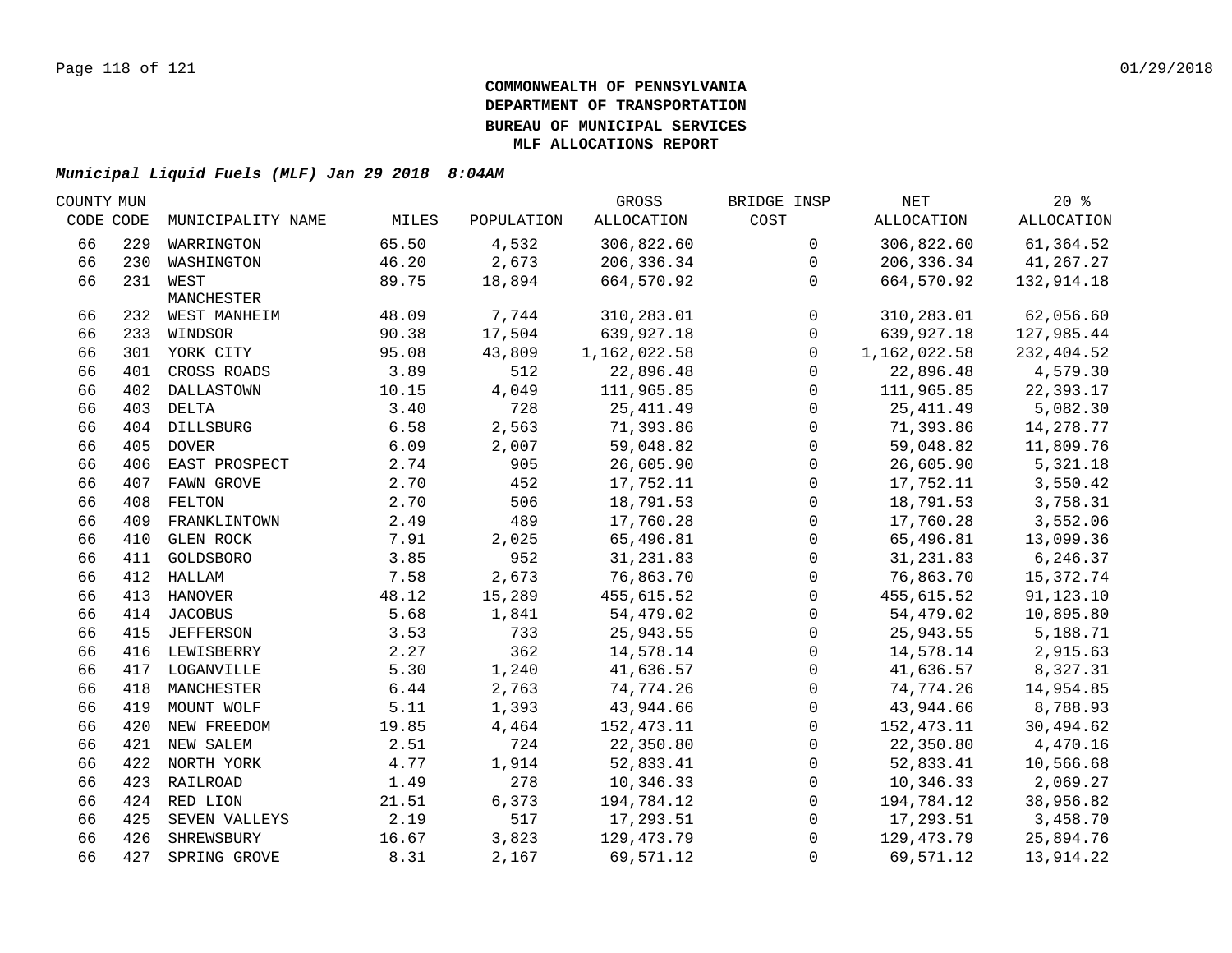| COUNTY MUN |           |                   |         |            | GROSS         | BRIDGE INSP | NET           | $20*$        |  |
|------------|-----------|-------------------|---------|------------|---------------|-------------|---------------|--------------|--|
|            | CODE CODE | MUNICIPALITY NAME | MILES   | POPULATION | ALLOCATION    | COST        | ALLOCATION    | ALLOCATION   |  |
| 66         | 428       | STEWARTSTOWN      | 7.09    | 2,089      | 63,979.71     | 0           | 63,979.71     | 12,795.94    |  |
| 66         | 429       | WELLSVILLE        | 1.48    | 242        | 9.619.85      | 0           | 9,619.85      | 1,923.97     |  |
| 66         | 430       | WEST YORK         | 8.63    | 4,617      | 117,803.39    | 0           | 117,803.39    | 23,560.68    |  |
| 66         | 431       | WINDSOR           | 4.07    | 1,319      | 39,033.67     | 0           | 39,033.67     | 7,806.73     |  |
| 66         | 432       | WINTERSTOWN       | 4.72    | 632        | 27,988.88     | 0           | 27,988.88     | 5,597.78     |  |
| 66         | 433       | WRIGHTSVILLE      | 7.07    | 2,310      | 68,166.63     | 0           | 68,166.63     | 13,633.33    |  |
| 66         | 434       | YOE BOROUGH       | 2.85    | 1,018      | 29,149.77     | 0           | 29,149.77     | 5,829.95     |  |
| 66         | 435       | YORKANA           | 0.40    | 229        | 5,748.93      | 0           | 5,748.93      | 1,149.79     |  |
| 66         | 436       | YORK HAVEN        | 1.86    | 709        | 19,882.95     | 0           | 19,882.95     | 3,976.59     |  |
|            |           | County Totals:    | 2560.48 | 434,972    | 16,956,620.99 | 0           | 16,956,620.99 | 3,391,324.20 |  |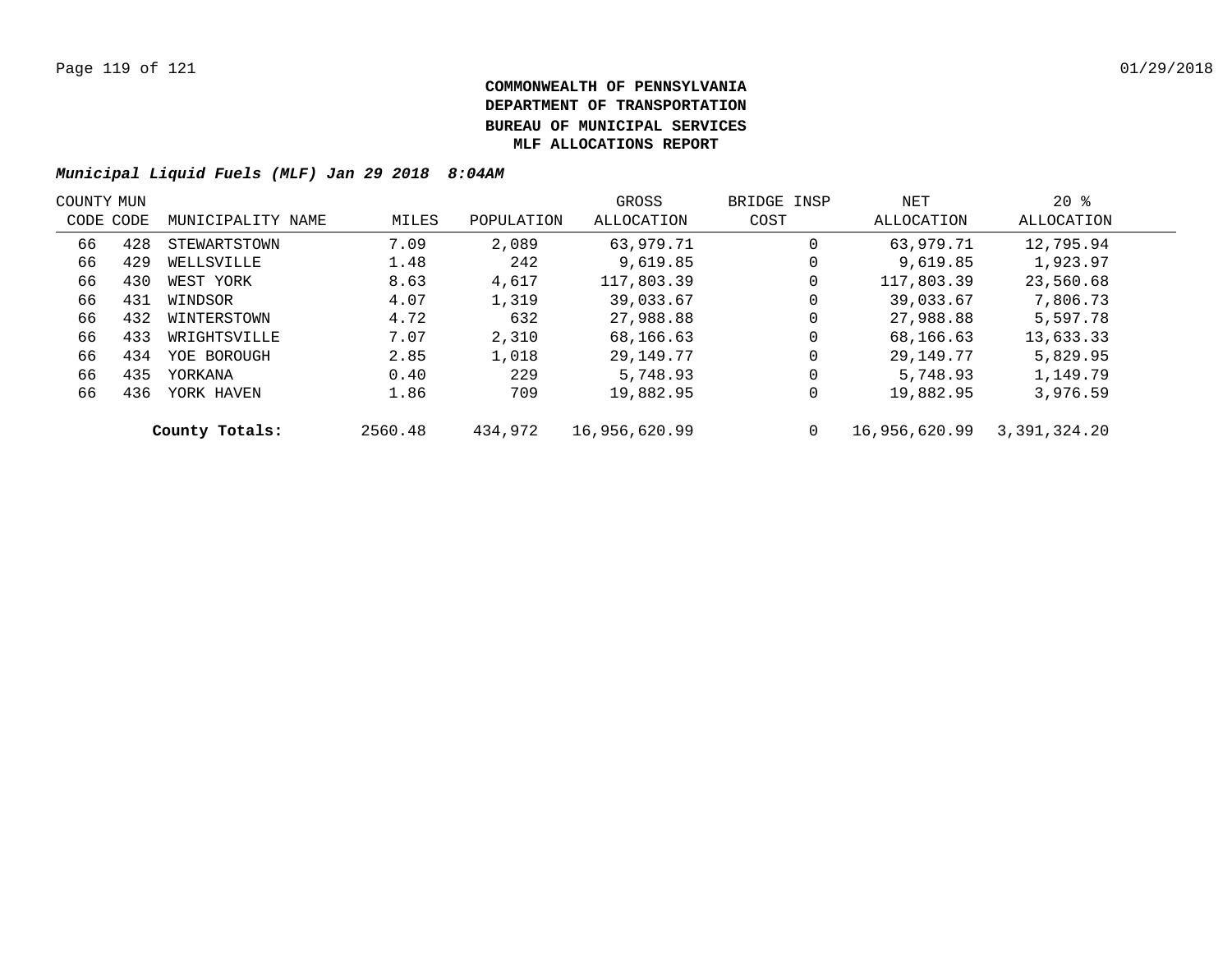| COUNTY MUN |     |                     |         |            | GROSS         | BRIDGE INSP | NET                        | $20$ %     |
|------------|-----|---------------------|---------|------------|---------------|-------------|----------------------------|------------|
| CODE CODE  |     | MUNICIPALITY NAME   | MILES   | POPULATION | ALLOCATION    | COST        | ALLOCATION                 | ALLOCATION |
|            |     | Philadelphia County |         |            |               |             |                            |            |
| 67         | 301 | PHILADELPHIA        | 2194.29 | 1,526,006  | 36,730,036.13 | 91,164.99   | 36,638,871.14 7,327,774.23 |            |
|            |     | County Totals:      | 2194.29 | 1,526,006  | 36,730,036.13 | 91,164.99   | 36,638,871.14 7,327,774.23 |            |